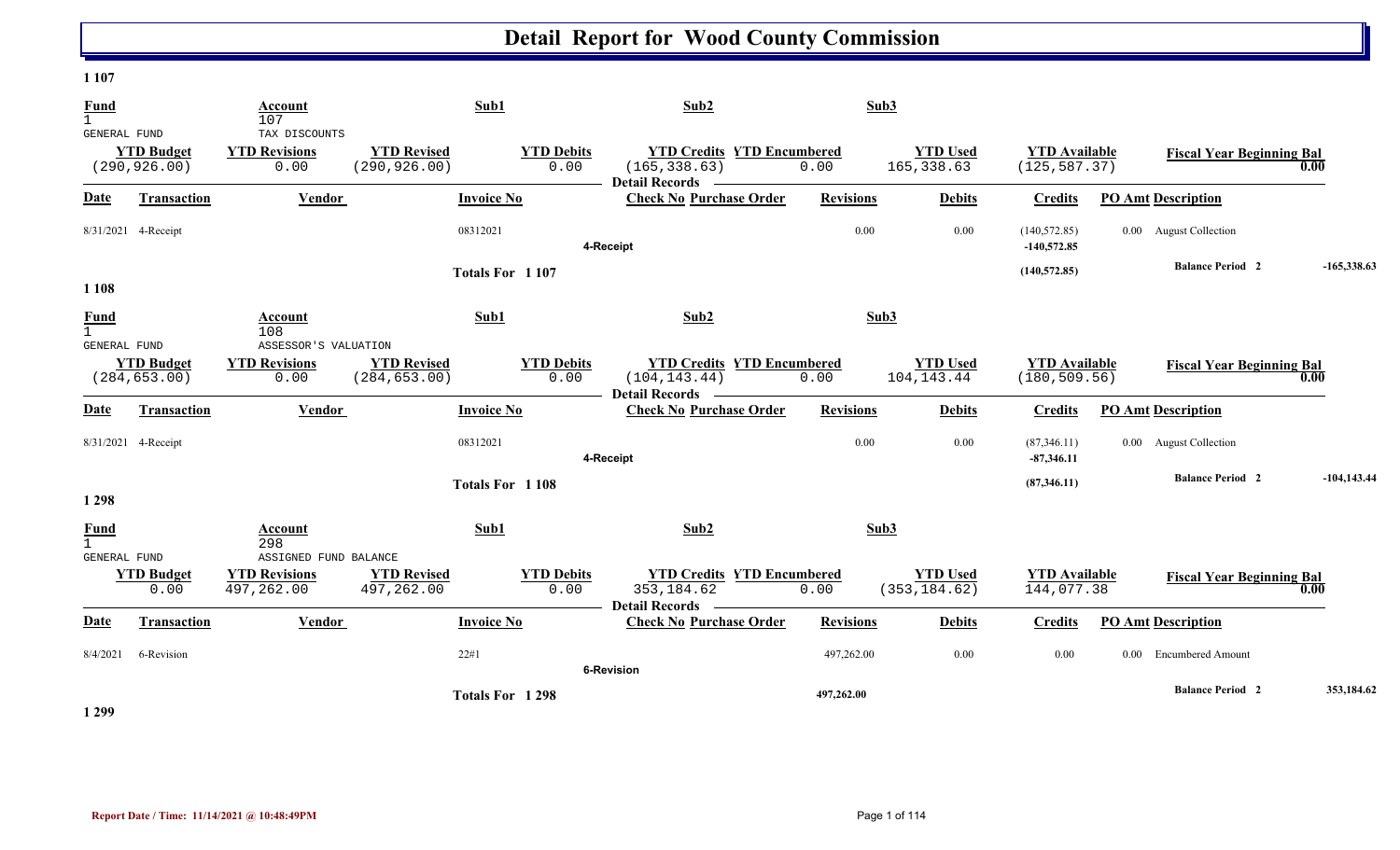| Fund<br>GENERAL FUND                        | <b>YTD Budget</b><br>900,000.00    | Account<br>299<br>UNASSIGNED BALANCE<br><b>YTD Revisions</b><br>80,124.00   | <b>YTD Revised</b><br>980,124.00   | Sub1<br><b>YTD Debits</b><br>0.00                                   | Sub2<br><b>YTD Credits YTD Encumbered</b><br>980, 227.98                   | 0.00                     | Sub3<br><b>YTD Used</b><br>(980, 227.98) | <b>YTD Available</b><br>(103.98)     | <b>Fiscal Year Beginning Bal</b> | 0.00         |
|---------------------------------------------|------------------------------------|-----------------------------------------------------------------------------|------------------------------------|---------------------------------------------------------------------|----------------------------------------------------------------------------|--------------------------|------------------------------------------|--------------------------------------|----------------------------------|--------------|
| <u>Date</u>                                 | <b>Transaction</b>                 | Vendor                                                                      |                                    | <b>Invoice No</b>                                                   | <b>Detail Records</b><br><b>Check No Purchase Order</b>                    | <b>Revisions</b>         | <b>Debits</b>                            | <b>Credits</b>                       | <b>PO Amt Description</b>        |              |
| 8/4/2021                                    | 6-Revision                         |                                                                             |                                    | 22#1                                                                | <b>6-Revision</b>                                                          | 80,124.00                | 0.00                                     | 0.00                                 | 0.00 Carry Over Balance          |              |
| 1 301 3011                                  |                                    |                                                                             |                                    | Totals For 1299                                                     |                                                                            | 80,124.00                |                                          |                                      | <b>Balance Period 2</b>          | 980,227.98   |
| <b>Fund</b><br><b>GENERAL FUND</b>          | <b>YTD Budget</b>                  | Account<br>301<br>TAXES - AD VALOREM<br><b>YTD Revisions</b>                | <b>YTD Revised</b>                 | Sub1<br>3011<br>REAL ESTATE TAXES REC.<br><b>YTD Debits</b>         | Sub2<br><b>YTD Credits YTD Encumbered</b>                                  |                          | Sub3<br><b>YTD Used</b>                  | <b>YTD</b> Available                 | <b>Fiscal Year Beginning Bal</b> |              |
| <b>Date</b>                                 | 9,805,378.00<br><b>Transaction</b> | 0.00<br>Vendor                                                              | 9,805,378.00                       | 0.00<br><b>Invoice No</b>                                           | 4, 457, 972.85<br><b>Detail Records</b><br><b>Check No Purchase Order</b>  | 0.00<br><b>Revisions</b> | (4, 457, 972.85)<br><b>Debits</b>        | 5, 347, 405. 15<br><b>Credits</b>    | <b>PO Amt Description</b>        | 0.00         |
|                                             | 8/31/2021 4-Receipt                |                                                                             |                                    | 08312021                                                            | 4-Receipt                                                                  | 0.00                     | 0.00                                     | 3,692,125.09<br>3,692,125.09         | 0.00 August Collection           |              |
| 1 301 3012                                  |                                    |                                                                             |                                    | <b>Totals For 13013011</b>                                          |                                                                            |                          |                                          | 3,692,125.09                         | <b>Balance Period 2</b>          | 4,457,972.85 |
| <b>Fund</b><br>1<br>GENERAL FUND            |                                    | Account<br>301<br>TAXES - AD VALOREM                                        |                                    | Sub1<br>3012<br>PERSONAL PROPERTY TAXES                             | Sub2                                                                       | Sub3                     |                                          |                                      |                                  |              |
|                                             | <b>YTD Budget</b><br>4,642,042.00  | <b>YTD Revisions</b><br>0.00                                                | <b>YTD Revised</b><br>4,642,042.00 | <b>YTD Debits</b><br>0.00                                           | <b>YTD Credits YTD Encumbered</b><br>2,120,819.89<br><b>Detail Records</b> | 0.00                     | <b>YTD Used</b><br>(2, 120, 819.89)      | <b>YTD Available</b><br>2,521,222.11 | <b>Fiscal Year Beginning Bal</b> | 0.00         |
| <u>Date</u>                                 | <b>Transaction</b>                 | <b>Vendor</b>                                                               |                                    | <b>Invoice No</b>                                                   | <b>Check No Purchase Order</b>                                             | <b>Revisions</b>         | <b>Debits</b>                            | <b>Credits</b>                       | <b>PO Amt Description</b>        |              |
|                                             | 8/31/2021 4-Receipt                |                                                                             |                                    | 08312021                                                            | 4-Receipt                                                                  | 0.00                     | 0.00                                     | 1,904,844.46<br>1,904,844.46         | 0.00 August Collection           |              |
| 1 301 3013                                  |                                    |                                                                             |                                    | <b>Totals For 13013012</b>                                          |                                                                            |                          |                                          | 1,904,844.46                         | <b>Balance Period 2</b>          | 2,120,819.89 |
| <b>Fund</b><br>$\mathbf{1}$<br>GENERAL FUND | <b>YTD</b> Budget<br>1,193,763.00  | <b>Account</b><br>301<br>TAXES - AD VALOREM<br><b>YTD Revisions</b><br>0.00 | <b>YTD Revised</b><br>1,193,763.00 | Sub1<br>3013<br>PUBLIC UTILITIES TAXES<br><b>YTD Debits</b><br>0.00 | Sub2<br><b>YTD Credits YTD Encumbered</b><br>13,457.92                     | 0.00                     | Sub3<br><b>YTD Used</b><br>(13, 457.92)  | <b>YTD Available</b><br>1,180,305.08 | <b>Fiscal Year Beginning Bal</b> | 0.00         |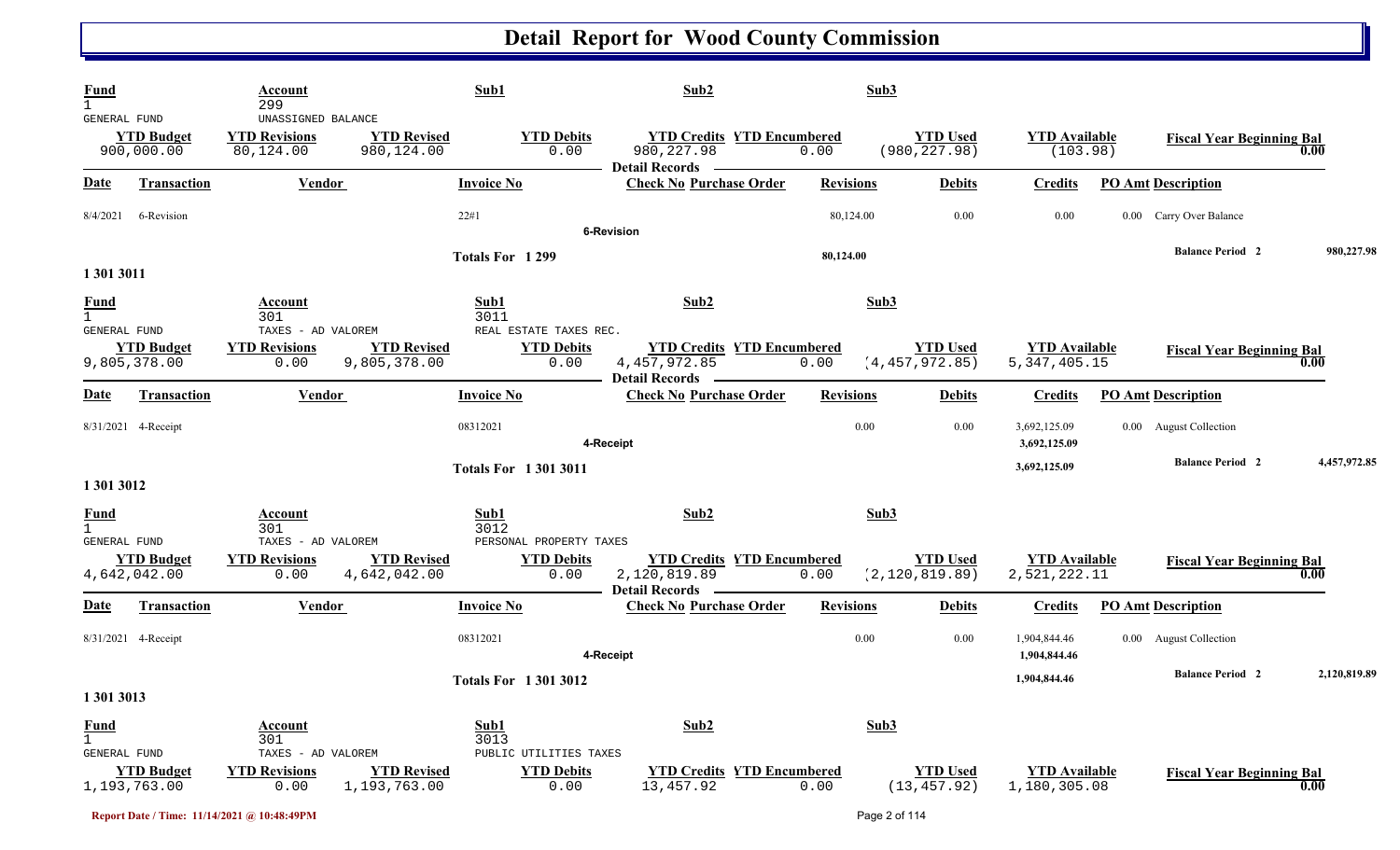|                               |                                 |                                                     |                                  |                                                  | Detail Records —                                                         |                  |                                  |                                     |                                  |            |
|-------------------------------|---------------------------------|-----------------------------------------------------|----------------------------------|--------------------------------------------------|--------------------------------------------------------------------------|------------------|----------------------------------|-------------------------------------|----------------------------------|------------|
| Date                          | <b>Transaction</b>              | Vendor                                              | <b>Invoice No</b>                |                                                  | <b>Check No Purchase Order</b>                                           | <b>Revisions</b> | <b>Debits</b>                    | <b>Credits</b>                      | <b>PO Amt Description</b>        |            |
|                               | 8/31/2021 4-Receipt             |                                                     | 08312021                         |                                                  | 4-Receipt                                                                | 0.00             | 0.00                             | 4,969.09<br>4,969.09                | 0.00 August Collection           |            |
|                               |                                 |                                                     |                                  | <b>Totals For 13013013</b>                       |                                                                          |                  |                                  | 4,969.09                            | <b>Balance Period 2</b>          | 13,457.92  |
| 1 301 3015                    |                                 |                                                     |                                  |                                                  |                                                                          |                  |                                  |                                     |                                  |            |
| <b>Fund</b><br>$\overline{1}$ |                                 | Account<br>301                                      | Sub1<br>3015                     |                                                  | Sub <sub>2</sub>                                                         | Sub3             |                                  |                                     |                                  |            |
| <b>GENERAL FUND</b>           | <b>YTD Budget</b><br>345,000.00 | TAXES - AD VALOREM<br><b>YTD Revisions</b><br>0.00  | <b>YTD Revised</b><br>345,000.00 | TAXES - PRIOR YEARS<br><b>YTD Debits</b><br>0.00 | <b>YTD Credits YTD Encumbered</b><br>89,154.71<br><b>Detail Records</b>  | 0.00             | <b>YTD Used</b><br>(89, 154.71)  | <b>YTD</b> Available<br>255,845.29  | <b>Fiscal Year Beginning Bal</b> | 0.00       |
| <u>Date</u>                   | Transaction                     | Vendor                                              | <b>Invoice No</b>                |                                                  | <b>Check No Purchase Order</b>                                           | <b>Revisions</b> | <b>Debits</b>                    | <b>Credits</b>                      | <b>PO Amt Description</b>        |            |
|                               | 8/31/2021 4-Receipt             |                                                     | 08312021                         |                                                  | 4-Receipt                                                                | 0.00             | 0.00                             | 42,132.76<br>42,132.76              | 0.00 August Collection           |            |
| 1 301 3016                    |                                 |                                                     |                                  | <b>Totals For 13013015</b>                       |                                                                          |                  |                                  | 42,132.76                           | <b>Balance Period 2</b>          | 89,154.71  |
| <b>Fund</b><br>$\mathbf{1}$   |                                 | Account<br>301                                      | Sub1<br>3016                     |                                                  | Sub <sub>2</sub>                                                         | Sub3             |                                  |                                     |                                  |            |
| GENERAL FUND                  | <b>YTD Budget</b><br>500,000.00 | TAXES - AD VALOREM<br><b>YTD Revisions</b><br>0.00  | <b>YTD Revised</b><br>500,000.00 | SUPPLEMENTAL TAXES<br><b>YTD Debits</b><br>0.00  | <b>YTD Credits YTD Encumbered</b><br>143,749.12<br><b>Detail Records</b> | 0.00             | <b>YTD Used</b><br>(143, 749.12) | <b>YTD Available</b><br>356,250.88  | <b>Fiscal Year Beginning Bal</b> | 0.00       |
| Date                          | <b>Transaction</b>              | <b>Vendor</b>                                       | <b>Invoice No</b>                |                                                  | <b>Check No Purchase Order</b>                                           | <b>Revisions</b> | <b>Debits</b>                    | <b>Credits</b>                      | <b>PO Amt Description</b>        |            |
|                               | 8/31/2021 4-Receipt             |                                                     | 08312021                         |                                                  | 4-Receipt                                                                | 0.00             | 0.00                             | 69,434.67<br>69,434.67              | 0.00 August Collection           |            |
| 1 301-90                      |                                 |                                                     |                                  | <b>Totals For 13013016</b>                       |                                                                          |                  |                                  | 69,434.67                           | <b>Balance Period 2</b>          | 143,749.12 |
| <b>Fund</b><br>$\mathbf{1}$   |                                 | Account<br>$301 - 90$                               | Sub1                             |                                                  | Sub2                                                                     | Sub3             |                                  |                                     |                                  |            |
| GENERAL FUND                  | <b>YTD Budget</b><br>564,362.00 | LIBRARY EXCESS LEVY<br><b>YTD Revisions</b><br>0.00 | <b>YTD Revised</b><br>564,362.00 | <b>YTD Debits</b><br>0.00                        | <b>YTD Credits YTD Encumbered</b><br>49,943.61<br><b>Detail Records</b>  | 0.00             | <b>YTD Used</b><br>(49, 943.61)  | <b>YTD Available</b><br>514, 418.39 | <b>Fiscal Year Beginning Bal</b> | 0.00       |
| Date                          | <b>Transaction</b>              | <b>Vendor</b>                                       | <b>Invoice No</b>                |                                                  | <b>Check No Purchase Order</b>                                           | <b>Revisions</b> | <b>Debits</b>                    | <b>Credits</b>                      | <b>PO Amt Description</b>        |            |
| 8/3/2021                      | 4-Receipt                       |                                                     | 21-2269299                       |                                                  | 4-Receipt                                                                | 0.00             | 0.00                             | 44,544.62<br>44,544.62              | 0.00 JULY 2021                   |            |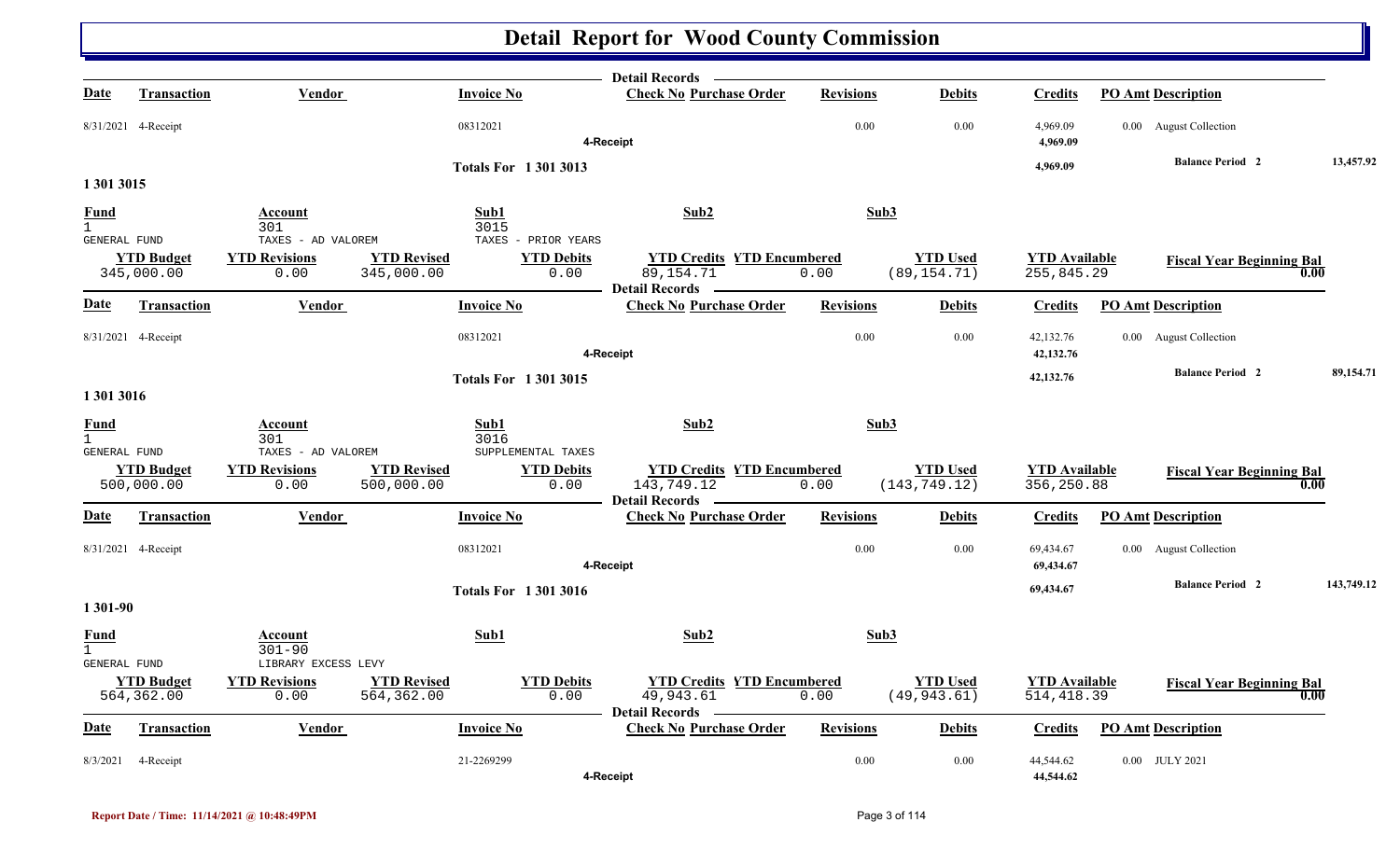|                                             |                                 |                                                          |                                  | <b>Totals For 1301-90</b> |                           |                                                                          |                  |                                  | 44,544.62                            |          | <b>Balance Period 2</b>                   | 49,943.61  |
|---------------------------------------------|---------------------------------|----------------------------------------------------------|----------------------------------|---------------------------|---------------------------|--------------------------------------------------------------------------|------------------|----------------------------------|--------------------------------------|----------|-------------------------------------------|------------|
| 1 3 0 2                                     |                                 |                                                          |                                  |                           |                           |                                                                          |                  |                                  |                                      |          |                                           |            |
| <b>Fund</b><br>$\mathbf{1}$                 |                                 | Account<br>302                                           |                                  | Sub1                      |                           | Sub2                                                                     |                  | Sub3                             |                                      |          |                                           |            |
| GENERAL FUND                                | <b>YTD Budget</b><br>300,000.00 | TAX PENALTIES & INTEREST<br><b>YTD Revisions</b><br>0.00 | <b>YTD Revised</b><br>300,000.00 |                           | <b>YTD Debits</b><br>0.00 | <b>YTD Credits YTD Encumbered</b><br>50,605.83<br><b>Detail Records</b>  | 0.00             | <b>YTD Used</b><br>(50, 605.83)  | <b>YTD Available</b><br>249, 394. 17 |          | <b>Fiscal Year Beginning Bal</b><br>0.00  |            |
| <b>Date</b>                                 | Transaction                     | Vendor                                                   |                                  | <b>Invoice No</b>         |                           | <b>Check No Purchase Order</b>                                           | <b>Revisions</b> | <b>Debits</b>                    | <b>Credits</b>                       |          | <b>PO Amt Description</b>                 |            |
|                                             | 8/31/2021 4-Receipt             |                                                          |                                  | 08312021                  | 4-Receipt                 |                                                                          | 0.00             | 0.00                             | 23,161.59<br>23,161.59               |          | 0.00 August Collection                    |            |
|                                             |                                 |                                                          |                                  | Totals For 1302           |                           |                                                                          |                  |                                  | 23,161.59                            |          | <b>Balance Period 2</b>                   | 50,605.83  |
| 1 3 0 4                                     |                                 |                                                          |                                  |                           |                           |                                                                          |                  |                                  |                                      |          |                                           |            |
| <b>Fund</b><br>$\mathbf{1}$                 |                                 | Account<br>304                                           |                                  | Sub1                      |                           | Sub2                                                                     |                  | Sub3                             |                                      |          |                                           |            |
| GENERAL FUND                                | <b>YTD Budget</b><br>750,000.00 | PROPERTY TRANSFER TAX<br><b>YTD Revisions</b><br>0.00    | <b>YTD Revised</b><br>750,000.00 |                           | <b>YTD Debits</b><br>0.00 | <b>YTD Credits YTD Encumbered</b><br>214,653.78<br><b>Detail Records</b> | 0.00             | <b>YTD Used</b><br>(214, 653.78) | <b>YTD Available</b><br>535, 346.22  |          | <b>Fiscal Year Beginning Bal</b><br>0.00  |            |
| <u>Date</u>                                 | <b>Transaction</b>              | <b>Vendor</b>                                            |                                  | <b>Invoice No</b>         |                           | <b>Check No Purchase Order</b>                                           | <b>Revisions</b> | <b>Debits</b>                    | <b>Credits</b>                       |          | <b>PO Amt Description</b>                 |            |
| 8/6/2021                                    | 4-Receipt                       |                                                          |                                  | 21-2269345                |                           | 4-Receipt                                                                | 0.00             | 0.00                             | 112,865.28<br>112,865.28             |          | 0.00 JULY 2021                            |            |
|                                             |                                 |                                                          |                                  | Totals For 1304           |                           |                                                                          |                  |                                  | 112,865.28                           |          | <b>Balance Period 2</b>                   | 214,653.78 |
| 1 3 0 9                                     |                                 |                                                          |                                  |                           |                           |                                                                          |                  |                                  |                                      |          |                                           |            |
| <b>Fund</b><br>$\mathbf{1}$<br>GENERAL FUND |                                 | Account<br>309<br>HOTEL OCCUPANCY TAX                    |                                  | Sub1                      |                           | Sub2                                                                     |                  | Sub3                             |                                      |          |                                           |            |
|                                             | <b>YTD Budget</b><br>351,256.00 | <b>YTD Revisions</b><br>0.00                             | <b>YTD Revised</b><br>351,256.00 |                           | <b>YTD Debits</b><br>0.00 | <b>YTD Credits YTD Encumbered</b><br>98, 374. 18                         | 0.00             | <b>YTD Used</b><br>(98, 374.18)  | <b>YTD Available</b><br>252,881.82   |          | <b>Fiscal Year Beginning Bal</b><br>0.00  |            |
| Date                                        | <b>Transaction</b>              | <b>Vendor</b>                                            |                                  | <b>Invoice No</b>         |                           | <b>Check No Purchase Order</b>                                           | <b>Revisions</b> | <b>Debits</b>                    | <b>Credits</b>                       |          | <b>PO Amt Description</b>                 |            |
|                                             | 8/13/2021 4-Receipt             |                                                          |                                  | 21-2269435                |                           |                                                                          | 0.00             | 0.00                             | 1,637.21                             |          | 0.00 MOTEL 6 - JULY 2021                  |            |
|                                             | 8/13/2021 4-Receipt             |                                                          |                                  | 21-2269451                |                           |                                                                          | $0.00\,$         | 0.00                             | 9,075.86                             |          | 0.00 HOLIDAY INN EXPRESS HOTEL & SUITES - |            |
|                                             | 8/23/2021 4-Receipt             |                                                          |                                  | 21-2269586                |                           |                                                                          | $0.00\,$         | 0.00                             | 5,394.96                             |          | 0.00 GATEWAY HOSPITALITY PARKERSBURG I    |            |
|                                             | 8/23/2021 4-Receipt             |                                                          |                                  | 21-2269587                |                           |                                                                          | $0.00\,$         | $0.00\,$                         | 8,056.72                             |          | 0.00 GATEWAY HOSPITALITY MWH LLC - JULY   |            |
|                                             | 8/23/2021 4-Receipt             |                                                          |                                  | 21-2269588                |                           |                                                                          | $0.00\,$         | $0.00\,$                         | 11,120.00                            | $0.00\,$ | PARKERSBURG LODGING LLC - JULY 2021       |            |
|                                             | 8/23/2021 4-Receipt             |                                                          |                                  | 21-2269589                |                           |                                                                          | $0.00\,$         | 0.00                             | 3,055.23                             | $0.00\,$ | MICROTEL INN - JULY 2021                  |            |
|                                             | 8/23/2021 4-Receipt             |                                                          |                                  | 21-2269592                |                           |                                                                          | 0.00             | 0.00                             | 4,390.36                             | $0.00\,$ | SHREE SWAMINARYAN LLC - JULY 2021         |            |
|                                             | 8/23/2021 4-Receipt             |                                                          |                                  | 21-2269593                |                           |                                                                          | $0.00\,$         | 0.00                             | 1,344.00                             |          | 0.00 RODEWAY INN & SUITES - JULY 2021     |            |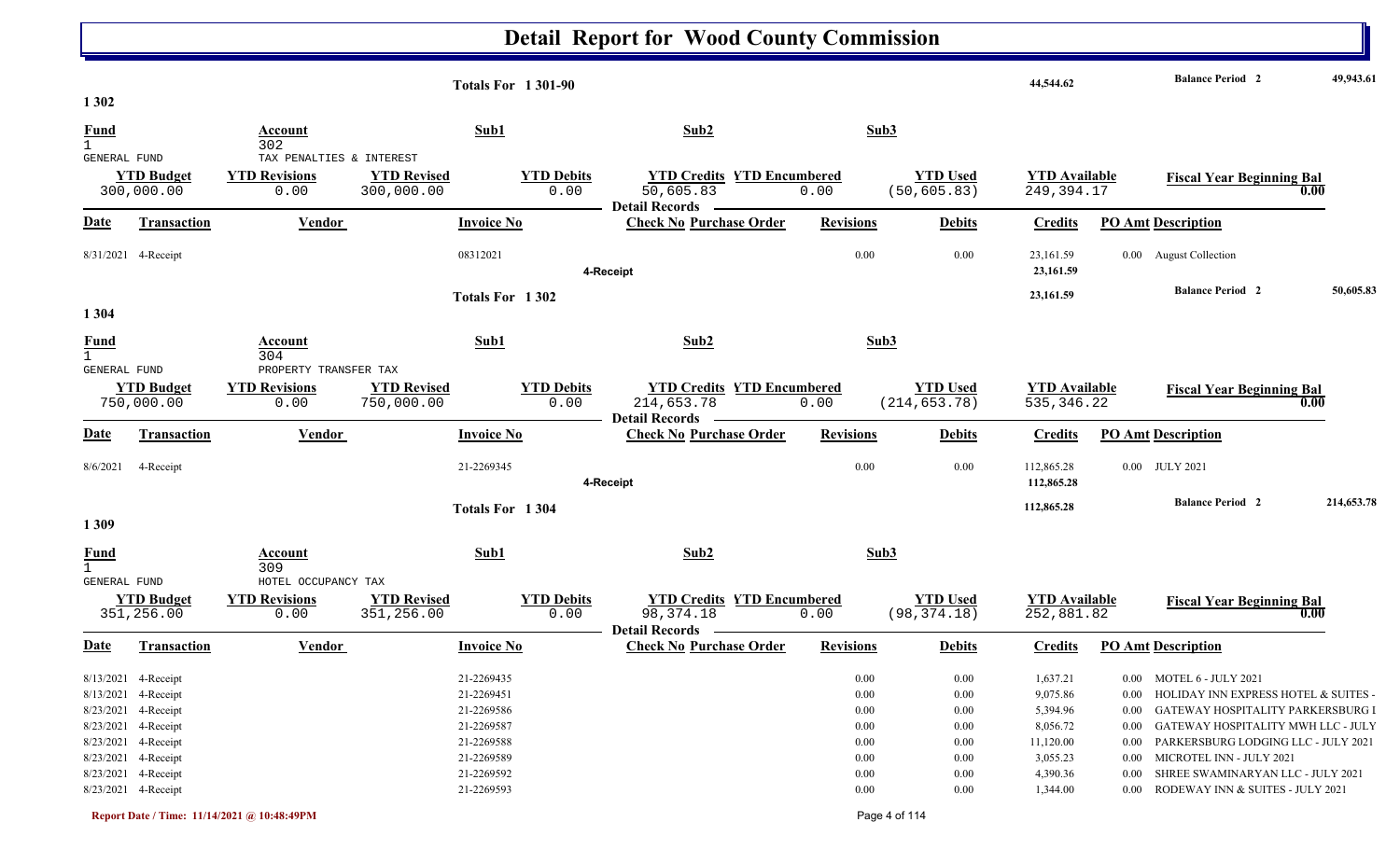|                                             |                                            |                                           |                                  |                           | <b>Detail Report for Wood County Commission</b>                           |                  |                                  |                                     |                      |                                    |                 |
|---------------------------------------------|--------------------------------------------|-------------------------------------------|----------------------------------|---------------------------|---------------------------------------------------------------------------|------------------|----------------------------------|-------------------------------------|----------------------|------------------------------------|-----------------|
|                                             | 8/23/2021 4-Receipt                        |                                           | 21-2269594                       |                           | 4-Receipt                                                                 | 0.00             | 0.00                             | 2,140.00<br>46,214.34               | $0.00\,$             | TRAVELODGE PARKERSBURG - JULY 2021 |                 |
|                                             |                                            |                                           |                                  | Totals For 1309           |                                                                           |                  |                                  | 46,214.34                           |                      | <b>Balance Period</b> 2            | 98,374.18       |
| 1311                                        |                                            |                                           |                                  |                           |                                                                           |                  |                                  |                                     |                      |                                    |                 |
| <b>Fund</b><br>$\mathbf{1}$                 |                                            | <b>Account</b><br>311                     | Sub1                             |                           | Sub2                                                                      | Sub3             |                                  |                                     |                      |                                    |                 |
| GENERAL FUND                                |                                            | PAYMENT IN LIEU OF TAXES                  |                                  |                           |                                                                           |                  |                                  |                                     |                      |                                    |                 |
|                                             | <b>YTD Budget</b><br>200,000.00            | <b>YTD Revisions</b><br>0.00              | <b>YTD Revised</b><br>200,000.00 | <b>YTD Debits</b><br>0.00 | <b>YTD Credits YTD Encumbered</b><br>207, 193.41<br><b>Detail Records</b> | 0.00             | <b>YTD Used</b><br>(207, 193.41) | <b>YTD Available</b><br>(7, 193.41) |                      | <b>Fiscal Year Beginning Bal</b>   | 0.00            |
| <u>Date</u>                                 | Transaction                                | <b>Vendor</b>                             | <b>Invoice No</b>                |                           | <b>Check No Purchase Order</b>                                            | <b>Revisions</b> | <b>Debits</b>                    | <b>Credits</b>                      |                      | <b>PO Amt Description</b>          |                 |
|                                             | 8/31/2021 4-Receipt                        |                                           | 08312021                         |                           | 4-Receipt                                                                 | $0.00\,$         | 0.00                             | 207,193.41<br>207,193.41            |                      | 0.00 August Collection             |                 |
| 1318                                        |                                            |                                           |                                  | Totals For 1311           |                                                                           |                  |                                  | 207,193.41                          |                      | <b>Balance Period 2</b>            | 207,193.41      |
| <b>Fund</b><br>$\mathbf{1}$<br>GENERAL FUND |                                            | <b>Account</b><br>318<br>BUILDING PERMITS | Sub1                             |                           | Sub2                                                                      | Sub3             |                                  |                                     |                      |                                    |                 |
|                                             | <b>YTD Budget</b><br>48,000.00             | <b>YTD Revisions</b><br>0.00              | <b>YTD Revised</b><br>48,000.00  | <b>YTD Debits</b><br>0.00 | <b>YTD Credits YTD Encumbered</b><br>8,571.25<br><b>Detail Records</b>    | 0.00             | <b>YTD Used</b><br>(8, 571.25)   | <b>YTD Available</b><br>39, 428.75  |                      | <b>Fiscal Year Beginning Bal</b>   | $\mathbf{0.00}$ |
| <u>Date</u>                                 | <b>Transaction</b>                         | <b>Vendor</b>                             | <b>Invoice No</b>                |                           | <b>Check No Purchase Order</b>                                            | <b>Revisions</b> | <b>Debits</b>                    | <b>Credits</b>                      |                      | <b>PO Amt Description</b>          |                 |
| 8/13/2021                                   | 4-Receipt                                  |                                           | 21-2269477                       |                           |                                                                           | 0.00             | 0.00                             | 10.00                               | $0.00\,$             | W5652                              |                 |
| 8/13/2021                                   | 4-Receipt                                  |                                           | 21-2269480                       |                           |                                                                           | 0.00             | 0.00                             | 170.00                              | $0.00\,$             | W5650                              |                 |
|                                             | 8/13/2021 4-Receipt                        |                                           | 21-2269481                       |                           |                                                                           | 0.00             | 0.00                             | 73.75                               | $0.00\,$             | W5651                              |                 |
|                                             | 8/13/2021 4-Receipt                        |                                           | 21-2269482                       |                           |                                                                           | 0.00             | 0.00                             | 10.00                               | $0.00\,$             | W5649                              |                 |
| 8/13/2021                                   | 4-Receipt                                  |                                           | 21-2269483                       |                           |                                                                           | 0.00             | 0.00                             | 10.00                               | $0.00\,$             | W5647                              |                 |
| 8/13/2021                                   | 4-Receipt                                  |                                           | 21-2269484<br>21-2269485         |                           |                                                                           | $0.00\,$         | 0.00                             | 22.50                               | $0.00\,$             | W5646<br>W5648                     |                 |
|                                             | 8/13/2021 4-Receipt<br>8/13/2021 4-Receipt |                                           | 21-2269486                       |                           |                                                                           | $0.00\,$<br>0.00 | 0.00<br>0.00                     | 228.75<br>65.00                     | $0.00\,$<br>$0.00\,$ | W5645                              |                 |
|                                             | 8/13/2021 4-Receipt                        |                                           | 21-2269487                       |                           |                                                                           | 0.00             | 0.00                             | 385.00                              | $0.00\,$             | W5640                              |                 |
|                                             | 8/13/2021 4-Receipt                        |                                           | 21-2269488                       |                           |                                                                           | $0.00\,$         | $0.00\,$                         | 60.00                               |                      | 0.00 W5641                         |                 |
|                                             | 8/13/2021 4-Receipt                        |                                           | 21-2269489                       |                           |                                                                           | $0.00\,$         | $0.00\,$                         | 176.25                              |                      | 0.00 W5642                         |                 |
|                                             | 8/13/2021 4-Receipt                        |                                           | 21-2269490                       |                           |                                                                           | $0.00\,$         | $0.00\,$                         | 16.25                               |                      | 0.00 W5643                         |                 |
|                                             | 8/13/2021 4-Receipt                        |                                           | 21-2269491                       |                           |                                                                           | $0.00\,$         | $0.00\,$                         | 16.25                               |                      | 0.00 W5644                         |                 |
|                                             | 8/23/2021 4-Receipt                        |                                           | 21-2269604                       |                           |                                                                           | $0.00\,$         | $0.00\,$                         | 197.50                              |                      | 0.00 W5656                         |                 |
|                                             | 8/23/2021 4-Receipt                        |                                           | 21-2269605                       |                           |                                                                           | $0.00\,$         | $0.00\,$                         | 103.75                              |                      | 0.00 W5655                         |                 |
|                                             | 8/23/2021 4-Receipt                        |                                           | 21-2269606                       |                           |                                                                           | $0.00\,$         | $0.00\,$                         | 35.00                               |                      | 0.00 W5657                         |                 |
|                                             | 8/23/2021 4-Receipt                        |                                           | 21-2269606                       |                           |                                                                           | $0.00\,$         | $0.00\,$                         | 100.00                              |                      | 0.00 W5658                         |                 |
|                                             | 8/23/2021 4-Receipt                        |                                           | 21-2269607                       |                           |                                                                           | $0.00\,$         | $0.00\,$                         | 35.00                               |                      | 0.00 W5654                         |                 |
|                                             | 8/23/2021 4-Receipt                        |                                           | 21-2269608                       |                           |                                                                           | $0.00\,$         | $0.00\,$                         | 50.00                               |                      | 0.00 W5653                         |                 |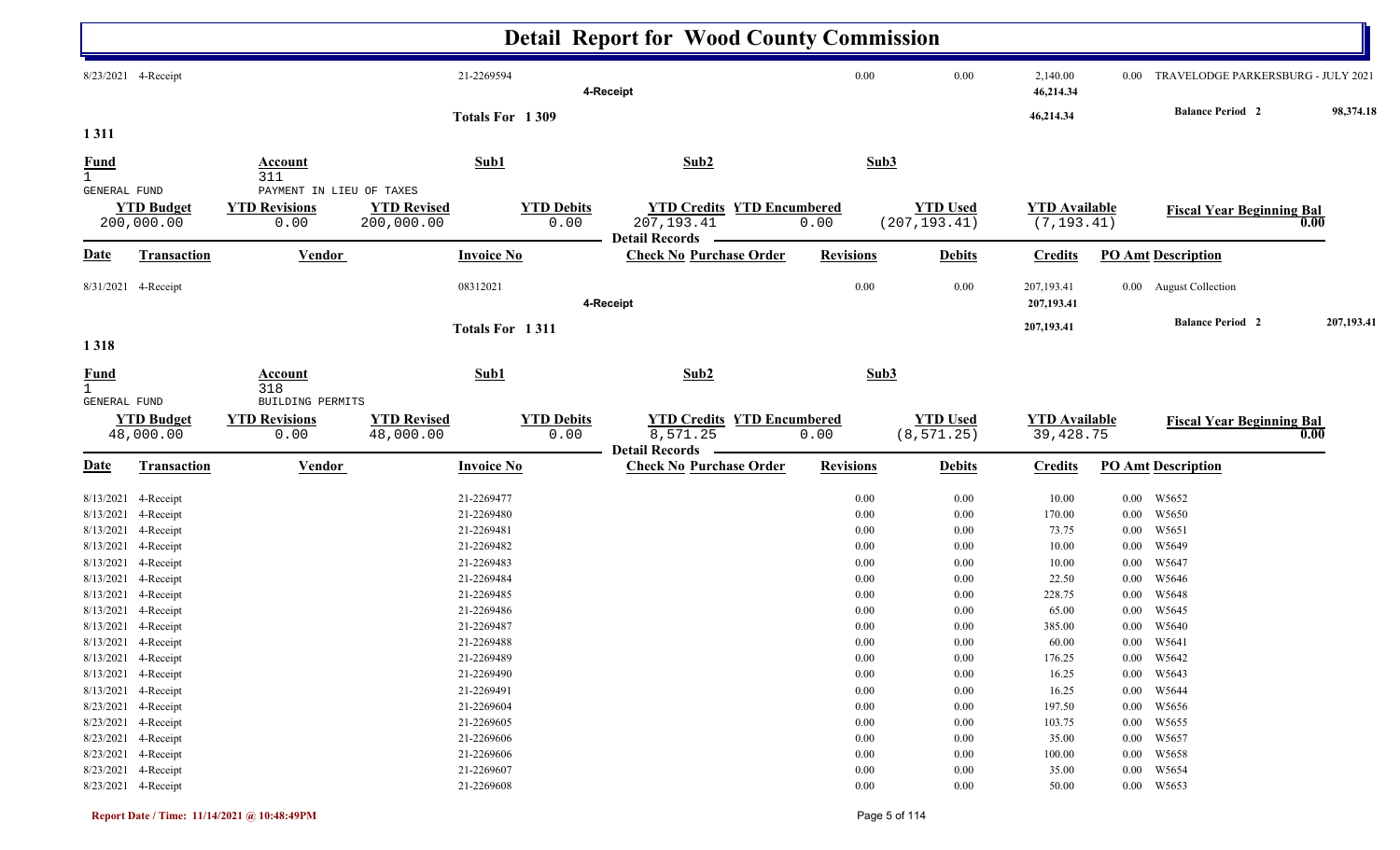|                                                  |                                                                         |                                                                         |                                                                    |                                                                | <b>Detail Report for Wood County Commission</b>                     |                                      |                                      |                                                           |                                                  |                                                                                        |           |
|--------------------------------------------------|-------------------------------------------------------------------------|-------------------------------------------------------------------------|--------------------------------------------------------------------|----------------------------------------------------------------|---------------------------------------------------------------------|--------------------------------------|--------------------------------------|-----------------------------------------------------------|--------------------------------------------------|----------------------------------------------------------------------------------------|-----------|
| 8/26/2021<br>8/26/2021<br>8/26/2021<br>8/27/2021 | 8/24/2021 4-Receipt<br>4-Receipt<br>4-Receipt<br>4-Receipt<br>4-Receipt |                                                                         | 21-2269644<br>21-2269710<br>21-2269711<br>21-2269712<br>21-2269726 |                                                                | 4-Receipt                                                           | 0.00<br>0.00<br>0.00<br>0.00<br>0.00 | 0.00<br>0.00<br>0.00<br>0.00<br>0.00 | 41.25<br>118.75<br>35.00<br>26.25<br>150.00<br>2,136.25   | $0.00\,$<br>$0.00\,$<br>0.00<br>0.00<br>$0.00\,$ | W5659<br>W5661<br>W5660<br>W5662<br>W5663                                              |           |
| 1319                                             |                                                                         |                                                                         |                                                                    | Totals For 1318                                                |                                                                     |                                      |                                      | 2,136.25                                                  |                                                  | <b>Balance Period 2</b>                                                                | 8,571.25  |
| <b>Fund</b><br>$\mathbf{1}$                      |                                                                         | Account<br>319                                                          | Sub1                                                               |                                                                | Sub2                                                                | Sub3                                 |                                      |                                                           |                                                  |                                                                                        |           |
| GENERAL FUND                                     | <b>YTD Budget</b><br>800.00                                             | MISC. PERMITS<br><b>YTD Revisions</b><br>0.00                           | <b>YTD Revised</b><br>800.00                                       | <b>YTD Debits</b><br>0.00                                      | <b>YTD Credits YTD Encumbered</b><br>82.00<br><b>Detail Records</b> | 0.00                                 | <b>YTD Used</b><br>(82.00)           | <b>YTD</b> Available<br>718.00                            |                                                  | <b>Fiscal Year Beginning Bal</b><br>0.00                                               |           |
| <b>Date</b>                                      | Transaction                                                             | <b>Vendor</b>                                                           | <b>Invoice No</b>                                                  |                                                                | <b>Check No Purchase Order</b>                                      | <b>Revisions</b>                     | <b>Debits</b>                        | <b>Credits</b>                                            |                                                  | <b>PO Amt Description</b>                                                              |           |
| 8/6/2021                                         | 4-Receipt                                                               |                                                                         | 21-2269352                                                         |                                                                | 4-Receipt                                                           | 0.00                                 | 0.00                                 | 28.00<br>28.00                                            | $0.00\,$                                         | <b>JULY 2021</b>                                                                       |           |
| 1 3 2 2                                          |                                                                         |                                                                         |                                                                    | Totals For 1319                                                |                                                                     |                                      |                                      | 28.00                                                     |                                                  | <b>Balance Period 2</b>                                                                | 82.00     |
| <b>Fund</b><br>$\mathbf{1}$<br>GENERAL FUND      |                                                                         | <b>Account</b><br>322<br>FEDERAL GRANTS                                 | Sub1                                                               |                                                                | Sub2                                                                | Sub3                                 |                                      |                                                           |                                                  |                                                                                        |           |
|                                                  | <b>YTD Budget</b><br>400,000.00                                         | <b>YTD Revisions</b><br>0.00                                            | <b>YTD Revised</b><br>400,000.00                                   | <b>YTD Debits</b><br>0.00                                      | <b>YTD Credits YTD Encumbered</b><br>52, 324.22<br>Detail Records - | 0.00                                 | <b>YTD Used</b><br>(52, 324.22)      | <b>YTD Available</b><br>347,675.78                        |                                                  | <b>Fiscal Year Beginning Bal</b><br>0.00                                               |           |
| <u>Date</u>                                      | Transaction                                                             | <b>Vendor</b>                                                           | <b>Invoice No</b>                                                  |                                                                | <b>Check No Purchase Order</b>                                      | <b>Revisions</b>                     | <b>Debits</b>                        | <b>Credits</b>                                            |                                                  | <b>PO Amt Description</b>                                                              |           |
| 8/2/2021<br>8/2/2021                             | 4-Receipt<br>4-Receipt<br>8/31/2021 4-Receipt                           |                                                                         | 21-2269279<br>21-2269280<br>21-2269805                             |                                                                | 4-Receipt                                                           | 0.00<br>0.00<br>0.00                 | 0.00<br>0.00<br>0.00                 | 3,441.55<br>$10.00\,$<br>1,464.19<br>4,915.74<br>4,915.74 | $0.00\,$<br>$0.00\,$                             | STATE OF WV - JAG<br><b>GARY FIELDS</b><br>0.00 UNITED BANK<br><b>Balance Period 2</b> | 52,324.22 |
| 1 322 1248                                       |                                                                         |                                                                         |                                                                    | Totals For 1322                                                |                                                                     |                                      |                                      |                                                           |                                                  |                                                                                        |           |
| <b>Fund</b><br>$\mathbf{1}$<br>GENERAL FUND      | <b>YTD Budget</b><br>0.00                                               | <b>Account</b><br>322<br>FEDERAL GRANTS<br><b>YTD Revisions</b><br>0.00 | Sub1<br><b>YTD Revised</b><br>0.00                                 | 1248<br>06135330 BULLETPROOF VEST<br><b>YTD Debits</b><br>0.00 | Sub2<br><b>YTD Credits YTD Encumbered</b><br>2,263.28               | Sub3<br>0.00                         | <b>YTD</b> Used<br>(2, 263.28)       | <b>YTD</b> Available<br>(2, 263.28)                       |                                                  | <b>Fiscal Year Beginning Bal</b><br>0.00                                               |           |
| Date                                             | Transaction                                                             | Vendor                                                                  |                                                                    | <b>Invoice No</b>                                              | <b>Detail Records</b><br><b>Check No Purchase Order</b>             | <b>Revisions</b>                     | <b>Debits</b>                        | <b>Credits</b>                                            |                                                  | <b>PO Amt Description</b>                                                              |           |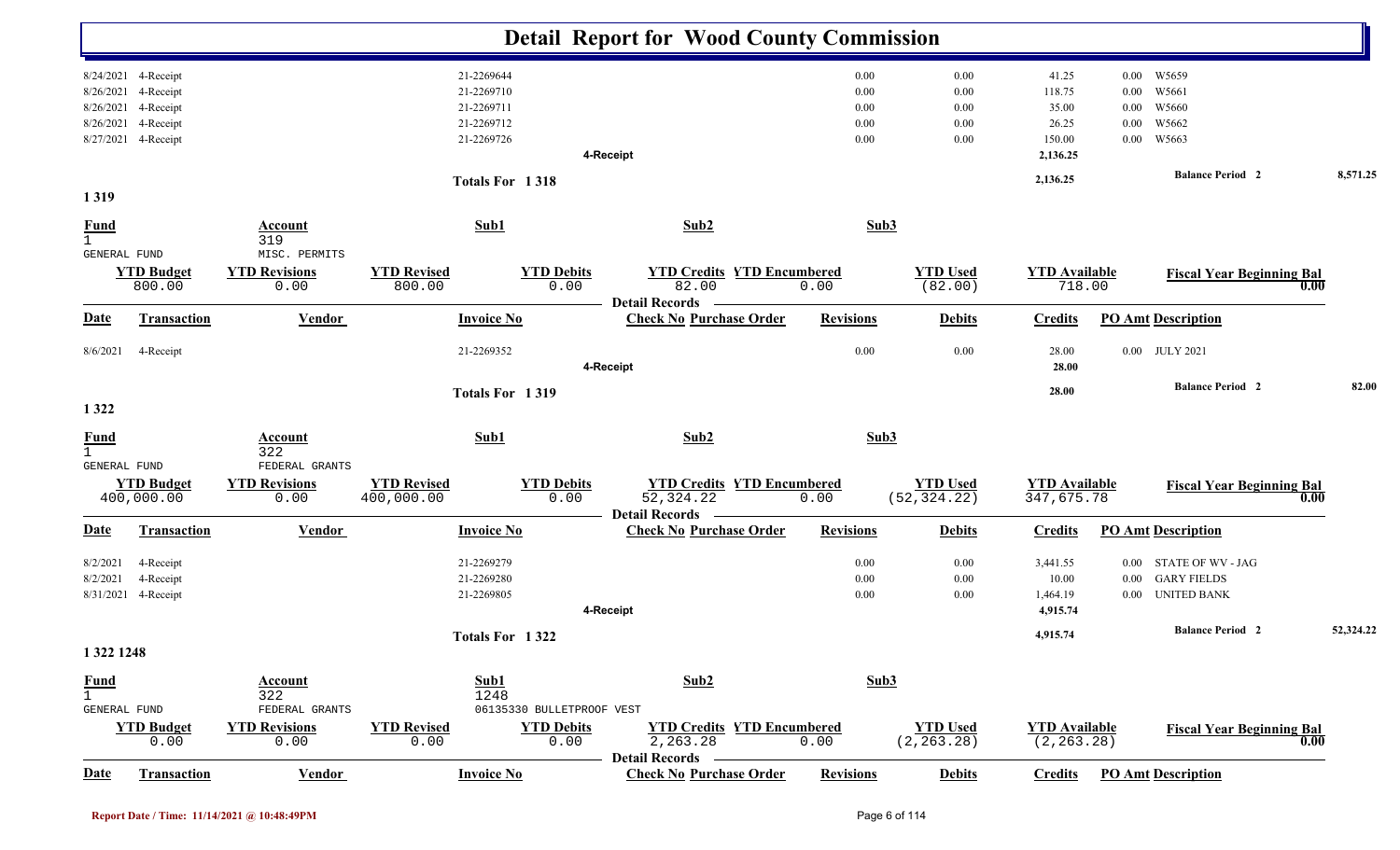|                                                        |                                  |                                                               |                            |                                                  | <b>Detail Report for Wood County Commission</b>                        |                  |                                  |                                       |                      |                                                              |            |
|--------------------------------------------------------|----------------------------------|---------------------------------------------------------------|----------------------------|--------------------------------------------------|------------------------------------------------------------------------|------------------|----------------------------------|---------------------------------------|----------------------|--------------------------------------------------------------|------------|
|                                                        | 8/31/2021 4-Receipt              |                                                               | 21-2269807                 | 4-Receipt                                        |                                                                        | $0.00\,$         | $0.00\,$                         | 2,263.28<br>2,263.28                  |                      | 0.00 UNITED BANK                                             |            |
| 1 322 1302                                             |                                  |                                                               |                            | <b>Totals For 13221248</b>                       |                                                                        |                  |                                  | 2,263.28                              |                      | <b>Balance Period 2</b>                                      | 2,263.28   |
| <b>Fund</b><br>$\mathbf{1}$<br>GENERAL FUND            |                                  | Account<br>322<br>FEDERAL GRANTS                              | Sub1<br>1302               | FEMA FLOOD MITIGATION                            | Sub2                                                                   | Sub3             |                                  |                                       |                      |                                                              |            |
|                                                        | <b>YTD Budget</b><br>0.00        | <b>YTD Revisions</b><br>0.00                                  | <b>YTD Revised</b><br>0.00 | <b>YTD Debits</b><br>0.00                        | <b>YTD Credits YTD Encumbered</b><br>3,240.00<br><b>Detail Records</b> | 0.00             | <b>YTD Used</b><br>(3, 240.00)   | <b>YTD Available</b><br>(3, 240.00)   |                      | <b>Fiscal Year Beginning Bal</b><br>0.00                     |            |
| <b>Date</b>                                            | <b>Transaction</b>               | <b>Vendor</b>                                                 | <b>Invoice No</b>          |                                                  | <b>Check No Purchase Order</b>                                         | <b>Revisions</b> | <b>Debits</b>                    | <b>Credits</b>                        |                      | <b>PO Amt Description</b>                                    |            |
|                                                        | 8/27/2021 4-Receipt              |                                                               | 21-2269727                 | 4-Receipt                                        |                                                                        | $0.00\,$         | 0.00                             | 3,240.00<br>3,240.00                  |                      | 0.00 MOV REGIONAL COUNCIL                                    |            |
|                                                        |                                  |                                                               |                            | <b>Totals For 13221302</b>                       |                                                                        |                  |                                  | 3,240.00                              |                      | <b>Balance Period 2</b>                                      | 3,240.00   |
| 1 3 2 3<br><b>Fund</b><br>$\mathbf{1}$<br>GENERAL FUND | <b>YTD Budget</b>                | <b>Account</b><br>323<br>STATE GRANTS<br><b>YTD Revisions</b> | Sub1<br><b>YTD Revised</b> | <b>YTD Debits</b>                                | Sub2<br><b>YTD Credits YTD Encumbered</b>                              | Sub3             | <b>YTD Used</b>                  | <b>YTD Available</b>                  |                      | <b>Fiscal Year Beginning Bal</b>                             |            |
|                                                        | 600,000.00                       | 0.00                                                          | 600,000.00                 | 0.00                                             | 16,000.00<br><b>Detail Records</b>                                     | 0.00             | (16,000.00)                      | 584,000.00                            |                      | 0.00                                                         |            |
| <u>Date</u>                                            | <b>Transaction</b>               | <b>Vendor</b>                                                 | <b>Invoice No</b>          |                                                  | <b>Check No Purchase Order</b>                                         | <b>Revisions</b> | <b>Debits</b>                    | <b>Credits</b>                        |                      | <b>PO Amt Description</b>                                    |            |
| 8/13/2021                                              | 4-Receipt<br>8/13/2021 4-Receipt |                                                               | 21-2269446<br>21-2269448   | 4-Receipt                                        |                                                                        | 0.00<br>0.00     | 0.00<br>0.00                     | 12,000.00<br>4,000.00<br>16,000.00    | $0.00\,$<br>$0.00\,$ | STATE OF WV - AMPUTEE CENTER<br>STATE OF WV - AMPUTEE CENTER |            |
| 1 323 1543                                             |                                  |                                                               | Totals For 1323            |                                                  |                                                                        |                  |                                  | 16,000.00                             |                      | <b>Balance Period 2</b>                                      | 16,000.00  |
| <b>Fund</b><br>$\mathbf{1}$                            |                                  | <b>Account</b><br>323                                         | Sub1<br>1543               |                                                  | Sub2                                                                   | Sub3             |                                  |                                       |                      |                                                              |            |
| GENERAL FUND                                           | <b>YTD Budget</b><br>0.00        | STATE GRANTS<br><b>YTD Revisions</b><br>0.00                  | <b>YTD Revised</b><br>0.00 | 22-CC-29 Day Report<br><b>YTD Debits</b><br>0.00 | <b>YTD Credits YTD Encumbered</b><br>106,741.75                        | 0.00             | <b>YTD Used</b><br>(106, 741.75) | <b>YTD</b> Available<br>(106, 741.75) |                      | <b>Fiscal Year Beginning Bal</b><br>0.00                     |            |
| <b>Date</b>                                            | <b>Transaction</b>               | <b>Vendor</b>                                                 | <b>Invoice No</b>          |                                                  | <b>Detail Records</b><br><b>Check No Purchase Order</b>                | <b>Revisions</b> | <b>Debits</b>                    | <b>Credits</b>                        |                      | <b>PO Amt Description</b>                                    |            |
|                                                        | 8/23/2021 4-Receipt              |                                                               | 21-2269590                 | 4-Receipt                                        |                                                                        | 0.00             | $0.00\,$                         | 106,741.75<br>106,741.75              |                      | 0.00 STATE OF WV - 09/23/2021                                |            |
|                                                        |                                  |                                                               | <b>Totals For 13231543</b> |                                                  |                                                                        |                  |                                  | 106,741.75                            |                      | <b>Balance Period 2</b>                                      | 106,741.75 |

#### **1 324 1273**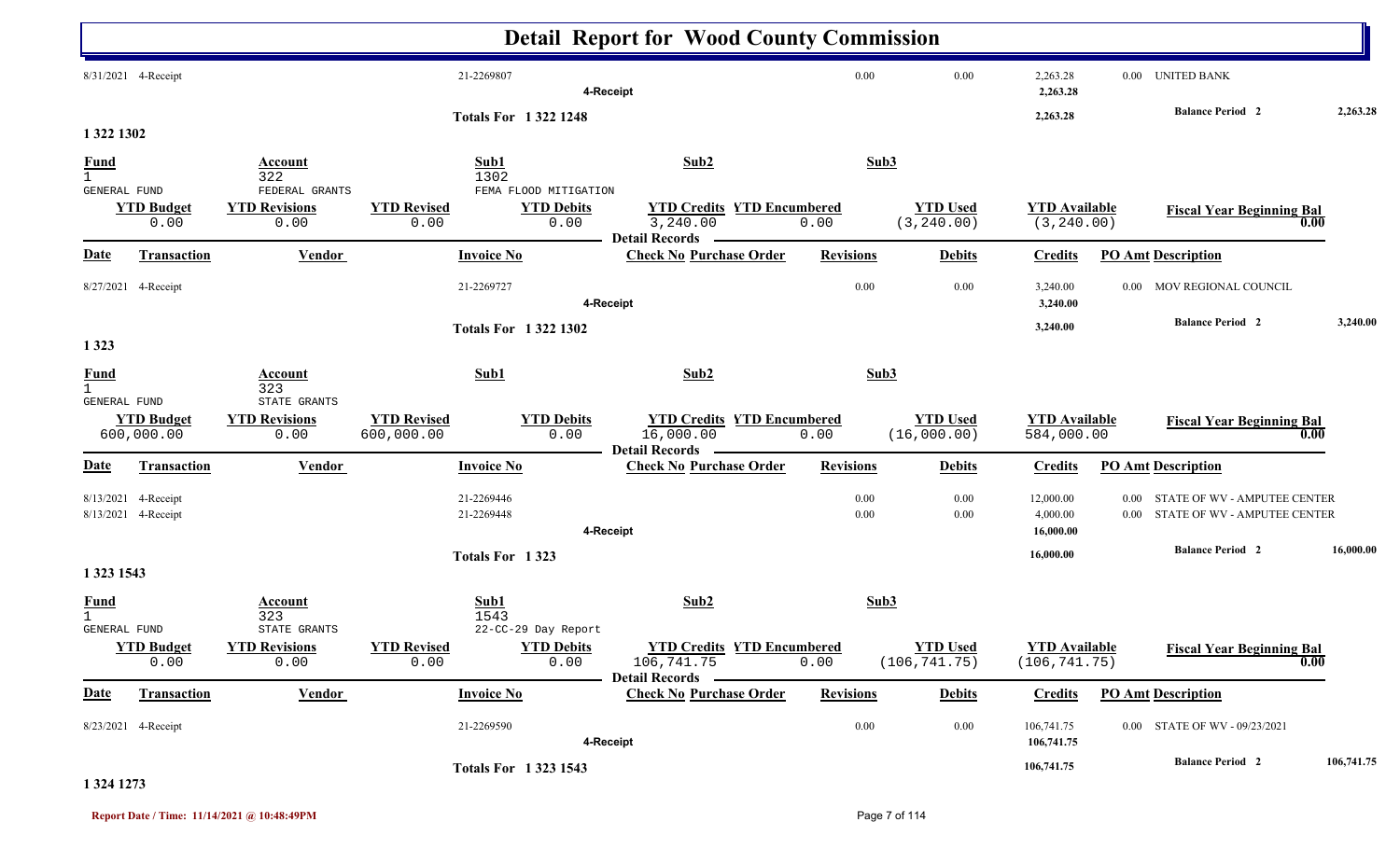| <b>Fund</b><br>$\mathbf{1}$<br>GENERAL FUND                              |                                                                                                   | Account<br>324<br>OTHER GRANTS         |                                | Sub1<br>1273<br>PROJECT LIFESAVER                                                              | Sub2                                                                 | Sub3                                                 |                                                      |                                                           |                                  |                                                                                                                                                           |        |
|--------------------------------------------------------------------------|---------------------------------------------------------------------------------------------------|----------------------------------------|--------------------------------|------------------------------------------------------------------------------------------------|----------------------------------------------------------------------|------------------------------------------------------|------------------------------------------------------|-----------------------------------------------------------|----------------------------------|-----------------------------------------------------------------------------------------------------------------------------------------------------------|--------|
|                                                                          | <b>YTD Budget</b><br>0.00                                                                         | <b>YTD Revisions</b><br>0.00           | <b>YTD Revised</b><br>0.00     | <b>YTD Debits</b><br>0.00                                                                      | <b>YTD Credits YTD Encumbered</b><br>120.00<br>Detail Records —      | 0.00                                                 | <b>YTD Used</b><br>(120.00)                          | <b>YTD</b> Available<br>(120.00)                          |                                  | <b>Fiscal Year Beginning Bal</b>                                                                                                                          | 0.00   |
| Date                                                                     | <b>Transaction</b>                                                                                | <b>Vendor</b>                          |                                | <b>Invoice No</b>                                                                              | <b>Check No Purchase Order</b>                                       | <b>Revisions</b>                                     | <b>Debits</b>                                        | <b>Credits</b>                                            |                                  | <b>PO Amt Description</b>                                                                                                                                 |        |
| 8/23/2021                                                                | 8/23/2021 4-Receipt<br>4-Receipt<br>8/23/2021 4-Receipt                                           |                                        |                                | 21-2269619<br>21-2269620<br>21-2269621                                                         | 4-Receipt                                                            | 0.00<br>0.00<br>0.00                                 | 0.00<br>0.00<br>0.00                                 | 10.00<br>10.00<br>10.00<br>30.00                          |                                  | 0.00 A W TAYLOR<br>0.00 SHERIFF OF JACKSON COUNTY - LYNN LO<br>0.00 PAUL MILLER                                                                           |        |
| 1 324 1493                                                               |                                                                                                   |                                        |                                | <b>Totals For 13241273</b>                                                                     |                                                                      |                                                      |                                                      | 30.00                                                     |                                  | <b>Balance Period 2</b>                                                                                                                                   | 120.00 |
| <b>Fund</b><br>$\mathbf{1}$<br>GENERAL FUND                              |                                                                                                   | Account<br>324<br>OTHER GRANTS         |                                | Sub1<br>1493<br>K9 FUND                                                                        | Sub2                                                                 | Sub3                                                 |                                                      |                                                           |                                  |                                                                                                                                                           |        |
|                                                                          | <b>YTD Budget</b><br>0.00                                                                         | <b>YTD Revisions</b><br>0.00           | <b>YTD Revised</b><br>0.00     | <b>YTD Debits</b><br>0.00                                                                      | <b>YTD Credits YTD Encumbered</b><br>650.00<br><b>Detail Records</b> | 0.00                                                 | <b>YTD Used</b><br>(650.00)                          | <b>YTD</b> Available<br>(650.00)                          |                                  | <b>Fiscal Year Beginning Bal</b>                                                                                                                          | 0.00   |
| <b>Date</b>                                                              | <b>Transaction</b>                                                                                | Vendor                                 |                                | <b>Invoice No</b>                                                                              | <b>Check No Purchase Order</b>                                       | <b>Revisions</b>                                     | <b>Debits</b>                                        | <b>Credits</b>                                            |                                  | <b>PO Amt Description</b>                                                                                                                                 |        |
|                                                                          | 8/13/2021 4-Receipt<br>8/23/2021 4-Receipt                                                        |                                        |                                | 21-2269476<br>21-2269614                                                                       | 4-Receipt                                                            | 0.00<br>0.00                                         | 0.00<br>0.00                                         | 100.00<br>50.00<br>150.00                                 | $0.00\,$                         | <b>FRIENDS OF MTWI</b><br>0.00 SHERIFF OF WOOD COUNTY - K-9 DONATI                                                                                        |        |
| 1 3 2 7                                                                  |                                                                                                   |                                        |                                | <b>Totals For 1324 1493</b>                                                                    |                                                                      |                                                      |                                                      | 150.00                                                    |                                  | <b>Balance Period 2</b>                                                                                                                                   | 650.00 |
| <b>Fund</b><br>$\mathbf{1}$<br>GENERAL FUND                              |                                                                                                   | Account<br>327<br>CHARGES FOR SERVICES |                                | Sub1                                                                                           | Sub2                                                                 | Sub3                                                 |                                                      |                                                           |                                  |                                                                                                                                                           |        |
|                                                                          | <b>YTD Budget</b><br>5,000.00                                                                     | <b>YTD Revisions</b><br>0.00           | <b>YTD Revised</b><br>5,000.00 | <b>YTD Debits</b><br>0.00                                                                      | <b>YTD Credits YTD Encumbered</b><br>38,556.25<br>Detail Records -   | 0.00                                                 | <b>YTD Used</b><br>(38, 556.25)                      | <b>YTD</b> Available<br>(33, 556.25)                      |                                  | <b>Fiscal Year Beginning Bal</b>                                                                                                                          | 0.00   |
| <u>Date</u>                                                              | <b>Transaction</b>                                                                                | <b>Vendor</b>                          |                                | <b>Invoice No</b>                                                                              | <b>Check No Purchase Order</b>                                       | <b>Revisions</b>                                     | <b>Debits</b>                                        | <b>Credits</b>                                            |                                  | <b>PO Amt Description</b>                                                                                                                                 |        |
| 8/6/2021<br>8/6/2021<br>8/12/2021<br>8/12/2021<br>8/13/2021<br>8/16/2021 | 4-Receipt<br>4-Receipt<br>4-Receipt<br>4-Receipt<br>4-Receipt<br>4-Receipt<br>8/19/2021 4-Receipt |                                        |                                | 21-2269361<br>21-2269362<br>21-2269413<br>21-2269415<br>21-2269433<br>21-2269506<br>21-2269552 |                                                                      | 0.00<br>0.00<br>0.00<br>0.00<br>0.00<br>0.00<br>0.00 | 0.00<br>0.00<br>0.00<br>0.00<br>0.00<br>0.00<br>0.00 | 38,466.25<br>5.00<br>5.00<br>5.00<br>5.00<br>5.00<br>5.00 | $0.00\,$<br>$0.00\,$<br>$0.00\,$ | 0.00 E911 - 3RD & 4TH QTR<br>0.00 ZACHARY WHITLATCH<br>0.00 MICHAEL ISNER<br>WILLIAM SCOTT<br>KAYLA VALENTINE<br>STEPHEN F SANTER JR<br>0.00 ROBERT HAYES |        |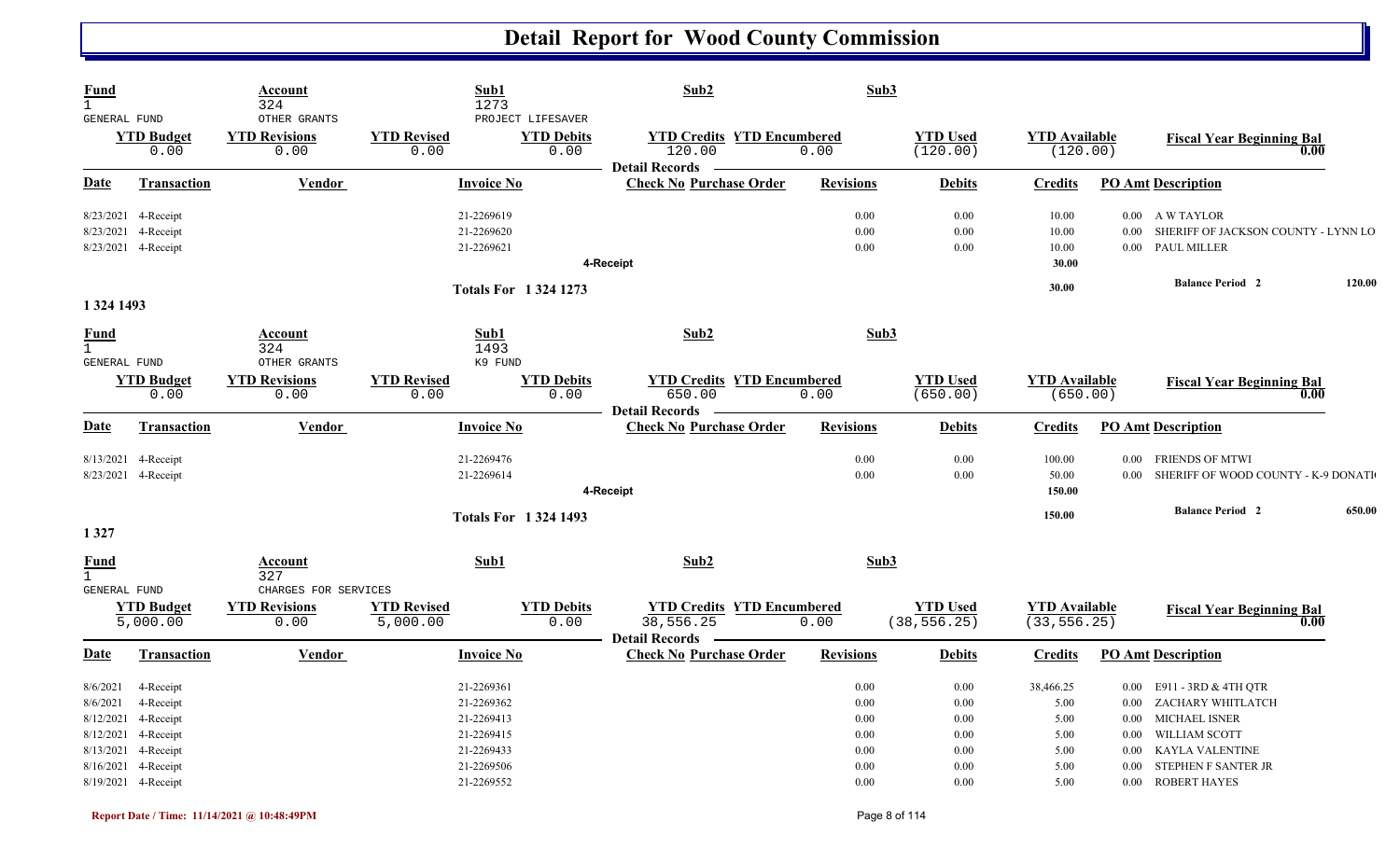|                             |                                  |                              |                                  |                           | <b>Detail Report for Wood County Commission</b>                   |                  |                                 |                                    |                  |                                            |           |
|-----------------------------|----------------------------------|------------------------------|----------------------------------|---------------------------|-------------------------------------------------------------------|------------------|---------------------------------|------------------------------------|------------------|--------------------------------------------|-----------|
|                             | 8/20/2021 4-Receipt              |                              |                                  | 21-2269567                |                                                                   | 0.00             | 0.00                            | 5.00                               |                  | 0.00 JAYSON KYLE                           |           |
|                             | 8/27/2021 4-Receipt              |                              |                                  | 21-2269735                |                                                                   | 0.00             | 0.00                            | 5.00                               | 0.00             | CARLA ELIZABETH HUSK                       |           |
| 8/31/2021                   | 4-Receipt<br>8/31/2021 4-Receipt |                              |                                  | 21-2269765<br>21-2269774  |                                                                   | 0.00<br>0.00     | 0.00<br>0.00                    | 5.00<br>5.00                       | $0.00\,$<br>0.00 | MICHAEL LYONS<br><b>BRET ERIC RICHARDS</b> |           |
|                             |                                  |                              |                                  |                           | 4-Receipt                                                         |                  |                                 | 38,516.25                          |                  |                                            |           |
|                             |                                  |                              |                                  |                           |                                                                   |                  |                                 |                                    |                  | <b>Balance Period 2</b>                    | 38,556.25 |
| 1329                        |                                  |                              |                                  | Totals For 1327           |                                                                   |                  |                                 | 38,516.25                          |                  |                                            |           |
| <b>Fund</b><br>$\mathbf{1}$ |                                  | <b>Account</b><br>329        |                                  | Sub1                      | Sub2                                                              | Sub3             |                                 |                                    |                  |                                            |           |
| GENERAL FUND                |                                  | SHF SERVICE OF PROCESS       |                                  |                           |                                                                   |                  |                                 |                                    |                  |                                            |           |
|                             | <b>YTD Budget</b><br>30,000.00   | <b>YTD Revisions</b><br>0.00 | <b>YTD Revised</b><br>30,000.00  | <b>YTD Debits</b><br>0.00 | <b>YTD Credits YTD Encumbered</b><br>5,320.00                     | 0.00             | <b>YTD Used</b><br>(5, 320.00)  | <b>YTD Available</b><br>24,680.00  |                  | <b>Fiscal Year Beginning Bal</b><br>0.00   |           |
| <b>Date</b>                 | <b>Transaction</b>               | <b>Vendor</b>                |                                  | <b>Invoice No</b>         | <b>Detail Records</b><br><b>Check No Purchase Order</b>           | <b>Revisions</b> | <b>Debits</b>                   | <b>Credits</b>                     |                  | <b>PO Amt Description</b>                  |           |
| 8/13/2021                   | 4-Receipt                        |                              |                                  | 21-2269496                |                                                                   | 0.00             | 0.00                            | 1,872.00                           | 0.00             | SHERIFF OF WOOD COUNTY - 8/3/2021          |           |
|                             | 8/23/2021 4-Receipt              |                              |                                  | 21-2269582                |                                                                   | 0.00             | 0.00                            | 575.00                             | $0.00\,$         | SHERIFF OF WOOD COUNTY                     |           |
|                             |                                  |                              |                                  |                           | 4-Receipt                                                         |                  |                                 | 2,447.00                           |                  |                                            |           |
|                             |                                  |                              |                                  | Totals For 1329           |                                                                   |                  |                                 | 2,447.00                           |                  | <b>Balance Period 2</b>                    | 5,320.00  |
| 1 3 3 0                     |                                  |                              |                                  |                           |                                                                   |                  |                                 |                                    |                  |                                            |           |
| <b>Fund</b><br>$\mathbf{1}$ |                                  | Account<br>330               |                                  | Sub1                      | Sub2                                                              | Sub3             |                                 |                                    |                  |                                            |           |
| <b>GENERAL FUND</b>         |                                  | SHERIFF'S EARNINGS           |                                  |                           |                                                                   |                  |                                 |                                    |                  |                                            |           |
|                             | <b>YTD Budget</b><br>10,000.00   | <b>YTD Revisions</b><br>0.00 | <b>YTD Revised</b><br>10,000.00  | <b>YTD Debits</b><br>0.00 | <b>YTD Credits YTD Encumbered</b><br>1,537.00<br>Detail Records — | 0.00             | <b>YTD Used</b><br>(1, 537.00)  | <b>YTD Available</b><br>8,463.00   |                  | <b>Fiscal Year Beginning Bal</b><br>0.00   |           |
| <u>Date</u>                 | Transaction                      | <b>Vendor</b>                |                                  | <b>Invoice No</b>         | <b>Check No Purchase Order</b>                                    | <b>Revisions</b> | <b>Debits</b>                   | <b>Credits</b>                     |                  | <b>PO</b> Amt Description                  |           |
| 8/5/2021                    | 4-Receipt                        |                              |                                  | 21-2269330                |                                                                   | 0.00             | 0.00                            | 925.00                             | $0.00\,$         | CELESTE RIDGWAY - JULY 2021                |           |
| 8/13/2021                   | 4-Receipt                        |                              |                                  | 21-2269443                |                                                                   | 0.00             | 0.00                            | 25.00                              | $0.00\,$         | LEO SHAFFER - BAD CHECK FEE                |           |
|                             | 8/23/2021 4-Receipt              |                              |                                  | 21-2269595                |                                                                   | 0.00             | 0.00                            | 25.00                              |                  | 0.00 FRED THOMAS LEE - BAD CHECK FEE       |           |
|                             |                                  |                              |                                  |                           | 4-Receipt                                                         |                  |                                 | 975.00                             |                  |                                            |           |
|                             |                                  |                              |                                  | Totals For 1330           |                                                                   |                  |                                 | 975.00                             |                  | <b>Balance Period 2</b>                    | 1,537.00  |
| 1 3 3 1                     |                                  |                              |                                  |                           |                                                                   |                  |                                 |                                    |                  |                                            |           |
|                             |                                  | <b>Account</b>               |                                  | Sub1                      | Sub2                                                              | Sub3             |                                 |                                    |                  |                                            |           |
| $rac{\text{Fund}}{1}$       |                                  | 331                          |                                  |                           |                                                                   |                  |                                 |                                    |                  |                                            |           |
| GENERAL FUND                |                                  | COUNTY CLERK'S EARNINGS      |                                  |                           |                                                                   |                  |                                 |                                    |                  |                                            |           |
|                             | <b>YTD Budget</b><br>260,000.00  | <b>YTD Revisions</b><br>0.00 | <b>YTD Revised</b><br>260,000.00 | <b>YTD Debits</b><br>0.00 | <b>YTD Credits YTD Encumbered</b><br>52,455.92                    | 0.00             | <b>YTD Used</b><br>(52, 455.92) | <b>YTD Available</b><br>207,544.08 |                  | <b>Fiscal Year Beginning Bal</b><br>0.00   |           |
| <b>Date</b>                 | Transaction                      | <b>Vendor</b>                |                                  | <b>Invoice No</b>         | <b>Detail Records</b><br><b>Check No Purchase Order</b>           | <b>Revisions</b> | <b>Debits</b>                   | <b>Credits</b>                     |                  | <b>PO Amt Description</b>                  |           |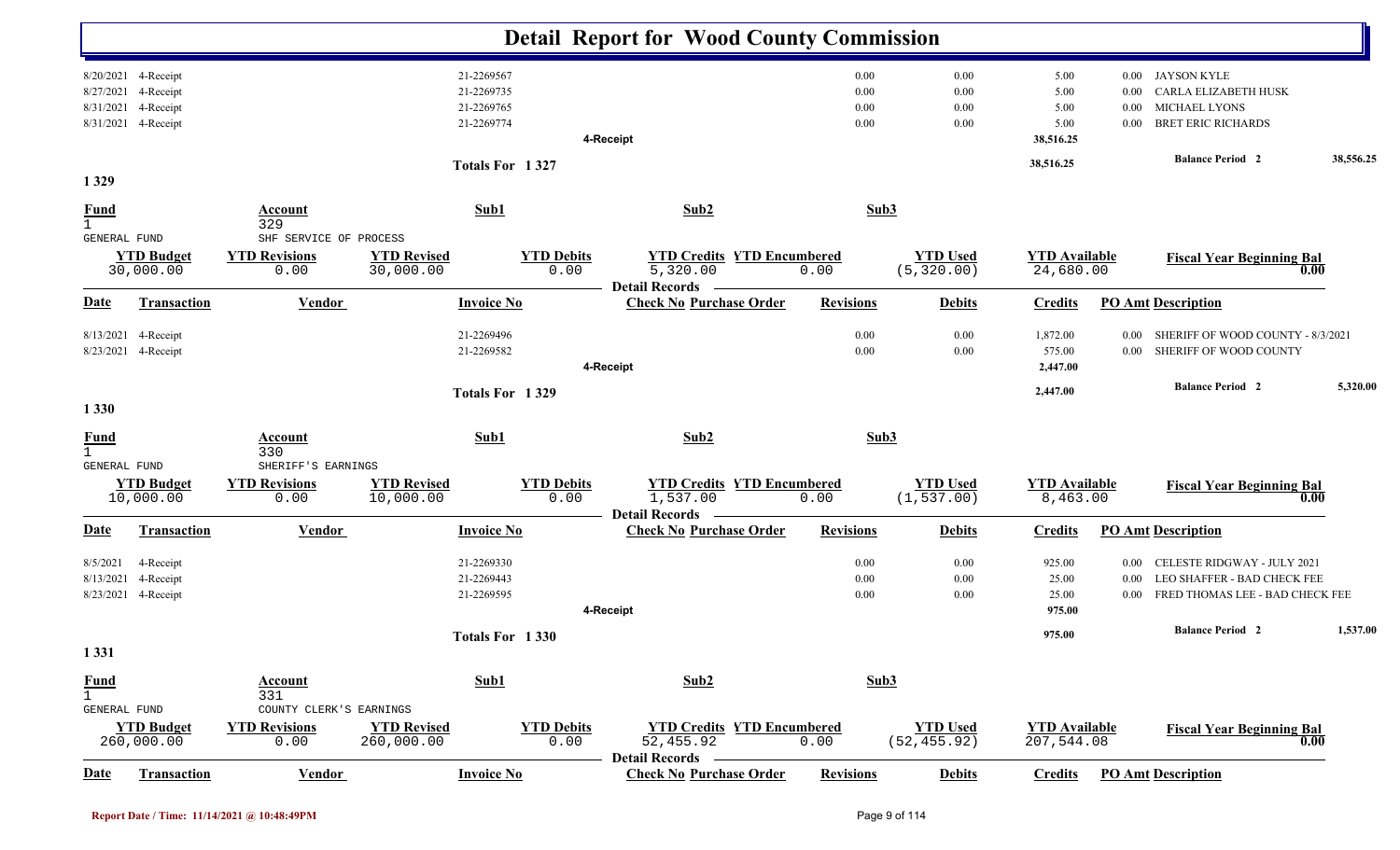|                                                          |                                                               |                                                        |                                                                    |                           | <b>Detail Report for Wood County Commission</b>                         |                                      |                                                  |                                       |                                                                                                                                                 |           |
|----------------------------------------------------------|---------------------------------------------------------------|--------------------------------------------------------|--------------------------------------------------------------------|---------------------------|-------------------------------------------------------------------------|--------------------------------------|--------------------------------------------------|---------------------------------------|-------------------------------------------------------------------------------------------------------------------------------------------------|-----------|
| 8/6/2021                                                 | 4-Receipt                                                     |                                                        | 21-2269345                                                         |                           | 4-Receipt                                                               | 0.00                                 | 0.00                                             | 26,312.98<br>26,312.98                | 0.00 JULY 2021                                                                                                                                  |           |
| 1 3 3 2                                                  |                                                               |                                                        | Totals For 1331                                                    |                           |                                                                         |                                      |                                                  | 26,312.98                             | <b>Balance Period</b> 2                                                                                                                         | 52,455.92 |
| <b>Fund</b><br>$\mathbf{1}$                              |                                                               | <b>Account</b><br>332                                  | Sub1                                                               |                           | Sub2                                                                    | Sub3                                 |                                                  |                                       |                                                                                                                                                 |           |
| GENERAL FUND                                             | <b>YTD Budget</b><br>50,000.00                                | CIRCUIT CLERK EARNINGS<br><b>YTD Revisions</b><br>0.00 | <b>YTD Revised</b><br>50,000.00                                    | <b>YTD Debits</b><br>0.00 | <b>YTD Credits YTD Encumbered</b><br>10,404.10<br><b>Detail Records</b> | 0.00                                 | <b>YTD Used</b><br>(10, 404.10)                  | <b>YTD Available</b><br>39,595.90     | <b>Fiscal Year Beginning Bal</b><br>0.00                                                                                                        |           |
| <u>Date</u>                                              | <b>Transaction</b>                                            | <b>Vendor</b>                                          | <b>Invoice No</b>                                                  |                           | <b>Check No Purchase Order</b>                                          | <b>Revisions</b>                     | <b>Debits</b>                                    | <b>Credits</b>                        | <b>PO Amt Description</b>                                                                                                                       |           |
| 8/5/2021                                                 | 4-Receipt                                                     |                                                        | 21-2269330                                                         |                           | 4-Receipt                                                               | 0.00                                 | 0.00                                             | 4,787.80<br>4,787.80                  | CELESTE RIDGWAY - JULY 2021<br>$0.00\,$                                                                                                         |           |
| 1 3 3 3                                                  |                                                               |                                                        | Totals For 1332                                                    |                           |                                                                         |                                      |                                                  | 4,787.80                              | <b>Balance Period 2</b>                                                                                                                         | 10,404.10 |
| <b>Fund</b><br>$\mathbf{1}$<br>GENERAL FUND              |                                                               | Account<br>333<br>PROSECUTING ATTY EARNINGS            | Sub1                                                               |                           | Sub2                                                                    | Sub3                                 |                                                  |                                       |                                                                                                                                                 |           |
|                                                          | <b>YTD Budget</b><br>5,000.00                                 | <b>YTD Revisions</b><br>0.00                           | <b>YTD Revised</b><br>5,000.00                                     | <b>YTD Debits</b><br>0.00 | <b>YTD Credits YTD Encumbered</b><br>615.00<br><b>Detail Records</b>    | 0.00                                 | <b>YTD Used</b><br>(615.00)                      | <b>YTD Available</b><br>4,385.00      | <b>Fiscal Year Beginning Bal</b><br>0.00                                                                                                        |           |
| <u>Date</u>                                              | <b>Transaction</b>                                            | <b>Vendor</b>                                          | <b>Invoice No</b>                                                  |                           | <b>Check No Purchase Order</b>                                          | <b>Revisions</b>                     | <b>Debits</b>                                    | <b>Credits</b>                        | <b>PO Amt Description</b>                                                                                                                       |           |
| 8/5/2021<br>8/6/2021                                     | 4-Receipt<br>4-Receipt                                        |                                                        | 21-2269330<br>21-2269360                                           |                           | 4-Receipt                                                               | 0.00<br>0.00                         | 0.00<br>0.00                                     | 130.00<br>170.25<br>300.25            | CELESTE RIDGWAY - JULY 2021<br>0.00<br>0.00 JULY 2021                                                                                           |           |
| 1 3 3 4                                                  |                                                               |                                                        | Totals For 1333                                                    |                           |                                                                         |                                      |                                                  | 300.25                                | <b>Balance Period</b> 2                                                                                                                         | 615.00    |
| <b>Fund</b><br>GENERAL FUND                              |                                                               | Account<br>334<br>ACCIDENT REPORTS                     | Sub1                                                               |                           | Sub2                                                                    | Sub3                                 |                                                  |                                       |                                                                                                                                                 |           |
|                                                          | <b>YTD Budget</b><br>3,500.00                                 | <b>YTD Revisions</b><br>0.00                           | <b>YTD Revised</b><br>3,500.00                                     | <b>YTD Debits</b><br>0.00 | <b>YTD Credits YTD Encumbered</b><br>645.00<br><b>Detail Records</b>    | 0.00                                 | <b>YTD Used</b><br>(645.00)                      | <b>YTD Available</b><br>2,855.00      | <b>Fiscal Year Beginning Bal</b><br>$\overline{0.00}$                                                                                           |           |
| <b>Date</b>                                              | <b>Transaction</b>                                            | <b>Vendor</b>                                          | <b>Invoice No</b>                                                  |                           | <b>Check No Purchase Order</b>                                          | <b>Revisions</b>                     | <b>Debits</b>                                    | <b>Credits</b>                        | <b>PO Amt Description</b>                                                                                                                       |           |
| 8/2/2021<br>8/2/2021<br>8/2/2021<br>8/2/2021<br>8/2/2021 | 4-Receipt<br>4-Receipt<br>4-Receipt<br>4-Receipt<br>4-Receipt |                                                        | 21-2269248<br>21-2269249<br>21-2269252<br>21-2269284<br>21-2269285 |                           |                                                                         | 0.00<br>0.00<br>0.00<br>0.00<br>0.00 | $0.00\,$<br>$0.00\,$<br>0.00<br>0.00<br>$0.00\,$ | 5.00<br>5.00<br>5.00<br>5.00<br>10.00 | 0.00 ANGELA MOORE<br><b>AUSTIN MCCLURE</b><br>$0.00\,$<br>ROBERT REYNOLDS<br>$0.00\,$<br>LEXISNEXIS - KEISER/STULL<br>$0.00\,$<br>$0.00$ CARFAX |           |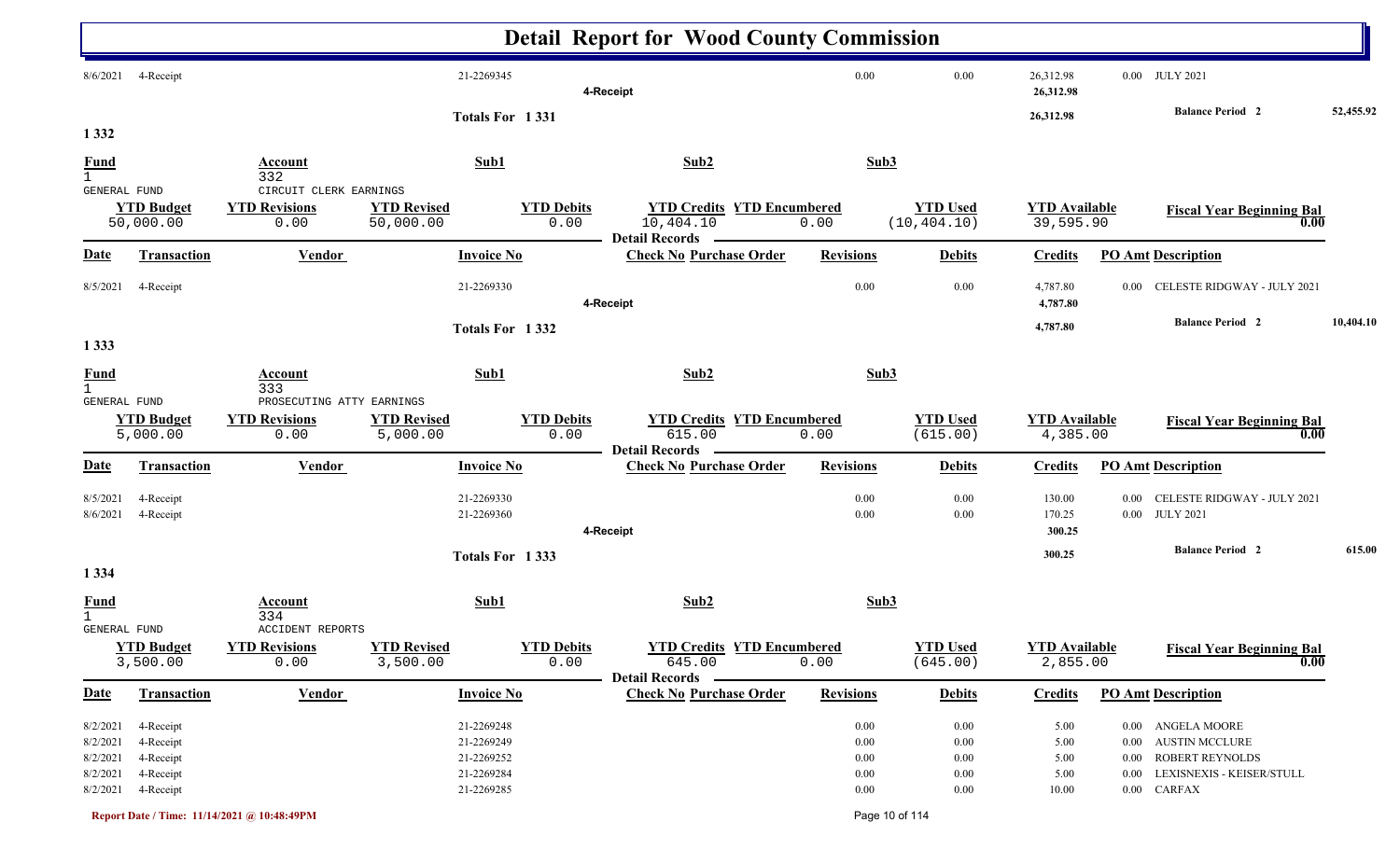|           |                     |            | <b>Detail Report for Wood County Commission</b> |      |      |                                             |
|-----------|---------------------|------------|-------------------------------------------------|------|------|---------------------------------------------|
| 8/2/2021  | 4-Receipt           | 21-2269286 | 0.00                                            | 0.00 | 5.00 | STAPLETON LAW OFFICE - SIZEMORE<br>$0.00\,$ |
| 8/3/2021  | 4-Receipt           | 21-2269300 | 0.00                                            | 0.00 | 5.00 | LEXISNEXIS - STAATS/VARNER<br>0.00          |
| 8/3/2021  | 4-Receipt           | 21-2269301 | 0.00                                            | 0.00 | 5.00 | LEXISNEXIS - LEIKARI<br>$0.00\,$            |
| 8/3/2021  | 4-Receipt           | 21-2269304 | 0.00                                            | 0.00 | 5.00 | LEXISNEXIS - VORE<br>0.00                   |
| 8/3/2021  | 4-Receipt           | 21-2269305 | 0.00                                            | 0.00 | 5.00 | LEXISNEXIS - SHORT<br>0.00                  |
| 8/3/2021  | 4-Receipt           | 21-2269306 | 0.00                                            | 0.00 | 5.00 | LEXISNEXIS - RUIZ<br>0.00                   |
| 8/3/2021  | 4-Receipt           | 21-2269307 | 0.00                                            | 0.00 | 5.00 | PROGRESSIVE - CLARK/SHORT<br>0.00           |
| 8/3/2021  | 4-Receipt           | 21-2269309 | 0.00                                            | 0.00 | 5.00 | PROGRESSIVE - ANDERSON<br>0.00              |
| 8/5/2021  | 4-Receipt           | 21-2269337 | 0.00                                            | 0.00 | 5.00 | <b>LEXISNEXIS - CLARK</b><br>0.00           |
| 8/9/2021  | 4-Receipt           | 21-2269375 | 0.00                                            | 0.00 | 5.00 | LEXISNEXIS - DUCKWORTH<br>0.00              |
| 8/9/2021  | 4-Receipt           | 21-2269376 | 0.00                                            | 0.00 | 5.00 | <b>LEXISNEXIS - HOLLEN</b><br>0.00          |
| 8/10/2021 | 4-Receipt           | 21-2269383 | 0.00                                            | 0.00 | 5.00 | <b>LEXISNEXIS</b><br>0.00                   |
|           | 8/10/2021 4-Receipt | 21-2269384 | 0.00                                            | 0.00 | 5.00 | <b>LEXISNEXIS</b><br>$0.00\,$               |
|           | 8/10/2021 4-Receipt | 21-2269385 | 0.00                                            | 0.00 | 5.00 | LEXISNEXIS<br>$0.00\,$                      |
|           | 8/10/2021 4-Receipt | 21-2269386 | 0.00                                            | 0.00 | 5.00 | <b>LEXISNEXIS</b><br>$0.00\,$               |
| 8/10/2021 | 4-Receipt           | 21-2269387 | 0.00                                            | 0.00 | 5.00 | <b>BRENDA MUGRAGE</b><br>0.00               |
| 8/10/2021 | 4-Receipt           | 21-2269388 | 0.00                                            | 0.00 | 5.00 | <b>LEXISNEXIS</b><br>$0.00\,$               |
| 8/10/2021 | 4-Receipt           | 21-2269389 | 0.00                                            | 0.00 | 5.00 | <b>AMANDA FLOWERS</b><br>$0.00\,$           |
|           | 8/10/2021 4-Receipt | 21-2269390 | 0.00                                            | 0.00 | 5.00 | <b>KYLIE COX</b><br>$0.00\,$                |
| 8/11/2021 | 4-Receipt           | 21-2269396 | 0.00                                            | 0.00 | 5.00 | <b>DUANE SAVAGE</b><br>$0.00\,$             |
| 8/11/2021 | 4-Receipt           | 21-2269397 | 0.00                                            | 0.00 | 5.00 | <b>JASON DEEM</b><br>$0.00\,$               |
| 8/12/2021 | 4-Receipt           | 21-2269410 | 0.00                                            | 0.00 | 5.00 | METROPOLITAN COX<br>0.00                    |
| 8/12/2021 | 4-Receipt           | 21-2269411 | 0.00                                            | 0.00 | 5.00 | PROGRESSIVE QUIER<br>0.00                   |
| 8/12/2021 | 4-Receipt           | 21-2269416 | 0.00                                            | 0.00 | 5.00 | <b>DUNBAR AND FOWLER</b><br>0.00            |
|           | 8/13/2021 4-Receipt | 21-2269425 | 0.00                                            | 0.00 | 5.00 | METROPOLITAN MUGRAGE<br>$0.00\,$            |
|           | 8/13/2021 4-Receipt | 21-2269426 | 0.00                                            | 0.00 | 5.00 | <b>LEXISNEXIS - GREEN</b><br>0.00           |
|           | 8/16/2021 4-Receipt | 21-2269505 | 0.00                                            | 0.00 | 5.00 | LEXISNEXIS - ROBINSON<br>0.00               |
| 8/16/2021 | 4-Receipt           | 21-2269508 | 0.00                                            | 0.00 | 5.00 | CHRISTA CAYTON<br>0.00                      |
| 8/17/2021 | 4-Receipt           | 21-2269519 | 0.00                                            | 0.00 | 5.00 | <b>EDWARD SKEEN</b><br>0.00                 |
| 8/17/2021 | 4-Receipt           | 21-2269522 | 0.00                                            | 0.00 | 5.00 | <b>DAVID HASLEY</b><br>$0.00\,$             |
| 8/17/2021 | 4-Receipt           | 21-2269525 | 0.00                                            | 0.00 | 5.00 | <b>DONNA FOLWELL</b><br>0.00                |
| 8/17/2021 | 4-Receipt           | 21-2269528 | 0.00                                            | 0.00 | 5.00 | METROPOLITAN - JEFF MATHENY<br>$0.00\,$     |
| 8/17/2021 | 4-Receipt           | 21-2269529 | 0.00                                            | 0.00 | 5.00 | <b>LEXISNEXIS - TOM MARTIN</b><br>0.00      |
| 8/17/2021 | 4-Receipt           | 21-2269530 | 0.00                                            | 0.00 | 5.00 | LEXISNEXIS - KARYN JALBERT<br>0.00          |
|           | 8/17/2021 4-Receipt | 21-2269531 | 0.00                                            | 0.00 | 5.00 | LEXISNEXIS - TIM FARNSWORTH<br>0.00         |
|           | 8/17/2021 4-Receipt | 21-2269532 | 0.00                                            | 0.00 | 5.00 | LEXISNEXIS - JANETTE TERRELL<br>$0.00\,$    |
|           | 8/17/2021 4-Receipt | 21-2269533 | 0.00                                            | 0.00 | 5.00 | LEXISNEXIS - TARA HANSON<br>$0.00\,$        |
|           | 8/17/2021 4-Receipt | 21-2269534 | 0.00                                            | 0.00 | 5.00 | ROGER FRANCIS<br>$0.00\,$                   |
|           | 8/17/2021 4-Receipt | 21-2269536 | 0.00                                            | 0.00 | 5.00 | LEXISNEXIS - LOIS KERNS<br>$0.00\,$         |
|           | 8/18/2021 4-Receipt | 21-2269539 | 0.00                                            | 0.00 | 5.00 | JEFF THOMAS - STATE FARM<br>0.00            |
|           | 8/18/2021 4-Receipt | 21-2269541 | 0.00                                            | 0.00 | 5.00 | <b>DELORAS SEARS</b><br>$0.00\,$            |
|           | 8/18/2021 4-Receipt | 21-2269542 | 0.00                                            | 0.00 | 5.00 | RONALD WINES<br>$0.00\,$                    |
|           | 8/19/2021 4-Receipt | 21-2269553 | 0.00                                            | 0.00 | 5.00 | <b>ERNEST COLLINS</b><br>$0.00\,$           |
|           | 8/20/2021 4-Receipt | 21-2269565 | 0.00                                            | 0.00 | 5.00 | <b>KENNETH BOGGS</b><br>$0.00\,$            |
|           | 8/23/2021 4-Receipt | 21-2269580 | 0.00                                            | 0.00 | 5.00 | 0.00 SHERRY POWELL                          |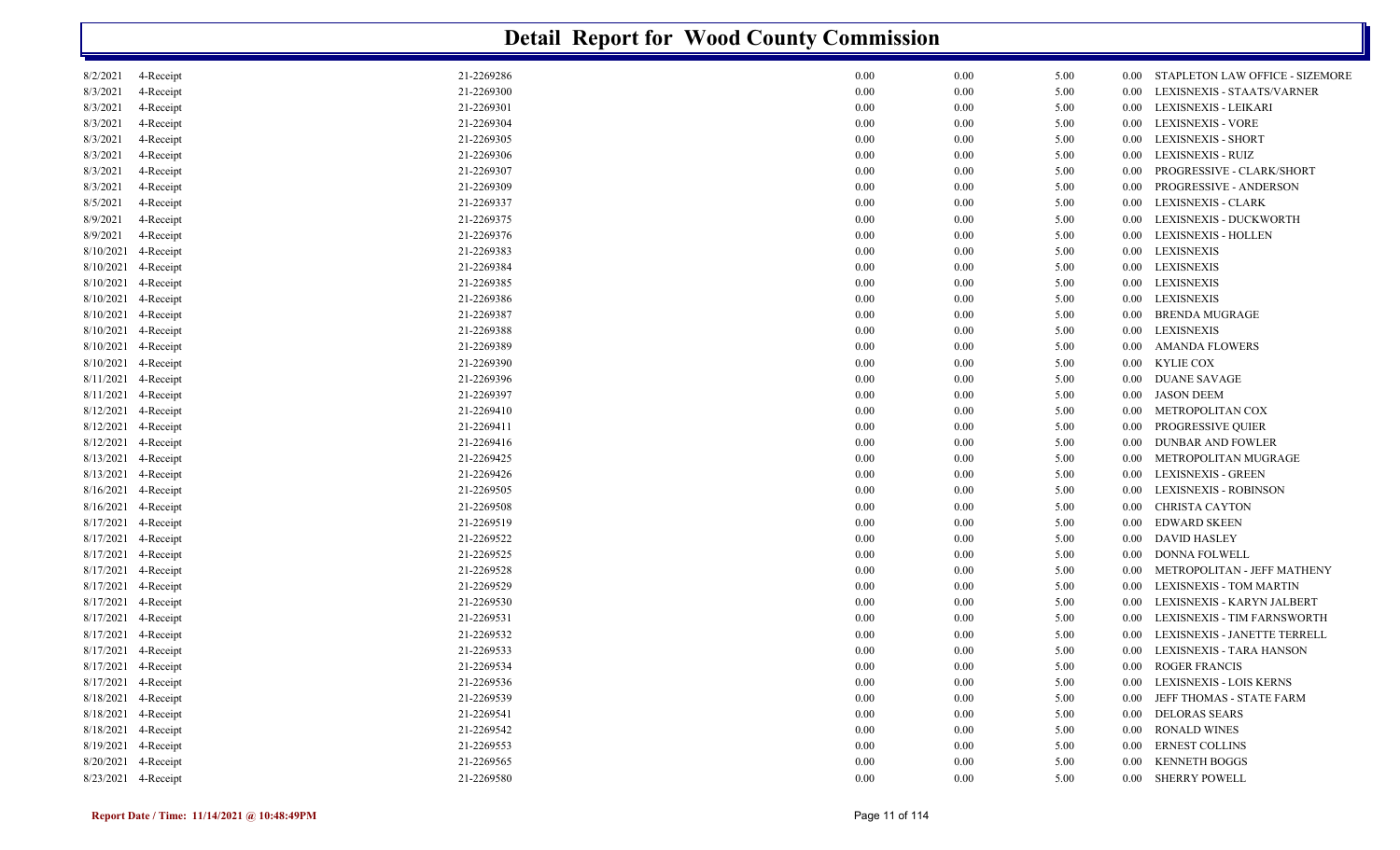|                                             |                                                                |                                 | <b>Detail Report for Wood County Commission</b>    |                                                |                  |                                |                                  |          |                                          |          |
|---------------------------------------------|----------------------------------------------------------------|---------------------------------|----------------------------------------------------|------------------------------------------------|------------------|--------------------------------|----------------------------------|----------|------------------------------------------|----------|
| 8/23/2021 4-Receipt                         |                                                                | 21-2269600                      |                                                    |                                                | 0.00             | 0.00                           | 5.00                             | $0.00\,$ | JANETTE TERRELL INCIDENT                 |          |
| 8/24/2021<br>4-Receipt                      |                                                                | 21-2269629                      |                                                    |                                                | 0.00             | 0.00                           | 5.00                             | 0.00     | <b>BEACON RECOVERY</b>                   |          |
| 8/24/2021<br>4-Receipt                      |                                                                | 21-2269631                      |                                                    |                                                | 0.00             | 0.00                           | 5.00                             | 0.00     | WESTERN RESERVE GROUP - LEAH BAKEI       |          |
| 8/24/2021<br>4-Receipt                      |                                                                | 21-2269634                      |                                                    |                                                | 0.00             | 0.00                           | 5.00                             | 0.00     | LEXISNEXIS - APRIL LEWIS                 |          |
| 8/24/2021<br>4-Receipt                      |                                                                | 21-2269635                      |                                                    |                                                | 0.00             | 0.00                           | 5.00                             | $0.00\,$ | LEXISNEXIS - ROCKY FORD                  |          |
| 8/24/2021<br>4-Receipt                      |                                                                | 21-2269638                      |                                                    |                                                | 0.00             | 0.00                           | 5.00                             | $0.00\,$ | LEXISNEXIS - SAMANTHA BEST               |          |
| 8/25/2021<br>4-Receipt                      |                                                                | 21-2269689                      |                                                    |                                                | 0.00             | 0.00                           | 5.00                             | 0.00     | <b>CRYSTAL PARSONS</b>                   |          |
| 8/25/2021<br>4-Receipt                      |                                                                | 21-2269696                      |                                                    |                                                | 0.00             | 0.00                           | 5.00                             | 0.00     | PRESTON SCOTT                            |          |
| 8/26/2021<br>4-Receipt                      |                                                                | 21-2269714                      |                                                    |                                                | 0.00             | 0.00                           | 5.00                             | 0.00     | ENTERPRISE HOLDINGS - AMANDA RINEH       |          |
| 8/27/2021<br>4-Receipt                      |                                                                | 21-2269718                      |                                                    |                                                | 0.00             | 0.00                           | 5.00                             | 0.00     | <b>CHARLES COLLINS</b>                   |          |
| 8/27/2021<br>4-Receipt                      |                                                                | 21-2269719                      |                                                    |                                                | 0.00             | 0.00                           | 5.00                             | 0.00     | <b>AMERICAN PRODUCERS</b>                |          |
| 8/27/2021<br>4-Receipt                      |                                                                | 21-2269736                      |                                                    |                                                | 0.00             | 0.00                           | 5.00                             | $0.00\,$ | LEXISNEXIS - MCCARTNEY                   |          |
| 8/27/2021<br>4-Receipt                      |                                                                | 21-2269737                      |                                                    |                                                | 0.00             | 0.00                           | 5.00                             | 0.00     | LEXISNEXIS - MARCUM                      |          |
| 8/30/2021<br>4-Receipt                      |                                                                | 21-2269753                      |                                                    |                                                | 0.00             | 0.00                           | 5.00                             | $0.00\,$ | <b>LEXISNEXIS - RILEY</b>                |          |
| 8/30/2021<br>4-Receipt                      |                                                                | 21-2269754                      |                                                    |                                                | 0.00             | 0.00                           | 5.00                             | 0.00     | LEXISNEXIS - ADAMS                       |          |
| 8/30/2021<br>4-Receipt                      |                                                                | 21-2269755                      |                                                    |                                                | 0.00             | 0.00                           | 5.00                             | 0.00     | LEXISNEXIS - STIVERS                     |          |
| 8/30/2021<br>4-Receipt                      |                                                                | 21-2269756                      |                                                    |                                                | 0.00             | 0.00                           | 5.00                             | $0.00\,$ | <b>LEXISNEXIS</b>                        |          |
| 8/30/2021<br>4-Receipt                      |                                                                | 21-2269757                      |                                                    |                                                | 0.00             | 0.00                           | 5.00                             | $0.00\,$ | LEXISNEXIS - SMITH                       |          |
| 8/30/2021<br>4-Receipt                      |                                                                | 21-2269758                      |                                                    |                                                | 0.00             | 0.00                           | 5.00                             | 0.00     | METROPOLITAN - CORTEZ                    |          |
| 8/30/2021<br>4-Receipt                      |                                                                | 21-2269759                      |                                                    |                                                | 0.00             | 0.00                           | 5.00                             | 0.00     | METRPOLITAN - HEARING                    |          |
| 8/30/2021<br>4-Receipt                      |                                                                | 21-2269760                      |                                                    |                                                | 0.00             | 0.00                           | 5.00                             | $0.00\,$ | METROPOLITAN - STULL                     |          |
| 8/31/2021<br>4-Receipt                      |                                                                | 21-2269769                      |                                                    |                                                | 0.00             | 0.00                           | 5.00                             | 0.00     | LEXISNEXIS - BLAND ACCIDENT              |          |
| 4-Receipt<br>8/31/2021                      |                                                                | 21-2269770                      |                                                    |                                                | 0.00             | 0.00                           | 5.00                             | 0.00     | LEXISNEXIS - FLANAGIN ACCIDENT           |          |
| 8/31/2021<br>4-Receipt                      |                                                                | 21-2269771                      |                                                    |                                                | 0.00             | 0.00                           | 5.00                             | 0.00     | LEXISNEXIS - PARMITER                    |          |
| 8/31/2021 4-Receipt                         |                                                                | 21-2269777                      |                                                    |                                                | 0.00             | 0.00                           | 5.00                             | 0.00     | <b>CURTIS MILLER INSURANCE</b>           |          |
|                                             |                                                                |                                 | 4-Receipt                                          |                                                |                  |                                | 380.00                           |          |                                          |          |
|                                             |                                                                | Totals For 1334                 |                                                    |                                                |                  |                                | 380.00                           |          | <b>Balance Period</b> 2                  | 645.00   |
| 1 3 3 5                                     |                                                                |                                 |                                                    |                                                |                  |                                |                                  |          |                                          |          |
| <u>Fund</u><br>$\mathbf{1}$<br>GENERAL FUND | <b>Account</b><br>$\frac{1}{335}$<br>MOTOR VEHICLE LICENSE FEE | Sub1                            |                                                    | Sub2                                           | Sub3             |                                |                                  |          |                                          |          |
| <b>YTD Budget</b><br>12,000.00              | <b>YTD Revisions</b><br>0.00                                   | <b>YTD Revised</b><br>12,000.00 | <b>YTD Debits</b><br>0.00<br><b>Detail Records</b> | <b>YTD Credits YTD Encumbered</b><br>2, 233.50 | 0.00             | <b>YTD Used</b><br>(2, 233.50) | <b>YTD Available</b><br>9,766.50 |          | <b>Fiscal Year Beginning Bal</b><br>0.00 |          |
| Transaction<br><u>Date</u>                  | <b>Vendor</b>                                                  | <b>Invoice No</b>               |                                                    | <b>Check No Purchase Order</b>                 | <b>Revisions</b> | <b>Debits</b>                  | <b>Credits</b>                   |          | <b>PO Amt Description</b>                |          |
| 8/4/2021<br>4-Receipt                       |                                                                | 21-2269319                      | 4-Receipt                                          |                                                | 0.00             | 0.00                           | 1,307.00<br>1,307.00             | $0.00\,$ | SHERIFF OF WOOD COUNTY - JULY 2021       |          |
| 1 3 3 7                                     |                                                                | Totals For 1335                 |                                                    |                                                |                  |                                | 1,307.00                         |          | <b>Balance Period 2</b>                  | 2,233.50 |

**Report Date / Time: 11/14/2021 @ 10:48:49PM** Page 12 of 114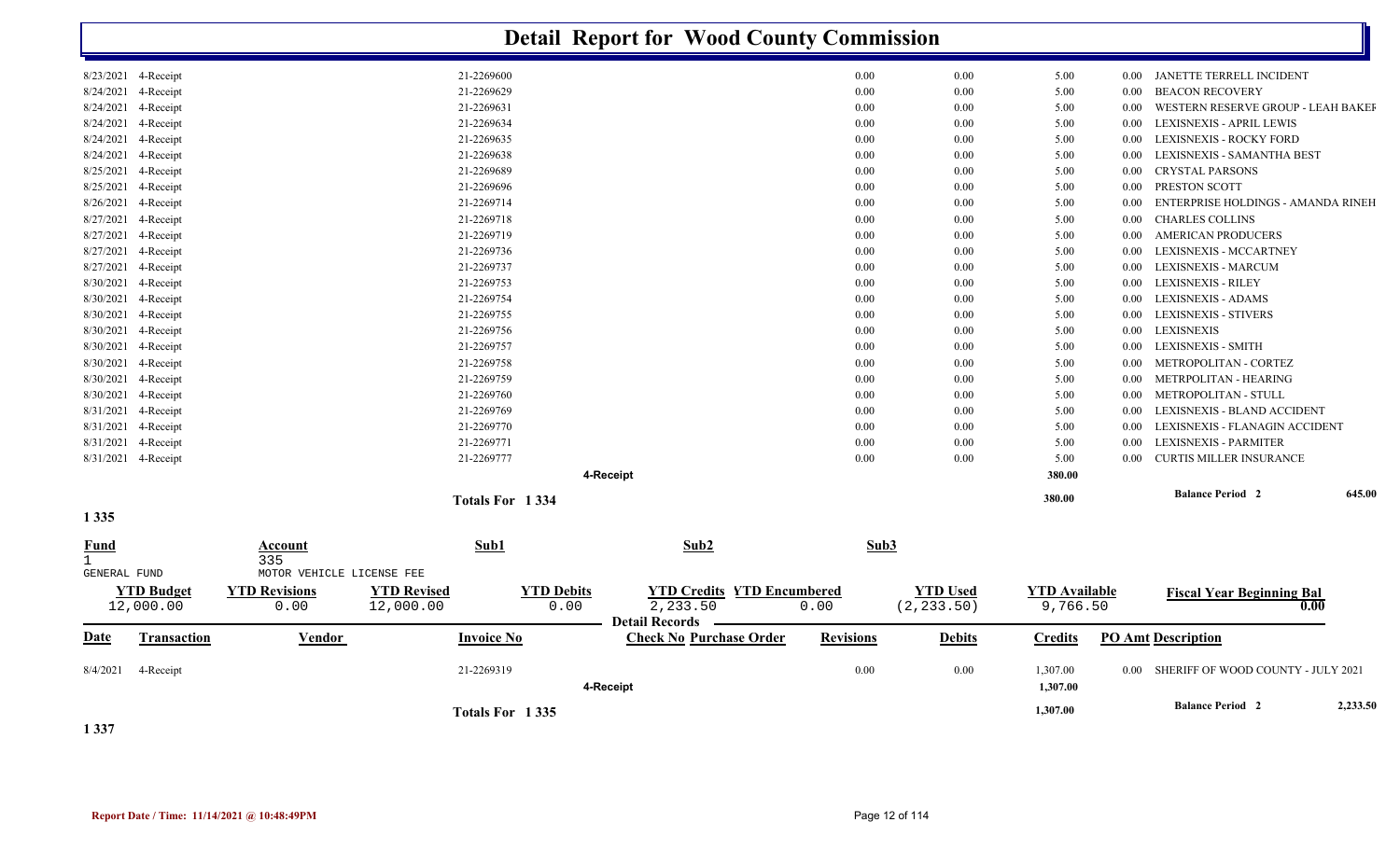| <b>Fund</b><br>$\mathbf{1}$<br>GENERAL FUND |                                            | Account<br>337<br>COUNTY CLERK DEED FEES            |                                 | Sub1                                           | Sub2                                                                   | Sub3             |                                |                                  |                           |                                          |          |
|---------------------------------------------|--------------------------------------------|-----------------------------------------------------|---------------------------------|------------------------------------------------|------------------------------------------------------------------------|------------------|--------------------------------|----------------------------------|---------------------------|------------------------------------------|----------|
|                                             | <b>YTD Budget</b><br>11,000.00             | <b>YTD Revisions</b><br>0.00                        | <b>YTD Revised</b><br>11,000.00 | <b>YTD Debits</b><br>0.00                      | <b>YTD Credits YTD Encumbered</b><br>2,189.00<br>Detail Records —      | 0.00             | <b>YTD Used</b><br>(2, 189.00) | <b>YTD Available</b><br>8,811.00 |                           | <b>Fiscal Year Beginning Bal</b><br>0.00 |          |
| <u>Date</u>                                 | <b>Transaction</b>                         | <b>Vendor</b>                                       |                                 | <b>Invoice No</b>                              | <b>Check No Purchase Order</b>                                         | <b>Revisions</b> | <b>Debits</b>                  | <b>Credits</b>                   | <b>PO Amt Description</b> |                                          |          |
| 8/6/2021                                    | 4-Receipt                                  |                                                     |                                 | 21-2269345                                     | 4-Receipt                                                              | $0.00\,$         | 0.00                           | 1,202.00<br>1,202.00             | 0.00 JULY 2021            |                                          |          |
|                                             |                                            |                                                     |                                 | Totals For 1337                                |                                                                        |                  |                                | 1,202.00                         |                           | <b>Balance Period 2</b>                  | 2,189.00 |
| 1 340 17                                    |                                            |                                                     |                                 |                                                |                                                                        |                  |                                |                                  |                           |                                          |          |
| <b>Fund</b><br>$\mathbf{1}$                 |                                            | <b>Account</b><br>340                               |                                 | Sub1<br>17                                     | Sub2                                                                   | Sub3             |                                |                                  |                           |                                          |          |
| GENERAL FUND                                | <b>YTD Budget</b><br>4,000.00              | RENTS & CONCESSIONS<br><b>YTD Revisions</b><br>0.00 | <b>YTD Revised</b><br>4,000.00  | SHELTER/ROOM RENT<br><b>YTD Debits</b><br>0.00 | <b>YTD Credits YTD Encumbered</b><br>2,600.00<br><b>Detail Records</b> | 0.00             | <b>YTD Used</b><br>(2,600.00)  | <b>YTD Available</b><br>1,400.00 |                           | <b>Fiscal Year Beginning Bal</b><br>0.00 |          |
| <b>Date</b>                                 | Transaction                                | Vendor                                              |                                 | <b>Invoice No</b>                              | <b>Check No Purchase Order</b>                                         | <b>Revisions</b> | <b>Debits</b>                  | <b>Credits</b>                   | <b>PO Amt Description</b> |                                          |          |
|                                             | 8/13/2021 4-Receipt                        |                                                     |                                 | 21-2269459                                     |                                                                        | 0.00             | 0.00                           | 25.00                            | $0.00$ SUTTON             |                                          |          |
|                                             | 8/13/2021 4-Receipt                        |                                                     |                                 | 21-2269460                                     |                                                                        | 0.00             | 0.00                           | 25.00                            | 0.00 MARSHALL             |                                          |          |
|                                             | 8/13/2021 4-Receipt                        |                                                     |                                 | 21-2269461                                     |                                                                        | 0.00             | 0.00                           | 25.00                            | $0.00\quad$ DAVIS         |                                          |          |
| 8/13/2021                                   | 4-Receipt                                  |                                                     |                                 | 21-2269462                                     |                                                                        | 0.00             | 0.00                           | 25.00                            | $0.00$ MAYO               |                                          |          |
|                                             | 8/13/2021 4-Receipt                        |                                                     |                                 | 21-2269463                                     |                                                                        | 0.00             | 0.00                           | 50.00                            | $0.00\,$                  | <b>ATKINSON</b>                          |          |
| 8/13/2021 4-Receipt                         |                                            |                                                     |                                 | 21-2269464                                     |                                                                        | 0.00             | 0.00                           | 25.00                            | $0.00$ MCCLUNG            |                                          |          |
| 8/13/2021 4-Receipt                         |                                            |                                                     |                                 | 21-2269466                                     |                                                                        | 0.00             | 0.00                           | 50.00                            | 0.00 NIELSEN              |                                          |          |
|                                             | 8/13/2021 4-Receipt                        |                                                     |                                 | 21-2269467                                     |                                                                        | 0.00             | 0.00                           | 50.00                            | 0.00 VIERHELL             |                                          |          |
|                                             | 8/13/2021 4-Receipt                        |                                                     |                                 | 21-2269468                                     |                                                                        | 0.00             | 0.00                           | 25.00                            | $0.00\,$                  | <b>VALENTINE</b>                         |          |
|                                             | 8/13/2021 4-Receipt                        |                                                     |                                 | 21-2269470                                     |                                                                        | 0.00             | 0.00                           | 25.00                            | 0.00 RITCHIE              |                                          |          |
|                                             | 8/13/2021 4-Receipt                        |                                                     |                                 | 21-2269471                                     |                                                                        | 0.00             | 0.00                           | 25.00                            | $0.00\,$                  | <b>HEFNER</b>                            |          |
|                                             | 8/13/2021 4-Receipt                        |                                                     |                                 | 21-2269492<br>21-2269493                       |                                                                        | 0.00<br>0.00     | 0.00<br>0.00                   | 25.00                            | $0.00\,$<br>$0.00\,$      | WILSON<br><b>GLABREATH</b>               |          |
|                                             | 8/13/2021 4-Receipt<br>8/13/2021 4-Receipt |                                                     |                                 | 21-2269494                                     |                                                                        | 0.00             | 0.00                           | 25.00<br>25.00                   | $0.00\,$                  | <b>GOLDENBI</b>                          |          |
|                                             | 8/23/2021 4-Receipt                        |                                                     |                                 | 21-2269610                                     |                                                                        | 0.00             | 0.00                           | 25.00                            | 0.00 BAUMAN               |                                          |          |
| 8/23/2021 4-Receipt                         |                                            |                                                     |                                 | 21-2269611                                     |                                                                        | 0.00             | 0.00                           | 50.00                            | $0.00\,$                  | CODGER                                   |          |
|                                             | 8/23/2021 4-Receipt                        |                                                     |                                 | 21-2269612                                     |                                                                        | 0.00             | 0.00                           | 100.00                           | 0.00 MORTON               |                                          |          |
|                                             | 8/23/2021 4-Receipt                        |                                                     |                                 | 21-2269613                                     |                                                                        | 0.00             | 0.00                           | 50.00                            | 0.00 INGRAM               |                                          |          |
|                                             | 8/24/2021 4-Receipt                        |                                                     |                                 | 21-2269646                                     |                                                                        | 0.00             | 0.00                           | 25.00                            | <b>COPEN</b><br>$0.00\,$  |                                          |          |
|                                             | 8/24/2021 4-Receipt                        |                                                     |                                 | 21-2269647                                     |                                                                        | 0.00             | 0.00                           | 25.00                            | $0.00\,$                  | HEDGEPATH                                |          |
|                                             | 8/24/2021 4-Receipt                        |                                                     |                                 | 21-2269648                                     |                                                                        | 0.00             | 0.00                           | 50.00                            | 0.00 MISNER               |                                          |          |
|                                             | 8/26/2021 4-Receipt                        |                                                     |                                 | 21-2269705                                     |                                                                        | 0.00             | 0.00                           | 25.00                            | $0.00\,$                  | <b>KIDDER</b>                            |          |
|                                             | 8/26/2021 4-Receipt                        |                                                     |                                 | 21-2269706                                     |                                                                        | 0.00             | 0.00                           | 25.00                            | 0.00 RAMSEY               |                                          |          |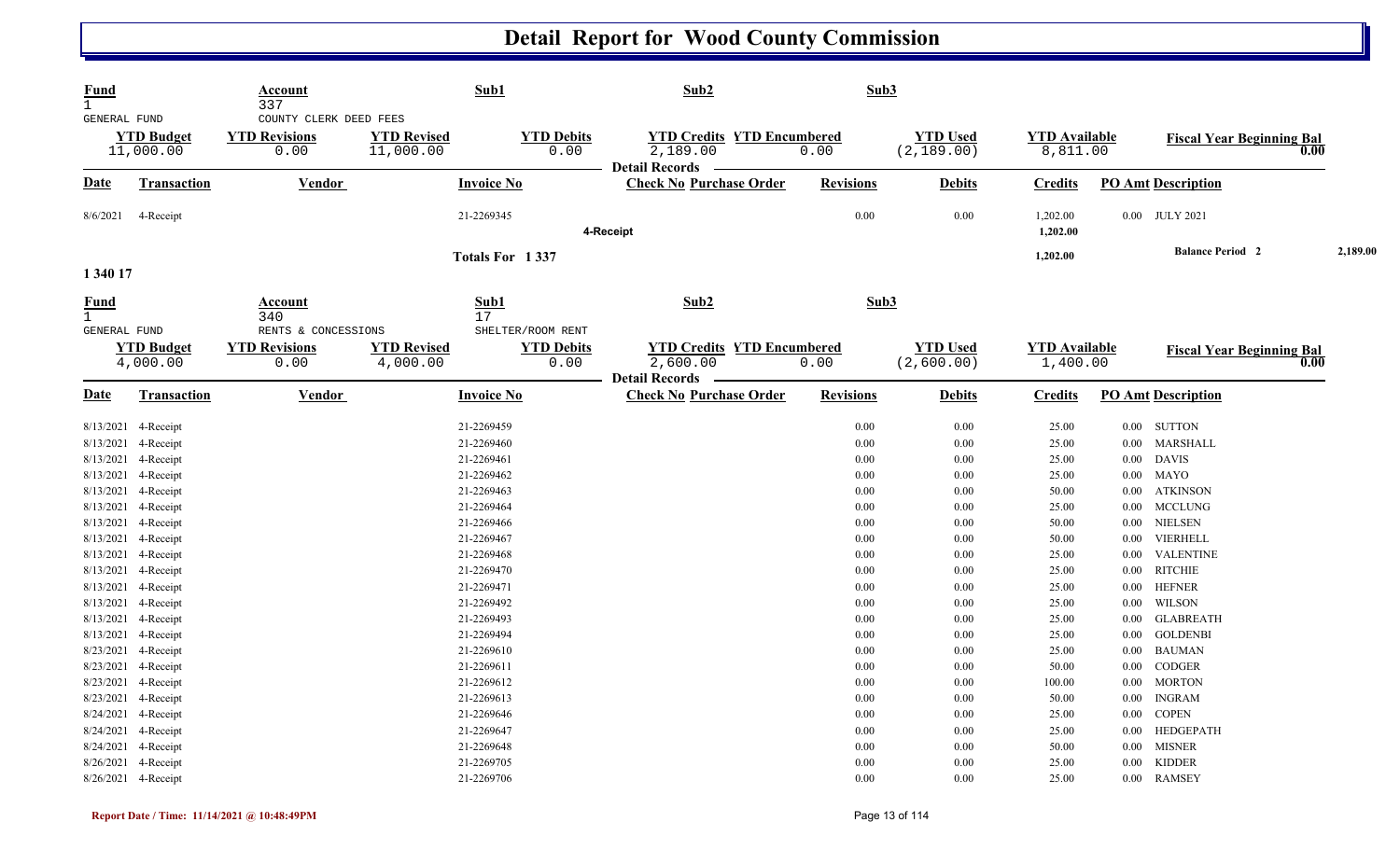|                                                    |                               |                                                    |                                 |                          |                           | <b>Detail Report for Wood County Commission</b>                      |                  |                                 |                                   |                      |                                                          |           |
|----------------------------------------------------|-------------------------------|----------------------------------------------------|---------------------------------|--------------------------|---------------------------|----------------------------------------------------------------------|------------------|---------------------------------|-----------------------------------|----------------------|----------------------------------------------------------|-----------|
| 8/26/2021 4-Receipt<br>8/26/2021 4-Receipt         |                               |                                                    |                                 | 21-2269707<br>21-2269708 |                           | 4-Receipt                                                            | 0.00<br>0.00     | 0.00<br>0.00                    | 25.00<br>25.00<br>850.00          | $0.00\,$<br>0.00     | MACK<br><b>WAREHOUSE</b>                                 |           |
| 1 3 5 0                                            |                               |                                                    |                                 | <b>Totals For 134017</b> |                           |                                                                      |                  |                                 | 850.00                            |                      | <b>Balance Period 2</b>                                  | 2,600.00  |
| <b>Fund</b><br>$\mathbf{1}$                        |                               | Account<br>350                                     |                                 | Sub1                     |                           | Sub2                                                                 | Sub3             |                                 |                                   |                      |                                                          |           |
| GENERAL FUND<br>45,000.00                          | <b>YTD Budget</b>             | IRP FEES<br><b>YTD Revisions</b><br>0.00           | <b>YTD Revised</b><br>45,000.00 |                          | <b>YTD Debits</b><br>0.00 | <b>YTD Credits YTD Encumbered</b><br>20,936.46                       | 0.00             | <b>YTD Used</b><br>(20, 936.46) | <b>YTD Available</b><br>24,063.54 |                      | <b>Fiscal Year Beginning Bal</b><br>0.00                 |           |
| <u>Date</u>                                        | <b>Transaction</b>            | <b>Vendor</b>                                      |                                 | <b>Invoice No</b>        |                           | <b>Check No Purchase Order</b>                                       | <b>Revisions</b> | <b>Debits</b>                   | <b>Credits</b>                    |                      | <b>PO</b> Amt Description                                |           |
| 8/31/2021 4-Receipt                                |                               |                                                    |                                 | 08312021                 |                           | 4-Receipt                                                            | 0.00             | 0.00                            | 1,691.92<br>1,691.92              |                      | 0.00 August Collection                                   |           |
| 1361                                               |                               |                                                    |                                 | Totals For 1350          |                           |                                                                      |                  |                                 | 1,691.92                          |                      | <b>Balance Period 2</b>                                  | 20,936.46 |
| <b>Fund</b><br>$\mathbf{1}$<br><b>GENERAL FUND</b> |                               | <b>Account</b><br>361<br>FINES, FEES & COURT COSTS |                                 | Sub1                     |                           | Sub2                                                                 | Sub3             |                                 |                                   |                      |                                                          |           |
|                                                    | <b>YTD Budget</b><br>7,000.00 | <b>YTD Revisions</b><br>0.00                       | <b>YTD Revised</b><br>7,000.00  |                          | <b>YTD Debits</b><br>0.00 | <b>YTD Credits YTD Encumbered</b><br>850.50<br><b>Detail Records</b> | 0.00             | <b>YTD Used</b><br>(850.50)     | <b>YTD Available</b><br>6,149.50  |                      | <b>Fiscal Year Beginning Bal</b><br>0.00                 |           |
| <b>Date</b>                                        | <b>Transaction</b>            | Vendor                                             |                                 | <b>Invoice No</b>        |                           | <b>Check No Purchase Order</b>                                       | <b>Revisions</b> | <b>Debits</b>                   | <b>Credits</b>                    |                      | <b>PO Amt Description</b>                                |           |
| 8/6/2021<br>8/6/2021                               | 4-Receipt<br>4-Receipt        |                                                    |                                 | 21-2269356<br>21-2269358 |                           | 4-Receipt                                                            | 0.00<br>0.00     | 0.00<br>0.00                    | 25.00<br>495.00<br>520.00         | $0.00\,$<br>$0.00\,$ | <b>MAGISTRATE COURT</b><br>MAGISTRATE COURT              |           |
| 1 3 6 5                                            |                               |                                                    |                                 | Totals For 1361          |                           |                                                                      |                  |                                 | 520.00                            |                      | <b>Balance Period 2</b>                                  | 850.50    |
| <b>Fund</b><br>$\mathbf{1}$<br>GENERAL FUND        |                               | <b>Account</b><br>365<br>INTEREST EARNED           |                                 | Sub1                     |                           | Sub2                                                                 | Sub3             |                                 |                                   |                      |                                                          |           |
|                                                    | <b>YTD Budget</b><br>9,000.00 | <b>YTD Revisions</b><br>0.00                       | <b>YTD Revised</b><br>9,000.00  |                          | <b>YTD Debits</b><br>0.00 | <b>YTD Credits YTD Encumbered</b><br>703.50<br><b>Detail Records</b> | 0.00             | <b>YTD Used</b><br>(703.50)     | <b>YTD Available</b><br>8,296.50  |                      | <b>Fiscal Year Beginning Bal</b><br>0.00                 |           |
| <u>Date</u>                                        | Transaction                   | <b>Vendor</b>                                      |                                 | <b>Invoice No</b>        |                           | <b>Check No Purchase Order</b>                                       | <b>Revisions</b> | <b>Debits</b>                   | <b>Credits</b>                    |                      | <b>PO Amt Description</b>                                |           |
| 8/31/2021 4-Receipt<br>8/31/2021 4-Receipt         |                               |                                                    |                                 | 08312021<br>21-2269834   |                           | 4-Receipt                                                            | 0.00<br>0.00     | 0.00<br>$0.00\,$                | 212.24<br>158.32<br>370.56        |                      | 0.00 August Collection<br>0.00 UNITED BANK - AUGUST 2021 |           |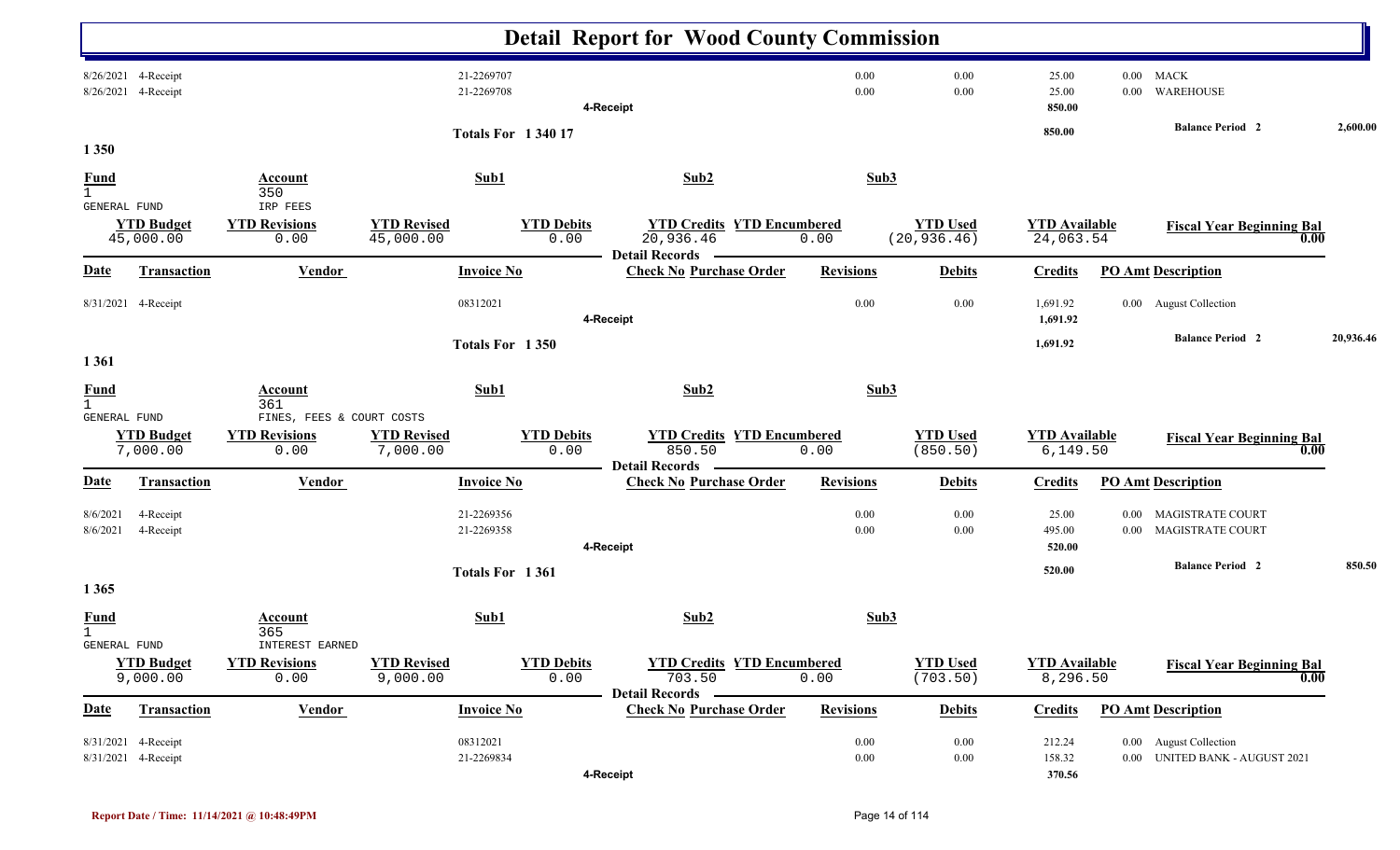|                                               |                                  |                                               | Totals For 1365                 |                           |                                   |                                           |                  |                                | 370.56                              |                      | <b>Balance Period 2</b>                                                 | 703.50   |
|-----------------------------------------------|----------------------------------|-----------------------------------------------|---------------------------------|---------------------------|-----------------------------------|-------------------------------------------|------------------|--------------------------------|-------------------------------------|----------------------|-------------------------------------------------------------------------|----------|
| 1 3 6 6                                       |                                  |                                               |                                 |                           |                                   |                                           |                  |                                |                                     |                      |                                                                         |          |
| Fund<br>$\mathbf{1}$                          |                                  | Account<br>366                                | Sub1                            |                           | Sub2                              |                                           | Sub3             |                                |                                     |                      |                                                                         |          |
| <b>GENERAL FUND</b>                           | <b>YTD Budget</b><br>500.00      | MISC REVENUE<br><b>YTD Revisions</b><br>0.00  | <b>YTD Revised</b><br>500.00    | <b>YTD Debits</b><br>0.00 | 262.62<br><b>Detail Records</b>   | <b>YTD Credits YTD Encumbered</b><br>0.00 |                  | <b>YTD Used</b><br>(262.62)    | <b>YTD Available</b><br>237.38      |                      | <b>Fiscal Year Beginning Bal</b><br>0.00                                |          |
| Date                                          | <b>Transaction</b>               | Vendor                                        | <b>Invoice No</b>               |                           | <b>Check No Purchase Order</b>    |                                           | <b>Revisions</b> | <b>Debits</b>                  | <b>Credits</b>                      |                      | <b>PO Amt Description</b>                                               |          |
| 8/5/2021                                      | 4-Receipt<br>8/31/2021 4-Receipt |                                               | 21-2269334<br>08312021          |                           | 4-Receipt                         |                                           | 0.00<br>0.00     | 0.00<br>0.00                   | 121.75<br>9.38<br>131.13            |                      | 0.00 VIEWER<br>0.00 August Collection                                   |          |
| 1 3 6 9                                       |                                  |                                               | Totals For 1366                 |                           |                                   |                                           |                  |                                | 131.13                              |                      | <b>Balance Period 2</b>                                                 | 262.62   |
| <b>Fund</b><br>$\overline{1}$<br>GENERAL FUND |                                  | Account<br>369<br>COMMISSIONS                 | Sub1                            |                           | Sub2                              |                                           | Sub3             |                                |                                     |                      |                                                                         |          |
|                                               | <b>YTD Budget</b><br>0.00        | <b>YTD Revisions</b><br>0.00                  | <b>YTD Revised</b><br>0.00      | <b>YTD Debits</b><br>0.00 | 1,856.30<br>Detail Records —      | <b>YTD Credits YTD Encumbered</b><br>0.00 |                  | <b>YTD Used</b><br>(1, 856.30) | <b>YTD</b> Available<br>(1, 856.30) |                      | <b>Fiscal Year Beginning Bal</b><br>0.00                                |          |
| Date                                          | <b>Transaction</b>               | Vendor                                        | <b>Invoice No</b>               |                           | <b>Check No Purchase Order</b>    |                                           | <b>Revisions</b> | <b>Debits</b>                  | <b>Credits</b>                      |                      | <b>PO Amt Description</b>                                               |          |
| 8/6/2021<br>8/6/2021                          | 4-Receipt<br>4-Receipt           |                                               | 21-2269350<br>21-2269354        |                           | 4-Receipt                         |                                           | 0.00<br>0.00     | 0.00<br>0.00                   | 1,836.90<br>5.30<br>1,842.20        | $0.00\,$<br>$0.00\,$ | ASSESSOR - JULY 2021<br>ASSESSOR - JULY 2021<br><b>Balance Period 2</b> | 1,856.30 |
| 1370                                          |                                  |                                               | Totals For 1369                 |                           |                                   |                                           |                  |                                | 1,842.20                            |                      |                                                                         |          |
| Fund<br>$\mathbf{1}$                          |                                  | Account<br>370                                | Sub1                            |                           | Sub2                              |                                           | Sub3             |                                |                                     |                      |                                                                         |          |
| GENERAL FUND                                  | <b>YTD Budget</b><br>30,000.00   | GAMING INCOME<br><b>YTD Revisions</b><br>0.00 | <b>YTD Revised</b><br>30,000.00 | <b>YTD Debits</b><br>0.00 | 7,598.29<br><b>Detail Records</b> | <b>YTD Credits YTD Encumbered</b><br>0.00 |                  | <b>YTD Used</b><br>(7, 598.29) | <b>YTD Available</b><br>22,401.71   |                      | <b>Fiscal Year Beginning Bal</b><br>0.00                                |          |
| Date                                          | <b>Transaction</b>               | <b>Vendor</b>                                 | <b>Invoice No</b>               |                           | <b>Check No Purchase Order</b>    |                                           | <b>Revisions</b> | <b>Debits</b>                  | <b>Credits</b>                      |                      | <b>PO Amt Description</b>                                               |          |
| 8/31/2021                                     | 4-Receipt<br>8/31/2021 4-Receipt |                                               | 21-2269803<br>21-2269804        |                           | 4-Receipt                         |                                           | 0.00<br>0.00     | 0.00<br>0.00                   | 213.86<br>3,987.61<br>4,201.47      | 0.00<br>$0.00\,$     | <b>UNITED BANK - AUGUST 2021</b><br><b>UNITED BANK - AUGUST 2021</b>    |          |
|                                               |                                  |                                               | Totals For 1370                 |                           |                                   |                                           |                  |                                | 4,201.47                            |                      | <b>Balance Period 2</b>                                                 | 7,598.29 |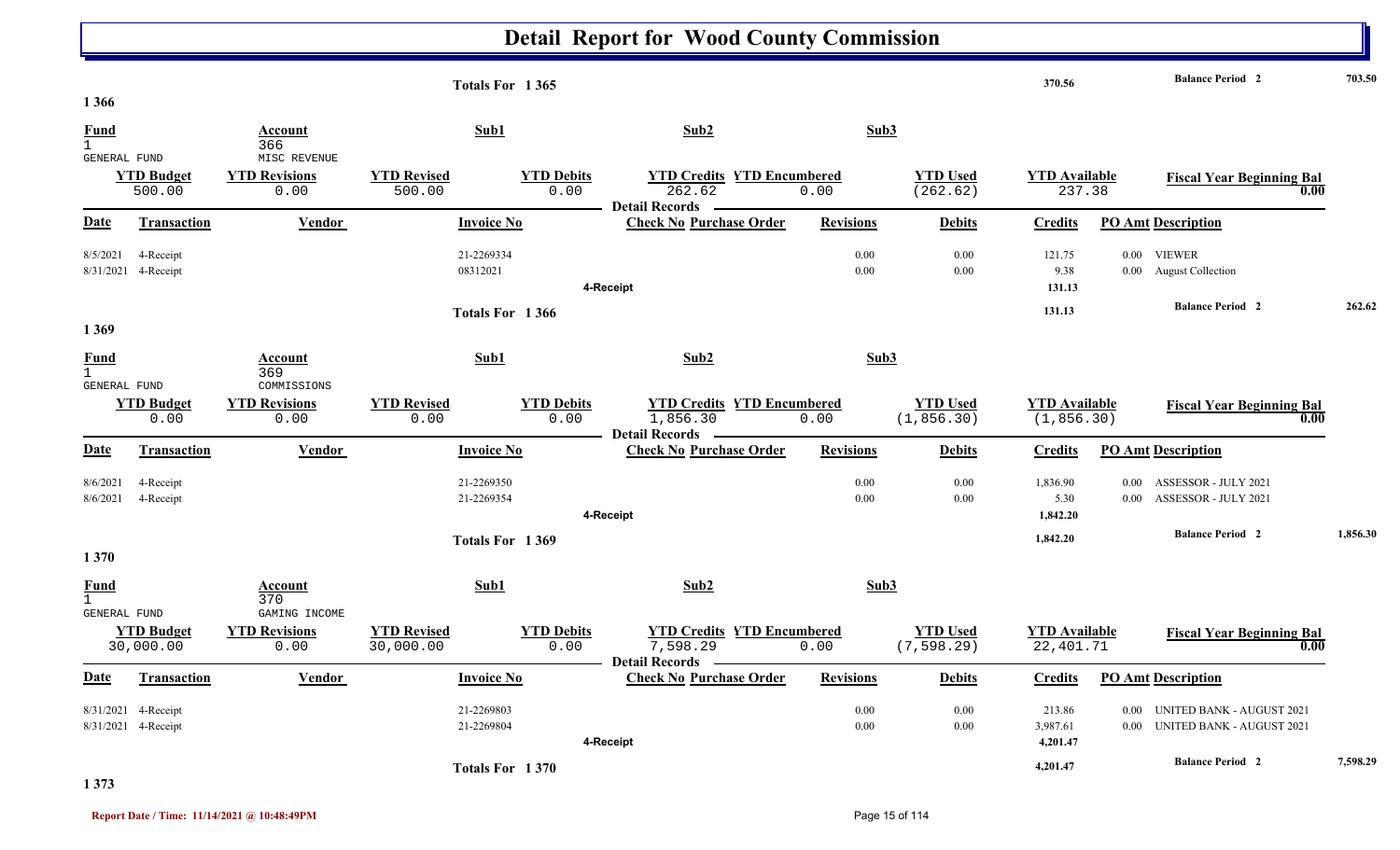| <b>Fund</b><br>$\mathbf{1}$<br><b>GENERAL FUND</b> |                                 | Account<br>373<br>VIDEO LOTTERY          |                                  | Sub1                      | Sub2                                                                    | Sub3             |                                 |                                    |          |                                          |           |
|----------------------------------------------------|---------------------------------|------------------------------------------|----------------------------------|---------------------------|-------------------------------------------------------------------------|------------------|---------------------------------|------------------------------------|----------|------------------------------------------|-----------|
|                                                    | <b>YTD Budget</b><br>300,000.00 | <b>YTD Revisions</b><br>0.00             | <b>YTD Revised</b><br>300,000.00 | <b>YTD Debits</b><br>0.00 | <b>YTD Credits YTD Encumbered</b><br>63,505.84<br><b>Detail Records</b> | 0.00             | <b>YTD Used</b><br>(63, 505.84) | <b>YTD Available</b><br>236,494.16 |          | <b>Fiscal Year Beginning Bal</b><br>0.00 |           |
| <b>Date</b>                                        | <b>Transaction</b>              | <b>Vendor</b>                            |                                  | <b>Invoice No</b>         | <b>Check No Purchase Order</b>                                          | <b>Revisions</b> | <b>Debits</b>                   | <b>Credits</b>                     |          | <b>PO Amt Description</b>                |           |
|                                                    | 8/31/2021 4-Receipt             |                                          |                                  | 21-2269806                | 4-Receipt                                                               | 0.00             | 0.00                            | 31,903.98<br>31,903.98             | $0.00\,$ | <b>UNITED BANK - 8/21</b>                |           |
|                                                    |                                 |                                          |                                  | Totals For 1373           |                                                                         |                  |                                 | 31,903.98                          |          | <b>Balance Period 2</b>                  | 63,505.84 |
| 1382                                               |                                 |                                          |                                  |                           |                                                                         |                  |                                 |                                    |          |                                          |           |
| <b>Fund</b><br>$\mathbf{1}$<br>GENERAL FUND        |                                 | Account<br>382<br>REFUNDS/REIMBURSEMENTS |                                  | Sub1                      | Sub2                                                                    | Sub3             |                                 |                                    |          |                                          |           |
|                                                    | <b>YTD Budget</b><br>250,000.00 | <b>YTD Revisions</b><br>0.00             | <b>YTD Revised</b><br>250,000.00 | <b>YTD Debits</b><br>0.00 | <b>YTD Credits YTD Encumbered</b><br>48,060.78<br>Detail Records —      | 0.00             | <b>YTD Used</b><br>(48,060.78)  | <b>YTD Available</b><br>201,939.22 |          | <b>Fiscal Year Beginning Bal</b><br>0.00 |           |
| Date                                               | Transaction                     | Vendor                                   |                                  | <b>Invoice No</b>         | <b>Check No Purchase Order</b>                                          | <b>Revisions</b> | <b>Debits</b>                   | <b>Credits</b>                     |          | <b>PO Amt Description</b>                |           |
|                                                    | 8/13/2021 4-Receipt             |                                          |                                  | 21-2269444                |                                                                         | 0.00             | 0.00                            | 130.83                             |          | 0.00 CURTIS SAMS                         |           |
|                                                    | 8/13/2021 4-Receipt             |                                          |                                  | 21-2269445                |                                                                         | 0.00             | 0.00                            | 4,100.00                           | $0.00\,$ | <b>AIRPORT</b>                           |           |
|                                                    | 8/13/2021 4-Receipt             |                                          |                                  | 21-2269447                |                                                                         | 0.00             | 0.00                            | 1,697.44                           | $0.00\,$ | STATE OF WV - 2ND QTR                    |           |
| 8/13/2021                                          | 4-Receipt                       |                                          |                                  | 21-2269449                |                                                                         | 0.00             | 0.00                            | 6,916.69                           | $0.00\,$ | STATE OF WV - INV #5417                  |           |
| 8/13/2021                                          | 4-Receipt                       |                                          |                                  | 21-2269450                |                                                                         | 0.00             | 0.00                            | 16,365.78                          | $0.00\,$ | STATE OF WV - JUROR MAY 2021             |           |
| 8/13/2021                                          | 4-Receipt                       |                                          |                                  | 21-2269475                |                                                                         | 0.00             | 0.00                            | 6,880.00                           | 0.00     | ASSESSOR - INSURANCE                     |           |
| 8/13/2021                                          | 4-Receipt                       |                                          |                                  | 21-2269478                |                                                                         | 0.00             | 0.00                            | 4,355.76                           | 0.00     | <b>E911 - INSURANCE</b>                  |           |
|                                                    | 8/23/2021 4-Receipt             |                                          |                                  | 21-2269597                |                                                                         | 0.00             | 0.00                            | 45.00                              | $0.00\,$ | LKQ CORPORATION                          |           |
| 8/24/2021                                          | 4-Receipt                       |                                          |                                  | 21-2269642                |                                                                         | 0.00             | 0.00                            | 3,440.00                           | $0.00\,$ | <b>INSURANCE</b>                         |           |
|                                                    | 8/27/2021 4-Receipt             |                                          |                                  | 21-2269728                |                                                                         | 0.00             | 0.00                            | 3,235.21                           | $0.00\,$ | <b>STATE OF WV</b>                       |           |
|                                                    |                                 |                                          |                                  |                           | 4-Receipt                                                               |                  |                                 | 47,166.71                          |          |                                          |           |
|                                                    |                                 |                                          |                                  | Totals For 1382           |                                                                         |                  |                                 | 47,166.71                          |          | <b>Balance Period 2</b>                  | 48,060.78 |
| 1383                                               |                                 |                                          |                                  |                           |                                                                         |                  |                                 |                                    |          |                                          |           |
| <b>Fund</b><br>$\mathbf{1}$<br><b>GENERAL FUND</b> |                                 | Account<br>383<br>PARKING                |                                  | Sub1                      | Sub2                                                                    | Sub3             |                                 |                                    |          |                                          |           |
|                                                    | <b>YTD Budget</b><br>4,000.00   | <b>YTD Revisions</b><br>0.00             | <b>YTD Revised</b><br>4,000.00   | <b>YTD Debits</b><br>0.00 | <b>YTD Credits YTD Encumbered</b><br>934.00                             | 0.00             | <b>YTD Used</b><br>(934.00)     | <b>YTD</b> Available<br>3,066.00   |          | <b>Fiscal Year Beginning Bal</b><br>0.00 |           |
| <b>Date</b>                                        | <b>Transaction</b>              | <b>Vendor</b>                            |                                  | <b>Invoice No</b>         | Detail Records –<br><b>Check No Purchase Order</b>                      | <b>Revisions</b> | <b>Debits</b>                   | <b>Credits</b>                     |          | <b>PO Amt Description</b>                |           |
| 8/3/2021                                           | 4-Receipt                       |                                          |                                  | 21-2269292                |                                                                         | $0.00\,$         | $0.00\,$                        | 36.50                              |          | $0.00$ $08/02/2021$                      |           |
|                                                    |                                 |                                          |                                  |                           |                                                                         |                  |                                 |                                    |          |                                          |           |

**Report Date / Time: 11/14/2021 @ 10:48:49PM** Page 16 of 114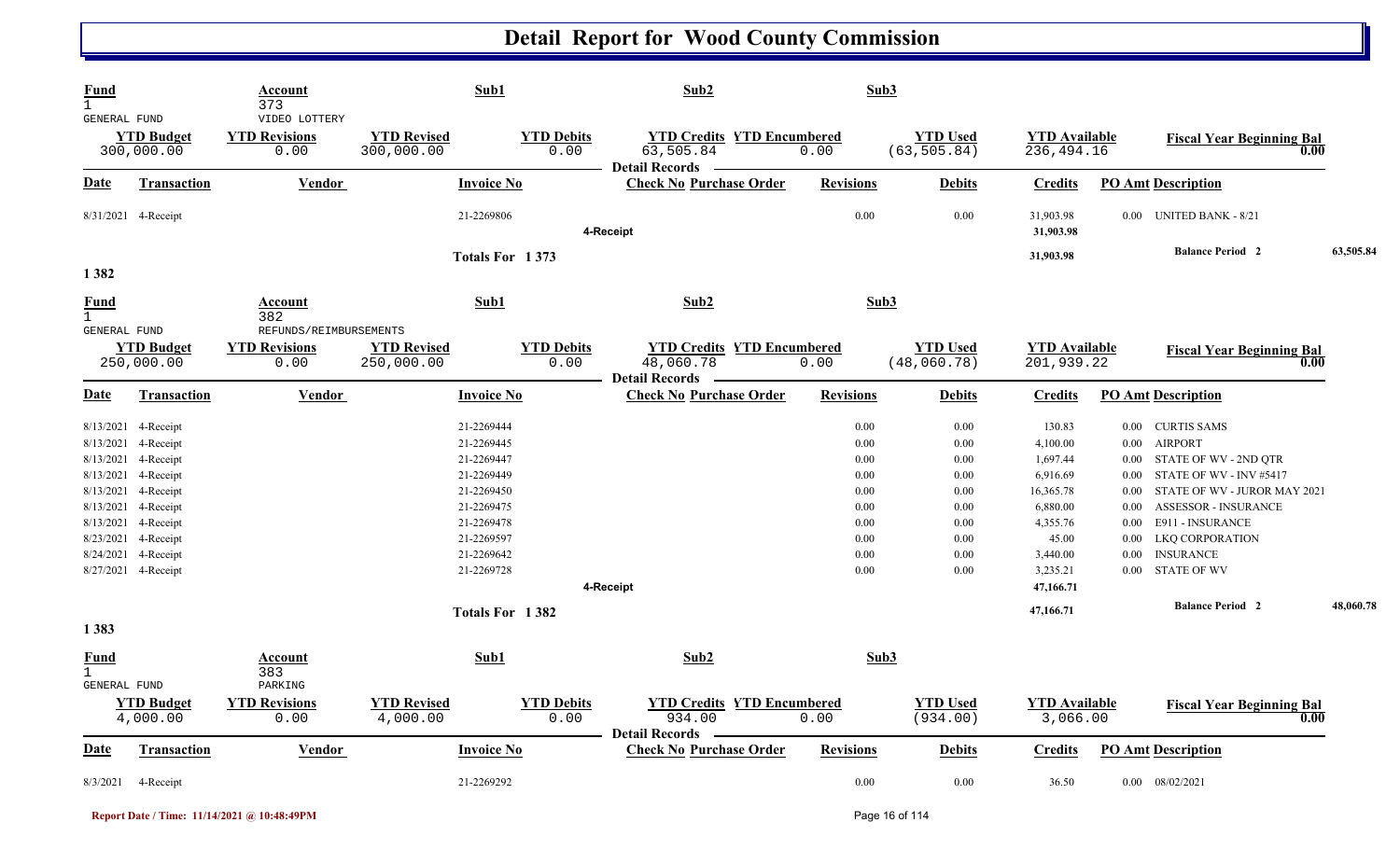|                                             |                                |                                   |                                 |                           | <b>Detail Report for Wood County Commission</b>                        |                  |                               |                                   |          |                                  |      |          |
|---------------------------------------------|--------------------------------|-----------------------------------|---------------------------------|---------------------------|------------------------------------------------------------------------|------------------|-------------------------------|-----------------------------------|----------|----------------------------------|------|----------|
| 8/4/2021                                    | 4-Receipt                      |                                   | 21-2269311                      |                           |                                                                        | 0.00             | 0.00                          | 15.25                             | $0.00\,$ | 08/03/2021                       |      |          |
| 8/13/2021                                   | 4-Receipt                      |                                   | 21-2269439                      |                           |                                                                        | 0.00             | 0.00                          | 40.75                             | $0.00\,$ | 08/04/2021                       |      |          |
| 8/23/2021                                   | 4-Receipt                      |                                   | 21-2269591                      |                           |                                                                        | 0.00             | 0.00                          | 408.25                            | $0.00\,$ | <b>R&amp;W HOTELS</b>            |      |          |
| 8/23/2021                                   | 4-Receipt                      |                                   | 21-2269615                      |                           |                                                                        | 0.00             | 0.00                          | 10.50                             | 0.00     | 08/16/2021                       |      |          |
| 8/23/2021                                   | 4-Receipt                      |                                   | 21-2269617                      |                           |                                                                        | 0.00             | 0.00                          | 20.50                             | 0.00     | 8/17/2021                        |      |          |
| 8/23/2021                                   | 4-Receipt                      |                                   | 21-2269618                      |                           |                                                                        | 0.00             | 0.00                          | 63.25                             | $0.00\,$ | 08/18/2021                       |      |          |
| 8/24/2021                                   | 4-Receipt                      |                                   | 21-2269640                      |                           |                                                                        | 0.00             | 0.00                          | 18.75                             | 0.00     | 08/23/2021                       |      |          |
| 8/25/2021                                   | 4-Receipt                      |                                   | 21-2269691                      |                           |                                                                        | 0.00             | 0.00                          | 25.00                             | $0.00\,$ | 08/24/2021                       |      |          |
|                                             |                                |                                   |                                 |                           | 4-Receipt                                                              |                  |                               | 638.75                            |          |                                  |      |          |
|                                             |                                |                                   | Totals For 1383                 |                           |                                                                        |                  |                               | 638.75                            |          | <b>Balance Period 2</b>          |      | 934.00   |
| 1 383 16                                    |                                |                                   |                                 |                           |                                                                        |                  |                               |                                   |          |                                  |      |          |
| <b>Fund</b><br>$\mathbf{1}$<br>GENERAL FUND |                                | <b>Account</b><br>383<br>PARKING  | Sub1<br>16<br>RENT              |                           | Sub2                                                                   | Sub3             |                               |                                   |          |                                  |      |          |
|                                             | <b>YTD Budget</b><br>20,000.00 | <b>YTD Revisions</b><br>0.00      | <b>YTD Revised</b><br>20,000.00 | <b>YTD Debits</b><br>0.00 | <b>YTD Credits YTD Encumbered</b><br>1,600.00<br><b>Detail Records</b> | 0.00             | <b>YTD Used</b><br>(1,600.00) | <b>YTD Available</b><br>18,400.00 |          | <b>Fiscal Year Beginning Bal</b> | 0.00 |          |
| <b>Date</b>                                 | Transaction                    | <b>Vendor</b>                     | <b>Invoice No</b>               |                           | <b>Check No Purchase Order</b>                                         | <b>Revisions</b> | <b>Debits</b>                 | <b>Credits</b>                    |          | <b>PO Amt Description</b>        |      |          |
| 8/2/2021                                    | 4-Receipt                      |                                   | 21-2269274                      |                           |                                                                        | 0.00             | 0.00                          | 50.00                             | $0.00\,$ | <b>SMITH</b>                     |      |          |
| 8/2/2021                                    | 4-Receipt                      |                                   | 21-2269275                      |                           |                                                                        | 0.00             | 0.00                          | 50.00                             | $0.00\,$ | <b>DIXON</b>                     |      |          |
| 8/2/2021                                    | 4-Receipt                      |                                   | 21-2269276                      |                           |                                                                        | 0.00             | 0.00                          | 50.00                             | $0.00\,$ | <b>GUMM</b>                      |      |          |
| 8/2/2021                                    | 4-Receipt                      |                                   | 21-2269277                      |                           |                                                                        | 0.00             | 0.00                          | 50.00                             | 0.00     | WISE                             |      |          |
| 8/2/2021                                    | 4-Receipt                      |                                   | 21-2269278                      |                           |                                                                        | 0.00             | 0.00                          | 50.00                             | $0.00\,$ | WILLIAMS                         |      |          |
| 8/13/2021                                   | 4-Receipt                      |                                   | 21-2269465                      |                           |                                                                        | 0.00             | 0.00                          | 50.00                             | $0.00\,$ | <b>BOSO</b>                      |      |          |
| 8/13/2021                                   | 4-Receipt                      |                                   | 21-2269469                      |                           |                                                                        | 0.00             | 0.00                          | 50.00                             | $0.00\,$ | SARGENT                          |      |          |
| 8/23/2021                                   | 4-Receipt                      |                                   | 21-2269609                      |                           |                                                                        | 0.00             | 0.00                          | 50.00                             | $0.00\,$ | <b>MCDANIELS</b>                 |      |          |
| 8/24/2021                                   | 4-Receipt                      |                                   | 21-2269645                      |                           |                                                                        | 0.00             | 0.00                          | 50.00                             | $0.00\,$ | LALLEMONT                        |      |          |
|                                             | 8/26/2021 4-Receipt            |                                   | 21-2269709                      |                           |                                                                        | 0.00             | 0.00                          | 50.00                             | $0.00\,$ | <b>GUMM</b>                      |      |          |
|                                             |                                |                                   |                                 |                           | 4-Receipt                                                              |                  |                               | 500.00                            |          |                                  |      |          |
|                                             |                                |                                   | <b>Totals For 138316</b>        |                           |                                                                        |                  |                               | 500.00                            |          | <b>Balance Period 2</b>          |      | 1,600.00 |
| 1395                                        |                                |                                   |                                 |                           |                                                                        |                  |                               |                                   |          |                                  |      |          |
| <b>Fund</b><br>$\perp$<br>GENERAL FUND      |                                | Account<br>395<br>MAG. COURT REIM | Sub1                            |                           | Sub2                                                                   | Sub3             |                               |                                   |          |                                  |      |          |
|                                             | <b>YTD Budget</b>              | <b>YTD Revisions</b>              | <b>YTD Revised</b>              | <b>YTD Debits</b>         | <b>YTD Credits YTD Encumbered</b>                                      |                  | <b>YTD Used</b>               | <b>YTD Available</b>              |          | <b>Fiscal Year Beginning Bal</b> |      |          |
|                                             | 45,000.00                      | 0.00                              | 45,000.00                       | 0.00                      | 78,674.01<br>Detail Records —                                          | 0.00             | (78, 674.01)                  | (33, 674.01)                      |          |                                  | 0.00 |          |
| <u>Date</u>                                 | Transaction                    | <b>Vendor</b>                     | <b>Invoice No</b>               |                           | <b>Check No Purchase Order</b>                                         | <b>Revisions</b> | <b>Debits</b>                 | <b>Credits</b>                    |          | <b>PO Amt Description</b>        |      |          |
| 8/6/2021                                    | 4-Receipt                      |                                   | 21-2269364                      |                           | 4-Receipt                                                              | $0.00\,$         | $0.00\,$                      | 78,674.01<br>78,674.01            |          | 0.00 MAGISTRATE COURT            |      |          |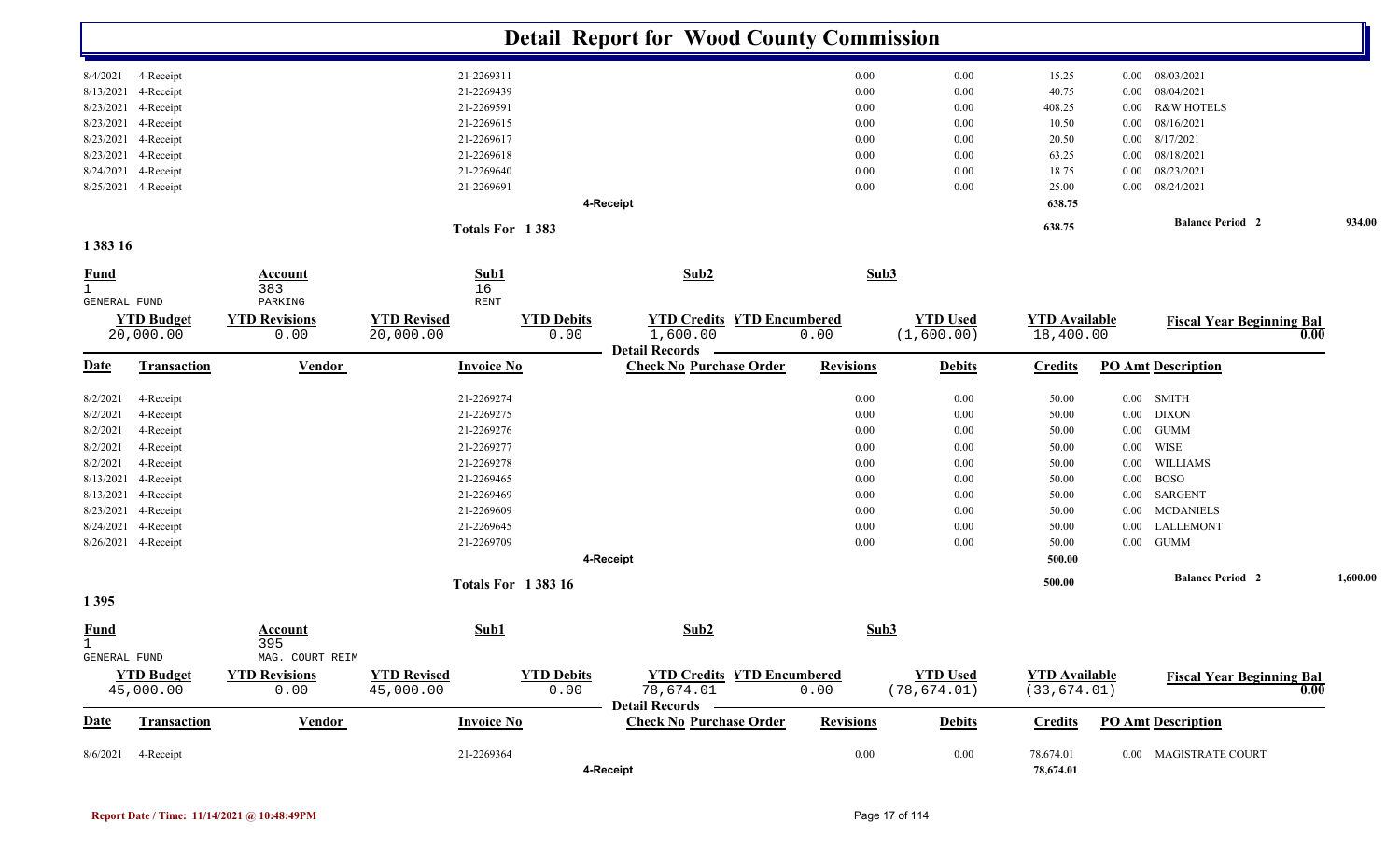| 1 3 9 7                                     |                                            |                                              | Totals For 1395                               |                           |                                                                                |                  |                                  | 78,674.01                            | <b>Balance Period 2</b>                          |            | 78,674.01 |
|---------------------------------------------|--------------------------------------------|----------------------------------------------|-----------------------------------------------|---------------------------|--------------------------------------------------------------------------------|------------------|----------------------------------|--------------------------------------|--------------------------------------------------|------------|-----------|
| Fund<br>$\mathbf{1}$                        |                                            | Account<br>397                               | Sub1                                          |                           | Sub2                                                                           | Sub3             |                                  |                                      |                                                  |            |           |
| GENERAL FUND                                | <b>YTD Budget</b><br>0.00                  | PAYROLL REIM<br><b>YTD Revisions</b><br>0.00 | <b>YTD Revised</b><br>0.00                    | <b>YTD Debits</b><br>0.00 | <b>YTD Credits YTD Encumbered</b><br>78.64                                     | 0.00             | <b>YTD Used</b><br>(78.64)       | <b>YTD Available</b>                 | <b>Fiscal Year Beginning Bal</b><br>(78.64)      | 0.00       |           |
| Date                                        | Transaction                                | Vendor                                       | <b>Invoice No</b>                             |                           | - Detail Records<br><b>Contract Contract</b><br><b>Check No Purchase Order</b> | <b>Revisions</b> | <b>Debits</b>                    | <b>Credits</b>                       | <b>PO Amt Description</b>                        |            |           |
|                                             | 8/13/2021 4-Receipt                        |                                              | 21-2269474                                    |                           | 4-Receipt                                                                      | 0.00             | 0.00                             | 78.64<br>78.64                       | $0.00$ WVDTL                                     |            |           |
|                                             |                                            |                                              | Totals For 1397                               |                           |                                                                                |                  |                                  | 78.64                                | <b>Balance Period 2</b>                          |            | 78.64     |
| 1 397 712                                   |                                            |                                              |                                               |                           |                                                                                |                  |                                  |                                      |                                                  |            |           |
| <b>Fund</b><br>$\mathbf{1}$                 |                                            | Account<br>397                               | Sub1<br>712                                   |                           | Sub2                                                                           | Sub3             |                                  |                                      |                                                  |            |           |
| <b>GENERAL FUND</b>                         | <b>YTD Budget</b><br>2,016,047.00          | PAYROLL REIM<br><b>YTD Revisions</b><br>0.00 | $E-911$<br><b>YTD Revised</b><br>2,016,047.00 | <b>YTD Debits</b><br>0.00 | <b>YTD Credits YTD Encumbered</b><br>341,130.29<br>Detail Records —            | 0.00             | <b>YTD Used</b><br>(341, 130.29) | <b>YTD</b> Available<br>1,674,916.71 | <b>Fiscal Year Beginning Bal</b>                 | 0.00       |           |
| Date                                        | <b>Transaction</b>                         | <b>Vendor</b>                                | <b>Invoice No</b>                             |                           | <b>Check No Purchase Order</b>                                                 | <b>Revisions</b> | <b>Debits</b>                    | <b>Credits</b>                       | <b>PO Amt Description</b>                        |            |           |
|                                             | 8/6/2021 4-Receipt                         |                                              | 21-2269343                                    |                           | 4-Receipt                                                                      | 0.00             | 0.00                             | 172,400.32<br>172,400.32             | 0.00 E911 - JULY 2021                            |            |           |
|                                             |                                            |                                              | <b>Totals For 1397712</b>                     |                           |                                                                                |                  |                                  | 172,400.32                           | <b>Balance Period 2</b>                          | 341,130.29 |           |
| 1 397 731                                   |                                            |                                              |                                               |                           |                                                                                |                  |                                  |                                      |                                                  |            |           |
| <b>Fund</b><br>$\mathbf{1}$<br>GENERAL FUND |                                            | Account<br>397<br>PAYROLL REIM               | Sub1<br>731                                   | COMMUNITY CORRECTIONS     | Sub <sub>2</sub>                                                               | Sub3             |                                  |                                      |                                                  |            |           |
|                                             | <b>YTD Budget</b><br>899,174.00            | <b>YTD Revisions</b><br>0.00                 | <b>YTD Revised</b><br>899,174.00              | <b>YTD Debits</b><br>0.00 | <b>YTD Credits YTD Encumbered</b><br>11,816.62<br>Detail Records —             | 0.00             | <b>YTD Used</b><br>(11, 816.62)  | <b>YTD Available</b><br>887, 357.38  | <b>Fiscal Year Beginning Bal</b>                 | 0.00       |           |
| Date                                        | <b>Transaction</b>                         | <b>Vendor</b>                                | <b>Invoice No</b>                             |                           | <b>Check No Purchase Order</b>                                                 | <b>Revisions</b> | <b>Debits</b>                    | <b>Credits</b>                       | <b>PO Amt Description</b>                        |            |           |
|                                             | 8/13/2021 4-Receipt<br>8/23/2021 4-Receipt |                                              | 21-2269473<br>21-2269596                      |                           | 4-Receipt                                                                      | 0.00<br>0.00     | 0.00<br>0.00                     | 3,434.00<br>4,870.00<br>8,304.00     | 0.00 WVDTL - JULY 2021<br>0.00 WVDTL - JUNE 2021 |            |           |
|                                             |                                            |                                              | <b>Totals For 1397731</b>                     |                           |                                                                                |                  |                                  | 8,304.00                             | <b>Balance Period 2</b>                          |            | 11,816.62 |

**1 399** 

Т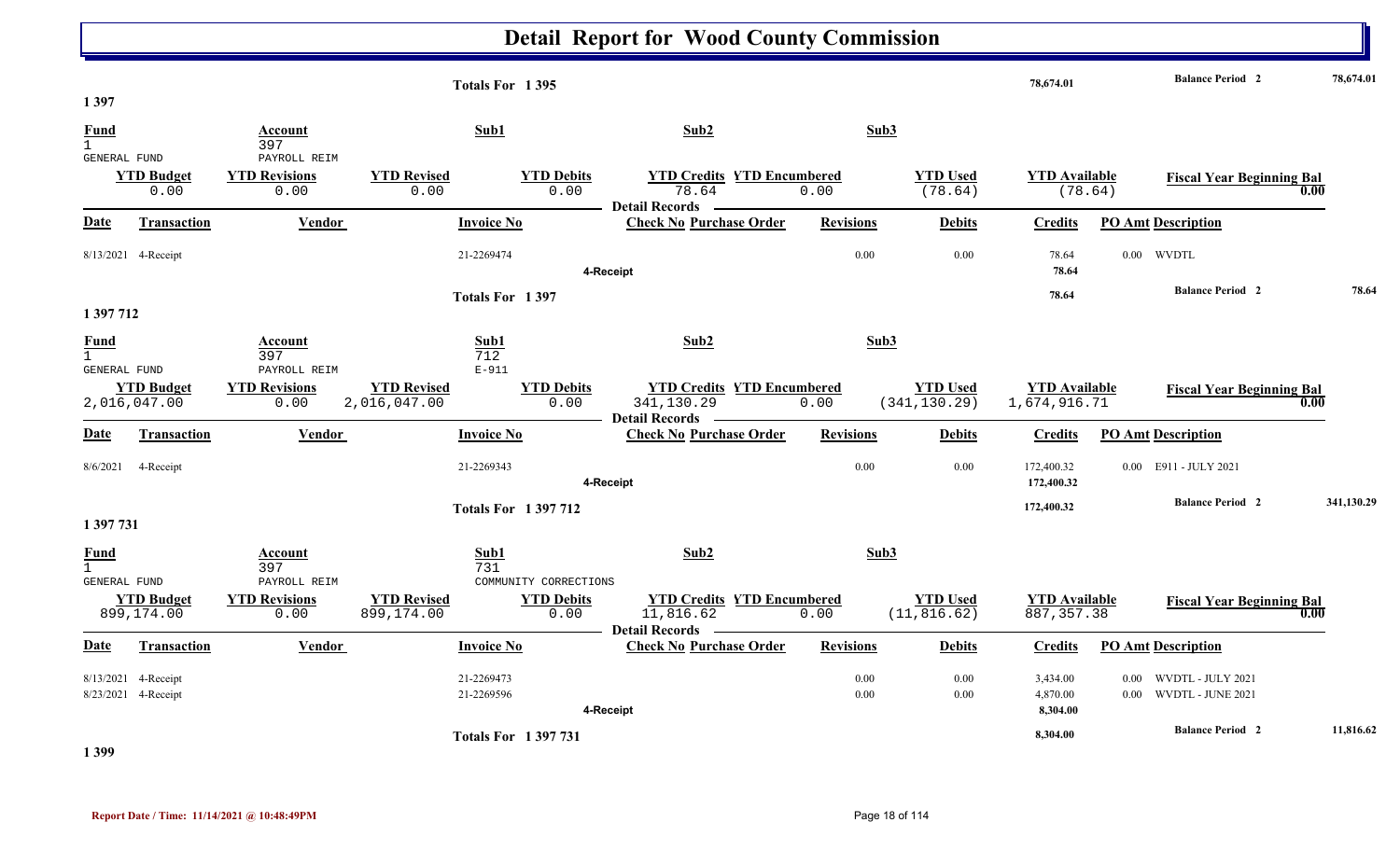| Fund<br>$\mathbf{1}$                        |                                                                                                                              | Account<br>399                                                      |                                                                                                                                    | Sub1                                                                                                           | Sub2                                                                                                   |                                              | Sub3                                                                              |                                                  |                                                                                                                                                                                                                              |            |
|---------------------------------------------|------------------------------------------------------------------------------------------------------------------------------|---------------------------------------------------------------------|------------------------------------------------------------------------------------------------------------------------------------|----------------------------------------------------------------------------------------------------------------|--------------------------------------------------------------------------------------------------------|----------------------------------------------|-----------------------------------------------------------------------------------|--------------------------------------------------|------------------------------------------------------------------------------------------------------------------------------------------------------------------------------------------------------------------------------|------------|
| GENERAL FUND                                | <b>YTD Budget</b><br>757,150.00                                                                                              | <b>YTD Revisions</b><br>0.00                                        | TRANSFERS ASSESSOR'S VALUATION<br><b>YTD Revised</b><br>757,150.00                                                                 | <b>YTD Debits</b><br>0.00                                                                                      | <b>YTD Credits YTD Encumbered</b><br>129,150.31<br><b>Detail Records</b>                               | 0.00                                         | <b>YTD Used</b><br>(129, 150.31)                                                  | <b>YTD</b> Available<br>627,999.69               | <b>Fiscal Year Beginning Bal</b>                                                                                                                                                                                             | 0.00       |
| Date                                        | <b>Transaction</b>                                                                                                           | <b>Vendor</b>                                                       |                                                                                                                                    | <b>Invoice No</b>                                                                                              | <b>Check No Purchase Order</b>                                                                         | <b>Revisions</b>                             | <b>Debits</b>                                                                     | <b>Credits</b>                                   | <b>PO Amt Description</b>                                                                                                                                                                                                    |            |
| 8/6/2021                                    | 4-Receipt                                                                                                                    |                                                                     |                                                                                                                                    | 21-2269344                                                                                                     | 4-Receipt                                                                                              | 0.00                                         | 0.00                                                                              | 66,507.38<br>66,507.38                           | 0.00 ASSESSOR                                                                                                                                                                                                                |            |
| 1 401 10 101                                |                                                                                                                              |                                                                     |                                                                                                                                    | Totals For 1399                                                                                                |                                                                                                        |                                              |                                                                                   | 66,507.38                                        | <b>Balance Period 2</b>                                                                                                                                                                                                      | 129,150.31 |
| <u>Fund</u><br>$\mathbf{1}$<br>GENERAL FUND | <b>YTD Budget</b><br>124, 185, 00                                                                                            | Account<br>401<br>COUNTY COMMISSION<br><b>YTD Revisions</b><br>0.00 | <b>YTD Revised</b><br>124,185.00                                                                                                   | Sub1<br>10<br>PERSONAL SERVICES<br><b>YTD Debits</b><br>20,697.48                                              | Sub2<br>101<br>ELECTED OFFICIALS<br><b>YTD Credits YTD Encumbered</b><br>0.00<br><b>Detail Records</b> | 0.00                                         | Sub3<br><b>YTD Used</b><br>(20, 697.48)                                           | <b>YTD Available</b><br>103,487.52               | <b>Fiscal Year Beginning Bal</b>                                                                                                                                                                                             | 0.00       |
| Date                                        | <b>Transaction</b>                                                                                                           | <b>Vendor</b>                                                       |                                                                                                                                    | <b>Invoice No</b>                                                                                              | <b>Check No Purchase Order</b>                                                                         | <b>Revisions</b>                             | <b>Debits</b>                                                                     | <b>Credits</b>                                   | <b>PO Amt Description</b>                                                                                                                                                                                                    |            |
| 8/31/2021                                   | 8/13/2021 2-Invoice<br>8/13/2021 2-Invoice<br>8/13/2021 2-Invoice<br>2-Invoice<br>8/31/2021 2-Invoice<br>8/31/2021 2-Invoice |                                                                     | COLOMBO JAMES E.<br><b>COUCH DAVID BLAIR</b><br>TEBAY ROBERT K.<br>COLOMBO JAMES E.<br><b>COUCH DAVID BLAIR</b><br>TEBAY ROBERT K. | 10-00273442-REG<br>10-00100022-REG<br>10-00273450-REG<br>10-00273660-REG<br>10-00273661-REG<br>10-00273669-REG | 273442<br>100022<br>273450<br>273660<br>273661<br>273669<br>2-Invoice                                  | 0.00<br>0.00<br>0.00<br>0.00<br>0.00<br>0.00 | 1,724.79<br>1,724.79<br>1,724.79<br>1,724.79<br>1,724.79<br>1,724.79<br>10,348.74 | 0.00<br>0.00<br>$0.00\,$<br>0.00<br>0.00<br>0.00 | COLOMBO JAMES E.<br>$0.00\,$<br>0.00<br><b>COUCH DAVID BLAIR</b><br>$0.00\,$<br>TEBAY ROBERT K.<br><b>COLOMBO JAMES E.</b><br>0.00<br><b>COUCH DAVID BLAIR</b><br>0.00<br>TEBAY ROBERT K.<br>0.00<br><b>Balance Period 2</b> | 20,697.48  |
| 1 401 10 103                                |                                                                                                                              |                                                                     |                                                                                                                                    | <b>Totals For 140110101</b>                                                                                    |                                                                                                        |                                              | 10,348.74                                                                         |                                                  |                                                                                                                                                                                                                              |            |
| Fund<br>$\mathbf{1}$<br>GENERAL FUND        | <b>YTD Budget</b>                                                                                                            | Account<br>401<br>COUNTY COMMISSION<br><b>YTD Revisions</b>         | <b>YTD Revised</b>                                                                                                                 | Sub1<br>10<br>PERSONAL SERVICES<br><b>YTD Debits</b>                                                           | Sub2<br>103<br>SALARIES-DEPUTIES<br><b>YTD Credits YTD Encumbered</b>                                  |                                              | Sub3<br><b>YTD Used</b>                                                           | <b>YTD</b> Available                             | <b>Fiscal Year Beginning Bal</b>                                                                                                                                                                                             |            |
|                                             | 390,730.00                                                                                                                   | 0.00                                                                | 390,730.00                                                                                                                         | 56,958.24                                                                                                      | 0.00<br><b>Detail Records</b>                                                                          | 0.00                                         | (56, 958.24)                                                                      | 333, 771.76                                      |                                                                                                                                                                                                                              | 0.00       |
| Date                                        | <b>Transaction</b>                                                                                                           | Vendor                                                              |                                                                                                                                    | <b>Invoice No</b>                                                                                              | <b>Check No Purchase Order</b>                                                                         | <b>Revisions</b>                             | <b>Debits</b>                                                                     | <b>Credits</b>                                   | <b>PO Amt Description</b>                                                                                                                                                                                                    |            |
| 8/13/2021                                   | $8/13/2021$ 2-Invoice<br>8/13/2021 2-Invoice<br>8/13/2021 2-Invoice<br>2-Invoice                                             | <b>BRUST PAMELA J.</b>                                              | DENNIS AMANDA JO<br><b>GRAHAM ANGELA M.</b><br>HUPP MICHAEL GALE                                                                   | 10-00273441-REG<br>10-00273443-REG<br>10-00273444-REG<br>10-00273445-REG                                       | 273441<br>273443<br>273444<br>273445                                                                   | 0.00<br>0.00<br>0.00<br>0.00                 | 1,509.38<br>1,521.19<br>1,859.38<br>297.00                                        | 0.00<br>0.00<br>0.00<br>0.00                     | <b>BRUST PAMELA J.</b><br>$0.00\,$<br><b>DENNIS AMANDA JO</b><br>0.00<br>GRAHAM ANGELA M.<br>$0.00\,$<br>HUPP MICHAEL GALE<br>0.00                                                                                           |            |
|                                             | 8/13/2021 2-Invoice                                                                                                          |                                                                     | <b>JACKSON DARRELL V</b>                                                                                                           | 10-00273446-REG                                                                                                | 273446                                                                                                 | $0.00\,$                                     | 1,458.34                                                                          | 0.00                                             | JACKSON DARRELL V<br>$0.00\,$                                                                                                                                                                                                |            |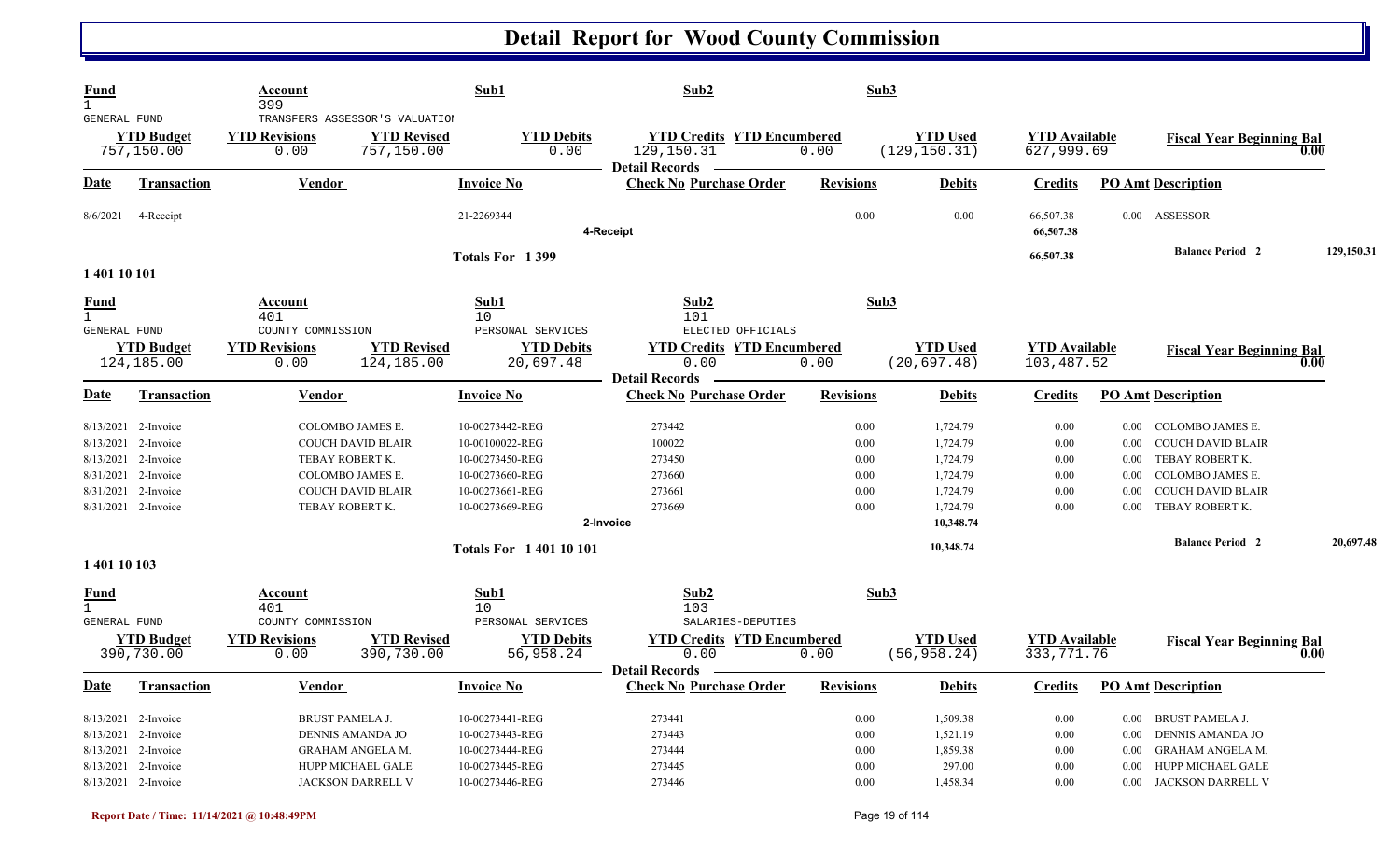|                             |                     |                         |                                         |                             | <b>Detail Report for Wood County Commission</b> |                  |                 |                      |          |                                  |           |
|-----------------------------|---------------------|-------------------------|-----------------------------------------|-----------------------------|-------------------------------------------------|------------------|-----------------|----------------------|----------|----------------------------------|-----------|
|                             | 8/13/2021 2-Invoice |                         | ROBINSON SARAH JANE                     | 10-00273448-REG             | 273448                                          | 0.00             | 1,596.88        | 0.00                 | $0.00\,$ | ROBINSON SARAH JANE              |           |
| 8/13/2021                   | 2-Invoice           | <b>SEUFER MARTIN A</b>  |                                         | 10-00273449-REG             | 273449                                          | 0.00             | 3,434.38        | 0.00                 | 0.00     | SEUFER MARTIN A.                 |           |
| 8/13/2021                   | 2-Invoice           |                         | WHITTAKER CHRISTOPHER F                 | 10-00273451-REG             | 273451                                          | 0.00             | 2,406.26        | 0.00                 | 0.00     | WHITTAKER CHRISTOPHER H.         |           |
| 8/31/2021                   | 2-Invoice           | <b>BRUST PAMELA J.</b>  |                                         | 10-00273659-REG             | 273659                                          | 0.00             | 1,509.38        | 0.00                 | 0.00     | <b>BRUST PAMELA J.</b>           |           |
| 8/31/2021                   | 2-Invoice           | DENNIS AMANDA JO        |                                         | 10-00273662-REG             | 273662                                          | 0.00             | 1,521.19        | 0.00                 | 0.00     | DENNIS AMANDA JO                 |           |
| 8/31/2021                   | 2-Invoice           | <b>GRAHAM ANGELA M.</b> |                                         | 10-00273663-REG             | 273663                                          | 0.00             | 1,859.38        | 0.00                 | 0.00     | <b>GRAHAM ANGELA M.</b>          |           |
| 8/31/2021                   | 2-Invoice           | HUPP MICHAEL GALE       |                                         | 10-00273664-REG             | 273664                                          | 0.00             | 693.00          | 0.00                 | 0.00     | HUPP MICHAEL GALE                |           |
| 8/31/2021                   | 2-Invoice           | JACKSON DARRELL V       |                                         | 10-00273665-REG             | 273665                                          | 0.00             | 1,458.34        | 0.00                 | $0.00\,$ | JACKSON DARRELL V                |           |
| 8/31/2021                   | 2-Invoice           |                         | ROBINSON SARAH JANE                     | 10-00273667-REG             | 273667                                          | 0.00             | 1,596.88        | 0.00                 | 0.00     | <b>ROBINSON SARAH JANE</b>       |           |
| 8/31/2021                   | 2-Invoice           | SEUFER MARTIN A.        |                                         | 10-00273668-REG             | 273668                                          | 0.00             | 3,434.38        | 0.00                 | 0.00     | <b>SEUFER MARTIN A.</b>          |           |
|                             | 8/31/2021 2-Invoice |                         | WHITTAKER CHRISTOPHER I 10-00273670-REG |                             | 273670                                          | 0.00             | 2,406.26        | 0.00                 | 0.00     | WHITTAKER CHRISTOPHER H.         |           |
|                             |                     |                         |                                         |                             | 2-Invoice                                       |                  | 28,561.62       |                      |          |                                  |           |
|                             |                     |                         |                                         | <b>Totals For 140110103</b> |                                                 |                  | 28,561.62       |                      |          | <b>Balance Period 2</b>          | 56,958.24 |
| 1 401 10 104                |                     |                         |                                         |                             |                                                 |                  |                 |                      |          |                                  |           |
| <b>Fund</b>                 |                     | Account                 |                                         | Sub1                        | Sub2                                            | Sub3             |                 |                      |          |                                  |           |
| $\mathbf{1}$                |                     | 401                     |                                         | 10                          | 104                                             |                  |                 |                      |          |                                  |           |
| GENERAL FUND                |                     | COUNTY COMMISSION       |                                         | PERSONAL SERVICES           | SOCIAL SECURITY                                 |                  |                 |                      |          |                                  |           |
|                             | <b>YTD Budget</b>   | <b>YTD Revisions</b>    | <b>YTD Revised</b>                      | <b>YTD Debits</b>           | <b>YTD Credits YTD Encumbered</b>               |                  | <b>YTD Used</b> | <b>YTD Available</b> |          | <b>Fiscal Year Beginning Bal</b> |           |
|                             | 39,391.00           | 0.00                    | 39,391.00                               | 5,873.62                    | 0.00<br><b>Detail Records</b>                   | 0.00             | (5, 873.62)     | 33,517.38            |          | 0.00                             |           |
| Date                        | <b>Transaction</b>  | <u>Vendor</u>           |                                         | <b>Invoice No</b>           | <b>Check No Purchase Order</b>                  | <b>Revisions</b> | <b>Debits</b>   | <b>Credits</b>       |          | <b>PO Amt Description</b>        |           |
| 8/13/2021                   | 2-Invoice           |                         | DEPARTMENT OF TREASURY 20210813-00      |                             | 3687                                            | 0.00             | 1,171.31        | 0.00                 |          | $0.00$ FICA                      |           |
| 8/13/2021                   | 2-Invoice           |                         | DEPARTMENT OF TREASURY 20210813-00      |                             | 3687                                            | 0.00             | 273.93          | 0.00                 |          | $0.00$ MED                       |           |
| 8/31/2021                   | 2-Invoice           |                         | DEPARTMENT OF TREASURY 20210831-00      |                             | 3696                                            | 0.00             | 1,213.62        | 0.00                 | $0.00\,$ | <b>FICA</b>                      |           |
|                             | 8/31/2021 2-Invoice |                         | DEPARTMENT OF TREASURY 20210831-00      |                             | 3696                                            | 0.00             | 283.82          | 0.00                 |          | $0.00$ MED                       |           |
|                             |                     |                         |                                         |                             | 2-Invoice                                       |                  | 2,942.68        |                      |          |                                  |           |
|                             |                     |                         |                                         | <b>Totals For 140110104</b> |                                                 |                  | 2,942.68        |                      |          | <b>Balance Period 2</b>          | 5,873.62  |
| 1 401 10 105                |                     |                         |                                         |                             |                                                 |                  |                 |                      |          |                                  |           |
| <u>Fund</u><br>$\mathbf{1}$ |                     | Account<br>401          |                                         | Sub1<br>10                  | Sub2<br>105                                     | Sub3             |                 |                      |          |                                  |           |
| <b>GENERAL FUND</b>         |                     | COUNTY COMMISSION       |                                         | PERSONAL SERVICES           | INSURANCE PREMIUM                               |                  |                 |                      |          |                                  |           |
|                             | <b>YTD Budget</b>   | <b>YTD Revisions</b>    | <b>YTD Revised</b>                      | <b>YTD Debits</b>           | <b>YTD Credits YTD Encumbered</b>               |                  | <b>YTD Used</b> | <b>YTD</b> Available |          | <b>Fiscal Year Beginning Bal</b> |           |
|                             | 159,770.00          | 0.00                    | 159,770.00                              | 37,448.01                   | 0.00                                            | 0.00             | (37, 448.01)    | 122,321.99           |          | 0.00                             |           |
|                             |                     |                         |                                         |                             | Detail Records —                                |                  |                 |                      |          |                                  |           |
| <u>Date</u>                 | Transaction         | <b>Vendor</b>           |                                         | <b>Invoice No</b>           | <b>Check No Purchase Order</b>                  | <b>Revisions</b> | <b>Debits</b>   | <b>Credits</b>       |          | <b>PO Amt Description</b>        |           |
| 8/3/2021                    | 2-Invoice           |                         | HIGHMARK WEST VIRGINIA 08012021         |                             | 3678                                            | 0.00             | 12,838.62       | $0.00\,$             |          | 0.00 HEALTH PREMIUM              |           |
| 8/3/2021                    | 2-Invoice           |                         | HIGHMARK WEST VIRGINIA 08012021         |                             | 3678                                            | $0.00\,$         | 4,404.36        | 0.00                 |          | 0.00 ADJUSTMENT                  |           |
| 8/3/2021                    | 2-Invoice           | <b>MUTUAL OF OMAHA</b>  |                                         | 1225935839                  | 172370                                          | $0.00\,$         | 17.76           | 0.00                 |          | 0.00 BASIC LIFE                  |           |
| 8/3/2021                    | 2-Invoice           | MUTUAL OF OMAHA         |                                         | 1225935839                  | 172370                                          | $0.00\,$         | 6.52            | 0.00                 |          | $0.00$ INV ADJ                   |           |
| 8/3/2021                    | 2-Invoice           | MUTUAL OF OMAHA         |                                         | 1225935839                  | 172370                                          | $0.00\,$         | 55.29           | 0.00                 |          | $0.00$ INV ADJ                   |           |
| 8/3/2021 2-Invoice          |                     | MUTUAL OF OMAHA         |                                         | 1225935839                  | 172370                                          | $0.00\,$         | 101.04          | 0.00                 |          | $0.00$ LTD                       |           |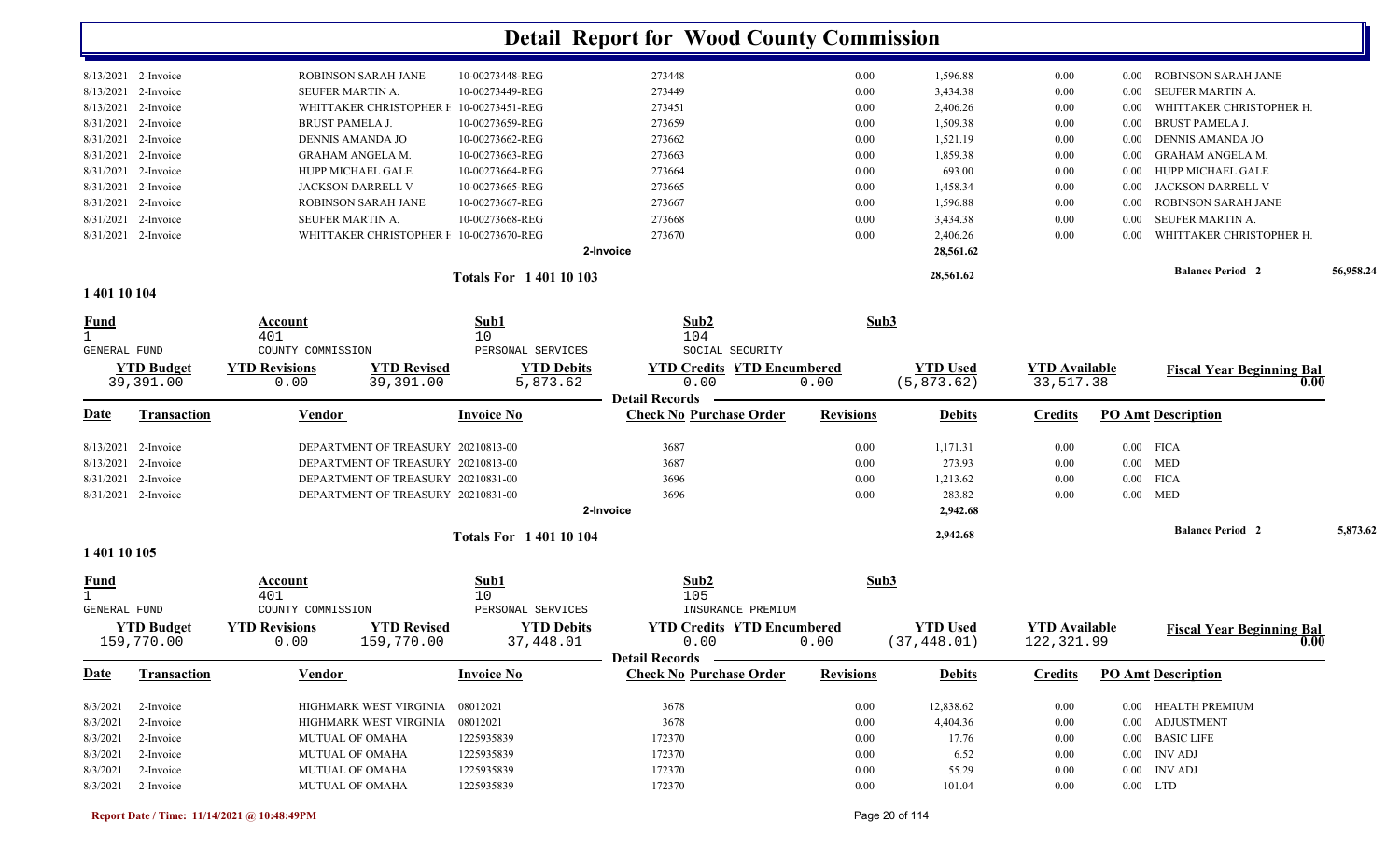|                     |                    |                      |                                     |                             | <b>Detail Report for Wood County Commission</b> |                  |                 |                      |          |                                  |           |
|---------------------|--------------------|----------------------|-------------------------------------|-----------------------------|-------------------------------------------------|------------------|-----------------|----------------------|----------|----------------------------------|-----------|
| 8/3/2021            | 2-Invoice          |                      | VISION SERVICE PLAN (WV) 082021     |                             | 172388                                          | 0.00             | 32.23           | 0.00                 |          | 0.00 SINGLE VISION               |           |
| 8/3/2021            | 2-Invoice          |                      | VISION SERVICE PLAN (WV) 082021     |                             | 172388                                          | 0.00             | (27.12)         | 0.00                 | $0.00\,$ | <b>ADJUSTMENT</b>                |           |
| 8/3/2021            | 2-Invoice          |                      | VISION SERVICE PLAN (WV) 082021     |                             | 172388                                          | 0.00             | 182.50          | 0.00                 | 0.00     | <b>FAMILY VISION</b>             |           |
| 8/4/2021            | 2-Invoice          |                      | HIGHMARK WEST VIRGINIA F210803A5897 |                             | 3680                                            | 0.00             | 1,606.73        | 0.00                 | $0.00\,$ | HRA                              |           |
| 8/16/2021           | 2-Invoice          |                      | HIGHMARK WEST VIRGINIA F210810A9373 |                             | 3688                                            | 0.00             | 454.67          | $0.00\,$             | $0.00\,$ | <b>HRA</b>                       |           |
| 8/17/2021           | 2-Invoice          | <b>RENAISSANCE</b>   |                                     | 08142021                    | 3689                                            | 0.00             | 295.20          | 0.00                 | $0.00\,$ | <b>CLAIMS</b>                    |           |
| 8/17/2021 2-Invoice |                    |                      | HIGHMARK WEST VIRGINIA F210817A9907 |                             | 3690                                            | 0.00             | 1,715.74        | 0.00                 |          | $0.00$ HRA                       |           |
| 8/31/2021 2-Invoice |                    | <b>RENAISSANCE</b>   |                                     | 08282021                    | 3699                                            | 0.00             | 233.58          | 0.00                 | $0.00\,$ | WEEKLY CLAIMS 08/28              |           |
| 8/31/2021           | 2-Invoice          |                      | HIGHMARK WEST VIRGINIA F210824A2296 |                             | 3700                                            | 0.00             | 2,399.38        | 0.00                 | $0.00\,$ | <b>HRA</b>                       |           |
| 8/31/2021 2-Invoice |                    |                      | HIGHMARK WEST VIRGINIA F210831A3223 |                             | 3701                                            | 0.00             | 324.27          | 0.00                 |          | $0.00$ HRA                       |           |
|                     |                    |                      |                                     |                             | 2-Invoice                                       |                  | 24,640.77       |                      |          |                                  |           |
|                     |                    |                      |                                     | <b>Totals For 140110105</b> |                                                 |                  | 24,640.77       |                      |          | <b>Balance Period 2</b>          | 37,448.01 |
| 1 401 10 106        |                    |                      |                                     |                             |                                                 |                  |                 |                      |          |                                  |           |
| Fund                |                    | Account              |                                     | Sub1                        | Sub2                                            | Sub3             |                 |                      |          |                                  |           |
| $\mathbf{1}$        |                    | 401                  |                                     | 10                          | 106                                             |                  |                 |                      |          |                                  |           |
| GENERAL FUND        |                    | COUNTY COMMISSION    |                                     | PERSONAL SERVICES           | RETIREMENT                                      |                  |                 |                      |          |                                  |           |
|                     | <b>YTD Budget</b>  | <b>YTD Revisions</b> | <b>YTD Revised</b>                  | <b>YTD Debits</b>           | <b>YTD Credits YTD Encumbered</b>               |                  | <b>YTD Used</b> | <b>YTD</b> Available |          | <b>Fiscal Year Beginning Bal</b> |           |
|                     | 51,491.00          | 0.00                 | 51,491.00                           | 6,703.35                    | 0.00                                            | 0.00             | (6, 703.35)     | 44,787.65            |          |                                  | 0.00      |
|                     |                    |                      |                                     |                             | <b>Detail Records</b>                           |                  |                 |                      |          |                                  |           |
| Date                | Transaction        | Vendor               |                                     | <b>Invoice No</b>           | <b>Check No Purchase Order</b>                  | <b>Revisions</b> | <b>Debits</b>   | <b>Credits</b>       |          | <b>PO Amt Description</b>        |           |
| 8/13/2021 2-Invoice |                    |                      | WV PUBLIC EMP RETIREMEN 20210813-00 |                             | 3707                                            | 0.00             | 1,675.95        | 0.00                 |          | 0.00 RETIREMENT                  |           |
| 8/31/2021 2-Invoice |                    |                      | WV PUBLIC EMP RETIREMEN 20210831-00 |                             | 3707                                            | 0.00             | 1,675.72        | 0.00                 |          | 0.00 RETIREMENT                  |           |
|                     |                    |                      |                                     |                             | 2-Invoice                                       |                  | 3,351.67        |                      |          |                                  |           |
|                     |                    |                      |                                     | <b>Totals For 140110106</b> |                                                 |                  | 3,351.67        |                      |          | <b>Balance Period 2</b>          | 6,703.35  |
| 1 401 10 180        |                    |                      |                                     |                             |                                                 |                  |                 |                      |          |                                  |           |
| <b>Fund</b>         |                    | Account              |                                     | Sub1                        | Sub2                                            | Sub3             |                 |                      |          |                                  |           |
| $\mathbf{1}$        |                    | 401                  |                                     | 10                          | 180                                             |                  |                 |                      |          |                                  |           |
| <b>GENERAL FUND</b> |                    | COUNTY COMMISSION    |                                     | PERSONAL SERVICES           | DATA PROCESSOR                                  |                  |                 |                      |          |                                  |           |
|                     | <b>YTD Budget</b>  | <b>YTD Revisions</b> | <b>YTD Revised</b>                  | <b>YTD Debits</b>           | <b>YTD Credits YTD Encumbered</b>               |                  | <b>YTD</b> Used | <b>YTD Available</b> |          | <b>Fiscal Year Beginning Bal</b> |           |
|                     | 0.00               | 0.00                 | 0.00                                | 4,987.52                    | 0.00                                            | 0.00             | (4, 987.52)     | (4, 987.52)          |          |                                  | 0.00      |
|                     |                    |                      |                                     |                             | <b>Detail Records</b>                           |                  |                 |                      |          |                                  |           |
| Date                | <b>Transaction</b> | <b>Vendor</b>        |                                     | <b>Invoice No</b>           | <b>Check No Purchase Order</b>                  | <b>Revisions</b> | <b>Debits</b>   | <b>Credits</b>       |          | <b>PO Amt Description</b>        |           |
| 8/13/2021 2-Invoice |                    | KELLY MISTY D        |                                     | 10-00273447-REG             | 273447                                          | 0.00             | 1,246.88        | 0.00                 |          | 0.00 KELLY MISTY D               |           |
| 8/31/2021 2-Invoice |                    | KELLY MISTY D        |                                     | 10-00273666-REG             | 273666                                          | 0.00             | 1,246.88        | 0.00                 |          | 0.00 KELLY MISTY D               |           |
|                     |                    |                      |                                     |                             | 2-Invoice                                       |                  | 2,493.76        |                      |          |                                  |           |
| .                   |                    |                      |                                     | <b>Totals For 140110180</b> |                                                 |                  | 2,493.76        |                      |          | <b>Balance Period 2</b>          | 4,987.52  |

**1 401 40 211**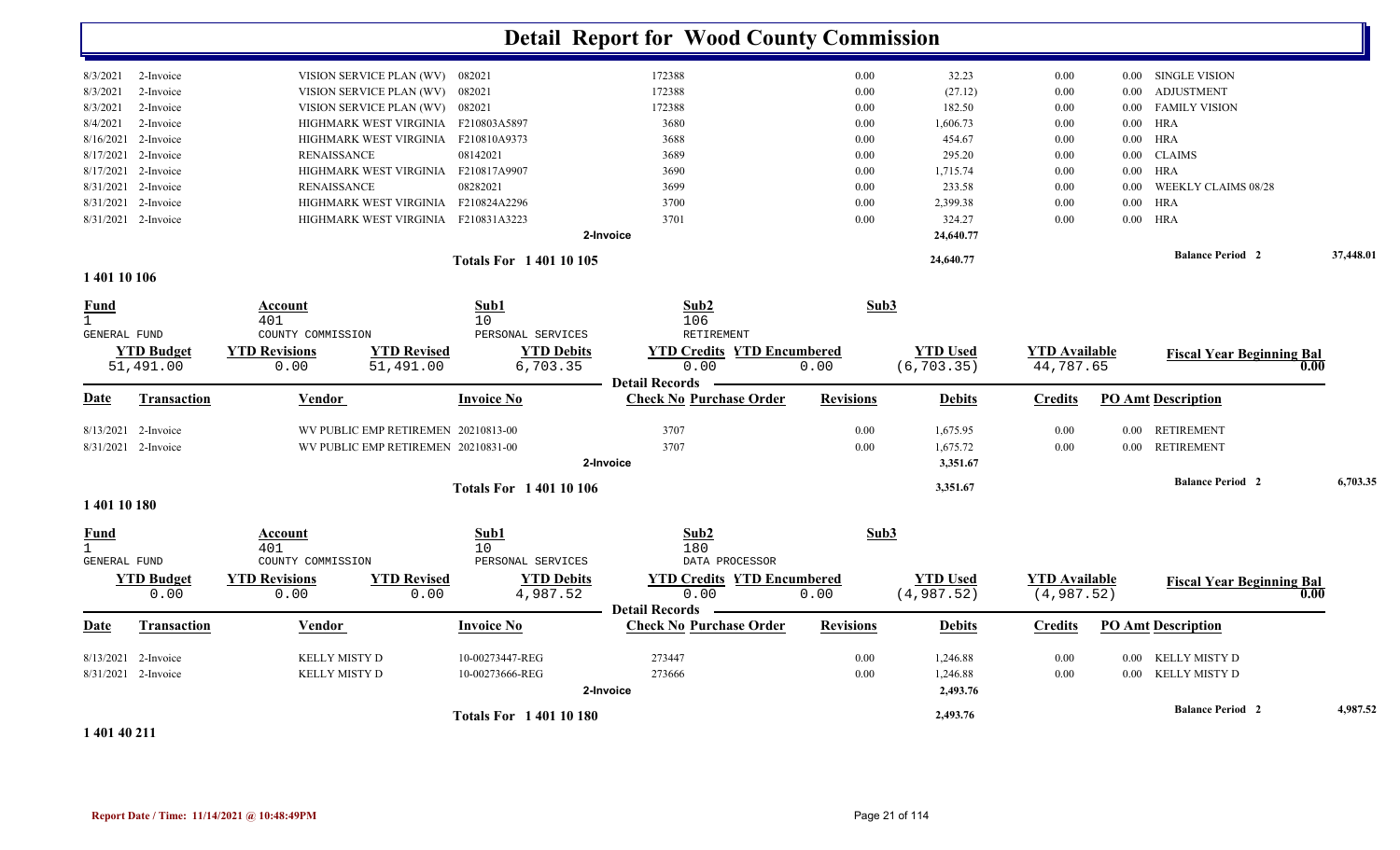| <b>Fund</b>                  |                     | Account                                    | Sub1                        | Sub2                              | Sub3             |                       |                      |           |                                    |          |
|------------------------------|---------------------|--------------------------------------------|-----------------------------|-----------------------------------|------------------|-----------------------|----------------------|-----------|------------------------------------|----------|
| $\mathbf{1}$<br>GENERAL FUND |                     | 401<br>COUNTY COMMISSION                   | 40<br>CONTRACTURAL SERVICES | 211<br>TELEPHONES                 |                  |                       |                      |           |                                    |          |
|                              | <b>YTD Budget</b>   | <b>YTD Revised</b><br><b>YTD Revisions</b> | <b>YTD Debits</b>           | <b>YTD Credits YTD Encumbered</b> |                  | <b>YTD</b> Used       | <b>YTD Available</b> |           | <b>Fiscal Year Beginning Bal</b>   |          |
|                              | 65,000.00           | 0.00<br>65,000.00                          | 3,566.64                    | 0.00                              | 0.00             | (3, 566.64)           | 61,433.36            |           |                                    | 0.00     |
|                              |                     |                                            |                             | <b>Detail Records</b>             |                  |                       |                      |           |                                    |          |
| <b>Date</b>                  | <b>Transaction</b>  | Vendor                                     | <b>Invoice No</b>           | <b>Check No Purchase Order</b>    | <b>Revisions</b> | <b>Debits</b>         | <b>Credits</b>       |           | <b>PO Amt Description</b>          |          |
|                              | 8/10/2021 2-Invoice | <b>FRONTIER</b>                            | 08232021                    | 172404                            | 0.00             | 217.79                | 0.00                 |           | 0.00 ACCT NO 304-422-0900-121911-4 |          |
|                              | 8/10/2021 2-Invoice | MILLER COMMUNICATIONS 1 117914             |                             | 172413                            | 0.00             | 100.00                | 0.00                 | 0.00      | TOWER RENTAL - LIMESTONE           |          |
|                              | 8/10/2021 2-Invoice | <b>VERIZON WIRELESS</b>                    | 08172021                    | 172435                            | 0.00             | 50.38                 | 0.00                 | $0.00\,$  | <b>BLAIR</b>                       |          |
|                              | 8/10/2021 2-Invoice | <b>VERIZON WIRELESS</b>                    | 08172021                    | 172435                            | 0.00             | 50.38                 | 0.00                 | $0.00$ IT |                                    |          |
|                              | 8/10/2021 2-Invoice | <b>VERIZON WIRELESS</b>                    | 08172021                    | 172435                            | 0.00             | 50.40                 | 0.00                 |           | 0.00 MARTY                         |          |
|                              | 8/10/2021 2-Invoice | <b>VERIZON WIRELESS</b>                    | 08172021                    | 172435                            | 0.00             | 50.37                 | 0.00                 | $0.00\,$  | <b>VIRUS MIFI</b>                  |          |
|                              | 8/10/2021 2-Invoice | <b>VERIZON WIRELESS</b>                    | 08172021                    | 172435                            | 0.00             | 50.36                 | 0.00                 | $0.00\,$  | VIRUS MIFI                         |          |
|                              | 8/10/2021 2-Invoice | <b>VERIZON WIRELESS</b>                    | 08172021                    | 172435                            | 0.00             | 20.57                 | 0.00                 |           | 0.00 IT IPAD                       |          |
|                              | 8/10/2021 2-Invoice | <b>VERIZON WIRELESS</b>                    | 08172021                    | 172435                            | 0.00             | 40.01                 | 0.00                 | $0.00\,$  | <b>BROADBAND</b>                   |          |
|                              | 8/10/2021 2-Invoice | <b>VERIZON WIRELESS</b>                    | 08172021                    | 172435                            | 0.00             | 40.01                 | 0.00                 | $0.00\,$  | <b>BROADBAND</b>                   |          |
|                              | 8/10/2021 2-Invoice | <b>VERIZON WIRELESS</b>                    | 08172021                    | 172435                            | 0.00             | 29.70                 | 0.00                 | $0.00\,$  | SARAH                              |          |
| 8/10/2021                    | 2-Invoice           | <b>VERIZON WIRELESS</b>                    | 08172021                    | 172435                            | 0.00             | 29.70                 | 0.00                 | $0.00\,$  | DRIVE THRU - VIRUS CELL            |          |
|                              | 8/10/2021 2-Invoice | <b>VERIZON WIRELESS</b>                    | 08172021                    | 172435                            | 0.00             | 29.70                 | 0.00                 |           | 0.00 MOUNTWOOD                     |          |
|                              | 8/10/2021 2-Invoice | <b>VERIZON WIRELESS</b>                    | 08172021                    | 172435                            | 0.00             | 64.02                 | 0.00                 | $0.00\,$  | <b>IMAC</b>                        |          |
| 8/10/2021                    | 2-Invoice           | <b>VERIZON WIRELESS</b>                    | 08172021                    | 172435                            | 0.00             | 64.02                 | 0.00                 | $0.00\,$  | <b>IMAC</b>                        |          |
|                              | 8/10/2021 2-Invoice | <b>VERIZON WIRELESS</b>                    | 08172021                    | 172435                            | 0.00             | 64.02                 | 0.00                 | $0.00\,$  | <b>IMAC</b>                        |          |
|                              | 8/10/2021 2-Invoice | <b>VERIZON WIRELESS</b>                    | 08172021                    | 172435                            | 0.00             | 64.02                 | 0.00                 | $0.00\,$  | <b>IMAC</b>                        |          |
|                              | 8/17/2021 2-Invoice | <b>FRONTIER</b>                            | 5050z889s21222              | 172456                            | 0.00             | 328.00                | 0.00                 | $0.00\,$  | 5050Z889S3                         |          |
|                              |                     |                                            | 2-Invoice                   |                                   |                  |                       |                      |           |                                    |          |
|                              |                     |                                            |                             |                                   |                  | 1,343.45              |                      |           |                                    |          |
| 8/9/2021                     | 5-Journal Entry     | <b>FRONTIER</b>                            | 20210805016001              |                                   | 0.00             | 71.02                 | $0.00\,$             | 0.00      | WOOD CO FINANCE-4019-FRONTIER COMI |          |
| 8/9/2021                     | 5-Journal Entry     | <b>FRONTIER</b>                            | 20210805033001              |                                   | 0.00             | 1,199.50              | 0.00                 | 0.00      | WOOD CO FINANCE-4019-FRONTIER COM  |          |
| 8/9/2021                     | 5-Journal Entry     | <b>FRONTIER</b>                            | 20210805034001              |                                   | 0.00             | 305.64                | 0.00                 | 0.00      | WOOD CO FINANCE-4019-FRONTIER COM  |          |
| 8/9/2021                     | 5-Journal Entry     | <b>FRONTIER</b>                            | 20210805035001              |                                   | 0.00             | 219.03                | 0.00                 | 0.00      | WOOD CO FINANCE-4019-FRONTIER COM  |          |
|                              |                     |                                            |                             | 5-Journal Entry                   |                  | 1,795.19              |                      |           | <b>Balance Period 2</b>            | 3,566.64 |
|                              | 1 401 40 213 1310   |                                            | <b>Totals For 140140211</b> |                                   |                  | 3,138.64              |                      |           |                                    |          |
|                              |                     |                                            |                             |                                   |                  |                       |                      |           |                                    |          |
| <u>Fund</u><br>$\mathbf{1}$  |                     | Account<br>401                             | Sub1<br>40                  | Sub2<br>213                       | Sub3<br>1310     |                       |                      |           |                                    |          |
| GENERAL FUND                 |                     | COUNTY COMMISSION                          | CONTRACTURAL SERVICES       | UTILITIES                         |                  | <b>GAS-COURTHOUSE</b> |                      |           |                                    |          |
|                              | <b>YTD Budget</b>   | <b>YTD Revisions</b><br><b>YTD Revised</b> | <b>YTD Debits</b>           | <b>YTD Credits YTD Encumbered</b> |                  | <b>YTD Used</b>       | <b>YTD</b> Available |           |                                    |          |
|                              | 9,000.00            | 0.00<br>9,000.00                           | 94.47                       | 0.00                              | 0.00             | (94.47)               | 8,905.53             |           | <b>Fiscal Year Beginning Bal</b>   | 0.00     |
|                              |                     |                                            |                             | <b>Detail Records</b>             |                  |                       |                      |           |                                    |          |
| Date                         | Transaction         | <b>Vendor</b>                              | <b>Invoice No</b>           | <b>Check No Purchase Order</b>    | <b>Revisions</b> | <b>Debits</b>         | <b>Credits</b>       |           | <b>PO Amt Description</b>          |          |
|                              | 8/17/2021 2-Invoice | <b>DOMINION HOPE</b>                       | 08182021A                   | 172453                            | 0.00             | 94.47                 | 0.00                 |           | 0.00 ACCT NO 4 1000 0009 1804      |          |

l,

l,

l,

l,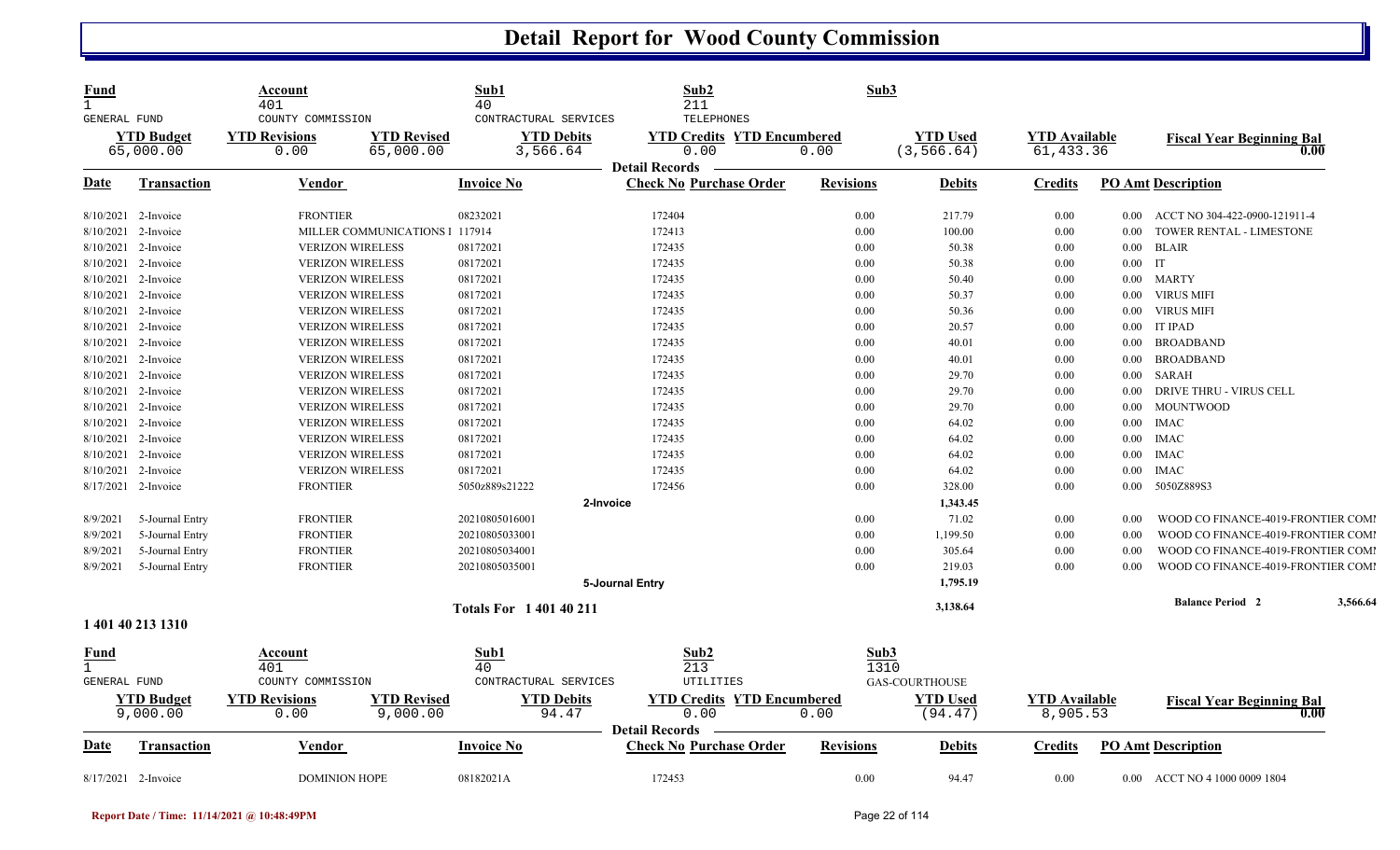|                                                    |                                                    |                                                                     |                                 |                                                                   |           | <b>Detail Report for Wood County Commission</b>                                                       |                  |              |                                                           |                                  |          |                                                     |       |
|----------------------------------------------------|----------------------------------------------------|---------------------------------------------------------------------|---------------------------------|-------------------------------------------------------------------|-----------|-------------------------------------------------------------------------------------------------------|------------------|--------------|-----------------------------------------------------------|----------------------------------|----------|-----------------------------------------------------|-------|
|                                                    |                                                    |                                                                     |                                 | Totals For 1 401 40 213 1310                                      | 2-Invoice |                                                                                                       |                  |              | 94.47<br>94.47                                            |                                  |          | <b>Balance Period 2</b>                             | 94.47 |
| <b>Fund</b><br>$\mathbf{1}$<br>GENERAL FUND        | 1 401 40 213 1313<br><b>YTD Budget</b><br>4,000.00 | Account<br>401<br>COUNTY COMMISSION<br><b>YTD Revisions</b><br>0.00 | <b>YTD Revised</b><br>4,000.00  | Sub1<br>40<br>CONTRACTURAL SERVICES<br><b>YTD Debits</b><br>54.17 |           | Sub2<br>213<br><b>UTILITIES</b><br><b>YTD Credits YTD Encumbered</b><br>0.00<br><b>Detail Records</b> | 0.00             | Sub3<br>1313 | <b>GAS MAINTENANCE BLDG</b><br><b>YTD Used</b><br>(54.17) | <b>YTD Available</b><br>3,945.83 |          | <b>Fiscal Year Beginning Bal</b><br>0.00            |       |
| <u>Date</u>                                        | <b>Transaction</b>                                 | <b>Vendor</b>                                                       |                                 | <b>Invoice No</b>                                                 |           | <b>Check No Purchase Order</b>                                                                        | <b>Revisions</b> |              | <b>Debits</b>                                             | <b>Credits</b>                   |          | <b>PO Amt Description</b>                           |       |
|                                                    | 8/10/2021 2-Invoice                                | DOMINION HOPE                                                       |                                 | 08182021                                                          | 2-Invoice | 172402                                                                                                |                  | 0.00         | 54.17<br>54.17                                            | $0.00\,$                         |          | 0.00 ACCT NO 9 1000 0009 1811                       |       |
|                                                    | 1 401 40 213 1315                                  |                                                                     |                                 | Totals For 1 401 40 213 1313                                      |           |                                                                                                       |                  |              | 54.17                                                     |                                  |          | <b>Balance Period 2</b>                             | 54.17 |
| <u>Fund</u><br>$\mathbf{1}$<br><b>GENERAL FUND</b> | <b>YTD Budget</b><br>6, 200.00                     | Account<br>401<br>COUNTY COMMISSION<br><b>YTD Revisions</b><br>0.00 | <b>YTD Revised</b><br>6, 200.00 | Sub1<br>40<br>CONTRACTURAL SERVICES<br><b>YTD Debits</b><br>17.97 |           | Sub2<br>213<br>UTILITIES<br><b>YTD Credits YTD Encumbered</b><br>0.00<br><b>Detail Records</b>        | 0.00             | Sub3<br>1315 | <b>132 COURT SQUARE</b><br><b>YTD Used</b><br>(17.97)     | <b>YTD Available</b><br>6,182.03 |          | <b>Fiscal Year Beginning Bal</b><br>0.00            |       |
| <b>Date</b>                                        | Transaction                                        | Vendor                                                              |                                 | <b>Invoice No</b>                                                 |           | <b>Check No Purchase Order</b>                                                                        | <b>Revisions</b> |              | <b>Debits</b>                                             | <b>Credits</b>                   |          | <b>PO Amt Description</b>                           |       |
|                                                    | 8/10/2021 2-Invoice                                | <b>DOMINION HOPE</b>                                                |                                 | 08182021                                                          | 2-Invoice | 172402                                                                                                |                  | 0.00         | 17.97<br>17.97                                            | $0.00\,$                         | $0.00\,$ | ACCT NO 8 5000 0097 4785<br><b>Balance Period 2</b> | 17.97 |
|                                                    | 1 401 40 213 1318                                  |                                                                     |                                 | Totals For 1 401 40 213 1315                                      |           |                                                                                                       |                  |              | 17.97                                                     |                                  |          |                                                     |       |
| $\frac{Fund}{1}$<br>GENERAL FUND                   | <b>YTD Budget</b><br>0.00                          | Account<br>401<br>COUNTY COMMISSION<br><b>YTD Revisions</b><br>0.00 | <b>YTD Revised</b><br>0.00      | Sub1<br>40<br>CONTRACTURAL SERVICES<br><b>YTD Debits</b><br>17.97 |           | Sub2<br>213<br>UTILITIES<br><b>YTD Encumbered</b><br><b>YTD Credits</b><br>0.00<br>Detail Records —   | 0.00             | Sub3<br>1318 | 328 1/2 2ND STREET<br><b>YTD Used</b><br>(17.97)          | <b>YTD</b> Available<br>(17.97)  |          | <b>Fiscal Year Beginning Bal</b><br>0.00            |       |
| <u>Date</u>                                        | Transaction                                        | Vendor                                                              |                                 | <b>Invoice No</b>                                                 |           | <b>Check No Purchase Order</b>                                                                        | <b>Revisions</b> |              | <b>Debits</b>                                             | <b>Credits</b>                   |          | <b>PO Amt Description</b>                           |       |
|                                                    | 8/10/2021 2-Invoice                                | DOMINION HOPE                                                       |                                 | 08182021                                                          | 2-Invoice | 172402                                                                                                |                  | $0.00\,$     | 17.97<br>17.97                                            | $0.00\,$                         |          | 0.00 ACCT NO 5 5000 0867 5889                       |       |
|                                                    | 1 401 40 213 1319                                  |                                                                     |                                 | Totals For 1 401 40 213 1318                                      |           |                                                                                                       |                  |              | 17.97                                                     |                                  |          | <b>Balance Period 2</b>                             | 17.97 |

#### **Report Date / Time: 11/14/2021 @ 10:48:49PM** Page 23 of 114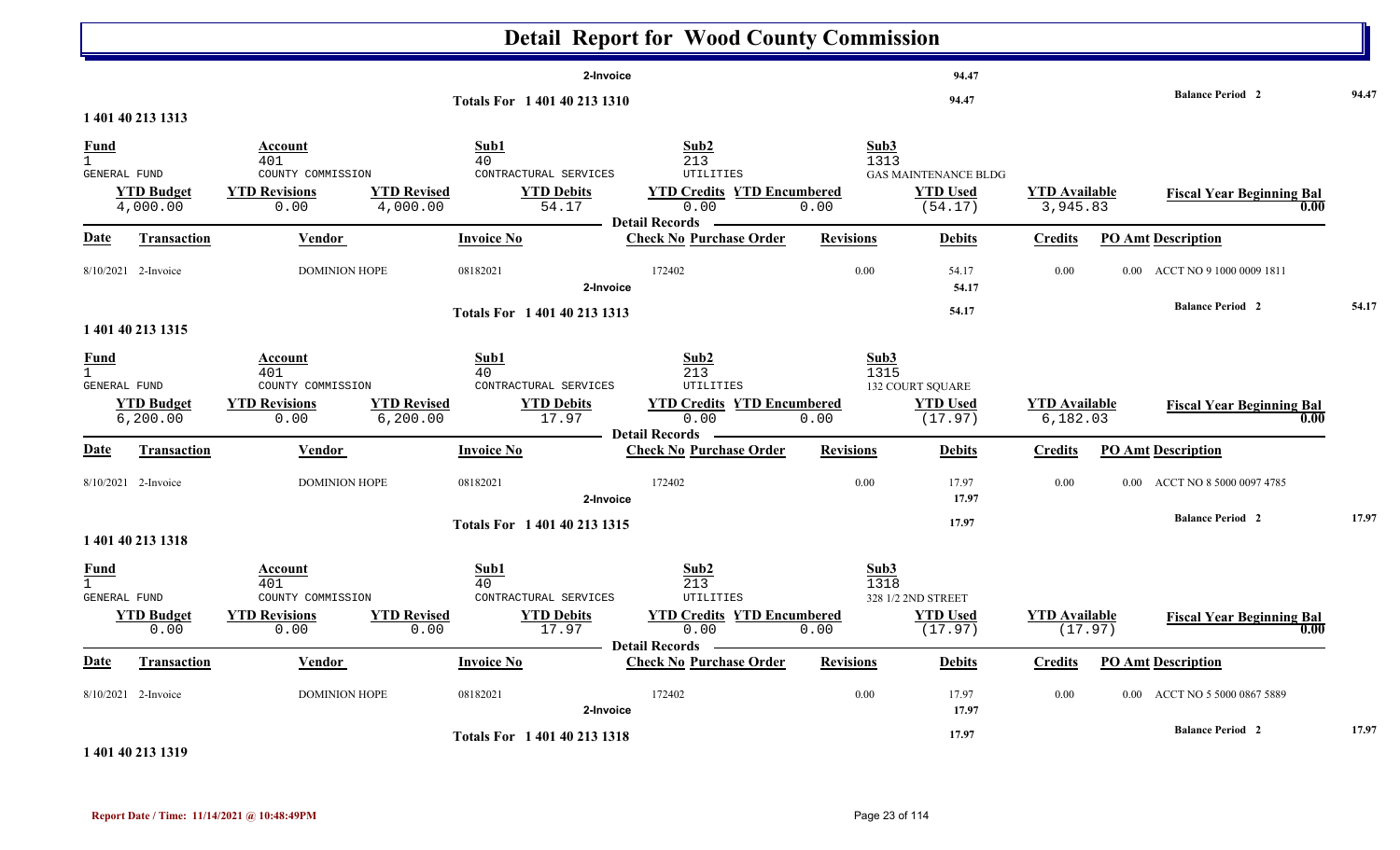| <b>Fund</b><br>$\mathbf{1}$<br><b>GENERAL FUND</b>   |                                     | Account<br>401<br>COUNTY COMMISSION                                        |                                 | Sub1<br>40<br>CONTRACTURAL SERVICES                                  | Sub2<br>213<br>UTILITIES                                                                         | Sub3<br>1319         | TOWNE SQ 315 MARKET                                   |                                   |          |                                                                 |          |
|------------------------------------------------------|-------------------------------------|----------------------------------------------------------------------------|---------------------------------|----------------------------------------------------------------------|--------------------------------------------------------------------------------------------------|----------------------|-------------------------------------------------------|-----------------------------------|----------|-----------------------------------------------------------------|----------|
|                                                      | <b>YTD Budget</b><br>2,000.00       | <b>YTD Revisions</b><br>0.00                                               | <b>YTD Revised</b><br>2,000.00  | <b>YTD Debits</b><br>20.02                                           | <b>YTD Credits YTD Encumbered</b><br>0.00<br><b>Detail Records</b>                               | 0.00                 | <b>YTD Used</b><br>(20.02)                            | <b>YTD Available</b><br>1,979.98  |          | <b>Fiscal Year Beginning Bal</b><br>0.00                        |          |
| Date                                                 | <b>Transaction</b>                  | Vendor                                                                     |                                 | <b>Invoice No</b>                                                    | <b>Check No Purchase Order</b>                                                                   | <b>Revisions</b>     | <b>Debits</b>                                         | <b>Credits</b>                    |          | <b>PO Amt Description</b>                                       |          |
|                                                      | 8/10/2021 2-Invoice                 | <b>DOMINION HOPE</b>                                                       |                                 | 08182021<br>2-Invoice                                                | 172402                                                                                           | 0.00                 | 20.02<br>20.02                                        | 0.00                              | $0.00\,$ | ACCT NO 5 5000 2440 7220                                        |          |
|                                                      | 1 401 40 213 1320                   |                                                                            |                                 | Totals For 1 401 40 213 1319                                         |                                                                                                  |                      | 20.02                                                 |                                   |          | <b>Balance Period 2</b>                                         | 20.02    |
| <u>Fund</u><br>$\mathbf{1}$<br>GENERAL FUND          | <b>YTD Budget</b><br>3,200.00       | <b>Account</b><br>401<br>COUNTY COMMISSION<br><b>YTD Revisions</b><br>0.00 | <b>YTD Revised</b><br>3,200.00  | Sub1<br>40<br>CONTRACTURAL SERVICES<br><b>YTD Debits</b><br>3,773.43 | Sub2<br>213<br>UTILITIES<br><b>YTD Credits YTD Encumbered</b><br>0.00                            | Sub3<br>1320<br>0.00 | ELECTRIC-COURTHOUSE<br><b>YTD Used</b><br>(3, 773.43) | <b>YTD Available</b><br>(573.43)  |          | <b>Fiscal Year Beginning Bal</b><br>0.00                        |          |
| <b>Date</b>                                          | Transaction                         | <b>Vendor</b>                                                              |                                 | <b>Invoice No</b>                                                    | <b>Detail Records</b><br><b>Check No Purchase Order</b>                                          | <b>Revisions</b>     | <b>Debits</b>                                         | <b>Credits</b>                    |          | <b>PO Amt Description</b>                                       |          |
| 8/2/2021<br>8/2/2021<br>8/2/2021                     | 2-Invoice<br>2-Invoice<br>2-Invoice | <b>MON POWER</b><br><b>MON POWER</b><br><b>MON POWER</b>                   |                                 | 08182021<br>08182021<br>08182021<br>2-Invoice                        | 3677<br>3677<br>3677                                                                             | 0.00<br>0.00<br>0.00 | 5.00<br>3,732.43<br>36.00<br>3,773.43                 | 0.00<br>0.00<br>0.00              | $0.00\,$ | 0.00 110 082 670 347<br>110 082 835 635<br>0.00 110 083 939 485 |          |
|                                                      | 1 401 40 213 1323                   |                                                                            |                                 | Totals For 1 401 40 213 1320                                         |                                                                                                  |                      | 3,773.43                                              |                                   |          | <b>Balance Period 2</b>                                         | 3,773.43 |
| <b>Fund</b><br>$\overline{1}$<br><b>GENERAL FUND</b> | <b>YTD Budget</b><br>34,000.00      | Account<br>401<br>COUNTY COMMISSION<br><b>YTD Revisions</b><br>0.00        | <b>YTD Revised</b><br>34,000.00 | Sub1<br>40<br>CONTRACTURAL SERVICES<br><b>YTD Debits</b><br>4,159.37 | Sub2<br>213<br><b>UTILITIES</b><br><b>YTD Credits YTD Encumbered</b><br>0.00<br>Detail Records - | Sub3<br>1323<br>0.00 | ELECTRIC-ANNEX<br><b>YTD</b> Used<br>(4, 159.37)      | <b>YTD</b> Available<br>29,840.63 |          | <b>Fiscal Year Beginning Bal</b><br>0.00                        |          |
| <b>Date</b>                                          | Transaction                         | Vendor                                                                     |                                 | <b>Invoice No</b>                                                    | <b>Check No Purchase Order</b>                                                                   | <b>Revisions</b>     | <b>Debits</b>                                         | <b>Credits</b>                    |          | <b>PO Amt Description</b>                                       |          |
| 8/2/2021                                             | 2-Invoice                           | <b>MON POWER</b>                                                           |                                 | 08182021                                                             | 3677                                                                                             | 0.00                 | 4,159.37                                              | 0.00                              |          | 0.00 110 082 835 262                                            |          |
|                                                      | 1 401 40 213 1324                   |                                                                            |                                 | 2-Invoice<br>Totals For 1 401 40 213 1323                            |                                                                                                  |                      | 4,159.37<br>4,159.37                                  |                                   |          | <b>Balance Period 2</b>                                         | 4,159.37 |

**Report Date / Time: 11/14/2021 @ 10:48:49PM** Page 24 of 114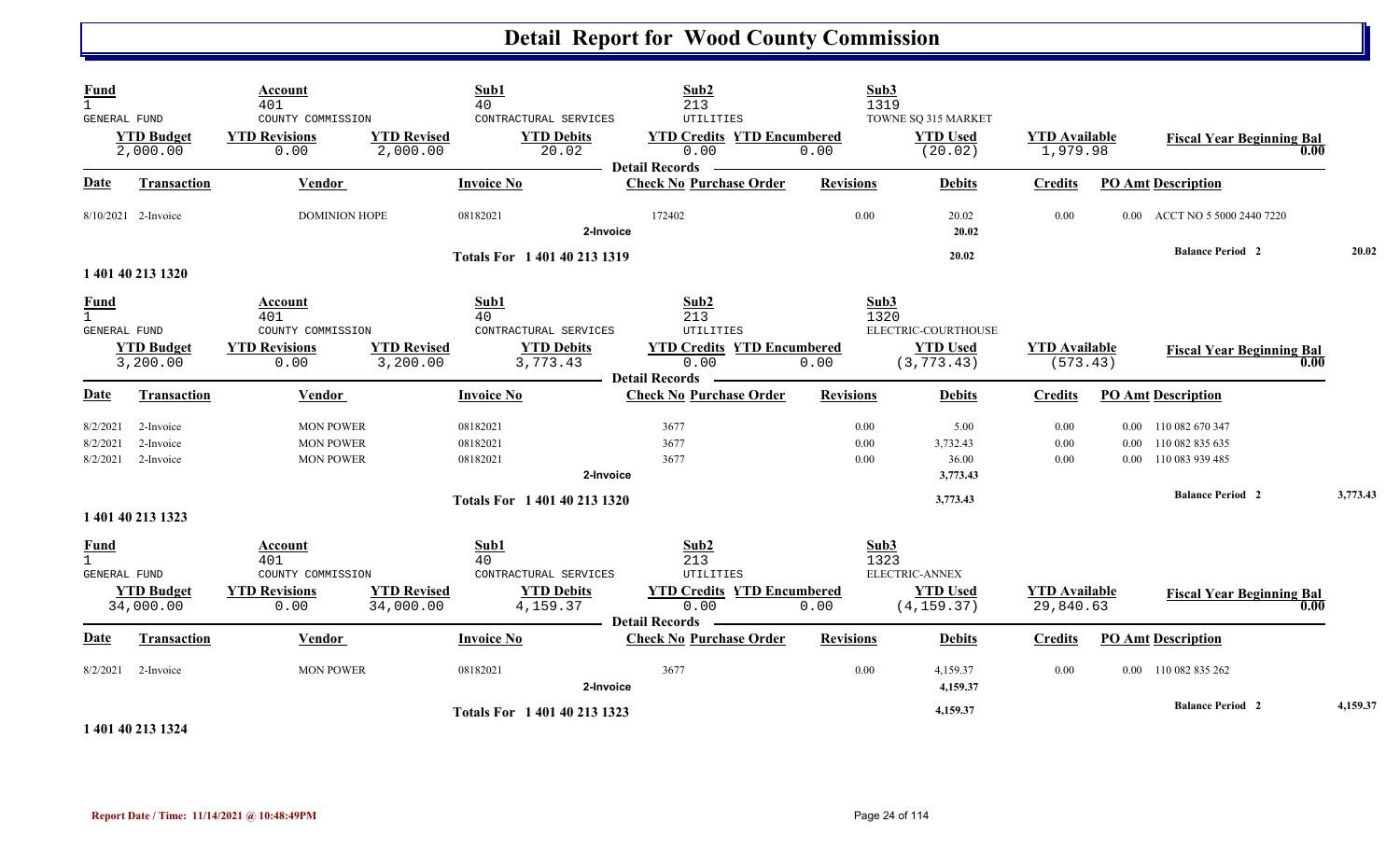| <b>Fund</b><br>$\mathbf{1}$<br>GENERAL FUND |                                                       | Account<br>401<br>COUNTY COMMISSION                                 |                                                                                                                            | Sub1<br>40<br>CONTRACTURAL SERVICES                                  |                 | Sub2<br>213<br>UTILITIES                                                                              |                      | Sub3<br>1324<br>ELECTRIC MAINTENANCE BLD                              |                                   |                      |                                                                                                          |          |
|---------------------------------------------|-------------------------------------------------------|---------------------------------------------------------------------|----------------------------------------------------------------------------------------------------------------------------|----------------------------------------------------------------------|-----------------|-------------------------------------------------------------------------------------------------------|----------------------|-----------------------------------------------------------------------|-----------------------------------|----------------------|----------------------------------------------------------------------------------------------------------|----------|
|                                             | <b>YTD Budget</b><br>52,000.00                        | <b>YTD Revisions</b><br>0.00                                        | <b>YTD Revised</b><br>52,000.00                                                                                            | <b>YTD Debits</b><br>1,251.86                                        |                 | <b>YTD Credits YTD Encumbered</b><br>0.00<br><b>Detail Records</b>                                    | 0.00                 | <b>YTD Used</b><br>(1, 251.86)                                        | <b>YTD Available</b><br>50,748.14 |                      | <b>Fiscal Year Beginning Bal</b><br>0.00                                                                 |          |
| Date                                        | <b>Transaction</b>                                    | <b>Vendor</b>                                                       |                                                                                                                            | <b>Invoice No</b>                                                    |                 | <b>Check No Purchase Order</b>                                                                        | <b>Revisions</b>     | <b>Debits</b>                                                         | <b>Credits</b>                    |                      | <b>PO Amt Description</b>                                                                                |          |
| 8/2/2021                                    | 2-Invoice                                             | <b>MON POWER</b>                                                    |                                                                                                                            | 08182021                                                             | 2-Invoice       | 3677                                                                                                  | 0.00                 | 1,251.86<br>1,251.86                                                  | 0.00                              |                      | 0.00 110 082 834 638                                                                                     |          |
|                                             | 1 401 40 213 1329                                     |                                                                     |                                                                                                                            | Totals For 1 401 40 213 1324                                         |                 |                                                                                                       |                      | 1,251.86                                                              |                                   |                      | <b>Balance Period 2</b>                                                                                  | 1,251.86 |
| <b>Fund</b><br>$\mathbf{1}$<br>GENERAL FUND | <b>YTD Budget</b><br>9,500.00                         | Account<br>401<br>COUNTY COMMISSION<br><b>YTD Revisions</b><br>0.00 | <b>YTD Revised</b><br>9,500.00                                                                                             | Sub1<br>40<br>CONTRACTURAL SERVICES<br><b>YTD Debits</b><br>4,729.97 |                 | Sub2<br>213<br>UTILITIES<br><b>YTD Credits YTD Encumbered</b><br>0.00<br><b>Detail Records</b>        | 0.00                 | Sub3<br>1329<br>TOWNE SQ 315 MARKET<br><b>YTD Used</b><br>(4, 729.97) | <b>YTD</b> Available<br>4,770.03  |                      | <b>Fiscal Year Beginning Bal</b><br>0.00                                                                 |          |
| Date                                        | <b>Transaction</b>                                    | <b>Vendor</b>                                                       |                                                                                                                            | <b>Invoice No</b>                                                    |                 | <b>Check No Purchase Order</b>                                                                        | <b>Revisions</b>     | <b>Debits</b>                                                         | <b>Credits</b>                    |                      | <b>PO Amt Description</b>                                                                                |          |
| 8/2/2021<br>8/2/2021                        | 2-Invoice<br>2-Invoice                                | <b>MON POWER</b><br><b>MON POWER</b>                                |                                                                                                                            | 08182021<br>08182021                                                 | 2-Invoice       | 3677<br>3677                                                                                          | 0.00<br>0.00         | 2,084.87<br>2,645.10<br>4,729.97                                      | 0.00<br>0.00                      | $0.00\,$             | 110 082 836 260<br>0.00 110 082 837 110                                                                  |          |
|                                             | 1 401 40 213 1330                                     |                                                                     |                                                                                                                            | Totals For 1 401 40 213 1329                                         |                 |                                                                                                       |                      | 4,729.97                                                              |                                   |                      | <b>Balance Period 2</b>                                                                                  | 4,729.97 |
| <b>Fund</b><br>$\mathbf{1}$<br>GENERAL FUND | <b>YTD Budget</b><br>57,000.00                        | Account<br>401<br>COUNTY COMMISSION<br><b>YTD Revisions</b><br>0.00 | <b>YTD Revised</b><br>57,000.00                                                                                            | Sub1<br>40<br>CONTRACTURAL SERVICES<br><b>YTD Debits</b><br>434.51   |                 | Sub2<br>213<br><b>UTILITIES</b><br><b>YTD Credits YTD Encumbered</b><br>0.00<br><b>Detail Records</b> | 0.00                 | Sub3<br>1330<br>WATER-COURTHOUSE<br><b>YTD Used</b><br>(434.51)       | <b>YTD Available</b><br>56,565.49 |                      | <b>Fiscal Year Beginning Bal</b><br>0.00                                                                 |          |
| Date                                        | Transaction                                           | Vendor                                                              |                                                                                                                            | <b>Invoice No</b>                                                    |                 | <b>Check No Purchase Order</b>                                                                        | <b>Revisions</b>     | <b>Debits</b>                                                         | <b>Credits</b>                    |                      | <b>PO Amt Description</b>                                                                                |          |
|                                             | 8/10/2021 2-Invoice                                   |                                                                     | PARKERSBURG UTILITY BOA 08182021                                                                                           |                                                                      | 2-Invoice       | 172422                                                                                                | 0.00                 | 318.95<br>318.95                                                      | 0.00                              |                      | 0.00 ACCT NO 133743                                                                                      |          |
| 8/9/2021<br>8/9/2021<br>8/9/2021            | 5-Journal Entry<br>5-Journal Entry<br>5-Journal Entry |                                                                     | PARKERSBURG UTILITY BOA 20210805042001<br>PARKERSBURG UTILITY BOA 20210805044001<br>PARKERSBURG UTILITY BOA 20210805045001 |                                                                      | 5-Journal Entry |                                                                                                       | 0.00<br>0.00<br>0.00 | 10.58<br>88.91<br>16.07<br>115.56                                     | 0.00<br>0.00<br>0.00              | 0.00<br>0.00<br>0.00 | BARBARA JOHNSTON-3722-PARKERSBUR<br>BARBARA JOHNSTON-3722-PARKERSBUR<br>BARBARA JOHNSTON-3722-PARKERSBUR |          |
|                                             |                                                       |                                                                     |                                                                                                                            | Totals For 1 401 40 213 1330                                         |                 |                                                                                                       |                      | 434.51                                                                |                                   |                      | <b>Balance Period 2</b>                                                                                  | 434.51   |

#### **1 401 40 213 1333**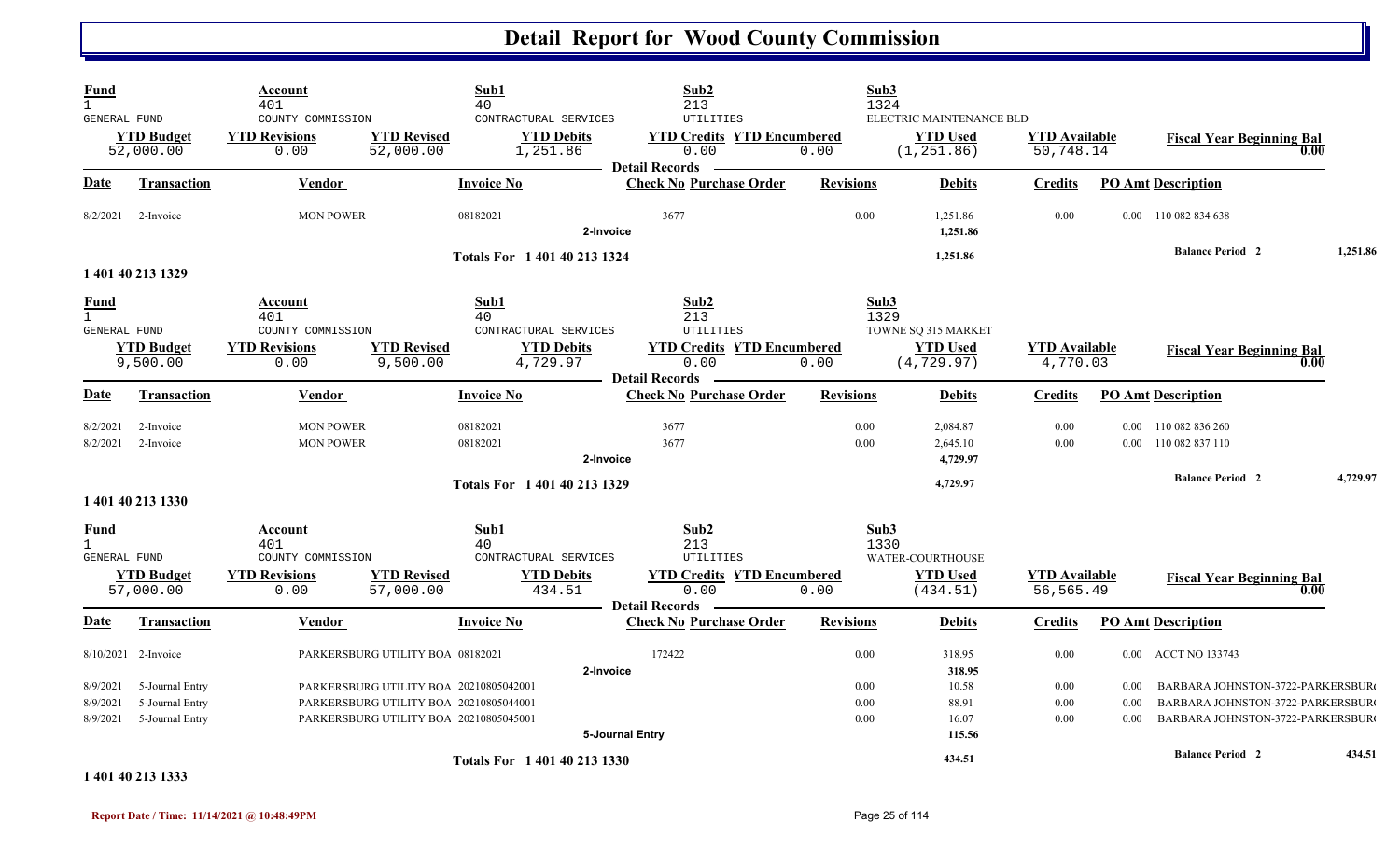| Fund                                                 |                                                       | Account<br>401                                                             |                                                                                                                            | Sub1<br>40                                                         | Sub2<br>213                                                                                           | Sub3<br>1333         |                                                      |                                  |                      |                                                                                                          |        |
|------------------------------------------------------|-------------------------------------------------------|----------------------------------------------------------------------------|----------------------------------------------------------------------------------------------------------------------------|--------------------------------------------------------------------|-------------------------------------------------------------------------------------------------------|----------------------|------------------------------------------------------|----------------------------------|----------------------|----------------------------------------------------------------------------------------------------------|--------|
| GENERAL FUND                                         | <b>YTD Budget</b><br>3,200.00                         | COUNTY COMMISSION<br><b>YTD Revisions</b><br>0.00                          | <b>YTD Revised</b><br>3,200.00                                                                                             | CONTRACTURAL SERVICES<br><b>YTD Debits</b><br>352.10               | UTILITIES<br><b>YTD Credits YTD Encumbered</b><br>0.00<br><b>Detail Records</b>                       | 0.00                 | <b>WATER-ANNEX</b><br><b>YTD Used</b><br>(352.10)    | <b>YTD Available</b><br>2,847.90 |                      | <b>Fiscal Year Beginning Bal</b><br>0.00                                                                 |        |
| <b>Date</b>                                          | <b>Transaction</b>                                    | <b>Vendor</b>                                                              |                                                                                                                            | <b>Invoice No</b>                                                  | <b>Check No Purchase Order</b>                                                                        | <b>Revisions</b>     | <b>Debits</b>                                        | <b>Credits</b>                   |                      | <b>PO Amt Description</b>                                                                                |        |
| 8/9/2021<br>8/9/2021<br>8/9/2021                     | 5-Journal Entry<br>5-Journal Entry<br>5-Journal Entry |                                                                            | PARKERSBURG UTILITY BOA 20210805046001<br>PARKERSBURG UTILITY BOA 20210805047001<br>PARKERSBURG UTILITY BOA 20210805048001 |                                                                    | 5-Journal Entry                                                                                       | 0.00<br>0.00<br>0.00 | 148.13<br>17.66<br>186.31<br>352.10                  | 0.00<br>0.00<br>0.00             | 0.00<br>0.00<br>0.00 | BARBARA JOHNSTON-3722-PARKERSBUR<br>BARBARA JOHNSTON-3722-PARKERSBUR<br>BARBARA JOHNSTON-3722-PARKERSBUR |        |
|                                                      |                                                       |                                                                            |                                                                                                                            | Totals For 1 401 40 213 1333                                       |                                                                                                       |                      | 352.10                                               |                                  |                      | <b>Balance Period 2</b>                                                                                  | 352.10 |
| <b>Fund</b><br>$\overline{1}$<br><b>GENERAL FUND</b> | 1 401 40 213 1334<br><b>YTD Budget</b><br>4,500.00    | <b>Account</b><br>401<br>COUNTY COMMISSION<br><b>YTD Revisions</b><br>0.00 | <b>YTD Revised</b><br>4,500.00                                                                                             | Sub1<br>40<br>CONTRACTURAL SERVICES<br><b>YTD Debits</b><br>75.90  | Sub2<br>213<br>UTILITIES<br><b>YTD Credits YTD Encumbered</b><br>0.00                                 | Sub3<br>1334<br>0.00 | WATER-LAW ENFORCEMNT B<br><b>YTD Used</b><br>(75.90) | <b>YTD Available</b><br>4,424.10 |                      | <b>Fiscal Year Beginning Bal</b><br>0.00                                                                 |        |
| <b>Date</b>                                          | Transaction                                           | Vendor                                                                     |                                                                                                                            | <b>Invoice No</b>                                                  | <b>Detail Records</b><br><b>Check No Purchase Order</b>                                               | <b>Revisions</b>     | <b>Debits</b>                                        | <b>Credits</b>                   |                      | <b>PO Amt Description</b>                                                                                |        |
| 8/9/2021                                             | 5-Journal Entry                                       |                                                                            | PARKERSBURG UTILITY BOA 20210805049001                                                                                     |                                                                    | 5-Journal Entry                                                                                       | 0.00                 | 75.90<br>75.90                                       | 0.00                             | 0.00                 | BARBARA JOHNSTON-3722-PARKERSBUR                                                                         |        |
|                                                      | 1 401 40 213 1337                                     |                                                                            |                                                                                                                            | Totals For 1 401 40 213 1334                                       |                                                                                                       |                      | 75.90                                                |                                  |                      | <b>Balance Period 2</b>                                                                                  | 75.90  |
| <b>Fund</b><br>GENERAL FUND                          | <b>YTD Budget</b><br>1,800.00                         | Account<br>401<br>COUNTY COMMISSION<br><b>YTD Revisions</b><br>0.00        | <b>YTD Revised</b><br>1,800.00                                                                                             | Sub1<br>40<br>CONTRACTURAL SERVICES<br><b>YTD Debits</b><br>188.26 | Sub2<br>213<br><b>UTILITIES</b><br><b>YTD Credits YTD Encumbered</b><br>0.00<br><b>Detail Records</b> | Sub3<br>1337<br>0.00 | WATER-SIDS 300 MARKET<br><b>YTD Used</b><br>(188.26) | <b>YTD Available</b><br>1,611.74 |                      | <b>Fiscal Year Beginning Bal</b><br>0.00                                                                 |        |
| <b>Date</b>                                          | Transaction                                           | Vendor                                                                     |                                                                                                                            | <b>Invoice No</b>                                                  | <b>Check No Purchase Order</b>                                                                        | <b>Revisions</b>     | <b>Debits</b>                                        | <b>Credits</b>                   |                      | <b>PO Amt Description</b>                                                                                |        |
| 8/9/2021                                             | 5-Journal Entry                                       |                                                                            | PARKERSBURG UTILITY BOA 20210805043001                                                                                     |                                                                    | 5-Journal Entry                                                                                       | 0.00                 | 188.26<br>188.26                                     | 0.00                             | 0.00                 | BARBARA JOHNSTON-3722-PARKERSBUR                                                                         |        |
|                                                      | .                                                     |                                                                            |                                                                                                                            | Totals For 1 401 40 213 1337                                       |                                                                                                       |                      | 188.26                                               |                                  |                      | <b>Balance Period 2</b>                                                                                  | 188.26 |

**1 401 40 213 1342**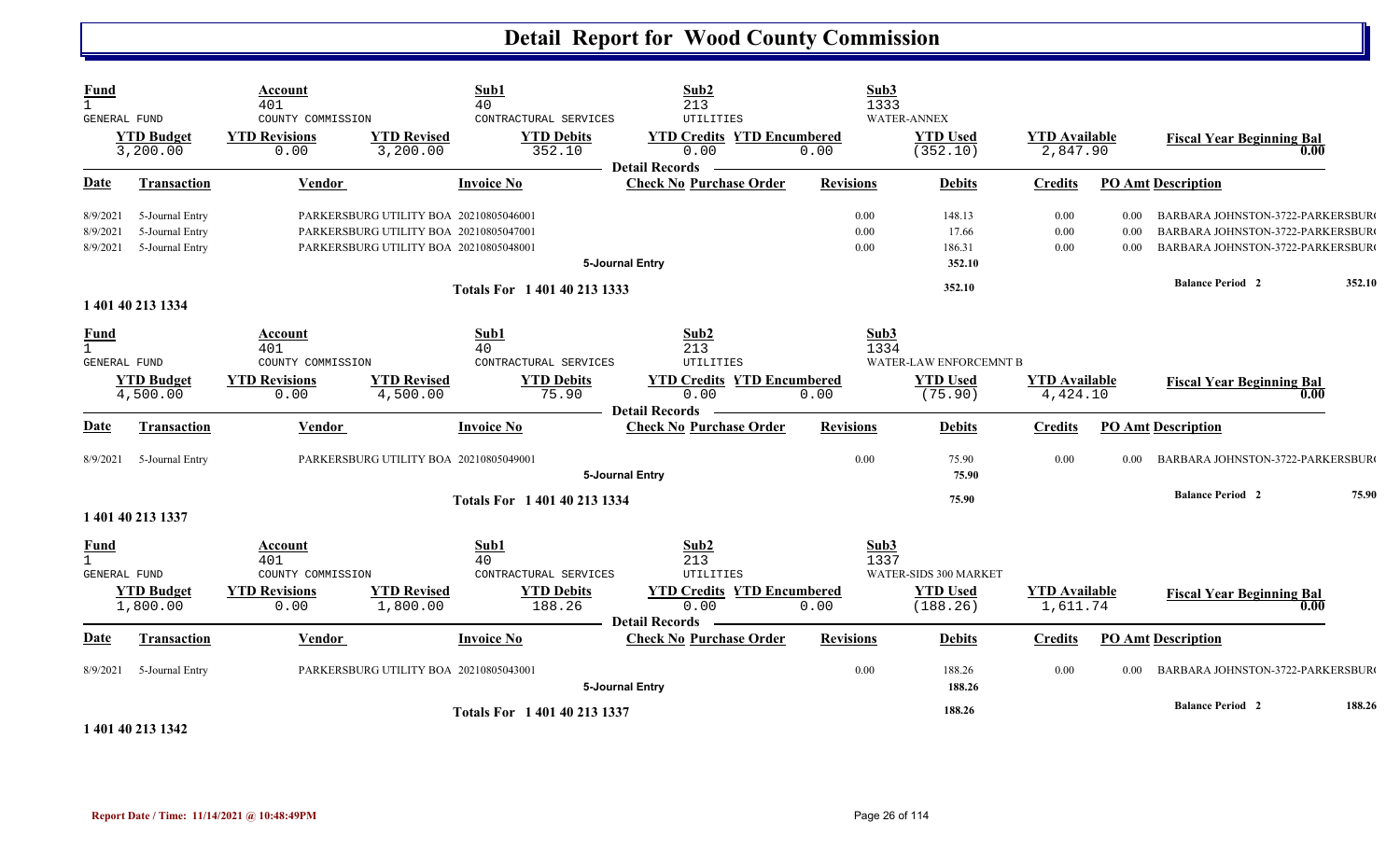| Fund<br>$\mathbf{1}$<br>GENERAL FUND        | <b>YTD Budget</b><br>2,300.00       | Account<br>401<br>COUNTY COMMISSION<br><b>YTD Revisions</b><br>0.00 | <b>YTD Revised</b><br>2,300.00         | Sub1<br>40<br>CONTRACTURAL SERVICES<br><b>YTD Debits</b><br>187.71            | Sub2<br>213<br>UTILITIES<br><b>YTD Credits YTD Encumbered</b><br>0.00<br><b>Detail Records</b>        | Sub3<br>1342<br>0.00     | WATER-HINTGEN<br><b>YTD Used</b><br>(187.71)              | <b>YTD Available</b><br>2,112.29    |          | <b>Fiscal Year Beginning Bal</b><br>0.00                                                   |          |
|---------------------------------------------|-------------------------------------|---------------------------------------------------------------------|----------------------------------------|-------------------------------------------------------------------------------|-------------------------------------------------------------------------------------------------------|--------------------------|-----------------------------------------------------------|-------------------------------------|----------|--------------------------------------------------------------------------------------------|----------|
| <b>Date</b>                                 | <b>Transaction</b>                  | Vendor                                                              |                                        | <b>Invoice No</b>                                                             | <b>Check No Purchase Order</b>                                                                        | <b>Revisions</b>         | <b>Debits</b>                                             | <b>Credits</b>                      |          | <b>PO Amt Description</b>                                                                  |          |
| 8/9/2021                                    | 5-Journal Entry                     |                                                                     | PARKERSBURG UTILITY BOA 20210805050001 |                                                                               | 5-Journal Entry                                                                                       | 0.00                     | 187.71<br>187.71                                          | 0.00                                | 0.00     | BARBARA JOHNSTON-3722-PARKERSBUR                                                           |          |
|                                             | 1 401 40 213 1343                   |                                                                     |                                        | Totals For 1 401 40 213 1342                                                  |                                                                                                       |                          | 187.71                                                    |                                     |          | <b>Balance Period 2</b>                                                                    | 187.71   |
| <b>Fund</b><br>$\mathbf{1}$<br>GENERAL FUND | <b>YTD Budget</b><br>3,000.00       | Account<br>401<br>COUNTY COMMISSION<br><b>YTD Revisions</b><br>0.00 | <b>YTD Revised</b><br>3,000.00         | Sub1<br>40<br>CONTRACTURAL SERVICES<br><b>YTD Debits</b><br>153.89            | Sub2<br>213<br><b>UTILITIES</b><br><b>YTD Credits YTD Encumbered</b><br>0.00<br><b>Detail Records</b> | Sub3<br>1343<br>0.00     | <b>GAS-HINTGEN</b><br><b>YTD Used</b><br>(153.89)         | <b>YTD Available</b><br>2,846.11    |          | <b>Fiscal Year Beginning Bal</b><br>0.00                                                   |          |
| Date                                        | <b>Transaction</b>                  | Vendor                                                              |                                        | <b>Invoice No</b>                                                             | <b>Check No Purchase Order</b>                                                                        | <b>Revisions</b>         | <b>Debits</b>                                             | <b>Credits</b>                      |          | <b>PO Amt Description</b>                                                                  |          |
|                                             | 8/10/2021 2-Invoice                 | <b>DOMINION HOPE</b>                                                |                                        | 08182021<br>2-Invoice<br>Totals For 1 401 40 213 1343                         | 172402                                                                                                | 0.00                     | 153.89<br>153.89<br>153.89                                | 0.00                                |          | 0.00 ACCT NO 5 5000 4832 6846<br><b>Balance Period 2</b>                                   | 153.89   |
|                                             | 1 401 40 213 1344                   |                                                                     |                                        |                                                                               |                                                                                                       |                          |                                                           |                                     |          |                                                                                            |          |
| $\frac{Fund}{1}$<br><b>GENERAL FUND</b>     | <b>YTD Budget</b><br>4,000.00       | Account<br>401<br>COUNTY COMMISSION<br><b>YTD Revisions</b><br>0.00 | <b>YTD Revised</b><br>4,000.00         | Sub1<br>40<br>CONTRACTURAL SERVICES<br><b>YTD Debits</b><br>7,949.06          | Sub2<br>213<br>UTILITIES<br><b>YTD Credits YTD Encumbered</b><br>0.00                                 | Sub3<br>1344<br>0.00     | <b>ELECTRIC-HINTGEN</b><br><b>YTD Used</b><br>(7, 949.06) | <b>YTD Available</b><br>(3, 949.06) |          | <b>Fiscal Year Beginning Bal</b><br>0.00                                                   |          |
| <b>Date</b>                                 | Transaction                         | Vendor                                                              |                                        | <b>Invoice No</b>                                                             | Detail Records —<br><b>Check No Purchase Order</b>                                                    | <b>Revisions</b>         | <b>Debits</b>                                             | <b>Credits</b>                      |          | <b>PO Amt Description</b>                                                                  |          |
| 8/2/2021<br>8/2/2021<br>8/2/2021            | 2-Invoice<br>2-Invoice<br>2-Invoice | <b>MON POWER</b><br><b>MON POWER</b><br><b>MON POWER</b>            |                                        | 08172021<br>08182021<br>08182021<br>2-Invoice<br>Totals For 1 401 40 213 1344 | 3677<br>3677<br>3677                                                                                  | 0.00<br>$0.00\,$<br>0.00 | 61.08<br>7,864.97<br>23.01<br>7,949.06<br>7,949.06        | 0.00<br>0.00<br>0.00                | $0.00\,$ | 0.00 110 094 777 098<br>110 082 832 707<br>0.00 110 095 877 012<br><b>Balance Period 2</b> | 7,949.06 |
| 1.401.40.210                                |                                     |                                                                     |                                        |                                                                               |                                                                                                       |                          |                                                           |                                     |          |                                                                                            |          |

**1 401 40 218**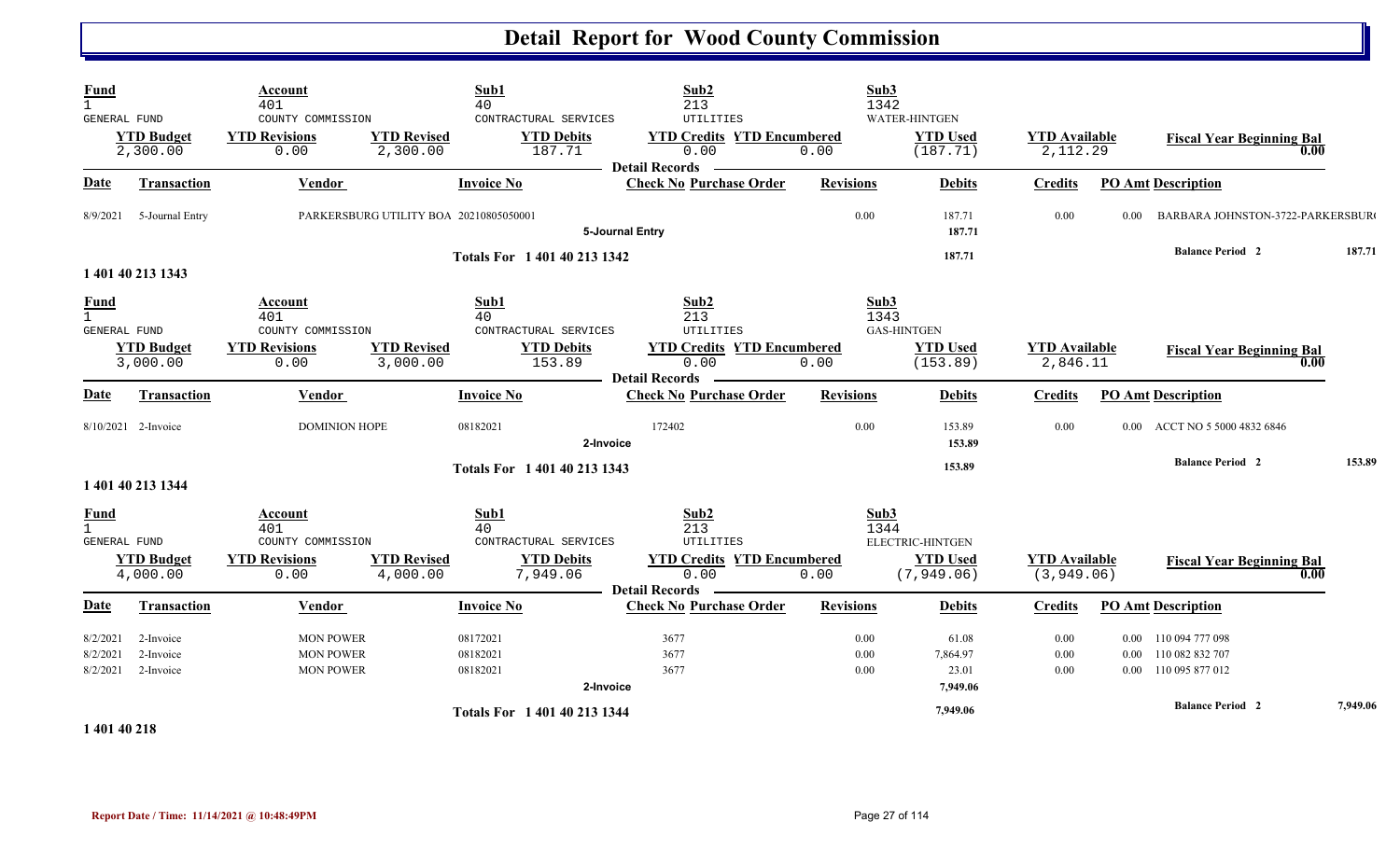| Fund<br>GENERAL FUND | <b>YTD Budget</b><br>85,000.00 | Account<br>401<br>COUNTY COMMISSION<br><b>YTD Revisions</b><br>0.00 | <b>YTD Revised</b><br>85,000.00        | Sub1<br>40<br>CONTRACTURAL SERVICES<br>8,842.64 | <b>YTD Debits</b> | Sub2<br>218<br>POSTAGE<br><b>YTD Credits YTD Encumbered</b><br>0.00<br><b>Detail Records</b> | Sub3<br>330.00   | <b>YTD Used</b><br>(8, 842.64) | <b>YTD</b> Available<br>75,827.36 |          | <b>Fiscal Year Beginning Bal</b>                      | 0.00     |
|----------------------|--------------------------------|---------------------------------------------------------------------|----------------------------------------|-------------------------------------------------|-------------------|----------------------------------------------------------------------------------------------|------------------|--------------------------------|-----------------------------------|----------|-------------------------------------------------------|----------|
| Date                 | <b>Transaction</b>             | Vendor                                                              |                                        | <b>Invoice No</b>                               |                   | <b>Check No Purchase Order</b>                                                               | <b>Revisions</b> | <b>Debits</b>                  | <b>Credits</b>                    |          | <b>PO Amt Description</b>                             |          |
| 8/2/2021             | 1-Purchase Order               |                                                                     | UNITED STATES POSTAL SER               |                                                 |                   | 84686                                                                                        | 0.00             | 0.00                           | $0.00\,$                          |          | 330.00 postage stamps for mailing of juror notices    |          |
|                      |                                |                                                                     |                                        |                                                 |                   | 1-Purchase Order                                                                             |                  |                                |                                   |          |                                                       |          |
|                      | 8/31/2021 2-Invoice            |                                                                     | CHAMPION OUTPUT SOLUTI( 0007438-IN     |                                                 |                   | 172499                                                                                       | 0.00             | 12,463.87                      | 0.00                              |          | 0.00 01-WOOD CO COMM                                  |          |
| 8/31/2021            | 2-Invoice                      |                                                                     | CHAMPION OUTPUT SOLUTIC 0007438-IN     |                                                 |                   | 172499                                                                                       | 0.00             | (12, 239.84)                   | 0.00                              | $0.00\,$ | 01-WOOD CO COMM                                       |          |
|                      | 8/31/2021 2-Invoice            |                                                                     | CHAMPION OUTPUT SOLUTI( 0007383-IN     |                                                 |                   | 172499                                                                                       | 0.00             | 2,371.68                       | 0.00                              | $0.00\,$ | 00-WOOD CO ASSESSOR                                   |          |
|                      |                                |                                                                     |                                        |                                                 | 2-Invoice         |                                                                                              |                  | 2,595.71                       |                                   |          |                                                       |          |
| 8/9/2021             | 5-Journal Entry                | <b>S W RESOURCES</b>                                                |                                        | 20210805037001                                  |                   |                                                                                              | 0.00             | 4,583.93                       | 0.00                              | 0.00     | WOOD CO FINANCE-4019-SW RESOURCES                     |          |
| 8/9/2021             | 5-Journal Entry                | <b>S W RESOURCES</b>                                                |                                        | 20210805070001                                  |                   |                                                                                              | 0.00             | 1,663.00                       | 0.00                              | 0.00     | WOOD CO FINANCE-4019-SW RESOURCES                     |          |
|                      |                                |                                                                     |                                        |                                                 |                   | 5-Journal Entry                                                                              |                  | 6,246.93                       |                                   |          |                                                       |          |
|                      |                                |                                                                     |                                        | <b>Totals For 1 401 40 218</b>                  |                   |                                                                                              |                  | 8,842.64                       |                                   | 330.00   | <b>Balance Period</b> 2                               | 8,842.64 |
| 1 401 40 220         |                                |                                                                     |                                        |                                                 |                   |                                                                                              |                  |                                |                                   |          |                                                       |          |
| <u>Fund</u>          |                                | Account                                                             |                                        | Sub1                                            |                   | Sub2                                                                                         | Sub3             |                                |                                   |          |                                                       |          |
| $\mathbf{1}$         |                                | 401                                                                 |                                        | 40                                              |                   | 220                                                                                          |                  |                                |                                   |          |                                                       |          |
| <b>GENERAL FUND</b>  |                                | COUNTY COMMISSION                                                   |                                        | CONTRACTURAL SERVICES                           |                   | ADVERTISING                                                                                  |                  |                                |                                   |          |                                                       |          |
|                      | <b>YTD Budget</b><br>4,000.00  | <b>YTD Revisions</b><br>733.00                                      | <b>YTD Revised</b><br>4,733.00         | <b>YTD Debits</b>                               | 733.28            | <b>YTD Credits YTD Encumbered</b><br>0.00                                                    | 127.60           | <b>YTD Used</b><br>(733.28)    | <b>YTD</b> Available<br>3,872.12  |          | <b>Fiscal Year Beginning Bal</b>                      | 0.00     |
| Date                 | <b>Transaction</b>             | <b>Vendor</b>                                                       |                                        | <b>Invoice No</b>                               |                   | <b>Detail Records</b><br><b>Check No Purchase Order</b>                                      | <b>Revisions</b> | <b>Debits</b>                  | <b>Credits</b>                    |          | <b>PO Amt Description</b>                             |          |
| 8/16/2021            | 1-Purchase Order               |                                                                     | PARKERSBURG NEWS & SEN                 |                                                 |                   | 84747                                                                                        | 0.00             | 0.00                           | 0.00                              | 29.95    | legal ad for bell repair                              |          |
|                      | 8/19/2021 1-Purchase Order     |                                                                     | PARKERSBURG NEWS & SEN                 |                                                 |                   | 84773                                                                                        | 0.00             | 0.00                           | 0.00                              | 24.10    | legal notice digitizing/scanning Circuit Clerk's file |          |
|                      |                                |                                                                     |                                        |                                                 |                   | 1-Purchase Order                                                                             |                  |                                |                                   |          |                                                       |          |
| 8/9/2021             | 5-Journal Entry                |                                                                     | PARKERSBURG NEWS & SEN 20210805054001  |                                                 |                   |                                                                                              | 0.00             | 30.60                          | 0.00                              | $0.00\,$ | WOOD CO FINANCE-4019-PARKERSBURG                      |          |
| 8/9/2021             | 5-Journal Entry                |                                                                     | PARKERSBURG NEWS & SEN 20210805060001  |                                                 |                   | 84466 PY2021                                                                                 | 0.00             | 380.66                         | 0.00                              |          | (380.66) HELP WANTED PART TIME MAINTENANCE            |          |
| 8/9/2021             | 5-Journal Entry                |                                                                     | PARKERSBURG NEWS & SEN' 20210805061001 |                                                 |                   | 84437 PY2021                                                                                 | 0.00             | 322.02                         | 0.00                              |          | (322.02) Help Wanted Ad - Accounting position WOOD C  |          |
|                      |                                |                                                                     |                                        |                                                 |                   | 5-Journal Entry                                                                              |                  | 733.28                         |                                   |          |                                                       |          |
| 8/4/2021             | 6-Revision                     |                                                                     |                                        | 22#1A                                           |                   |                                                                                              | 733.00           | 0.00                           | 0.00                              |          | 0.00 Open Purchase Orders                             |          |
|                      |                                |                                                                     |                                        |                                                 | <b>6-Revision</b> |                                                                                              |                  |                                |                                   |          |                                                       |          |
|                      |                                |                                                                     |                                        | <b>Totals For 140140220</b>                     |                   |                                                                                              | 733.00           | 733.28                         |                                   | (648.63) | <b>Balance Period 2</b>                               | 733.28   |
| $-1.0110000$         |                                |                                                                     |                                        |                                                 |                   |                                                                                              |                  |                                |                                   |          |                                                       |          |

**1 401 40 221**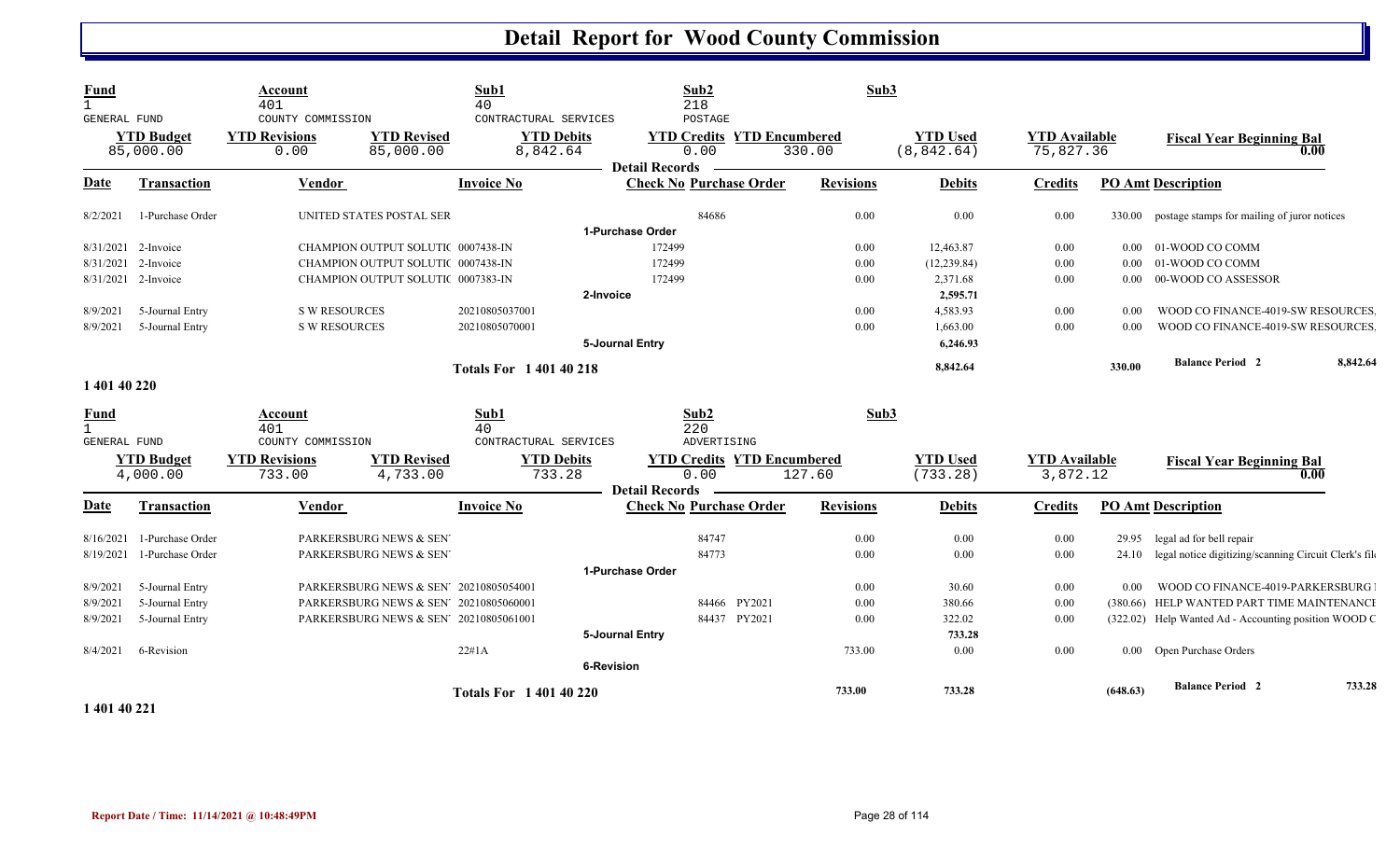| Fund<br>$\mathbf{1}$ |                                | <u>Account</u><br>401                               | Sub1<br>40                                                                             | Sub2<br>221                                                        | Sub3             |                               |                                   |          |                                                             |           |
|----------------------|--------------------------------|-----------------------------------------------------|----------------------------------------------------------------------------------------|--------------------------------------------------------------------|------------------|-------------------------------|-----------------------------------|----------|-------------------------------------------------------------|-----------|
| GENERAL FUND         | <b>YTD Budget</b><br>3,500.00  | COUNTY COMMISSION<br><b>YTD Revisions</b><br>528.00 | CONTRACTURAL SERVICES<br><b>YTD Revised</b><br><b>YTD Debits</b><br>4,028.00<br>741.52 | TRAINING & EDUCATION<br><b>YTD Credits YTD Encumbered</b><br>0.00  | 218.44           | <b>YTD</b> Used<br>(741.52)   | <b>YTD Available</b><br>3,068.04  |          | <b>Fiscal Year Beginning Bal</b><br>0.00                    |           |
|                      |                                |                                                     |                                                                                        | <b>Detail Records</b>                                              |                  |                               |                                   |          |                                                             |           |
| Date                 | <b>Transaction</b>             | Vendor                                              | <b>Invoice No</b>                                                                      | <b>Check No Purchase Order</b>                                     | <b>Revisions</b> | <b>Debits</b>                 | <u>Credits</u>                    |          | <b>PO Amt Description</b>                                   |           |
|                      | 8/10/2021 2-Invoice            | TEBAY ROBERT K.                                     | 07242021                                                                               | 172432                                                             | 0.00             | 407.30                        | 0.00                              |          | 0.00 CANAAN VALLEY                                          |           |
|                      | 8/17/2021 2-Invoice            | UNITED BANKCARD CENTER 10131G                       |                                                                                        | 84529 PY2021<br>172470                                             | 0.00             | 109.22                        | 0.00                              |          | (109.22) Canaan Valley Resort room for Tebay                |           |
|                      | 8/17/2021 2-Invoice            |                                                     | UNITED BANKCARD CENTER 20210630100558                                                  | 84530 PY2021<br>172470                                             | 0.00             | 200.00                        | 0.00                              |          | (200.00) Registration for In Service Training - Auditor's O |           |
|                      | 8/31/2021 2-Invoice            | COUNTY COMMISSIONERS' A 5878                        |                                                                                        | 172500                                                             | 0.00             | 25.00                         | 0.00                              |          | 0.00 2021 COUNTY LEGAL ISSUES & RESPONSIE                   |           |
|                      |                                |                                                     |                                                                                        | 2-Invoice                                                          |                  | 741.52                        |                                   |          |                                                             |           |
| 8/4/2021             | 6-Revision                     |                                                     | 22#1A                                                                                  |                                                                    | 528.00           | 0.00                          | 0.00                              | 0.00     | Open Purchase Orders                                        |           |
|                      |                                |                                                     |                                                                                        | <b>6-Revision</b>                                                  |                  |                               |                                   |          |                                                             |           |
|                      |                                |                                                     | <b>Totals For 140140221</b>                                                            |                                                                    | 528.00           | 741.52                        |                                   | (309.22) | <b>Balance Period 2</b>                                     | 741.52    |
| 1 401 40 222         |                                |                                                     |                                                                                        |                                                                    |                  |                               |                                   |          |                                                             |           |
| Fund                 |                                | Account<br>401                                      | Sub1<br>40                                                                             | Sub2<br>222                                                        | Sub3             |                               |                                   |          |                                                             |           |
| <b>GENERAL FUND</b>  |                                | COUNTY COMMISSION                                   | CONTRACTURAL SERVICES                                                                  | DUES & SUBSCRIPTIONS                                               |                  |                               |                                   |          |                                                             |           |
|                      | <b>YTD Budget</b>              | <b>YTD Revisions</b>                                | <b>YTD Revised</b><br><b>YTD Debits</b>                                                | <b>YTD Credits YTD Encumbered</b>                                  |                  | <b>YTD Used</b>               | <b>YTD</b> Available              |          | <b>Fiscal Year Beginning Bal</b>                            |           |
|                      | 16,143.00                      | 0.00                                                | 16, 143.00<br>14,400.00                                                                | 0.00                                                               | 0.00             | (14, 400.00)                  | 1,743.00                          |          | 0.00                                                        |           |
| Date                 | Transaction                    | <b>Vendor</b>                                       | <b>Invoice No</b>                                                                      | <b>Detail Records</b><br><b>Check No Purchase Order</b>            | <b>Revisions</b> | <b>Debits</b>                 | <b>Credits</b>                    |          | <b>PO Amt Description</b>                                   |           |
|                      |                                |                                                     |                                                                                        |                                                                    |                  |                               |                                   |          |                                                             |           |
| 8/3/2021             | 2-Invoice                      | RT. 2, I-68 AUTHORITY                               | 07222021                                                                               | 172378<br>2-Invoice                                                | 0.00             | 4,000.00<br>4,000.00          | 0.00                              | $0.00 -$ | 2021/22 CONTRIBUTION                                        |           |
|                      |                                |                                                     | <b>Totals For 140140222</b>                                                            |                                                                    |                  | 4,000.00                      |                                   |          | <b>Balance Period 2</b>                                     | 14,400.00 |
| 1 401 40 223         |                                |                                                     |                                                                                        |                                                                    |                  |                               |                                   |          |                                                             |           |
| Fund                 |                                | Account<br>401                                      | Sub1<br>40                                                                             | Sub2<br>223                                                        | Sub3             |                               |                                   |          |                                                             |           |
| <b>GENERAL FUND</b>  |                                | COUNTY COMMISSION                                   | CONTRACTURAL SERVICES                                                                  | PROFESSIONAL SERVICES                                              |                  |                               |                                   |          |                                                             |           |
|                      | <b>YTD Budget</b><br>56,000.00 | <b>YTD Revisions</b><br>0.00                        | <b>YTD Revised</b><br><b>YTD Debits</b><br>5,005.00<br>56,000.00                       | <b>YTD Credits YTD Encumbered</b><br>0.00<br><b>Detail Records</b> | 0.00             | <b>YTD Used</b><br>(5,005.00) | <b>YTD</b> Available<br>50,995.00 |          | <b>Fiscal Year Beginning Bal</b><br>0.00                    |           |
| Date                 | Transaction                    | <b>Vendor</b>                                       | <b>Invoice No</b>                                                                      | <b>Check No Purchase Order</b>                                     | <b>Revisions</b> | <b>Debits</b>                 | <b>Credits</b>                    |          | <b>PO Amt Description</b>                                   |           |
|                      | 8/10/2021 2-Invoice            | TIANO-KNOPP ASSOC., INC.                            | 08092021                                                                               | 172433                                                             | 0.00             | 500.00                        | 0.00                              |          | 0.00 CARES ACT - JULY 2021                                  |           |
| 8/24/2021            | 2-Invoice                      | <b>MARIA HARDY</b>                                  | 082021                                                                                 | 172480                                                             | 0.00             | 1,200.00                      | 0.00                              | $0.00\,$ | AUGUST 2021                                                 |           |
|                      | 8/24/2021 2-Invoice            | <b>MARIA HARDY</b>                                  | 082021                                                                                 | 172480                                                             | 0.00             | 250.00                        | 0.00                              | 0.00     | AUGUST 2021 - MOUNTWOOD                                     |           |
|                      |                                |                                                     |                                                                                        | 2-Invoice                                                          |                  | 1,950.00                      |                                   |          |                                                             |           |
|                      |                                |                                                     | <b>Totals For 140140223</b>                                                            |                                                                    |                  | 1.950.00                      |                                   |          | <b>Balance Period 2</b>                                     | 5,005.00  |

B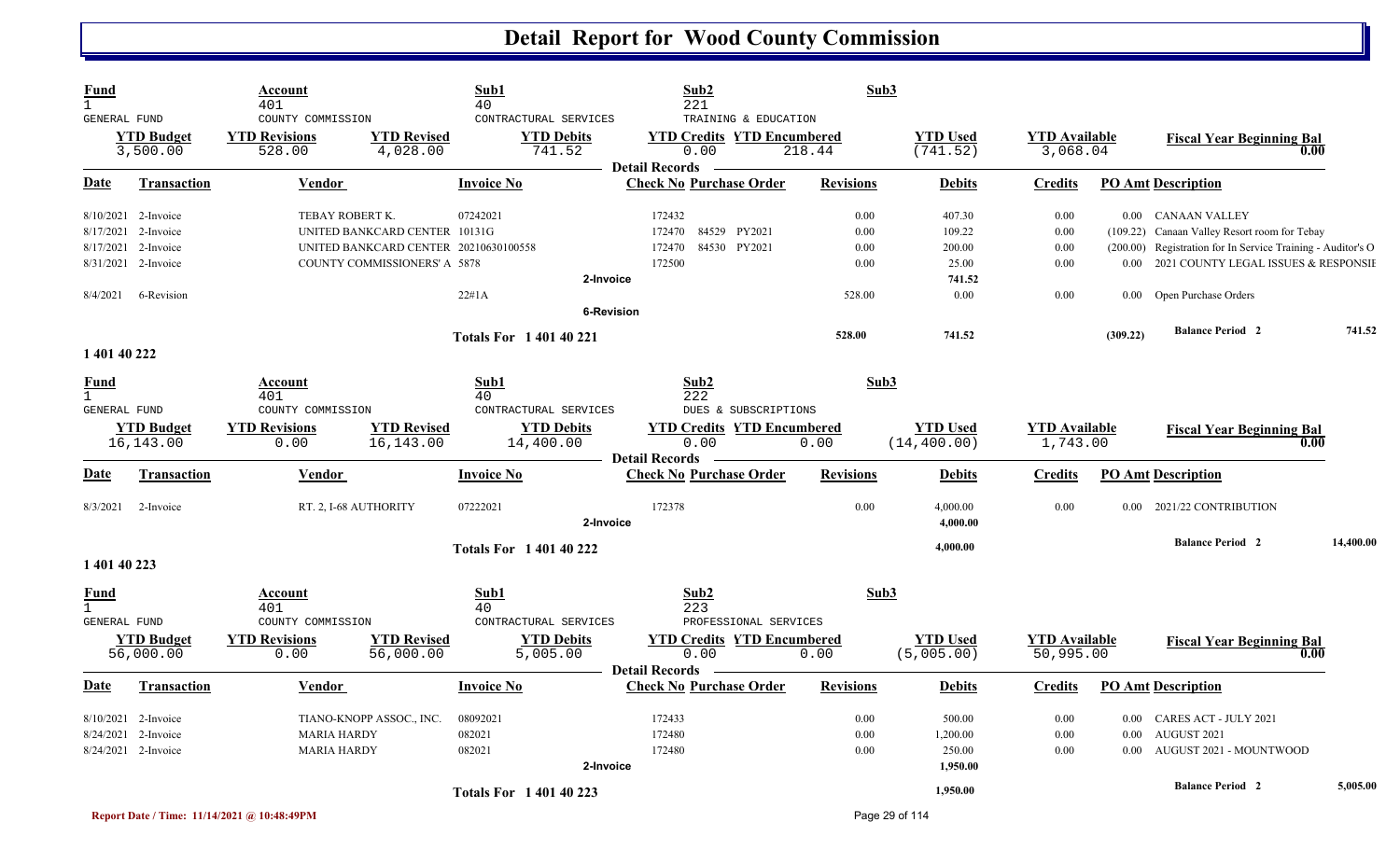#### **1 401 40 226**

| <b>Fund</b><br>$\mathbf{1}$ |                     | Account<br>401                            |                                   | Sub1<br>40                                 | Sub2<br>226                                            | Sub3             |                 |                      |          |                                  |            |
|-----------------------------|---------------------|-------------------------------------------|-----------------------------------|--------------------------------------------|--------------------------------------------------------|------------------|-----------------|----------------------|----------|----------------------------------|------------|
| GENERAL FUND                | <b>YTD Budget</b>   | COUNTY COMMISSION<br><b>YTD Revisions</b> | <b>YTD Revised</b>                | CONTRACTURAL SERVICES<br><b>YTD Debits</b> | INSURANCE & BONDS<br><b>YTD Credits YTD Encumbered</b> |                  | <b>YTD Used</b> | <b>YTD Available</b> |          | <b>Fiscal Year Beginning Bal</b> |            |
|                             | 1,108.00            | 0.00                                      | 1,108.00                          | 399,848.00                                 | 0.00                                                   | 0.00             | (399, 848.00)   | (398, 740.00)        |          | 0.00                             |            |
|                             |                     |                                           |                                   |                                            | <b>Detail Records</b>                                  |                  |                 |                      |          |                                  |            |
| D <u>ate</u>                | Transaction         | <b>Vendor</b>                             |                                   | <b>Invoice No</b>                          | <b>Check No Purchase Order</b>                         | <b>Revisions</b> | <b>Debits</b>   | <b>Credits</b>       |          | <b>PO Amt Description</b>        |            |
|                             | 8/31/2021 2-Invoice | <b>WVCORP</b>                             |                                   | 79908                                      | 172522                                                 | 0.00             | 165,398.00      | 0.00                 | $0.00\,$ | CONTRACT NO WV-WO-054-22         |            |
| 8/31/2021                   | 2-Invoice           | <b>WVCORP</b>                             |                                   | 79909                                      | 172522                                                 | 0.00             | 165,398.00      | 0.00                 | 0.00     | CONTRACT NO WV-WO-054-22         |            |
| 8/31/2021                   | 2-Invoice           | <b>WVCORP</b>                             |                                   | 79912                                      | 172522                                                 | 0.00             | 34,526.00       | 0.00                 | 0.00     | CONTRACT NO WV-WO-054-22         |            |
|                             | 8/31/2021 2-Invoice | <b>WVCORP</b>                             |                                   | 79913                                      | 172522                                                 | 0.00             | 34,526.00       | 0.00                 | 0.00     | CONTRACT NO WV-WO-054-22         |            |
|                             |                     |                                           |                                   | 2-Invoice                                  |                                                        |                  | 399,848.00      |                      |          |                                  |            |
|                             |                     |                                           |                                   | <b>Totals For 140140226</b>                |                                                        |                  | 399,848.00      |                      |          | <b>Balance Period 2</b>          | 399,848.00 |
| 1 401 40 230                |                     |                                           |                                   |                                            |                                                        |                  |                 |                      |          |                                  |            |
| <u>Fund</u><br>$\mathbf{1}$ |                     | Account<br>401                            |                                   | Sub1<br>40                                 | Sub2<br>230                                            | Sub3             |                 |                      |          |                                  |            |
| <b>GENERAL FUND</b>         |                     | COUNTY COMMISSION                         |                                   | CONTRACTURAL SERVICES                      | CONTRACTED SERVICES                                    |                  |                 |                      |          |                                  |            |
|                             | <b>YTD Budget</b>   | <b>YTD Revisions</b>                      | <b>YTD Revised</b>                | <b>YTD Debits</b>                          | <b>YTD Credits YTD Encumbered</b>                      |                  | <b>YTD Used</b> | <b>YTD</b> Available |          | <b>Fiscal Year Beginning Bal</b> |            |
|                             | 250,000.00          | 0.00                                      | 250,000.00                        | 21,278.10                                  | 0.00                                                   | 0.00             | (21, 278.10)    | 228,721.90           |          | 0.00                             |            |
|                             |                     |                                           |                                   |                                            | <b>Detail Records</b>                                  |                  |                 |                      |          |                                  |            |
| <u>Date</u>                 | <b>Transaction</b>  | Vendor                                    |                                   | <b>Invoice No</b>                          | <b>Check No Purchase Order</b>                         | <b>Revisions</b> | <b>Debits</b>   | <b>Credits</b>       |          | <b>PO Amt Description</b>        |            |
| 8/3/2021                    | 2-Invoice           | <b>DISH NETWORK</b>                       |                                   | 08022021                                   | 172358                                                 | 0.00             | 113.57          | 0.00                 | $0.00\,$ | 8255 7070 848 7964               |            |
| 8/3/2021                    | 2-Invoice           |                                           | DONNELLON MCCARTHY EN 448748947   |                                            | 172360                                                 | 0.00             | 253.96          | 0.00                 | $0.00\,$ | cust #1640675                    |            |
| 8/3/2021                    | 2-Invoice           |                                           | US BANK EQUIPMENT FINAN 448559682 |                                            | 172385                                                 | 0.00             | 95.00           | 0.00                 | 0.00     | 1306206                          |            |
| 8/10/2021                   | 2-Invoice           | <b>EMAR CORPORATION</b>                   |                                   | 29062                                      | 172403                                                 | 0.00             | 75.00           | 0.00                 | 0.00     | EMAR #31620                      |            |
| 8/10/2021                   | 2-Invoice           | <b>RICOH USA INC</b>                      |                                   | 5062490459                                 | 172426                                                 | 0.00             | 237.56          | 0.00                 | 0.00     | <b>CUST NO 14886209</b>          |            |
|                             | 8/10/2021 2-Invoice |                                           | SOFTWARE SYSTEMS INC              | 35217                                      | 172429                                                 | 0.00             | 461.00          | 0.00                 | $0.00\,$ | <b>MAINTENANCE CHARGE</b>        |            |
| 8/17/2021                   | 2-Invoice           | <b>CWS</b>                                |                                   | 632960                                     | 172452                                                 | 0.00             | 464.39          | 0.00                 | $0.00\,$ | <b>ACCT WCC36</b>                |            |
| 8/17/2021                   | 2-Invoice           | <b>LAMP PESTPROOF</b>                     |                                   | 398966                                     | 172461                                                 | 0.00             | 140.00          | 0.00                 | 0.00     | <b>CUST 1112</b>                 |            |
|                             | 8/17/2021 2-Invoice |                                           | RECORDS IMAGING & STORA 036716    |                                            | 172469                                                 | 0.00             | 1,009.85        | 0.00                 | 0.00     | <b>RECORD STORAGE</b>            |            |
|                             | 8/24/2021 2-Invoice |                                           | DONNELLON MCCARTHY EN 450183025   |                                            | 172475                                                 | 0.00             | 773.65          | 0.00                 | 0.00     | 1306206(3 CONTRACTS)             |            |
|                             | 8/24/2021 2-Invoice |                                           | NOLAN'S SERVICES LLC              | 6666                                       | 172484                                                 | 0.00             | 7,948.47        | 0.00                 | 0.00     | <b>JULY SERVICES</b>             |            |
| 8/24/2021                   | 2-Invoice           | <b>SUDDENLINK</b>                         |                                   | 09112021                                   | 172488                                                 | 0.00             | 155.22          | 0.00                 | 0.00     | ACCT NO 07712-100900-01-3        |            |
|                             | 8/31/2021 2-Invoice | <b>DISH NETWORK</b>                       |                                   | 09022021                                   | 172501                                                 | 0.00             | 113.57          | 0.00                 | 0.00     | ACCT NO 8255 7070 8148 7964      |            |
|                             | 8/31/2021 2-Invoice |                                           | DONNELLON MCCARTHY EN 451198808   |                                            | 172503                                                 | 0.00             | 185.78          | 0.00                 | $0.00\,$ | <b>ACCT NO 1640675</b>           |            |
| 8/31/2021                   | 2-Invoice           |                                           | TAYLOR'S TRASH REMOVAL 082021     |                                            | 172517                                                 | 0.00             | 130.99          | 0.00                 | $0.00\,$ | WC05                             |            |
| 8/31/2021                   | 2-Invoice           |                                           | TAYLOR'S TRASH REMOVAL 082021     |                                            | 172517                                                 | 0.00             | 130.99          | 0.00                 | $0.00\,$ | WC03                             |            |
| 8/31/2021                   | 2-Invoice           |                                           | US BANK EQUIPMENT FINAN 450997861 |                                            | 172519                                                 | 0.00             | 95.00           | 0.00                 | 0.00     | <b>ACCT NO 1306206</b>           |            |
|                             | 8/31/2021 2-Invoice |                                           | US BANK EQUIPMENT FINAN 450067475 |                                            | 172519                                                 | 0.00             | 2,413.10        | 0.00                 | 0.00     | <b>ACCT NO 1306206</b>           |            |
|                             |                     |                                           |                                   | 2-Invoice                                  |                                                        |                  | 14,797.10       |                      |          |                                  |            |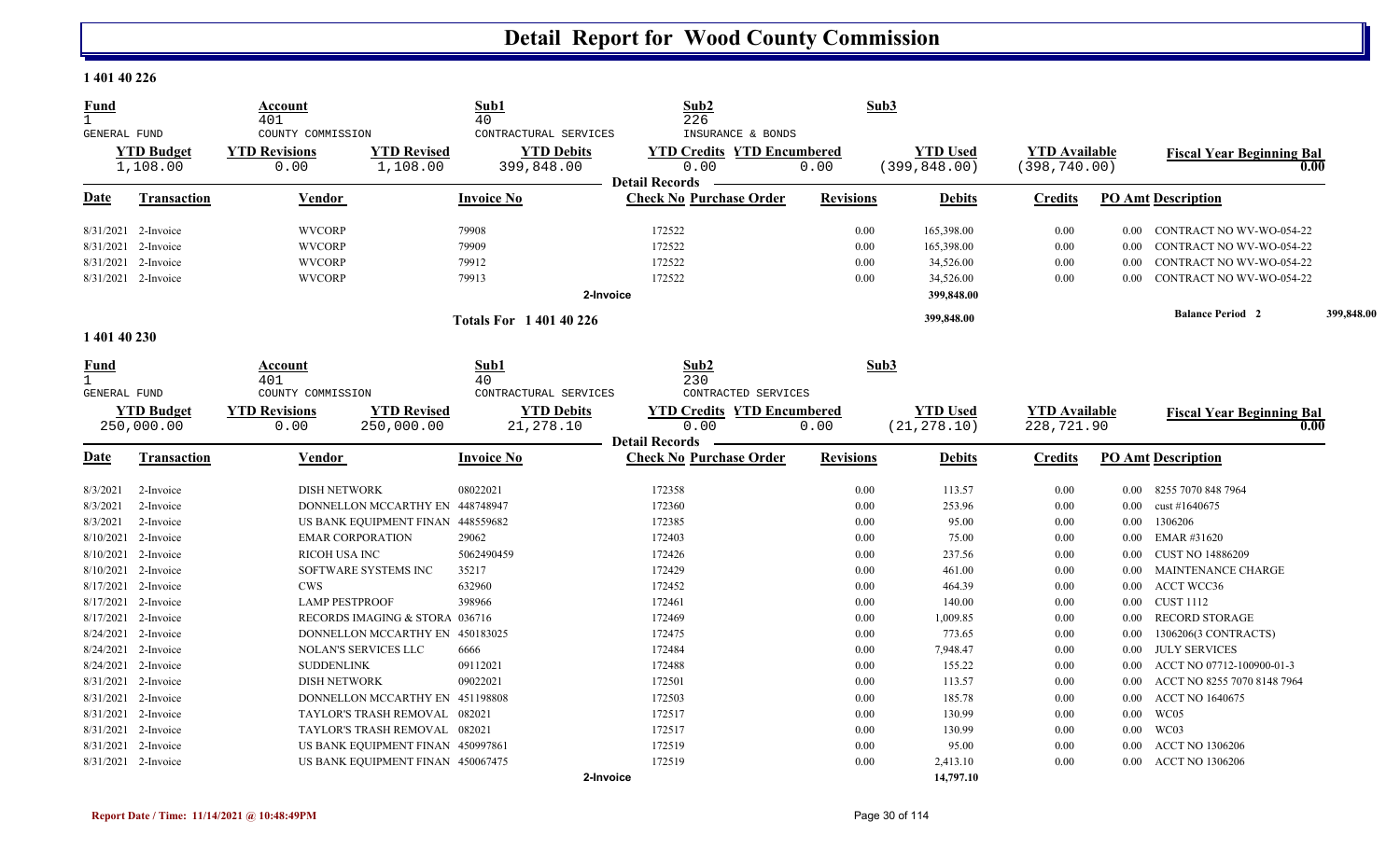|                                                    |                                                                          |                                                                                                                       |                                                    | <b>Detail Report for Wood County Commission</b>                    |                              |                                               |                                    |                              |                                                                                                                    |           |
|----------------------------------------------------|--------------------------------------------------------------------------|-----------------------------------------------------------------------------------------------------------------------|----------------------------------------------------|--------------------------------------------------------------------|------------------------------|-----------------------------------------------|------------------------------------|------------------------------|--------------------------------------------------------------------------------------------------------------------|-----------|
| 8/9/2021<br>8/9/2021<br>8/9/2021<br>8/9/2021       | 5-Journal Entry<br>5-Journal Entry<br>5-Journal Entry<br>5-Journal Entry | <b>EMAR CORPORATION</b><br><b>EMAR CORPORATION</b><br><b>EMAR CORPORATION</b><br>WASTE MANAGEMENT OF W 20210805024001 | 20210805064001<br>20210805065001<br>20210805066001 | 5-Journal Entry                                                    | 0.00<br>0.00<br>0.00<br>0.00 | 300.00<br>115.25<br>75.00<br>342.54<br>832.79 | 0.00<br>0.00<br>0.00<br>0.00       | 0.00<br>0.00<br>0.00<br>0.00 | WOOD CO FINANCE-4019-IN<br>WOOD CO FINANCE-4019-IN<br>WOOD CO FINANCE-4019-IN<br>WOOD CO FINANCE-4019-WASTE MGMT V |           |
| 1 401 40 231                                       |                                                                          |                                                                                                                       | <b>Totals For 140140230</b>                        |                                                                    |                              | 15,629.89                                     |                                    |                              | <b>Balance Period 2</b>                                                                                            | 21,278.10 |
| <u>Fund</u><br>$\mathbf{1}$<br>GENERAL FUND        |                                                                          | Account<br>401<br>COUNTY COMMISSION                                                                                   | Sub1<br>40<br>CONTRACTURAL SERVICES                | Sub2<br>231<br>FIRE SERVICE FEE                                    | Sub3                         |                                               |                                    |                              |                                                                                                                    |           |
|                                                    | <b>YTD Budget</b><br>20,000.00                                           | <b>YTD Revisions</b><br><b>YTD Revised</b><br>20,000.00<br>0.00                                                       | <b>YTD Debits</b><br>1,645.37                      | <b>YTD Credits YTD Encumbered</b><br>0.00<br><b>Detail Records</b> | 0.00                         | <b>YTD Used</b><br>(1, 645.37)                | <b>YTD</b> Available<br>18,354.63  |                              | <b>Fiscal Year Beginning Bal</b><br>0.00                                                                           |           |
| <b>Date</b>                                        | Transaction                                                              | <b>Vendor</b>                                                                                                         | <b>Invoice No</b>                                  | <b>Check No Purchase Order</b>                                     | <b>Revisions</b>             | <b>Debits</b>                                 | <b>Credits</b>                     |                              | <b>PO Amt Description</b>                                                                                          |           |
| 8/9/2021                                           | 5-Journal Entry                                                          | <b>CITY OF PARKERSBURG</b>                                                                                            | 20210805051001                                     | 5-Journal Entry                                                    | 0.00                         | 1,645.37<br>1,645.37                          | 0.00                               | 0.00                         | BARBARA JOHNSTON-3722-CITY OF PARK                                                                                 |           |
| 1 401 40 232                                       |                                                                          |                                                                                                                       | <b>Totals For 140140231</b>                        |                                                                    |                              | 1,645.37                                      |                                    |                              | <b>Balance Period 2</b>                                                                                            | 1,645.37  |
| <b>Fund</b><br>$\mathbf{1}$<br>GENERAL FUND        |                                                                          | Account<br>401<br>COUNTY COMMISSION                                                                                   | Sub1<br>40<br>CONTRACTURAL SERVICES                | Sub2<br>232<br>BANK CHARGES                                        | Sub3                         |                                               |                                    |                              |                                                                                                                    |           |
|                                                    | <b>YTD Budget</b><br>0.00                                                | <b>YTD Revised</b><br><b>YTD Revisions</b><br>0.00<br>0.00                                                            | <b>YTD Debits</b><br>4.00                          | <b>YTD Credits YTD Encumbered</b><br>0.00<br><b>Detail Records</b> | 0.00                         | <b>YTD Used</b><br>(4.00)                     | <b>YTD Available</b>               | (4.00)                       | <b>Fiscal Year Beginning Bal</b><br>0.00                                                                           |           |
| Date                                               | <b>Transaction</b>                                                       | <b>Vendor</b>                                                                                                         | <b>Invoice No</b>                                  | <b>Check No Purchase Order</b>                                     | <b>Revisions</b>             | <b>Debits</b>                                 | <b>Credits</b>                     |                              | <b>PO Amt Description</b>                                                                                          |           |
| 8/13/2021                                          | 2-Invoice<br>8/31/2021 2-Invoice                                         | CHILD SUPPORT ENF DIV<br>CHILD SUPPORT ENF DIV                                                                        | 20210813-CH09<br>20210831-CH09<br>2-Invoice        | 3685<br>3694                                                       | 0.00<br>0.00                 | 1.00<br>1.00<br>2.00                          | 0.00<br>0.00                       |                              | 0.00 PROCESSING FEE<br>0.00 PROCESSING FEE                                                                         |           |
|                                                    |                                                                          |                                                                                                                       | <b>Totals For 140140232</b>                        |                                                                    |                              | 2.00                                          |                                    |                              | <b>Balance Period 2</b>                                                                                            | 4.00      |
| 1 401 40 238                                       |                                                                          |                                                                                                                       |                                                    |                                                                    |                              |                                               |                                    |                              |                                                                                                                    |           |
| <b>Fund</b><br>$\mathbf{1}$<br><b>GENERAL FUND</b> |                                                                          | Account<br>401<br>COUNTY COMMISSION                                                                                   | Sub1<br>40<br>CONTRACTURAL SERVICES                | Sub2<br>238<br>REFUNDS OF DEPOSITS                                 | Sub3                         |                                               |                                    |                              |                                                                                                                    |           |
|                                                    | <b>YTD Budget</b><br>0.00                                                | <b>YTD Revisions</b><br><b>YTD Revised</b><br>0.00<br>0.00                                                            | <b>YTD Debits</b><br>2,000.00                      | <b>YTD Credits YTD Encumbered</b><br>0.00<br><b>Detail Records</b> | 0.00                         | <b>YTD Used</b><br>(2,000.00)                 | <b>YTD</b> Available<br>(2,000.00) |                              | <b>Fiscal Year Beginning Bal</b><br>0.00                                                                           |           |
| <b>Date</b>                                        | <b>Transaction</b>                                                       | <b>Vendor</b>                                                                                                         | <b>Invoice No</b>                                  | <b>Check No Purchase Order</b>                                     | <b>Revisions</b>             | <b>Debits</b>                                 | <b>Credits</b>                     |                              | <b>PO Amt Description</b>                                                                                          |           |
| 8/3/2021                                           | 2-Invoice                                                                | WV PRIDE INC                                                                                                          | 07262021<br>2-Invoice                              | 172393                                                             | 0.00                         | 2,000.00<br>2,000.00                          | 0.00                               |                              | 0.00 OVERPAYMENT REFUND                                                                                            |           |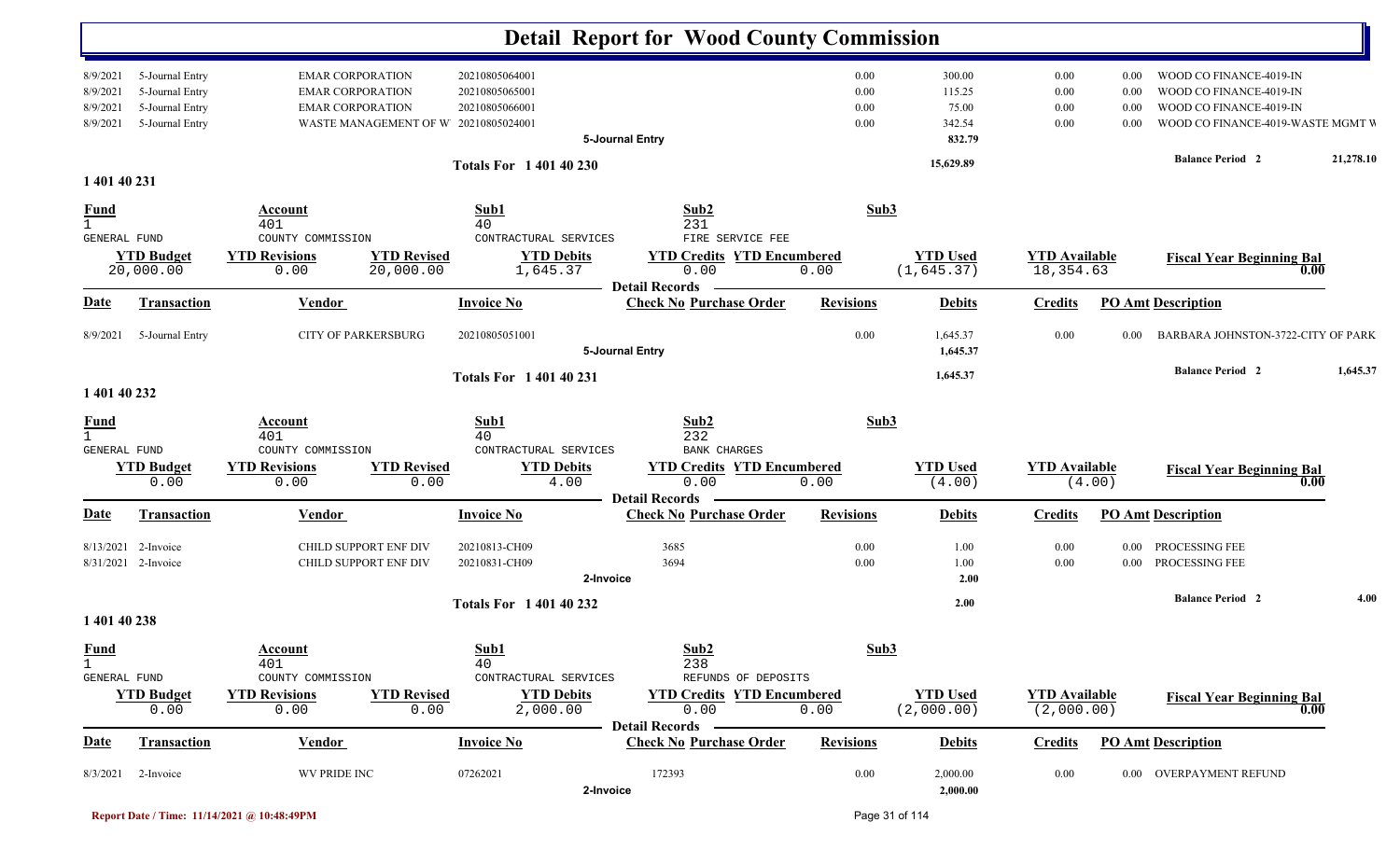|                                                    |                                    |                                            |                                  | <b>Totals For 140140238</b>         |                                                                          |                  | 2,000.00                        |                                    |          | <b>Balance Period 2</b>                                                                                                    | 2,000.00  |
|----------------------------------------------------|------------------------------------|--------------------------------------------|----------------------------------|-------------------------------------|--------------------------------------------------------------------------|------------------|---------------------------------|------------------------------------|----------|----------------------------------------------------------------------------------------------------------------------------|-----------|
| 1 401 40 239                                       |                                    |                                            |                                  |                                     |                                                                          |                  |                                 |                                    |          |                                                                                                                            |           |
| <b>Fund</b><br>$\mathbf{1}$<br><b>GENERAL FUND</b> |                                    | Account<br>401<br>COUNTY COMMISSION        |                                  | Sub1<br>40<br>CONTRACTURAL SERVICES | Sub2<br>239<br>INSURANCE PREM FOR RETIR                                  | Sub3             |                                 |                                    |          |                                                                                                                            |           |
|                                                    | <b>YTD Budget</b><br>305,000.00    | <b>YTD Revisions</b><br>0.00               | <b>YTD Revised</b><br>305,000.00 | <b>YTD Debits</b><br>46,953.00      | <b>YTD Credits YTD Encumbered</b><br>0.00<br><b>Detail Records</b>       | 0.00             | <b>YTD Used</b><br>(46, 953.00) | <b>YTD Available</b><br>258,047.00 |          | <b>Fiscal Year Beginning Bal</b><br>0.00                                                                                   |           |
| Date                                               | <b>Transaction</b>                 | Vendor                                     |                                  | <b>Invoice No</b>                   | <b>Check No Purchase Order</b>                                           | <b>Revisions</b> | <b>Debits</b>                   | <b>Credits</b>                     |          | <b>PO Amt Description</b>                                                                                                  |           |
|                                                    | 8/10/2021 2-Invoice                | RETIREE HEALTH BENEFIT T 082021            |                                  | 2-Invoice                           | 3684                                                                     | 0.00             | 23,308.00<br>23,308.00          | 0.00                               | $0.00\,$ | AUGSUT                                                                                                                     |           |
| 1 401 40 9999                                      |                                    |                                            |                                  | <b>Totals For 1 401 40 239</b>      |                                                                          |                  | 23,308.00                       |                                    |          | <b>Balance Period 2</b>                                                                                                    | 46,953.00 |
| <u>Fund</u><br>$\mathbf{1}$<br>GENERAL FUND        |                                    | <b>Account</b><br>401<br>COUNTY COMMISSION |                                  | Sub1<br>40<br>CONTRACTURAL SERVICES | Sub2<br>9999<br>CREDIT CARD CLEARING                                     | Sub3             |                                 |                                    |          |                                                                                                                            |           |
|                                                    | <b>YTD Budget</b><br>0.00          | <b>YTD Revisions</b><br>0.00               | <b>YTD Revised</b><br>0.00       | <b>YTD Debits</b><br>35,457.69      | <b>YTD Credits YTD Encumbered</b><br>35, 457.69<br><b>Detail Records</b> | 0.00             | <b>YTD</b> Used<br>0.00         | <b>YTD</b> Available               | 0.00     | <b>Fiscal Year Beginning Bal</b><br>0.00                                                                                   |           |
| <u>Date</u>                                        | <b>Transaction</b>                 | <b>Vendor</b>                              |                                  | <b>Invoice No</b>                   | <b>Check No Purchase Order</b>                                           | <b>Revisions</b> | <b>Debits</b>                   | <b>Credits</b>                     |          | <b>PO Amt Description</b>                                                                                                  |           |
| 8/9/2021                                           | 2-Invoice                          | FIFTH THIRD BANK                           |                                  | 202108051                           | 172442                                                                   | 0.00             | 35,457.69                       | 0.00                               | $0.00\,$ | PURCHASE CARD                                                                                                              |           |
|                                                    |                                    |                                            |                                  | 2-Invoice                           |                                                                          |                  | 35,457.69                       |                                    |          |                                                                                                                            |           |
| 8/9/2021                                           | 5-Journal Entry                    | <b>AMAZON</b>                              |                                  | 20210805056001                      | 84604                                                                    | $0.00\,$         | 0.00                            | 25.77                              |          | (25.77) folders, pens, flash drives, rubberbands, envelope                                                                 |           |
| 8/9/2021<br>8/9/2021                               | 5-Journal Entry<br>5-Journal Entry | <b>AMAZON</b><br><b>AMAZON</b>             |                                  | 20210805058001<br>20210805062001    | 84604<br>84604                                                           | 0.00<br>0.00     | 0.00<br>0.00                    | 196.29<br>313.54                   |          | (196.29) folders, pens, flash drives, rubberbands, envelope<br>(313.54) folders, pens, flash drives, rubberbands, envelope |           |
| 8/9/2021                                           | 5-Journal Entry                    | <b>AMAZON</b>                              |                                  | 20210805069001                      | 84633                                                                    | 0.00             | 0.00                            | 56.90                              |          | (56.90) bulletin board; post it notes & dispenser; coffee; p                                                               |           |
| 8/9/2021                                           | 5-Journal Entry                    | <b>AMAZON</b>                              |                                  | 20210805071001                      | 84633                                                                    | 0.00             | 0.00                            | 130.21                             |          | (130.21) bulletin board; post it notes & dispenser; coffee; p                                                              |           |
| 8/9/2021                                           | 5-Journal Entry                    | CHEWY.COM                                  |                                  | 20210805067001                      | 84648                                                                    | 0.00             | 0.00                            | 98.76                              |          | (98.76) BLUE BUFFALO LIFE PROTECTION FORMU                                                                                 |           |
| 8/9/2021                                           | 5-Journal Entry                    | CHEWY.COM                                  |                                  | 20210805068001                      | 84649                                                                    | 0.00             | $0.00\,$                        | 76.13                              |          | (76.13) PURINA ONE SMART BLEND 40LB BAG TY                                                                                 |           |
| 8/9/2021                                           | 5-Journal Entry                    | CHEWY.COM                                  |                                  | 20210805076001                      | 84673                                                                    | 0.00             | $0.00\,$                        | 99.71                              |          | (99.71) PURINA PRO PLAN 37.5LB BAG TAYLOR PI                                                                               |           |
| 8/9/2021                                           | 5-Journal Entry                    | <b>CITY OF PARKERSBURG</b>                 |                                  | 20210805051001                      |                                                                          | 0.00             | 0.00                            | 1,645.37                           | 0.00     | BARBARA JOHNSTON-3722-CITY OF PARK                                                                                         |           |
| 8/9/2021                                           | 5-Journal Entry                    | <b>EMAR CORPORATION</b>                    |                                  | 20210805064001                      |                                                                          | 0.00             | $0.00\,$                        | 300.00                             | 0.00     | WOOD CO FINANCE-4019-IN                                                                                                    |           |
| 8/9/2021                                           | 5-Journal Entry                    | <b>EMAR CORPORATION</b>                    |                                  | 20210805065001                      |                                                                          | 0.00             | 0.00                            | 115.25                             | 0.00     | WOOD CO FINANCE-4019-IN                                                                                                    |           |
| 8/9/2021                                           | 5-Journal Entry                    | <b>EMAR CORPORATION</b>                    |                                  | 20210805066001                      |                                                                          | 0.00             | 0.00                            | 75.00                              | 0.00     | WOOD CO FINANCE-4019-IN                                                                                                    |           |
|                                                    | 8/9/2021 5-Journal Entry           | <b>FRONTIER</b>                            |                                  | 20210805016001                      |                                                                          | $0.00\,$         | 0.00                            | 71.02                              |          | 0.00 WOOD CO FINANCE-4019-FRONTIER COMI                                                                                    |           |
|                                                    | 8/9/2021 5-Journal Entry           | <b>FRONTIER</b>                            |                                  | 20210805033001                      |                                                                          | 0.00             | 0.00                            | 1,199.50                           | 0.00     | WOOD CO FINANCE-4019-FRONTIER COMI                                                                                         |           |
| 8/9/2021                                           | 5-Journal Entry                    | <b>FRONTIER</b>                            |                                  | 20210805034001                      |                                                                          | $0.00\,$         | 0.00                            | 305.64                             | 0.00     | WOOD CO FINANCE-4019-FRONTIER COMI                                                                                         |           |
| 8/9/2021                                           | 5-Journal Entry                    | <b>FRONTIER</b>                            |                                  | 20210805035001                      |                                                                          | 0.00             | 0.00                            | 219.03                             | 0.00     | WOOD CO FINANCE-4019-FRONTIER COMI                                                                                         |           |
| 8/9/2021                                           | 5-Journal Entry                    | <b>FRONTIER</b>                            |                                  | 20210805052001                      |                                                                          | 0.00             | 0.00                            | 587.86                             | 0.00     | WOOD CO FINANCE-4019-FRONTIER COMI                                                                                         |           |
| 8/9/2021                                           | 5-Journal Entry                    | <b>HILTON</b>                              |                                  | 20210805010001                      | 84399                                                                    | 0.00             | 0.00                            | 18.86                              |          | (18.86) One night stay for Fridenstine taser training 1                                                                    |           |
| 8/9/2021                                           | 5-Journal Entry                    | <b>HILTON</b>                              |                                  | 20210805014001                      | 84399                                                                    | $0.00\,$         | 0.00                            | 122.00                             |          | (122.00) One night stay for Fridenstine taser training                                                                     |           |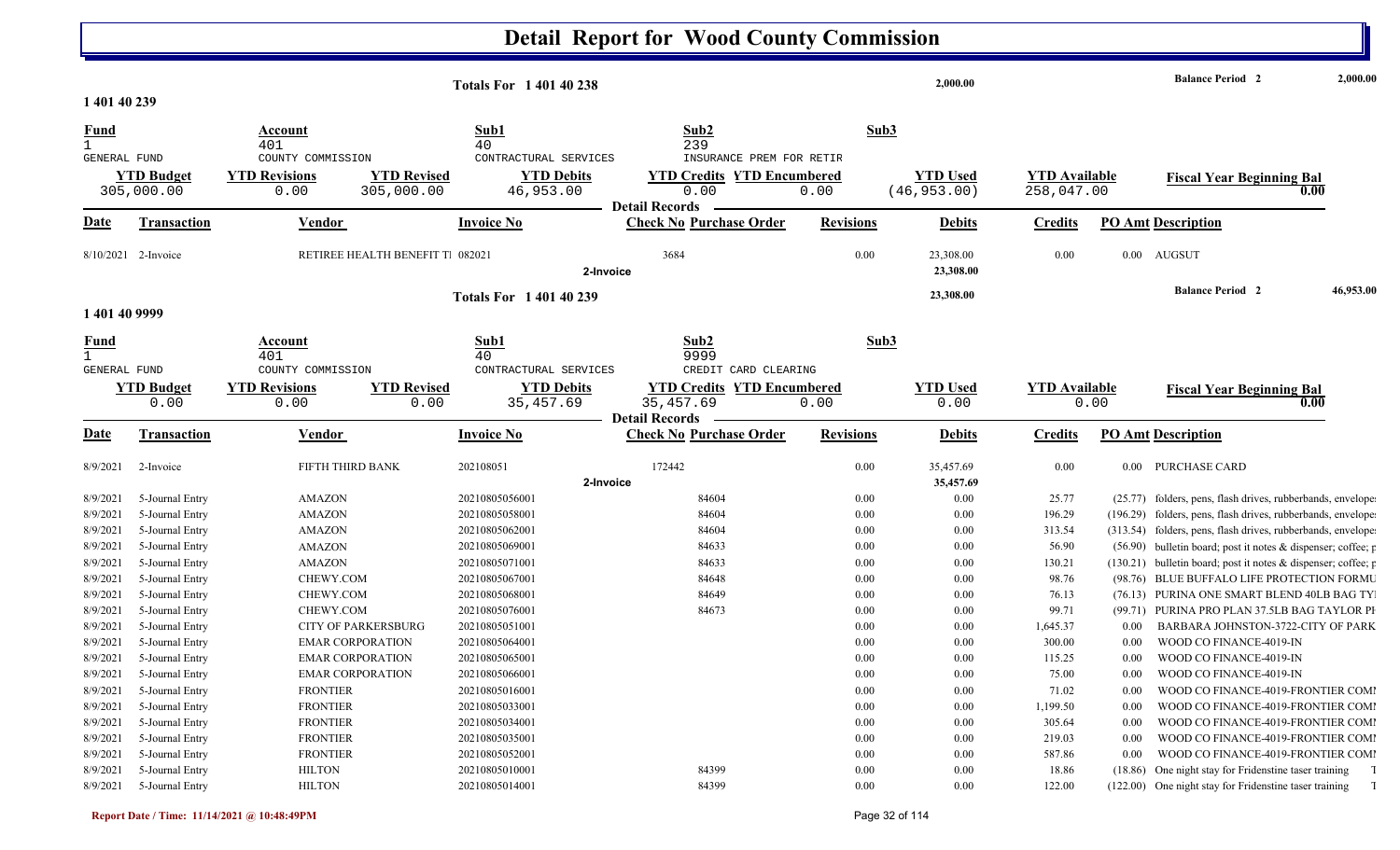| Fund         |                 | Account                                            | S <sub>II</sub> h1           |                 | S <sub>II</sub> h <sub>2</sub> | S <sub>n</sub> h <sub>3</sub> |           |           |            |                                                |      |
|--------------|-----------------|----------------------------------------------------|------------------------------|-----------------|--------------------------------|-------------------------------|-----------|-----------|------------|------------------------------------------------|------|
| 1 401 55 341 |                 |                                                    |                              |                 |                                |                               |           |           |            |                                                |      |
|              |                 |                                                    | <b>Totals For 1401409999</b> |                 |                                |                               | 35,457.69 | 35,457.69 | (3,618.57) | <b>Balance Period 2</b>                        | 0.00 |
|              |                 |                                                    |                              | 5-Journal Entry |                                |                               |           | 35,457.69 |            |                                                |      |
| 8/9/2021     | 5-Journal Entry | WASTE MANAGEMENT OF W 20210805024001               |                              |                 |                                | 0.00                          | 0.00      | 342.54    | $0.00\,$   | WOOD CO FINANCE-4019-WASTE MGMT V              |      |
| 8/9/2021     | 5-Journal Entry | WASP BARCODE TECHNOLO(20210805027001               |                              |                 | 84570                          | 0.00                          | 0.00      | 282.26    |            | (282.26) 1 CASE LABELS FOR PRINTER; 6 RIBBONS  |      |
| 8/9/2021     | 5-Journal Entry | WALMART                                            | 20210805020001               |                 | 84543                          | 0.00                          | 0.00      | 70.92     |            | (70.92) CANNISTERS OF SUGAR TERESA WADE-48     |      |
| 8/9/2021     | 5-Journal Entry | WALMART                                            | 20210805019001               |                 | 84543                          | 0.00                          | 0.00      | (11.16)   |            | 11.16 CANNISTERS OF SUGAR TERESA WADE-48       |      |
| 8/9/2021     | 5-Journal Entry | UNITED STATES POSTAL SER 20210805055001            |                              |                 | 84620                          | 0.00                          | 0.00      | 14.40     |            | (14.40) MAILING EVIDENCE TO CIB LAB MATTHE     |      |
| 8/9/2021     | 5-Journal Entry | UNITED STATES POSTAL SER 20210805038001            |                              |                 | 84588                          | 0.00                          | 0.00      | 43.20     |            | (43.20) PACKAGES MAILED TO CIB LAB MATTHEV     |      |
| 8/9/2021     | 5-Journal Entry | UNITED STATES POSTAL SER 20210805025001            |                              |                 | 84564                          | 0.00                          | 0.00      | 28.80     |            | (28.80) MAILING OF PACKAGE TO CIB LAB MATTI    |      |
| 8/9/2021     | 5-Journal Entry | THE OLDE DUTCH RESTAUR/ 20210805013001             |                              |                 |                                | 0.00                          | 0.00      | 18.85     | 0.00       | TRAVIS L FRIDENSTINE-0919-THE OLDE D           |      |
| 8/9/2021     | 5-Journal Entry | STATE ELECTRIC SUPPLY CO 20210805018001            |                              |                 | 84523                          | 0.00                          | 0.00      | 166.98    | (166.98)   | NETWORK CABLING GREG BROGDON-4479              |      |
| 8/9/2021     | 5-Journal Entry | <b>STARBUCKS</b>                                   | 20210805011001               |                 |                                | 0.00                          | 0.00      | 5.35      | 0.00       | TRAVIS L FRIDENSTINE-0919-STARBUCKS            |      |
| 8/9/2021     | 5-Journal Entry | <b>SAM'S CLUB</b>                                  | 20210805057001               |                 | 84616                          | 0.00                          | 0.00      | 89.80     |            | (89.80) BATTERIES; SHIPPING TAPE; CANNED AIR   |      |
| 8/9/2021     | 5-Journal Entry | <b>SAM'S CLUB</b>                                  | 20210805023001               |                 | 84568                          | 0.00                          | 0.00      | 233.55    |            | (233.55) MISC OFFICE SUPPLIES TERESA WADE-497  |      |
| 8/9/2021     | 5-Journal Entry | <b>S W RESOURCES</b>                               | 20210805070001               |                 |                                | 0.00                          | 0.00      | 1,663.00  | 0.00       | WOOD CO FINANCE-4019-SW RESOURCES.             |      |
| 8/9/2021     | 5-Journal Entry | <b>S W RESOURCES</b>                               | 20210805037001               |                 |                                | 0.00                          | 0.00      | 4,583.93  | 0.00       | WOOD CO FINANCE-4019-SW RESOURCES.             |      |
| 8/9/2021     | 5-Journal Entry | PARKERSBURG UTILITY BOA 20210805050001             |                              |                 |                                | 0.00                          | 0.00      | 187.71    | 0.00       | BARBARA JOHNSTON-3722-PARKERSBUR               |      |
| 8/9/2021     | 5-Journal Entry | PARKERSBURG UTILITY BOA 20210805049001             |                              |                 |                                | 0.00                          | 0.00      | 75.90     | 0.00       | BARBARA JOHNSTON-3722-PARKERSBUR               |      |
| 8/9/2021     | 5-Journal Entry | PARKERSBURG UTILITY BOA 20210805048001             |                              |                 |                                | 0.00                          | 0.00      | 186.31    | 0.00       | BARBARA JOHNSTON-3722-PARKERSBUR               |      |
| 8/9/2021     | 5-Journal Entry | PARKERSBURG UTILITY BOA 20210805047001             |                              |                 |                                | 0.00                          | 0.00      | 17.66     | 0.00       | BARBARA JOHNSTON-3722-PARKERSBUR               |      |
| 8/9/2021     | 5-Journal Entry | PARKERSBURG UTILITY BOA 20210805046001             |                              |                 |                                | 0.00                          | 0.00      | 148.13    | 0.00       | BARBARA JOHNSTON-3722-PARKERSBUR               |      |
| 8/9/2021     | 5-Journal Entry | PARKERSBURG UTILITY BOA 20210805045001             |                              |                 |                                | 0.00                          | 0.00      | 16.07     | 0.00       | BARBARA JOHNSTON-3722-PARKERSBUR               |      |
| 8/9/2021     | 5-Journal Entry | PARKERSBURG UTILITY BOA 20210805044001             |                              |                 |                                | 0.00                          | 0.00      | 88.91     | 0.00       | BARBARA JOHNSTON-3722-PARKERSBUR               |      |
| 8/9/2021     | 5-Journal Entry | PARKERSBURG UTILITY BOA 20210805043001             |                              |                 |                                | 0.00                          | 0.00      | 188.26    | 0.00       | BARBARA JOHNSTON-3722-PARKERSBUR               |      |
| 8/9/2021     | 5-Journal Entry | PARKERSBURG UTILITY BOA 20210805042001             |                              |                 |                                | 0.00                          | 0.00      | 10.58     | 0.00       | BARBARA JOHNSTON-3722-PARKERSBUR               |      |
| 8/9/2021     | 5-Journal Entry | PARKERSBURG NEWS & SEN' 20210805075001             |                              |                 |                                | 0.00                          | 0.00      | 17,472.00 | 0.00       | WOOD CO FINANCE-4019-PARKERSBURG               |      |
| 8/9/2021     | 5-Journal Entry | PARKERSBURG NEWS & SEN <sup>7</sup> 20210805061001 |                              |                 | 84437 PY2021                   | 0.00                          | 0.00      | 322.02    | (322.02)   | Help Wanted Ad - Accounting position WOOD C    |      |
| 8/9/2021     | 5-Journal Entry | PARKERSBURG NEWS & SEN' 20210805060001             |                              |                 | 84466 PY2021                   | 0.00                          | 0.00      | 380.66    | (380.66)   | HELP WANTED PART TIME MAINTENANCI              |      |
| 8/9/2021     | 5-Journal Entry | PARKERSBURG NEWS & SEN 20210805059001              |                              |                 |                                | 0.00                          | 0.00      | 670.85    | 0.00       | WOOD CO FINANCE-4019-PARKERSBURG               |      |
| 8/9/2021     | 5-Journal Entry | PARKERSBURG NEWS & SEN' 20210805054001             |                              |                 |                                | 0.00                          | 0.00      | 30.60     | 0.00       | WOOD CO FINANCE-4019-PARKERSBURG               |      |
| 8/9/2021     | 5-Journal Entry | PARKERSBURG NEWS & SEN' 20210805017001             |                              |                 |                                | 0.00                          | 0.00      | 620.80    | 0.00       | WOOD CO FINANCE-4019-PARKERSBURG               |      |
| 8/9/2021     | 5-Journal Entry | NOODLES & COMPANY                                  | 20210805012001               |                 |                                | 0.00                          | 0.00      | 18.44     | 0.00       | TRAVIS L FRIDENSTINE-0919-NOODLES &            |      |
| 8/9/2021     | 5-Journal Entry | LOWE'S COMPANIES, INC.                             | 20210805039001               |                 | 84577                          | 0.00                          | 0.00      | 858.97    | (858.97)   | fridge and warranty for tax office DENISE SCHU |      |
| 8/9/2021     | 5-Journal Entry | <b>LEXIS NEXIS</b>                                 | 20210805022001               |                 |                                | 0.00                          | 0.00      | 214.10    | 0.00       | WOOD CO FINANCE-4019-REI MATTHEW E             |      |
| 8/9/2021     | 5-Journal Entry | <b>LEXIS NEXIS</b>                                 | 20210805015001               |                 |                                | 0.00                          | 0.00      | 760.46    | $0.00\,$   | WOOD CO FINANCE-4019-REI MATTHEW E             |      |

| Date         | l' <b>ransaction</b>           | <u>Vendor</u>                  |                                 | <b>Invoice No</b>             | <b>Check No Purchase Order</b>                                               | <b>Revisions</b> | <b>Debits</b>           | <u>Tredits</u>                    | <b>PO Amt Description</b>                |
|--------------|--------------------------------|--------------------------------|---------------------------------|-------------------------------|------------------------------------------------------------------------------|------------------|-------------------------|-----------------------------------|------------------------------------------|
|              | <b>YTD Budget</b><br>42,000.00 | <b>YTD Revisions</b><br>367.00 | <b>YTD Revised</b><br>42,367.00 | <b>YTD Debits</b><br>3,286.80 | <b>YTD Encumbered</b><br><b>∕TD Credits</b><br>0.00<br><b>Detail Records</b> | 752.25           | YTD Used<br>(3, 286.80) | <b>YTD Available</b><br>38,327.95 | <b>Fiscal Year Beginning Bal</b><br>0.00 |
| GENERAL FUND |                                | COUNTY COMMISSION              |                                 | COMMODITIES                   | SUPPLIES/MATERIALS                                                           |                  |                         |                                   |                                          |
|              |                                | 401                            |                                 | כ כ                           | 341                                                                          |                  |                         |                                   |                                          |
| <u>Fund</u>  |                                | <u>Account</u>                 |                                 | <u>Sub1</u>                   | <u>Sub2</u>                                                                  | Sub3             |                         |                                   |                                          |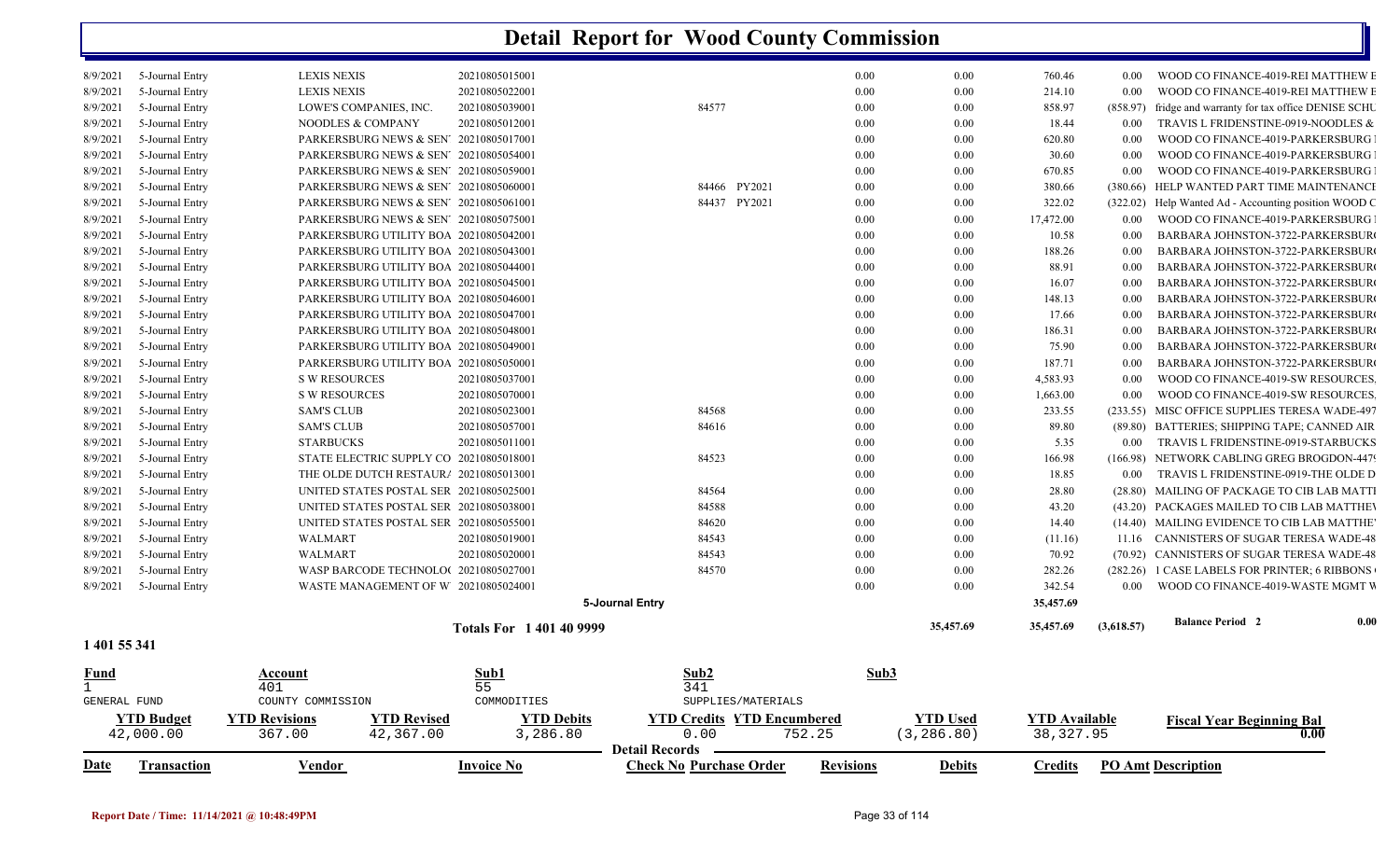|                  |                     |                                            |                             | <b>Detail Report for Wood County Commission</b> |                  |                 |                      |          |                                                          |          |
|------------------|---------------------|--------------------------------------------|-----------------------------|-------------------------------------------------|------------------|-----------------|----------------------|----------|----------------------------------------------------------|----------|
| 8/9/2021         | 1-Purchase Order    | <b>ADVANCE AUTO PARTS</b>                  |                             | 84719                                           | 0.00             | 0.00            | 0.00                 |          | 25.00 oil and filter for Durango                         |          |
| 8/9/2021         | 1-Purchase Order    | <b>AMAZON</b>                              |                             | 84712                                           | 0.00             | 0.00            | 0.00                 | 0.00     |                                                          |          |
| 8/9/2021         | 1-Purchase Order    | UNITED BANKCARD CENTER                     |                             | 84713                                           | 0.00             | 0.00            | 0.00                 | 25.87    | FILE FOLDER ORGANIZER                                    |          |
| 8/26/2021        | 1-Purchase Order    | LOWE'S COMPANIES, INC.                     |                             | 84802                                           | 0.00             | 0.00            | 0.00                 | 230.00   | leaf blower for parking lot                              |          |
| 8/26/2021        | 1-Purchase Order    | OFFICE DEPOT                               |                             | 84799                                           | 0.00             | $0.00\,$        | 0.00                 | 5.58     | white $8 \frac{1}{2}$ x pads                             |          |
| 8/26/2021        | 1-Purchase Order    | <b>OFFICE DEPOT</b>                        |                             | 84799                                           | 0.00             | 0.00            | 0.00                 | 9.13     | white $81/2 \times 14$ pads                              |          |
| 8/26/2021        | 1-Purchase Order    | OFFICE DEPOT                               |                             | 84799                                           | 0.00             | 0.00            | 0.00                 | 5.58     | yellow 8 1/2 x 11 pads                                   |          |
| 8/26/2021        | 1-Purchase Order    | OFFICE DEPOT                               |                             | 84799                                           | 0.00             | 0.00            | 0.00                 |          | 9.13 yellow $8 \frac{1}{2} \times 14$ pads               |          |
| 8/26/2021        | 1-Purchase Order    | OFFICE DEPOT                               |                             | 84799                                           | 0.00             | 0.00            | 0.00                 | 5.03     | 5x8 lined pads                                           |          |
| 8/26/2021        | 1-Purchase Order    | OFFICE DEPOT                               |                             | 84799                                           | 0.00             | $0.00\,$        | 0.00                 | 18.27    | box of Pentel Energel pens                               |          |
| 8/26/2021        | 1-Purchase Order    | OFFICE DEPOT                               |                             | 84799                                           | 0.00             | $0.00\,$        | 0.00                 | 7.78     | 4x6 post it lined                                        |          |
| 8/26/2021        | 1-Purchase Order    | UNITED BANKCARD CENTER                     |                             | 84798                                           | 0.00             | 0.00            | 0.00                 | 6.49     | sharpie                                                  |          |
| 8/26/2021        | 1-Purchase Order    | UNITED BANKCARD CENTER                     |                             | 84798                                           | 0.00             | 0.00            | 0.00                 | 11.99    | 6 sharpie                                                |          |
| 8/26/2021        | 1-Purchase Order    | UNITED BANKCARD CENTER                     |                             | 84798                                           | 0.00             | $0.00\,$        | 0.00                 | 6.98     | 5 pk dry marker                                          |          |
| 8/26/2021        | 1-Purchase Order    | UNITED BANKCARD CENTER                     |                             | 84798                                           | 0.00             | 0.00            | 0.00                 | 75.98    | easel pad                                                |          |
| 8/26/2021        | 1-Purchase Order    | UNITED BANKCARD CENTER                     |                             | 84798                                           | 0.00             | 0.00            | 0.00                 | 9.99     | towelettes, mar                                          |          |
| 8/26/2021        | 1-Purchase Order    | UNITED BANKCARD CENTER                     |                             | 84798                                           | 0.00             | $0.00\,$        | 0.00                 | 11.98    | eraser, magnetic                                         |          |
| 8/26/2021        | 1-Purchase Order    | UNITED BANKCARD CENTER                     |                             | 84798                                           | 0.00             | 0.00            | 0.00                 |          | 219.98 easel, dual pur                                   |          |
|                  |                     |                                            |                             | 1-Purchase Order                                |                  |                 |                      |          |                                                          |          |
| 8/3/2021         | 2-Invoice           | <b>JOHNSTONE SUPPLY</b>                    | 0002184                     | 172365<br>84654                                 | 0.00             | 720.10          | 0.00                 |          | $(720.10)$ a/c for parking lot                           |          |
| 8/3/2021         | 2-Invoice           | LOWE'S COMPANIES, INC.                     | 07252021                    | 172368<br>84640                                 | 0.00             | 292.60          | 0.00                 |          | (292.60) LEAF BLOWER FOR USE AT PAY LOT                  |          |
| 8/17/2021        | 2-Invoice           | <b>ADVANCE AUTO PARTS</b>                  | 12560-314732                | 172446<br>84719                                 | 0.00             | 26.11           | 0.00                 |          | (25.00) oil and filter for Durango                       |          |
| 8/17/2021        | 2-Invoice           | OFFICE DEPOT                               | 183959800001                | 84642<br>172467                                 | 0.00             | 2.99            | 0.00                 |          | (2.99) 2 pk laminating pouches; wireless mouse for Tode  |          |
| 8/17/2021        | 2-Invoice           | <b>OFFICE DEPOT</b>                        | 183961602001                | 172467<br>84642                                 | 0.00             | 50.25           | 0.00                 |          | (50.25) 2 pk laminating pouches; wireless mouse for Tode |          |
| 8/17/2021        | 2-Invoice           | PARKERSBURG/WOOD COUN 6549                 |                             | 172468                                          | 0.00             | 1,323.00        | 0.00                 | $0.00\,$ | 2022 VISITORS GUIDE AD                                   |          |
| 8/24/2021        | 2-Invoice           | <b>WATERBOY LLC</b>                        | 045208                      | 172491                                          | 0.00             | 22.00           | 0.00                 | $0.00\,$ | <b>WATER</b>                                             |          |
| 8/24/2021        | 2-Invoice           | <b>WATERBOY LLC</b>                        | 045203                      | 172491                                          | 0.00             | 22.00           | 0.00                 | $0.00\,$ | <b>WATER</b>                                             |          |
| 8/31/2021        | 2-Invoice           | LOWE'S COMPANIES, INC.                     | 903892                      | 172511<br>84666                                 | 0.00             | 79.22           | 0.00                 |          | (79.22) street sign poles                                |          |
|                  | 8/31/2021 2-Invoice | LOWE'S COMPANIES, INC.                     | 919765                      | 172511<br>84802                                 | 0.00             | 174.29          | 0.00                 |          | (174.29) leaf blower for parking lot                     |          |
|                  |                     |                                            |                             | 2-Invoice                                       |                  | 2,712.56        |                      |          |                                                          |          |
| 8/4/2021         | 6-Revision          |                                            | 22#1A                       |                                                 | 367.00           | 0.00            | 0.00                 |          | 0.00 Open Purchase Orders                                |          |
|                  |                     |                                            |                             | <b>6-Revision</b>                               |                  |                 |                      |          |                                                          |          |
|                  |                     |                                            | <b>Totals For 140155341</b> |                                                 | 367.00           | 2,712.56        |                      | (659.69) | <b>Balance Period 2</b>                                  | 3,286.80 |
| 1 401 55 343     |                     |                                            |                             |                                                 |                  |                 |                      |          |                                                          |          |
| <b>Fund</b><br>1 |                     | <b>Account</b><br>401                      | Sub1<br>55                  | Sub2<br>343                                     | Sub3             |                 |                      |          |                                                          |          |
| GENERAL FUND     |                     | COUNTY COMMISSION                          | COMMODITIES                 | AUTOMOBILE SUPPLIES                             |                  |                 |                      |          |                                                          |          |
|                  | <b>YTD Budget</b>   | <b>YTD Revised</b><br><b>YTD Revisions</b> | <b>YTD Debits</b>           | <b>YTD Credits YTD Encumbered</b>               |                  | <b>YTD Used</b> | <b>YTD</b> Available |          | <b>Fiscal Year Beginning Bal</b>                         |          |
|                  | 5,500.00            | 5,500.00<br>0.00                           | 436.35                      | 0.00                                            | 0.00             | (436.35)        | 5,063.65             |          |                                                          | 0.00     |
|                  |                     |                                            |                             | <b>Detail Records</b>                           |                  |                 |                      |          |                                                          |          |
| <b>Date</b>      | Transaction         | Vendor                                     | <b>Invoice No</b>           | <b>Check No Purchase Order</b>                  | <b>Revisions</b> | <b>Debits</b>   | <b>Credits</b>       |          | <b>PO Amt Description</b>                                |          |
|                  | 8/17/2021 2-Invoice | ENGLEFIELD OIL COMPANY IN-527882           |                             | 172454 84553                                    | 0.00             | 299.02          | 0.00                 |          | (299.02) FUEL FOR MOUNTWOOD                              |          |
|                  | 8/17/2021 2-Invoice | ENGLEFIELD OIL COMPANY IN-527882           |                             | 172454 84553                                    | 0.00             | 137.33          | 0.00                 |          | (137.33) FUEL FOR COMPLIANCE                             |          |
|                  |                     |                                            |                             |                                                 |                  |                 |                      |          |                                                          |          |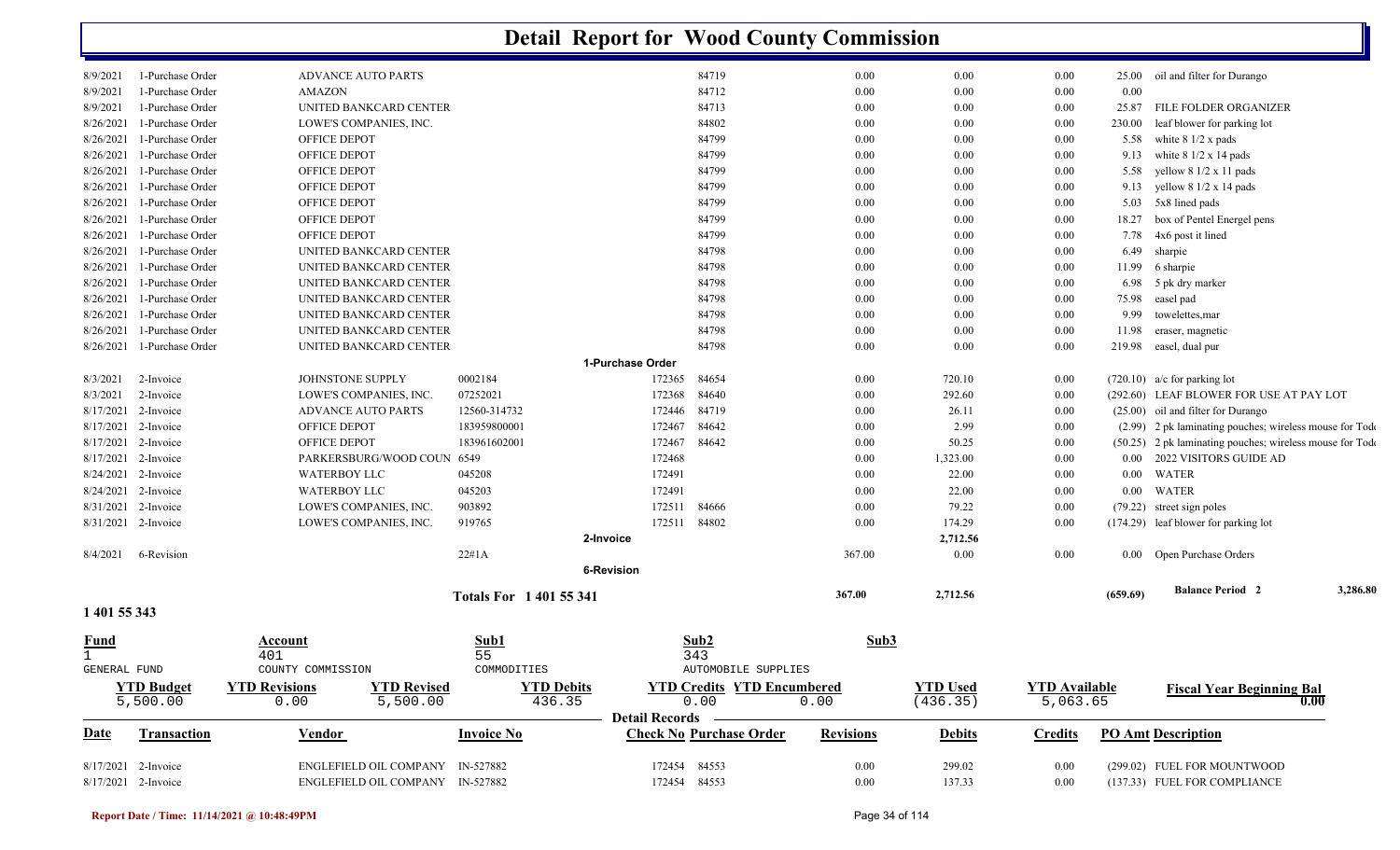|                                                    |                                              |                                                                                  |                                                                              |                                                                | <b>Detail Report for Wood County Commission</b>                                 |                  |                                     |                                    |          |                                          |        |
|----------------------------------------------------|----------------------------------------------|----------------------------------------------------------------------------------|------------------------------------------------------------------------------|----------------------------------------------------------------|---------------------------------------------------------------------------------|------------------|-------------------------------------|------------------------------------|----------|------------------------------------------|--------|
|                                                    |                                              |                                                                                  |                                                                              |                                                                | 2-Invoice                                                                       |                  | 436.35                              |                                    |          | <b>Balance Period 2</b>                  | 436.35 |
| 1 401 70 104                                       |                                              |                                                                                  |                                                                              | Totals For 1 401 55 343                                        |                                                                                 |                  | 436.35                              |                                    | (436.35) |                                          |        |
| <b>Fund</b><br>$\mathbf{1}$<br><b>GENERAL FUND</b> | <b>YTD Budget</b><br>0.00                    | Account<br>401<br>COUNTY COMMISSION<br><b>YTD Revisions</b><br>0.00              | <b>YTD Revised</b><br>0.00                                                   | Sub1<br>70<br>CONTRIBUTIONS<br><b>YTD Debits</b><br>47.09      | Sub2<br>104<br>SOCIAL SECURITY<br><b>YTD Credits YTD Encumbered</b><br>0.00     | Sub3<br>0.00     | <b>YTD Used</b><br>(47.09)          | <b>YTD Available</b>               | (47.09)  | <b>Fiscal Year Beginning Bal</b><br>0.00 |        |
| <u>Date</u>                                        | <b>Transaction</b>                           | <b>Vendor</b>                                                                    |                                                                              | <b>Invoice No</b>                                              | <b>Detail Records</b><br><b>Check No Purchase Order</b>                         | <b>Revisions</b> | <b>Debits</b>                       | <b>Credits</b>                     |          | <b>PO Amt Description</b>                |        |
| 8/13/2021                                          | 2-Invoice<br>8/13/2021 2-Invoice             |                                                                                  | DEPARTMENT OF TREASURY 20210813-00<br>DEPARTMENT OF TREASURY 20210813-00     |                                                                | 3687<br>3687<br>2-Invoice                                                       | 0.00<br>0.00     | 19.23<br>4.50<br>23.73              | 0.00<br>0.00                       |          | $0.00$ FICA<br>$0.00$ MED                |        |
| 1 401 70 106                                       |                                              |                                                                                  |                                                                              | <b>Totals For 140170104</b>                                    |                                                                                 |                  | 23.73                               |                                    |          | <b>Balance Period 2</b>                  | 47.09  |
| <b>Fund</b><br>$\mathbf{1}$<br><b>GENERAL FUND</b> | <b>YTD Budget</b>                            | Account<br>401<br>COUNTY COMMISSION<br><b>YTD Revisions</b>                      | <b>YTD Revised</b>                                                           | Sub1<br>70<br>CONTRIBUTIONS<br><b>YTD Debits</b>               | Sub2<br>106<br>RETIREMENT<br><b>YTD Credits YTD Encumbered</b>                  | Sub3             | <b>YTD Used</b>                     | <b>YTD Available</b>               |          | <b>Fiscal Year Beginning Bal</b>         |        |
|                                                    | 0.00                                         | 0.00                                                                             | 0.00                                                                         | 73.60                                                          | 0.00<br><b>Detail Records</b>                                                   | 0.00             | (73.60)                             | (73.60)                            |          | 0.00                                     |        |
| <u>Date</u>                                        | <b>Transaction</b>                           | <b>Vendor</b>                                                                    |                                                                              | <b>Invoice No</b>                                              | <b>Check No Purchase Order</b>                                                  | <b>Revisions</b> | <b>Debits</b>                       | <b>Credits</b>                     |          | <b>PO Amt Description</b>                |        |
|                                                    | $8/13/2021$ 2-Invoice<br>8/13/2021 2-Invoice |                                                                                  | WV DEPUTY SHERIFF'S RETII 20210813-00<br>WV PUBLIC EMP RETIREMEN 20210813-00 |                                                                | 3708<br>3707<br>2-Invoice                                                       | 0.00<br>0.00     | 20.51<br>16.74<br>37.25             | 0.00<br>0.00                       | $0.00\,$ | <b>DEP-RETIRE</b><br>0.00 RETIREMENT     |        |
| 1 401 70 568                                       |                                              |                                                                                  |                                                                              | <b>Totals For 140170106</b>                                    |                                                                                 |                  | 37.25                               |                                    |          | <b>Balance Period 2</b>                  | 73.60  |
| <b>Fund</b><br><b>GENERAL FUND</b>                 | <b>YTD Budget</b><br>124,000.00              | <b>Account</b><br>401<br>COUNTY COMMISSION<br><b>YTD Revisions</b><br>100,001.00 | <b>YTD Revised</b><br>224,001.00                                             | Sub1<br>70<br>CONTRIBUTIONS<br><b>YTD Debits</b><br>104,992.00 | Sub2<br>568<br>OTHER CONTRIBUTIONS<br><b>YTD Credits YTD Encumbered</b><br>0.00 | Sub3<br>0.00     | <b>YTD Used</b><br>(104, 992.00)    | <b>YTD Available</b><br>119,009.00 |          | <b>Fiscal Year Beginning Bal</b><br>0.00 |        |
| <u>Date</u>                                        | <b>Transaction</b>                           | <b>Vendor</b>                                                                    |                                                                              | <b>Invoice No</b>                                              | <b>Detail Records</b><br><b>Check No Purchase Order</b>                         | <b>Revisions</b> | <b>Debits</b>                       | <b>Credits</b>                     |          | <b>PO Amt Description</b>                |        |
| 8/3/2021                                           | 2-Invoice<br>8/31/2021 2-Invoice             | CASA<br><b>SMOOT THEATER</b>                                                     |                                                                              | 0822021<br>08262021                                            | 172353<br>172516<br>2-Invoice                                                   | 0.00<br>0.00     | 25,000.00<br>15,000.00<br>40,000.00 | 0.00<br>0.00                       |          | 0.00 FY2021/22<br>0.00 BOILER REPAIR     |        |
|                                                    | 8/4/2021 6-Revision                          |                                                                                  |                                                                              | $22\#1\mathrm{C}$                                              | 6-Revision                                                                      | 100,001.00       | $0.00\,$                            | 0.00                               |          | 0.00 Carry Over                          |        |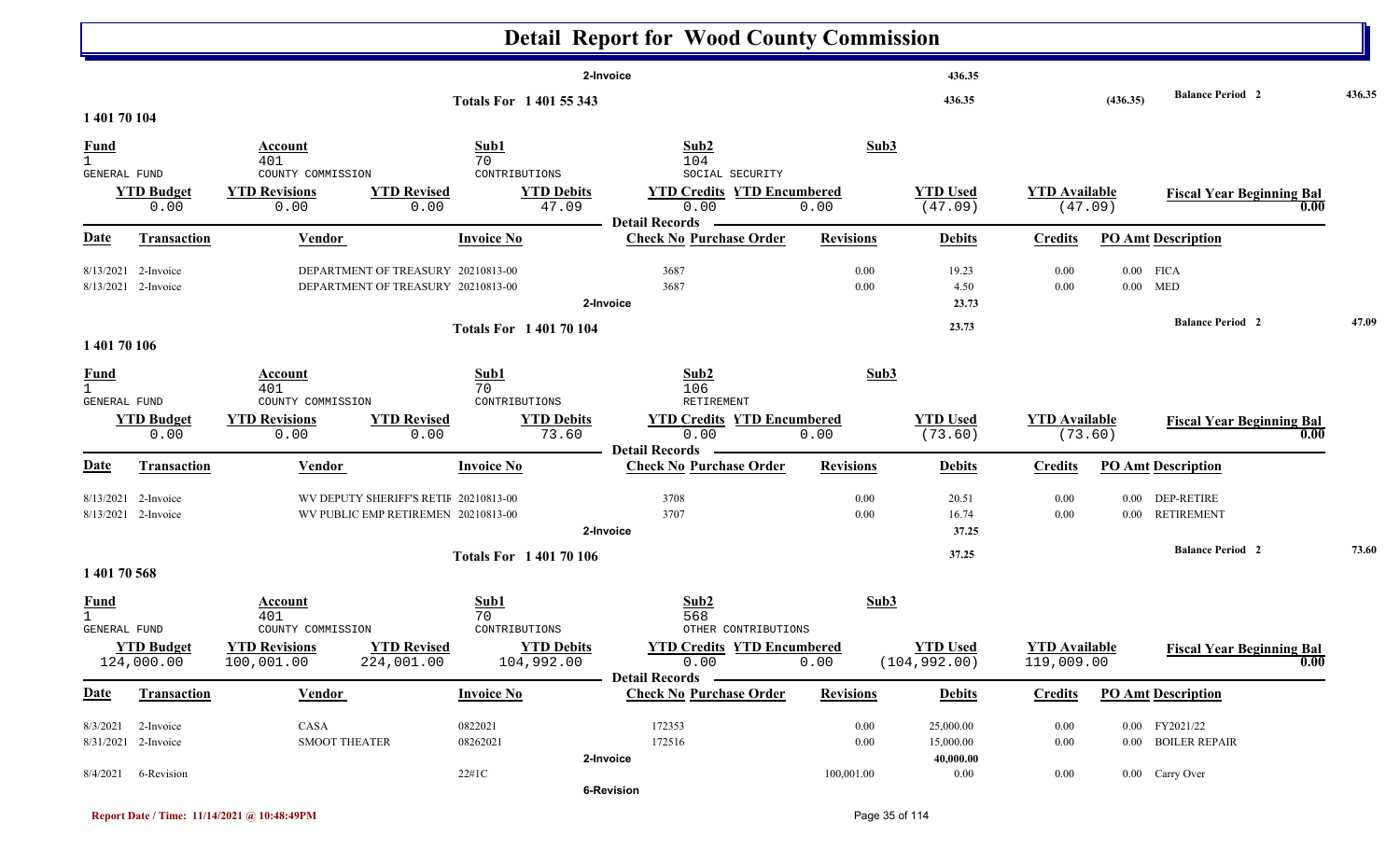|                                    |                                                 |                                              |                                                   | <b>Totals For 140170568</b>                           |                                                                    | 100,001.00           | 40,000.00                                 |                                     |                      | <b>Balance Period 2</b>                                           | 104,992.00 |
|------------------------------------|-------------------------------------------------|----------------------------------------------|---------------------------------------------------|-------------------------------------------------------|--------------------------------------------------------------------|----------------------|-------------------------------------------|-------------------------------------|----------------------|-------------------------------------------------------------------|------------|
|                                    | 1 401 70 568 3006                               |                                              |                                                   |                                                       |                                                                    |                      |                                           |                                     |                      |                                                                   |            |
| <b>Fund</b><br>GENERAL FUND        |                                                 | Account<br>401<br>COUNTY COMMISSION          |                                                   | Sub1<br>70<br>CONTRIBUTIONS                           | Sub2<br>568<br>OTHER CONTRIBUTIONS                                 | Sub3                 | 3006<br><b>HEALTH MEMBERSHIP REIMBURS</b> |                                     |                      |                                                                   |            |
| <b>YTD Budget</b><br>6,000.00      |                                                 | <b>YTD Revisions</b><br>0.00                 | <b>YTD Revised</b><br>6,000.00                    | <b>YTD Debits</b><br>652.12                           | <b>YTD Credits YTD Encumbered</b><br>0.00<br><b>Detail Records</b> | 0.00                 | <b>YTD Used</b><br>(652.12)               | <b>YTD Available</b><br>5,347.88    |                      | <b>Fiscal Year Beginning Bal</b><br>0.00                          |            |
| <u>Date</u>                        | <b>Transaction</b>                              | Vendor                                       |                                                   | <b>Invoice No</b>                                     | <b>Check No Purchase Order</b>                                     | <b>Revisions</b>     | <b>Debits</b>                             | <b>Credits</b>                      |                      | <b>PO Amt Description</b>                                         |            |
|                                    | 8/13/2021 2-Invoice<br>8/13/2021 2-Invoice      |                                              | <b>BLATT WILLIAM ANTHONY</b><br>ESCANDON HERNANDO | 10-00273547-REG<br>10-00273644-REG                    | 273547<br>273644                                                   | 0.00<br>0.00         | 40.00<br>34.42                            | 0.00<br>0.00                        | $0.00\,$             | 0.00 BLATT WILLIAM ANTHONY<br><b>ESCANDON HERNANDO</b>            |            |
| 8/13/2021<br>8/13/2021             | 2-Invoice<br>2-Invoice                          |                                              | HOCKENBERRY CHRISTINA I<br>JOHNSON MELISSA D      | 10-00273460-REG<br>10-00273490-REG                    | 273460<br>273490                                                   | 0.00<br>0.00         | 40.00<br>28.04                            | 0.00<br>0.00                        | $0.00\,$<br>0.00     | HOCKENBERRY CHRISTINA L<br>JOHNSON MELISSA D                      |            |
| 8/13/2021                          | 8/13/2021 2-Invoice<br>2-Invoice                | <b>MARLOW TYLER D.</b>                       | KIDDER II JEFFREY S.                              | 10-00273569-REG<br>10-00273572-REG                    | 273569<br>273572                                                   | 0.00<br>0.00         | 40.00<br>40.00                            | 0.00<br>0.00                        | 0.00<br>0.00         | KIDDER II JEFFREY S.<br><b>MARLOW TYLER D.</b>                    |            |
| 8/13/2021<br>8/13/2021             | 2-Invoice<br>2-Invoice<br>8/13/2021 2-Invoice   | SINGER JANA L.                               | RITCHIE MICHAEL B<br><b>SPRADLING HEATHER N</b>   | 10-00273583-REG<br>10-00273653-REG<br>10-00273467-REG | 273583<br>273653<br>273467                                         | 0.00<br>0.00<br>0.00 | 40.00<br>40.00<br>28.04                   | 0.00<br>0.00<br>0.00                | 0.00<br>0.00<br>0.00 | RITCHIE MICHAEL B<br>SINGER JANA L.<br><b>SPRADLING HEATHER N</b> |            |
|                                    |                                                 | Totals For 1 401 70 568 3006                 |                                                   |                                                       | 2-Invoice                                                          |                      | 330.50<br>330.50                          |                                     |                      | <b>Balance Period 2</b>                                           | 652.12     |
| 1 402 10 101                       |                                                 |                                              |                                                   |                                                       |                                                                    |                      |                                           |                                     |                      |                                                                   |            |
| <b>Fund</b><br><b>GENERAL FUND</b> |                                                 | Account<br>402<br>COUNTY CLERK               |                                                   | Sub1<br>10<br>PERSONAL SERVICES                       | Sub2<br>101<br>ELECTED OFFICIALS                                   | Sub3                 |                                           |                                     |                      |                                                                   |            |
|                                    | <b>YTD Budget</b><br>62,093.00                  | <b>YTD Revisions</b><br>0.00                 | <b>YTD Revised</b><br>62,093.00                   | <b>YTD Debits</b><br>10,348.84                        | <b>YTD Credits YTD Encumbered</b><br>0.00<br><b>Detail Records</b> | 0.00                 | <b>YTD Used</b><br>(10, 348.84)           | <b>YTD Available</b><br>51,744.16   |                      | <b>Fiscal Year Beginning Bal</b><br>0.00                          |            |
| <u>Date</u>                        | <b>Transaction</b>                              | <b>Vendor</b>                                |                                                   | <b>Invoice No</b>                                     | <b>Check No Purchase Order</b>                                     | <b>Revisions</b>     | <b>Debits</b>                             | <b>Credits</b>                      |                      | <b>PO Amt Description</b>                                         |            |
| 8/13/2021                          | 2-Invoice<br>8/31/2021 2-Invoice                | RHODES MARK D.<br>RHODES MARK D.             |                                                   | 10-00273465-REG<br>10-00273684-REG                    | 273465<br>273684<br>2-Invoice                                      | 0.00<br>0.00         | 2,587.21<br>2,587.21<br>5,174.42          | 0.00<br>0.00                        | 0.00<br>0.00         | RHODES MARK D.<br>RHODES MARK D.                                  |            |
| 1 402 10 103                       |                                                 |                                              |                                                   | <b>Totals For 140210101</b>                           |                                                                    |                      | 5,174.42                                  |                                     |                      | <b>Balance Period 2</b>                                           | 10,348.84  |
| <b>Fund</b>                        |                                                 | Account<br>402                               |                                                   | Sub1<br>10                                            | Sub2<br>103<br>SALARIES-DEPUTIES                                   | Sub3                 |                                           |                                     |                      |                                                                   |            |
|                                    | GENERAL FUND<br><b>YTD Budget</b><br>601,083.00 | COUNTY CLERK<br><b>YTD Revisions</b><br>0.00 | <b>YTD</b> Revised<br>601,083.00                  | PERSONAL SERVICES<br><b>YTD Debits</b><br>96,807.52   | <b>YTD Credits YTD Encumbered</b><br>0.00<br><b>Detail Records</b> | 0.00                 | <b>YTD Used</b><br>(96, 807.52)           | <b>YTD Available</b><br>504, 275.48 |                      | <b>Fiscal Year Beginning Bal</b><br>0.00                          |            |
| <b>Date</b>                        | <b>Transaction</b>                              | <b>Vendor</b>                                |                                                   | <b>Invoice No</b>                                     | <b>Check No Purchase Order</b>                                     | <b>Revisions</b>     | <b>Debits</b>                             | <b>Credits</b>                      |                      | <b>PO Amt Description</b>                                         |            |
|                                    | Report Date / Time: 11/14/2021 @ 10:48:49PM     |                                              |                                                   |                                                       |                                                                    |                      |                                           |                                     |                      |                                                                   |            |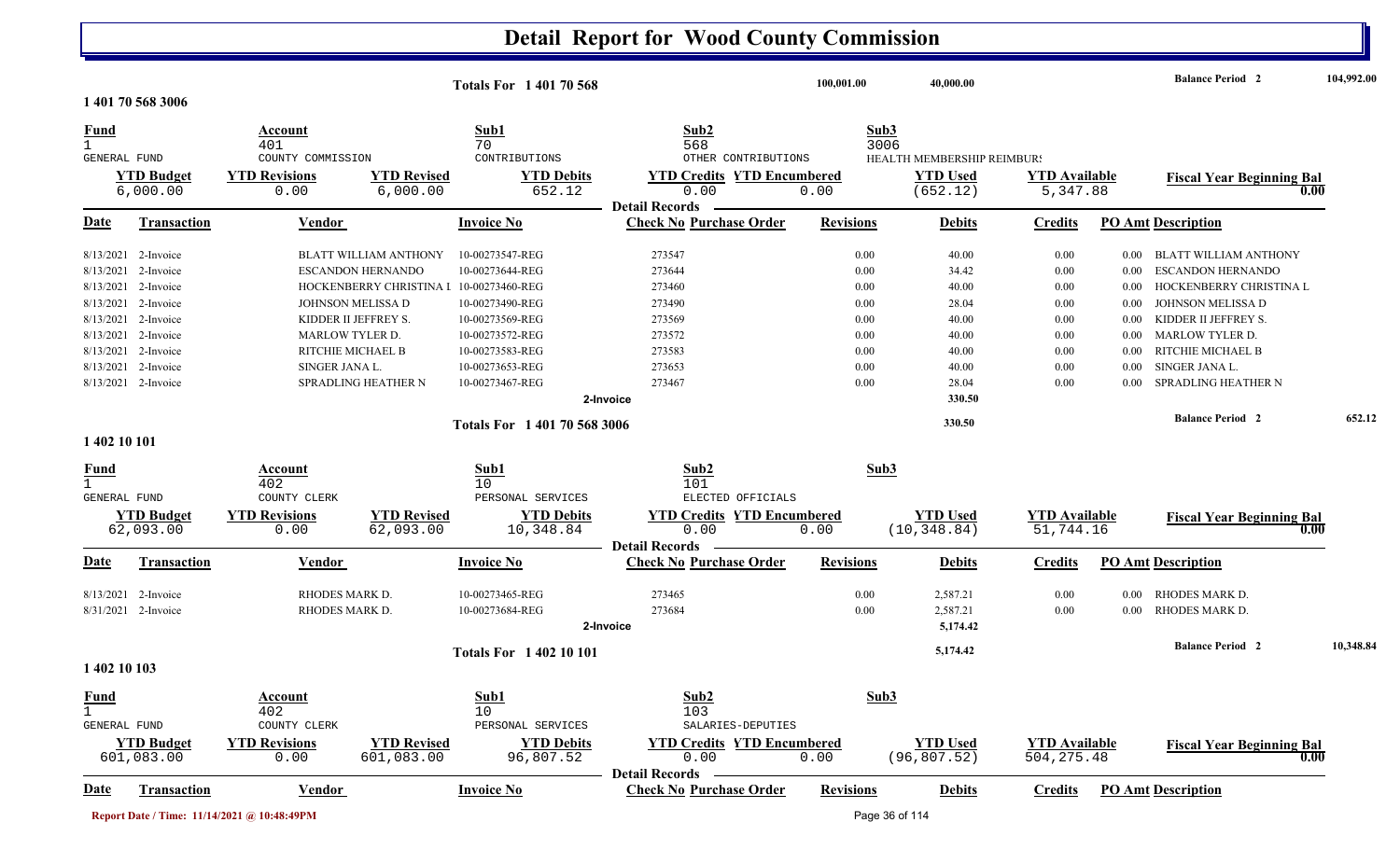| Fund<br><b>GENERAL FUND</b> | <b>Account</b><br>402<br>COUNTY CLERK | Sub1<br>10<br>PERSONAL SERVICES | Sub2<br>104<br>SOCIAL SECURITY | Sub3     |           |          |          |                            |           |
|-----------------------------|---------------------------------------|---------------------------------|--------------------------------|----------|-----------|----------|----------|----------------------------|-----------|
| 1 402 10 104                |                                       | <b>Totals For 1 402 10 103</b>  |                                |          | 48,396.46 |          |          | <b>Balance Period 2</b>    | 96,807.52 |
|                             |                                       |                                 | 2-Invoice                      |          | 48,396.46 |          |          |                            |           |
| 8/31/2021 2-Invoice         | <b>STEPHENS ALIKKA</b>                | 10-00273687-REG                 | 273687                         | 0.00     | 1,475.00  | 0.00     | $0.00\,$ | STEPHENS ALIKKA            |           |
| 8/31/2021 2-Invoice         | SPRADLING HEATHER N                   | 10-00273686-REG                 | 273686                         | 0.00     | 1,550.00  | 0.00     | $0.00\,$ | SPRADLING HEATHER N        |           |
| 8/31/2021 2-Invoice         | ROSS MELODY L.                        | 10-00273685-REG                 | 273685                         | 0.00     | 1,830.00  | 0.00     | $0.00\,$ | ROSS MELODY L.             |           |
| 8/31/2021 2-Invoice         | PENNINGTON SUE ANNE                   | 10-00273683-REG                 | 273683                         | 0.00     | 1,400.00  | 0.00     | 0.00     | PENNINGTON SUE ANNE        |           |
| 8/31/2021 2-Invoice         | <b>MOORE KRISTIN N</b>                | 10-00273682-REG                 | 273682                         | 0.00     | 1,525.00  | $0.00\,$ | $0.00\,$ | MOORE KRISTIN N            |           |
| 8/31/2021 2-Invoice         | JORDAN PATRICIA D.                    | 10-00273681-REG                 | 273681                         | 0.00     | 484.50    | 0.00     | $0.00\,$ | JORDAN PATRICIA D.         |           |
| 8/31/2021 2-Invoice         | JOHNSTON BARBARA A.                   | 10-00273680-REG                 | 273680                         | 0.00     | 1,830.00  | 0.00     | 0.00     | JOHNSTON BARBARA A.        |           |
| 8/31/2021 2-Invoice         | HOCKENBERRY CHRISTINA                 | 10-00273679-REG                 | 273679                         | 0.00     | 1,600.00  | 0.00     | $0.00\,$ | HOCKENBERRY CHRISTINA L    |           |
| 8/31/2021 2-Invoice         | <b>GARRETT DIANA KAY</b>              | 10-00273678-REG                 | 273678                         | 0.00     | 1,600.00  | 0.00     | $0.00\,$ | GARRETT DIANA KAY          |           |
| 8/31/2021 2-Invoice         | DYE BRENDA D.                         | 10-00273677-REG                 | 273677                         | 0.00     | 1,550.00  | 0.00     | $0.00\,$ | DYE BRENDA D.              |           |
| 8/31/2021 2-Invoice         | <b>DOTSON LESLIE RENEE</b>            | 10-00273676-REG                 | 273676                         | $0.00\,$ | 1,600.00  | 0.00     | $0.00\,$ | <b>DOTSON LESLIE RENEE</b> |           |
| 8/31/2021 2-Invoice         | DEVORE MARTHA JANE                    | 10-00273675-REG                 | 273675                         | 0.00     | 1,600.00  | 0.00     | $0.00\,$ | DEVORE MARTHA JANE         |           |
| 8/31/2021 2-Invoice         | CROSS ALISHA D                        | 10-00273674-REG                 | 273674                         | 0.00     | 1,425.00  | $0.00\,$ | $0.00\,$ | CROSS ALISHA D             |           |
| 8/31/2021 2-Invoice         | BOWMAN DONNA M.                       | 10-00273673-REG                 | 273673                         | 0.00     | 1,550.00  | 0.00     | $0.00\,$ | BOWMAN DONNA M.            |           |
| 8/31/2021 2-Invoice         | BECKETT CAROLYN J.                    | 10-00273672-REG                 | 273672                         | 0.00     | 1,550.00  | 0.00     | $0.00\,$ | BECKETT CAROLYN J.         |           |
| 8/31/2021 2-Invoice         | <b>BEARY ELIZABETH</b>                | 10-00273671-REG                 | 273671                         | 0.00     | 1,550.00  | 0.00     | $0.00\,$ | <b>BEARY ELIZABETH</b>     |           |
| 8/13/2021 2-Invoice         | <b>STEPHENS ALIKKA</b>                | 10-00273468-REG                 | 273468                         | 0.00     | 1,475.00  | 0.00     | $0.00\,$ | STEPHENS ALIKKA            |           |
| 8/13/2021 2-Invoice         | SPRADLING HEATHER N                   | 10-00273467-REG                 | 273467                         | 0.00     | 1,550.00  | 0.00     | $0.00\,$ | SPRADLING HEATHER N        |           |
| 8/13/2021 2-Invoice         | ROSS MELODY L.                        | 10-00273466-REG                 | 273466                         | 0.00     | 1,830.00  | 0.00     | $0.00\,$ | ROSS MELODY L.             |           |
| 8/13/2021 2-Invoice         | PENNINGTON SUE ANNE                   | 10-00273464-REG                 | 273464                         | 0.00     | 1,400.00  | 0.00     | 0.00     | PENNINGTON SUE ANNE        |           |
| 8/13/2021 2-Invoice         | <b>MOORE KRISTIN N</b>                | 10-00273463-REG                 | 273463                         | 0.00     | 1,525.00  | $0.00\,$ | $0.00\,$ | MOORE KRISTIN N            |           |
| 8/13/2021 2-Invoice         | JORDAN PATRICIA D.                    | 10-00273462-REG                 | 273462                         | 0.00     | 641.96    | 0.00     | $0.00\,$ | JORDAN PATRICIA D.         |           |
| 8/13/2021 2-Invoice         | JOHNSTON BARBARA A.                   | 10-00273461-REG                 | 273461                         | 0.00     | 1,830.00  | 0.00     | $0.00\,$ | JOHNSTON BARBARA A.        |           |
| 8/13/2021 2-Invoice         | <b>HOCKENBERRY CHRISTINA I</b>        | 10-00273460-REG                 | 273460                         | 0.00     | 1,600.00  | 0.00     | 0.00     | HOCKENBERRY CHRISTINA L    |           |
| 8/13/2021 2-Invoice         | <b>GARRETT DIANA KAY</b>              | 10-00273459-REG                 | 273459                         | 0.00     | 1,600.00  | 0.00     | $0.00\,$ | GARRETT DIANA KAY          |           |
| 8/13/2021 2-Invoice         | DYE BRENDA D.                         | 10-00273458-REG                 | 273458                         | 0.00     | 1,550.00  | 0.00     | $0.00\,$ | DYE BRENDA D.              |           |
| 8/13/2021 2-Invoice         | <b>DOTSON LESLIE RENEE</b>            | 10-00273457-REG                 | 273457                         | 0.00     | 1,600.00  | 0.00     | $0.00\,$ | <b>DOTSON LESLIE RENEE</b> |           |
| 8/13/2021 2-Invoice         | DEVORE MARTHA JANE                    | 10-00273456-REG                 | 273456                         | 0.00     | 1,600.00  | 0.00     | $0.00\,$ | DEVORE MARTHA JANE         |           |
| 8/13/2021 2-Invoice         | CROSS ALISHA D                        | 10-00273455-REG                 | 273455                         | 0.00     | 1,425.00  | $0.00\,$ | $0.00\,$ | CROSS ALISHA D             |           |
| 8/13/2021 2-Invoice         | BOWMAN DONNA M.                       | 10-00273454-REG                 | 273454                         | 0.00     | 1,550.00  | 0.00     | $0.00\,$ | BOWMAN DONNA M.            |           |
| 8/13/2021 2-Invoice         | BECKETT CAROLYN J.                    | 10-00273453-REG                 | 273453                         | $0.00\,$ | 1,550.00  | 0.00     | $0.00\,$ | BECKETT CAROLYN J.         |           |
| 8/13/2021 2-Invoice         | <b>BEARY ELIZABETH</b>                | 10-00273452-REG                 | 273452                         | $0.00\,$ | 1,550.00  | 0.00     |          | 0.00 BEARY ELIZABETH       |           |

|      | TD Budget         | TTD Revisions | <b>VTD Revised</b> | <b>VTD Debits</b> | YTD Cr<br>Credits<br><b>TD Encumbered</b>       |                  | `′TD Used     | VTD Available    | <b>Fiscal Year Beginning Bal</b> |
|------|-------------------|---------------|--------------------|-------------------|-------------------------------------------------|------------------|---------------|------------------|----------------------------------|
|      | 50,848.00         |               | 848.00<br>- 6      | 798.6c            | 00.ر                                            | 0.00             | . 798<br>.68  | 04 Q             | $\boldsymbol{0.00}$              |
|      |                   |               |                    |                   | <b>Detail Records</b>                           |                  |               |                  |                                  |
| Date | <b>ransaction</b> | <u>/endor</u> |                    | Invoice No        | $^\circ$ heck $_\odot$<br>s No Purchase Order ا | <b>Revisions</b> | <b>Debits</b> | $C$ redits<br>PΩ | <b>Amt Description</b>           |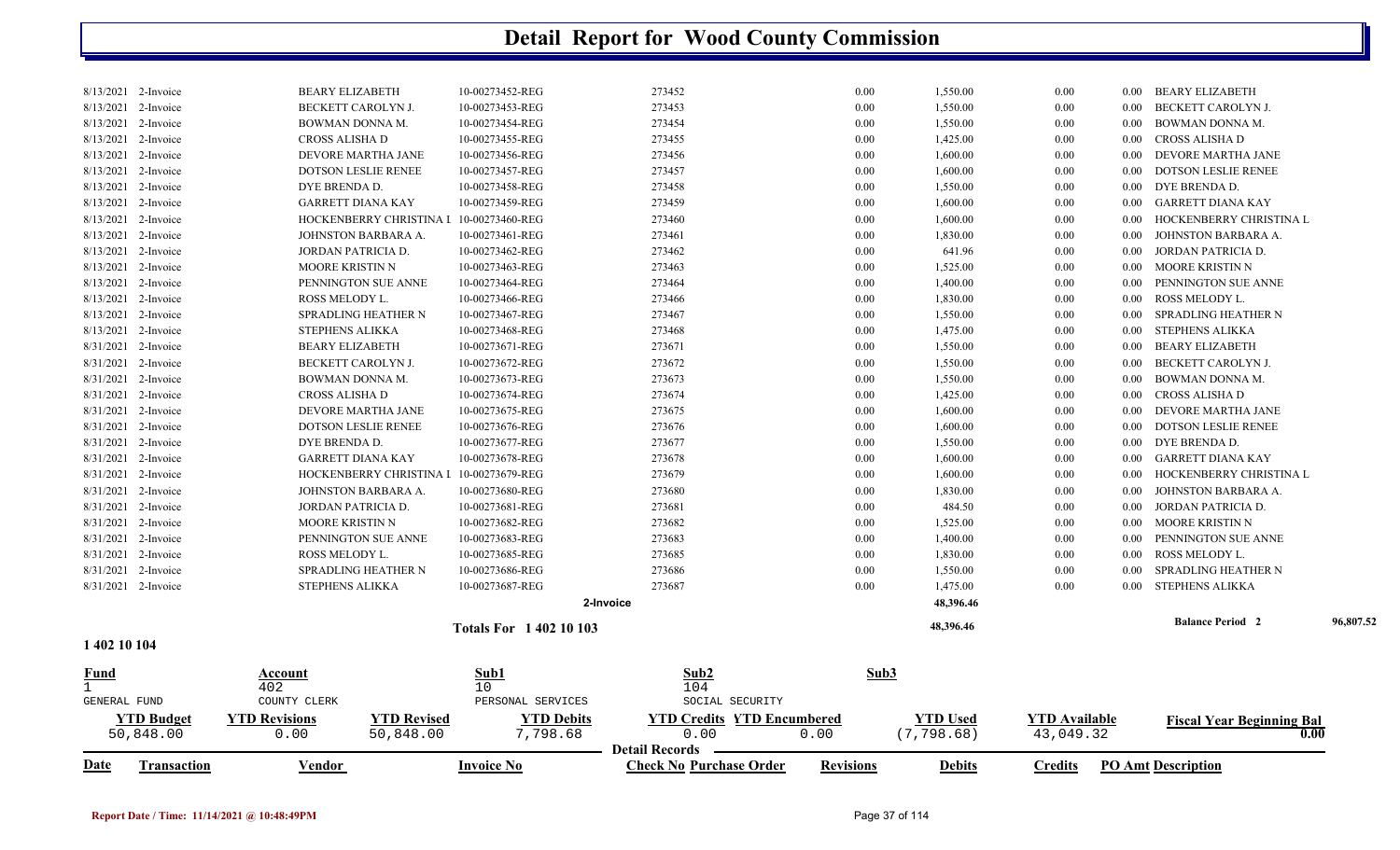|                                  |                                 |                                              |                                     |                                                     | <b>Detail Report for Wood County Commission</b>                |                  |                                 |                                    |          |                                  |           |
|----------------------------------|---------------------------------|----------------------------------------------|-------------------------------------|-----------------------------------------------------|----------------------------------------------------------------|------------------|---------------------------------|------------------------------------|----------|----------------------------------|-----------|
|                                  | 8/13/2021 2-Invoice             |                                              | DEPARTMENT OF TREASURY 20210813-00  |                                                     | 3687                                                           | 0.00             | 1,577.27                        | 0.00                               |          | $0.00$ FICA                      |           |
| 8/13/2021                        | 2-Invoice                       |                                              | DEPARTMENT OF TREASURY 20210813-00  |                                                     | 3687                                                           | 0.00             | 368.85                          | 0.00                               | $0.00\,$ | <b>MED</b>                       |           |
| 8/31/2021                        | 2-Invoice                       |                                              | DEPARTMENT OF TREASURY 20210831-00  |                                                     | 3696                                                           | 0.00             | 1,574.49                        | 0.00                               | $0.00\,$ | <b>FICA</b>                      |           |
|                                  | 8/31/2021 2-Invoice             |                                              | DEPARTMENT OF TREASURY 20210831-00  |                                                     | 3696                                                           | 0.00             | 368.23                          | 0.00                               | $0.00\,$ | <b>MED</b>                       |           |
|                                  |                                 |                                              |                                     |                                                     | 2-Invoice                                                      |                  | 3,888.84                        |                                    |          |                                  |           |
| 1 402 10 105                     |                                 |                                              |                                     | <b>Totals For 140210104</b>                         |                                                                |                  | 3,888.84                        |                                    |          | <b>Balance Period 2</b>          | 7,798.68  |
| <u>Fund</u><br>$\mathbf{1}$      |                                 | Account<br>402                               |                                     | Sub1<br>10                                          | Sub2<br>105                                                    | Sub3             |                                 |                                    |          |                                  |           |
| GENERAL FUND                     | <b>YTD Budget</b><br>236,910.00 | COUNTY CLERK<br><b>YTD Revisions</b><br>0.00 | <b>YTD Revised</b><br>236,910.00    | PERSONAL SERVICES<br><b>YTD Debits</b><br>36,088.22 | INSURANCE PREMIUM<br><b>YTD Credits YTD Encumbered</b><br>0.00 | 0.00             | <b>YTD Used</b><br>(36,088.22)  | <b>YTD Available</b><br>200,821.78 |          | <b>Fiscal Year Beginning Bal</b> | 0.00      |
| <b>Date</b>                      | <b>Transaction</b>              | Vendor                                       |                                     | <b>Invoice No</b>                                   | <b>Detail Records</b><br><b>Check No Purchase Order</b>        | <b>Revisions</b> | <b>Debits</b>                   | <b>Credits</b>                     |          | <b>PO Amt Description</b>        |           |
|                                  |                                 |                                              |                                     |                                                     |                                                                |                  |                                 |                                    |          |                                  |           |
| 8/3/2021                         | 2-Invoice                       |                                              | HIGHMARK WEST VIRGINIA              | 08012021                                            | 3678                                                           | 0.00             | 15,122.58                       | 0.00                               | $0.00\,$ | <b>HEALTH PREMIUM</b>            |           |
| 8/3/2021                         | 2-Invoice                       | <b>MUTUAL OF OMAHA</b>                       |                                     | 1225935839<br>1225935839                            | 172370<br>172370                                               | 0.00<br>0.00     | 27.88                           | 0.00                               | $0.00\,$ | <b>BASIC LIFE</b><br>$0.00$ LTD  |           |
| 8/3/2021<br>8/3/2021             | 2-Invoice<br>2-Invoice          | <b>MUTUAL OF OMAHA</b>                       | VISION SERVICE PLAN (WV)            | 082021                                              | 172388                                                         | 0.00             | 131.11<br>41.02                 | 0.00<br>0.00                       | 0.00     | <b>SINGLE VISION</b>             |           |
| 8/3/2021                         | 2-Invoice                       |                                              | VISION SERVICE PLAN (WV)            | 082021                                              | 172388                                                         | 0.00             | 164.25                          | 0.00                               | 0.00     | <b>FAMILY VISION</b>             |           |
| 8/4/2021                         | 2-Invoice                       |                                              | HIGHMARK WEST VIRGINIA F210803A5897 |                                                     | 3680                                                           | 0.00             | 430.08                          | 0.00                               | 0.00     | HRA                              |           |
| 8/16/2021                        | 2-Invoice                       |                                              | HIGHMARK WEST VIRGINIA F210810A9373 |                                                     | 3688                                                           | 0.00             | 84.40                           | 0.00                               | 0.00     | HRA                              |           |
|                                  | 8/17/2021 2-Invoice             |                                              | HIGHMARK WEST VIRGINIA F210817A9907 |                                                     | 3690                                                           | 0.00             | 5.13                            | 0.00                               | 0.00     | HRA                              |           |
| 8/31/2021                        | 2-Invoice                       | <b>RENAISSANCE</b>                           |                                     | 08282021                                            | 3699                                                           | 0.00             | 154.59                          | 0.00                               | 0.00     | WEEKLY CLAIMS 08/28              |           |
|                                  | 8/31/2021 2-Invoice             |                                              | HIGHMARK WEST VIRGINIA              | F210824A2296                                        | 3700                                                           | 0.00             | 2,188.57                        | 0.00                               | $0.00\,$ | <b>HRA</b>                       |           |
|                                  | 8/31/2021 2-Invoice             |                                              | HIGHMARK WEST VIRGINIA F210831A3223 |                                                     | 3701                                                           | 0.00             | 85.47                           | 0.00                               |          | $0.00$ HRA                       |           |
|                                  |                                 |                                              |                                     |                                                     | 2-Invoice                                                      |                  | 18,435.08                       |                                    |          |                                  |           |
|                                  |                                 |                                              |                                     | <b>Totals For 140210105</b>                         |                                                                |                  | 18,435.08                       |                                    |          | <b>Balance Period 2</b>          | 36,088.22 |
| 1 402 10 106                     |                                 |                                              |                                     |                                                     |                                                                |                  |                                 |                                    |          |                                  |           |
| <u>Fund</u><br>1<br>GENERAL FUND |                                 | <b>Account</b><br>402<br>COUNTY CLERK        |                                     | Sub1<br>10<br>PERSONAL SERVICES                     | Sub2<br>106<br>RETIREMENT                                      | Sub3             |                                 |                                    |          |                                  |           |
|                                  | <b>YTD Budget</b><br>66,468.00  | <b>YTD Revisions</b><br>0.00                 | <b>YTD Revised</b><br>66,468.00     | <b>YTD Debits</b><br>10,728.30                      | <b>YTD Credits YTD Encumbered</b><br>0.00                      | 0.00             | <b>YTD Used</b><br>(10, 728.30) | <b>YTD</b> Available<br>55,739.70  |          | <b>Fiscal Year Beginning Bal</b> | v.vv      |
| <u>Date</u>                      | Transaction                     | Vendor                                       |                                     | <b>Invoice No</b>                                   | Detail Records -<br><b>Check No Purchase Order</b>             | <b>Revisions</b> | <b>Debits</b>                   | <b>Credits</b>                     |          | <b>PO Amt Description</b>        |           |
|                                  | 8/13/2021 2-Invoice             |                                              | WV PUBLIC EMP RETIREMEN 20210813-00 |                                                     | 3707                                                           | $0.00\,$         | 2,679.76                        | 0.00                               |          | 0.00 RETIREMENT                  |           |
|                                  | 8/31/2021 2-Invoice             |                                              | WV PUBLIC EMP RETIREMEN 20210831-00 |                                                     | 3707                                                           | $0.00\,$         | 2,670.65                        | 0.00                               |          | 0.00 RETIREMENT                  |           |
|                                  |                                 |                                              |                                     |                                                     | 2-Invoice                                                      |                  | 5,350.41                        |                                    |          |                                  |           |
|                                  |                                 |                                              |                                     | <b>Totals For 140210106</b>                         |                                                                |                  | 5,350.41                        |                                    |          | <b>Balance Period</b> 2          | 10,728.30 |

#### **1 402 40 220**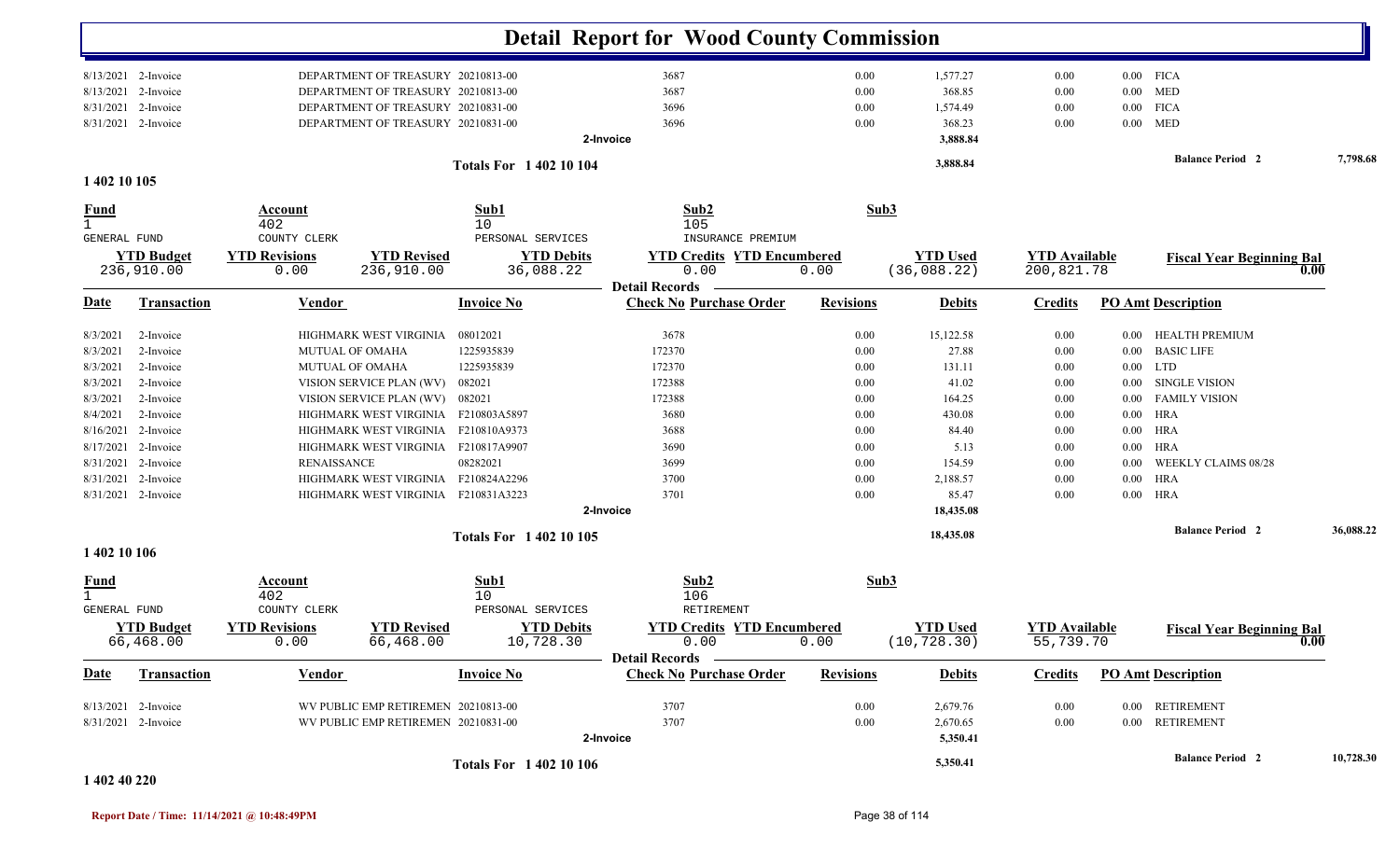| <b>Fund</b><br>$\mathbf{1}$<br>GENERAL FUND        | <b>YTD Budget</b>                  | Account<br>402<br>COUNTY CLERK<br><b>YTD Revisions</b> | <b>YTD Revised</b>                                                               | Sub1<br>40<br>CONTRACTURAL SERVICES<br><b>YTD Debits</b> | Sub <sub>2</sub><br>220<br>ADVERTISING<br><b>YTD Credits YTD Encumbered</b> | Sub3             | <b>YTD Used</b>              | <b>YTD</b> Available |                   |                                                                      |          |
|----------------------------------------------------|------------------------------------|--------------------------------------------------------|----------------------------------------------------------------------------------|----------------------------------------------------------|-----------------------------------------------------------------------------|------------------|------------------------------|----------------------|-------------------|----------------------------------------------------------------------|----------|
|                                                    | 12,000.00                          | 0.00                                                   | 12,000.00                                                                        | 1,291.65                                                 | 0.00                                                                        | 0.00             | (1, 291.65)                  | 10,708.35            |                   | <b>Fiscal Year Beginning Bal</b><br>0.00                             |          |
| Date                                               | <b>Transaction</b>                 | Vendor                                                 |                                                                                  | <b>Invoice No</b>                                        | <b>Detail Records</b><br><b>Check No Purchase Order</b>                     | <b>Revisions</b> | <b>Debits</b>                | <b>Credits</b>       |                   | <b>PO Amt Description</b>                                            |          |
| 8/9/2021<br>8/9/2021                               | 5-Journal Entry<br>5-Journal Entry |                                                        | PARKERSBURG NEWS & SEN' 20210805017001<br>PARKERSBURG NEWS & SEN' 20210805059001 |                                                          | 5-Journal Entry                                                             | 0.00<br>0.00     | 620.80<br>670.85<br>1,291.65 | 0.00<br>0.00         | 0.00<br>0.00      | WOOD CO FINANCE-4019-PARKERSBURG<br>WOOD CO FINANCE-4019-PARKERSBURG |          |
| 1 402 40 221                                       |                                    |                                                        |                                                                                  | <b>Totals For 1 402 40 220</b>                           |                                                                             |                  | 1,291.65                     |                      |                   | <b>Balance Period 2</b>                                              | 1.291.65 |
| <b>Fund</b><br>$\mathbf{1}$<br>GENERAL FUND        | <b>YTD Budget</b>                  | Account<br>402<br>COUNTY CLERK<br><b>YTD Revisions</b> | <b>YTD Revised</b>                                                               | Sub1<br>40<br>CONTRACTURAL SERVICES<br><b>YTD Debits</b> | Sub2<br>221<br>TRAINING & EDUCATION<br><b>YTD Credits YTD Encumbered</b>    | Sub3             | <b>YTD Used</b>              | <b>YTD</b> Available |                   | <b>Fiscal Year Beginning Bal</b>                                     |          |
|                                                    | 4,000.00                           | 0.00                                                   | 4,000.00                                                                         | 157.82                                                   | 0.00<br><b>Detail Records</b>                                               | 0.00             | (157.82)                     | 3,842.18             |                   | 0.00                                                                 |          |
| Date                                               | Transaction                        | Vendor                                                 |                                                                                  | <b>Invoice No</b>                                        | <b>Check No Purchase Order</b>                                              | <b>Revisions</b> | <b>Debits</b>                | <b>Credits</b>       |                   | <b>PO Amt Description</b>                                            |          |
|                                                    | 8/17/2021 2-Invoice                | BOWMAN DONNA M.                                        |                                                                                  | 08132021<br>2-Invoice                                    | 172449                                                                      | 0.00             | 157.82<br>157.82             | 0.00                 |                   | 0.00 MILEAGE                                                         |          |
| 1 402 40 222                                       |                                    |                                                        |                                                                                  | <b>Totals For 1 402 40 221</b>                           |                                                                             |                  | 157.82                       |                      |                   | <b>Balance Period 2</b>                                              | 157.82   |
| <b>Fund</b><br>$\mathbf{1}$<br><b>GENERAL FUND</b> |                                    | Account<br>402<br>COUNTY CLERK                         |                                                                                  | Sub1<br>40<br>CONTRACTURAL SERVICES                      | Sub2<br>222<br>DUES & SUBSCRIPTIONS                                         | Sub3             |                              |                      |                   |                                                                      |          |
|                                                    | <b>YTD Budget</b><br>650.00        | <b>YTD Revisions</b><br>0.00                           | <b>YTD Revised</b><br>650.00                                                     | <b>YTD Debits</b><br>650.00                              | <b>YTD Credits YTD Encumbered</b><br>0.00<br><b>Detail Records</b>          | 0.00             | <b>YTD Used</b><br>(650.00)  | <b>YTD</b> Available | 0.00              | <b>Fiscal Year Beginning Bal</b><br>0.00                             |          |
| Date                                               | <b>Transaction</b>                 | Vendor                                                 |                                                                                  | <b>Invoice No</b>                                        | <b>Check No Purchase Order</b>                                              | <b>Revisions</b> | <b>Debits</b>                | <b>Credits</b>       |                   | <b>PO Amt Description</b>                                            |          |
| 8/3/2021                                           | 2-Invoice                          |                                                        | WV ASSOCIATION OF COUNT 07222021                                                 | 2-Invoice                                                | 172392                                                                      | 0.00             | 650.00<br>650.00             | 0.00                 | 0.00 <sub>1</sub> | 2021 ASSOCIATION DUES                                                |          |
|                                                    |                                    |                                                        |                                                                                  | <b>Totals For 1 402 40 222</b>                           |                                                                             |                  | 650.00                       |                      |                   | <b>Balance Period 2</b>                                              | 650.00   |

**1 402 55 341**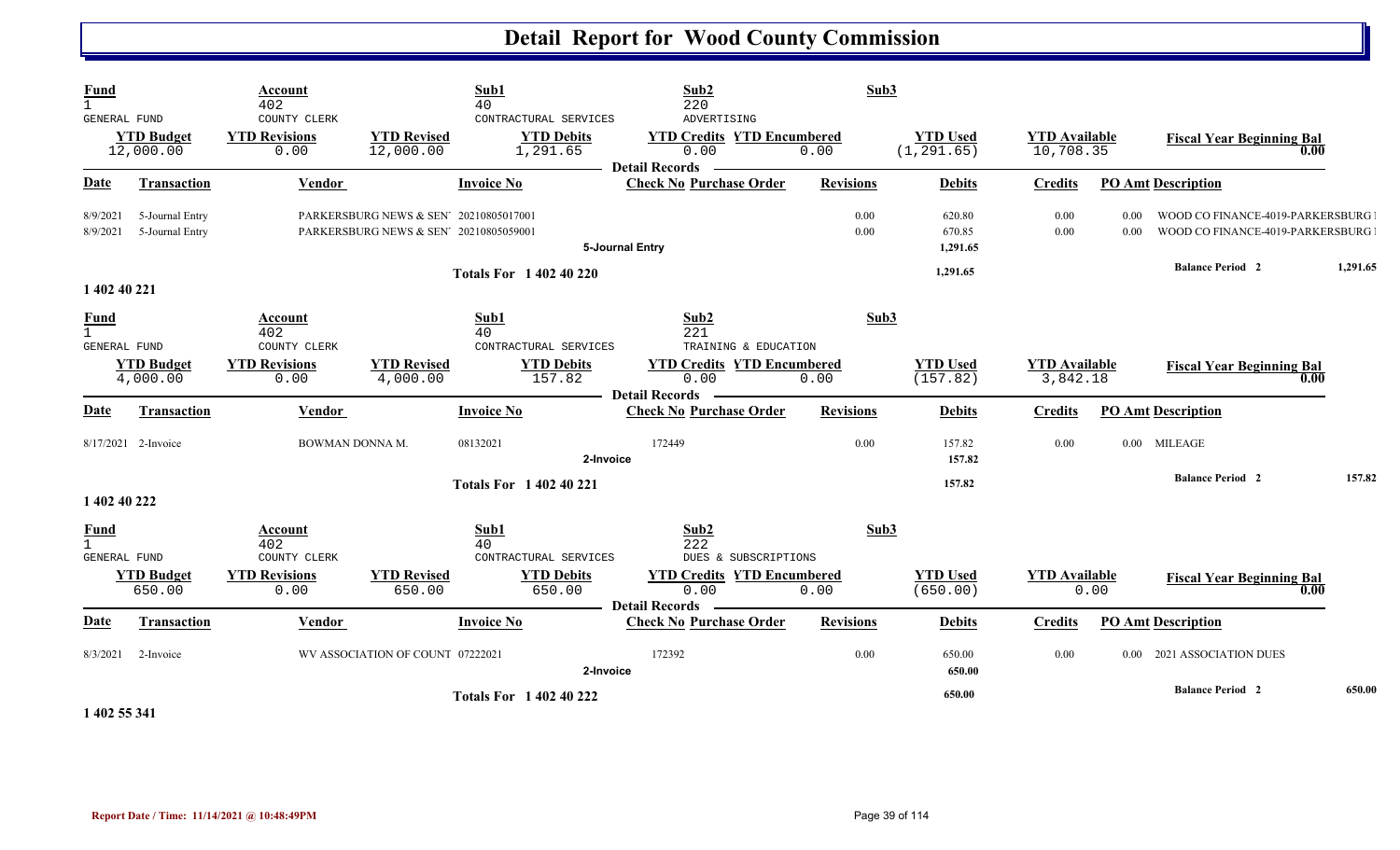| COUNTY CLERK<br>COMMODITIES<br>SUPPLIES/MATERIALS<br>GENERAL FUND<br><b>YTD Revisions</b><br><b>YTD Revised</b><br><b>YTD Debits</b><br><b>YTD Credits YTD Encumbered</b><br><b>YTD Used</b><br><b>YTD Budget</b><br><b>YTD</b> Available | <b>Fiscal Year Beginning Bal</b><br>0.00       |
|-------------------------------------------------------------------------------------------------------------------------------------------------------------------------------------------------------------------------------------------|------------------------------------------------|
| 742.27<br>10,000.00<br>44.00<br>10,044.00<br>107.83<br>0.00<br>(107.83)<br>9,193.90                                                                                                                                                       |                                                |
| <b>Detail Records</b><br><b>Check No Purchase Order</b><br><b>Revisions</b><br>Date<br><b>Transaction</b><br>Vendor<br><b>Invoice No</b><br><b>Debits</b><br><b>PO Amt Description</b><br><b>Credits</b>                                  |                                                |
| 84800<br>8/26/2021 1-Purchase Order<br>OFFICE DEPOT<br>0.00<br>0.00<br>0.00<br>61.18 Scotch Packing Tape #444970                                                                                                                          |                                                |
| 1-Purchase Order<br>OFFICE DEPOT<br>84800<br>0.00<br>0.00<br>0.00<br>8/26/2021<br>16.27                                                                                                                                                   | Swingline Premium Staples 5 pack #745922       |
| 1-Purchase Order<br>OFFICE DEPOT<br>84800<br>0.00<br>0.00<br>0.00<br>23.68<br>8/26/2021                                                                                                                                                   | Tombow Correction Tape 4 pack #369589          |
| 1-Purchase Order<br>8/26/2021<br>OFFICE DEPOT<br>84800<br>0.00<br>0.00<br>0.00<br>7.80                                                                                                                                                    | Pilot G2 Gel Pens Fine Point 8 pack #824832    |
| 1-Purchase Order<br>0.00<br>8/26/2021<br><b>STATIONERS INC</b><br>84801<br>0.00<br>0.00<br>251.80                                                                                                                                         | Smead End Tab Legal Manilla File Folders #2713 |
| 1-Purchase Order                                                                                                                                                                                                                          |                                                |
| 1-Purchase Order Pending Pcard<br>HR DIRECT<br>84709<br>0.00<br>0.00<br>0.00<br>8/5/2021<br>103.20                                                                                                                                        | Attendance Tracking Essentials Bundle A0101    |
| 1-Purchase Order Pending Pcard<br>HR DIRECT<br>84709<br>0.00<br>0.00<br>0.00<br>30.23 UPS Delivery<br>8/5/2021                                                                                                                            |                                                |
| 9.34 Tax<br>1-Purchase Order Pending Peard<br>84709<br>0.00<br>0.00<br>8/5/2021<br>HR DIRECT<br>0.00                                                                                                                                      |                                                |
| 1-Purchase Order Pe                                                                                                                                                                                                                       |                                                |
| <b>CRYSTAL SPRING WATER</b><br>07214368<br>172401<br>0.00<br>8.00<br>0.00<br>$8/10/2021$ 2-Invoice                                                                                                                                        | 0.00 CUST ID WOOCLE - JULY COOLER RENT         |
| 8/10/2021 2-Invoice<br>OFFICE DEPOT<br>183613445001<br>172415<br>84634<br>0.00<br>28.44<br>0.00                                                                                                                                           | (28.44) PENS; ENVELOPES; STAPLES; BINDER CLII  |
| 84634<br>8/10/2021<br>2-Invoice<br>OFFICE DEPOT<br>183611517001<br>172415<br>0.00<br>48.70<br>0.00                                                                                                                                        | (48.70) PENS; ENVELOPES; STAPLES; BINDER CLII  |
| 117465-0<br>84641<br>8/10/2021 2-Invoice<br><b>STATIONERS INC</b><br>172430<br>0.00<br>22.69<br>0.00                                                                                                                                      | (22.69) NOTARY STAMP - BRENDA DYE              |
| 2-Invoice<br>107.83                                                                                                                                                                                                                       |                                                |
| 44.00<br>8/4/2021<br>6-Revision<br>22#1A<br>0.00<br>0.00<br>0.00 Open Purchase Orders                                                                                                                                                     |                                                |
| <b>6-Revision</b>                                                                                                                                                                                                                         |                                                |
| 44.00<br>107.83<br>403.67<br><b>Totals For 1402 55 341</b>                                                                                                                                                                                | 107.83<br><b>Balance Period 2</b>              |
| 1 403 10 101                                                                                                                                                                                                                              |                                                |
| Sub2<br>Sub3<br>Sub1<br><u>Fund</u><br>Account<br>$\mathbf{1}$<br>403<br>10<br>101<br>ELECTED OFFICIALS<br><b>GENERAL FUND</b><br>CIRCUIT CLERK<br>PERSONAL SERVICES                                                                      |                                                |
| <b>YTD Budget</b><br><b>YTD Revisions</b><br><b>YTD Revised</b><br><b>YTD Debits</b><br><b>YTD Credits YTD Encumbered</b><br><b>YTD Used</b><br><b>YTD</b> Available                                                                      | <b>Fiscal Year Beginning Bal</b>               |
| 62,093.00<br>(10, 348.84)<br>0.00<br>62,093.00<br>0.00<br>51,744.16<br>10,348.84<br>0.00<br><b>Detail Records</b>                                                                                                                         | 0.00                                           |
| Transaction<br><b>Invoice No</b><br><b>Check No Purchase Order</b><br><b>Revisions</b><br><b>PO Amt Description</b><br>Date<br>Vendor<br><b>Debits</b><br><b>Credits</b>                                                                  |                                                |
| RIDGWAY CELESTE A.<br>8/13/2021<br>10-00273481-REG<br>273481<br>0.00<br>2,587.21<br>0.00<br>RIDGWAY CELESTE A.<br>2-Invoice<br>0.00                                                                                                       |                                                |
| 273700<br>8/31/2021 2-Invoice<br>RIDGWAY CELESTE A.<br>10-00273700-REG<br>0.00<br>2,587.21<br>0.00<br>RIDGWAY CELESTE A.<br>0.00                                                                                                          |                                                |
| 5,174.42<br>2-Invoice                                                                                                                                                                                                                     |                                                |
| <b>Totals For 140310101</b><br>5,174.42<br>1 403 10 103                                                                                                                                                                                   | 10,348.84<br><b>Balance Period 2</b>           |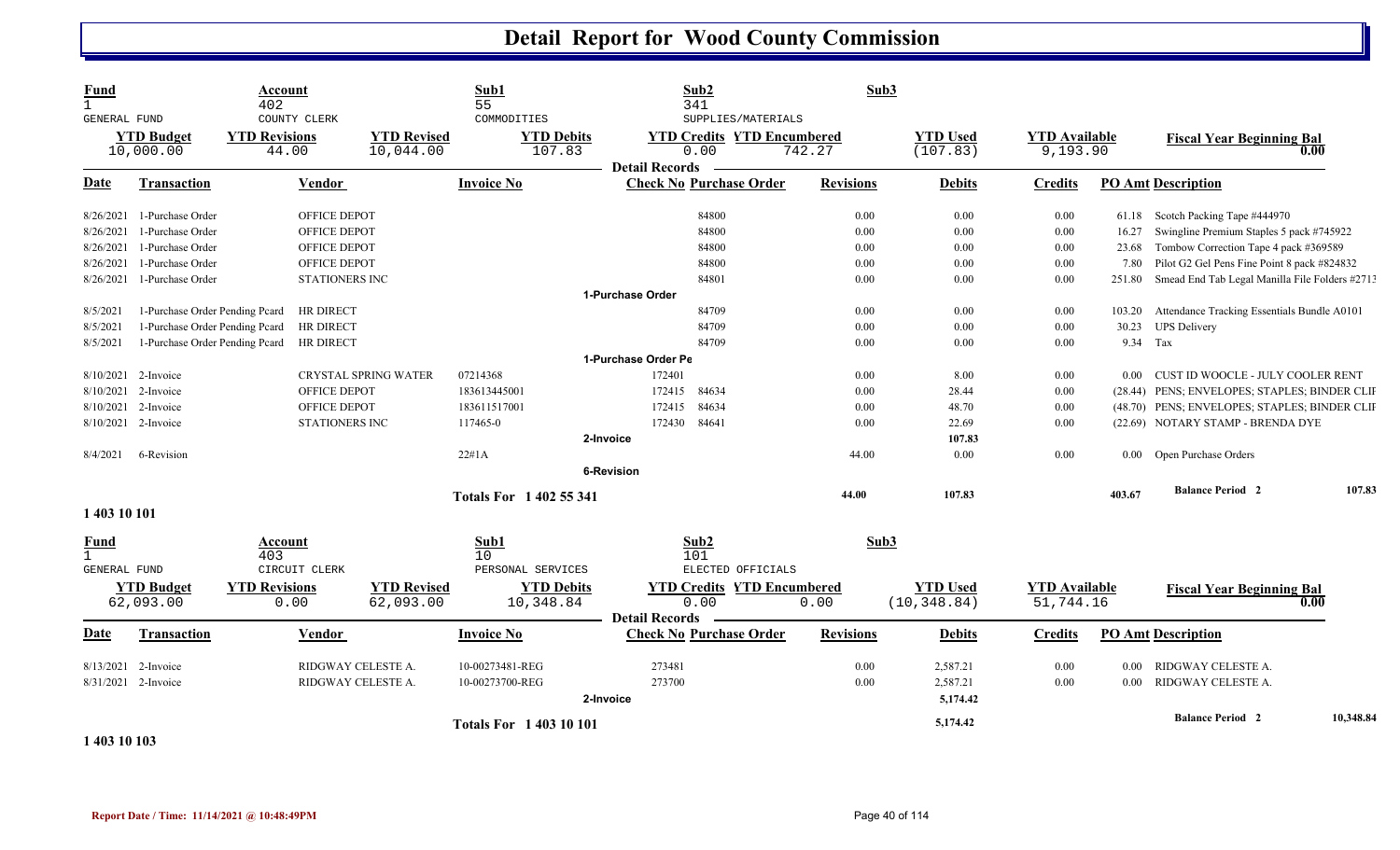| <b>Fund</b><br>$\mathbf{1}$<br><b>GENERAL FUND</b> |                                | Account<br>403<br>CIRCUIT CLERK |                                  | Sub1<br>10<br>PERSONAL SERVICES | Sub2<br>103<br>SALARIES-DEPUTIES                        | Sub3             |                                |                                    |          |                                          |           |
|----------------------------------------------------|--------------------------------|---------------------------------|----------------------------------|---------------------------------|---------------------------------------------------------|------------------|--------------------------------|------------------------------------|----------|------------------------------------------|-----------|
|                                                    | <b>YTD Budget</b>              | <b>YTD Revisions</b>            | <b>YTD Revised</b>               | <b>YTD Debits</b>               | <b>YTD Credits YTD Encumbered</b>                       |                  | <b>YTD Used</b>                | <b>YTD Available</b>               |          | <b>Fiscal Year Beginning Bal</b>         |           |
|                                                    | 428,102.00                     | 0.00                            | 428,102.00                       | 71,350.17                       | 0.00                                                    | 0.00             | (71, 350.17)                   | 356,751.83                         |          | 0.00                                     |           |
|                                                    |                                |                                 |                                  |                                 | <b>Detail Records</b>                                   |                  |                                |                                    |          |                                          |           |
| Date                                               | <b>Transaction</b>             | Vendor                          |                                  | <b>Invoice No</b>               | <b>Check No Purchase Order</b>                          | <b>Revisions</b> | <b>Debits</b>                  | <b>Credits</b>                     |          | <b>PO Amt Description</b>                |           |
|                                                    | 8/13/2021 2-Invoice            |                                 | <b>BONNELL CRYSTAL</b>           | 10-00273469-REG                 | 273469                                                  | 0.00             | 1,279.08                       | 0.00                               | $0.00\,$ | <b>BONNELL CRYSTAL</b>                   |           |
|                                                    | 8/13/2021 2-Invoice            |                                 | DAUGHERTY ANDREA M               | 10-00273470-REG                 | 273470                                                  | 0.00             | 1,279.08                       | 0.00                               | $0.00\,$ | DAUGHERTY ANDREA M                       |           |
| 8/13/2021                                          | 2-Invoice                      |                                 | HENRIE MARGARET J                | 10-00273472-REG                 | 273472                                                  | 0.00             | 1,276.25                       | 0.00                               | 0.00     | HENRIE MARGARET J                        |           |
|                                                    | 8/13/2021 2-Invoice            |                                 | <b>JACKS DEBORAH KAY</b>         | 10-00273473-REG                 | 273473                                                  | 0.00             | 1,482.79                       | 0.00                               | 0.00     | JACKS DEBORAH KAY                        |           |
|                                                    | 8/13/2021 2-Invoice            |                                 | KAUFMAN DENISE A.                | 10-00273474-REG                 | 273474                                                  | 0.00             | 1,566.26                       | 0.00                               | $0.00\,$ | KAUFMAN DENISE A.                        |           |
|                                                    | 8/13/2021 2-Invoice            |                                 | LALLATHIN DONNA M                | 10-00273476-REG                 | 273476                                                  | 0.00             | 1,275.58                       | 0.00                               | 0.00     | LALLATHIN DONNA M                        |           |
| 8/13/2021                                          | 2-Invoice                      | LEACH AMY S.                    |                                  | 10-00273477-REG                 | 273477                                                  | 0.00             | 1,368.00                       | 0.00                               | $0.00\,$ | LEACH AMY S.                             |           |
|                                                    | 8/13/2021 2-Invoice            | <b>MILLER DAWN</b>              |                                  | 10-00273478-REG                 | 273478                                                  | 0.00             | 1,278.75                       | 0.00                               | $0.00\,$ | <b>MILLER DAWN</b>                       |           |
|                                                    | 8/13/2021 2-Invoice            |                                 | PALMER ERICA NICOLE              | 10-00273480-REG                 | 273480                                                  | 0.00             | 1,266.58                       | 0.00                               | 0.00     | PALMER ERICA NICOLE                      |           |
| 8/13/2021                                          | 2-Invoice                      |                                 | ROCKHOLD MICHELE LYNN            | 10-00273482-REG                 | 273482                                                  | 0.00             | 2,002.61                       | 0.00                               | 0.00     | ROCKHOLD MICHELE LYNN                    |           |
|                                                    | 8/13/2021 2-Invoice            |                                 | <b>WALTERS TERESA G.</b>         | 10-00273483-REG                 | 273483                                                  | 0.00             | 1,760.12                       | 0.00                               | 0.00     | <b>WALTERS TERESA G.</b>                 |           |
|                                                    | 8/13/2021 2-Invoice            |                                 | WILLIAMS TRACY A.                | 10-00273484-REG                 | 273484                                                  | 0.00             | 2,002.44                       | 0.00                               | 0.00     | WILLIAMS TRACY A.                        |           |
|                                                    | 8/31/2021 2-Invoice            |                                 | <b>BONNELL CRYSTAL</b>           | 10-00273688-REG                 | 273688                                                  | 0.00             | 1,279.08                       | 0.00                               | 0.00     | <b>BONNELL CRYSTAL</b>                   |           |
|                                                    | 8/31/2021 2-Invoice            |                                 | DAUGHERTY ANDREA M               | 10-00273689-REG                 | 273689                                                  | 0.00             | 1,279.08                       | 0.00                               | 0.00     | DAUGHERTY ANDREA M                       |           |
|                                                    | 8/31/2021 2-Invoice            |                                 | HENRIE MARGARET J                | 10-00273691-REG                 | 273691                                                  | 0.00             | 1,276.25                       | 0.00                               | 0.00     | HENRIE MARGARET J                        |           |
|                                                    | 8/31/2021 2-Invoice            |                                 | <b>JACKS DEBORAH KAY</b>         | 10-00273692-REG                 | 273692                                                  | 0.00             | 1,482.79                       | 0.00                               | 0.00     | <b>JACKS DEBORAH KAY</b>                 |           |
|                                                    | 8/31/2021 2-Invoice            |                                 | KAUFMAN DENISE A.                | 10-00273693-REG                 | 273693                                                  | 0.00             | 1,566.26                       | 0.00                               | 0.00     | KAUFMAN DENISE A.                        |           |
|                                                    | 8/31/2021 2-Invoice            |                                 | LALLATHIN DONNA M                | 10-00273695-REG                 | 273695                                                  | 0.00             | 1,275.58                       | 0.00                               | 0.00     | LALLATHIN DONNA M                        |           |
|                                                    | 8/31/2021 2-Invoice            | LEACH AMY S.                    |                                  | 10-00273696-REG                 | 273696                                                  | 0.00             | 1,368.00                       | 0.00                               | $0.00\,$ | LEACH AMY S.                             |           |
| 8/31/2021                                          | 2-Invoice                      | <b>MILLER DAWN</b>              |                                  | 10-00273697-REG                 | 273697                                                  | 0.00             | 1,278.75                       | 0.00                               | 0.00     | <b>MILLER DAWN</b>                       |           |
|                                                    | 8/31/2021 2-Invoice            |                                 | PALMER ERICA NICOLE              | 10-00273699-REG                 | 273699                                                  | 0.00             | 1,266.58                       | 0.00                               | 0.00     | PALMER ERICA NICOLE                      |           |
|                                                    | 8/31/2021 2-Invoice            |                                 | ROCKHOLD MICHELE LYNN            | 10-00273701-REG                 | 273701                                                  | 0.00             | 2,002.61                       | 0.00                               | 0.00     | ROCKHOLD MICHELE LYNN                    |           |
| 8/31/2021                                          | 2-Invoice                      |                                 | WALTERS TERESA G.                | 10-00273702-REG                 | 273702                                                  | 0.00             | 1,760.12                       | 0.00                               | 0.00     | WALTERS TERESA G.                        |           |
|                                                    | 8/31/2021 2-Invoice            |                                 | WILLIAMS TRACY A.                | 10-00273703-REG                 | 273703                                                  | 0.00             | 2,002.44                       | 0.00                               | 0.00     | WILLIAMS TRACY A.                        |           |
|                                                    |                                |                                 |                                  |                                 | 2-Invoice                                               |                  | 35,675.08                      |                                    |          |                                          |           |
|                                                    |                                |                                 |                                  | <b>Totals For 140310103</b>     |                                                         |                  | 35,675.08                      |                                    |          | <b>Balance Period 2</b>                  | 71,350.17 |
| 1 403 10 104                                       |                                |                                 |                                  |                                 |                                                         |                  |                                |                                    |          |                                          |           |
| Fund                                               |                                | Account                         |                                  | Sub1                            | Sub2                                                    | Sub3             |                                |                                    |          |                                          |           |
| $\mathbf{1}$                                       |                                | 403                             |                                  | 10                              | 104                                                     |                  |                                |                                    |          |                                          |           |
| GENERAL FUND                                       |                                | CIRCUIT CLERK                   |                                  | PERSONAL SERVICES               | SOCIAL SECURITY                                         |                  |                                |                                    |          |                                          |           |
|                                                    | <b>YTD Budget</b><br>39,412.00 | <b>YTD Revisions</b><br>0.00    | <b>YTD Revised</b><br>39, 412.00 | <b>YTD Debits</b><br>6,246.13   | <b>YTD Credits YTD Encumbered</b><br>0.00               | 0.00             | <b>YTD</b> Used<br>(6, 246.13) | <b>YTD Available</b><br>33, 165.87 |          | <b>Fiscal Year Beginning Bal</b><br>0.00 |           |
| <u>Date</u>                                        | <b>Transaction</b>             | Vendor                          |                                  | <b>Invoice No</b>               | <b>Detail Records</b><br><b>Check No Purchase Order</b> | <b>Revisions</b> | <b>Debits</b>                  | <b>Credits</b>                     |          | <b>PO Amt Description</b>                |           |
|                                                    |                                |                                 |                                  |                                 |                                                         |                  |                                |                                    |          |                                          |           |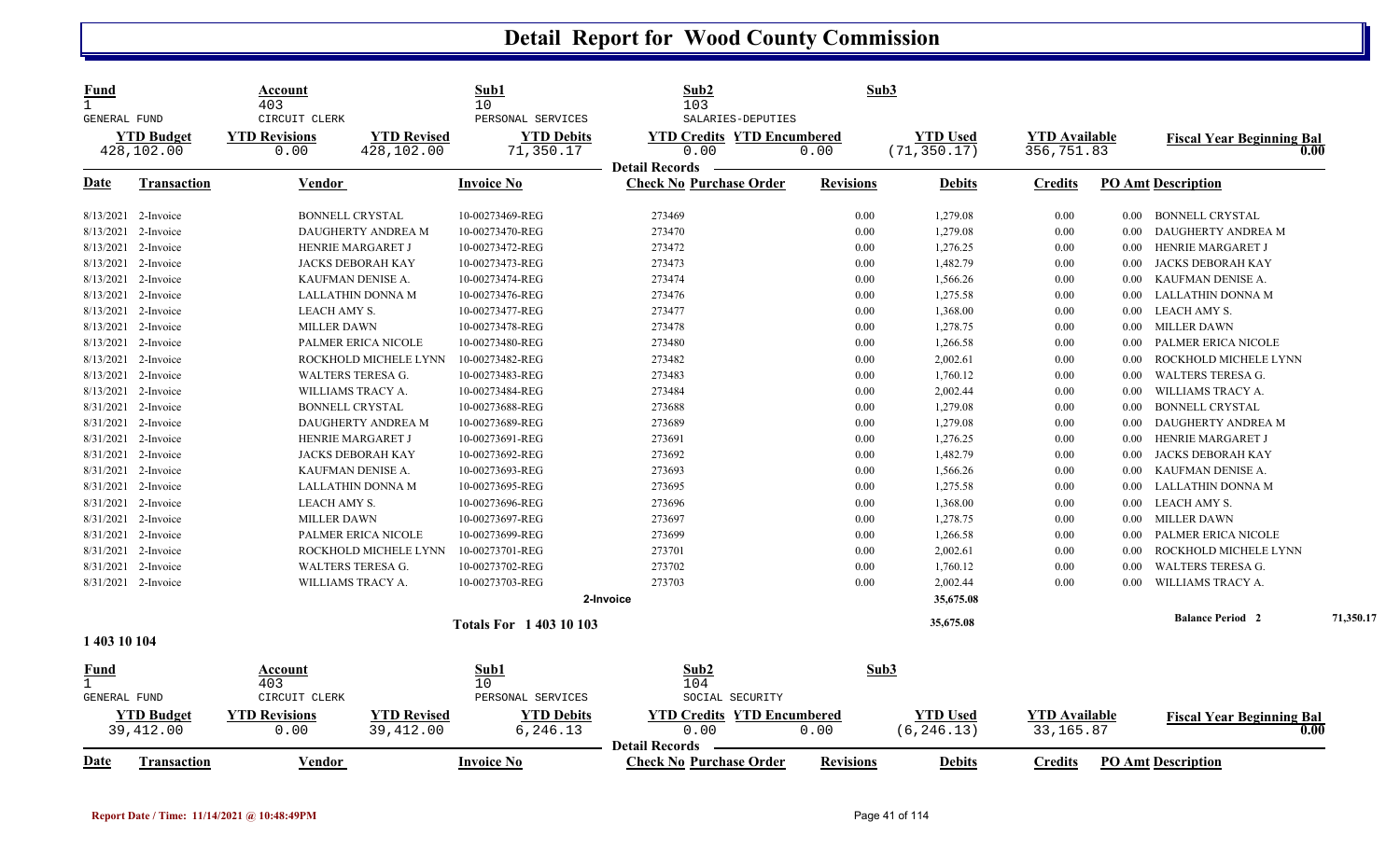|                                      |                                 |                                 |                                     |                                 | <b>Detail Report for Wood County Commission</b>         |                  |                                 |                                    |          |                                  |           |
|--------------------------------------|---------------------------------|---------------------------------|-------------------------------------|---------------------------------|---------------------------------------------------------|------------------|---------------------------------|------------------------------------|----------|----------------------------------|-----------|
|                                      | 8/13/2021 2-Invoice             |                                 | DEPARTMENT OF TREASURY 20210813-00  |                                 | 3687                                                    | 0.00             | 1,265.30                        | 0.00                               |          | $0.00$ FICA                      |           |
|                                      | 8/13/2021 2-Invoice             |                                 | DEPARTMENT OF TREASURY 20210813-00  |                                 | 3687                                                    | 0.00             | 295.94                          | 0.00                               |          | $0.00$ MED                       |           |
| 8/31/2021                            | 2-Invoice                       |                                 | DEPARTMENT OF TREASURY 20210831-00  |                                 | 3696                                                    | 0.00             | 1,267.35                        | 0.00                               | $0.00\,$ | <b>FICA</b>                      |           |
|                                      | 8/31/2021 2-Invoice             |                                 | DEPARTMENT OF TREASURY 20210831-00  |                                 | 3696                                                    | 0.00             | 296.41                          | 0.00                               | $0.00\,$ | <b>MED</b>                       |           |
|                                      |                                 |                                 |                                     |                                 | 2-Invoice                                               |                  | 3,125.00                        |                                    |          |                                  |           |
|                                      |                                 |                                 |                                     | <b>Totals For 140310104</b>     |                                                         |                  | 3,125.00                        |                                    |          | <b>Balance Period 2</b>          | 6,246.13  |
| 1 403 10 105                         |                                 |                                 |                                     |                                 |                                                         |                  |                                 |                                    |          |                                  |           |
| Fund<br>$\mathbf{1}$<br>GENERAL FUND |                                 | Account<br>403<br>CIRCUIT CLERK |                                     | Sub1<br>10<br>PERSONAL SERVICES | Sub2<br>105<br>INSURANCE PREMIUM                        | Sub3             |                                 |                                    |          |                                  |           |
|                                      | <b>YTD Budget</b><br>167,491.00 | <b>YTD Revisions</b><br>0.00    | <b>YTD Revised</b><br>167,491.00    | <b>YTD Debits</b><br>27,885.09  | <b>YTD Credits YTD Encumbered</b><br>0.00               | 0.00             | <b>YTD Used</b><br>(27, 885.09) | <b>YTD Available</b><br>139,605.91 |          | <b>Fiscal Year Beginning Bal</b> | 0.00      |
| Date                                 | <b>Transaction</b>              | <b>Vendor</b>                   |                                     | <b>Invoice No</b>               | <b>Detail Records</b><br><b>Check No Purchase Order</b> | <b>Revisions</b> | <b>Debits</b>                   | <b>Credits</b>                     |          | <b>PO Amt Description</b>        |           |
| 8/3/2021                             | 2-Invoice                       |                                 | HIGHMARK WEST VIRGINIA              | 08012021                        | 3678                                                    | 0.00             | 13,460.47                       | 0.00                               | $0.00\,$ | HEALTH PREMIUM                   |           |
| 8/3/2021                             | 2-Invoice                       | MUTUAL OF OMAHA                 |                                     | 1225935839                      | 172370                                                  | 0.00             | 24.48                           | 0.00                               | $0.00\,$ | <b>BASIC LIFE</b>                |           |
| 8/3/2021                             | 2-Invoice                       | MUTUAL OF OMAHA                 |                                     | 1225935839                      | 172370                                                  | 0.00             | 102.12                          | 0.00                               | $0.00\,$ | <b>LTD</b>                       |           |
| 8/3/2021                             | 2-Invoice                       |                                 | VISION SERVICE PLAN (WV)            | 082021                          | 172388                                                  | $0.00\,$         | 35.16                           | 0.00                               | $0.00\,$ | <b>SINGLE VISION</b>             |           |
| 8/3/2021                             | 2-Invoice                       |                                 | VISION SERVICE PLAN (WV)            | 082021                          | 172388                                                  | 0.00             | 91.25                           | 0.00                               | $0.00\,$ | <b>FAMILY VISION</b>             |           |
| 8/4/2021                             | 2-Invoice                       |                                 | HIGHMARK WEST VIRGINIA F210803A5897 |                                 | 3680                                                    | 0.00             | 191.06                          | 0.00                               | $0.00\,$ | <b>HRA</b>                       |           |
|                                      | $8/16/2021$ 2-Invoice           |                                 | HIGHMARK WEST VIRGINIA F210810A9373 |                                 | 3688                                                    | 0.00             | 101.04                          | 0.00                               | 0.00     | HRA                              |           |
|                                      |                                 |                                 |                                     |                                 | 2-Invoice                                               |                  | 14,005.58                       |                                    |          |                                  |           |
|                                      |                                 |                                 |                                     | Totals For 1 403 10 105         |                                                         |                  | 14,005.58                       |                                    |          | <b>Balance Period 2</b>          | 27,885.09 |
| 1 403 10 106                         |                                 |                                 |                                     |                                 |                                                         |                  |                                 |                                    |          |                                  |           |
| <b>Fund</b><br>$\mathbf{1}$          |                                 | Account<br>403                  |                                     | Sub1<br>10                      | Sub2<br>106                                             | Sub3             |                                 |                                    |          |                                  |           |
| GENERAL FUND                         |                                 | CIRCUIT CLERK                   |                                     | PERSONAL SERVICES               | RETIREMENT                                              |                  |                                 |                                    |          |                                  |           |
|                                      | <b>YTD Budget</b><br>49,119.00  | <b>YTD Revisions</b><br>0.00    | <b>YTD Revised</b><br>49,119.00     | <b>YTD Debits</b><br>8,169.88   | <b>YTD Credits YTD Encumbered</b><br>0.00               | 0.00             | <b>YTD Used</b><br>(8, 169.88)  | <b>YTD Available</b><br>40,949.12  |          | <b>Fiscal Year Beginning Bal</b> | 0.00      |
|                                      |                                 |                                 |                                     |                                 | <b>Detail Records</b>                                   |                  |                                 |                                    |          |                                  |           |
| Date                                 | <b>Transaction</b>              | Vendor                          |                                     | <b>Invoice No</b>               | <b>Check No Purchase Order</b>                          | <b>Revisions</b> | <b>Debits</b>                   | <b>Credits</b>                     |          | <b>PO Amt Description</b>        |           |
|                                      | 8/13/2021 2-Invoice             |                                 | WV PUBLIC EMP RETIREMEN 20210813-00 |                                 | 3707                                                    | 0.00             | 2,042.47                        | 0.00                               | $0.00\,$ | <b>RETIREMENT</b>                |           |
|                                      | 8/31/2021 2-Invoice             |                                 | WV PUBLIC EMP RETIREMEN 20210831-00 |                                 | 3707                                                    | 0.00             | 2,042.47                        | 0.00                               | $0.00\,$ | <b>RETIREMENT</b>                |           |
|                                      |                                 |                                 |                                     |                                 | 2-Invoice                                               |                  | 4,084.94                        |                                    |          |                                  |           |
|                                      |                                 |                                 |                                     | <b>Totals For 1 403 10 106</b>  |                                                         |                  | 4,084.94                        |                                    |          | <b>Balance Period 2</b>          | 8,169.88  |

**1 403 10 109**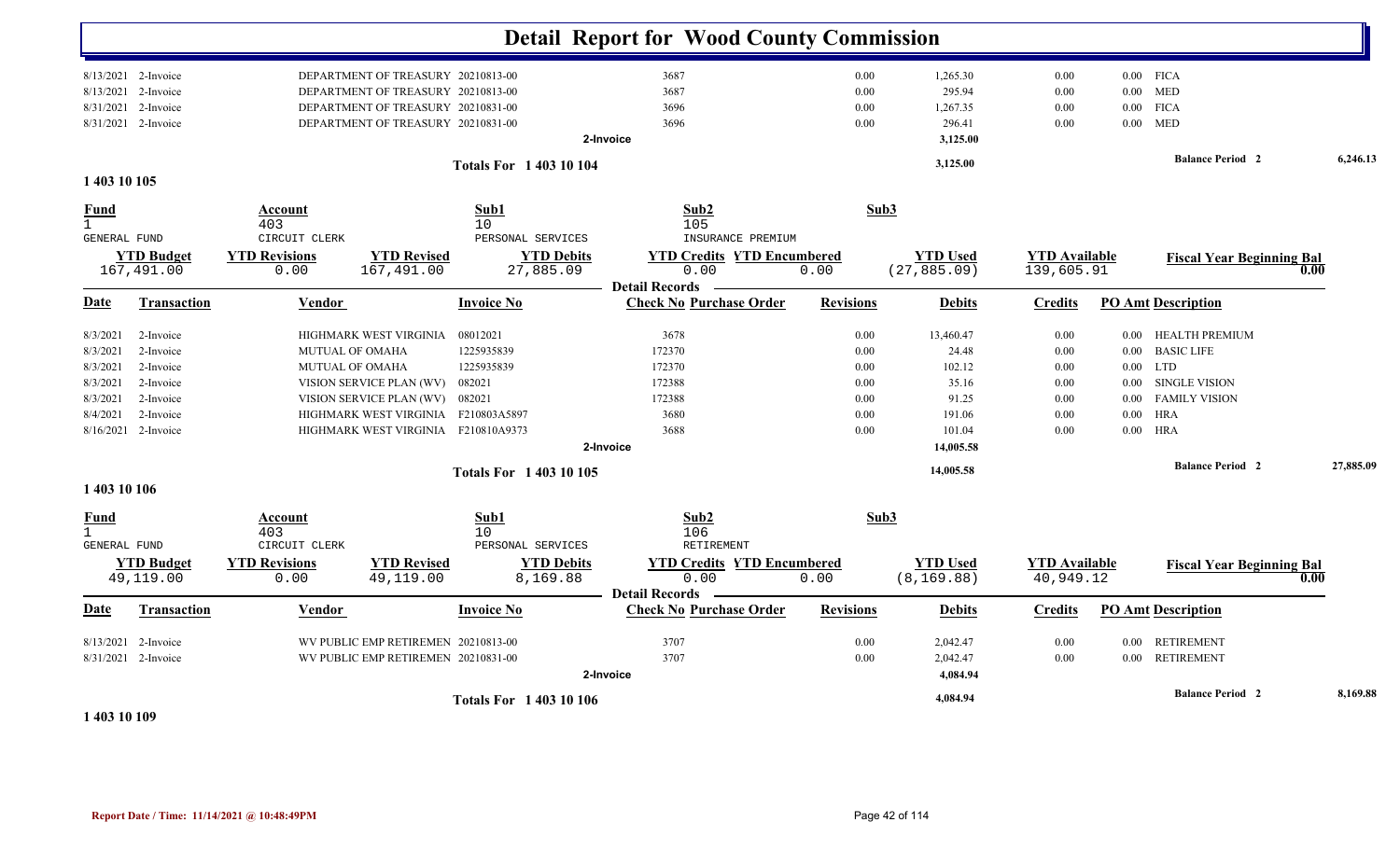| <b>Fund</b><br>$\mathbf{1}$<br>GENERAL FUND |                                | Account<br>403<br>CIRCUIT CLERK  |                                        | Sub1<br>10<br>PERSONAL SERVICES | Sub2<br>109<br>EXTRA HELP                                          | Sub3             |                                |                                   |            |                                          |          |
|---------------------------------------------|--------------------------------|----------------------------------|----------------------------------------|---------------------------------|--------------------------------------------------------------------|------------------|--------------------------------|-----------------------------------|------------|------------------------------------------|----------|
|                                             | <b>YTD Budget</b><br>24,000.00 | <b>YTD Revisions</b><br>0.00     | <b>YTD Revised</b><br>24,000.00        | <b>YTD Debits</b><br>3,950.00   | <b>YTD Credits YTD Encumbered</b><br>0.00<br><b>Detail Records</b> | 0.00             | <b>YTD Used</b><br>(3, 950.00) | <b>YTD Available</b><br>20,050.00 |            | <b>Fiscal Year Beginning Bal</b><br>0.00 |          |
| Date                                        | <b>Transaction</b>             | <b>Vendor</b>                    |                                        | <b>Invoice No</b>               | <b>Check No Purchase Order</b>                                     | <b>Revisions</b> | <b>Debits</b>                  | <b>Credits</b>                    |            | <b>PO Amt Description</b>                |          |
|                                             | 8/13/2021 2-Invoice            |                                  | <b>FORSHEY BARBARA S.</b>              | 10-00273471-REG                 | 273471                                                             | 0.00             | 200.00                         | 0.00                              | 0.00       | FORSHEY BARBARA S.                       |          |
|                                             | 8/13/2021 2-Invoice            | KUCZKO JULIE D                   |                                        | 10-00273475-REG                 | 273475                                                             | 0.00             | 400.00                         | 0.00                              | $0.00\,$   | KUCZKO JULIE D                           |          |
|                                             | 8/13/2021 2-Invoice            | O'CONNOR MONA L                  |                                        | 10-00273479-REG                 | 273479                                                             | 0.00             | 400.00                         | 0.00                              | 0.00       | <b>O'CONNOR MONAL</b>                    |          |
|                                             | 8/31/2021 2-Invoice            |                                  | <b>FORSHEY BARBARA S.</b>              | 10-00273690-REG                 | 273690                                                             | 0.00             | 200.00                         | 0.00                              | 0.00       | <b>FORSHEY BARBARA S.</b>                |          |
|                                             | 8/31/2021 2-Invoice            | KUCZKO JULIE D                   |                                        | 10-00273694-REG                 | 273694                                                             | 0.00             | 400.00                         | 0.00                              | 0.00       | KUCZKO JULIE D                           |          |
|                                             | 8/31/2021 2-Invoice            | O'CONNOR MONA L                  |                                        | 10-00273698-REG                 | 273698                                                             | 0.00             | 400.00                         | 0.00                              | 0.00       | <b>O'CONNOR MONA L</b>                   |          |
|                                             |                                |                                  |                                        |                                 | 2-Invoice                                                          |                  | 2,000.00                       |                                   |            |                                          |          |
|                                             |                                |                                  |                                        | <b>Totals For 140310109</b>     |                                                                    |                  | 2,000.00                       |                                   |            | <b>Balance Period 2</b>                  | 3,950.00 |
| 1 403 55 341                                |                                |                                  |                                        |                                 |                                                                    |                  |                                |                                   |            |                                          |          |
| <b>Fund</b>                                 |                                | Account                          |                                        | Sub1                            | Sub2                                                               | Sub3             |                                |                                   |            |                                          |          |
| $\overline{1}$<br><b>GENERAL FUND</b>       |                                | 403<br>CIRCUIT CLERK             |                                        | 55<br>COMMODITIES               | 341<br>SUPPLIES/MATERIALS                                          |                  |                                |                                   |            |                                          |          |
|                                             |                                |                                  |                                        |                                 |                                                                    |                  |                                |                                   |            |                                          |          |
|                                             | <b>YTD Budget</b><br>7,000.00  | <b>YTD Revisions</b><br>2,326.00 | <b>YTD Revised</b><br>9,326.00         | <b>YTD Debits</b><br>1,945.86   | <b>YTD Credits YTD Encumbered</b><br>0.00                          | 1,145.14         | <b>YTD</b> Used<br>(1, 945.86) | <b>YTD</b> Available<br>6, 235.00 |            | <b>Fiscal Year Beginning Bal</b><br>0.00 |          |
|                                             |                                |                                  |                                        |                                 | <b>Detail Records</b>                                              |                  |                                |                                   |            |                                          |          |
| Date                                        | Transaction                    | Vendor                           |                                        | <b>Invoice No</b>               | <b>Check No Purchase Order</b>                                     | <b>Revisions</b> | <b>Debits</b>                  | <b>Credits</b>                    |            | <b>PO Amt Description</b>                |          |
|                                             | 8/17/2021 2-Invoice            |                                  | <b>CAPITOL BUSINESS INTERIOI 82637</b> |                                 | 172450 84594 PY2021                                                | 0.00             | 1,945.86                       | 0.00                              |            | (1,945.86) DESK CHAIRS FOR 7 EMPLOYEES   |          |
|                                             |                                |                                  |                                        |                                 | 2-Invoice                                                          |                  | 1,945.86                       |                                   |            |                                          |          |
| 8/4/2021                                    | 6-Revision                     |                                  |                                        | 22#1A                           | <b>6-Revision</b>                                                  | 2,326.00         | 0.00                           | 0.00                              | $0.00\,$   | Open Purchase Orders                     |          |
|                                             |                                |                                  |                                        | <b>Totals For 1403 55 341</b>   |                                                                    | 2,326.00         | 1,945.86                       |                                   | (1,945.86) | <b>Balance Period 2</b>                  | 1,945.86 |
| 1 404 10 101                                |                                |                                  |                                        |                                 |                                                                    |                  |                                |                                   |            |                                          |          |
| <b>Fund</b><br>$\mathbf{1}$                 |                                | Account<br>404                   |                                        | Sub1<br>10                      | Sub2<br>101                                                        | Sub3             |                                |                                   |            |                                          |          |
| <b>GENERAL FUND</b>                         |                                | SHERIFF'S TAX                    |                                        | PERSONAL SERVICES               | ELECTED OFFICIALS                                                  |                  |                                |                                   |            |                                          |          |
|                                             | <b>YTD Budget</b>              | <b>YTD Revisions</b>             | <b>YTD Revised</b>                     | <b>YTD Debits</b>               | <b>YTD Credits YTD Encumbered</b>                                  |                  | <b>YTD</b> Used                | <b>YTD Available</b>              |            | <b>Fiscal Year Beginning Bal</b>         |          |
|                                             | 50,266.00                      | 0.00                             | 50,266.00                              | 8,377.68                        | 0.00                                                               | 0.00             | (8, 377.68)                    | 41,888.32                         |            | 0.00                                     |          |
| Date                                        | <b>Transaction</b>             | Vendor                           |                                        | <b>Invoice No</b>               | <b>Detail Records</b><br><b>Check No Purchase Order</b>            | <b>Revisions</b> | <b>Debits</b>                  | <b>Credits</b>                    |            | <b>PO Amt Description</b>                |          |
|                                             | 8/13/2021 2-Invoice            | STEPHENS STEVEN A.               |                                        | 10-00273496-REG                 | 273496                                                             | 0.00             | 2,094.42                       | 0.00                              | 0.00       | STEPHENS STEVEN A.                       |          |
|                                             | 8/31/2021 2-Invoice            | STEPHENS STEVEN A.               |                                        | 10-00273715-REG                 | 273715                                                             | 0.00             | 2,094.42                       | 0.00                              | 0.00       | STEPHENS STEVEN A.                       |          |
|                                             |                                |                                  |                                        |                                 | 2-Invoice                                                          |                  | 4,188.84                       |                                   |            |                                          |          |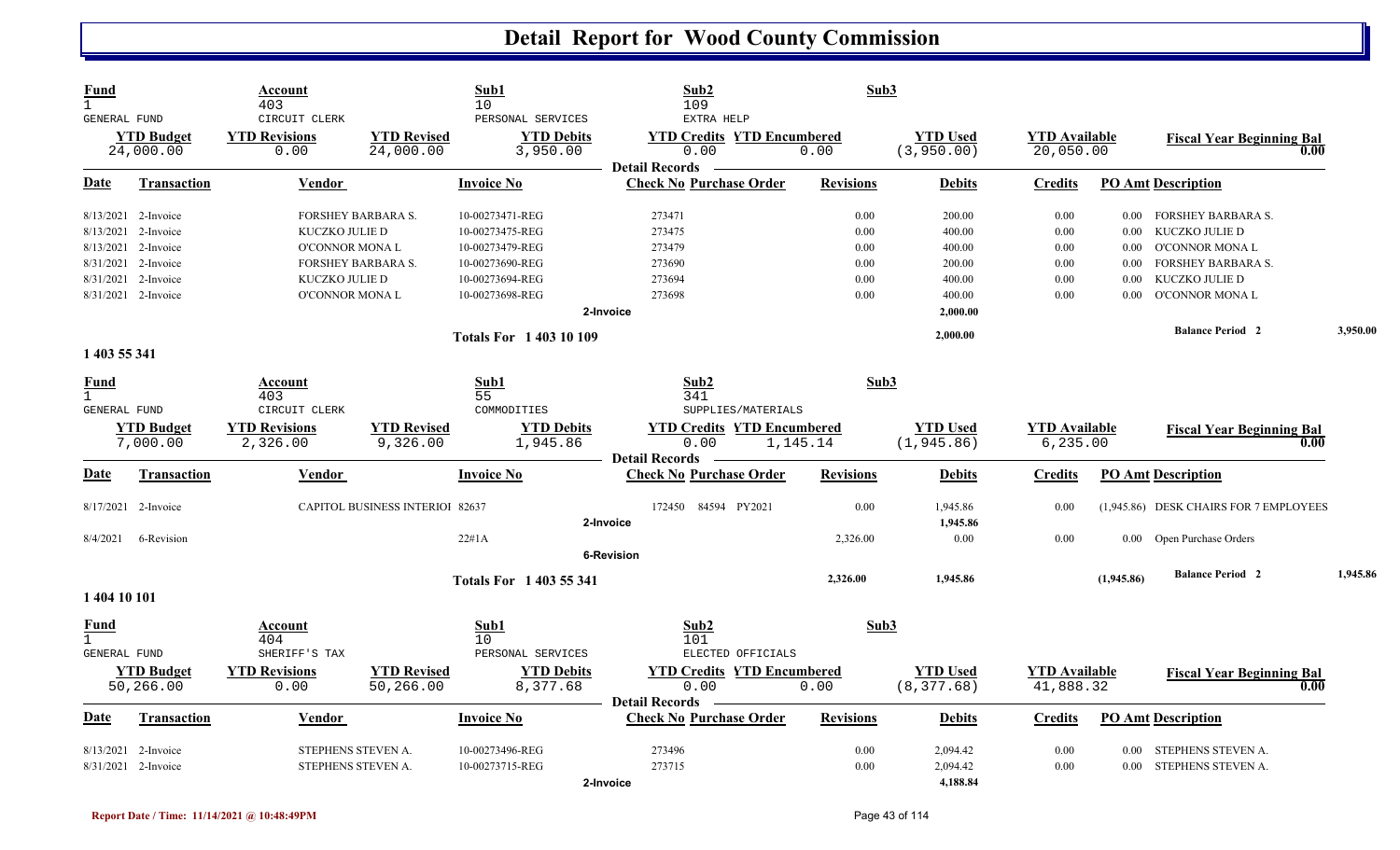| 1 404 10 102                       |                                 |                                                    |                                  | <b>Totals For 140410101</b>                         |                                                                    |                  | 4,188.84                        |                                    |          | <b>Balance Period 2</b>          | 8,377.68  |
|------------------------------------|---------------------------------|----------------------------------------------------|----------------------------------|-----------------------------------------------------|--------------------------------------------------------------------|------------------|---------------------------------|------------------------------------|----------|----------------------------------|-----------|
| <b>Fund</b><br><b>GENERAL FUND</b> |                                 | Account<br>404<br>SHERIFF'S TAX                    |                                  | Sub1<br>10<br>PERSONAL SERVICES                     | Sub <sub>2</sub><br>102<br>SUPPLEMENTAL                            |                  | Sub3                            |                                    |          |                                  |           |
|                                    | <b>YTD Budget</b><br>15,000.00  | <b>YTD Revisions</b><br>0.00                       | <b>YTD Revised</b><br>15,000.00  | <b>YTD Debits</b><br>15,000.00                      | <b>YTD Credits YTD Encumbered</b><br>0.00<br><b>Detail Records</b> | 0.00             | <b>YTD Used</b><br>(15,000.00)  | <b>YTD</b> Available               | 0.00     | <b>Fiscal Year Beginning Bal</b> | 0.00      |
| <u>Date</u>                        | <b>Transaction</b>              | Vendor                                             |                                  | <b>Invoice No</b>                                   | <b>Check No Purchase Order</b>                                     | <b>Revisions</b> | <b>Debits</b>                   | <b>Credits</b>                     |          | <b>PO Amt Description</b>        |           |
|                                    | 8/13/2021 2-Invoice             | STEPHENS STEVEN A.                                 |                                  | 10-00273496-REG                                     | 273496<br>2-Invoice                                                | 0.00             | 15,000.00<br>15,000.00          | 0.00                               | 0.00     | STEPHENS STEVEN A.               |           |
| 1 404 10 103                       |                                 |                                                    |                                  | <b>Totals For 1 404 10 102</b>                      |                                                                    |                  | 15,000.00                       |                                    |          | <b>Balance Period 2</b>          | 15,000.00 |
| <u>Fund</u>                        |                                 | Account<br>404                                     |                                  | Sub1<br>10                                          | Sub <sub>2</sub><br>103                                            |                  | Sub3                            |                                    |          |                                  |           |
| GENERAL FUND                       | <b>YTD Budget</b><br>422,949.00 | SHERIFF'S TAX<br><b>YTD Revisions</b><br>23,050.00 | <b>YTD Revised</b><br>445,999.00 | PERSONAL SERVICES<br><b>YTD Debits</b><br>71,793.60 | SALARIES-DEPUTIES<br><b>YTD Credits YTD Encumbered</b><br>0.00     | 0.00             | <b>YTD Used</b><br>(71, 793.60) | <b>YTD</b> Available<br>374,205.40 |          | <b>Fiscal Year Beginning Bal</b> | 0.00      |
| <u>Date</u>                        | <b>Transaction</b>              | <b>Vendor</b>                                      |                                  | <b>Invoice No</b>                                   | <b>Detail Records</b><br><b>Check No Purchase Order</b>            | <b>Revisions</b> | <b>Debits</b>                   | <b>Credits</b>                     |          | <b>PO Amt Description</b>        |           |
|                                    | 8/13/2021 2-Invoice             |                                                    | RABER-ABLES AMANDA               | 10-00273493-REG                                     | 273493                                                             | 0.00             | 1,312.50                        | 0.00                               | 0.00     | RABER-ABLES AMANDA               |           |
|                                    | 8/13/2021 2-Invoice             | ADKINS AMANDA J                                    |                                  | 10-00273485-REG                                     | 273485                                                             | 0.00             | 1,564.06                        | 0.00                               | 0.00     | ADKINS AMANDA J                  |           |
|                                    | 8/13/2021 2-Invoice             |                                                    | <b>BARGELOH REGINA KAY</b>       | 10-00273486-REG                                     | 273486                                                             | 0.00             | 1,378.12                        | 0.00                               | 0.00     | <b>BARGELOH REGINA KAY</b>       |           |
|                                    | 8/13/2021 2-Invoice             | <b>BRADEN ANGELAK</b>                              |                                  | 10-00273487-REG                                     | 273487                                                             | 0.00             | 1,312.50                        | 0.00                               | 0.00     | <b>BRADEN ANGELA K</b>           |           |
|                                    | 8/13/2021 2-Invoice             | <b>DAVIES KYLE</b>                                 |                                  | 10-00273488-REG                                     | 273488                                                             | 0.00             | 1,312.50                        | 0.00                               | 0.00     | <b>DAVIES KYLE</b>               |           |
|                                    | 8/13/2021 2-Invoice             | <b>JOHNSON BRANDI</b>                              |                                  | 10-00273489-REG                                     | 273489                                                             | 0.00             | 1,356.25                        | 0.00                               | 0.00     | <b>JOHNSON BRANDI</b>            |           |
|                                    | 8/13/2021 2-Invoice             | JOHNSON MELISSA D                                  |                                  | 10-00273490-REG                                     | 273490                                                             | 0.00             | 1,334.37                        | 0.00                               | 0.00     | JOHNSON MELISSA D                |           |
|                                    | 8/13/2021 2-Invoice             | MAXSON PAULA A                                     |                                  | 10-00273491-REG                                     | 273491                                                             | 0.00             | 1,378.12                        | 0.00                               | 0.00     | <b>MAXSON PAULA A</b>            |           |
|                                    | 8/13/2021 2-Invoice             | PHILLIPS REBECCA J                                 |                                  | 10-00273492-REG                                     | 273492                                                             | 0.00             | 1,334.37                        | 0.00                               | 0.00     | PHILLIPS REBECCA J               |           |
|                                    | 8/13/2021 2-Invoice             | <b>SCHUCK DENISE E.</b>                            |                                  | 10-00273494-REG                                     | 273494                                                             | 0.00             | 2,887.48                        | 0.00                               | 0.00     | <b>SCHUCK DENISE E.</b>          |           |
|                                    | 8/13/2021 2-Invoice             | SOVEL TONYA M.                                     |                                  | 10-00273495-REG                                     | 273495                                                             | 0.00             | 1,465.63                        | 0.00                               | $0.00\,$ | SOVEL TONYA M.                   |           |
|                                    | 8/13/2021 2-Invoice             | TRIBETT JOHN                                       |                                  | 10-00273497-REG                                     | 273497                                                             | 0.00             | 1,312.50                        | 0.00                               | 0.00     | <b>TRIBETT JOHN</b>              |           |
|                                    | 8/31/2021 2-Invoice             |                                                    | RABER-ABLES AMANDA               | 10-00273712-REG                                     | 273712                                                             | 0.00             | 1,312.50                        | 0.00                               | 0.00     | RABER-ABLES AMANDA               |           |
|                                    | 8/31/2021 2-Invoice             | ADKINS AMANDA J.                                   |                                  | 10-00273704-REG                                     | 273704                                                             | 0.00             | 1,564.06                        | 0.00                               | $0.00\,$ | ADKINS AMANDA J.                 |           |
|                                    | 8/31/2021 2-Invoice             |                                                    | BARGELOH REGINA KAY              | 10-00273705-REG                                     | 273705                                                             | 0.00             | 1,378.12                        | 0.00                               |          | 0.00 BARGELOH REGINA KAY         |           |
|                                    | 8/31/2021 2-Invoice             | <b>BRADEN ANGELA K</b>                             |                                  | 10-00273706-REG                                     | 273706                                                             | 0.00             | 1,312.50                        | 0.00                               |          | 0.00 BRADEN ANGELAK              |           |
|                                    | 8/31/2021 2-Invoice             | <b>DAVIES KYLE</b>                                 |                                  | 10-00273707-REG                                     | 273707                                                             | 0.00             | 1,312.50                        | 0.00                               | $0.00\,$ | <b>DAVIES KYLE</b>               |           |
|                                    | 8/31/2021 2-Invoice             | <b>JOHNSON BRANDI</b>                              |                                  | 10-00273708-REG                                     | 273708                                                             | 0.00             | 1,356.25                        | 0.00                               | $0.00\,$ | JOHNSON BRANDI                   |           |
|                                    | 8/31/2021 2-Invoice             | JOHNSON MELISSA D                                  |                                  | 10-00273709-REG                                     | 273709                                                             | 0.00             | 1,334.37                        | 0.00                               | $0.00\,$ | JOHNSON MELISSA D                |           |
|                                    | 8/31/2021 2-Invoice             | <b>MAXSON PAULA A</b>                              |                                  | 10-00273710-REG                                     | 273710                                                             | 0.00             | 1,378.12                        | 0.00                               |          | 0.00 MAXSON PAULA A              |           |
|                                    | 8/31/2021 2-Invoice             | PHILLIPS REBECCA J                                 |                                  | 10-00273711-REG                                     | 273711                                                             | 0.00             | 1,334.37                        | $0.00\,$                           |          | 0.00 PHILLIPS REBECCA J          |           |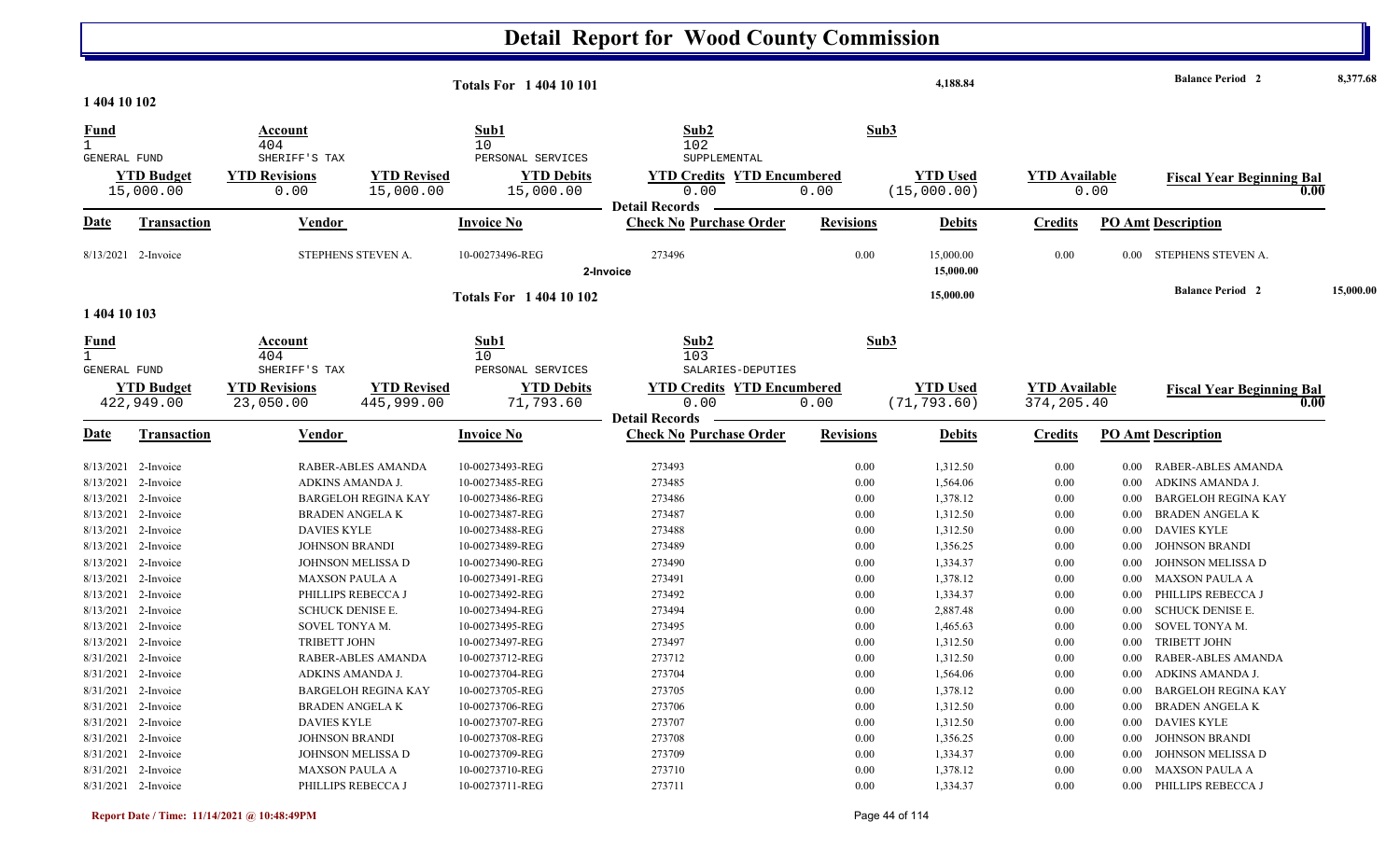|                             |                                |                                  |                                     |                                | <b>Detail Report for Wood County Commission</b> |                  |                               |                                   |          |                                  |           |
|-----------------------------|--------------------------------|----------------------------------|-------------------------------------|--------------------------------|-------------------------------------------------|------------------|-------------------------------|-----------------------------------|----------|----------------------------------|-----------|
|                             | 8/31/2021 2-Invoice            | <b>SCHUCK DENISE E.</b>          |                                     | 10-00273713-REG                | 273713                                          | 0.00             | 2,887.48                      | $0.00\,$                          | $0.00\,$ | <b>SCHUCK DENISE E.</b>          |           |
| 8/31/2021                   | 2-Invoice                      | SOVEL TONYA M.                   |                                     | 10-00273714-REG                | 273714                                          | 0.00             | 1,465.63                      | 0.00                              | 0.00     | SOVEL TONYA M.                   |           |
|                             | 8/31/2021 2-Invoice            | <b>TRIBETT JOHN</b>              |                                     | 10-00273716-REG                | 273716                                          | 0.00             | 1,312.50                      | 0.00                              | $0.00\,$ | <b>TRIBETT JOHN</b>              |           |
|                             |                                |                                  |                                     |                                | 2-Invoice                                       |                  | 35,896.80                     |                                   |          |                                  |           |
| 8/4/2021                    | 6-Revision                     |                                  |                                     | 22#1                           |                                                 | 23,050.00        | 0.00                          | $0.00\,$                          | $0.00\,$ | Letter Dated July 1              |           |
|                             |                                |                                  |                                     |                                | <b>6-Revision</b>                               |                  |                               |                                   |          |                                  |           |
|                             |                                |                                  |                                     | <b>Totals For 1 404 10 103</b> |                                                 | 23,050.00        | 35,896.80                     |                                   |          | <b>Balance Period 2</b>          | 71,793.60 |
| 1 404 10 104                |                                |                                  |                                     |                                |                                                 |                  |                               |                                   |          |                                  |           |
| <b>Fund</b><br>$\mathbf{1}$ |                                | Account<br>404                   |                                     | Sub1<br>10                     | Sub2<br>104                                     | Sub3             |                               |                                   |          |                                  |           |
| <b>GENERAL FUND</b>         |                                | SHERIFF'S TAX                    |                                     | PERSONAL SERVICES              | SOCIAL SECURITY                                 |                  |                               |                                   |          |                                  |           |
|                             | <b>YTD Budget</b><br>37,922.00 | <b>YTD Revisions</b><br>1,764.00 | <b>YTD Revised</b><br>39,686.00     | <b>YTD Debits</b><br>6,908.99  | <b>YTD Credits YTD Encumbered</b><br>0.00       | 0.00             | <b>YTD Used</b><br>(6,908.99) | <b>YTD Available</b><br>32,777.01 |          | <b>Fiscal Year Beginning Bal</b> | 0.00      |
|                             |                                |                                  |                                     |                                | <b>Detail Records</b>                           |                  |                               |                                   |          |                                  |           |
| <u>Date</u>                 | <b>Transaction</b>             | <b>Vendor</b>                    |                                     | <b>Invoice No</b>              | <b>Check No Purchase Order</b>                  | <b>Revisions</b> | <b>Debits</b>                 | <b>Credits</b>                    |          | <b>PO Amt Description</b>        |           |
| 8/13/2021                   | 2-Invoice                      |                                  | DEPARTMENT OF TREASURY 20210813-00  |                                | 3687                                            | 0.00             | 2,094.40                      | 0.00                              |          | $0.00$ FICA                      |           |
| 8/13/2021                   | 2-Invoice                      |                                  | DEPARTMENT OF TREASURY 20210813-00  |                                | 3687                                            | 0.00             | 489.81                        | 0.00                              |          | $0.00$ MED                       |           |
| 8/31/2021                   | 2-Invoice                      |                                  | DEPARTMENT OF TREASURY 20210831-00  |                                | 3696                                            | 0.00             | 1,170.34                      | 0.00                              |          | $0.00$ FICA                      |           |
|                             | 8/31/2021 2-Invoice            |                                  | DEPARTMENT OF TREASURY 20210831-00  |                                | 3696                                            | 0.00             | 273.72                        | 0.00                              |          | $0.00$ MED                       |           |
|                             |                                |                                  |                                     |                                | 2-Invoice                                       |                  | 4,028.27                      |                                   |          |                                  |           |
| 8/4/2021                    | 6-Revision                     |                                  |                                     | 22#1                           |                                                 | 1,764.00         | 0.00                          | $0.00\,$                          |          | 0.00 Letter Dated July 1         |           |
|                             |                                |                                  |                                     |                                | 6-Revision                                      |                  |                               |                                   |          |                                  |           |
|                             |                                |                                  |                                     | <b>Totals For 1 404 10 104</b> |                                                 | 1,764.00         | 4,028.27                      |                                   |          | <b>Balance Period 2</b>          | 6,908.99  |
| 1 404 10 105                |                                |                                  |                                     |                                |                                                 |                  |                               |                                   |          |                                  |           |
| Fund<br>$\mathbf{1}$        |                                | Account<br>404                   |                                     | Sub1<br>10                     | Sub2<br>105                                     | Sub3             |                               |                                   |          |                                  |           |
| GENERAL FUND                |                                | SHERIFF'S TAX                    |                                     | PERSONAL SERVICES              | INSURANCE PREMIUM                               |                  |                               |                                   |          |                                  |           |
|                             | <b>YTD Budget</b>              | <b>YTD Revisions</b>             | <b>YTD Revised</b>                  | <b>YTD Debits</b>              | <b>YTD Credits YTD Encumbered</b>               |                  | <b>YTD</b> Used               | <b>YTD Available</b>              |          | <b>Fiscal Year Beginning Bal</b> |           |
|                             | 199,197.00                     | 0.00                             | 199,197.00                          | 29,679.02                      | 0.00<br><b>Detail Records</b>                   | 0.00             | (29, 679.02)                  | 169,517.98                        |          |                                  | 0.00      |
| <b>Date</b>                 | <b>Transaction</b>             | <b>Vendor</b>                    |                                     | <b>Invoice No</b>              | <b>Check No Purchase Order</b>                  | <b>Revisions</b> | <b>Debits</b>                 | <b>Credits</b>                    |          | <b>PO Amt Description</b>        |           |
|                             | 8/3/2021 2-Invoice             |                                  | HIGHMARK WEST VIRGINIA 08012021     |                                | 3678                                            | $0.00\,$         | 15,039.73                     | $0.00\,$                          |          | 0.00 HEALTH PREMIUM              |           |
|                             | $8/3/2021$ 2-Invoice           | <b>MUTUAL OF OMAHA</b>           |                                     | 1225935839                     | 172370                                          | $0.00\,$         | 22.64                         | 0.00                              |          | 0.00 BASIC LIFE                  |           |
| 8/3/2021                    | 2-Invoice                      | <b>MUTUAL OF OMAHA</b>           |                                     | 1225935839                     | 172370                                          | $0.00\,$         | 93.65                         | $0.00\,$                          |          | $0.00$ LTD                       |           |
| 8/3/2021                    | 2-Invoice                      |                                  | VISION SERVICE PLAN (WV) 082021     |                                | 172388                                          | $0.00\,$         | 35.16                         | 0.00                              |          | 0.00 SINGLE VISION               |           |
|                             | $8/3/2021$ 2-Invoice           |                                  | VISION SERVICE PLAN (WV) 082021     |                                | 172388                                          | $0.00\,$         | 146.00                        | 0.00                              |          | 0.00 FAMILY VISION               |           |
|                             | $8/4/2021$ 2-Invoice           |                                  | HIGHMARK WEST VIRGINIA F210803A5897 |                                | 3680                                            | $0.00\,$         | 134.54                        | 0.00                              |          | $0.00$ HRA                       |           |
|                             | 8/16/2021 2-Invoice            |                                  | HIGHMARK WEST VIRGINIA F210810A9373 |                                | 3688                                            | $0.00\,$         | 70.44                         | 0.00                              |          | $0.00$ HRA                       |           |
|                             | 8/17/2021 2-Invoice            |                                  | HIGHMARK WEST VIRGINIA F210817A9907 |                                | 3690                                            | $0.00\,$         | 64.37                         | $0.00\,$                          |          | $0.00$ HRA                       |           |
|                             | 8/31/2021 2-Invoice            |                                  | HIGHMARK WEST VIRGINIA F210824A2296 |                                | 3700                                            | $0.00\,$         | (1,303.95)                    | $0.00\,$                          |          | $0.00$ HRA                       |           |
|                             |                                |                                  |                                     |                                | 2-Invoice                                       |                  | 14,302.58                     |                                   |          |                                  |           |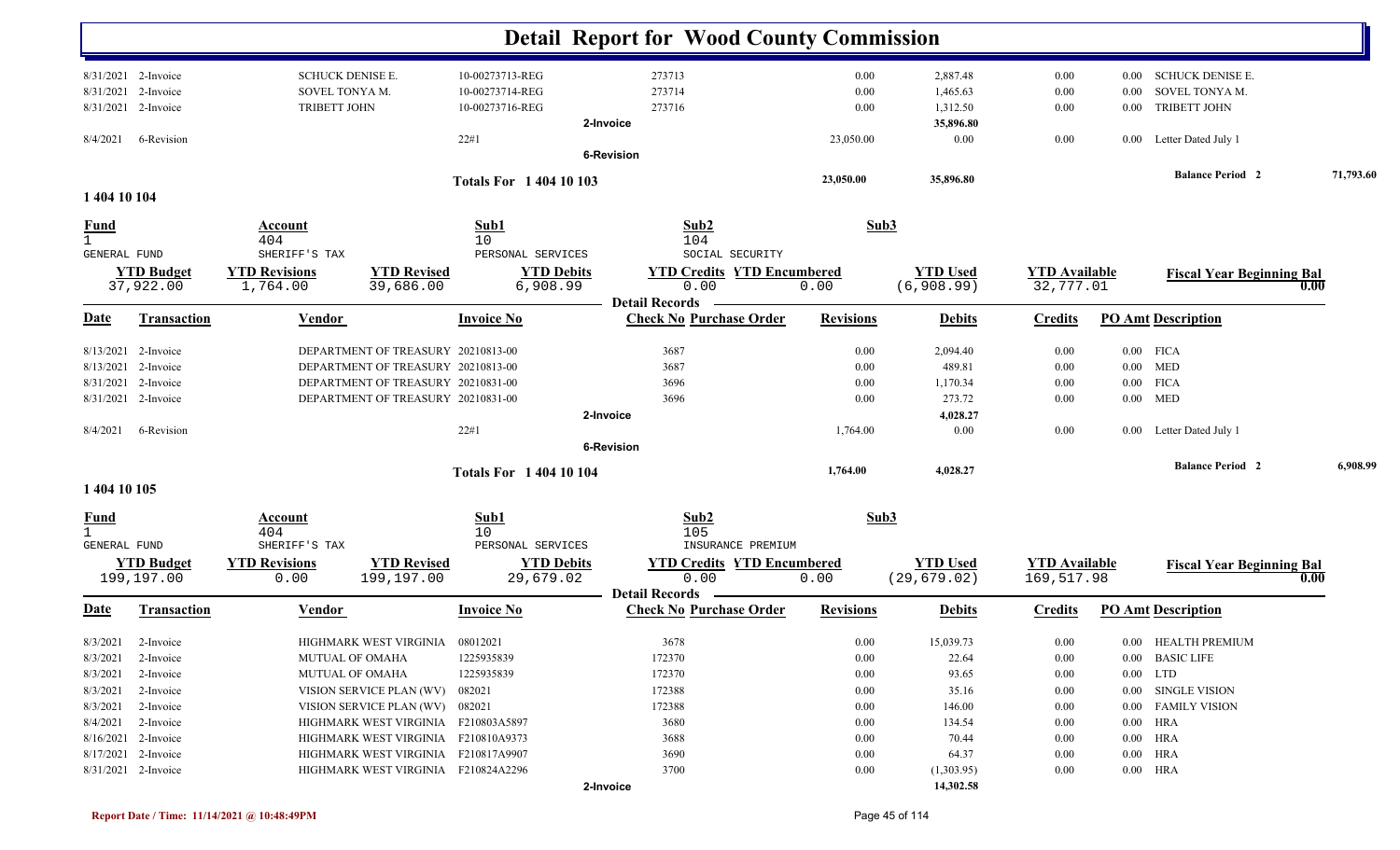#### **Detail Report for Wood County Commission 14,302.58 Balance Period 29,679.02 <sup>2</sup> Totals For 1 404 10 105 1 404 10 106** 1 404 $\frac{4}{10}$  10  $\frac{106}{106}$ **Fund Account Sub1 Sub2 Sub3** GENERAL FUND SHERIFF'S TAX PERSONAL SERVICES RETIREMENT 49,421.00 2,305.00 51,726.00 9,512.13 0.00 0.00 (9,512.13) 42,213.87 **YTD Budget YTD Revisions YTD Revised YTD Debits YTD Credits YTD Encumbered<u>WTD Used</u> <b>Example 1** Supering Bal 0.00 (9,512.13) 42,213.87 and 5000 mbered and 12,213.87 and 5000 mm matrix of  $\frac{0.00}{0.00}$  mm matrix of  $\frac{0.00}{0.00}$ **Date Vendor Invoice NoTransaction Purchase Order Revisions Debits Credits PO Amt Description Detail Records**Vendor **Invoice No** 8/13/2021 2-Invoice 1 2-Invoice WV PUBLIC EMP RETIREMEN 20210813-00 3707 3707 0.00 3707 3,501.55 0.00 0.00 RETIREMENT 8/31/20211 2-Invoice WV PUBLIC EMP RETIREMEN 20210831-00 3707 3707 0.00 3707 2,004.30 0.00 0.00 RETIREMENT **2-Invoice 5,505.85** 8/4/2021 6-Revision 22#1 2,305.00 0.00 0.00 0.00 Letter Dated July 1 **6-Revision2,305.00 5,505.85 Balance Period 9,512.13 <sup>2</sup> Totals For 1 404 10 106 1 404 40 220** 1 404 40 220 **Fund Account Sub1 Sub2 Sub3** GENERAL FUND SHERIFF'S TAX CONTRACTURAL SERVICES ADVERTISING60,000.00 0.00 60,000.00 17,472.00 0.00 0.00 (17,472.00) 42,528.00 **YTD Budget YTD Revisions YTD Revised YTD Debits YTD Credits YTD Encumbered<u>WTD Used</u> <b>YTD Available Fiscal Year Beginning Bal** 0.00 (17,472.00) 42,528.00 **Date Vendor Invoice NoTransaction Purchase Order Revisions Debits Credits PO Amt Description Detail Records**Vendor **Invoice No** 8/9/2021 $5$ -Journal Entry  $PARKERSBURG NEWS \& SEN' 20210805075001$   $0.00$   $17,472.00$   $0.00$   $0.00$   $0.00$   $0.00$   $0.00$   $0.00$   $0.00$   $0.00$   $0.00$   $0.00$   $0.00$   $0.00$   $0.00$   $0.00$   $0.00$   $0.00$   $0.00$   $0.00$   $0.00$   $0.00$   $0.00$   $0.00$  **5-Journal Entry 17,472.00 17,472.00 Balance Period 17,472.00 <sup>2</sup> Totals For 1 404 40 220 1 404 40 221** 1 404 40 221 **Fund Account Sub1 Sub2 Sub3** GENERAL FUND SHERIFF'S TAX CONTRACTURAL SERVICES TRAINING & EDUCATION 1,200.00 0.00 1,200.00 0.00 0.00 400.00 800.00 0.00 **YTD Budget YTD Revisions YTD Revised YTD Debits YTD Credits YTD Encumbered YTD Used YTD Available Fiscal Year Beginning Bal 0.00Date Vendor Invoice NoTransaction Purchase Order Revisions Debits Credits PO Amt Description Detail Records**Vendor **Invoice No** 8/2/20211 1-Purchase Order WV STATE AUDITOR'S OFFIC  $84670 \qquad \qquad 0.00 \qquad \qquad 0.00 \qquad \qquad 0.00 \qquad \qquad 0.00 \qquad \qquad 400.00 \qquad \text{REGISTRATION FEE FOR SCHUCK AND ADWATION}$ **1-Purchase Order400.00 Balance Period 0.00 <sup>2</sup> Totals For 1 404 40 221**

#### **1 404 55 341**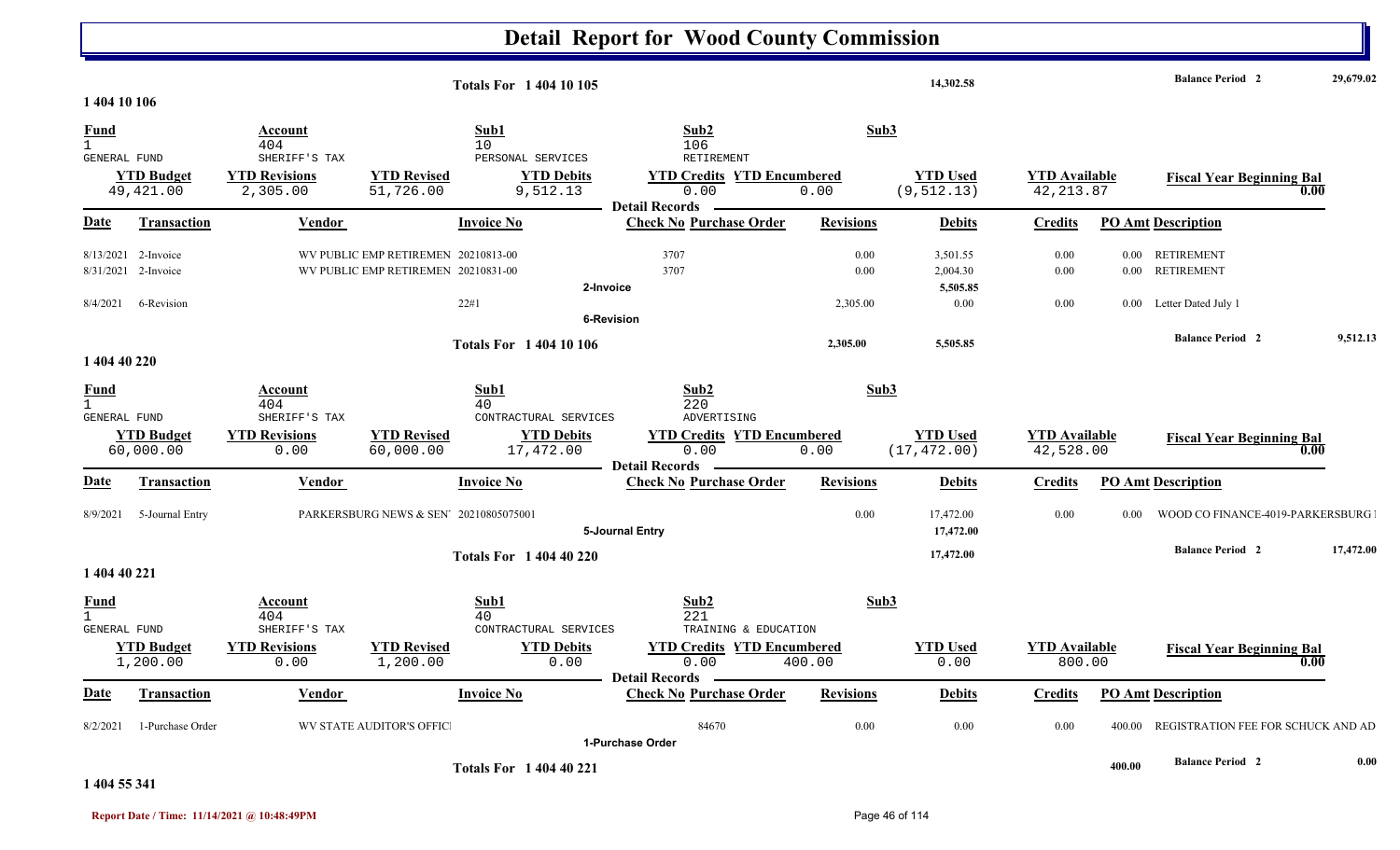| Fund<br>$\mathbf{1}$<br><b>GENERAL FUND</b> |                                | Account<br>404<br>SHERIFF'S TAX |                                       | Sub1<br>55<br>COMMODITIES     | Sub2<br>341<br>SUPPLIES/MATERIALS                       | Sub3             |                                |                                   |          |                                                 |           |
|---------------------------------------------|--------------------------------|---------------------------------|---------------------------------------|-------------------------------|---------------------------------------------------------|------------------|--------------------------------|-----------------------------------|----------|-------------------------------------------------|-----------|
|                                             | <b>YTD Budget</b><br>16,819.00 | <b>YTD Revisions</b><br>0.00    | <b>YTD Revised</b><br>16,819.00       | <b>YTD Debits</b><br>1,150.25 | <b>YTD Credits YTD Encumbered</b><br>0.00               | 418.20           | <b>YTD Used</b><br>(1, 150.25) | <b>YTD Available</b><br>15,250.55 |          | <b>Fiscal Year Beginning Bal</b><br>0.00        |           |
| <u>Date</u>                                 | <b>Transaction</b>             | <b>Vendor</b>                   |                                       | <b>Invoice No</b>             | <b>Detail Records</b><br><b>Check No Purchase Order</b> | <b>Revisions</b> | <b>Debits</b>                  | <b>Credits</b>                    |          | <b>PO Amt Description</b>                       |           |
| 8/5/2021                                    | 1-Purchase Order               | <b>STATIONERS INC</b>           |                                       |                               | 84696                                                   | 0.00             | 0.00                           | 0.00                              |          | 418.20 boxes of perf. receipt paper item 851055 |           |
|                                             |                                |                                 |                                       |                               | 1-Purchase Order                                        |                  |                                |                                   |          |                                                 |           |
| 8/3/2021                                    | 2-Invoice                      | OFFICE DEPOT                    |                                       | 184079128001                  | 84613<br>172372                                         | 0.00             | 282.15                         | 0.00                              |          | $(282.15)$ chair mats                           |           |
| 8/3/2021                                    | 2-Invoice                      | <b>OFFICE DEPOT</b>             |                                       | 184079128001                  | 172372<br>84613                                         | 0.00             | 56.01                          | 0.00                              |          | (55.16) printing calculator                     |           |
| 8/3/2021                                    | 2-Invoice                      | OFFICE DEPOT                    |                                       | 184079128001                  | 84613<br>172372                                         | 0.00             | 18.82                          | 0.00                              |          | (18.82) banker boxes                            |           |
| 8/3/2021                                    | 2-Invoice                      | <b>OFFICE DEPOT</b>             |                                       | 184080116001                  | 84613                                                   | 0.00             | 0.00                           | 0.00                              | 0.00     | chair mats                                      |           |
| 8/3/2021                                    | 2-Invoice                      | OFFICE DEPOT                    |                                       | 184080116001                  | 84613                                                   | 0.00             | 0.00                           | 0.00                              | $0.00\,$ | printing calculator                             |           |
| 8/3/2021                                    | 2-Invoice                      | OFFICE DEPOT                    |                                       | 184080116001                  | 84613                                                   | 0.00             | 0.00                           | 0.00                              | $0.00\,$ | banker boxes                                    |           |
| 8/3/2021                                    | 2-Invoice                      | OFFICE DEPOT                    |                                       | 184080116001                  | 172372<br>84613                                         | 0.00             | 12.29                          | 0.00                              | (12.29)  | platibands                                      |           |
| 8/24/2021                                   | 2-Invoice                      |                                 | <b>GLACIER MOUNTAIN BOTTLI 014828</b> |                               | 172479                                                  | 0.00             | 26.00                          | 0.00                              | $0.00\,$ | ACCT 012353                                     |           |
|                                             | 8/31/2021 2-Invoice            | <b>ITECH</b>                    |                                       | 25999                         | 172507                                                  | 0.00             | 735.48                         | 0.00                              | 0.00     | <b>ACCT NO WC07</b>                             |           |
|                                             |                                |                                 |                                       |                               | 2-Invoice                                               |                  | 1,130.75                       |                                   |          |                                                 |           |
|                                             |                                |                                 |                                       | <b>Totals For 1404 55 341</b> |                                                         |                  | 1,130.75                       |                                   | 49.78    | <b>Balance Period 2</b>                         | 1,150.25  |
| 1 405 10 101                                |                                |                                 |                                       |                               |                                                         |                  |                                |                                   |          |                                                 |           |
| <b>Fund</b>                                 |                                | Account                         |                                       | Sub1                          | Sub2                                                    | Sub3             |                                |                                   |          |                                                 |           |
| $\mathbf{1}$<br>GENERAL FUND                |                                | 405<br>PROSECUTING ATTORNEY     |                                       | 10<br>PERSONAL SERVICES       | 101<br>ELECTED OFFICIALS                                |                  |                                |                                   |          |                                                 |           |
|                                             | <b>YTD Budget</b>              | <b>YTD Revisions</b>            | <b>YTD Revised</b>                    | <b>YTD Debits</b>             | <b>YTD Credits YTD Encumbered</b>                       |                  | <b>YTD Used</b>                | <b>YTD</b> Available              |          | <b>Fiscal Year Beginning Bal</b>                |           |
|                                             | 108,192.00                     | 0.00                            | 108,192.00                            | 18,032.00                     | 0.00                                                    | 0.00             | (18, 032.00)                   | 90,160.00                         |          | 0.00                                            |           |
|                                             |                                |                                 |                                       |                               | <b>Detail Records</b>                                   |                  |                                |                                   |          |                                                 |           |
| <b>Date</b>                                 | <b>Transaction</b>             | <b>Vendor</b>                   |                                       | <b>Invoice No</b>             | <b>Check No Purchase Order</b>                          | <b>Revisions</b> | <b>Debits</b>                  | <b>Credits</b>                    |          | <b>PO</b> Amt Description                       |           |
|                                             | 8/13/2021 2-Invoice            | PATRICK LEFEBURE                |                                       | 10-00273504-REG               | 273504                                                  | 0.00             | 4,508.00                       | 0.00                              | $0.00\,$ | LEFEBURE PATRICK O.                             |           |
|                                             | 8/31/2021 2-Invoice            | PATRICK LEFEBURE                |                                       | 10-00273722-REG               | 273722                                                  | 0.00             | 4,508.00                       | 0.00                              | 0.00     | LEFEBURE PATRICK O.                             |           |
|                                             |                                |                                 |                                       |                               | 2-Invoice                                               |                  | 9,016.00                       |                                   |          |                                                 |           |
|                                             |                                |                                 |                                       | <b>Totals For 140510101</b>   |                                                         |                  | 9,016.00                       |                                   |          | <b>Balance Period 2</b>                         | 18,032.00 |
| 1 405 10 104                                |                                |                                 |                                       |                               |                                                         |                  |                                |                                   |          |                                                 |           |
| <u>Fund</u>                                 |                                | Account                         |                                       | Sub1                          | Sub2                                                    | Sub3             |                                |                                   |          |                                                 |           |
| $\mathbf{1}$                                |                                | 405                             |                                       | 10                            | 104                                                     |                  |                                |                                   |          |                                                 |           |
| <b>GENERAL FUND</b>                         |                                | PROSECUTING ATTORNEY            |                                       | PERSONAL SERVICES             | SOCIAL SECURITY                                         |                  |                                |                                   |          |                                                 |           |
|                                             | <b>YTD Budget</b>              | <b>YTD Revisions</b>            | <b>YTD Revised</b>                    | <b>YTD Debits</b>             | <b>YTD Credits YTD Encumbered</b><br>0.00               |                  | <b>YTD Used</b>                | <b>YTD Available</b>              |          | <b>Fiscal Year Beginning Bal</b>                |           |
|                                             | 78,979.00                      | 765.00                          | 79,744.00                             | 11,350.21                     |                                                         | 0.00             | (11, 350.21)                   | 68,393.79                         |          | 0.00                                            |           |
| <u>Date</u>                                 | <b>Transaction</b>             | Vendor                          |                                       | <b>Invoice No</b>             | <b>Detail Records</b><br><b>Check No Purchase Order</b> | <b>Revisions</b> | <b>Debits</b>                  | <b>Credits</b>                    |          | <b>PO Amt Description</b>                       |           |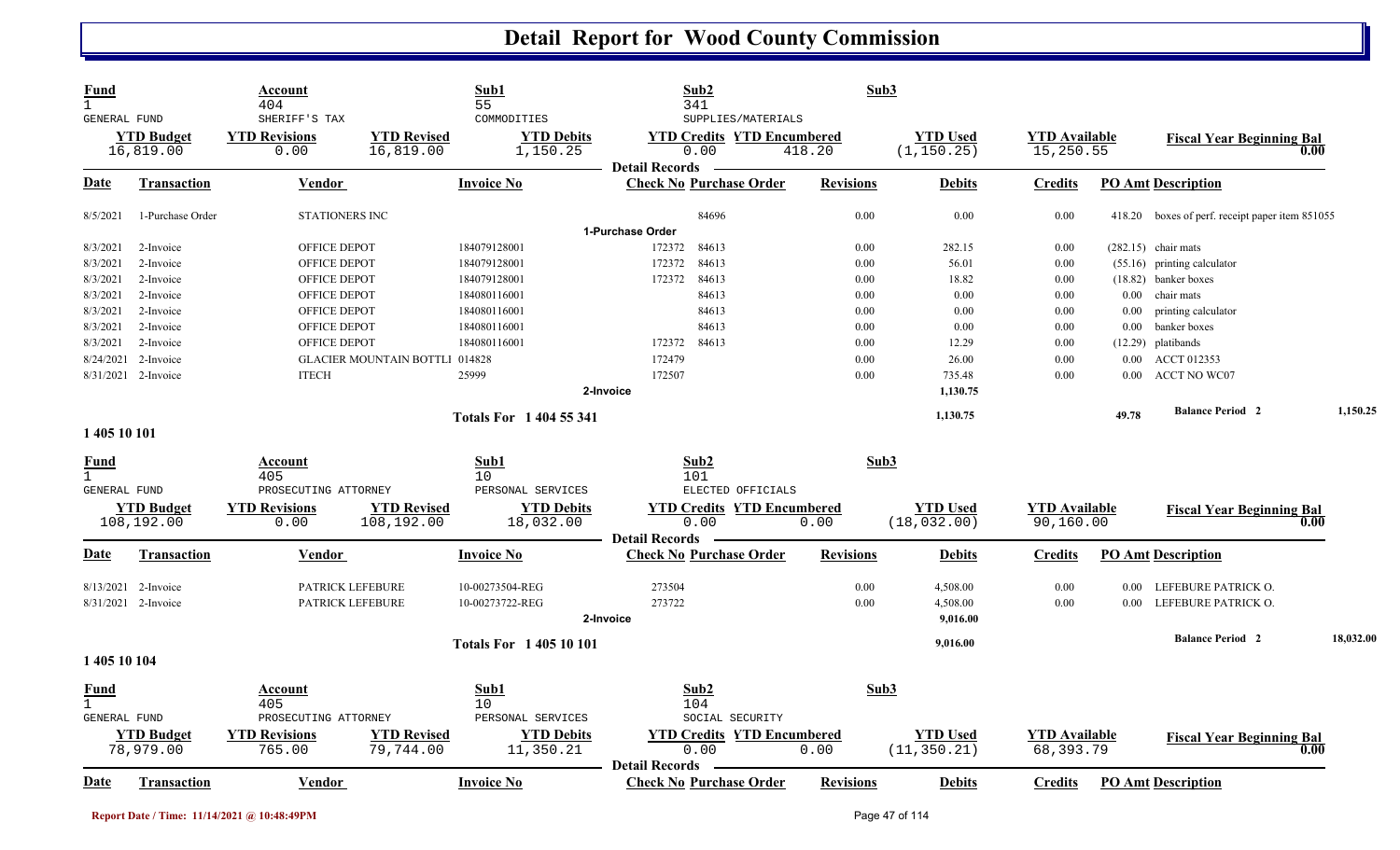|                             |                                  |                                 |                                                                     | <b>Detail Report for Wood County Commission</b>         |                  |                                 |                                    |          |                                  |           |
|-----------------------------|----------------------------------|---------------------------------|---------------------------------------------------------------------|---------------------------------------------------------|------------------|---------------------------------|------------------------------------|----------|----------------------------------|-----------|
|                             |                                  |                                 |                                                                     |                                                         |                  |                                 |                                    |          |                                  |           |
|                             | 8/13/2021 2-Invoice              |                                 | DEPARTMENT OF TREASURY 20210813-00                                  | 3687                                                    | $0.00\,$         | 2,272.82                        | 0.00                               |          | $0.00$ FICA                      |           |
|                             | 8/13/2021 2-Invoice              |                                 | DEPARTMENT OF TREASURY 20210813-00                                  | 3687                                                    | 0.00             | 531.55                          | 0.00                               |          | $0.00$ MED                       |           |
|                             | 8/31/2021 2-Invoice              |                                 | DEPARTMENT OF TREASURY 20210831-00                                  | 3696                                                    | $0.00\,$         | 2,254.16                        | 0.00                               |          | $0.00$ FICA                      |           |
|                             | 8/31/2021 2-Invoice              |                                 | DEPARTMENT OF TREASURY 20210831-00                                  | 3696                                                    | 0.00             | 527.17                          | 0.00                               |          | $0.00$ MED                       |           |
|                             |                                  |                                 |                                                                     | 2-Invoice                                               |                  | 5,585.70                        |                                    |          |                                  |           |
| 8/4/2021                    | 6-Revision                       |                                 | 22#1                                                                | <b>6-Revision</b>                                       | 765.00           | 0.00                            | 0.00                               |          | 0.00 Letter Dated July 1         |           |
|                             |                                  |                                 | <b>Totals For 140510104</b>                                         |                                                         | 765.00           | 5,585.70                        |                                    |          | <b>Balance Period 2</b>          | 11,350.21 |
| 1 405 10 105                |                                  |                                 |                                                                     |                                                         |                  |                                 |                                    |          |                                  |           |
| <u>Fund</u><br>$\mathbf{1}$ |                                  | Account<br>405                  | Sub1<br>10                                                          | Sub2<br>105                                             | Sub3             |                                 |                                    |          |                                  |           |
| GENERAL FUND                |                                  | PROSECUTING ATTORNEY            | PERSONAL SERVICES                                                   | INSURANCE PREMIUM                                       |                  |                                 |                                    |          |                                  |           |
|                             | <b>YTD Budget</b><br>287, 272.00 | <b>YTD Revisions</b><br>0.00    | <b>YTD Revised</b><br><b>YTD Debits</b><br>287, 272.00<br>55,756.17 | <b>YTD Credits YTD Encumbered</b><br>0.00               | 0.00             | <b>YTD Used</b><br>(55, 756.17) | <b>YTD Available</b><br>231,515.83 |          | <b>Fiscal Year Beginning Bal</b> | 0.00      |
| Date                        | Transaction                      | Vendor                          | <b>Invoice No</b>                                                   | <b>Detail Records</b><br><b>Check No Purchase Order</b> | <b>Revisions</b> | <b>Debits</b>                   | <b>Credits</b>                     |          | <b>PO Amt Description</b>        |           |
|                             |                                  |                                 |                                                                     |                                                         |                  |                                 |                                    |          |                                  |           |
| 8/3/2021                    | 2-Invoice                        | HIGHMARK WEST VIRGINIA          | 08012021                                                            | 3678                                                    | $0.00\,$         | 21,075.05                       | 0.00                               | $0.00\,$ | <b>HEALTH PREMIUM</b>            |           |
| 8/3/2021                    | 2-Invoice                        | MUTUAL OF OMAHA                 | 1225935839                                                          | 172370                                                  | $0.00\,$         | 31.28                           | 0.00                               | $0.00\,$ | <b>BASIC LIFE</b>                |           |
| 8/3/2021                    | 2-Invoice                        | <b>MUTUAL OF OMAHA</b>          | 1225935839                                                          | 172370                                                  | $0.00\,$         | 194.20                          | 0.00                               |          | $0.00$ LTD                       |           |
| 8/3/2021                    | 2-Invoice                        | VISION SERVICE PLAN (WV)        | 082021                                                              | 172388                                                  | $0.00\,$         | 46.88                           | $0.00\,$                           | $0.00\,$ | SINGLE VISION                    |           |
| 8/3/2021                    | 2-Invoice                        | VISION SERVICE PLAN (WV) 082021 |                                                                     | 172388                                                  | 0.00             | 182.50                          | 0.00                               | $0.00\,$ | <b>FAMILY VISION</b>             |           |
| 8/4/2021                    | 2-Invoice                        |                                 | HIGHMARK WEST VIRGINIA F210803A5897                                 | 3680                                                    | $0.00\,$         | 3,376.55                        | 0.00                               | $0.00\,$ | <b>HRA</b>                       |           |
|                             | 8/16/2021 2-Invoice              |                                 | HIGHMARK WEST VIRGINIA F210810A9373                                 | 3688                                                    | $0.00\,$         | 2,322.30                        | 0.00                               | $0.00\,$ | <b>HRA</b>                       |           |
|                             | 8/17/2021 2-Invoice              |                                 | HIGHMARK WEST VIRGINIA F210817A9907                                 | 3690                                                    | $0.00\,$         | 1,183.24                        | 0.00                               | $0.00\,$ | HRA                              |           |
| 8/24/2021                   | 2-Invoice                        | <b>RENAISSANCE</b>              | 08212021                                                            | 3691                                                    | $0.00\,$         | 385.41                          | 0.00                               | 0.00     | WEEKLY CLAIMS 08/21              |           |
|                             | 8/31/2021 2-Invoice              | <b>RENAISSANCE</b>              | 08282021                                                            | 3699                                                    | $0.00\,$         | 461.28                          | 0.00                               | 0.00     | WEEKLY CLAIMS 08/28              |           |
| 8/31/2021                   | 2-Invoice                        | HIGHMARK WEST VIRGINIA          | F210824A2296                                                        | 3700                                                    | $0.00\,$         | 2,440.85                        | 0.00                               | $0.00\,$ | <b>HRA</b>                       |           |
|                             | 8/31/2021 2-Invoice              | HIGHMARK WEST VIRGINIA          | F210831A3223                                                        | 3701                                                    | $0.00\,$         | 128.26                          | 0.00                               | $0.00\,$ | <b>HRA</b>                       |           |
|                             |                                  |                                 |                                                                     | 2-Invoice                                               |                  | 31,827.80                       |                                    |          |                                  |           |
|                             |                                  |                                 | <b>Totals For 140510105</b>                                         |                                                         |                  | 31,827.80                       |                                    |          | <b>Balance Period 2</b>          | 55,756.17 |
| 1 405 10 106                |                                  |                                 |                                                                     |                                                         |                  |                                 |                                    |          |                                  |           |
| <b>Fund</b><br>$\mathbf{1}$ |                                  | <b>Account</b><br>405           | Sub1<br>10                                                          | Sub2<br>106                                             | Sub <sub>3</sub> |                                 |                                    |          |                                  |           |
| GENERAL FUND                |                                  | PROSECUTING ATTORNEY            | PERSONAL SERVICES                                                   | RETIREMENT                                              |                  |                                 |                                    |          |                                  |           |
|                             | <b>YTD Budget</b>                | <b>YTD Revisions</b>            | <b>YTD Debits</b><br><b>YTD Revised</b>                             | <b>YTD Credits YTD Encumbered</b>                       |                  | <b>YTD Used</b>                 | <b>YTD Available</b>               |          | <b>Fiscal Year Beginning Bal</b> |           |
|                             | 103,240.00                       | 1,000.00                        | 104,240.00<br>15,618.25                                             | 0.00<br><b>Detail Records</b>                           | 0.00             | (15, 618.25)                    | 88,621.75                          |          |                                  | 0.00      |
| <b>Date</b>                 | <b>Transaction</b>               | <b>Vendor</b>                   | <b>Invoice No</b>                                                   | <b>Check No Purchase Order</b>                          | <b>Revisions</b> | <b>Debits</b>                   | <b>Credits</b>                     |          | <b>PO Amt Description</b>        |           |
|                             | 8/13/2021 2-Invoice              |                                 | WV PUBLIC EMP RETIREMEN 20210813-00                                 | 3707                                                    | $0.00\,$         | 3,872.90                        | $0.00\,$                           |          | 0.00 RETIREMENT                  |           |
|                             | 8/31/2021 2-Invoice              |                                 | WV PUBLIC EMP RETIREMEN 20210831-00                                 | 3707                                                    | $0.00\,$         | 3,806.55                        | $0.00\,$                           |          | 0.00 RETIREMENT                  |           |

**Report Date / Time: 11/14/2021 @ 10:48:49PM** Page 48 of 114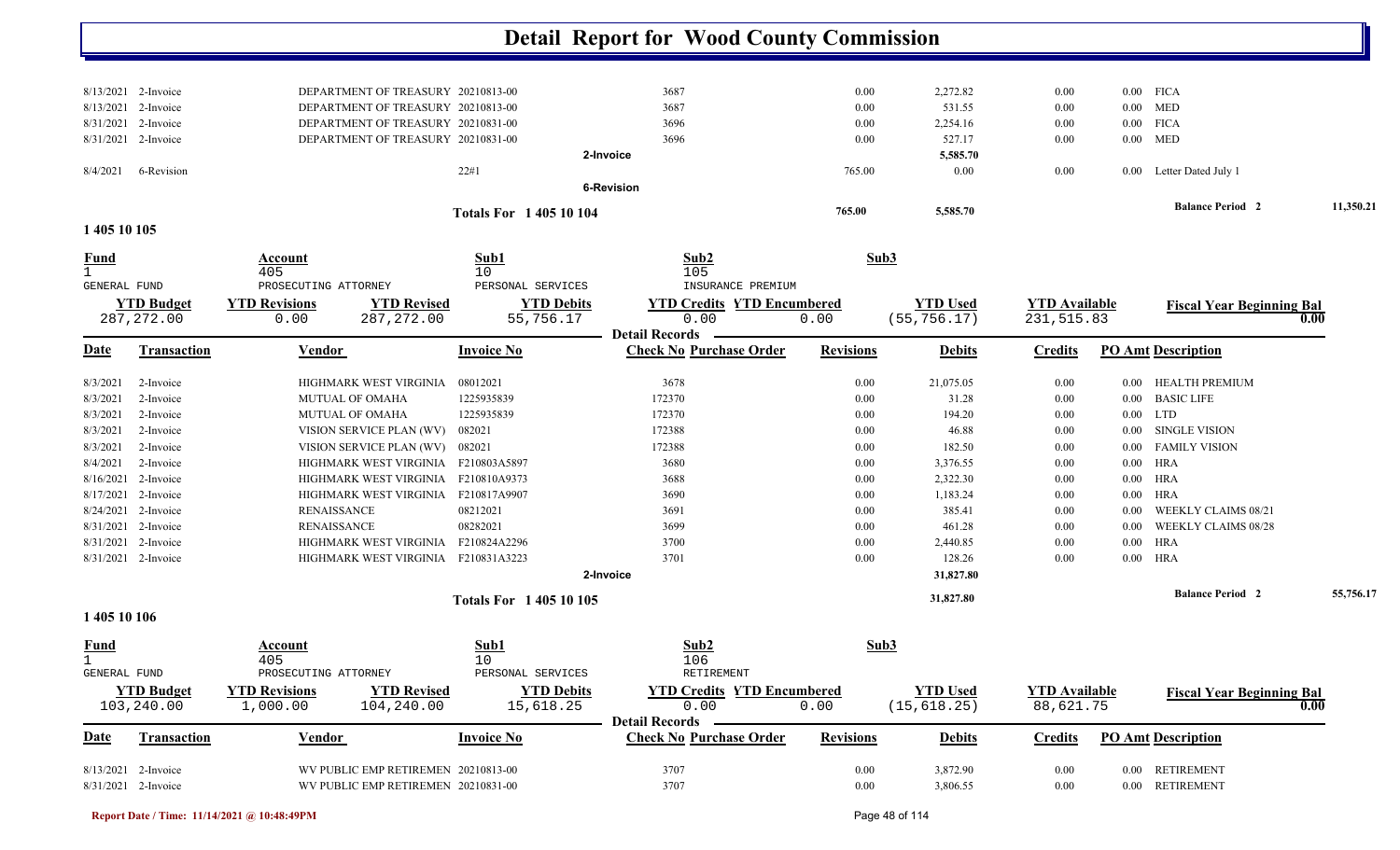|                                                                                                                                                                                                             |                                                                                                                                                                                                               |                                                                                    |                                                                                                                                                                                                                                                                             |                                                                                                                                                                                                                                                                                | <b>Detail Report for Wood County Commission</b>                                                                                                                                      |                                                                                                                                  |                                                                                                                                                                                                     |                                                                                                                              |                                                                                                                                      |                                                                                                                                                                                                                                                                                                                                                                   |           |
|-------------------------------------------------------------------------------------------------------------------------------------------------------------------------------------------------------------|---------------------------------------------------------------------------------------------------------------------------------------------------------------------------------------------------------------|------------------------------------------------------------------------------------|-----------------------------------------------------------------------------------------------------------------------------------------------------------------------------------------------------------------------------------------------------------------------------|--------------------------------------------------------------------------------------------------------------------------------------------------------------------------------------------------------------------------------------------------------------------------------|--------------------------------------------------------------------------------------------------------------------------------------------------------------------------------------|----------------------------------------------------------------------------------------------------------------------------------|-----------------------------------------------------------------------------------------------------------------------------------------------------------------------------------------------------|------------------------------------------------------------------------------------------------------------------------------|--------------------------------------------------------------------------------------------------------------------------------------|-------------------------------------------------------------------------------------------------------------------------------------------------------------------------------------------------------------------------------------------------------------------------------------------------------------------------------------------------------------------|-----------|
| 8/4/2021                                                                                                                                                                                                    | 6-Revision                                                                                                                                                                                                    |                                                                                    |                                                                                                                                                                                                                                                                             | 22#1                                                                                                                                                                                                                                                                           | 2-Invoice<br><b>6-Revision</b>                                                                                                                                                       | 1,000.00                                                                                                                         | 7,679.45<br>0.00                                                                                                                                                                                    | 0.00                                                                                                                         | $0.00\,$                                                                                                                             | Letter Dated July 1                                                                                                                                                                                                                                                                                                                                               |           |
| 1 405 10 181                                                                                                                                                                                                |                                                                                                                                                                                                               |                                                                                    |                                                                                                                                                                                                                                                                             | <b>Totals For 1 405 10 106</b>                                                                                                                                                                                                                                                 |                                                                                                                                                                                      | 1,000.00                                                                                                                         | 7,679.45                                                                                                                                                                                            |                                                                                                                              |                                                                                                                                      | <b>Balance Period 2</b>                                                                                                                                                                                                                                                                                                                                           | 15,618.25 |
| <u>Fund</u><br>$\mathbf{1}$                                                                                                                                                                                 |                                                                                                                                                                                                               | Account<br>405                                                                     |                                                                                                                                                                                                                                                                             | Sub1<br>10                                                                                                                                                                                                                                                                     | Sub2<br>181                                                                                                                                                                          |                                                                                                                                  | Sub3                                                                                                                                                                                                |                                                                                                                              |                                                                                                                                      |                                                                                                                                                                                                                                                                                                                                                                   |           |
| <b>GENERAL FUND</b>                                                                                                                                                                                         | <b>YTD Budget</b><br>612,218.00                                                                                                                                                                               | PROSECUTING ATTORNEY<br><b>YTD Revisions</b><br>9,907.00                           | <b>YTD Revised</b><br>622,125.00                                                                                                                                                                                                                                            | PERSONAL SERVICES<br><b>YTD Debits</b><br>86,284.85                                                                                                                                                                                                                            | ASST PROSECUTOR<br><b>YTD Credits YTD Encumbered</b><br>0.00                                                                                                                         | 0.00                                                                                                                             | <b>YTD Used</b><br>(86, 284.85)                                                                                                                                                                     | <b>YTD</b> Available<br>535,840.15                                                                                           |                                                                                                                                      | <b>Fiscal Year Beginning Bal</b><br>0.00                                                                                                                                                                                                                                                                                                                          |           |
| Date                                                                                                                                                                                                        | <b>Transaction</b>                                                                                                                                                                                            | Vendor                                                                             |                                                                                                                                                                                                                                                                             | <b>Invoice No</b>                                                                                                                                                                                                                                                              | <b>Detail Records</b><br><b>Check No Purchase Order</b>                                                                                                                              | <b>Revisions</b>                                                                                                                 | <b>Debits</b>                                                                                                                                                                                       | <b>Credits</b>                                                                                                               |                                                                                                                                      | <b>PO Amt Description</b>                                                                                                                                                                                                                                                                                                                                         |           |
| 8/13/2021<br>8/13/2021<br>8/13/2021<br>8/13/2021<br>8/13/2021<br>8/13/2021<br>8/13/2021<br>8/13/2021<br>8/31/2021<br>8/31/2021<br>8/31/2021<br>8/31/2021<br>8/31/2021<br>8/31/2021<br>8/31/2021<br>8/4/2021 | 2-Invoice<br>2-Invoice<br>2-Invoice<br>2-Invoice<br>2-Invoice<br>2-Invoice<br>2-Invoice<br>2-Invoice<br>2-Invoice<br>2-Invoice<br>2-Invoice<br>2-Invoice<br>2-Invoice<br>2-Invoice<br>2-Invoice<br>6-Revision | <b>BELL ANDREW H</b><br>MARTIN EMILY M.<br><b>BELL ANDREW H</b><br>MARTIN EMILY M. | DAUPHIN CHARLOTTE A<br>CATHERINE BLAIRE HUDSON 10-00273502-REG<br>NICHOLSON HEATHER D<br>SKOGSTAD RUSSELL J.<br>SNODGRASS LORA B.<br>UNDERWOOD MEGAN E.<br>CATHERINE BLAIRE HUDSON<br>NICHOLSON HEATHER D<br>SKOGSTAD RUSSELL J.<br>SNODGRASS LORA B.<br>UNDERWOOD MEGAN E. | 10-00273498-REG<br>10-00273499-REG<br>10-00273505-REG<br>10-00273507-REG<br>10-00273510-REG<br>10-00273511-REG<br>10-00273513-REG<br>10-00273717-REG<br>10-00273720-REG<br>10-00273723-REG<br>10-00273725-REG<br>10-00273728-REG<br>10-00273729-REG<br>10-00273731-REG<br>22#1 | 273498<br>273499<br>273502<br>273505<br>273507<br>273510<br>273511<br>273513<br>273717<br>273720<br>273723<br>273725<br>273728<br>273729<br>273731<br>2-Invoice<br><b>6-Revision</b> | 0.00<br>0.00<br>0.00<br>0.00<br>0.00<br>0.00<br>0.00<br>0.00<br>0.00<br>0.00<br>0.00<br>0.00<br>0.00<br>0.00<br>0.00<br>9,907.00 | 2,375.00<br>663.44<br>2,937.49<br>2,770.83<br>2,749.99<br>3,148.83<br>3,104.16<br>2,999.99<br>2,375.00<br>2,937.49<br>2,770.83<br>2,749.99<br>3,148.83<br>3,104.16<br>2,999.99<br>40,836.02<br>0.00 | 0.00<br>0.00<br>0.00<br>0.00<br>0.00<br>0.00<br>0.00<br>0.00<br>0.00<br>0.00<br>0.00<br>0.00<br>0.00<br>0.00<br>0.00<br>0.00 | $0.00\,$<br>0.00<br>0.00<br>0.00<br>0.00<br>0.00<br>0.00<br>0.00<br>0.00<br>0.00<br>0.00<br>0.00<br>0.00<br>0.00<br>0.00<br>$0.00\,$ | BELL ANDREW H<br>DAUPHIN CHARLOTTE A<br>HUDSON CATHERINE BLAIRE<br>MARTIN EMILY M.<br>NICHOLSON HEATHER D<br>SKOGSTAD RUSSELL J.<br>SNODGRASS LORA B.<br>UNDERWOOD MEGAN E.<br><b>BELL ANDREW H</b><br>HUDSON CATHERINE BLAIRE<br>MARTIN EMILY M.<br>NICHOLSON HEATHER D<br>SKOGSTAD RUSSELL J.<br>SNODGRASS LORA B.<br>UNDERWOOD MEGAN E.<br>Letter Dated July 1 |           |
| 1 405 10 182                                                                                                                                                                                                |                                                                                                                                                                                                               |                                                                                    |                                                                                                                                                                                                                                                                             | <b>Totals For 140510181</b>                                                                                                                                                                                                                                                    |                                                                                                                                                                                      | 9,907.00                                                                                                                         | 40,836.02                                                                                                                                                                                           |                                                                                                                              |                                                                                                                                      | <b>Balance Period 2</b>                                                                                                                                                                                                                                                                                                                                           | 86,284.85 |
| <u>Fund</u><br>$\mathbf 1$<br>GENERAL FUND                                                                                                                                                                  | <b>YTD Budget</b>                                                                                                                                                                                             | <b>Account</b><br>405<br>PROSECUTING ATTORNEY<br><b>YTD Revisions</b>              | <b>YTD Revised</b>                                                                                                                                                                                                                                                          | Sub1<br>10<br>PERSONAL SERVICES<br><b>YTD Debits</b>                                                                                                                                                                                                                           | Sub2<br>182<br>SECRETARIES<br><b>YTD Credits YTD Encumbered</b>                                                                                                                      |                                                                                                                                  | Sub3<br><b>YTD Used</b>                                                                                                                                                                             | <b>YTD Available</b>                                                                                                         |                                                                                                                                      | <b>Fiscal Year Beginning Bal</b>                                                                                                                                                                                                                                                                                                                                  |           |
| Date                                                                                                                                                                                                        | 311,991.00<br>Transaction                                                                                                                                                                                     | 93.00<br><b>Vendor</b>                                                             | 312,084.00                                                                                                                                                                                                                                                                  | 51,865.50<br><b>Invoice No</b>                                                                                                                                                                                                                                                 | 0.00<br><b>Detail Records</b><br><b>Check No Purchase Order</b>                                                                                                                      | 0.00<br><b>Revisions</b>                                                                                                         | (51, 865.50)<br><b>Debits</b>                                                                                                                                                                       | 260, 218.50<br><b>Credits</b>                                                                                                |                                                                                                                                      | 0.00<br><b>PO Amt Description</b>                                                                                                                                                                                                                                                                                                                                 |           |
|                                                                                                                                                                                                             | 8/13/2021 2-Invoice<br>8/13/2021 2-Invoice                                                                                                                                                                    |                                                                                    | <b>GODFREY MICHELLE M</b><br>HAMMER RHEA LYNN                                                                                                                                                                                                                               | 10-00273500-REG<br>10-00273501-REG                                                                                                                                                                                                                                             | 273500<br>273501                                                                                                                                                                     | 0.00<br>0.00                                                                                                                     | 1,636.73<br>2,095.79                                                                                                                                                                                | $0.00\,$<br>$0.00\,$                                                                                                         | $0.00\,$                                                                                                                             | <b>GODFREY MICHELLE M</b><br>0.00 HAMMER RHEA LYNN                                                                                                                                                                                                                                                                                                                |           |

**Report Date / Time: 11/14/2021 @ 10:48:49PM** Page 49 of 114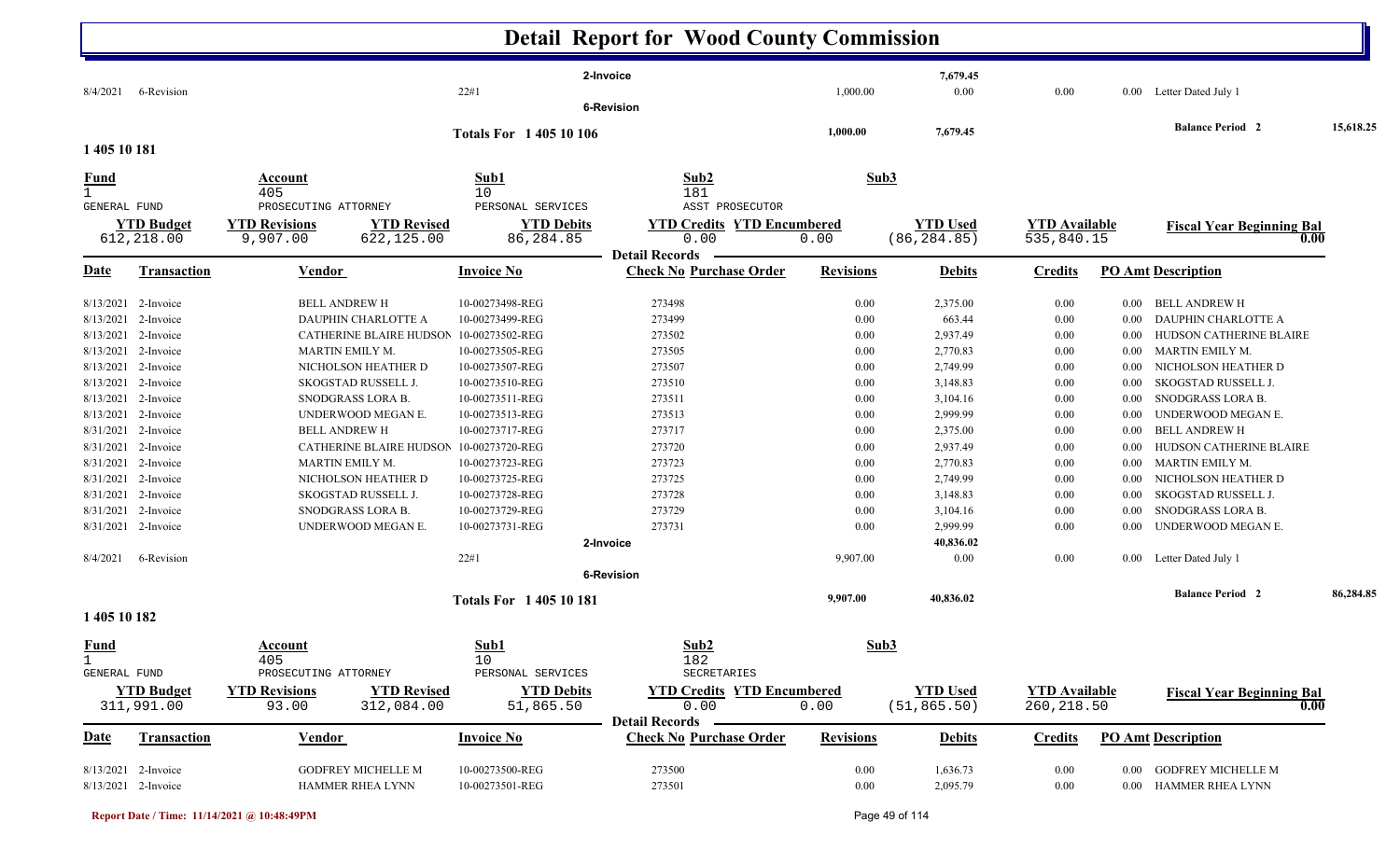|              |                                |                      |                              |                              |                   | <b>Detail Report for Wood County Commission</b> |                  |                        |                      |          |                                    |           |
|--------------|--------------------------------|----------------------|------------------------------|------------------------------|-------------------|-------------------------------------------------|------------------|------------------------|----------------------|----------|------------------------------------|-----------|
|              | 8/13/2021 2-Invoice            |                      | KIGER TIFFANY F.             | 10-00273503-REG              |                   | 273503                                          | 0.00             | 1,790.30               | 0.00                 |          | 0.00 KIGER TIFFANY F.              |           |
| 8/13/2021    | 2-Invoice                      |                      | MEEKS KAYLA B.               | 10-00273506-REG              |                   | 273506                                          | 0.00             | 1,566.66               | 0.00                 | $0.00\,$ | MEEKS KAYLA B.                     |           |
| 8/13/2021    | 2-Invoice                      |                      | PADDEN KANDY A               | 10-00273508-REG              |                   | 273508                                          | 0.00             | 1,478.33               | 0.00                 | $0.00\,$ | PADDEN KANDY A                     |           |
| 8/13/2021    | 2-Invoice                      |                      | RYDER-GEORGE DEBRAK.         | 10-00273509-REG              |                   | 273509                                          | 0.00             | 1,757.56               | 0.00                 |          | 0.00 RYDER DEBRAK.                 |           |
|              | 8/13/2021 2-Invoice            |                      | <b>STURM DOUGLAS</b>         | 10-00273512-REG              |                   | 273512                                          | 0.00             | 1,875.00               | 0.00                 | $0.00\,$ | <b>STURM DOUGLAS</b>               |           |
| 8/13/2021    | 2-Invoice                      |                      | WILLIAMS JEZIRAE L           | 10-00273514-REG              |                   | 273514                                          | 0.00             | 1,270.83               | 0.00                 | $0.00\,$ | WILLIAMS JEZIRAE L                 |           |
|              | 8/31/2021 2-Invoice            |                      | <b>GODFREY MICHELLE M</b>    | 10-00273718-REG              |                   | 273718                                          | 0.00             | 1,636.73               | 0.00                 | $0.00\,$ | <b>GODFREY MICHELLE M</b>          |           |
| 8/31/2021    | 2-Invoice                      |                      | HAMMER RHEA LYNN             | 10-00273719-REG              |                   | 273719                                          | 0.00             | 2,095.79               | 0.00                 | $0.00\,$ | HAMMER RHEA LYNN                   |           |
| 8/31/2021    | 2-Invoice                      |                      | KIGER TIFFANY F.             | 10-00273721-REG              |                   | 273721                                          | 0.00             | 1,790.30               | 0.00                 | 0.00     | KIGER TIFFANY F.                   |           |
|              | 8/31/2021 2-Invoice            |                      | MEEKS KAYLA B.               | 10-00273724-REG              |                   | 273724                                          | 0.00             | 1,566.66               | 0.00                 | $0.00\,$ | MEEKS KAYLA B.                     |           |
|              | 8/31/2021 2-Invoice            |                      | PADDEN KANDY A               | 10-00273726-REG              |                   | 273726                                          | 0.00             | 1,478.33               | 0.00                 | $0.00\,$ | PADDEN KANDY A                     |           |
| 8/31/2021    | 2-Invoice                      |                      | RYDER-GEORGE DEBRAK.         | 10-00273727-REG              |                   | 273727                                          | 0.00             | 1,757.56               | 0.00                 | 0.00     | RYDER DEBRA K.                     |           |
|              | 8/31/2021 2-Invoice            |                      | <b>STURM DOUGLAS</b>         | 10-00273730-REG              |                   | 273730                                          | 0.00             | 1,875.00               | 0.00                 | $0.00\,$ | <b>STURM DOUGLAS</b>               |           |
|              | 8/31/2021 2-Invoice            |                      | WILLIAMS JEZIRAE L           | 10-00273732-REG              |                   | 273732                                          | 0.00             | 1,270.83               | 0.00                 | $0.00\,$ | WILLIAMS JEZIRAE L                 |           |
|              |                                |                      |                              |                              | 2-Invoice         |                                                 |                  | 26,942.40              |                      |          |                                    |           |
| 8/4/2021     | 6-Revision                     |                      |                              | 22#1                         |                   |                                                 | 93.00            | $0.00\,$               | 0.00                 |          | 0.00 Letter Dated July 1           |           |
|              |                                |                      |                              |                              | <b>6-Revision</b> |                                                 |                  |                        |                      |          |                                    |           |
|              |                                |                      |                              | <b>Totals For 140510182</b>  |                   |                                                 | 93.00            | 26,942.40              |                      |          | <b>Balance Period 2</b>            | 51,865.50 |
|              | 1 405 40 212 1201              |                      |                              |                              |                   |                                                 |                  |                        |                      |          |                                    |           |
| <u>Fund</u>  |                                | Account              |                              | Sub1                         |                   | Sub2                                            | Sub3             |                        |                      |          |                                    |           |
| $\mathbf{1}$ |                                | 405                  |                              | 40                           |                   | 212                                             | 1201             |                        |                      |          |                                    |           |
| GENERAL FUND |                                |                      | PROSECUTING ATTORNEY         | CONTRACTURAL SERVICES        |                   | PRINTING                                        |                  | <b>DATA PROCESSING</b> |                      |          |                                    |           |
|              | <b>YTD Budget</b>              | <b>YTD Revisions</b> | <b>YTD Revised</b>           | <b>YTD Debits</b>            |                   | <b>YTD Credits YTD Encumbered</b><br>0.00       |                  | <b>YTD</b> Used        | <b>YTD Available</b> |          | <b>Fiscal Year Beginning Bal</b>   | 0.00      |
|              | 12,476.00                      | 0.00                 | 12,476.00                    | 2,534.93                     |                   | <b>Detail Records</b>                           | 280.09           | (2, 534.93)            | 9,660.98             |          |                                    |           |
| Date         | Transaction                    |                      | <b>Vendor</b>                | <b>Invoice No</b>            |                   | <b>Check No Purchase Order</b>                  | <b>Revisions</b> | <b>Debits</b>          | <b>Credits</b>       |          | <b>PO Amt Description</b>          |           |
|              |                                |                      |                              |                              |                   |                                                 |                  |                        |                      |          |                                    |           |
| 8/19/2021    | 1-Purchase Order               |                      | NOE OFFICE EQUIPMENT         |                              |                   | 84785                                           | 0.00             | 0.00                   | 0.00                 |          | 39.99 Notary Stamp                 |           |
|              |                                |                      |                              |                              | 1-Purchase Order  |                                                 |                  |                        |                      |          |                                    |           |
| 8/12/2021    | 1-Purchase Order Pending Pcard |                      | CR MALCOM & ASSOCIATES       |                              |                   | 84722                                           | 0.00             | 0.00                   | 0.00                 |          | 240.10 mailing labels              |           |
|              |                                |                      |                              |                              |                   | 1-Purchase Order Pe                             |                  |                        |                      |          |                                    |           |
| 8/3/2021     | 2-Invoice                      |                      | CR MALCOM & ASSOCIATES 12926 |                              |                   | 172355 84619                                    | 0.00             | 60.00                  | 0.00                 |          | (60.00) BUSINESS CARDS             |           |
| 8/10/2021    | 2-Invoice                      |                      | <b>LEXIS NEXIS</b>           | 3093381952                   |                   | 172411                                          | 0.00             | 525.37                 | 0.00                 | $0.00\,$ | ACCT NO 424VBTHXJ                  |           |
|              | 8/31/2021 2-Invoice            |                      | <b>IN-SYNCH SYSTEMS</b>      | 5657                         |                   | 172506                                          | 0.00             | 975.00                 | 0.00                 |          | 0.00 RMS SUPPORT & MAINTENANCE     |           |
|              |                                |                      |                              |                              | 2-Invoice         |                                                 |                  | 1,560.37               |                      |          |                                    |           |
| 8/9/2021     | 5-Journal Entry                |                      | <b>LEXIS NEXIS</b>           | 20210805015001               |                   |                                                 | 0.00             | 760.46                 | 0.00                 | 0.00     | WOOD CO FINANCE-4019-REI MATTHEW E |           |
| 8/9/2021     | 5-Journal Entry                |                      | <b>LEXIS NEXIS</b>           | 20210805022001               |                   |                                                 | 0.00             | 214.10                 | 0.00                 | 0.00     | WOOD CO FINANCE-4019-REI MATTHEW E |           |
|              |                                |                      |                              |                              | 5-Journal Entry   |                                                 |                  | 974.56                 |                      |          |                                    |           |
|              |                                |                      |                              | Totals For 1 405 40 212 1201 |                   |                                                 |                  | 2,534.93               |                      | 220.09   | <b>Balance Period 2</b>            | 2,534.93  |

**1 405 40 223**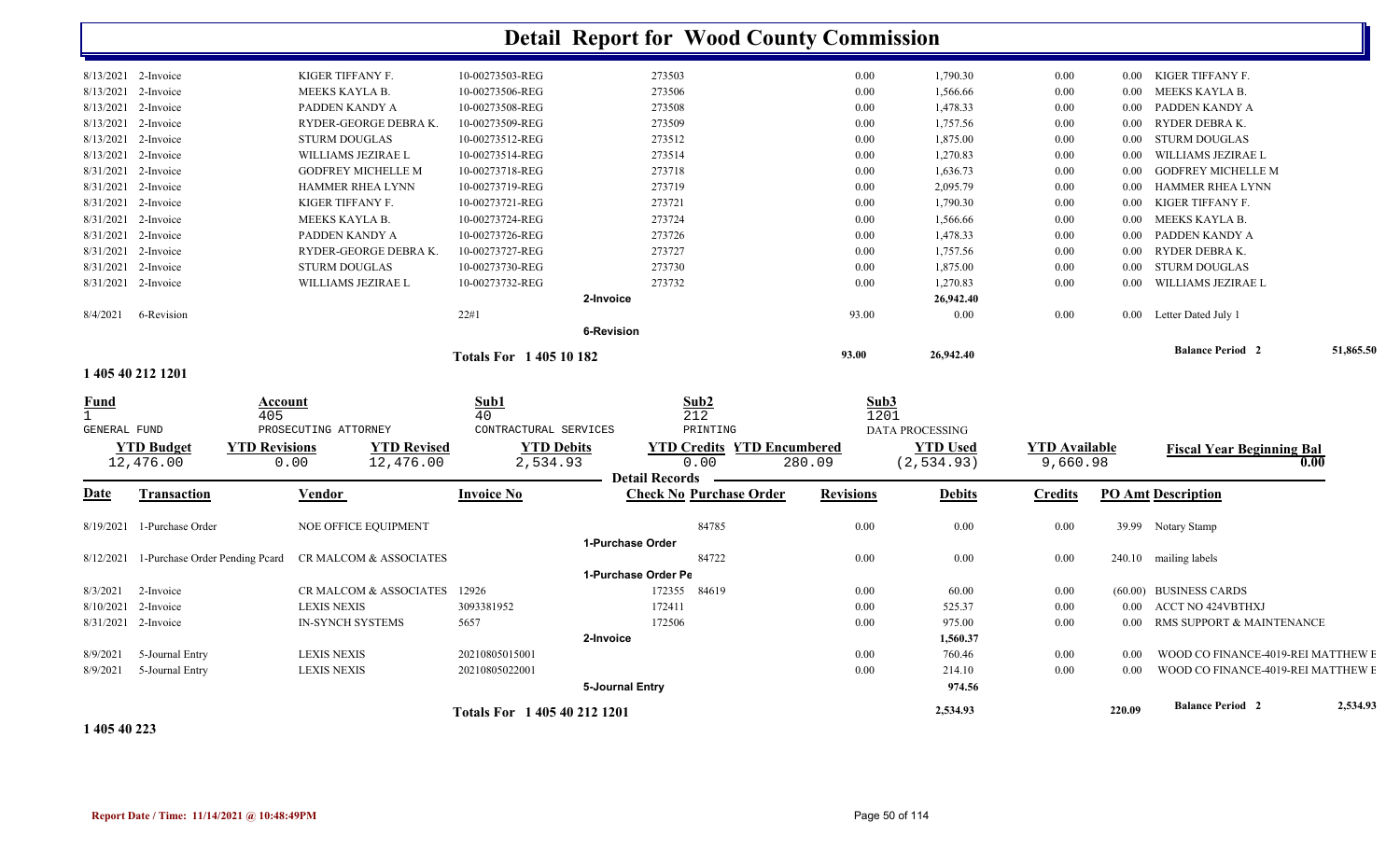| <b>Fund</b><br>$\mathbf{1}$                                        |                                                         | Account<br>405                                                          |                                                                         | Sub1<br>40                                        |                                                      | Sub2<br>223                                                                       | Sub3                  |                                        |                                   |                          |                                                                |        |
|--------------------------------------------------------------------|---------------------------------------------------------|-------------------------------------------------------------------------|-------------------------------------------------------------------------|---------------------------------------------------|------------------------------------------------------|-----------------------------------------------------------------------------------|-----------------------|----------------------------------------|-----------------------------------|--------------------------|----------------------------------------------------------------|--------|
| <b>GENERAL FUND</b>                                                | <b>YTD Budget</b><br>13,500.00                          | PROSECUTING ATTORNEY<br><b>YTD Revisions</b><br>0.00                    | <b>YTD Revised</b><br>13,500.00                                         |                                                   | CONTRACTURAL SERVICES<br><b>YTD Debits</b><br>669.90 | PROFESSIONAL SERVICES<br><b>YTD Credits YTD Encumbered</b><br>0.00                | 0.00                  | <b>YTD Used</b><br>(669.90)            | <b>YTD Available</b><br>12,830.10 |                          | <b>Fiscal Year Beginning Bal</b><br>0.00                       |        |
| Date                                                               | Transaction                                             | <b>Vendor</b>                                                           |                                                                         | <b>Invoice No</b>                                 |                                                      | <b>Detail Records</b><br><b>Check No Purchase Order</b>                           | <b>Revisions</b>      | <b>Debits</b>                          | <b>Credits</b>                    |                          | <b>PO Amt Description</b>                                      |        |
| 8/10/2021                                                          | 8/10/2021 2-Invoice<br>2-Invoice<br>8/31/2021 2-Invoice |                                                                         | NANCY S. JARRELL, CCR<br>NANCY S. JARRELL, CCR<br>NANCY S. JARRELL, CCR | <b>NSJ2021-C</b><br><b>NSJ2021-B</b><br>NSJ2021-D | 2-Invoice                                            | 172407<br>172407<br>172508                                                        | 0.00<br>0.00<br>0.00  | 196.35<br>123.20<br>211.75<br>531.30   | 0.00<br>0.00<br>0.00              | $0.00\,$<br>0.00<br>0.00 | MARK BROWN<br><b>BECK</b><br>JOSHUA LEE THOMPSON               |        |
|                                                                    |                                                         |                                                                         |                                                                         |                                                   | <b>Totals For 140540223</b>                          |                                                                                   |                       | 531.30                                 |                                   |                          | <b>Balance Period 2</b>                                        | 669.90 |
| 1 405 40 226<br><b>Fund</b><br>$\mathbf{1}$<br><b>GENERAL FUND</b> | <b>YTD Budget</b><br>3,342.00                           | Account<br>405<br>PROSECUTING ATTORNEY<br><b>YTD Revisions</b><br>94.00 | <b>YTD Revised</b><br>3,436.00                                          | Sub1<br>40                                        | CONTRACTURAL SERVICES<br><b>YTD Debits</b><br>0.00   | Sub2<br>226<br>INSURANCE & BONDS<br><b>YTD Credits YTD Encumbered</b><br>0.00     | Sub3<br>0.00          | <b>YTD Used</b><br>0.00                | <b>YTD Available</b><br>3,436.00  |                          | <b>Fiscal Year Beginning Bal</b><br>0.00                       |        |
| <b>Date</b>                                                        | <b>Transaction</b>                                      | <b>Vendor</b>                                                           |                                                                         | <b>Invoice No</b>                                 |                                                      | <b>Detail Records</b><br><b>Check No Purchase Order</b>                           | <b>Revisions</b>      | <b>Debits</b>                          | <b>Credits</b>                    |                          | <b>PO Amt Description</b>                                      |        |
| 8/4/2021                                                           | 6-Revision                                              |                                                                         |                                                                         | 22#1                                              | <b>6-Revision</b>                                    |                                                                                   | 94.00                 | 0.00                                   | 0.00                              |                          | 0.00 Letter Dated July 1                                       |        |
|                                                                    | 1 405 40 233 2618                                       |                                                                         |                                                                         |                                                   | <b>Totals For 140540226</b>                          |                                                                                   | 94.00                 |                                        |                                   |                          | <b>Balance Period 2</b>                                        | 0.00   |
| <b>Fund</b><br>$\overline{1}$<br><b>GENERAL FUND</b>               | <b>YTD Budget</b><br>1,500.00                           | Account<br>405<br>PROSECUTING ATTORNEY<br><b>YTD Revisions</b><br>0.00  | <b>YTD Revised</b><br>1,500.00                                          | Sub1<br>40                                        | CONTRACTURAL SERVICES<br><b>YTD Debits</b><br>34.24  | Sub2<br>233<br>INVESTIGATION EXPENSE<br><b>YTD Credits YTD Encumbered</b><br>0.00 | Sub3<br>2618<br>70.18 | FIT TEAM<br><b>YTD Used</b><br>(34.24) | <b>YTD Available</b><br>1,395.58  |                          | <b>Fiscal Year Beginning Bal</b><br>0.00                       |        |
| Date                                                               | <b>Transaction</b>                                      | Vendor                                                                  |                                                                         | <b>Invoice No</b>                                 |                                                      | <b>Detail Records</b><br><b>Check No Purchase Order</b>                           | <b>Revisions</b>      | <b>Debits</b>                          | <b>Credits</b>                    |                          | <b>PO Amt Description</b>                                      |        |
| 8/16/2021<br>8/23/2021                                             | 1-Purchase Order<br>1-Purchase Order                    | <b>AMAZON</b><br><b>ANDY RAWSON</b>                                     |                                                                         |                                                   |                                                      | 84745<br>84786                                                                    | 0.00<br>0.00          | 0.00<br>0.00                           | 0.00<br>0.00                      | 35.94<br>34.24           | <b>BATTERY CHARGER</b><br>reimbursement for key purchase (FIT) |        |
|                                                                    | $8/31/2021$ 2-Invoice                                   | <b>ANDY RAWSON</b>                                                      |                                                                         | 08232021                                          | 2-Invoice                                            | 1-Purchase Order<br>172514                                                        | 0.00                  | 34.24<br>34.24                         | 0.00                              | 0.00                     | REIMBURSEMENT - KEYS FOR FIT VEHICL                            |        |
| $\cdots$                                                           |                                                         |                                                                         |                                                                         |                                                   | Totals For 1 405 40 233 2618                         |                                                                                   |                       | 34.24                                  |                                   | 70.18                    | <b>Balance Period 2</b>                                        | 34.24  |

**1 405 55 341**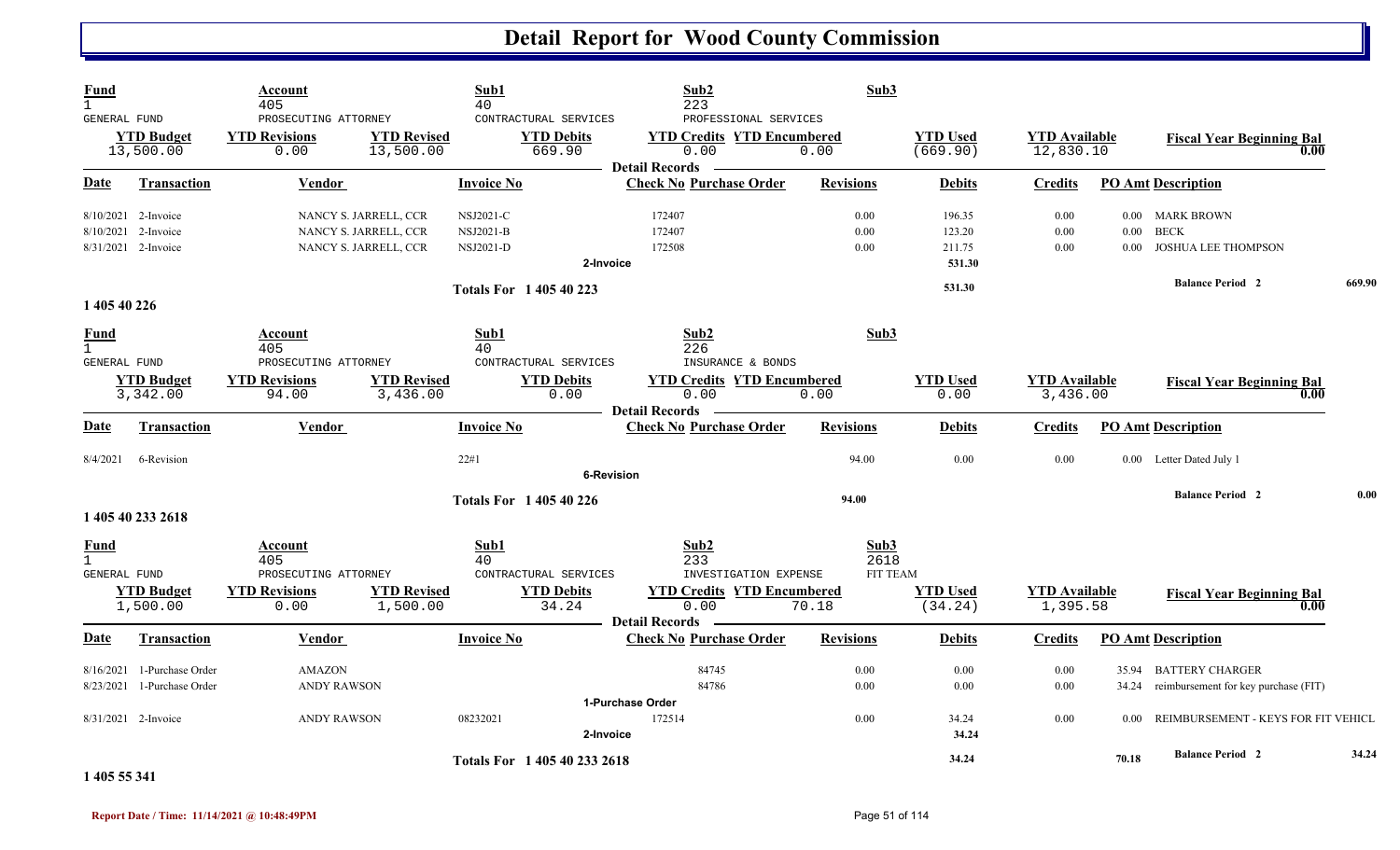| <b>Fund</b><br>$\mathbf{1}$<br><b>GENERAL FUND</b> |                                      | Account<br>405<br>PROSECUTING ATTORNEY          |                                 | Sub1<br>55<br>COMMODITIES                          | Sub2<br>341<br>SUPPLIES/MATERIALS                                  | Sub3             |                                |                                   |          |                                                               |
|----------------------------------------------------|--------------------------------------|-------------------------------------------------|---------------------------------|----------------------------------------------------|--------------------------------------------------------------------|------------------|--------------------------------|-----------------------------------|----------|---------------------------------------------------------------|
|                                                    | <b>YTD Budget</b><br>14,736.00       | <b>YTD Revisions</b><br>126.00                  | <b>YTD Revised</b><br>14,862.00 | <b>YTD Debits</b><br>722.71                        | <b>YTD Credits YTD Encumbered</b><br>0.00<br><b>Detail Records</b> | 315.83           | <b>YTD Used</b><br>(722.71)    | <b>YTD</b> Available<br>13,823.46 |          | <b>Fiscal Year Beginning Bal</b><br>0.00                      |
| Date                                               | <b>Transaction</b>                   | Vendor                                          |                                 | <b>Invoice No</b>                                  | <b>Check No Purchase Order</b>                                     | <b>Revisions</b> | <b>Debits</b>                  | <b>Credits</b>                    |          | <b>PO Amt Description</b>                                     |
| 8/12/2021<br>8/30/2021                             | 1-Purchase Order<br>1-Purchase Order | PRECISION ROLLER<br><b>AMAZON</b>               |                                 |                                                    | 84732<br>84811                                                     | 0.00<br>0.00     | 0.00<br>0.00                   | 0.00<br>0.00                      |          | 115.90 ROLLERS<br>52.95 scanned stamps                        |
|                                                    |                                      |                                                 |                                 |                                                    | 1-Purchase Order                                                   |                  |                                |                                   |          |                                                               |
| 8/9/2021                                           | 5-Journal Entry                      | <b>AMAZON</b>                                   |                                 | 20210805056001                                     | 84604                                                              | 0.00             | 25.77                          | 0.00                              |          | (25.77) folders, pens, flash drives, rubberbands, envelope    |
| 8/9/2021                                           | 5-Journal Entry                      | <b>AMAZON</b>                                   |                                 | 20210805058001                                     | 84604                                                              | 0.00             | 196.29                         | 0.00                              |          | (196.29) folders, pens, flash drives, rubberbands, envelope   |
| 8/9/2021                                           | 5-Journal Entry                      | <b>AMAZON</b>                                   |                                 | 20210805062001                                     | 84604                                                              | 0.00             | 313.54                         | 0.00                              |          | (313.54) folders, pens, flash drives, rubberbands, envelope   |
| 8/9/2021                                           | 5-Journal Entry                      | <b>AMAZON</b>                                   |                                 | 20210805069001                                     | 84633                                                              | 0.00             | 56.90                          | 0.00                              |          | (56.90) bulletin board; post it notes & dispenser; coffee; p  |
| 8/9/2021                                           | 5-Journal Entry                      | <b>AMAZON</b>                                   |                                 | 20210805071001                                     | 84633                                                              | 0.00             | 130.21                         | 0.00                              |          | (130.21) bulletin board; post it notes & dispenser; coffee; p |
|                                                    |                                      |                                                 |                                 |                                                    | 5-Journal Entry                                                    |                  | 722.71                         |                                   |          |                                                               |
| 8/4/2021                                           | 6-Revision                           |                                                 |                                 | 22#1A                                              |                                                                    | 126.00           | 0.00                           | 0.00                              |          | 0.00 Open Purchase Orders                                     |
|                                                    |                                      |                                                 |                                 |                                                    | <b>6-Revision</b>                                                  |                  |                                |                                   |          |                                                               |
|                                                    |                                      |                                                 |                                 | <b>Totals For 1405 55 341</b>                      |                                                                    | 126.00           | 722.71                         |                                   | (553.86) | <b>Balance Period 2</b><br>722.71                             |
| 1 405 65 459                                       |                                      |                                                 |                                 |                                                    |                                                                    |                  |                                |                                   |          |                                                               |
| <b>Fund</b><br>$\mathbf{1}$                        |                                      | Account<br>405                                  |                                 | Sub1<br>65                                         | Sub2<br>459                                                        | Sub3             |                                |                                   |          |                                                               |
| <b>GENERAL FUND</b>                                |                                      | PROSECUTING ATTORNEY                            |                                 | CAPITAL OUTLAY                                     | <b>EOUIPMENT</b>                                                   |                  |                                |                                   |          |                                                               |
|                                                    | <b>YTD Budget</b><br>1,000.00        | <b>YTD Revisions</b><br>0.00                    | <b>YTD Revised</b><br>1,000.00  | <b>YTD Debits</b><br>65.00                         | <b>YTD Credits YTD Encumbered</b><br>0.00                          | 0.00             | <b>YTD Used</b><br>(65.00)     | <b>YTD Available</b><br>935.00    |          | <b>Fiscal Year Beginning Bal</b><br>0.00                      |
|                                                    |                                      |                                                 |                                 |                                                    | <b>Detail Records</b>                                              |                  |                                |                                   |          |                                                               |
| Date                                               | Transaction                          | Vendor                                          |                                 | <b>Invoice No</b>                                  | <b>Check No Purchase Order</b>                                     | <b>Revisions</b> | <b>Debits</b>                  | <b>Credits</b>                    |          | <b>PO Amt Description</b>                                     |
|                                                    | 8/10/2021 2-Invoice                  |                                                 | PURE WATER PARTNERS             | 817017                                             | 172424<br>2-Invoice                                                | 0.00             | 65.00<br>65.00                 | 0.00                              |          | 0.00 ACCT NO 17844                                            |
|                                                    |                                      |                                                 |                                 | <b>Totals For 140565459</b>                        |                                                                    |                  | 65.00                          |                                   |          | 65.00<br><b>Balance Period 2</b>                              |
| 1 406 10 101                                       |                                      |                                                 |                                 |                                                    |                                                                    |                  |                                |                                   |          |                                                               |
| <u>Fund</u><br>$\mathbf{1}$                        |                                      | Account<br>406                                  |                                 | Sub1<br>10                                         | Sub2<br>101                                                        | Sub3             |                                |                                   |          |                                                               |
| <b>GENERAL FUND</b>                                | <b>YTD Budget</b><br>50,266.00       | <b>ASSESSOR</b><br><b>YTD Revisions</b><br>0.00 | <b>YTD Revised</b><br>50,266.00 | PERSONAL SERVICES<br><b>YTD Debits</b><br>8,377.68 | ELECTED OFFICIALS<br><b>YTD Credits YTD Encumbered</b><br>0.00     | 0.00             | <b>YTD Used</b><br>(8, 377.68) | <b>YTD Available</b><br>41,888.32 |          | <b>Fiscal Year Beginning Bal</b><br>0.00                      |
| Date                                               | <b>Transaction</b>                   | <b>Vendor</b>                                   |                                 | <b>Invoice No</b>                                  | <b>Detail Records</b><br><b>Check No Purchase Order</b>            | <b>Revisions</b> | <b>Debits</b>                  | Credits                           |          | <b>PO Amt Description</b>                                     |
|                                                    | 8/13/2021 2-Invoice                  | NOHE DAVID C.                                   |                                 | 10-00273521-REG                                    | 273521                                                             | 0.00             | 2,094.42                       | 0.00                              |          | 0.00 NOHE DAVID C.                                            |

**Report Date / Time: 11/14/2021 @ 10:48:49PM** Page 52 of 114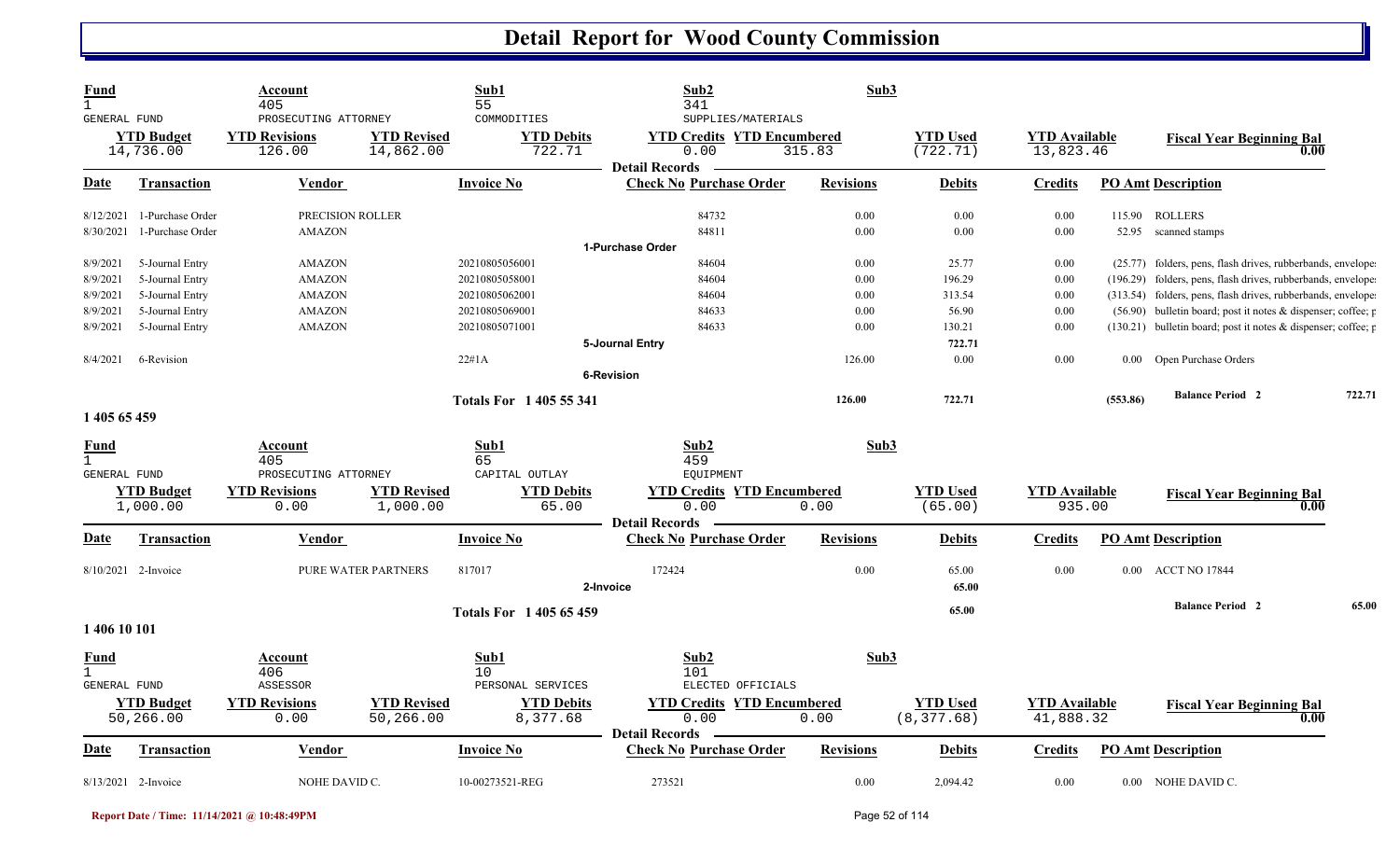|                                     |                                |                              |                                 |                               | <b>Detail Report for Wood County Commission</b>         |                  |                                |                                   |          |                                  |           |
|-------------------------------------|--------------------------------|------------------------------|---------------------------------|-------------------------------|---------------------------------------------------------|------------------|--------------------------------|-----------------------------------|----------|----------------------------------|-----------|
|                                     | 8/31/2021 2-Invoice            | NOHE DAVID C.                |                                 | 10-00273739-REG               | 273739<br>2-Invoice                                     | $0.00\,$         | 2,094.42<br>4,188.84           | 0.00                              |          | 0.00 NOHE DAVID C.               |           |
|                                     |                                |                              |                                 | <b>Totals For 140610101</b>   |                                                         |                  | 4,188.84                       |                                   |          | <b>Balance Period 2</b>          | 8,377.68  |
| 1 406 10 102                        |                                |                              |                                 |                               |                                                         |                  |                                |                                   |          |                                  |           |
| <u>Fund</u>                         |                                | Account                      |                                 | Sub1                          | Sub2                                                    | Sub3             |                                |                                   |          |                                  |           |
| $\mathbf{1}$<br><b>GENERAL FUND</b> |                                | 406<br>ASSESSOR              |                                 | 10<br>PERSONAL SERVICES       | 102<br>SUPPLEMENTAL                                     |                  |                                |                                   |          |                                  |           |
|                                     | <b>YTD Budget</b><br>25,027.00 | <b>YTD Revisions</b><br>0.00 | <b>YTD Revised</b><br>25,027.00 | <b>YTD Debits</b><br>1,856.30 | <b>YTD Credits YTD Encumbered</b><br>0.00               | 0.00             | <b>YTD</b> Used<br>(1, 856.30) | <b>YTD Available</b><br>23,170.70 |          | <b>Fiscal Year Beginning Bal</b> | 0.00      |
|                                     |                                |                              |                                 |                               | <b>Detail Records</b>                                   |                  |                                |                                   |          |                                  |           |
| Date                                | <b>Transaction</b>             | Vendor                       |                                 | <b>Invoice No</b>             | <b>Check No Purchase Order</b>                          | <b>Revisions</b> | <b>Debits</b>                  | <b>Credits</b>                    |          | <b>PO Amt Description</b>        |           |
|                                     | 8/13/2021 2-Invoice            | NOHE DAVID C.                |                                 | 10-00273521-REG               | 273521                                                  | 0.00             | 1,836.90                       | 0.00                              | $0.00\,$ | NOHE DAVID C.                    |           |
|                                     | 8/13/2021 2-Invoice            | NOHE DAVID C.                |                                 | 10-00273521-REG               | 273521<br>2-Invoice                                     | 0.00             | 5.30<br>1,842.20               | 0.00                              | 0.00     | NOHE DAVID C.                    |           |
|                                     |                                |                              |                                 |                               |                                                         |                  |                                |                                   |          | <b>Balance Period 2</b>          | 1,856.30  |
| 1 406 10 103                        |                                |                              |                                 | <b>Totals For 140610102</b>   |                                                         |                  | 1,842.20                       |                                   |          |                                  |           |
| <u>Fund</u><br>$\mathbf{1}$         |                                | Account<br>406               |                                 | Sub1<br>10                    | Sub2<br>103                                             | Sub3             |                                |                                   |          |                                  |           |
| <b>GENERAL FUND</b>                 |                                | ASSESSOR                     |                                 | PERSONAL SERVICES             | SALARIES-DEPUTIES                                       |                  |                                |                                   |          |                                  |           |
|                                     | <b>YTD Budget</b>              | <b>YTD Revisions</b>         | <b>YTD Revised</b>              | <b>YTD Debits</b>             | <b>YTD Credits YTD Encumbered</b>                       |                  | <b>YTD Used</b>                | <b>YTD Available</b>              |          | <b>Fiscal Year Beginning Bal</b> |           |
|                                     | 243,079.00                     | 0.00                         | 243,079.00                      | 39,250.04                     | 0.00                                                    | 0.00             | (39, 250.04)                   | 203,828.96                        |          |                                  | 0.00      |
| Date                                | <b>Transaction</b>             | <b>Vendor</b>                |                                 | <b>Invoice No</b>             | <b>Detail Records</b><br><b>Check No Purchase Order</b> | <b>Revisions</b> | <b>Debits</b>                  | <b>Credits</b>                    |          | <b>PO Amt Description</b>        |           |
|                                     | 8/13/2021 2-Invoice            | COLE G. MICHELL              |                                 | 10-00273515-REG               | 273515                                                  | 0.00             | 2,000.00                       | 0.00                              |          | 0.00 COLE GAYLEN MICHELL         |           |
| 8/13/2021                           | 2-Invoice                      | <b>EDELEN SARAH J</b>        |                                 | 10-00273516-REG               | 273516                                                  | 0.00             | 1,666.67                       | 0.00                              | 0.00     | EDELEN SARAH J                   |           |
| 8/13/2021                           | 2-Invoice                      |                              | <b>GRIMM DONALD M.</b>          | 10-00273517-REG               | 273517                                                  | 0.00             | 2,229.17                       | 0.00                              | 0.00     | <b>GRIMM DONALD M.</b>           |           |
|                                     | 8/13/2021 2-Invoice            | JOY MELINDA R.               |                                 | 10-00273519-REG               | 273519                                                  | 0.00             | 1,291.67                       | 0.00                              | $0.00\,$ | JOY MELINDA R.                   |           |
| 8/13/2021                           | 2-Invoice                      | <b>MERCER ERICA L</b>        |                                 | 10-00273520-REG               | 273520                                                  | 0.00             | 1,333.33                       | 0.00                              | $0.00\,$ | MERCER ERICA L.                  |           |
| 8/13/2021                           | 2-Invoice                      |                              | STEPHENS SANDRA K.              | 10-00273523-REG               | 273523                                                  | 0.00             | 1,291.67                       | 0.00                              | 0.00     | STEPHENS SANDRA K.               |           |
|                                     | 8/31/2021 2-Invoice            | COLE G. MICHELL              |                                 | 10-00273733-REG               | 273733                                                  | 0.00             | 2,000.00                       | 0.00                              | 0.00     | COLE GAYLEN MICHELL              |           |
| 8/31/2021                           | 2-Invoice                      | EDELEN SARAH J               |                                 | 10-00273734-REG               | 273734                                                  | 0.00             | 1,666.67                       | 0.00                              | 0.00     | <b>EDELEN SARAH J</b>            |           |
| 8/31/2021                           | 2-Invoice                      |                              | <b>GRIMM DONALD M.</b>          | 10-00273735-REG               | 273735                                                  | 0.00             | 2,229.17                       | 0.00                              | 0.00     | <b>GRIMM DONALD M.</b>           |           |
| 8/31/2021                           | 2-Invoice                      | JOY MELINDA R.               |                                 | 10-00273737-REG               | 273737                                                  | 0.00             | 1,291.67                       | 0.00                              | $0.00\,$ | JOY MELINDA R.                   |           |
| 8/31/2021                           | 2-Invoice                      | MERCER ERICA L.              |                                 | 10-00273738-REG               | 273738                                                  | 0.00             | 1,333.33                       | 0.00                              | 0.00     | MERCER ERICA L.                  |           |
|                                     | 8/31/2021 2-Invoice            |                              | STEPHENS SANDRA K.              | 10-00273741-REG               | 273741                                                  | 0.00             | 1,291.67                       | 0.00                              | 0.00     | STEPHENS SANDRA K.               |           |
|                                     |                                |                              |                                 |                               | 2-Invoice                                               |                  | 19,625.02                      |                                   |          |                                  |           |
|                                     |                                |                              |                                 | <b>Totals For 140610103</b>   |                                                         |                  | 19,625.02                      |                                   |          | <b>Balance Period 2</b>          | 39,250.04 |

**1 406 10 104**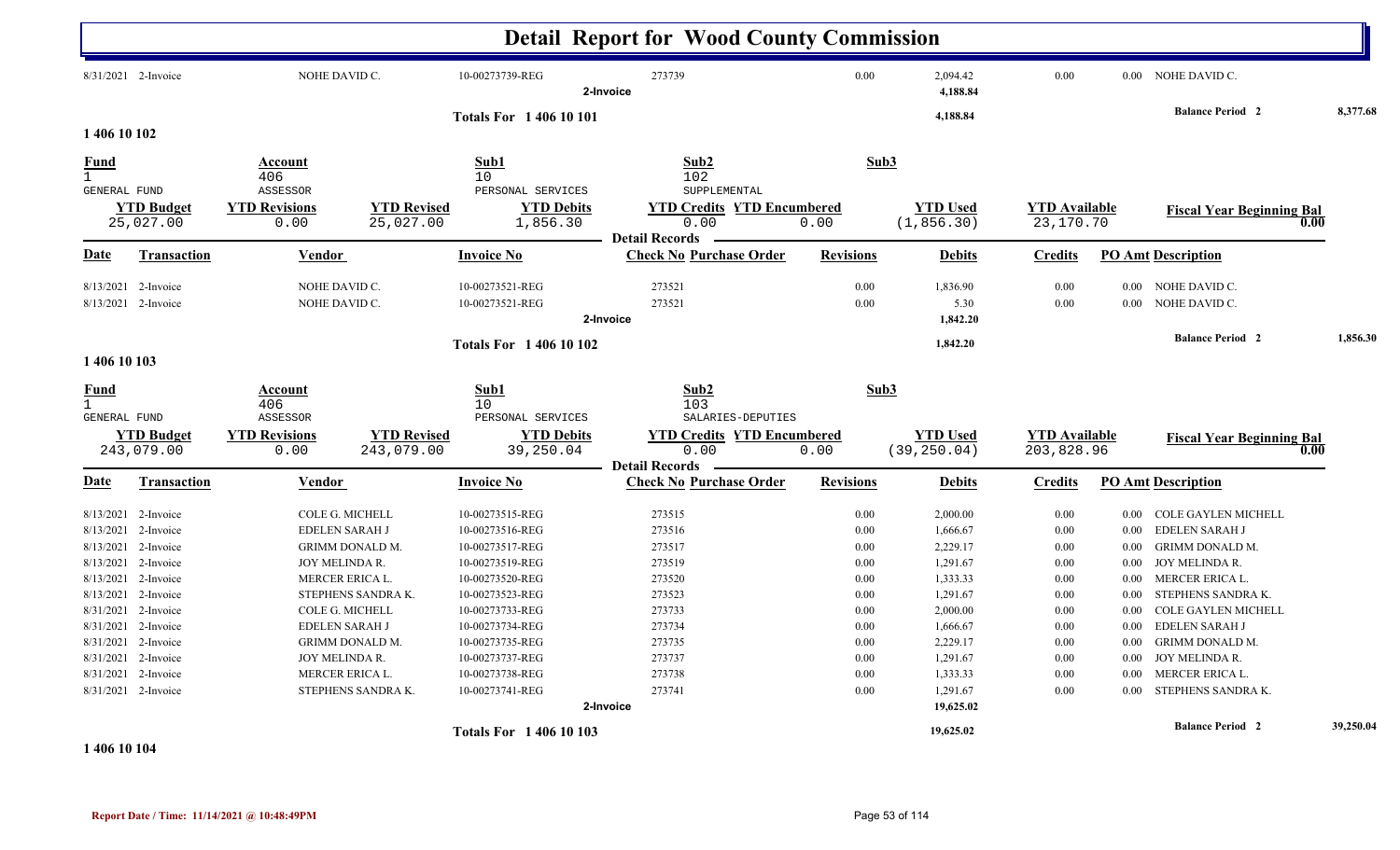| <b>Fund</b><br>$\mathbf{1}$<br>GENERAL FUND |                                | Account<br>406<br>ASSESSOR   |                                     | Sub1<br>10<br>PERSONAL SERVICES | Sub2<br>104<br>SOCIAL SECURITY                                     | Sub3             |                                |                                   |          |                                  |      |           |
|---------------------------------------------|--------------------------------|------------------------------|-------------------------------------|---------------------------------|--------------------------------------------------------------------|------------------|--------------------------------|-----------------------------------|----------|----------------------------------|------|-----------|
|                                             | <b>YTD Budget</b><br>25,120.00 | <b>YTD Revisions</b><br>0.00 | <b>YTD Revised</b><br>25,120.00     | <b>YTD Debits</b><br>4,033.35   | <b>YTD Credits YTD Encumbered</b><br>0.00<br><b>Detail Records</b> | 0.00             | <b>YTD Used</b><br>(4, 033.35) | <b>YTD Available</b><br>21,086.65 |          | <b>Fiscal Year Beginning Bal</b> | 0.00 |           |
| Date                                        | <b>Transaction</b>             | <b>Vendor</b>                |                                     | <b>Invoice No</b>               | <b>Check No Purchase Order</b>                                     | <b>Revisions</b> | <b>Debits</b>                  | <b>Credits</b>                    |          | <b>PO Amt Description</b>        |      |           |
|                                             | 8/13/2021 2-Invoice            |                              | DEPARTMENT OF TREASURY 20210813-00  |                                 | 3687                                                               | 0.00             | 909.01                         | 0.00                              |          | $0.00$ FICA                      |      |           |
| 8/13/2021                                   | 2-Invoice                      |                              | DEPARTMENT OF TREASURY 20210813-00  |                                 | 3687                                                               | 0.00             | 212.58                         | 0.00                              | $0.00\,$ | <b>MED</b>                       |      |           |
|                                             | 8/31/2021 2-Invoice            |                              | DEPARTMENT OF TREASURY 20210831-00  |                                 | 3696                                                               | 0.00             | 750.67                         | 0.00                              |          | $0.00$ FICA                      |      |           |
|                                             | 8/31/2021 2-Invoice            |                              | DEPARTMENT OF TREASURY 20210831-00  |                                 | 3696                                                               | 0.00             | 175.56                         | 0.00                              |          | $0.00$ MED                       |      |           |
|                                             |                                |                              |                                     |                                 | 2-Invoice                                                          |                  | 2,047.82                       |                                   |          |                                  |      |           |
|                                             |                                |                              |                                     | <b>Totals For 140610104</b>     |                                                                    |                  | 2,047.82                       |                                   |          | <b>Balance Period 2</b>          |      | 4,033.35  |
| 1 406 10 105                                |                                |                              |                                     |                                 |                                                                    |                  |                                |                                   |          |                                  |      |           |
| <u>Fund</u><br>$\mathbf{1}$                 |                                | Account<br>406               |                                     | Sub1<br>10                      | Sub2<br>105                                                        | Sub3             |                                |                                   |          |                                  |      |           |
| <b>GENERAL FUND</b>                         |                                | ASSESSOR                     |                                     | PERSONAL SERVICES               | INSURANCE PREMIUM                                                  |                  |                                |                                   |          |                                  |      |           |
|                                             | <b>YTD Budget</b>              | <b>YTD Revisions</b>         | <b>YTD Revised</b>                  | <b>YTD Debits</b>               | <b>YTD Credits YTD Encumbered</b>                                  |                  | <b>YTD Used</b>                | <b>YTD</b> Available              |          | <b>Fiscal Year Beginning Bal</b> |      |           |
|                                             | 94,796.00                      | 0.00                         | 94,796.00                           | 23,305.11                       | 0.00<br><b>Detail Records</b>                                      | 0.00             | (23, 305.11)                   | 71,490.89                         |          |                                  | 0.00 |           |
| Date                                        | <b>Transaction</b>             | Vendor                       |                                     | Invoice No                      | <b>Check No Purchase Order</b>                                     | <b>Revisions</b> | <b>Debits</b>                  | <b>Credits</b>                    |          | <b>PO Amt Description</b>        |      |           |
| 8/3/2021                                    | 2-Invoice                      |                              | HIGHMARK WEST VIRGINIA              | 08012021                        | 3678                                                               | 0.00             | 7,903.86                       | 0.00                              | $0.00\,$ | HEALTH PREMIUM                   |      |           |
| 8/3/2021                                    | 2-Invoice                      |                              | <b>MUTUAL OF OMAHA</b>              | 1225935839                      | 172370                                                             | 0.00             | 11.60                          | 0.00                              | $0.00\,$ | <b>BASIC LIFE</b>                |      |           |
| 8/3/2021                                    | 2-Invoice                      |                              | MUTUAL OF OMAHA                     | 1225935839                      | 172370                                                             | 0.00             | 59.53                          | 0.00                              |          | $0.00$ LTD                       |      |           |
| 8/3/2021                                    | 2-Invoice                      |                              | VISION SERVICE PLAN (WV)            | 082021                          | 172388                                                             | 0.00             | 17.58                          | 0.00                              | $0.00\,$ | <b>SINGLE VISION</b>             |      |           |
| 8/3/2021                                    | 2-Invoice                      |                              | VISION SERVICE PLAN (WV)            | 082021                          | 172388                                                             | 0.00             | 91.25                          | 0.00                              | 0.00     | <b>FAMILY VISION</b>             |      |           |
| 8/4/2021                                    | 2-Invoice                      |                              | HIGHMARK WEST VIRGINIA F210803A5897 |                                 | 3680                                                               | 0.00             | 141.92                         | 0.00                              | $0.00\,$ | <b>HRA</b>                       |      |           |
|                                             | 8/17/2021 2-Invoice            | <b>RENAISSANCE</b>           |                                     | 08142021                        | 3689                                                               | 0.00             | 140.36                         | 0.00                              | $0.00\,$ | <b>CLAIMS</b>                    |      |           |
| 8/17/2021                                   | 2-Invoice                      |                              | HIGHMARK WEST VIRGINIA F210817A9907 |                                 | 3690                                                               | 0.00             | 10.00                          | 0.00                              | 0.00     | <b>HRA</b>                       |      |           |
|                                             | 8/31/2021 2-Invoice            | <b>RENAISSANCE</b>           |                                     | 08282021                        | 3699                                                               | 0.00             | 189.00                         | 0.00                              | 0.00     | WEEKLY CLAIMS 08/28              |      |           |
|                                             | 8/31/2021 2-Invoice            |                              | HIGHMARK WEST VIRGINIA F210824A2296 |                                 | 3700                                                               | 0.00             | 3,250.00                       | 0.00                              |          | $0.00$ HRA                       |      |           |
|                                             |                                |                              |                                     |                                 | 2-Invoice                                                          |                  | 11,815.10                      |                                   |          |                                  |      |           |
|                                             |                                |                              |                                     | <b>Totals For 140610105</b>     |                                                                    |                  | 11,815.10                      |                                   |          | <b>Balance Period 2</b>          |      | 23,305.11 |
| 1 406 10 106                                |                                |                              |                                     |                                 |                                                                    |                  |                                |                                   |          |                                  |      |           |
| <b>Fund</b>                                 |                                | Account                      |                                     | Sub1                            | Sub2                                                               | Sub3             |                                |                                   |          |                                  |      |           |
| $\mathbf{1}$                                |                                | 406                          |                                     | 10                              | 106                                                                |                  |                                |                                   |          |                                  |      |           |
| GENERAL FUND                                |                                | ASSESSOR                     |                                     | PERSONAL SERVICES               | RETIREMENT                                                         |                  |                                |                                   |          |                                  |      |           |
|                                             | <b>YTD Budget</b><br>31,837.00 | <b>YTD Revisions</b><br>0.00 | <b>YTD Revised</b><br>31,837.00     | <b>YTD Debits</b><br>4,948.43   | <b>YTD Credits YTD Encumbered</b><br>0.00                          | 0.00             | <b>YTD</b> Used<br>(4,948.43)  | <b>YTD Available</b><br>26,888.57 |          | <b>Fiscal Year Beginning Bal</b> | 0.00 |           |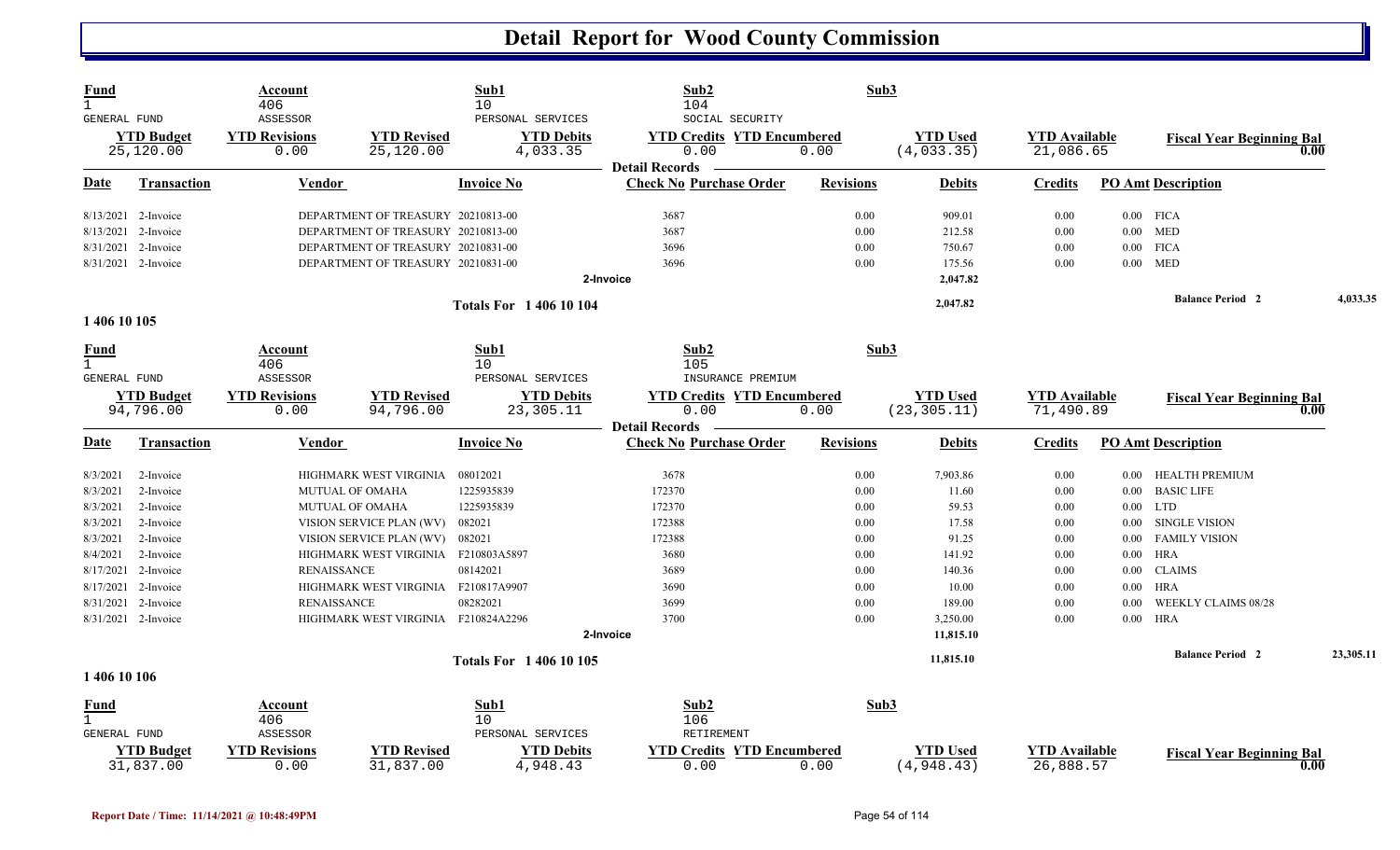|                                    |                                 |                                  |                                        |                                        | <b>Detail Records</b>                                   |                  |                                |                                    |          |                                          |          |
|------------------------------------|---------------------------------|----------------------------------|----------------------------------------|----------------------------------------|---------------------------------------------------------|------------------|--------------------------------|------------------------------------|----------|------------------------------------------|----------|
| <u>Date</u>                        | <b>Transaction</b>              | <b>Vendor</b>                    |                                        | <b>Invoice No</b>                      | <b>Check No Purchase Order</b>                          | <b>Revisions</b> | <b>Debits</b>                  | <b>Credits</b>                     |          | <b>PO Amt Description</b>                |          |
|                                    | 8/13/2021 2-Invoice             |                                  | WV PUBLIC EMP RETIREMEN 20210813-00    |                                        | 3707                                                    | 0.00             | 1,374.93                       | 0.00                               | $0.00\,$ | <b>RETIREMENT</b>                        |          |
|                                    | 8/31/2021 2-Invoice             |                                  | WV PUBLIC EMP RETIREMEN 20210831-00    |                                        | 3707                                                    | 0.00             | 1,190.70                       | 0.00                               | 0.00     | <b>RETIREMENT</b>                        |          |
|                                    |                                 |                                  |                                        |                                        | 2-Invoice                                               |                  | 2,565.63                       |                                    |          |                                          |          |
|                                    |                                 |                                  |                                        | <b>Totals For 140610106</b>            |                                                         |                  | 2,565.63                       |                                    |          | <b>Balance Period 2</b>                  | 4,948.43 |
| 1 406 10 109                       |                                 |                                  |                                        |                                        |                                                         |                  |                                |                                    |          |                                          |          |
| <b>Fund</b><br><b>GENERAL FUND</b> |                                 | Account<br>406                   |                                        | Sub1<br>10                             | Sub2<br>109<br>EXTRA HELP                               | Sub3             |                                |                                    |          |                                          |          |
|                                    | <b>YTD Budget</b>               | ASSESSOR<br><b>YTD Revisions</b> | <b>YTD Revised</b>                     | PERSONAL SERVICES<br><b>YTD Debits</b> | <b>YTD Credits YTD Encumbered</b>                       |                  | <b>YTD Used</b>                | <b>YTD</b> Available               |          |                                          |          |
|                                    | 10,000.00                       | 0.00                             | 10,000.00                              | 6,116.00                               | 0.00                                                    | 0.00             | (6, 116.00)                    | 3,884.00                           |          | <b>Fiscal Year Beginning Bal</b><br>0.00 |          |
|                                    |                                 |                                  |                                        |                                        | <b>Detail Records</b>                                   |                  |                                |                                    |          |                                          |          |
| Date                               | <b>Transaction</b>              | Vendor                           |                                        | <b>Invoice No</b>                      | <b>Check No Purchase Order</b>                          | <b>Revisions</b> | <b>Debits</b>                  | <b>Credits</b>                     |          | <b>PO Amt Description</b>                |          |
|                                    | 8/13/2021 2-Invoice             |                                  | <b>JONES MADISON MAE</b>               | 10-00273518-REG                        | 273518                                                  | 0.00             | 828.00                         | 0.00                               | $0.00\,$ | JONES MADISON MAE                        |          |
|                                    | 8/13/2021 2-Invoice             | PARKS REBECCA M                  |                                        | 10-00273522-REG                        | 273522                                                  | 0.00             | 875.00                         | 0.00                               | $0.00\,$ | PARKS REBECCA M                          |          |
|                                    | 8/31/2021 2-Invoice             |                                  | <b>JONES MADISON MAE</b>               | 10-00273736-REG                        | 273736                                                  | 0.00             | 498.00                         | 0.00                               | 0.00     | <b>JONES MADISON MAE</b>                 |          |
|                                    | 8/31/2021 2-Invoice             | PARKS REBECCA M                  |                                        | 10-00273740-REG                        | 273740                                                  | 0.00             | 350.00                         | 0.00                               | 0.00     | PARKS REBECCA M                          |          |
|                                    |                                 |                                  |                                        |                                        | 2-Invoice                                               |                  | 2,551.00                       |                                    |          |                                          |          |
|                                    |                                 |                                  |                                        | <b>Totals For 140610109</b>            |                                                         |                  | 2,551.00                       |                                    |          | <b>Balance Period 2</b>                  | 6,116.00 |
| 1 407 10 103                       |                                 |                                  |                                        |                                        |                                                         |                  |                                |                                    |          |                                          |          |
| <u>Fund</u>                        |                                 | Account                          |                                        | Sub1                                   | Sub2                                                    | Sub3             |                                |                                    |          |                                          |          |
| $\mathbf{1}$                       |                                 | 407                              |                                        | 10                                     | 103                                                     |                  |                                |                                    |          |                                          |          |
| GENERAL FUND                       |                                 | ASSESSOR'S VALUATION             |                                        | PERSONAL SERVICES                      | SALARIES-DEPUTIES                                       |                  |                                |                                    |          |                                          |          |
|                                    | <b>YTD Budget</b><br>475,650.00 | <b>YTD Revisions</b><br>0.00     | <b>YTD Revised</b><br>475,650.00       | <b>YTD Debits</b><br>82,089.48         | <b>YTD Credits YTD Encumbered</b><br>0.00               | 0.00             | <b>YTD Used</b><br>(82,089.48) | <b>YTD Available</b><br>393,560.52 |          | <b>Fiscal Year Beginning Bal</b><br>0.00 |          |
| Date                               | <b>Transaction</b>              | Vendor                           |                                        | <b>Invoice No</b>                      | <b>Detail Records</b><br><b>Check No Purchase Order</b> | <b>Revisions</b> | <b>Debits</b>                  | <b>Credits</b>                     |          | <b>PO Amt Description</b>                |          |
|                                    |                                 |                                  |                                        |                                        |                                                         |                  |                                |                                    |          |                                          |          |
|                                    | $8/13/2021$ 2-Invoice           | <b>ATKINSON CARA</b>             |                                        | 10-00273524-REG                        | 273524                                                  | 0.00             | 1,666.67                       | 0.00                               | $0.00\,$ | ATKINSON CARA                            |          |
|                                    | 8/13/2021 2-Invoice             |                                  | COTTRELL LARRY DEAN                    | 10-00273525-REG                        | 273525                                                  | 0.00             | 2,291.67                       | 0.00                               | 0.00     | COTTRELL LARRY DEAN                      |          |
|                                    | 8/13/2021 2-Invoice             |                                  | DAWKINS KENNETH PAUL                   | 10-00273526-REG                        | 273526                                                  | 0.00             | 1,916.67                       | 0.00                               | 0.00     | DAWKINS KENNETH PAUL                     |          |
|                                    | 8/13/2021 2-Invoice             |                                  | DEGRAEF KAREN SUE                      | 10-00273527-REG                        | 273527                                                  | 0.00             | 2,125.00                       | 0.00                               | 0.00     | DEGRAEF KAREN SUE                        |          |
|                                    | 8/13/2021 2-Invoice             |                                  | FLEAK STACEY LYNN                      | 10-00273528-REG                        | 273528                                                  | 0.00             | 1,854.17                       | 0.00                               |          | 0.00 FLEAK STACEY LYNN                   |          |
|                                    | 8/13/2021 2-Invoice             |                                  | GILCHRIST COREY THOMAS 10-00273529-REG |                                        | 273529                                                  | $0.00\,$         | 1,563.00                       | $0.00\,$                           |          | 0.00 GILCHRIST COREY THOMAS              |          |
|                                    | 8/13/2021 2-Invoice             | MCATEE CONNIE L                  |                                        | 10-00273530-REG                        | 273530                                                  | 0.00             | 2,500.00                       | 0.00                               |          | 0.00 MCATEE CONNIE L                     |          |
|                                    | 8/13/2021 2-Invoice             |                                  | MCINTYRE TERESA A.                     | 10-00273531-REG                        | 273531                                                  | 0.00             | 1,583.33                       | $0.00\,$                           | $0.00\,$ | MCINTYRE TERESA A.                       |          |
|                                    | 8/13/2021 2-Invoice             |                                  | MONTGOMERY JEREMY SHA 10-00273532-REG  |                                        | 273532                                                  | 0.00             | 1,563.00                       | 0.00                               | $0.00\,$ | MONTGOMERY JEREMY SHANE                  |          |
|                                    | 8/13/2021 2-Invoice             | PARSONS TOM F                    |                                        | 10-00273533-REG                        | 273533                                                  | 0.00             | 1,750.00                       | $0.00\,$                           | $0.00\,$ | <b>PARSONS TOM F</b>                     |          |
|                                    | 8/13/2021 2-Invoice             | RADER STEVE E                    |                                        | 10-00273534-REG                        | 273534                                                  | 0.00             | 1,771.88                       | 0.00                               | $0.00\,$ | RADER STEVE E.                           |          |
|                                    | 8/31/2021 2-Invoice             | <b>ATKINSON CARA</b>             |                                        | 10-00273742-REG                        | 273742                                                  | 0.00             | 1,666.67                       | $0.00\,$                           |          | 0.00 ATKINSON CARA                       |          |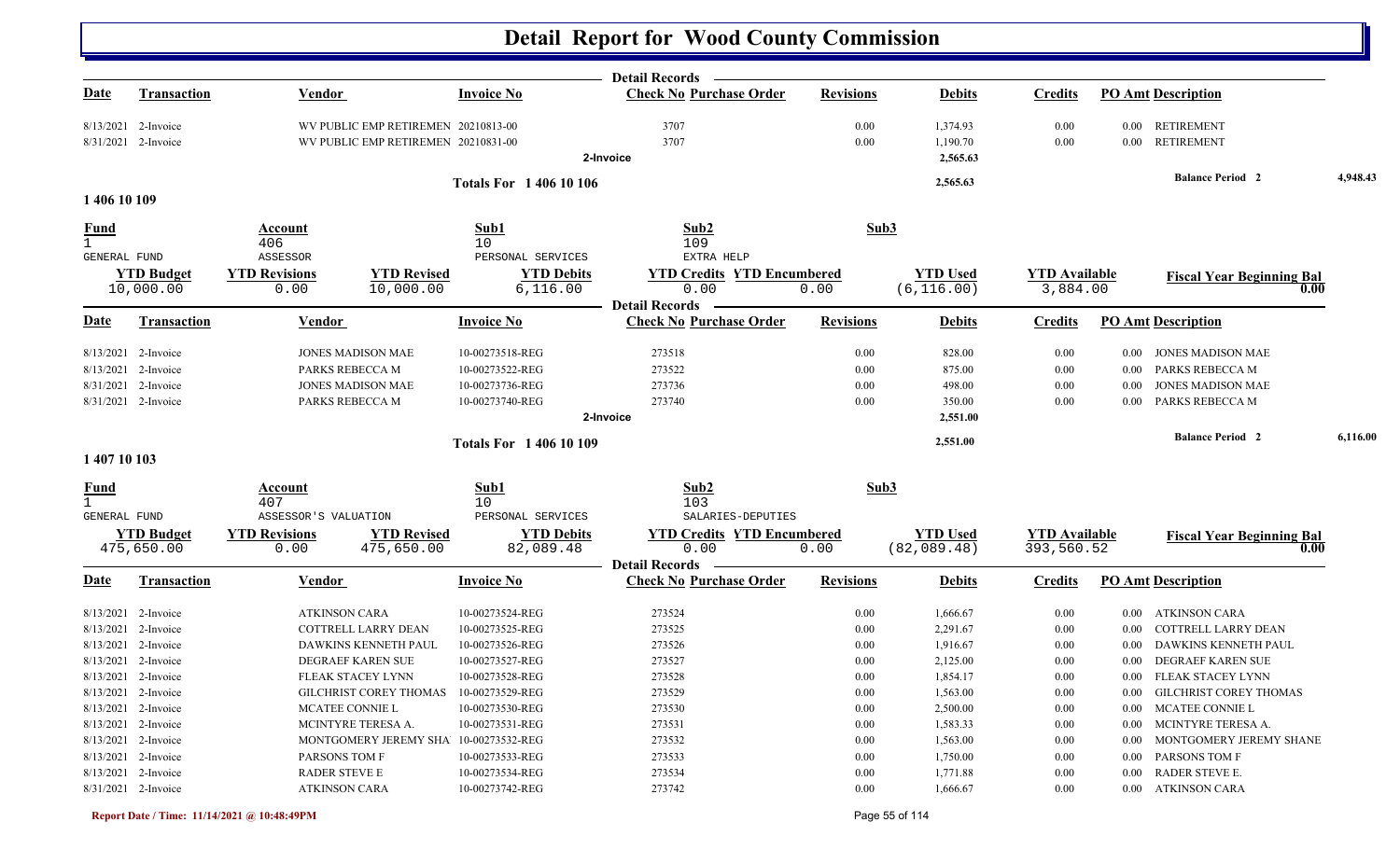|                       |                        | <b>Totals For 140710103</b> |           |      | 41,170.78 |      | <b>Balance Period 2</b>         | 82,089.48 |
|-----------------------|------------------------|-----------------------------|-----------|------|-----------|------|---------------------------------|-----------|
|                       |                        |                             | 2-Invoice |      | 41,170.78 |      |                                 |           |
| 8/31/2021 2-Invoice   | RADER STEVE E          | 10-00273752-REG             | 273752    | 0.00 | 1,771.88  | 0.00 | RADER STEVE E.<br>$0.00 -$      |           |
| 8/31/2021 2-Invoice   | PARSONS TOM F          | 10-00273751-REG             | 273751    | 0.00 | 1,750.00  | 0.00 | <b>PARSONS TOM F</b><br>0.00    |           |
| 8/31/2021 2-Invoice   | MONTGOMERY JEREMY SHA  | 10-00273750-REG             | 273750    | 0.00 | 1,563.00  | 0.00 | MONTGOMERY JEREMY SHANE<br>0.00 |           |
| $8/31/2021$ 2-Invoice | MCINTYRE TERESA A.     | 10-00273749-REG             | 273749    | 0.00 | 1,583.33  | 0.00 | MCINTYRE TERESA A.<br>$0.00 -$  |           |
| 8/31/2021 2-Invoice   | <b>MCATEE CONNIE L</b> | 10-00273748-REG             | 273748    | 0.00 | 2,500.00  | 0.00 | MCATEE CONNIE L<br>0.00         |           |
| $8/31/2021$ 2-Invoice | GILCHRIST COREY THOMAS | 10-00273747-REG             | 273747    | 0.00 | 1,563.00  | 0.00 | 0.00 GILCHRIST COREY THOMAS     |           |
| $8/31/2021$ 2-Invoice | FLEAK STACEY LYNN      | 10-00273746-REG             | 273746    | 0.00 | 1,854.17  | 0.00 | 0.00 FLEAK STACEY LYNN          |           |
| 8/31/2021 2-Invoice   | DEGRAEF KAREN SUE      | 10-00273745-REG             | 273745    | 0.00 | 2,125.00  | 0.00 | DEGRAEF KAREN SUE<br>0.00       |           |
| $8/31/2021$ 2-Invoice | DAWKINS KENNETH PAUL   | 10-00273744-REG             | 273744    | 0.00 | 1,916.67  | 0.00 | DAWKINS KENNETH PAUL<br>0.00    |           |
| 8/31/2021 2-Invoice   | COTTRELL LARRY DEAN    | 10-00273743-REG             | 273743    | 0.00 | 2,291.67  | 0.00 | 0.00 COTTRELL LARRY DEAN        |           |
|                       |                        |                             |           |      |           |      |                                 |           |

#### **1 407 10 104**

| <b>Fund</b>         |                     | Account<br>407         |                                    | Sub1<br>10                  | Sub2<br>104                                             | Sub3             |                 |                      |          |                                  |          |
|---------------------|---------------------|------------------------|------------------------------------|-----------------------------|---------------------------------------------------------|------------------|-----------------|----------------------|----------|----------------------------------|----------|
| <b>GENERAL FUND</b> |                     | ASSESSOR'S VALUATION   |                                    | PERSONAL SERVICES           | SOCIAL SECURITY                                         |                  |                 |                      |          |                                  |          |
|                     | <b>YTD Budget</b>   | <b>YTD Revisions</b>   | <b>YTD Revised</b>                 | <b>YTD Debits</b>           | <b>YTD Credits YTD Encumbered</b>                       |                  | <b>YTD</b> Used | <b>YTD</b> Available |          | <b>Fiscal Year Beginning Bal</b> |          |
|                     | 36,387.00           | 0.00                   | 36,387.00                          | 5,839.95                    | 0.00                                                    | 0.00             | (5,839.95)      | 30,547.05            |          | 0.00                             |          |
|                     |                     |                        |                                    |                             | <b>Detail Records</b>                                   |                  |                 |                      |          |                                  |          |
| Date                | <b>Transaction</b>  | Vendor                 |                                    | <b>Invoice No</b>           | <b>Check No Purchase Order</b>                          | <b>Revisions</b> | <b>Debits</b>   | <b>Credits</b>       |          | <b>PO Amt Description</b>        |          |
|                     | 8/13/2021 2-Invoice |                        | DEPARTMENT OF TREASURY 20210813-00 |                             | 3687                                                    | 0.00             | 1,181.54        | 0.00                 |          | $0.00$ FICA                      |          |
|                     | 8/13/2021 2-Invoice |                        | DEPARTMENT OF TREASURY 20210813-00 |                             | 3687                                                    | 0.00             | 276.31          | 0.00                 |          | $0.00$ MED                       |          |
|                     | 8/31/2021 2-Invoice |                        | DEPARTMENT OF TREASURY 20210831-00 |                             | 3696                                                    | 0.00             | 1,192.78        | 0.00                 | $0.00\,$ | <b>FICA</b>                      |          |
|                     | 8/31/2021 2-Invoice |                        | DEPARTMENT OF TREASURY 20210831-00 |                             | 3696                                                    | 0.00             | 278.97          | 0.00                 |          | $0.00$ MED                       |          |
|                     |                     |                        |                                    |                             | 2-Invoice                                               |                  | 2,929.60        |                      |          |                                  |          |
|                     |                     |                        |                                    | <b>Totals For 140710104</b> |                                                         |                  | 2,929.60        |                      |          | <b>Balance Period 2</b>          | 5,839.95 |
| 1 407 10 105        |                     |                        |                                    |                             |                                                         |                  |                 |                      |          |                                  |          |
|                     |                     |                        |                                    |                             |                                                         |                  |                 |                      |          |                                  |          |
| <u>Fund</u>         |                     | Account                |                                    | Sub1                        | Sub2                                                    | Sub3             |                 |                      |          |                                  |          |
|                     |                     | 407                    |                                    | 10                          | 105                                                     |                  |                 |                      |          |                                  |          |
| <b>GENERAL FUND</b> |                     | ASSESSOR'S VALUATION   |                                    | PERSONAL SERVICES           | INSURANCE PREMIUM                                       |                  |                 |                      |          |                                  |          |
|                     | <b>YTD Budget</b>   | <b>YTD Revisions</b>   | <b>YTD Revised</b>                 | <b>YTD Debits</b>           | <b>YTD Credits YTD Encumbered</b>                       |                  | <b>YTD Used</b> | <b>YTD</b> Available |          | <b>Fiscal Year Beginning Bal</b> |          |
|                     | 184,872.00          | 0.00                   | 184,872.00                         | 36,783.68                   | 0.00                                                    | 0.00             | (36, 783.68)    | 148,088.32           |          | 0.00                             |          |
| Date                | <b>Transaction</b>  | <b>Vendor</b>          |                                    | <b>Invoice No</b>           | <b>Detail Records</b><br><b>Check No Purchase Order</b> | <b>Revisions</b> | <b>Debits</b>   | <b>Credits</b>       |          | <b>PO Amt Description</b>        |          |
| 8/3/2021            | 2-Invoice           |                        | HIGHMARK WEST VIRGINIA             | 08012021                    | 3678                                                    | 0.00             | 16,017.15       | 0.00                 | 0.00     | HEALTH PREMIUM                   |          |
| 8/3/2021            | 2-Invoice           | <b>MUTUAL OF OMAHA</b> |                                    | 1225935839                  | 172370                                                  | 0.00             | 20.24           | 0.00                 | $0.00\,$ | <b>BASIC LIFE</b>                |          |
| 8/3/2021            | 2-Invoice           | <b>MUTUAL OF OMAHA</b> |                                    | 1225935839                  | 172370                                                  | 0.00             | 102.92          | 0.00                 | $0.00\,$ | <b>LTD</b>                       |          |
| 8/3/2021            | 2-Invoice           |                        | VISION SERVICE PLAN (WV)           | 082021                      | 172388                                                  | 0.00             | 32.23           | 0.00                 | 0.00     | <b>SINGLE VISION</b>             |          |
| 8/3/2021            | 2-Invoice           |                        | VISION SERVICE PLAN (WV)           | 082021                      | 172388                                                  | 0.00             | 146.00          | 0.00                 | $0.00\,$ | <b>FAMILY VISION</b>             |          |
| 8/4/2021            | 2-Invoice           |                        | HIGHMARK WEST VIRGINIA             | F210803A5897                | 3680                                                    | 0.00             | 1,651.69        | 0.00                 | 0.00     | <b>HRA</b>                       |          |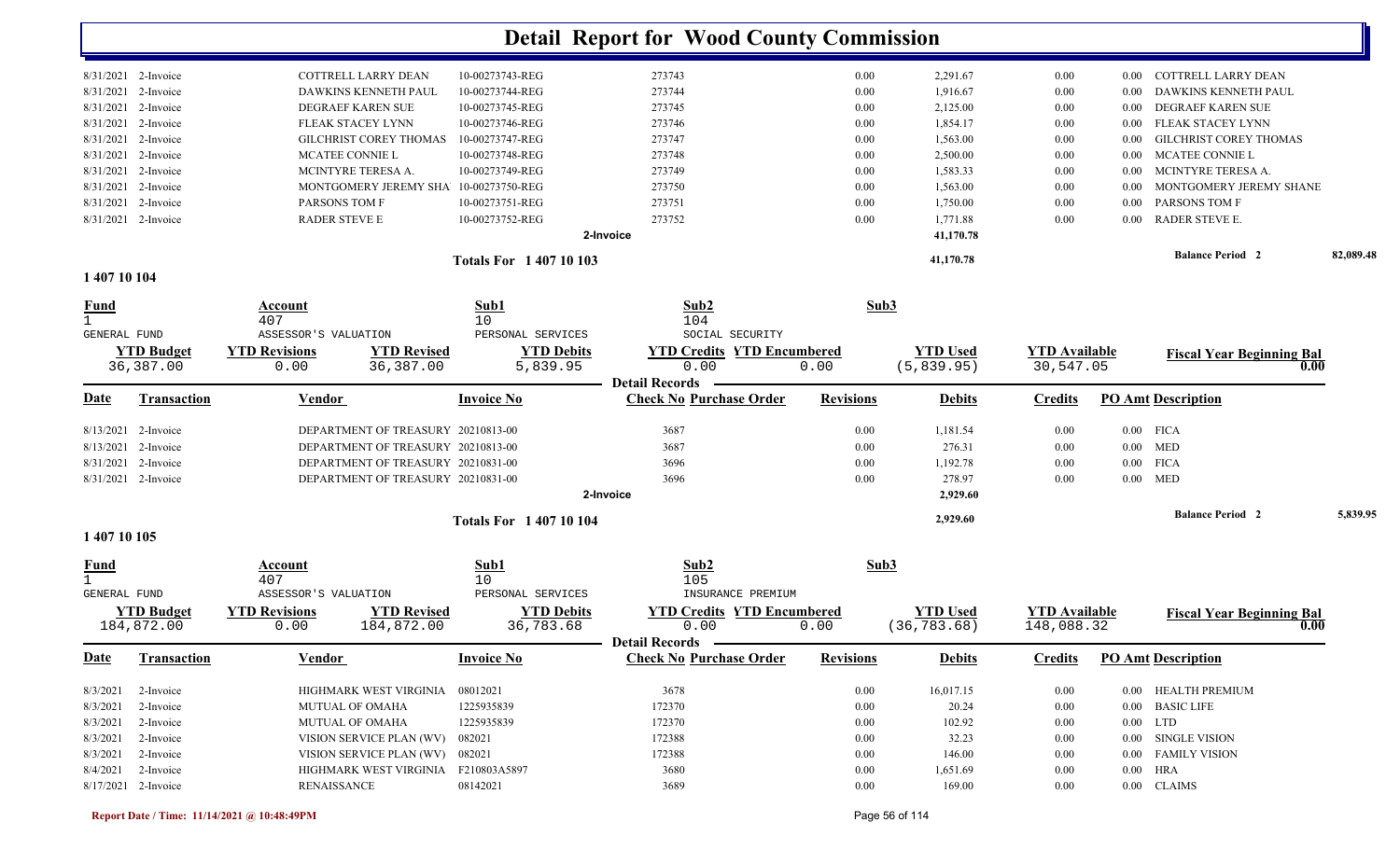|                                               |                                                                      |                                                                                                            |                                                                          | <b>Detail Report for Wood County Commission</b>                                         |                              |                                                          |                                    |                                                   |                                                                                                     |           |
|-----------------------------------------------|----------------------------------------------------------------------|------------------------------------------------------------------------------------------------------------|--------------------------------------------------------------------------|-----------------------------------------------------------------------------------------|------------------------------|----------------------------------------------------------|------------------------------------|---------------------------------------------------|-----------------------------------------------------------------------------------------------------|-----------|
|                                               | 8/31/2021 2-Invoice                                                  | <b>RENAISSANCE</b>                                                                                         | 08282021                                                                 | 3699<br>2-Invoice                                                                       | 0.00                         | 58.04<br>18,197.27                                       | $0.00\,$                           | $0.00\,$                                          | WEEKLY CLAIMS 08/28                                                                                 |           |
| 1 407 10 106                                  |                                                                      |                                                                                                            | <b>Totals For 1 407 10 105</b>                                           |                                                                                         |                              | 18,197.27                                                |                                    |                                                   | <b>Balance Period 2</b>                                                                             | 36,783.68 |
| <b>Fund</b><br>$\overline{1}$<br>GENERAL FUND |                                                                      | Account<br>407<br>ASSESSOR'S VALUATION                                                                     | Sub1<br>10<br>PERSONAL SERVICES                                          | Sub2<br>106<br>RETIREMENT                                                               | Sub3                         |                                                          |                                    |                                                   |                                                                                                     |           |
|                                               | <b>YTD Budget</b><br>47,565.00                                       | <b>YTD Revisions</b><br><b>YTD Revised</b><br>47,565.00<br>0.00                                            | <b>YTD Debits</b><br>8,209.04                                            | <b>YTD Credits YTD Encumbered</b><br>0.00<br><b>Detail Records</b>                      | 0.00                         | <b>YTD Used</b><br>(8, 209.04)                           | <b>YTD</b> Available<br>39, 355.96 |                                                   | <b>Fiscal Year Beginning Bal</b>                                                                    | 0.00      |
| Date                                          | Transaction                                                          | Vendor                                                                                                     | <b>Invoice No</b>                                                        | <b>Check No Purchase Order</b>                                                          | <b>Revisions</b>             | <b>Debits</b>                                            | <b>Credits</b>                     |                                                   | <b>PO Amt Description</b>                                                                           |           |
|                                               | 8/13/2021 2-Invoice<br>8/31/2021 2-Invoice                           | WV PUBLIC EMP RETIREMEN 20210813-00<br>WV PUBLIC EMP RETIREMEN 20210831-00                                 |                                                                          | 3707<br>3707<br>2-Invoice                                                               | 0.00<br>0.00                 | 2,058.56<br>2,058.56<br>4,117.12                         | 0.00<br>0.00                       | $0.00\,$<br>$0.00\,$                              | <b>RETIREMENT</b><br><b>RETIREMENT</b>                                                              |           |
| 1 412 10 103                                  |                                                                      |                                                                                                            | <b>Totals For 140710106</b>                                              |                                                                                         |                              | 4,117.12                                                 |                                    |                                                   | <b>Balance Period 2</b>                                                                             | 8,209.04  |
| <b>Fund</b><br>$\mathbf{1}$                   |                                                                      | Account<br>412                                                                                             | Sub1<br>10                                                               | Sub2<br>103                                                                             | Sub3                         |                                                          |                                    |                                                   |                                                                                                     |           |
| GENERAL FUND                                  | <b>YTD Budget</b><br>60,564.00                                       | EXTENSION OFFICE<br><b>YTD Revisions</b><br><b>YTD Revised</b><br>60,564.00<br>0.00                        | PERSONAL SERVICES<br><b>YTD Debits</b><br>10,094.00                      | SALARIES-DEPUTIES<br><b>YTD Credits YTD Encumbered</b><br>0.00<br><b>Detail Records</b> | 0.00                         | <b>YTD Used</b><br>(10, 094.00)                          | <b>YTD Available</b><br>50,470.00  |                                                   | <b>Fiscal Year Beginning Bal</b>                                                                    | 0.00      |
| Date                                          | <b>Transaction</b>                                                   | <b>Vendor</b>                                                                                              | <b>Invoice No</b>                                                        | <b>Check No Purchase Order</b>                                                          | <b>Revisions</b>             | <b>Debits</b>                                            | <b>Credits</b>                     |                                                   | <b>PO Amt Description</b>                                                                           |           |
| 8/13/2021<br>8/31/2021                        | 8/13/2021 2-Invoice<br>2-Invoice<br>2-Invoice<br>8/31/2021 2-Invoice | <b>BOSO LINDSEY A</b><br><b>BRADFORD RISHA LYNN</b><br><b>BOSO LINDSEY A</b><br><b>BRADFORD RISHA LYNN</b> | 10-00273535-REG<br>10-00273536-REG<br>10-00273753-REG<br>10-00273754-REG | 273535<br>273536<br>273753<br>273754<br>2-Invoice                                       | 0.00<br>0.00<br>0.00<br>0.00 | 1,246.88<br>1,276.62<br>1,246.88<br>1,276.62<br>5,047.00 | 0.00<br>0.00<br>0.00<br>0.00       | $0.00\,$<br>0.00<br>$0.00\,$<br>0.00 <sub>1</sub> | BOSO LINDSEY A<br><b>BRADFORD RISHA LYNN</b><br><b>BOSO LINDSEY A</b><br><b>BRADFORD RISHA LYNN</b> |           |
|                                               |                                                                      |                                                                                                            | <b>Totals For 141210103</b>                                              |                                                                                         |                              | 5,047.00                                                 |                                    |                                                   | <b>Balance Period 2</b>                                                                             | 10,094.00 |
| 1 412 10 104<br><b>Fund</b><br>$\mathbf{1}$   |                                                                      | Account<br>412                                                                                             | Sub1<br>10                                                               | Sub2<br>104                                                                             | Sub3                         |                                                          |                                    |                                                   |                                                                                                     |           |
| <b>GENERAL FUND</b>                           | <b>YTD Budget</b><br>5,398.00                                        | EXTENSION OFFICE<br><b>YTD Revisions</b><br><b>YTD Revised</b><br>5,398.00<br>0.00                         | PERSONAL SERVICES<br><b>YTD Debits</b><br>742.53                         | SOCIAL SECURITY<br><b>YTD Credits YTD Encumbered</b><br>0.00<br><b>Detail Records</b>   | 0.00                         | <b>YTD Used</b><br>(742.53)                              | <b>YTD Available</b><br>4,655.47   |                                                   | <b>Fiscal Year Beginning Bal</b>                                                                    | 0.00      |
| <b>Date</b>                                   | Transaction                                                          | <b>Vendor</b>                                                                                              | <b>Invoice No</b>                                                        | <b>Check No Purchase Order</b>                                                          | <b>Revisions</b>             | <b>Debits</b>                                            | <b>Credits</b>                     |                                                   | <b>PO Amt Description</b>                                                                           |           |
|                                               | 8/13/2021 2-Invoice<br>8/13/2021 2-Invoice                           | DEPARTMENT OF TREASURY 20210813-00<br>DEPARTMENT OF TREASURY 20210813-00                                   |                                                                          | 3687<br>3687                                                                            | $0.00\,$<br>$0.00\,$         | 149.73<br>35.02                                          | 0.00<br>0.00                       |                                                   | $0.00$ FICA<br>$0.00$ MED                                                                           |           |

**Report Date / Time: 11/14/2021 @ 10:48:49PM** Page 57 of 114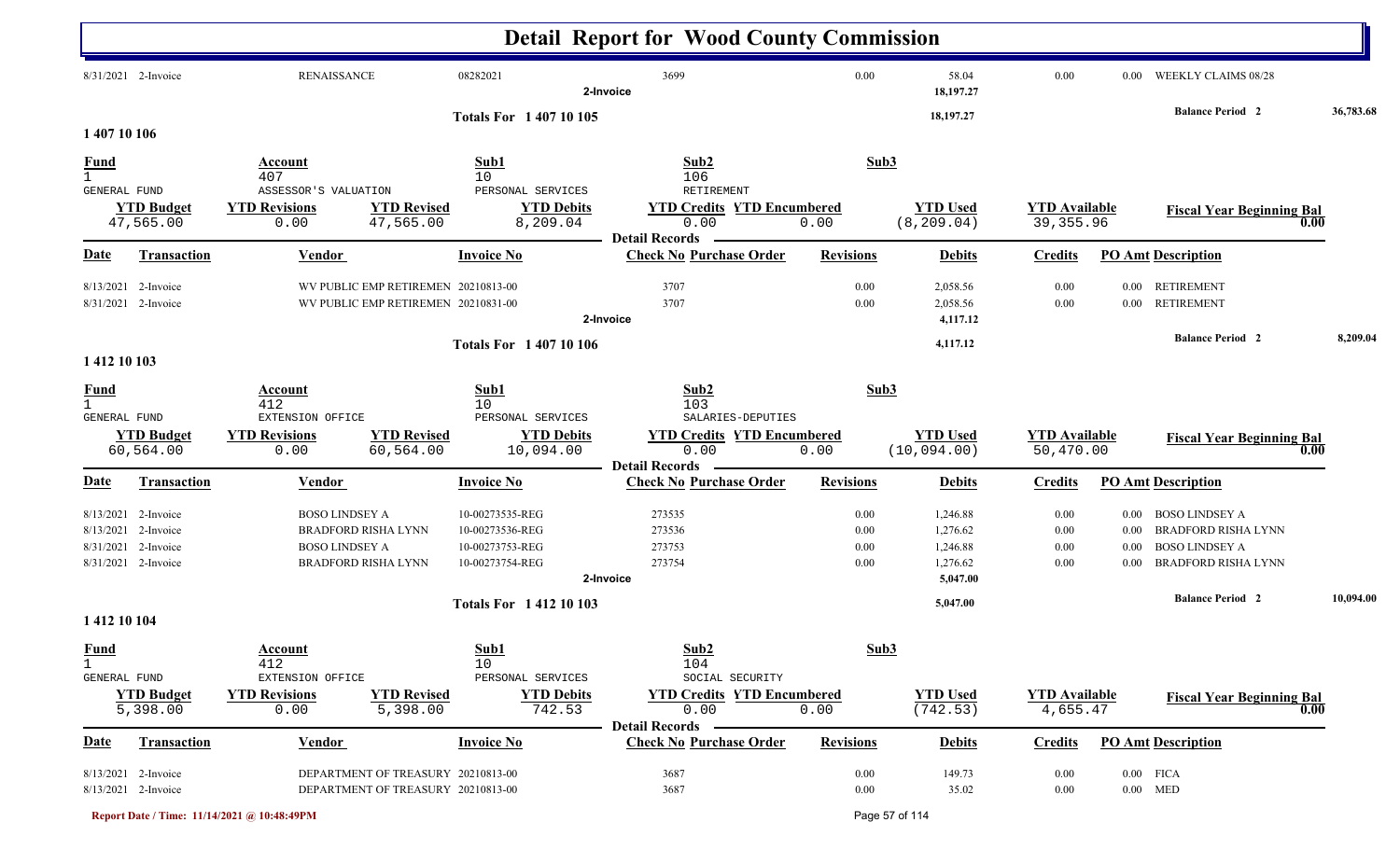|                                                                                                                                                                               |                                                                                              |                                                                                |                                                                                  | <b>Detail Report for Wood County Commission</b>                                         |                                                          |                                                                |                                                      |                                                                      |                                                                                                                                                 |          |
|-------------------------------------------------------------------------------------------------------------------------------------------------------------------------------|----------------------------------------------------------------------------------------------|--------------------------------------------------------------------------------|----------------------------------------------------------------------------------|-----------------------------------------------------------------------------------------|----------------------------------------------------------|----------------------------------------------------------------|------------------------------------------------------|----------------------------------------------------------------------|-------------------------------------------------------------------------------------------------------------------------------------------------|----------|
| 8/31/2021 2-Invoice<br>8/31/2021 2-Invoice                                                                                                                                    |                                                                                              | DEPARTMENT OF TREASURY 20210831-00<br>DEPARTMENT OF TREASURY 20210831-00       |                                                                                  | 3696<br>3696<br>2-Invoice                                                               | 0.00<br>0.00                                             | 151.16<br>35.34<br>371.25                                      | 0.00<br>0.00                                         |                                                                      | $0.00$ FICA<br>$0.00$ MED                                                                                                                       |          |
| 1 412 10 105                                                                                                                                                                  |                                                                                              |                                                                                | <b>Totals For 141210104</b>                                                      |                                                                                         |                                                          | 371.25                                                         |                                                      |                                                                      | <b>Balance Period 2</b>                                                                                                                         | 742.53   |
| <u>Fund</u><br>$\mathbf{1}$                                                                                                                                                   | Account<br>412                                                                               |                                                                                | Sub1<br>10                                                                       | Sub2<br>105                                                                             | Sub3                                                     |                                                                |                                                      |                                                                      |                                                                                                                                                 |          |
| <b>GENERAL FUND</b><br><b>YTD Budget</b><br>21,568.00                                                                                                                         | EXTENSION OFFICE<br><b>YTD Revisions</b><br>0.00                                             | <b>YTD Revised</b><br>21,568.00                                                | PERSONAL SERVICES<br><b>YTD Debits</b><br>3,747.91                               | INSURANCE PREMIUM<br><b>YTD Credits YTD Encumbered</b><br>0.00<br><b>Detail Records</b> | 0.00                                                     | <b>YTD Used</b><br>(3, 747.91)                                 | <b>YTD</b> Available<br>17,820.09                    |                                                                      | <b>Fiscal Year Beginning Bal</b>                                                                                                                | 0.00     |
| <b>Date</b><br><b>Transaction</b>                                                                                                                                             | Vendor                                                                                       |                                                                                | <b>Invoice No</b>                                                                | <b>Check No Purchase Order</b>                                                          | <b>Revisions</b>                                         | <b>Debits</b>                                                  | <b>Credits</b>                                       |                                                                      | <b>PO Amt Description</b>                                                                                                                       |          |
| 8/3/2021<br>2-Invoice<br>2-Invoice<br>8/3/2021<br>2-Invoice<br>8/3/2021<br>2-Invoice<br>8/3/2021<br>8/3/2021<br>2-Invoice<br>8/24/2021<br>2-Invoice<br>8/31/2021<br>2-Invoice | <b>MUTUAL OF OMAHA</b><br><b>MUTUAL OF OMAHA</b><br><b>RENAISSANCE</b><br><b>RENAISSANCE</b> | HIGHMARK WEST VIRGINIA<br>VISION SERVICE PLAN (WV)<br>VISION SERVICE PLAN (WV) | 08012021<br>1225935839<br>1225935839<br>082021<br>082021<br>08212021<br>08282021 | 3678<br>172370<br>172370<br>172388<br>172388<br>3691<br>3699                            | 0.00<br>0.00<br>0.00<br>$0.00\,$<br>0.00<br>0.00<br>0.00 | 1,557.62<br>3.68<br>12.62<br>5.86<br>36.50<br>110.41<br>404.94 | 0.00<br>0.00<br>0.00<br>0.00<br>0.00<br>0.00<br>0.00 | $0.00\,$<br>$0.00\,$<br>$0.00\,$<br>$0.00\,$<br>0.00<br>0.00<br>0.00 | HEALTH PREMIUM<br><b>BASIC LIFE</b><br><b>LTD</b><br><b>SINGLE VISION</b><br><b>FAMILY VISION</b><br>WEEKLY CLAIMS 08/21<br>WEEKLY CLAIMS 08/28 |          |
|                                                                                                                                                                               |                                                                                              |                                                                                | <b>Totals For 141210105</b>                                                      | 2-Invoice                                                                               |                                                          | 2,131.63<br>2,131.63                                           |                                                      |                                                                      | <b>Balance Period 2</b>                                                                                                                         | 3,747.91 |
| 1 412 10 106                                                                                                                                                                  |                                                                                              |                                                                                |                                                                                  |                                                                                         |                                                          |                                                                |                                                      |                                                                      |                                                                                                                                                 |          |
| <u>Fund</u><br>$\mathbf{1}$<br><b>GENERAL FUND</b>                                                                                                                            | <b>Account</b><br>412<br>EXTENSION OFFICE                                                    |                                                                                | Sub1<br>10<br>PERSONAL SERVICES                                                  | Sub2<br>106<br>RETIREMENT                                                               | Sub3                                                     |                                                                |                                                      |                                                                      |                                                                                                                                                 |          |
| <b>YTD Budget</b><br>6,056.00                                                                                                                                                 | <b>YTD Revisions</b><br>0.00                                                                 | <b>YTD Revised</b><br>6,056.00                                                 | <b>YTD Debits</b><br>1,009.44                                                    | <b>YTD Credits YTD Encumbered</b><br>0.00                                               | 0.00                                                     | <b>YTD Used</b><br>(1,009.44)                                  | <b>YTD Available</b><br>5,046.56                     |                                                                      | <b>Fiscal Year Beginning Bal</b>                                                                                                                | 0.00     |
| <b>Transaction</b><br>Date                                                                                                                                                    | <b>Vendor</b>                                                                                |                                                                                | <b>Invoice No</b>                                                                | <b>Detail Records</b><br><b>Check No Purchase Order</b>                                 | <b>Revisions</b>                                         | <b>Debits</b>                                                  | <b>Credits</b>                                       |                                                                      | <b>PO Amt Description</b>                                                                                                                       |          |
| 8/13/2021<br>2-Invoice<br>8/31/2021 2-Invoice                                                                                                                                 |                                                                                              | WV PUBLIC EMP RETIREMEN 20210813-00<br>WV PUBLIC EMP RETIREMEN 20210831-00     | 2-Invoice                                                                        | 3707<br>3707                                                                            | 0.00<br>0.00                                             | 252.36<br>252.36<br>504.72                                     | 0.00<br>0.00                                         | $0.00\,$                                                             | <b>RETIREMENT</b><br>0.00 RETIREMENT                                                                                                            |          |
| 1 412 40 214                                                                                                                                                                  |                                                                                              |                                                                                | <b>Totals For 141210106</b>                                                      |                                                                                         |                                                          | 504.72                                                         |                                                      |                                                                      | <b>Balance Period</b> 2                                                                                                                         | 1,009.44 |
| <b>Fund</b><br>$\mathbf{1}$<br>GENERAL FUND                                                                                                                                   | <b>Account</b><br>412<br>EXTENSION OFFICE                                                    |                                                                                | Sub1<br>40<br>CONTRACTURAL SERVICES                                              | Sub2<br>214<br>TRAVEL                                                                   | Sub3                                                     |                                                                |                                                      |                                                                      |                                                                                                                                                 |          |
| <b>YTD Budget</b><br>12,000.00                                                                                                                                                | <b>YTD Revisions</b><br>268.00                                                               | <b>YTD Revised</b><br>12,268.00                                                | <b>YTD Debits</b><br>627.29                                                      | <b>YTD Credits YTD Encumbered</b><br>0.00                                               | 521.63                                                   | <b>YTD Used</b><br>(627.29)                                    | <b>YTD</b> Available<br>11,119.08                    |                                                                      | <b>Fiscal Year Beginning Bal</b>                                                                                                                | 0.00     |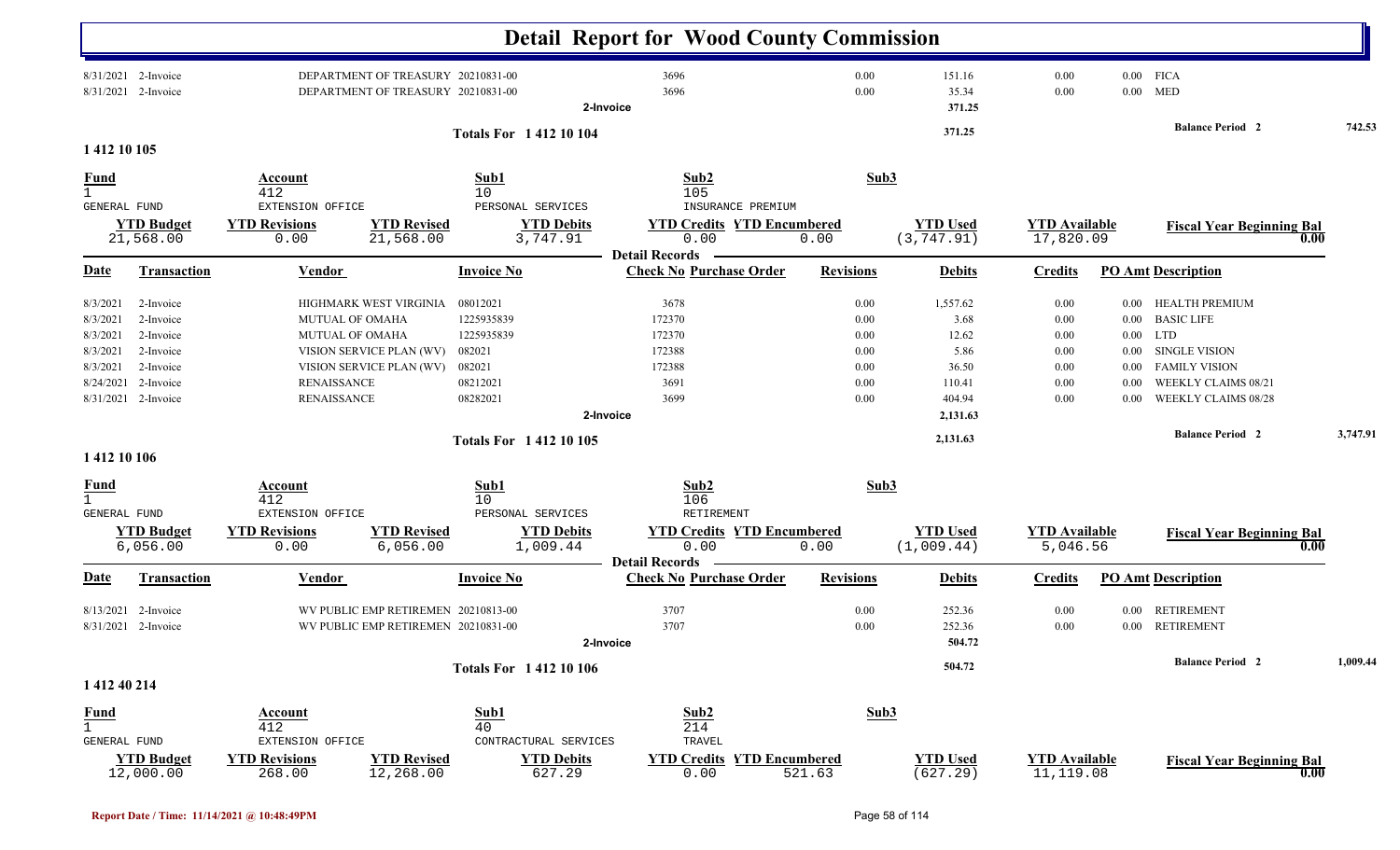|                |                            |                         |                                                 | Detail Records —                                        |                  |                 |                      |          |                                                           |          |
|----------------|----------------------------|-------------------------|-------------------------------------------------|---------------------------------------------------------|------------------|-----------------|----------------------|----------|-----------------------------------------------------------|----------|
| Date           | <b>Transaction</b>         | Vendor                  | <b>Invoice No</b>                               | <b>Check No Purchase Order</b>                          | <b>Revisions</b> | <b>Debits</b>   | <b>Credits</b>       |          | <b>PO Amt Description</b>                                 |          |
| 8/2/2021       | 1-Purchase Order           | <b>JODI SMITH</b>       |                                                 | 84675                                                   | 0.00             | 0.00            | 0.00                 |          | 38.52 BLANKET MILEAGE FOR AUGUST                          |          |
| 8/19/2021      | 1-Purchase Order           | <b>BOSO LINDSEY A</b>   |                                                 | 84758                                                   | 0.00             | $0.00\,$        | 0.00                 | 221.49   | Mileage reimb for Family & Health and AG even             |          |
| 8/19/2021      | 1-Purchase Order           | <b>GWEN CRUM</b>        |                                                 | 84756                                                   | 0.00             | $0.00\,$        | 0.00                 |          | 96.84 fam and comm develop travel for August $250@.5$     |          |
|                |                            |                         |                                                 | 1-Purchase Order                                        |                  |                 |                      |          |                                                           |          |
| 8/3/2021       | 2-Invoice                  | <b>GWEN CRUM</b>        | 07232021                                        | 172356<br>84548                                         | 0.00             | 254.13          | 0.00                 |          | (254.13) BLANKET MILEAGE FOR JULY                         |          |
| 8/3/2021       | 2-Invoice                  | <b>JODI SMITH</b>       | 07292021                                        | 172381<br>84584                                         | 0.00             | 253.59          | $0.00\,$             |          | (253.59) BLANKET MILEAGE FOR JULY                         |          |
|                | 8/10/2021 2-Invoice        | <b>BOSO LINDSEY A</b>   | 08062021                                        | 172400<br>84618                                         | 0.00             | 89.88           | 0.00                 |          | (89.88) BLANKET MILEAGE FOR JULY                          |          |
|                | 8/10/2021 2-Invoice        | <b>VERIZON WIRELESS</b> | 08172021                                        | 172435                                                  | 0.00             | 29.69           | 0.00                 |          | $0.00$ WVU                                                |          |
|                |                            |                         |                                                 | 2-Invoice                                               |                  | 627.29          |                      |          |                                                           |          |
| 8/4/2021       | 6-Revision                 |                         | 22#1B                                           |                                                         | 268.00           | $0.00\,$        | 0.00                 |          | 0.00 Open Purchase Order                                  |          |
|                |                            |                         |                                                 | <b>6-Revision</b>                                       |                  |                 |                      |          |                                                           |          |
|                |                            |                         | <b>Totals For 141240214</b>                     |                                                         | 268.00           | 627.29          |                      | (240.75) | <b>Balance Period 2</b>                                   | 627.29   |
| 1 412 40 222   |                            |                         |                                                 |                                                         |                  |                 |                      |          |                                                           |          |
| <b>Fund</b>    |                            | Account                 | Sub1                                            | Sub2                                                    | Sub3             |                 |                      |          |                                                           |          |
| $\overline{1}$ |                            | 412                     | 40                                              | 222                                                     |                  |                 |                      |          |                                                           |          |
| GENERAL FUND   |                            | EXTENSION OFFICE        | CONTRACTURAL SERVICES                           | DUES & SUBSCRIPTIONS                                    |                  |                 |                      |          |                                                           |          |
|                | <b>YTD Budget</b>          | <b>YTD Revisions</b>    | <b>YTD Revised</b><br><b>YTD Debits</b>         | <b>YTD Credits YTD Encumbered</b>                       |                  | <b>YTD Used</b> | <b>YTD</b> Available |          | <b>Fiscal Year Beginning Bal</b>                          |          |
|                | 600.00                     | 0.00                    | 600.00<br>255.00                                | 0.00                                                    | 0.00             | (255.00)        | 345.00               |          | 0.00                                                      |          |
| Date           |                            |                         | <b>Invoice No</b>                               | <b>Detail Records</b><br><b>Check No Purchase Order</b> | <b>Revisions</b> |                 | <b>Credits</b>       |          | <b>PO Amt Description</b>                                 |          |
|                | <b>Transaction</b>         | <b>Vendor</b>           |                                                 |                                                         |                  | <b>Debits</b>   |                      |          |                                                           |          |
|                | 8/19/2021 1-Purchase Order | PARKERSBURG NEWS & SEN  |                                                 | 84753                                                   | 0.00             | $0.00\,$        | 0.00                 |          | 255.00 weeks of News & Sentinel Newspaper 9/21 - 9/22     |          |
|                |                            |                         |                                                 | 1-Purchase Order                                        |                  |                 |                      |          |                                                           |          |
|                | 8/24/2021 2-Invoice        |                         | PARKERSBURG NEWS & SEN <sup>7</sup> 0107pkg0168 | 172485<br>84753                                         | 0.00             | 255.00          | 0.00                 |          | $(255.00)$ weeks of News & Sentinel Newspaper 9/21 - 9/22 |          |
|                |                            |                         |                                                 | 2-Invoice                                               |                  | 255.00          |                      |          |                                                           |          |
|                |                            |                         | <b>Totals For 141240222</b>                     |                                                         |                  | 255.00          |                      |          | <b>Balance Period 2</b>                                   | 255.00   |
| 1 412 40 230   |                            |                         |                                                 |                                                         |                  |                 |                      |          |                                                           |          |
| <b>Fund</b>    |                            | <b>Account</b>          | Sub1                                            | Sub2                                                    | Sub3             |                 |                      |          |                                                           |          |
| $\mathbf{1}$   |                            | 412                     | 40                                              | 230                                                     |                  |                 |                      |          |                                                           |          |
| GENERAL FUND   |                            | EXTENSION OFFICE        | CONTRACTURAL SERVICES                           | CONTRACTED SERVICES                                     |                  |                 |                      |          |                                                           |          |
|                | <b>YTD Budget</b>          | <b>YTD Revisions</b>    | <b>YTD Revised</b><br><b>YTD Debits</b>         | <b>YTD Credits YTD Encumbered</b>                       |                  | <b>YTD Used</b> | <b>YTD Available</b> |          | <b>Fiscal Year Beginning Bal</b>                          |          |
|                | 10,000.00                  | 0.00                    | 10,000.00<br>1,085.54                           | 0.00                                                    | 0.00             | (1,085.54)      | 8,914.46             |          | 0.00                                                      |          |
|                |                            |                         |                                                 | <b>Detail Records</b>                                   |                  |                 |                      |          |                                                           |          |
| Date           | <b>Transaction</b>         | <b>Vendor</b>           | <b>Invoice No</b>                               | <b>Check No Purchase Order</b>                          | <b>Revisions</b> | <b>Debits</b>   | <b>Credits</b>       |          | <b>PO Amt Description</b>                                 |          |
|                | 8/24/2021 2-Invoice        |                         | DONNELLON MCCARTHY EN 450182639                 | 172475                                                  | 0.00             | 542.77          | 0.00                 |          | $0.00$ 500-0553300-00                                     |          |
|                |                            |                         |                                                 | 2-Invoice                                               |                  | 542.77          |                      |          |                                                           |          |
|                |                            |                         |                                                 |                                                         |                  |                 |                      |          | <b>Balance Period 2</b>                                   | 1,085.54 |
|                |                            |                         | <b>Totals For 141240230</b>                     |                                                         |                  | 542.77          |                      |          |                                                           |          |

#### **1 412 55 341**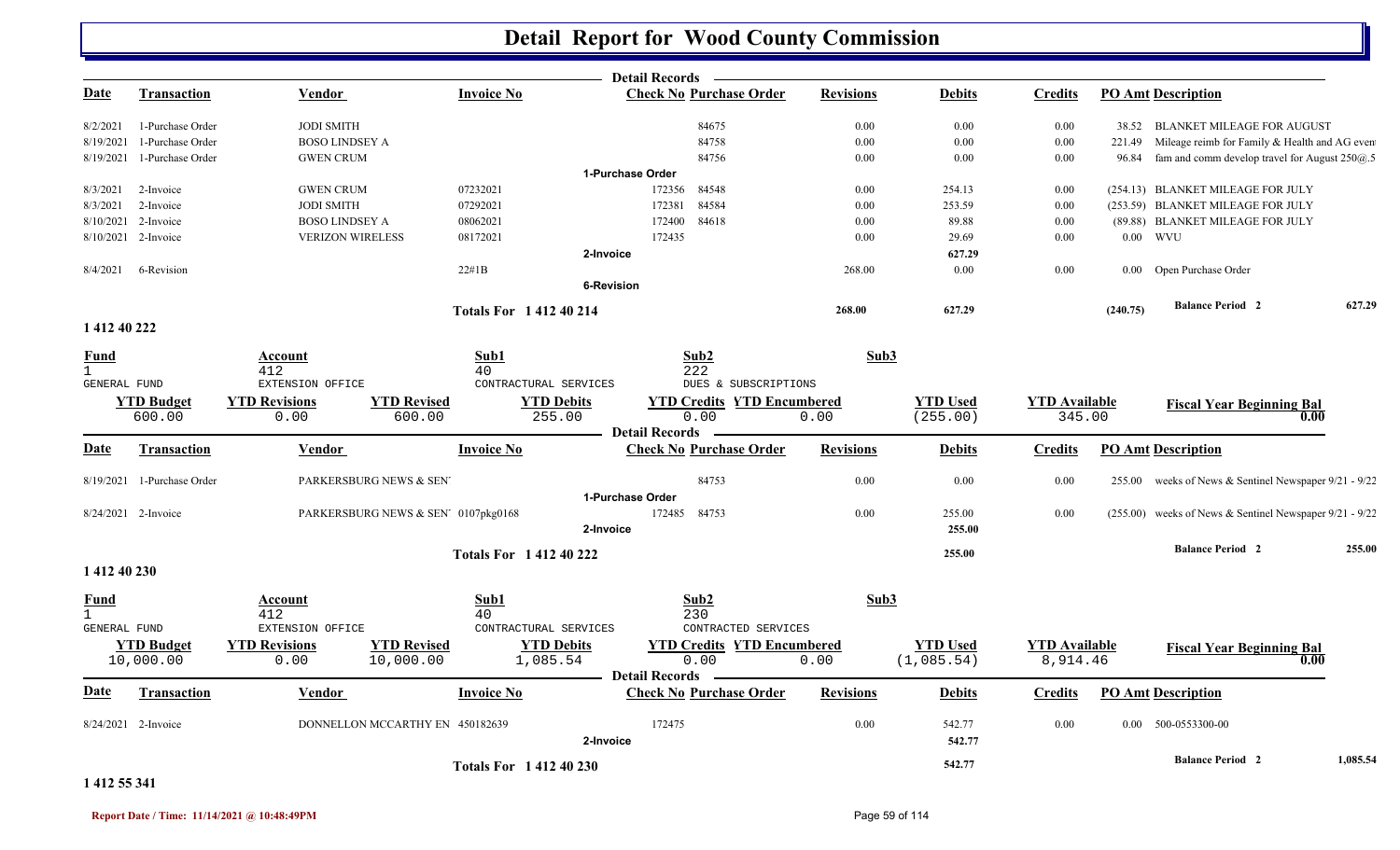| Fund<br>$\mathbf{1}$                 |                                      | Account<br>412                                   |                                 | Sub1<br>55                                           | Sub2<br>341                                                                              | Sub3             |                                |                                   |         |                                                                         |          |
|--------------------------------------|--------------------------------------|--------------------------------------------------|---------------------------------|------------------------------------------------------|------------------------------------------------------------------------------------------|------------------|--------------------------------|-----------------------------------|---------|-------------------------------------------------------------------------|----------|
| GENERAL FUND                         | <b>YTD Budget</b><br>2,500.00        | EXTENSION OFFICE<br><b>YTD Revisions</b><br>0.00 | <b>YTD Revised</b><br>2,500.00  | COMMODITIES<br><b>YTD Debits</b><br>178.00           | SUPPLIES/MATERIALS<br><b>YTD Credits YTD Encumbered</b><br>0.00<br><b>Detail Records</b> | 448.37           | <b>YTD Used</b><br>(178.00)    | <b>YTD Available</b><br>1,873.63  |         | <b>Fiscal Year Beginning Bal</b><br>0.00                                |          |
| <u>Date</u>                          | <b>Transaction</b>                   | Vendor                                           |                                 | <b>Invoice No</b>                                    | <b>Check No Purchase Order</b>                                                           | <b>Revisions</b> | <b>Debits</b>                  | <b>Credits</b>                    |         | <b>PO Amt Description</b>                                               |          |
| 8/2/2021<br>8/19/2021                | 1-Purchase Order<br>1-Purchase Order | <b>JODI SMITH</b><br><b>BOSO LINDSEY A</b>       |                                 |                                                      | 84674<br>84757                                                                           | 0.00<br>0.00     | 0.00<br>0.00                   | 0.00<br>0.00                      | 54.84   | 12.97 BLANKET SUPPLIES<br>misc supplies for Extension Programs          |          |
| 8/19/2021                            | 1-Purchase Order                     | <b>GWEN CRUM</b>                                 |                                 |                                                      | 84755<br>1-Purchase Order                                                                | 0.00             | 0.00                           | 0.00                              | 27.03   | fam and comm devel supplies for August 2021                             |          |
| 8/3/2021<br>8/3/2021                 | 2-Invoice<br>2-Invoice               | <b>GWEN CRUM</b><br><b>JODI SMITH</b>            |                                 | 07232021<br>07292021<br>2-Invoice                    | 172356<br>84549<br>172381<br>84583                                                       | 0.00<br>0.00     | 131.53<br>46.47<br>178.00      | 0.00<br>0.00                      |         | (131.53) BLANKET SUPPLIES FOR JULY<br>(46.47) BLANKET SUPPLIES FOR JULY |          |
| 1 413 55 341                         |                                      |                                                  |                                 | <b>Totals For 141255341</b>                          |                                                                                          |                  | 178.00                         |                                   | (83.16) | <b>Balance Period 2</b>                                                 | 178.00   |
| Fund<br>$\mathbf{1}$<br>GENERAL FUND |                                      | Account<br>413<br>ELECTIONS-CTY CLERK            |                                 | Sub1<br>55<br>COMMODITIES                            | Sub2<br>341<br>SUPPLIES/MATERIALS                                                        | Sub3             |                                |                                   |         |                                                                         |          |
|                                      | <b>YTD Budget</b><br>36,000.00       | <b>YTD Revisions</b><br>0.00                     | <b>YTD Revised</b><br>36,000.00 | <b>YTD Debits</b><br>8,750.00                        | <b>YTD Credits YTD Encumbered</b><br>0.00<br><b>Detail Records</b>                       | 387.20           | <b>YTD Used</b><br>(8, 750.00) | <b>YTD</b> Available<br>26,862.80 |         | <b>Fiscal Year Beginning Bal</b><br>0.00                                |          |
| Date                                 | <b>Transaction</b>                   | <b>Vendor</b>                                    |                                 | <b>Invoice No</b>                                    | <b>Check No Purchase Order</b>                                                           | <b>Revisions</b> | <b>Debits</b>                  | <b>Credits</b>                    |         | <b>PO Amt Description</b>                                               |          |
|                                      | 8/31/2021 2-Invoice                  | ES&S                                             |                                 | CD2006862<br>2-Invoice                               | 172504                                                                                   | 0.00             | 8,750.00<br>8,750.00           | 0.00                              |         | 0.00 NOV 21 - OCT 22 LICENSE & MAINTENANC                               |          |
| 1 415 40 211                         |                                      |                                                  |                                 | <b>Totals For 1413 55 341</b>                        |                                                                                          |                  | 8,750.00                       |                                   |         | <b>Balance Period 2</b>                                                 | 8,750.00 |
| Fund<br>$\mathbf{1}$                 |                                      | Account<br>415                                   |                                 | Sub1<br>40                                           | Sub2<br>211                                                                              | Sub3             |                                |                                   |         |                                                                         |          |
| GENERAL FUND                         | <b>YTD Budget</b><br>5,500.00        | MAGISTRATE COURT<br><b>YTD Revisions</b><br>0.00 | <b>YTD Revised</b><br>5,500.00  | CONTRACTURAL SERVICES<br><b>YTD Debits</b><br>617.54 | TELEPHONES<br><b>YTD Credits YTD Encumbered</b><br>0.00<br><b>Detail Records</b>         | 0.00             | <b>YTD Used</b><br>(617.54)    | <b>YTD</b> Available<br>4,882.46  |         | <b>Fiscal Year Beginning Bal</b><br>0.00                                |          |
| Date                                 | <b>Transaction</b>                   | Vendor                                           |                                 | <b>Invoice No</b>                                    | <b>Check No Purchase Order</b>                                                           | <b>Revisions</b> | <b>Debits</b>                  | <b>Credits</b>                    |         | <b>PO Amt Description</b>                                               |          |
|                                      | 8/10/2021 2-Invoice                  | <b>VERIZON WIRELESS</b>                          |                                 | 08172021<br>2-Invoice                                | 172435                                                                                   | 0.00             | 29.68<br>29.68                 | 0.00                              |         | $0.00$ ERNIE                                                            |          |
| 8/9/2021                             | 5-Journal Entry                      | <b>FRONTIER</b>                                  |                                 | 20210805052001                                       | 5-Journal Entry                                                                          | 0.00             | 587.86<br>587.86               | 0.00                              | 0.00    | WOOD CO FINANCE-4019-FRONTIER COMI                                      |          |
|                                      |                                      |                                                  |                                 | <b>Totals For 141540211</b>                          |                                                                                          |                  | 617.54                         |                                   |         | <b>Balance Period 2</b>                                                 | 617.54   |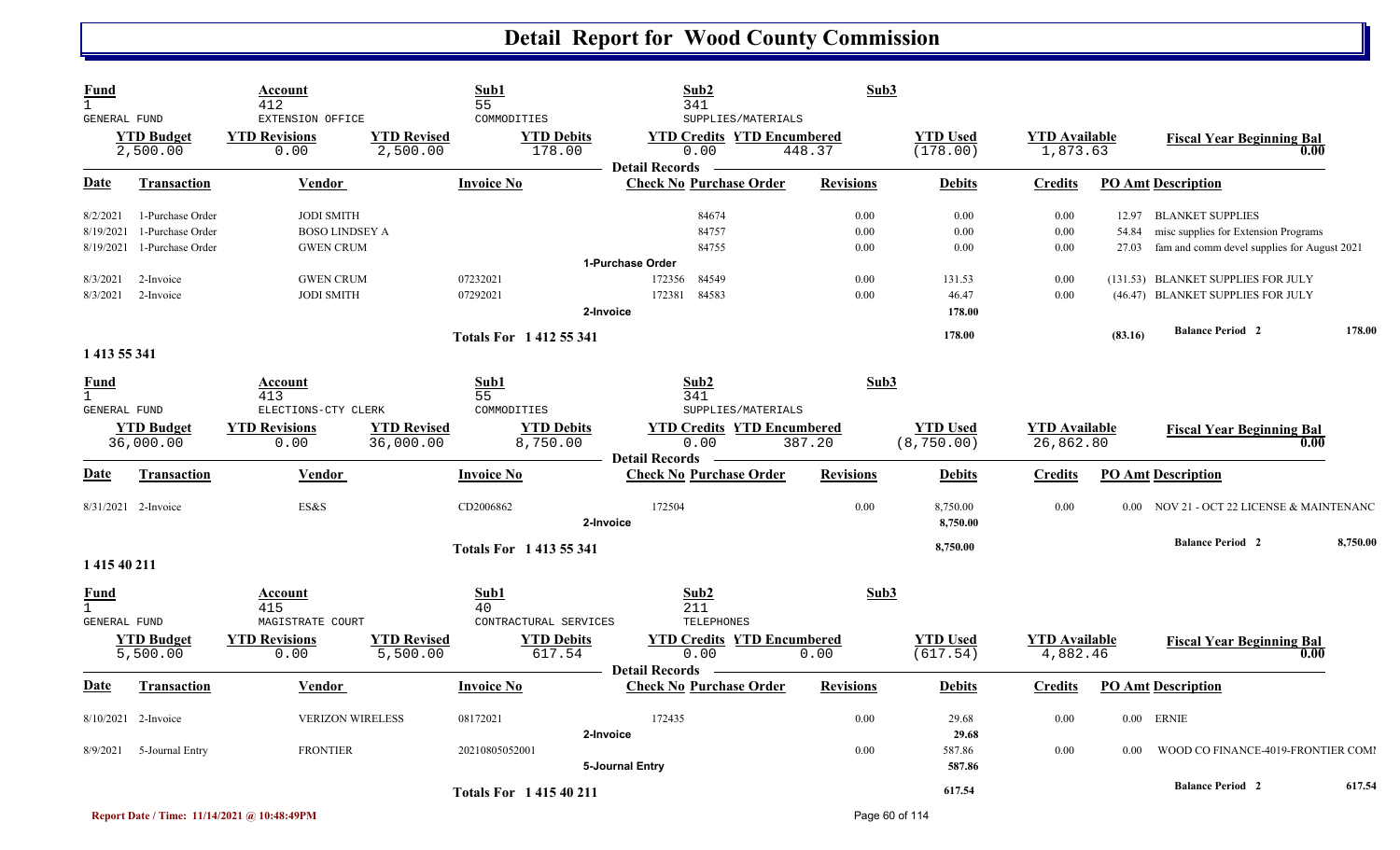#### **1 424 10 103**

| <b>Fund</b><br>$\mathbf{1}$                     | Account<br>424                              |                                    | Sub1<br>10                                          | Sub2<br>103                                                                             | Sub3             |                                 |                                    |                           |                                  |           |
|-------------------------------------------------|---------------------------------------------|------------------------------------|-----------------------------------------------------|-----------------------------------------------------------------------------------------|------------------|---------------------------------|------------------------------------|---------------------------|----------------------------------|-----------|
| GENERAL FUND<br><b>YTD Budget</b><br>231,058.00 | MAINTENANCE<br><b>YTD Revisions</b><br>0.00 | <b>YTD Revised</b><br>231,058.00   | PERSONAL SERVICES<br><b>YTD Debits</b><br>35,766.32 | SALARIES-DEPUTIES<br><b>YTD Credits YTD Encumbered</b><br>0.00<br><b>Detail Records</b> | 0.00             | <b>YTD</b> Used<br>(35, 766.32) | <b>YTD</b> Available<br>195,291.68 |                           | <b>Fiscal Year Beginning Bal</b> | 0.00      |
| <b>Transaction</b><br>Date                      | Vendor                                      |                                    | <b>Invoice No</b>                                   | <b>Check No Purchase Order</b>                                                          | <b>Revisions</b> | <b>Debits</b>                   | <b>Credits</b>                     | <b>PO Amt Description</b> |                                  |           |
| 8/13/2021 2-Invoice                             |                                             | <b>BENNETT JR STEPHEN R</b>        | 10-00273537-REG                                     | 273537                                                                                  | 0.00             | 1,246.88                        | 0.00                               | $0.00\,$                  | BENNETT JR STEPHEN R             |           |
| 8/13/2021 2-Invoice                             |                                             | BUNNER RUSSELL W.                  | 10-00273538-REG                                     | 273538                                                                                  | 0.00             | 1,290.63                        | 0.00                               | 0.00                      | <b>BUNNER RUSSELL W.</b>         |           |
| 8/13/2021 2-Invoice                             |                                             | KUCZKO THOMAS M.                   | 10-00273539-REG                                     | 273539                                                                                  | 0.00             | 1,400.00                        | 0.00                               | 0.00                      | KUCZKO THOMAS M.                 |           |
| 8/13/2021 2-Invoice                             |                                             | NONAMAKER TODD A                   | 10-00273540-REG                                     | 273540                                                                                  | 0.00             | 2,291.67                        | 0.00                               | 0.00                      | NONAMAKER TODD A                 |           |
| 8/13/2021 2-Invoice                             |                                             | TRAVIS STEVEN W.                   | 10-00273541-REG                                     | 273541                                                                                  | 0.00             | 1,465.52                        | 0.00                               | 0.00                      | TRAVIS STEVEN W.                 |           |
| 8/13/2021 2-Invoice                             |                                             | WICKHAM CHAD M                     | 10-00273542-REG                                     | 273542                                                                                  | 0.00             | 1,246.88                        | 0.00                               | 0.00                      | WICKHAM CHAD M                   |           |
| 8/31/2021 2-Invoice                             |                                             | BENNETT JR STEPHEN R               | 10-00273755-REG                                     | 273755                                                                                  | 0.00             | 1,246.88                        | 0.00                               | 0.00                      | <b>BENNETT JR STEPHEN R</b>      |           |
| 8/31/2021 2-Invoice                             |                                             | BUNNER RUSSELL W.                  | 10-00273756-REG                                     | 273756                                                                                  | 0.00             | 1,290.63                        | 0.00                               | 0.00                      | <b>BUNNER RUSSELL W.</b>         |           |
| 8/31/2021 2-Invoice                             |                                             | KUCZKO THOMAS M.                   | 10-00273757-REG                                     | 273757                                                                                  | 0.00             | 1,400.00                        | 0.00                               | 0.00                      | KUCZKO THOMAS M.                 |           |
| 8/31/2021 2-Invoice                             |                                             | NONAMAKER TODD A                   | 10-00273758-REG                                     | 273758                                                                                  | 0.00             | 2,291.67                        | 0.00                               | 0.00                      | NONAMAKER TODD A                 |           |
| 8/31/2021 2-Invoice                             |                                             | TRAVIS STEVEN W.                   | 10-00273759-REG                                     | 273759                                                                                  | 0.00             | 1,465.52                        | 0.00                               | 0.00                      | TRAVIS STEVEN W.                 |           |
| 8/31/2021 2-Invoice                             |                                             | WICKHAM CHAD M                     | 10-00273760-REG                                     | 273760                                                                                  | 0.00             | 1,246.88                        | 0.00                               | 0.00                      | WICKHAM CHAD M                   |           |
|                                                 |                                             |                                    |                                                     | 2-Invoice                                                                               |                  | 17,883.16                       |                                    |                           |                                  |           |
|                                                 |                                             |                                    | <b>Totals For 1 424 10 103</b>                      |                                                                                         |                  | 17,883.16                       |                                    |                           | <b>Balance Period 2</b>          | 35,766.32 |
| 1 424 10 104                                    |                                             |                                    |                                                     |                                                                                         |                  |                                 |                                    |                           |                                  |           |
| Fund<br>$\mathbf{1}$                            | Account<br>424                              |                                    | Sub1<br>10                                          | Sub2<br>104                                                                             | Sub3             |                                 |                                    |                           |                                  |           |
| <b>GENERAL FUND</b>                             | MAINTENANCE                                 |                                    | PERSONAL SERVICES                                   | SOCIAL SECURITY                                                                         |                  |                                 |                                    |                           |                                  |           |
| <b>YTD Budget</b><br>18,288.00                  | <b>YTD Revisions</b><br>0.00                | <b>YTD Revised</b><br>18,288.00    | <b>YTD Debits</b><br>2,641.08                       | <b>YTD Credits YTD Encumbered</b><br>0.00<br><b>Detail Records</b>                      | 0.00             | <b>YTD Used</b><br>(2,641.08)   | <b>YTD Available</b><br>15,646.92  |                           | <b>Fiscal Year Beginning Bal</b> | 0.00      |
| <b>Transaction</b><br>Date                      | <b>Vendor</b>                               |                                    | <b>Invoice No</b>                                   | <b>Check No Purchase Order</b>                                                          | <b>Revisions</b> | <b>Debits</b>                   | <b>Credits</b>                     | <b>PO Amt Description</b> |                                  |           |
| 8/13/2021 2-Invoice                             |                                             | DEPARTMENT OF TREASURY 20210813-00 |                                                     | 3687                                                                                    | 0.00             | 524.93                          | 0.00                               | $0.00$ FICA               |                                  |           |
| 8/13/2021 2-Invoice                             |                                             | DEPARTMENT OF TREASURY 20210813-00 |                                                     | 3687                                                                                    | 0.00             | 122.77                          | 0.00                               | $0.00$ MED                |                                  |           |
| 8/31/2021 2-Invoice                             |                                             | DEPARTMENT OF TREASURY 20210831-00 |                                                     | 3696                                                                                    | 0.00             | 536.28                          | 0.00                               | $0.00\,$<br><b>FICA</b>   |                                  |           |
| 8/31/2021 2-Invoice                             |                                             | DEPARTMENT OF TREASURY 20210831-00 |                                                     | 3696                                                                                    | 0.00             | 125.40                          | 0.00                               | $0.00$ MED                |                                  |           |
|                                                 |                                             |                                    |                                                     | 2-Invoice                                                                               |                  | 1,309.38                        |                                    |                           |                                  |           |
|                                                 |                                             |                                    | <b>Totals For 1 424 10 104</b>                      |                                                                                         |                  | 1,309.38                        |                                    |                           | <b>Balance Period 2</b>          | 2,641.08  |

**1 424 10 105**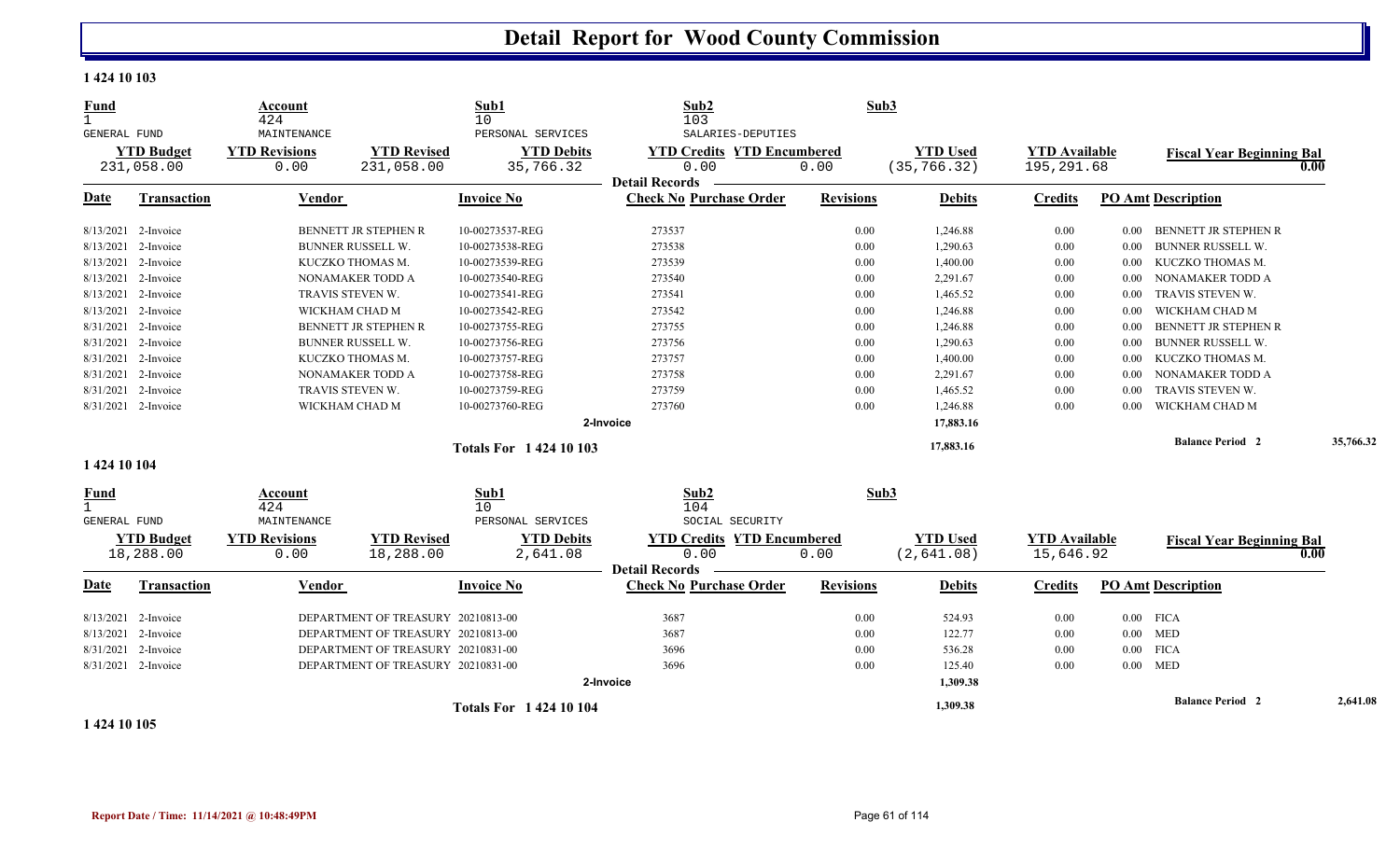| Fund<br>$\mathbf{1}$<br>GENERAL FUND |                                | Account<br>424<br>MAINTENANCE |                                     | Sub1<br>10<br>PERSONAL SERVICES | Sub2<br>105<br>INSURANCE PREMIUM                                   | Sub3             |                                |                                    |          |                                          |           |
|--------------------------------------|--------------------------------|-------------------------------|-------------------------------------|---------------------------------|--------------------------------------------------------------------|------------------|--------------------------------|------------------------------------|----------|------------------------------------------|-----------|
|                                      | <b>YTD Budget</b><br>76,477.00 | <b>YTD Revisions</b><br>0.00  | <b>YTD Revised</b><br>76,477.00     | <b>YTD Debits</b><br>17,068.17  | <b>YTD Credits YTD Encumbered</b><br>0.00<br><b>Detail Records</b> | 0.00             | <b>YTD Used</b><br>(17,068.17) | <b>YTD Available</b><br>59,408.83  |          | <b>Fiscal Year Beginning Bal</b><br>0.00 |           |
| Date                                 | <b>Transaction</b>             | Vendor                        |                                     | <b>Invoice No</b>               | <b>Check No Purchase Order</b>                                     | <b>Revisions</b> | <b>Debits</b>                  | <b>Credits</b>                     |          | <b>PO Amt Description</b>                |           |
| 8/3/2021                             | 2-Invoice                      |                               | HIGHMARK WEST VIRGINIA              | 08012021                        | 3678                                                               | 0.00             | 6,626.79                       | 0.00                               |          | 0.00 HEALTH PREMIUM                      |           |
| 8/3/2021                             | 2-Invoice                      | <b>MUTUAL OF OMAHA</b>        |                                     | 1225935839                      | 172370                                                             | 0.00             | 11.04                          | 0.00                               | $0.00\,$ | <b>BASIC LIFE</b>                        |           |
| 8/3/2021                             | 2-Invoice                      | <b>MUTUAL OF OMAHA</b>        |                                     | 1225935839                      | 172370                                                             | 0.00             | 38.47                          | 0.00                               | $0.00\,$ | <b>LTD</b>                               |           |
| 8/3/2021                             | 2-Invoice                      |                               | VISION SERVICE PLAN (WV)            | 082021                          | 172388                                                             | 0.00             | 14.65                          | 0.00                               | $0.00\,$ | <b>SINGLE VISION</b>                     |           |
| 8/3/2021                             | 2-Invoice                      |                               | VISION SERVICE PLAN (WV) 082021     |                                 | 172388                                                             | 0.00             | 54.75                          | 0.00                               | 0.00     | <b>FAMILY VISION</b>                     |           |
| 8/16/2021                            | 2-Invoice                      |                               | HIGHMARK WEST VIRGINIA F210810A9373 |                                 | 3688                                                               | 0.00             | 3,500.00                       | 0.00                               | 0.00     | <b>HRA</b>                               |           |
|                                      | 8/31/2021 2-Invoice            |                               | HIGHMARK WEST VIRGINIA F210831A3223 |                                 | 3701                                                               | 0.00             | 76.77                          | 0.00                               | $0.00\,$ | <b>HRA</b>                               |           |
|                                      |                                |                               |                                     |                                 | 2-Invoice                                                          |                  | 10,322.47                      |                                    |          |                                          |           |
|                                      |                                |                               |                                     | <b>Totals For 142410105</b>     |                                                                    |                  | 10,322.47                      |                                    |          | <b>Balance Period 2</b>                  | 17,068.17 |
| 1 424 10 106                         |                                |                               |                                     |                                 |                                                                    |                  |                                |                                    |          |                                          |           |
| <b>Fund</b>                          |                                | Account                       |                                     | Sub1                            | Sub2                                                               | Sub3             |                                |                                    |          |                                          |           |
| $\mathbf{1}$<br><b>GENERAL FUND</b>  |                                | 424<br>MAINTENANCE            |                                     | 10<br>PERSONAL SERVICES         | 106<br><b>RETIREMENT</b>                                           |                  |                                |                                    |          |                                          |           |
|                                      |                                |                               |                                     |                                 |                                                                    |                  |                                |                                    |          |                                          |           |
|                                      | <b>YTD Budget</b><br>23,906.00 | <b>YTD Revisions</b><br>0.00  | <b>YTD Revised</b><br>23,906.00     | <b>YTD Debits</b><br>3,660.35   | <b>YTD Credits YTD Encumbered</b><br>0.00                          | 0.00             | <b>YTD Used</b><br>(3,660.35)  | <b>YTD Available</b><br>20, 245.65 |          | <b>Fiscal Year Beginning Bal</b><br>0.00 |           |
|                                      |                                |                               |                                     |                                 | <b>Detail Records</b>                                              |                  |                                |                                    |          |                                          |           |
| Date                                 | <b>Transaction</b>             | Vendor                        |                                     | <b>Invoice No</b>               | <b>Check No Purchase Order</b>                                     | <b>Revisions</b> | <b>Debits</b>                  | <b>Credits</b>                     |          | <b>PO Amt Description</b>                |           |
|                                      | 8/13/2021 2-Invoice            |                               | WV PUBLIC EMP RETIREMEN 20210813-00 |                                 | 3707                                                               | 0.00             | 902.81                         | 0.00                               | 0.00     | <b>RETIREMENT</b>                        |           |
|                                      | 8/31/2021 2-Invoice            |                               | WV PUBLIC EMP RETIREMEN 20210831-00 |                                 | 3707                                                               | 0.00             | 912.80                         | 0.00                               | $0.00\,$ | <b>RETIREMENT</b>                        |           |
|                                      |                                |                               |                                     |                                 | 2-Invoice                                                          |                  | 1,815.61                       |                                    |          |                                          |           |
|                                      |                                |                               |                                     | <b>Totals For 1 424 10 106</b>  |                                                                    |                  | 1,815.61                       |                                    |          | <b>Balance Period 2</b>                  | 3.660.35  |
| 1 424 10 108                         |                                |                               |                                     |                                 |                                                                    |                  |                                |                                    |          |                                          |           |
| <u>Fund</u><br>$\mathbf{1}$          |                                | <u>Account</u><br>424         |                                     | Sub1<br>10                      | Sub2<br>108                                                        | Sub3             |                                |                                    |          |                                          |           |
| GENERAL FUND                         |                                | MAINTENANCE                   |                                     | PERSONAL SERVICES               | OVERTIME                                                           |                  |                                |                                    |          |                                          |           |
|                                      |                                |                               |                                     |                                 |                                                                    |                  | <b>YTD</b> Used                | <b>YTD Available</b>               |          | <b>Fiscal Year Beginning Bal</b>         |           |
|                                      |                                |                               |                                     |                                 |                                                                    |                  |                                |                                    |          |                                          |           |
|                                      | <b>YTD Budget</b>              | <b>YTD Revisions</b>          | <b>YTD Revised</b>                  | <b>YTD Debits</b>               | <b>YTD Credits YTD Encumbered</b>                                  |                  |                                |                                    |          |                                          |           |
|                                      | 8,000.00                       | 0.00                          | 8,000.00                            | 836.69                          | 0.00                                                               | 0.00             | (836.69)                       | 7,163.31                           |          | 0.00                                     |           |
| Date                                 | <b>Transaction</b>             | Vendor                        |                                     | <b>Invoice No</b>               | <b>Detail Records</b><br><b>Check No Purchase Order</b>            | <b>Revisions</b> | <b>Debits</b>                  | Credits                            |          | <b>PO Amt Description</b>                |           |
|                                      | 8/13/2021 2-Invoice            | WICKHAM CHAD M                |                                     | 10-00273542-REG                 | 273542                                                             | 0.00             | 86.32                          | 0.00                               | $0.00\,$ | WICKHAM CHAD M                           |           |
| 8/31/2021                            | 2-Invoice                      |                               | BUNNER RUSSELL W.                   | 10-00273756-REG                 | 273756                                                             | 0.00             | 89.35                          | 0.00                               | 0.00     | BUNNER RUSSELL W.                        |           |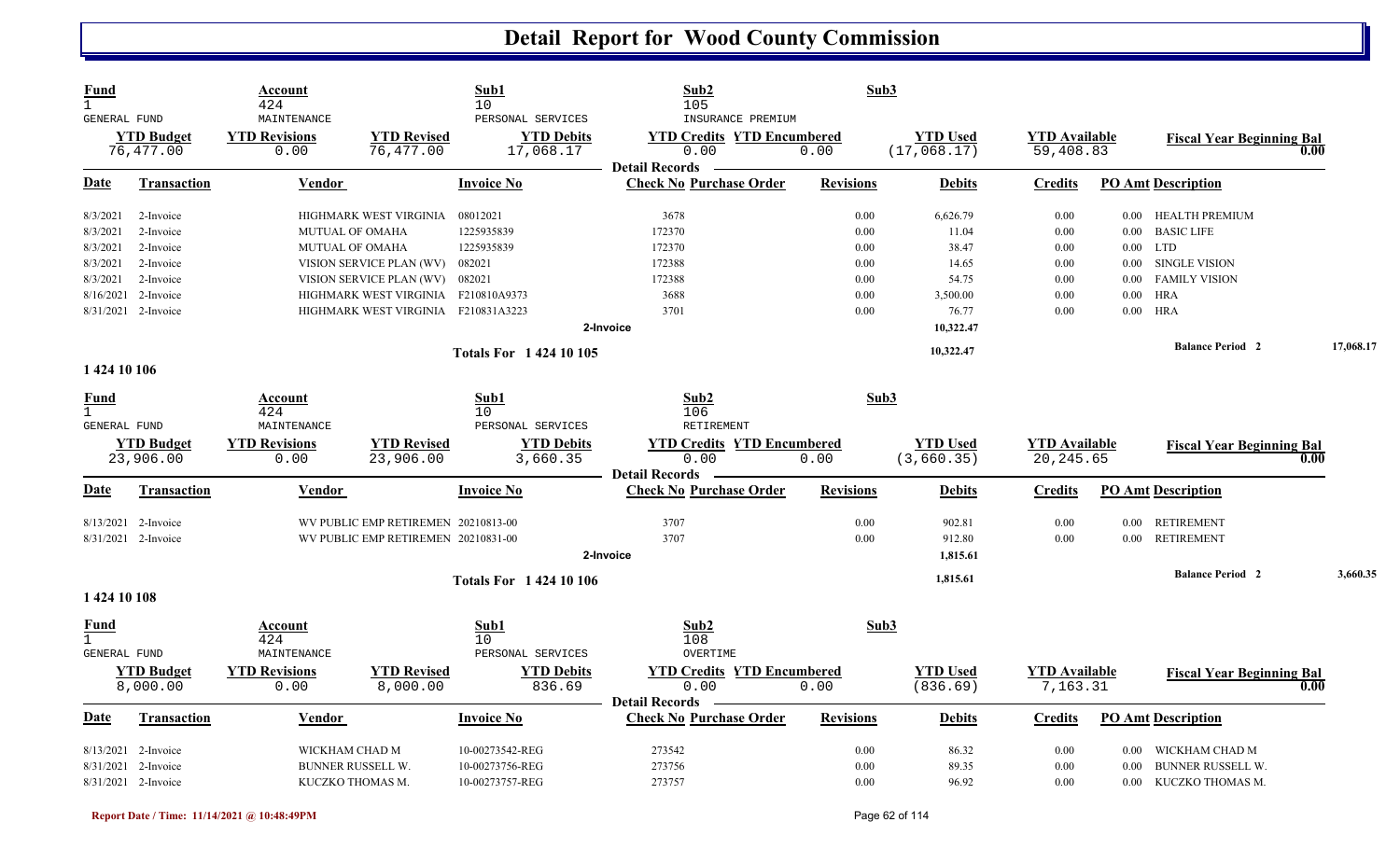|                                                    |                                              |                                                    |                                                                      |                                     | <b>Detail Report for Wood County Commission</b>         |                  |                                |                                     |                      |                                                                                      |          |
|----------------------------------------------------|----------------------------------------------|----------------------------------------------------|----------------------------------------------------------------------|-------------------------------------|---------------------------------------------------------|------------------|--------------------------------|-------------------------------------|----------------------|--------------------------------------------------------------------------------------|----------|
|                                                    |                                              |                                                    |                                                                      |                                     | 2-Invoice                                               |                  | 272.59                         |                                     |                      |                                                                                      |          |
| 1 424 40 211                                       |                                              |                                                    |                                                                      | <b>Totals For 142410108</b>         |                                                         |                  | 272.59                         |                                     |                      | <b>Balance Period 2</b>                                                              | 836.69   |
| <b>Fund</b><br>$\mathbf{1}$<br>GENERAL FUND        |                                              | Account<br>424<br>MAINTENANCE                      |                                                                      | Sub1<br>40<br>CONTRACTURAL SERVICES | Sub2<br>211<br>TELEPHONES                               | Sub3             |                                |                                     |                      |                                                                                      |          |
|                                                    | <b>YTD Budget</b><br>1,200.00                | <b>YTD Revisions</b><br>0.00                       | <b>YTD Revised</b><br>1,200.00                                       | <b>YTD Debits</b><br>59.40          | <b>YTD Credits YTD Encumbered</b><br>0.00               | 0.00             | <b>YTD Used</b><br>(59.40)     | <b>YTD Available</b><br>1,140.60    |                      | <b>Fiscal Year Beginning Bal</b><br>0.00                                             |          |
| <b>Date</b>                                        | <b>Transaction</b>                           | Vendor                                             |                                                                      | <b>Invoice No</b>                   | <b>Detail Records</b><br><b>Check No Purchase Order</b> | <b>Revisions</b> | <b>Debits</b>                  | <b>Credits</b>                      |                      | <b>PO Amt Description</b>                                                            |          |
|                                                    | $8/10/2021$ 2-Invoice<br>8/10/2021 2-Invoice | <b>VERIZON WIRELESS</b><br><b>VERIZON WIRELESS</b> |                                                                      | 08172021<br>08172021                | 172435<br>172435                                        | 0.00<br>0.00     | 29.70<br>29.70                 | 0.00<br>0.00                        | $0.00\,$<br>$0.00\,$ | DRIVE THRU - VIRUS CELL<br>TODD                                                      |          |
|                                                    |                                              |                                                    |                                                                      | Totals For 1 424 40 211             | 2-Invoice                                               |                  | 59.40<br>59.40                 |                                     |                      | <b>Balance Period 2</b>                                                              | 59.40    |
| 1 424 40 216                                       |                                              |                                                    |                                                                      |                                     |                                                         |                  |                                |                                     |                      |                                                                                      |          |
| <u>Fund</u><br>$\mathbf{1}$<br><b>GENERAL FUND</b> |                                              | Account<br>424<br>MAINTENANCE                      |                                                                      | Sub1<br>40<br>CONTRACTURAL SERVICES | Sub2<br>216<br>M&R -EQUIPMENT                           | Sub3             |                                |                                     |                      |                                                                                      |          |
|                                                    | <b>YTD Budget</b><br>20,000.00               | <b>YTD Revisions</b><br>12,671.00                  | <b>YTD Revised</b><br>32,671.00                                      | <b>YTD Debits</b><br>5,659.18       | <b>YTD Credits YTD Encumbered</b><br>0.00               | 13,737.66        | <b>YTD Used</b><br>(5, 659.18) | <b>YTD Available</b><br>13, 274. 16 |                      | <b>Fiscal Year Beginning Bal</b><br>0.00                                             |          |
| Date                                               | <b>Transaction</b>                           | <b>Vendor</b>                                      |                                                                      | <b>Invoice No</b>                   | <b>Detail Records</b><br><b>Check No Purchase Order</b> | <b>Revisions</b> | <b>Debits</b>                  | <b>Credits</b>                      |                      | <b>PO Amt Description</b>                                                            |          |
| 8/5/2021                                           | 1-Purchase Order                             |                                                    | FORE TIMBER COMPANY INC                                              |                                     | 84704                                                   | 0.00             | 0.00                           | 0.00                                | 43.34                | trimmer line, heads, valve stems                                                     |          |
| 8/12/2021                                          | 1-Purchase Order                             |                                                    | LOWE'S COMPANIES, INC.                                               |                                     | 84723                                                   | 0.00             | 0.00                           | 0.00                                | 80.00                | fountain repair items                                                                |          |
| 8/19/2021                                          | 1-Purchase Order                             |                                                    | UNITED BANKCARD CENTER                                               |                                     | 84761                                                   | 0.00             | 0.00                           | 0.00                                | 160.00               | duct repair for Probate                                                              |          |
| 8/26/2021                                          | 1-Purchase Order                             | JOHNSTONE SUPPLY                                   |                                                                      |                                     | 84807                                                   | 0.00             | 0.00                           | 0.00                                | 66.00                | HVAC temp control sensor                                                             |          |
| 8/26/2021                                          | 1-Purchase Order                             |                                                    | WEST VIRGINIA ELECTRIC SU                                            |                                     | 84805                                                   | 0.00             | 0.00                           | 0.00                                | 158.00               | Courthouse pole light bulbs                                                          |          |
| 8/30/2021                                          | 1-Purchase Order                             |                                                    | JOHNSON CONTROLS, INC.                                               |                                     | 84818                                                   | 0.00             | 0.00                           | 0.00                                | 1,829.00             | twinning kit replaced for 3rd floor hvac                                             |          |
|                                                    | 8/30/2021 1-Purchase Order                   |                                                    | LOWE'S COMPANIES, INC.                                               |                                     | 84819                                                   | 0.00             | 0.00                           | 0.00                                | 18.00                | office monitor timers                                                                |          |
|                                                    |                                              |                                                    |                                                                      |                                     | 1-Purchase Order                                        |                  |                                |                                     |                      |                                                                                      |          |
|                                                    | 8/17/2021 2-Invoice<br>8/24/2021 2-Invoice   |                                                    | UNITED BANKCARD CENTER 79941959-00<br>FORE TIMBER COMPANY INC 108946 |                                     | 172470 84592<br>172476 84704                            | 0.00<br>$0.00\,$ | 811.30<br>3.54                 | 0.00<br>$0.00\,$                    |                      | (811.30) EMERGENCY REFRIGERANT & HIGH LOW<br>(3.54) trimmer line, heads, valve stems |          |
|                                                    | 8/24/2021 2-Invoice                          |                                                    | FORE TIMBER COMPANY INC 108777                                       |                                     | 172476 84704                                            | 0.00             | 29.83                          | 0.00                                |                      | (29.83) trimmer line, heads, valve stems                                             |          |
|                                                    | 8/31/2021 2-Invoice                          |                                                    | JOHNSON CONTROLS, INC.                                               | 1-106625470575                      | 172509 84818                                            | 0.00             | 1,188.80                       | 0.00                                |                      | (1,188.80) twinning kit replaced for 3rd floor hvac                                  |          |
|                                                    | 8/31/2021 2-Invoice                          |                                                    | LOWE'S COMPANIES, INC.                                               | 919080                              | 84638<br>172511                                         | 0.00             | 170.50                         | 0.00                                |                      | (160.00) Courthouse fountain plumbing                                                |          |
|                                                    | 8/31/2021 2-Invoice                          |                                                    | LOWE'S COMPANIES, INC.                                               | 919208                              | 172511 84723                                            | 0.00             | 68.21                          | 0.00                                |                      | (68.21) fountain repair items                                                        |          |
|                                                    |                                              |                                                    |                                                                      |                                     | 2-Invoice                                               |                  | 2,272.18                       |                                     |                      |                                                                                      |          |
| 8/4/2021                                           | 6-Revision                                   |                                                    |                                                                      | 22#1B                               |                                                         | 12,671.00        | 0.00                           | 0.00                                |                      | 0.00 Open Purchase Order                                                             |          |
|                                                    |                                              |                                                    |                                                                      |                                     | 6-Revision                                              |                  |                                |                                     |                      |                                                                                      |          |
|                                                    |                                              |                                                    |                                                                      | Totals For 1 424 40 216             |                                                         | 12,671.00        | 2,272.18                       |                                     | 92.66                | <b>Balance Period</b> 2                                                              | 5,659.18 |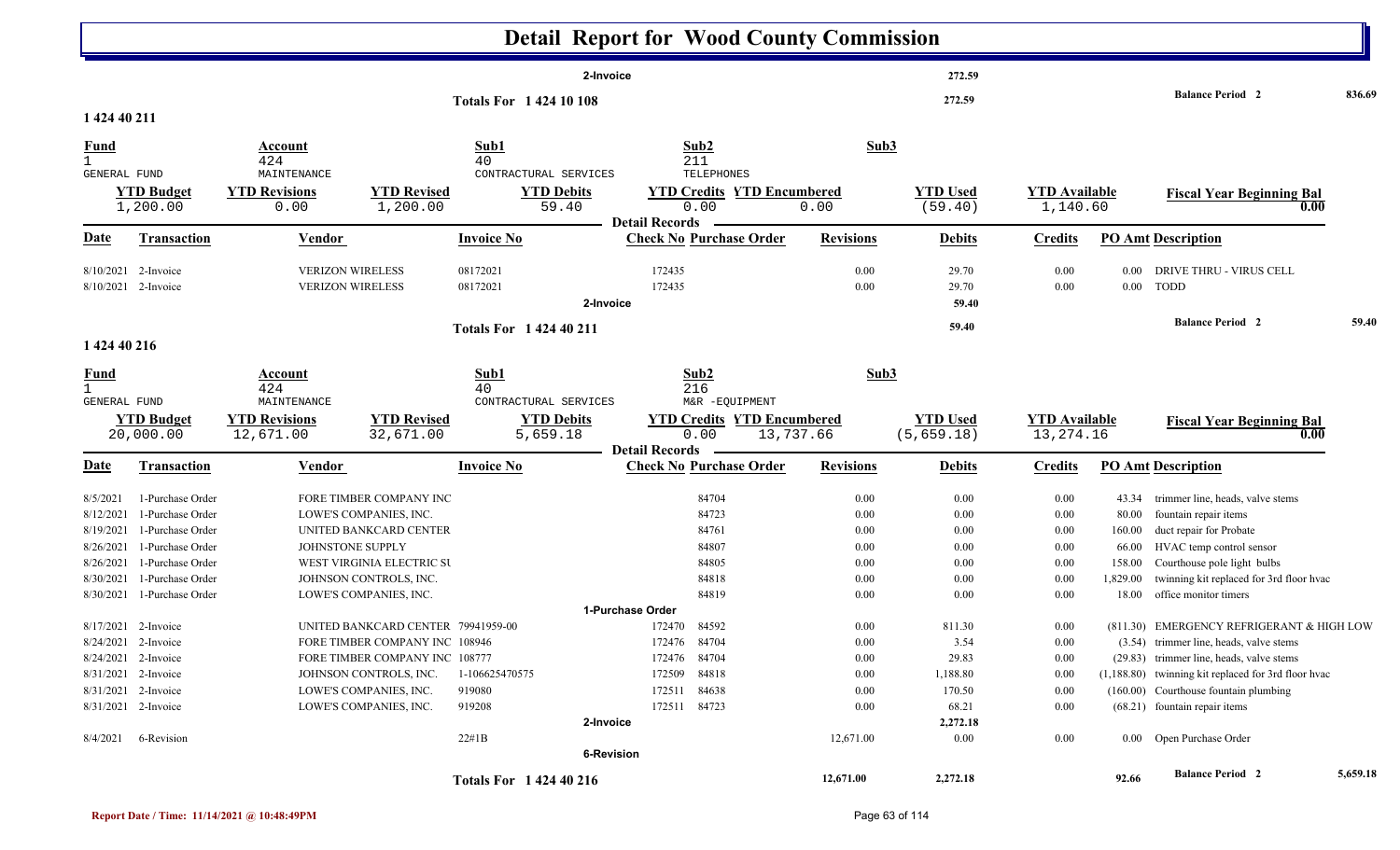#### **1 424 40 216 1602**

| <b>Fund</b><br>$\mathbf{1}$ |                               | Account<br>424                              |                                                       | Sub1<br>40                                          | Sub2<br>216                                                 | Sub3<br>1602     |                                                    |                                  |        |                                                                                          |        |
|-----------------------------|-------------------------------|---------------------------------------------|-------------------------------------------------------|-----------------------------------------------------|-------------------------------------------------------------|------------------|----------------------------------------------------|----------------------------------|--------|------------------------------------------------------------------------------------------|--------|
| GENERAL FUND                | <b>YTD Budget</b><br>7,500.00 | MAINTENANCE<br><b>YTD Revisions</b><br>0.00 | <b>YTD Revised</b><br>7,500.00                        | CONTRACTURAL SERVICES<br><b>YTD Debits</b><br>78.82 | M&R -EQUIPMENT<br><b>YTD Credits YTD Encumbered</b><br>0.00 | 9.97             | REPAIRS EQUIP. ANNEX<br><b>YTD Used</b><br>(78.82) | <b>YTD</b> Available<br>7,411.21 |        | <b>Fiscal Year Beginning Bal</b><br>0.00                                                 |        |
| <b>Date</b>                 | Transaction                   | <b>Vendor</b>                               |                                                       | <b>Invoice No</b>                                   | <b>Detail Records</b><br><b>Check No Purchase Order</b>     | <b>Revisions</b> | <b>Debits</b>                                      | <b>Credits</b>                   |        | <b>PO Amt Description</b>                                                                |        |
| 8/5/2021                    | 1-Purchase Order              |                                             | FORE TIMBER COMPANY INC                               |                                                     | 84704                                                       | 0.00             | 0.00                                               | 0.00                             | 43.34  | trimmer line, heads, valve stems                                                         |        |
|                             |                               |                                             |                                                       |                                                     | 1-Purchase Order                                            |                  |                                                    |                                  |        |                                                                                          |        |
| 8/24/2021                   | 2-Invoice                     |                                             | FORE TIMBER COMPANY INC 108946                        |                                                     | 84704<br>172476                                             | 0.00             | 3.54                                               | 0.00                             |        | (3.54) trimmer line, heads, valve stems                                                  |        |
|                             | 8/24/2021 2-Invoice           |                                             | FORE TIMBER COMPANY INC 108777                        |                                                     | 84704<br>172476                                             | 0.00             | 29.83                                              | 0.00                             |        | (29.83) trimmer line, heads, valve stems                                                 |        |
|                             |                               |                                             |                                                       | 2-Invoice                                           |                                                             |                  | 33.37                                              |                                  |        |                                                                                          |        |
|                             |                               |                                             |                                                       | Totals For 1 424 40 216 1602                        |                                                             |                  | 33.37                                              |                                  | 9.97   | <b>Balance Period 2</b>                                                                  | 78.82  |
|                             | 1 424 40 216 1604             |                                             |                                                       |                                                     |                                                             |                  |                                                    |                                  |        |                                                                                          |        |
| Fund                        |                               | Account                                     |                                                       | Sub1                                                | Sub2                                                        | Sub3             |                                                    |                                  |        |                                                                                          |        |
| $\mathbf{1}$                |                               | 424                                         |                                                       | 40                                                  | 216                                                         | 1604             |                                                    |                                  |        |                                                                                          |        |
| GENERAL FUND                | <b>YTD Budget</b>             | MAINTENANCE<br><b>YTD Revisions</b>         | <b>YTD Revised</b>                                    | CONTRACTURAL SERVICES<br><b>YTD Debits</b>          | M&R -EQUIPMENT<br><b>YTD Credits YTD Encumbered</b>         |                  | REPAIRS EQUIP OTHER BLDG<br><b>YTD Used</b>        | <b>YTD</b> Available             |        |                                                                                          |        |
|                             | 6,000.00                      | 0.00                                        | 6,000.00                                              | 234.58                                              | 0.00                                                        | 237.56           | (234.58)                                           | 5,527.86                         |        | <b>Fiscal Year Beginning Bal</b><br>0.00                                                 |        |
|                             |                               |                                             |                                                       |                                                     | <b>Detail Records</b>                                       |                  |                                                    |                                  |        |                                                                                          |        |
| <b>Date</b>                 | <b>Transaction</b>            | Vendor                                      |                                                       | <b>Invoice No</b>                                   | <b>Check No Purchase Order</b>                              | <b>Revisions</b> | <b>Debits</b>                                      | <b>Credits</b>                   |        | <b>PO Amt Description</b>                                                                |        |
| 8/5/2021                    | 1-Purchase Order              |                                             | <b>FORE TIMBER COMPANY INC</b>                        |                                                     | 84704                                                       | 0.00             | 0.00                                               | 0.00                             | 43.32  | trimmer line, heads, valve stems                                                         |        |
| 8/5/2021                    | 1-Purchase Order              |                                             | LOWE'S COMPANIES, INC.                                |                                                     | 84705                                                       | 0.00             | 0.00                                               | 0.00                             | 160.00 | floor glue, carpet roller                                                                |        |
| 8/19/2021                   | 1-Purchase Order              |                                             | <b>RUNYON LOCK SERVICE</b>                            |                                                     | 84781                                                       | 0.00             | 0.00                                               | 0.00                             | 112.00 | lock/latch replace DRC lobby office                                                      |        |
| 8/26/2021                   | 1-Purchase Order              |                                             | LOWE'S COMPANIES, INC.                                |                                                     | 84810                                                       | 0.00             | 0.00                                               | 0.00                             | 80.00  | pvc drain materials for hvac rtu                                                         |        |
|                             |                               |                                             |                                                       |                                                     | 1-Purchase Order                                            |                  |                                                    |                                  |        |                                                                                          |        |
| 8/3/2021                    | 2-Invoice                     |                                             | LOWE'S COMPANIES, INC.                                | 07252021                                            | 172368<br>84589                                             | 0.00             | 31.37                                              | 0.00                             |        | (31.37) KILZ PAINT FOR DRC BATHROOM CEILING                                              |        |
| 8/24/2021<br>8/24/2021      | 2-Invoice<br>2-Invoice        |                                             | FORE TIMBER COMPANY INC 108946                        |                                                     | 84704<br>172476<br>84704                                    | 0.00<br>0.00     | 3.54<br>29.83                                      | 0.00<br>0.00                     |        | (3.54) trimmer line, heads, valve stems                                                  |        |
| 8/24/2021                   | 2-Invoice                     |                                             | FORE TIMBER COMPANY INC 108777<br>RUNYON LOCK SERVICE | <b>JAN 39494PD</b>                                  | 172476<br>84781<br>172487                                   | 0.00             | 104.00                                             | 0.00                             |        | (29.83) trimmer line, heads, valve stems<br>(104.00) lock/latch replace DRC lobby office |        |
|                             | 8/31/2021 2-Invoice           |                                             | LOWE'S COMPANIES, INC.                                | 919199                                              | 84705<br>172511                                             | 0.00             | 20.39                                              | 0.00                             |        | (20.39) floor glue, carpet roller                                                        |        |
|                             |                               |                                             |                                                       | 2-Invoice                                           |                                                             |                  | 189.13                                             |                                  |        |                                                                                          |        |
|                             |                               |                                             |                                                       | Totals For 1 424 40 216 1604                        |                                                             |                  | 189.13                                             |                                  | 206.19 | <b>Balance Period 2</b>                                                                  | 234.58 |
|                             | 1 424 40 216 1606             |                                             |                                                       |                                                     |                                                             |                  |                                                    |                                  |        |                                                                                          |        |
| <b>Fund</b>                 |                               | Account                                     |                                                       | Sub1                                                | Sub2                                                        | Sub3             |                                                    |                                  |        |                                                                                          |        |
| $\mathbf{1}$                |                               | 424                                         |                                                       | 40                                                  | 216                                                         | 1606             |                                                    |                                  |        |                                                                                          |        |
| <b>GENERAL FUND</b>         |                               | MAINTENANCE                                 |                                                       | CONTRACTURAL SERVICES                               | M&R -EQUIPMENT                                              |                  | SUPPLIES/MECHANIC                                  |                                  |        |                                                                                          |        |
|                             | <b>YTD Budget</b><br>1,500.00 | <b>YTD Revisions</b><br>0.00                | <b>YTD Revised</b><br>1,500.00                        | <b>YTD Debits</b><br>0.00                           | <b>YTD Credits YTD Encumbered</b><br>0.00                   | 1,000.00         | <b>YTD Used</b><br>0.00                            | <b>YTD</b> Available<br>500.00   |        | <b>Fiscal Year Beginning Bal</b><br>0.00                                                 |        |

 $\epsilon$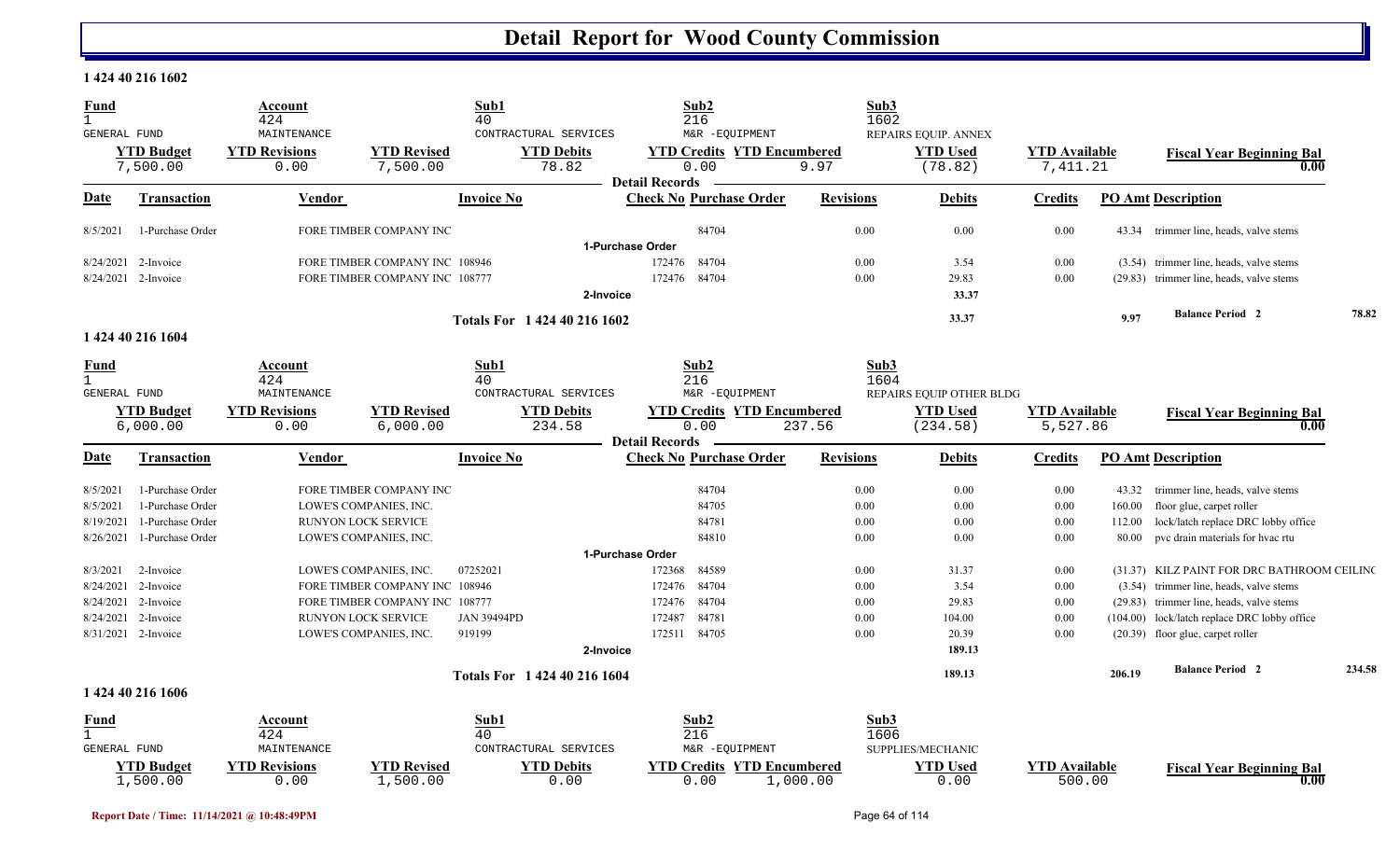|                                             |                                |                                                    |                                 |                                                              | Detail Records —                                                                            |                  |                                                            |                                  |          |                                                   |          |
|---------------------------------------------|--------------------------------|----------------------------------------------------|---------------------------------|--------------------------------------------------------------|---------------------------------------------------------------------------------------------|------------------|------------------------------------------------------------|----------------------------------|----------|---------------------------------------------------|----------|
| Date                                        | <b>Transaction</b>             | <b>Vendor</b>                                      |                                 | <b>Invoice No</b>                                            | <b>Check No Purchase Order</b>                                                              | <b>Revisions</b> | <b>Debits</b>                                              | <b>Credits</b>                   |          | <b>PO Amt Description</b>                         |          |
| 8/9/2021                                    | 1-Purchase Order               | <b>ADVANCE AUTO PARTS</b>                          |                                 |                                                              | 84716                                                                                       | 0.00             | 0.00                                                       | 0.00                             |          | 1,000.00 automotive teardown table                |          |
|                                             |                                |                                                    |                                 |                                                              | 1-Purchase Order                                                                            |                  |                                                            |                                  | 1,000.00 | <b>Balance Period 2</b>                           | 0.00     |
|                                             | 1 424 40 216 1607              |                                                    |                                 | Totals For 1 424 40 216 1606                                 |                                                                                             |                  |                                                            |                                  |          |                                                   |          |
| <b>Fund</b><br>$\mathbf{1}$<br>GENERAL FUND |                                | Account<br>424<br>MAINTENANCE                      |                                 | Sub1<br>40<br>CONTRACTURAL SERVICES                          | Sub2<br>216<br>M&R -EQUIPMENT                                                               | Sub3<br>1607     | EQUIPMENT MAINTENANCE                                      |                                  |          |                                                   |          |
|                                             | <b>YTD Budget</b><br>4,800.00  | <b>YTD Revisions</b>                               | <b>YTD Revised</b><br>4,800.00  | <b>YTD Debits</b><br>85.46                                   | <b>YTD Credits YTD Encumbered</b><br>0.00                                                   |                  | <b>YTD Used</b><br>(85.46)                                 | <b>YTD Available</b><br>4,710.00 |          | <b>Fiscal Year Beginning Bal</b><br>0.00          |          |
|                                             |                                | 0.00                                               |                                 |                                                              | <b>Detail Records</b>                                                                       | 4.54             |                                                            |                                  |          |                                                   |          |
| <b>Date</b>                                 | <b>Transaction</b>             | Vendor                                             |                                 | <b>Invoice No</b>                                            | <b>Check No Purchase Order</b>                                                              | <b>Revisions</b> | <b>Debits</b>                                              | <b>Credits</b>                   |          | <b>PO Amt Description</b>                         |          |
|                                             | 8/12/2021 1-Purchase Order     |                                                    | LOWE'S COMPANIES, INC.          |                                                              | 84729                                                                                       | 0.00             | 0.00                                                       | 0.00                             |          | 90.00 standing light                              |          |
|                                             | 8/31/2021 2-Invoice            |                                                    | LOWE'S COMPANIES, INC.          | 919302<br>2-Invoice                                          | 1-Purchase Order<br>84729<br>172511                                                         | 0.00             | 85.46<br>85.46                                             | 0.00                             |          | (85.46) standing light                            |          |
|                                             |                                |                                                    |                                 | Totals For 1 424 40 216 1607                                 |                                                                                             |                  | 85.46                                                      |                                  | 4.54     | <b>Balance Period 2</b>                           | 85.46    |
|                                             | 1 424 40 216 1610              |                                                    |                                 |                                                              |                                                                                             |                  |                                                            |                                  |          |                                                   |          |
| <b>Fund</b>                                 |                                | Account                                            |                                 | Sub1                                                         | Sub2                                                                                        | Sub3             |                                                            |                                  |          |                                                   |          |
| $\mathbf{1}$<br><b>GENERAL FUND</b>         | <b>YTD Budget</b><br>10,000.00 | 424<br>MAINTENANCE<br><b>YTD Revisions</b><br>0.00 | <b>YTD Revised</b><br>10,000.00 | 40<br>CONTRACTURAL SERVICES<br><b>YTD Debits</b><br>2,257.83 | 216<br>M&R -EQUIPMENT<br><b>YTD Credits YTD Encumbered</b><br>0.00<br><b>Detail Records</b> | 1610<br>55.00    | <b>JUDGE BLACK ANNEX</b><br><b>YTD</b> Used<br>(2, 257.83) | <b>YTD Available</b><br>7,687.17 |          | <b>Fiscal Year Beginning Bal</b><br>0.00          |          |
| Date                                        | <b>Transaction</b>             | <b>Vendor</b>                                      |                                 | <b>Invoice No</b>                                            | <b>Check No Purchase Order</b>                                                              | <b>Revisions</b> | <b>Debits</b>                                              | <b>Credits</b>                   |          | <b>PO Amt Description</b>                         |          |
|                                             | 8/26/2021 1-Purchase Order     |                                                    | LOWE'S COMPANIES, INC.          |                                                              | 84808<br>1-Purchase Order                                                                   | $0.00\,$         | 0.00                                                       | 0.00                             |          | 55.00 gutter materials for drivethru above window |          |
|                                             |                                |                                                    |                                 | Totals For 1 424 40 216 1610                                 |                                                                                             |                  |                                                            |                                  | 55.00    | <b>Balance Period 2</b>                           | 2,257.83 |
|                                             | 1 424 40 216 1611              |                                                    |                                 |                                                              |                                                                                             |                  |                                                            |                                  |          |                                                   |          |
| <b>Fund</b><br><b>GENERAL FUND</b>          |                                | <b>Account</b><br>424<br>MAINTENANCE               |                                 | Sub1<br>40<br>CONTRACTURAL SERVICES                          | Sub2<br>216<br>M&R -EQUIPMENT                                                               | Sub3<br>1611     | HINTGEN BUILDING                                           |                                  |          |                                                   |          |
|                                             | <b>YTD Budget</b><br>7,500.00  | <b>YTD Revisions</b><br>0.00                       | <b>YTD Revised</b><br>7,500.00  | <b>YTD Debits</b><br>114.56                                  | <b>YTD Credits YTD Encumbered</b><br>0.00                                                   | 169.96           | <b>YTD Used</b><br>(114.56)                                | <b>YTD</b> Available<br>7,215.48 |          | <b>Fiscal Year Beginning Bal</b><br>0.00          |          |
| <b>Date</b>                                 | Transaction                    | <b>Vendor</b>                                      |                                 | <b>Invoice No</b>                                            | <b>Detail Records</b><br><b>Check No Purchase Order</b>                                     | <b>Revisions</b> | <b>Debits</b>                                              | <b>Credits</b>                   |          | <b>PO Amt Description</b>                         |          |
| 8/5/2021                                    | 1-Purchase Order               |                                                    | FORE TIMBER COMPANY INC         |                                                              | 84704                                                                                       | $0.00\,$         | 0.00                                                       | 0.00                             |          | 43.32 trimmer line, heads, valve stems            |          |
|                                             |                                | Report Date / Time: 11/14/2021 @ 10:48:49PM        |                                 |                                                              |                                                                                             |                  | Page 65 of 114                                             |                                  |          |                                                   |          |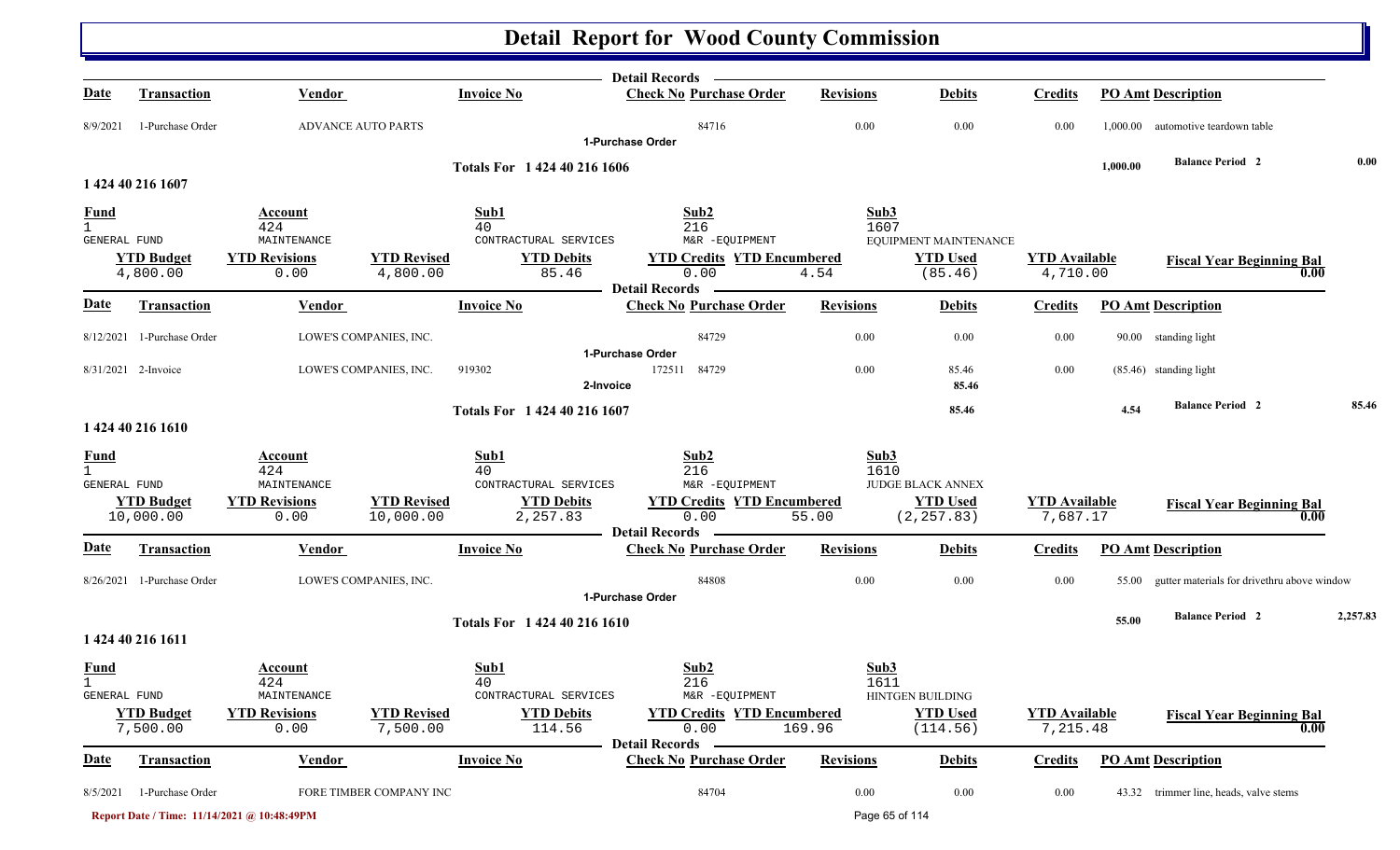|                                             |                                                                                                                      |                                                       |                                                                                  |                                                              | <b>Detail Report for Wood County Commission</b>                        |                              |                                |                                          |                |                                                                                                            |          |
|---------------------------------------------|----------------------------------------------------------------------------------------------------------------------|-------------------------------------------------------|----------------------------------------------------------------------------------|--------------------------------------------------------------|------------------------------------------------------------------------|------------------------------|--------------------------------|------------------------------------------|----------------|------------------------------------------------------------------------------------------------------------|----------|
| 8/26/2021                                   | $8/16/2021$ 1-Purchase Order<br>1-Purchase Order                                                                     |                                                       | LOWE'S COMPANIES, INC.<br>LOWE'S COMPANIES, INC.                                 |                                                              | 84749<br>84810                                                         | 0.00<br>0.00                 | 0.00<br>0.00                   | 0.00<br>0.00                             | 80.00<br>80.00 | black annex fountain repair items<br>pvc drain materials for hvac rtu                                      |          |
|                                             | 8/24/2021 2-Invoice<br>8/24/2021 2-Invoice                                                                           |                                                       | FORE TIMBER COMPANY INC 108946<br>FORE TIMBER COMPANY INC 108777                 |                                                              | 1-Purchase Order<br>172476<br>84704<br>172476 84704<br>2-Invoice       | 0.00<br>0.00                 | 3.54<br>29.82<br>33.36         | 0.00<br>0.00                             |                | (3.54) trimmer line, heads, valve stems<br>(29.82) trimmer line, heads, valve stems                        |          |
|                                             |                                                                                                                      |                                                       |                                                                                  | Totals For 1 424 40 216 1611                                 |                                                                        |                              | 33.36                          |                                          | 169.96         | <b>Balance Period 2</b>                                                                                    | 114.56   |
| 1 424 40 217<br><b>Fund</b>                 |                                                                                                                      | <b>Account</b>                                        |                                                                                  | Sub1                                                         | Sub2                                                                   | Sub3                         |                                |                                          |                |                                                                                                            |          |
| $\mathbf{1}$<br>GENERAL FUND                | <b>YTD Budget</b><br>3,000.00                                                                                        | 424<br>MAINTENANCE<br><b>YTD Revisions</b><br>875.00  | <b>YTD Revised</b><br>3,875.00                                                   | 40<br>CONTRACTURAL SERVICES<br><b>YTD Debits</b><br>1,143.90 | 217<br>M&R-AUTOS & TRUCKS<br><b>YTD Credits YTD Encumbered</b><br>0.00 | 14.17                        | <b>YTD Used</b><br>(1, 143.90) | <b>YTD Available</b><br>2,716.93         |                | <b>Fiscal Year Beginning Bal</b><br>0.00                                                                   |          |
| <b>Date</b>                                 | Transaction                                                                                                          | Vendor                                                |                                                                                  | <b>Invoice No</b>                                            | <b>Detail Records</b><br><b>Check No Purchase Order</b>                | <b>Revisions</b>             | <b>Debits</b>                  | <b>Credits</b>                           |                | <b>PO Amt Description</b>                                                                                  |          |
| 8/9/2021                                    | 1-Purchase Order                                                                                                     |                                                       | <b>ADVANCE AUTO PARTS</b>                                                        |                                                              | 84717<br>1-Purchase Order                                              | 0.00                         | 0.00                           | 0.00                                     |                | 8.00 valve stems                                                                                           |          |
|                                             | 8/17/2021 2-Invoice<br>8/17/2021 2-Invoice                                                                           |                                                       | UNITED BANKCARD CENTER 114-5400226-231<br>UNITED BANKCARD CENTER 114-5781039-074 |                                                              | 84571<br>172470<br>84571<br>172470<br>2-Invoice                        | 0.00<br>0.00                 | 71.49<br>34.34<br>105.83       | 0.00<br>0.00                             |                | (71.49) side and rear view mirrors for side by side<br>(34.34) side and rear view mirrors for side by side |          |
| 8/4/2021                                    | 6-Revision                                                                                                           |                                                       |                                                                                  | 22#1B                                                        | <b>6-Revision</b>                                                      | 875.00                       | 0.00                           | 0.00                                     |                | 0.00 Open Purchase Order                                                                                   |          |
| 1 424 55 341                                |                                                                                                                      |                                                       |                                                                                  | <b>Totals For 142440217</b>                                  |                                                                        | 875.00                       | 105.83                         |                                          | (97.83)        | <b>Balance Period 2</b>                                                                                    | 1,143.90 |
| <b>Fund</b><br>$\mathbf{1}$<br>GENERAL FUND |                                                                                                                      | <b>Account</b><br>424<br>MAINTENANCE                  |                                                                                  | Sub1<br>55<br>COMMODITIES                                    | Sub2<br>341<br>SUPPLIES/MATERIALS                                      | Sub3                         |                                |                                          |                |                                                                                                            |          |
|                                             | <b>YTD Budget</b><br>11,000.00                                                                                       | <b>YTD Revisions</b><br>234.00                        | <b>YTD Revised</b><br>11,234.00                                                  | <b>YTD Debits</b><br>1,429.93                                | <b>YTD Credits YTD Encumbered</b><br>0.00<br><b>Detail Records</b>     | 537.95                       | <b>YTD Used</b><br>(1, 429.93) | <b>YTD Available</b><br>9,266.12         |                | <b>Fiscal Year Beginning Bal</b><br>0.00                                                                   |          |
| Date                                        | <b>Transaction</b>                                                                                                   | <b>Vendor</b>                                         |                                                                                  | <b>Invoice No</b>                                            | <b>Check No Purchase Order</b>                                         | <b>Revisions</b>             | <b>Debits</b>                  | <b>Credits</b>                           |                | <b>PO Amt Description</b>                                                                                  |          |
|                                             | 8/9/2021 1-Purchase Order<br>8/12/2021 1-Purchase Order<br>8/16/2021 1-Purchase Order                                | GENERAL SALES CO.<br>JOHNSTONE SUPPLY<br>OFFICE DEPOT |                                                                                  |                                                              | 84715<br>84735<br>84752                                                | $0.00\,$<br>0.00<br>0.00     | $0.00\,$<br>0.00<br>0.00       | $0.00\,$<br>0.00<br>0.00                 |                | 382.17 paper goods<br>314.00 COURTHOUSE FILTERS<br>0.00 white board                                        |          |
|                                             | 8/19/2021 1-Purchase Order<br>8/19/2021 1-Purchase Order<br>8/19/2021 1-Purchase Order<br>8/19/2021 1-Purchase Order | JOHNSTONE SUPPLY                                      | LOWE'S COMPANIES, INC.<br>STATE ELECTRIC SUPPLY CO                               |                                                              | 84780<br>84783<br>84782<br>84784                                       | 0.00<br>0.00<br>0.00         | 0.00<br>0.00<br>0.00           | $0.00\,$<br>$0.00\,$<br>$0.00\,$         |                | 27.00 hvac fuses<br>16.00 flood light bulbs<br>404.27 light bulbs                                          |          |
|                                             | 8/26/2021 1-Purchase Order<br>8/30/2021 1-Purchase Order<br>8/30/2021 1-Purchase Order                               | JOHNSTONE SUPPLY<br>JOHNSTONE SUPPLY                  | WASTE MANAGEMENT OF W<br>STUART OIL COMPANY                                      |                                                              | 84806<br>84820<br>84822                                                | 0.00<br>0.00<br>0.00<br>0.00 | 0.00<br>0.00<br>0.00<br>0.00   | $0.00\,$<br>$0.00\,$<br>$0.00\,$<br>0.00 |                | 60.00 dump<br>31.30 coil cleaning supplies<br>13.30 coil cleaning equipment<br>20.80 trimmer fuel          |          |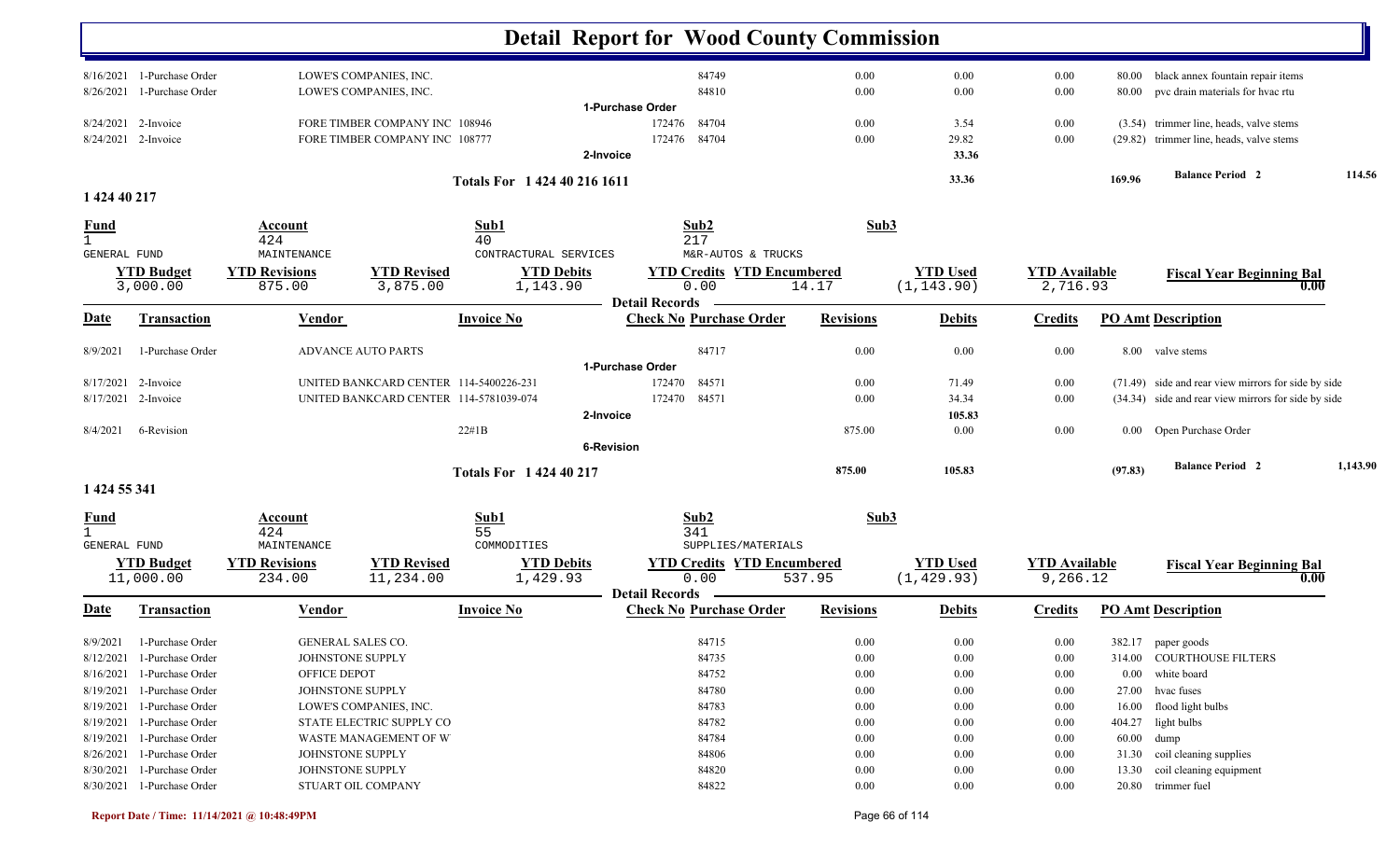|                              |                               |                                    |                                |                               |                                | <b>Detail Report for Wood County Commission</b> |                      |                             |                                  |                           |                                      |      |          |
|------------------------------|-------------------------------|------------------------------------|--------------------------------|-------------------------------|--------------------------------|-------------------------------------------------|----------------------|-----------------------------|----------------------------------|---------------------------|--------------------------------------|------|----------|
|                              |                               |                                    |                                |                               |                                | 1-Purchase Order                                |                      |                             |                                  |                           |                                      |      |          |
| 8/3/2021                     | 2-Invoice                     | GENERAL SALES CO.                  |                                | 687890                        |                                | 84611<br>172362                                 | 0.00                 | 398.22                      | 0.00                             |                           | (397.35) PAPER GOODS                 |      |          |
| 8/3/2021                     | 2-Invoice                     |                                    | LOWE'S COMPANIES, INC.         | 07252021                      |                                | 84513 PY2021<br>172368                          | 0.00                 | 266.71                      | 0.00                             | (234.00)                  |                                      |      |          |
| 8/24/2021                    | 2-Invoice                     | <b>GENERAL SALES CO.</b>           |                                | 688788                        |                                | 84715<br>172478                                 | 0.00                 | 382.96                      | 0.00                             |                           | $(382.17)$ paper goods               |      |          |
| 8/24/2021                    | 2-Invoice                     | JOHNSTONE SUPPLY                   |                                | 1061854                       |                                | 84735<br>172482                                 | 0.00                 | 313.68                      | 0.00                             |                           | (313.68) COURTHOUSE FILTERS          |      |          |
| 8/31/2021                    | 2-Invoice                     | JOHNSTONE SUPPLY                   |                                | 1063274                       |                                | 84780<br>172510                                 | 0.00                 | 26.82                       | 0.00                             |                           | $(26.82)$ hvac fuses                 |      |          |
| 8/31/2021                    | 2-Invoice                     |                                    | LOWE'S COMPANIES, INC.         | 919198                        |                                | 84783<br>172511                                 | 0.00                 | 8.22                        | 0.00                             |                           | (8.22) flood light bulbs             |      |          |
|                              |                               |                                    |                                |                               |                                | 2-Invoice                                       |                      | 1,396.61                    |                                  |                           |                                      |      |          |
| 8/4/2021                     | 6-Revision                    |                                    |                                | $22\#1B$                      |                                |                                                 | 234.00               | 0.00                        | 0.00                             | $0.00\,$                  | Open Purchase Order                  |      |          |
|                              |                               |                                    |                                |                               |                                | <b>6-Revision</b>                               |                      |                             |                                  |                           |                                      |      |          |
|                              |                               |                                    |                                | <b>Totals For 1424 55 341</b> |                                |                                                 | 234.00               | 1,396.61                    |                                  | (93.40)                   | <b>Balance Period 2</b>              |      | 1,429.93 |
|                              | 1 424 55 341 4101             |                                    |                                |                               |                                |                                                 |                      |                             |                                  |                           |                                      |      |          |
| <b>Fund</b>                  |                               | Account                            |                                | Sub1                          |                                | Sub2                                            | Sub3                 |                             |                                  |                           |                                      |      |          |
| $\mathbf{1}$                 |                               | 424                                |                                | 55                            |                                | 341                                             | 4101                 |                             |                                  |                           |                                      |      |          |
| <b>GENERAL FUND</b>          |                               | MAINTENANCE                        |                                | COMMODITIES                   |                                | SUPPLIES/MATERIALS                              | <b>WCCC</b>          |                             |                                  |                           |                                      |      |          |
|                              | <b>YTD Budget</b>             | <b>YTD Revisions</b>               | <b>YTD Revised</b><br>0.00     |                               | <b>YTD Debits</b><br>781.18    | <b>YTD Credits YTD Encumbered</b><br>0.00       | 0.00                 | <b>YTD Used</b><br>(781.18) | <b>YTD</b> Available<br>(781.18) |                           | <b>Fiscal Year Beginning Bal</b>     | 0.00 |          |
|                              | 0.00                          | 0.00                               |                                |                               |                                | <b>Detail Records</b>                           |                      |                             |                                  |                           |                                      |      |          |
| <u>Date</u>                  | <b>Transaction</b>            | <b>Invoice No</b><br><b>Vendor</b> |                                |                               | <b>Check No Purchase Order</b> | <b>Revisions</b>                                | <b>Debits</b>        | <b>Credits</b>              |                                  | <b>PO Amt Description</b> |                                      |      |          |
| 8/9/2021                     | 1-Purchase Order              | <b>GENERAL SALES CO.</b>           |                                |                               |                                | 84715                                           | 0.00                 | 0.00                        | 0.00                             |                           | 382.17 paper goods                   |      |          |
|                              |                               |                                    |                                |                               |                                | 1-Purchase Order                                |                      |                             |                                  |                           |                                      |      |          |
| 8/3/2021                     | 2-Invoice                     | <b>GENERAL SALES CO.</b>           |                                | 687890                        |                                | 84611<br>172362                                 | 0.00                 | 398.22                      | 0.00                             |                           | (397.33) PAPER GOODS                 |      |          |
| 8/24/2021                    | 2-Invoice                     | GENERAL SALES CO.                  |                                | 688788                        |                                | 84715<br>172478                                 | 0.00                 | 382.96                      | 0.00                             |                           | $(382.17)$ paper goods               |      |          |
|                              |                               |                                    |                                |                               |                                | 2-Invoice                                       |                      | 781.18                      |                                  |                           |                                      |      |          |
|                              |                               |                                    |                                | Totals For 1 424 55 341 4101  |                                |                                                 |                      | 781.18                      |                                  | (397.33)                  | <b>Balance Period 2</b>              |      | 781.18   |
|                              | 1 424 55 341 4102             |                                    |                                |                               |                                |                                                 |                      |                             |                                  |                           |                                      |      |          |
| <b>Fund</b>                  |                               | Account                            |                                | Sub1                          |                                | Sub2                                            | Sub3                 |                             |                                  |                           |                                      |      |          |
| $\mathbf{1}$<br>GENERAL FUND |                               | 424<br>MAINTENANCE                 |                                | 55<br>COMMODITIES             |                                | 341<br>SUPPLIES/MATERIALS                       | 4102<br><b>ANNEX</b> |                             |                                  |                           |                                      |      |          |
|                              |                               | <b>YTD Revisions</b>               |                                |                               |                                | <b>YTD Credits YTD Encumbered</b>               |                      | <b>YTD Used</b>             |                                  |                           |                                      |      |          |
|                              | <b>YTD Budget</b><br>6,500.00 | 0.00                               | <b>YTD Revised</b><br>6,500.00 |                               | <b>YTD Debits</b><br>450.45    | 0.00                                            | 537.83               | (450.45)                    | <b>YTD Available</b><br>5,511.72 |                           | <b>Fiscal Year Beginning Bal</b>     | 0.00 |          |
|                              |                               |                                    |                                |                               |                                | <b>Detail Records</b>                           |                      |                             |                                  |                           |                                      |      |          |
| Date                         | <b>Transaction</b>            | <b>Vendor</b>                      |                                | <b>Invoice No</b>             |                                | <b>Check No Purchase Order</b>                  | <b>Revisions</b>     | <b>Debits</b>               | <b>Credits</b>                   |                           | <b>PO Amt Description</b>            |      |          |
|                              | 8/19/2021 1-Purchase Order    |                                    | LOWE'S COMPANIES, INC.         |                               |                                | 84783                                           | 0.00                 | 0.00                        | $0.00\,$                         |                           | 16.00 flood light bulbs              |      |          |
| 8/19/2021                    | 1-Purchase Order              |                                    | STATE ELECTRIC SUPPLY CO       |                               |                                | 84782                                           | 0.00                 | 0.00                        | $0.00\,$                         |                           | 404.28 light bulbs                   |      |          |
|                              | 8/19/2021 1-Purchase Order    |                                    | WASTE MANAGEMENT OF W          |                               |                                | 84784                                           | 0.00                 | $0.00\,$                    | $0.00\,$                         |                           | 60.00 dump                           |      |          |
| 8/26/2021                    | 1-Purchase Order              | JOHNSTONE SUPPLY                   |                                |                               |                                | 84806                                           | 0.00                 | $0.00\,$                    | $0.00\,$                         |                           | 31.34 coil cleaning supplies         |      |          |
| 8/30/2021                    | 1-Purchase Order              | JOHNSTONE SUPPLY                   |                                |                               |                                | 84820                                           | 0.00                 | $0.00\,$                    | $0.00\,$                         | 13.34                     | coil cleaning equipment              |      |          |
|                              | 8/30/2021 1-Purchase Order    |                                    | STUART OIL COMPANY             |                               |                                | 84822                                           | 0.00                 | 0.00                        | $0.00\,$                         | 20.80                     | trimmer fuel                         |      |          |
|                              |                               |                                    |                                |                               |                                | 1-Purchase Order                                |                      |                             |                                  |                           |                                      |      |          |
|                              | 8/10/2021 2-Invoice           | JOHNSTONE SUPPLY                   |                                | 1061855                       |                                | 172408<br>84667                                 | $0.00\,$             | 408.72                      | $0.00\,$                         |                           | (408.72) hvac filters - Shaver annex |      |          |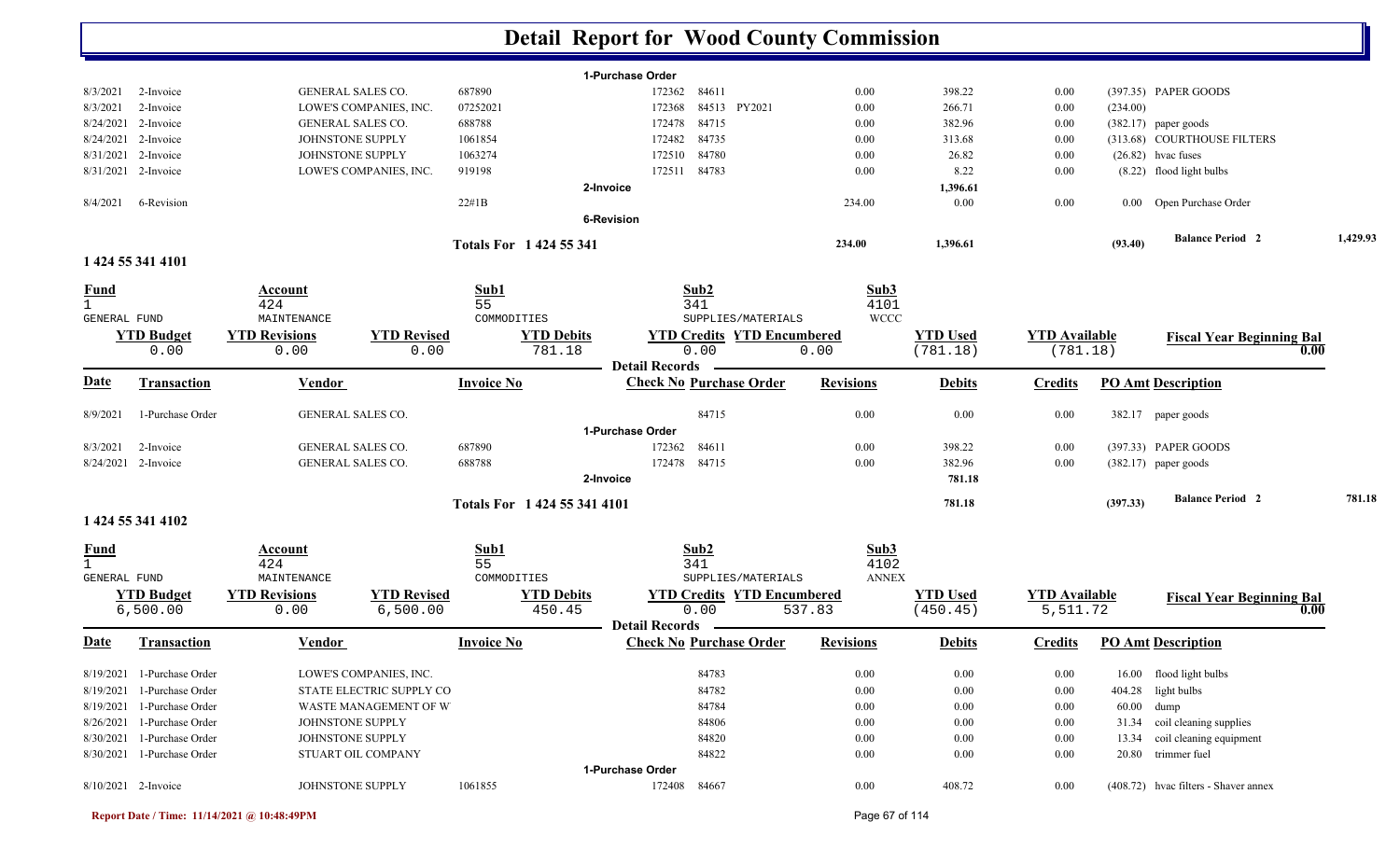|                                                                                                                |                                                                                                                                                                                                                                       |                                                                                                                          |                                                                                                                                                       |                                                                        | <b>Detail Report for Wood County Commission</b>                                                                                                                       |                                                                                      |                                                                                                               |                                                                                      |                                                              |                                                                                                                                                                                                                                                                             |        |
|----------------------------------------------------------------------------------------------------------------|---------------------------------------------------------------------------------------------------------------------------------------------------------------------------------------------------------------------------------------|--------------------------------------------------------------------------------------------------------------------------|-------------------------------------------------------------------------------------------------------------------------------------------------------|------------------------------------------------------------------------|-----------------------------------------------------------------------------------------------------------------------------------------------------------------------|--------------------------------------------------------------------------------------|---------------------------------------------------------------------------------------------------------------|--------------------------------------------------------------------------------------|--------------------------------------------------------------|-----------------------------------------------------------------------------------------------------------------------------------------------------------------------------------------------------------------------------------------------------------------------------|--------|
|                                                                                                                | 8/31/2021 2-Invoice                                                                                                                                                                                                                   |                                                                                                                          | LOWE'S COMPANIES, INC.                                                                                                                                | 919198                                                                 | 172511 84783<br>2-Invoice                                                                                                                                             | 0.00                                                                                 | 8.21<br>416.93                                                                                                | 0.00                                                                                 |                                                              | (8.21) flood light bulbs                                                                                                                                                                                                                                                    |        |
|                                                                                                                | 1 424 55 341 4104                                                                                                                                                                                                                     |                                                                                                                          |                                                                                                                                                       | Totals For 1 424 55 341 4102                                           |                                                                                                                                                                       |                                                                                      | 416.93                                                                                                        |                                                                                      | 128.83                                                       | <b>Balance Period 2</b>                                                                                                                                                                                                                                                     | 450.45 |
| <b>Fund</b><br>GENERAL FUND                                                                                    |                                                                                                                                                                                                                                       | Account<br>424<br>MAINTENANCE                                                                                            |                                                                                                                                                       | Sub1<br>55<br>COMMODITIES                                              | Sub2<br>341<br>SUPPLIES/MATERIALS                                                                                                                                     | Sub3<br>4104                                                                         | <b>OTHER BLDG</b>                                                                                             |                                                                                      |                                                              |                                                                                                                                                                                                                                                                             |        |
|                                                                                                                | <b>YTD Budget</b><br>5,500.00                                                                                                                                                                                                         | <b>YTD Revisions</b><br>0.00                                                                                             | <b>YTD Revised</b><br>5,500.00                                                                                                                        | <b>YTD Debits</b><br>889.40                                            | <b>YTD Credits YTD Encumbered</b><br>0.00                                                                                                                             | 537.56                                                                               | <b>YTD Used</b><br>(889.40)                                                                                   | <b>YTD</b> Available<br>4,073.04                                                     |                                                              | <b>Fiscal Year Beginning Bal</b><br>0.00                                                                                                                                                                                                                                    |        |
| Date                                                                                                           | <b>Transaction</b>                                                                                                                                                                                                                    | <u>Vendor</u>                                                                                                            |                                                                                                                                                       | <b>Invoice No</b>                                                      | <b>Detail Records</b><br><b>Check No Purchase Order</b>                                                                                                               | <b>Revisions</b>                                                                     | <b>Debits</b>                                                                                                 | <b>Credits</b>                                                                       |                                                              | <b>PO Amt Description</b>                                                                                                                                                                                                                                                   |        |
| 8/9/2021<br>8/19/2021<br>8/19/2021<br>8/19/2021<br>8/26/2021<br>8/30/2021<br>8/3/2021<br>8/3/2021<br>8/24/2021 | 1-Purchase Order<br>1-Purchase Order<br>1-Purchase Order<br>1-Purchase Order<br>1-Purchase Order<br>1-Purchase Order<br>8/30/2021 1-Purchase Order<br>2-Invoice<br>2-Invoice<br>2-Invoice<br>8/31/2021 2-Invoice<br>1 424 55 341 4106 | <b>GENERAL SALES CO.</b><br>JOHNSTONE SUPPLY<br>JOHNSTONE SUPPLY<br><b>GENERAL SALES CO.</b><br><b>GENERAL SALES CO.</b> | LOWE'S COMPANIES, INC.<br>STATE ELECTRIC SUPPLY CO<br>WASTE MANAGEMENT OF W<br>STUART OIL COMPANY<br>LOWE'S COMPANIES, INC.<br>LOWE'S COMPANIES, INC. | 687890<br>07252021<br>688788<br>919198<br>Totals For 1 424 55 341 4104 | 84715<br>84783<br>84782<br>84784<br>84806<br>84820<br>84822<br>1-Purchase Order<br>172362<br>84611<br>84563<br>172368<br>172478<br>84715<br>172511 84783<br>2-Invoice | 0.00<br>0.00<br>0.00<br>0.00<br>0.00<br>0.00<br>0.00<br>0.00<br>0.00<br>0.00<br>0.00 | 0.00<br>0.00<br>0.00<br>0.00<br>0.00<br>0.00<br>0.00<br>398.22<br>66.49<br>382.96<br>8.21<br>855.88<br>855.88 | 0.00<br>0.00<br>0.00<br>0.00<br>0.00<br>0.00<br>0.00<br>0.00<br>0.00<br>0.00<br>0.00 | 16.00<br>404.29<br>60.00<br>31.34<br>13.34<br>20.80<br>73.74 | 382.17 paper goods<br>flood light bulbs<br>light bulbs<br>dump<br>coil cleaning supplies<br>coil cleaning equipment<br>trimmer fuel<br>(397.33) PAPER GOODS<br>(66.49) light bulbs for DRC<br>$(382.17)$ paper goods<br>(8.21) flood light bulbs<br><b>Balance Period 2</b> | 889.40 |
| <b>Fund</b><br>GENERAL FUND                                                                                    | <b>YTD Budget</b><br>5,500.00                                                                                                                                                                                                         | Account<br>424<br>MAINTENANCE<br><b>YTD Revisions</b><br>0.00                                                            | <b>YTD Revised</b><br>5,500.00                                                                                                                        | Sub1<br>55<br>COMMODITIES<br><b>YTD Debits</b><br>267.95               | Sub2<br>341<br>SUPPLIES/MATERIALS<br><b>YTD Credits YTD Encumbered</b><br>0.00                                                                                        | Sub3<br>4106<br>73.73                                                                | <b>MAINTENANCE</b><br><b>YTD Used</b><br>(267.95)                                                             | <b>YTD</b> Available<br>5,158.32                                                     |                                                              | <b>Fiscal Year Beginning Bal</b><br>0.00                                                                                                                                                                                                                                    |        |
|                                                                                                                | Date Transaction                                                                                                                                                                                                                      | <b>Vendor</b>                                                                                                            |                                                                                                                                                       | <b>Invoice No</b>                                                      | <b>Detail Records</b><br><b>Check No Purchase Order</b>                                                                                                               | <b>Revisions</b>                                                                     | <b>Debits</b>                                                                                                 |                                                                                      |                                                              | <b>Credits</b> PO Amt Description                                                                                                                                                                                                                                           |        |
| 8/5/2021<br>8/5/2021<br>8/26/2021                                                                              | 1-Purchase Order<br>1-Purchase Order<br>1-Purchase Order<br>8/30/2021 1-Purchase Order                                                                                                                                                | <b>OVERHEAD DOOR</b><br>JOHNSTONE SUPPLY<br>JOHNSTONE SUPPLY                                                             | <b>RUNYON LOCK SERVICE</b>                                                                                                                            |                                                                        | 84707<br>84706<br>84806<br>84820                                                                                                                                      | 0.00<br>$0.00\,$<br>$0.00\,$<br>$0.00\,$                                             | 0.00<br>$0.00\,$<br>0.00<br>0.00                                                                              | 0.00<br>$0.00\,$<br>0.00<br>$0.00\,$                                                 | 217.00<br>80.00<br>13.34                                     | equipment door repair<br>keys<br>31.34 coil cleaning supplies<br>coil cleaning equipment                                                                                                                                                                                    |        |
|                                                                                                                | 8/10/2021 2-Invoice<br>8/10/2021 2-Invoice<br>8/24/2021 2-Invoice                                                                                                                                                                     | <b>OVERHEAD DOOR</b>                                                                                                     | RUNYON LOCK SERVICE<br>RUNYON LOCK SERVICE                                                                                                            | 230181<br>55791<br><b>JAN 39527PD</b>                                  | 1-Purchase Order<br>172417<br>84707<br>172427<br>84706<br>172487 84706                                                                                                | 0.00<br>0.00<br>0.00                                                                 | 216.95<br>35.00<br>16.00                                                                                      | $0.00\,$<br>$0.00\,$<br>$0.00\,$                                                     | $(35.00)$ keys<br>$(16.00)$ keys                             | (216.95) equipment door repair                                                                                                                                                                                                                                              |        |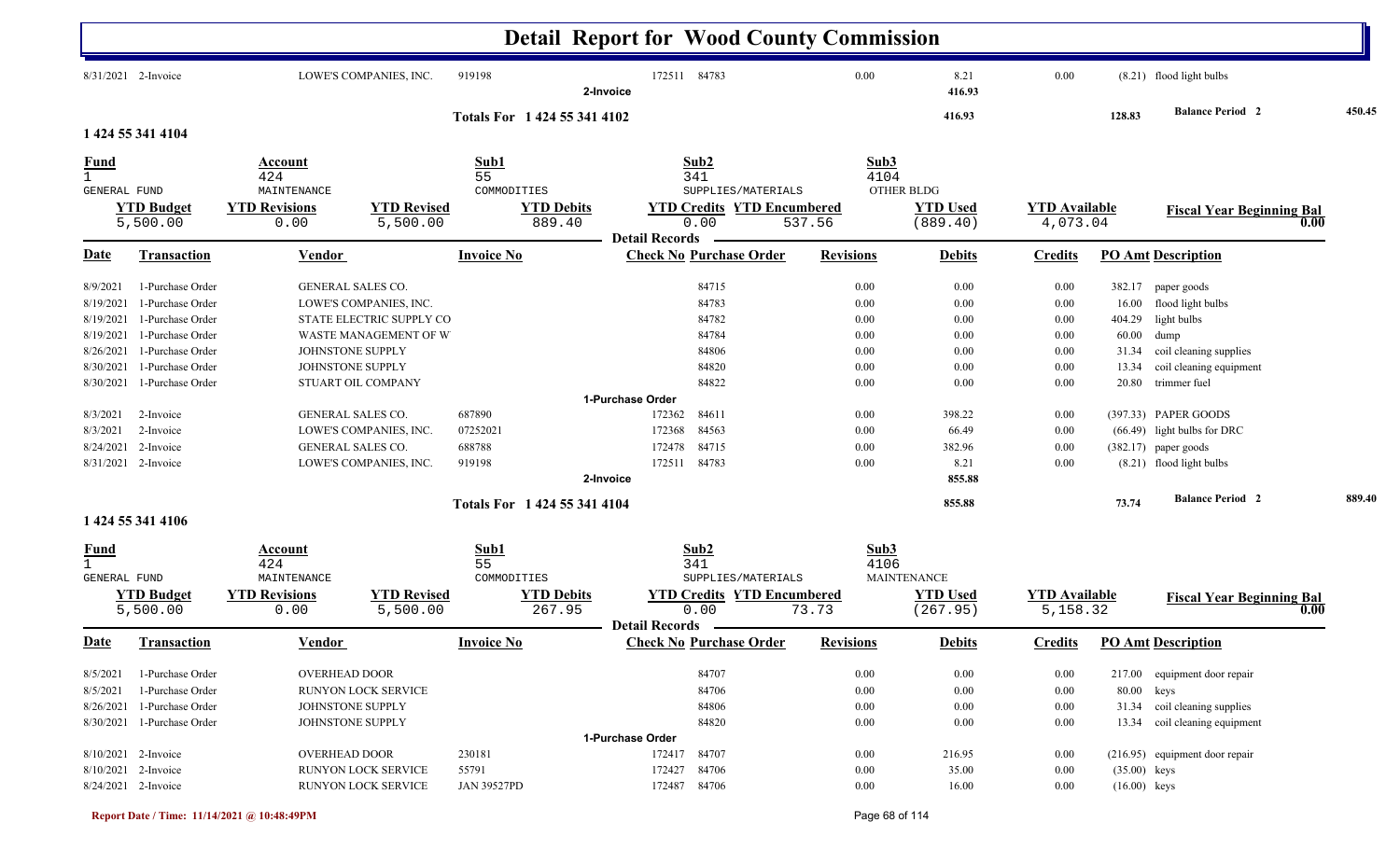|                                                                                                                             |                                                                                                                                                                                                                                                     |                                                                                                     |                                                                                                                                                                       |                                                                     | <b>Detail Report for Wood County Commission</b>                                                                                                                                                      |                                                                                                          |                                                                                                                          |                                                                                                  |                                                      |                                                                                                                                                                                                                                                                                                                                            |        |
|-----------------------------------------------------------------------------------------------------------------------------|-----------------------------------------------------------------------------------------------------------------------------------------------------------------------------------------------------------------------------------------------------|-----------------------------------------------------------------------------------------------------|-----------------------------------------------------------------------------------------------------------------------------------------------------------------------|---------------------------------------------------------------------|------------------------------------------------------------------------------------------------------------------------------------------------------------------------------------------------------|----------------------------------------------------------------------------------------------------------|--------------------------------------------------------------------------------------------------------------------------|--------------------------------------------------------------------------------------------------|------------------------------------------------------|--------------------------------------------------------------------------------------------------------------------------------------------------------------------------------------------------------------------------------------------------------------------------------------------------------------------------------------------|--------|
|                                                                                                                             |                                                                                                                                                                                                                                                     |                                                                                                     |                                                                                                                                                                       |                                                                     | 2-Invoice                                                                                                                                                                                            |                                                                                                          | 267.95                                                                                                                   |                                                                                                  |                                                      |                                                                                                                                                                                                                                                                                                                                            |        |
|                                                                                                                             | 1 424 55 341 4109                                                                                                                                                                                                                                   |                                                                                                     |                                                                                                                                                                       | Totals For 1 424 55 341 4106                                        |                                                                                                                                                                                                      |                                                                                                          | 267.95                                                                                                                   |                                                                                                  | 73.73                                                | <b>Balance Period 2</b>                                                                                                                                                                                                                                                                                                                    | 267.95 |
| <b>Fund</b><br>$\mathbf{1}$<br>GENERAL FUND                                                                                 | <b>YTD Budget</b><br>6,000.00                                                                                                                                                                                                                       | Account<br>424<br>MAINTENANCE<br><b>YTD Revisions</b><br>107.00                                     | <b>YTD Revised</b><br>6,107.00                                                                                                                                        | Sub1<br>55<br>COMMODITIES<br><b>YTD Debits</b><br>822.91            | Sub2<br>341<br>SUPPLIES/MATERIALS<br><b>YTD Credits YTD Encumbered</b><br>0.00<br><b>Detail Records</b>                                                                                              | Sub3<br>4109<br>644.50                                                                                   | <b>JUDGE BLACK ANNEX</b><br><b>YTD Used</b><br>(822.91)                                                                  | <b>YTD Available</b><br>4,639.59                                                                 |                                                      | <b>Fiscal Year Beginning Bal</b><br>0.00                                                                                                                                                                                                                                                                                                   |        |
| <u>Date</u>                                                                                                                 | <b>Transaction</b>                                                                                                                                                                                                                                  | <b>Vendor</b>                                                                                       |                                                                                                                                                                       | <b>Invoice No</b>                                                   | <b>Check No Purchase Order</b>                                                                                                                                                                       | <b>Revisions</b>                                                                                         | <b>Debits</b>                                                                                                            | <b>Credits</b>                                                                                   |                                                      | <b>PO Amt Description</b>                                                                                                                                                                                                                                                                                                                  |        |
| 8/9/2021<br>8/19/2021<br>8/19/2021<br>8/19/2021<br>8/26/2021<br>8/30/2021<br>8/30/2021<br>8/3/2021<br>8/17/2021<br>8/4/2021 | 1-Purchase Order<br>1-Purchase Order<br>1-Purchase Order<br>1-Purchase Order<br>1-Purchase Order<br>1-Purchase Order<br>1-Purchase Order<br>2-Invoice<br>2-Invoice<br>8/24/2021 2-Invoice<br>8/31/2021 2-Invoice<br>6-Revision<br>1 424 55 341 4110 | GENERAL SALES CO.<br>JOHNSTONE SUPPLY<br>JOHNSTONE SUPPLY<br>GENERAL SALES CO.<br>GENERAL SALES CO. | LOWE'S COMPANIES, INC.<br>STATE ELECTRIC SUPPLY CO<br>WASTE MANAGEMENT OF W<br>STUART OIL COMPANY<br>UNITED BANKCARD CENTER 3LL27739D003579<br>LOWE'S COMPANIES, INC. | 687890<br>688788<br>919198<br>22#1B<br>Totals For 1 424 55 341 4109 | 84715<br>84783<br>84782<br>84784<br>84806<br>84820<br>84822<br>1-Purchase Order<br>84611<br>172362<br>84467<br>PY2021<br>172470<br>84715<br>172478<br>172511 84783<br>2-Invoice<br><b>6-Revision</b> | 0.00<br>0.00<br>0.00<br>0.00<br>0.00<br>0.00<br>0.00<br>0.00<br>0.00<br>0.00<br>0.00<br>107.00<br>107.00 | 0.00<br>0.00<br>0.00<br>0.00<br>0.00<br>0.00<br>0.00<br>398.22<br>(106.95)<br>382.96<br>8.21<br>682.44<br>0.00<br>682.44 | 0.00<br>0.00<br>0.00<br>0.00<br>0.00<br>0.00<br>0.00<br>0.00<br>0.00<br>0.00<br>0.00<br>$0.00\,$ | 404.29<br>60.00<br>31.34<br>13.34<br>20.79<br>247.17 | 382.17 paper goods<br>16.00 flood light bulbs<br>light bulbs<br>dump<br>coil cleaning supplies<br>coil cleaning equipment<br>trimmer fuel<br>(397.33) PAPER GOODS<br>106.95 est edwards dld dual inline dialer card QS1 Quick<br>$(382.17)$ paper goods<br>(8.21) flood light bulbs<br>0.00 Open Purchase Order<br><b>Balance Period 2</b> | 822.91 |
| <u>Fund</u><br>$\mathbf{1}$<br>GENERAL FUND                                                                                 | <b>YTD Budget</b><br>7,500.00                                                                                                                                                                                                                       | <b>Account</b><br>424<br>MAINTENANCE<br><b>YTD Revisions</b><br>0.00                                | <b>YTD Revised</b><br>7,500.00                                                                                                                                        | Sub1<br>55<br>COMMODITIES<br><b>YTD Debits</b><br>980.04            | Sub2<br>341<br>SUPPLIES/MATERIALS<br><b>YTD Credits YTD Encumbered</b><br>0.00<br><b>Detail Records</b>                                                                                              | Sub3<br>4110<br>538.41                                                                                   | <b>HINTGEN BUILDING</b><br><b>YTD Used</b><br>(980.04)                                                                   | <b>YTD Available</b><br>5,981.55                                                                 |                                                      | <b>Fiscal Year Beginning Bal</b><br>0.00                                                                                                                                                                                                                                                                                                   |        |
| <u>Date</u>                                                                                                                 | <b>Transaction</b>                                                                                                                                                                                                                                  | <b>Vendor</b>                                                                                       |                                                                                                                                                                       | <b>Invoice No</b>                                                   | <b>Check No Purchase Order</b>                                                                                                                                                                       | <b>Revisions</b>                                                                                         | <b>Debits</b>                                                                                                            | <b>Credits</b>                                                                                   |                                                      | <b>PO Amt Description</b>                                                                                                                                                                                                                                                                                                                  |        |
| 8/9/2021<br>8/12/2021                                                                                                       | 1-Purchase Order<br>1-Purchase Order<br>8/19/2021 1-Purchase Order<br>8/19/2021 1-Purchase Order<br>8/19/2021 1-Purchase Order<br>8/26/2021 1-Purchase Order                                                                                        | GENERAL SALES CO.<br>JOHNSTONE SUPPLY<br>JOHNSTONE SUPPLY                                           | LOWE'S COMPANIES, INC.<br>STATE ELECTRIC SUPPLY CO<br>WASTE MANAGEMENT OF W                                                                                           |                                                                     | 84715<br>84736<br>84783<br>84782<br>84784<br>84806                                                                                                                                                   | $0.00\,$<br>0.00<br>$0.00\,$<br>0.00<br>0.00<br>$0.00\,$                                                 | 0.00<br>0.00<br>0.00<br>0.00<br>0.00<br>0.00                                                                             | 0.00<br>$0.00\,$<br>0.00<br>0.00<br>0.00<br>$0.00\,$                                             | 16.00<br>31.34                                       | 382.17 paper goods<br>158.00 FILTERS JUSTICE CENTER<br>flood light bulbs<br>404.29 light bulbs<br>60.00 dump<br>coil cleaning supplies                                                                                                                                                                                                     |        |
|                                                                                                                             | 8/30/2021 1-Purchase Order                                                                                                                                                                                                                          | JOHNSTONE SUPPLY                                                                                    |                                                                                                                                                                       |                                                                     | 84820                                                                                                                                                                                                | 0.00                                                                                                     | 0.00                                                                                                                     | $0.00\,$                                                                                         |                                                      | 13.34 coil cleaning equipment                                                                                                                                                                                                                                                                                                              |        |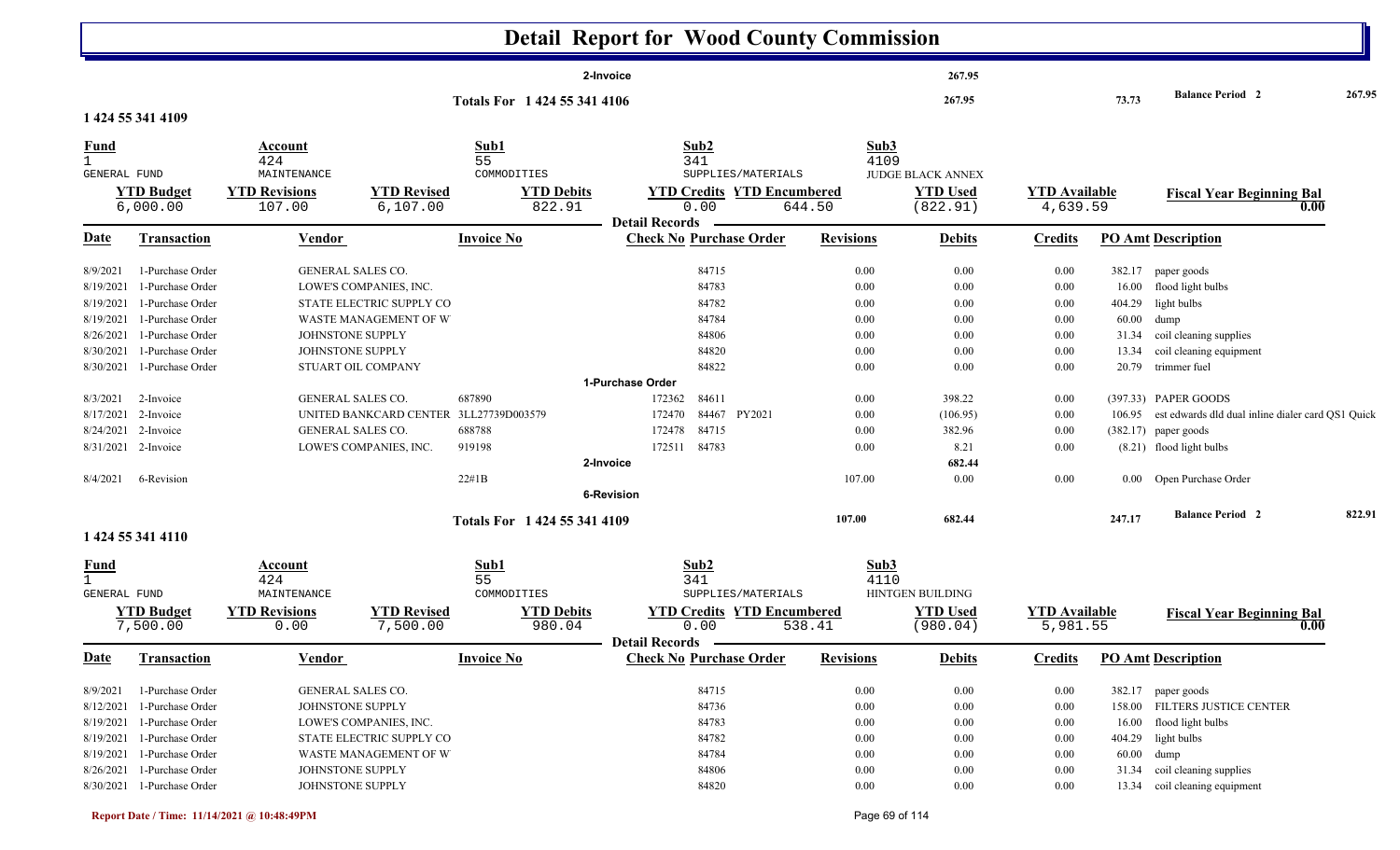| 8/30/2021 1-Purchase Order        |                          |                                  |                              |                                   |                  |                 |                      |            |                                  |          |
|-----------------------------------|--------------------------|----------------------------------|------------------------------|-----------------------------------|------------------|-----------------|----------------------|------------|----------------------------------|----------|
|                                   |                          | STUART OIL COMPANY               |                              | 84822                             | 0.00             | 0.00            | 0.00                 |            | 20.79 trimmer fuel               |          |
|                                   |                          |                                  |                              | 1-Purchase Order                  |                  |                 |                      |            |                                  |          |
| 8/3/2021<br>2-Invoice             | <b>GENERAL SALES CO.</b> |                                  | 687890                       | 172362<br>84611                   | 0.00             | 398.21          | 0.00                 |            | (397.33) PAPER GOODS             |          |
| 2-Invoice<br>8/24/2021            | <b>GENERAL SALES CO.</b> |                                  | 688788                       | 172478<br>84715                   | 0.00             | 382.96          | 0.00                 |            | $(382.17)$ paper goods           |          |
| 8/24/2021<br>2-Invoice            | JOHNSTONE SUPPLY         |                                  | 1062399                      | 172482<br>84736                   | 0.00             | 157.14          | 0.00                 |            | (157.14) FILTERS JUSTICE CENTER  |          |
| 8/31/2021 2-Invoice               |                          | LOWE'S COMPANIES, INC.           | 919198                       | 84783<br>172511                   | 0.00             | 8.21            | 0.00                 |            | (8.21) flood light bulbs         |          |
|                                   |                          |                                  | 2-Invoice                    |                                   |                  | 946.52          |                      |            |                                  |          |
|                                   |                          |                                  | Totals For 1 424 55 341 4110 |                                   |                  | 946.52          |                      | 141.08     | <b>Balance Period 2</b>          | 980.04   |
| 1 424 55 343                      |                          |                                  |                              |                                   |                  |                 |                      |            |                                  |          |
| <b>Fund</b><br>$\mathbf{1}$       | Account<br>424           |                                  | Sub1<br>55                   | Sub2<br>343                       | Sub3             |                 |                      |            |                                  |          |
| <b>GENERAL FUND</b>               | MAINTENANCE              |                                  | COMMODITIES                  | <b>AUTOMOBILE SUPPLIES</b>        |                  |                 |                      |            |                                  |          |
| <b>YTD Budget</b>                 | <b>YTD Revisions</b>     | <b>YTD Revised</b>               | <b>YTD Debits</b>            | <b>YTD Credits YTD Encumbered</b> |                  | <b>YTD Used</b> | <b>YTD</b> Available |            | <b>Fiscal Year Beginning Bal</b> |          |
| 7,000.00                          | 0.00                     | 7,000.00                         | 1,027.54                     | 0.00<br><b>Detail Records</b>     | 0.00             | (1,027.54)      | 5,972.46             |            | 0.00                             |          |
| <u>Date</u><br><b>Transaction</b> | <b>Vendor</b>            |                                  | <b>Invoice No</b>            | <b>Check No Purchase Order</b>    | <b>Revisions</b> | <b>Debits</b>   | <b>Credits</b>       |            | <b>PO Amt Description</b>        |          |
| 8/17/2021 2-Invoice               |                          | ENGLEFIELD OIL COMPANY IN-527882 |                              | 172454 84553                      | 0.00             | 1,027.54        | 0.00                 |            | (1,027.54) FUEL FOR MAINTENANCE  |          |
|                                   |                          |                                  | 2-Invoice                    |                                   |                  | 1,027.54        |                      |            | <b>Balance Period 2</b>          | 1,027.54 |
| 1 424 55 345                      |                          |                                  | Totals For 1424 55 343       |                                   |                  | 1,027.54        |                      | (1,027.54) |                                  |          |
|                                   |                          |                                  |                              |                                   |                  |                 |                      |            |                                  |          |
| <b>Fund</b>                       | <b>Account</b><br>424    |                                  | Sub1<br>55                   | Sub2<br>345                       | Sub3             |                 |                      |            |                                  |          |
| GENERAL FUND                      | MAINTENANCE              |                                  | COMMODITIES                  | UNIFORMS                          |                  |                 |                      |            |                                  |          |
| <b>YTD Budget</b>                 | <b>YTD Revisions</b>     | <b>YTD Revised</b>               | <b>YTD Debits</b>            | <b>YTD Credits YTD Encumbered</b> |                  | <b>YTD Used</b> | <b>YTD Available</b> |            | <b>Fiscal Year Beginning Bal</b> |          |
| 4,200.00                          | 500.00                   | 4,700.00                         | 442.42                       | 0.00                              | 177.58           | (442.42)        | 4,080.00             |            | 0.00                             |          |
|                                   |                          |                                  |                              | <b>Detail Records</b>             |                  |                 |                      |            |                                  |          |
| <b>Date</b><br><b>Transaction</b> | Vendor                   |                                  | <b>Invoice No</b>            | <b>Check No Purchase Order</b>    | <b>Revisions</b> | <b>Debits</b>   | <b>Credits</b>       |            | <b>PO Amt Description</b>        |          |
| 1-Purchase Order<br>8/26/2021     |                          | UNITED BANKCARD CENTER           |                              | 84809                             | 0.00             | 0.00            | 0.00                 |            | 120.00 pants for Chad            |          |
|                                   |                          |                                  |                              | 1-Purchase Order                  |                  |                 |                      |            |                                  |          |
| 8/17/2021 2-Invoice               |                          | UNITED BANKCARD CENTER 06302021  |                              | 84452 PY2021<br>172470            | 0.00             | 442.42          | 0.00                 |            | (442.42) paints for maint crew   |          |
| 8/4/2021 6-Revision               |                          | 22#1B                            | 2-Invoice                    |                                   | 500.00           | 442.42<br>0.00  |                      |            |                                  |          |
|                                   |                          |                                  |                              | <b>6-Revision</b>                 |                  |                 | $0.00\,$             |            | 0.00 Open Purchase Order         |          |
|                                   |                          |                                  |                              |                                   |                  |                 |                      |            |                                  |          |
|                                   |                          |                                  | Totals For 1 424 55 345      |                                   | 500.00           | 442.42          |                      | (322.42)   | <b>Balance Period</b> 2          | 442.42   |
| 1 428 40 230                      |                          |                                  |                              |                                   |                  |                 |                      |            |                                  |          |
| <b>Fund</b>                       | Account                  |                                  | Sub1                         | Sub2                              | Sub3             |                 |                      |            |                                  |          |
| $\mathbf{1}$                      | 428                      |                                  | 40                           | 230                               |                  |                 |                      |            |                                  |          |
| GENERAL FUND                      | DATA PROCESSING          |                                  | CONTRACTURAL SERVICES        | CONTRACTED SERVICES               |                  |                 |                      |            |                                  |          |
| <b>YTD Budget</b>                 | <b>YTD Revisions</b>     | <b>YTD Revised</b>               | <b>YTD Debits</b>            | <b>YTD Credits YTD Encumbered</b> |                  | <b>YTD Used</b> | <b>YTD Available</b> |            | <b>Fiscal Year Beginning Bal</b> |          |
| 90,000.00                         | 472.00                   | 90,472.00                        | 6, 176.12                    | 0.00                              | 12,724.13        | (6, 176.12)     | 71,571.75            |            | 0.00                             |          |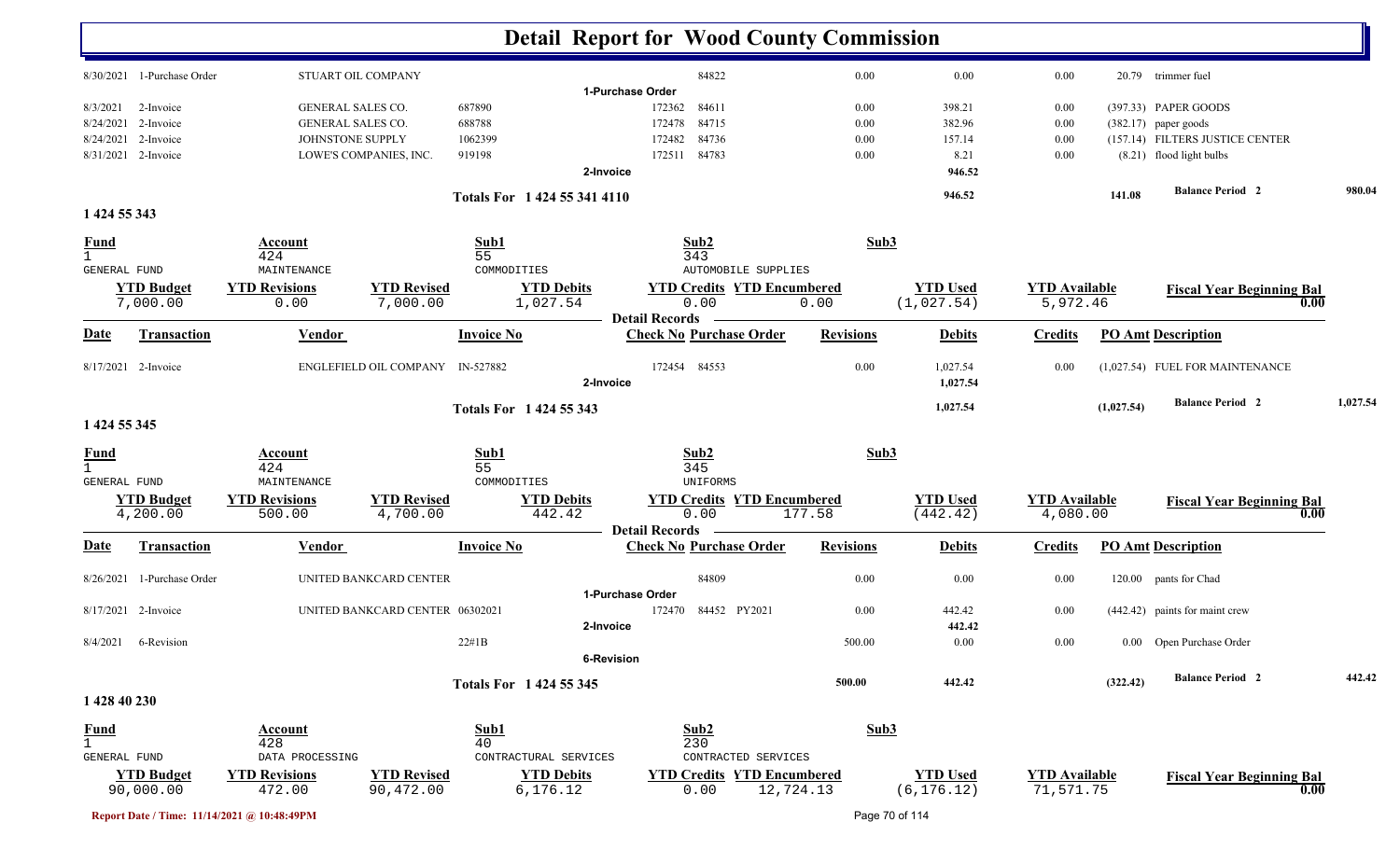|                             |                     |                      |                        |                                | <b>Detail Records</b> |                                   |                  |                 |                      |            |                                                                      |          |
|-----------------------------|---------------------|----------------------|------------------------|--------------------------------|-----------------------|-----------------------------------|------------------|-----------------|----------------------|------------|----------------------------------------------------------------------|----------|
| <u>Date</u>                 | Transaction         | <b>Vendor</b>        |                        | <b>Invoice No</b>              |                       | <b>Check No Purchase Order</b>    | <b>Revisions</b> | <b>Debits</b>   | <b>Credits</b>       |            | <b>PO Amt Description</b>                                            |          |
| 8/2/2021                    | 1-Purchase Order    | <b>INSIGHT</b>       |                        |                                |                       | 84671                             | 0.00             | 0.00            | 0.00                 |            | 7,174.58 Thinksystem SR250; Lenovo service agrmnt; Wir               |          |
| 8/2/2021                    | 1-Purchase Order    |                      | UNITED BANKCARD CENTER |                                |                       | 84677                             | 0.00             | 0.00            | 0.00                 |            | 3,479.99 LOG ME IN CENTRAL BASE 250                                  |          |
| 8/19/2021                   | 1-Purchase Order    |                      | UNITED BANKCARD CENTER |                                |                       | 84770                             | 0.00             | 0.00            | 0.00                 |            | 2,069.56 Seagate Iron Wolf Pro 16TB NAS Internal Hard L              |          |
|                             |                     |                      |                        |                                | 1-Purchase Order      |                                   |                  |                 |                      |            |                                                                      |          |
| 8/4/2021                    | 6-Revision          |                      |                        | $22\#1B$                       |                       |                                   | 472.00           | 0.00            | 0.00                 |            | 0.00 Open Purchase Order                                             |          |
|                             |                     |                      |                        |                                | <b>6-Revision</b>     |                                   |                  |                 |                      |            |                                                                      |          |
|                             |                     |                      |                        | <b>Totals For 1 428 40 230</b> |                       |                                   | 472.00           |                 |                      | 12,724.13  | <b>Balance Period 2</b>                                              | 6,176.12 |
| 1 428 55 341                |                     |                      |                        |                                |                       |                                   |                  |                 |                      |            |                                                                      |          |
| <b>Fund</b><br>$\mathbf{1}$ |                     | Account<br>428       |                        | Sub1<br>55                     |                       | Sub2<br>341                       | Sub3             |                 |                      |            |                                                                      |          |
| GENERAL FUND                |                     | DATA PROCESSING      |                        | COMMODITIES                    |                       | SUPPLIES/MATERIALS                |                  |                 |                      |            |                                                                      |          |
|                             | <b>YTD Budget</b>   | <b>YTD Revisions</b> | <b>YTD Revised</b>     | <b>YTD Debits</b>              |                       | <b>YTD Credits YTD Encumbered</b> |                  | <b>YTD</b> Used | <b>YTD Available</b> |            | <b>Fiscal Year Beginning Bal</b>                                     |          |
|                             | 25,000.00           | 899.00               | 25,899.00              | 8,769.49                       | <b>Detail Records</b> | 0.00<br>4,009.80                  |                  | (8, 769.49)     | 13, 119. 71          |            | 0.00                                                                 |          |
| Date                        | Transaction         | Vendor               |                        | <b>Invoice No</b>              |                       | <b>Check No Purchase Order</b>    | <b>Revisions</b> | <b>Debits</b>   | <b>Credits</b>       |            | <b>PO Amt Description</b>                                            |          |
| 8/5/2021                    | 1-Purchase Order    | <b>INSIGHT</b>       |                        |                                |                       | 84689                             | 0.00             | 0.00            | $0.00\,$             |            | 197.78 HP 49A black Laserjet toner cart                              |          |
| 8/12/2021                   | 1-Purchase Order    | <b>INSIGHT</b>       |                        |                                |                       | 84730                             | 0.00             | 0.00            | 0.00                 | 1,162.37   | HP & Brother toner: black, yellow, magenta, cyar                     |          |
| 8/16/2021                   | 1-Purchase Order    | <b>INSIGHT</b>       |                        |                                |                       | 84751                             | 0.00             | 0.00            | 0.00                 | 235.53     | HP maintenance kit                                                   |          |
| 8/19/2021                   | 1-Purchase Order    | <b>INSIGHT</b>       |                        |                                |                       | 84774                             | 0.00             | 0.00            | 0.00                 | 974.20     | J{ 58A black original toner cartridge                                |          |
| 8/23/2021                   | 1-Purchase Order    | <b>INSIGHT</b>       |                        |                                |                       | 84787                             | 0.00             | 0.00            | 0.00                 | 816.44     | toner, cyan, magenta, yellow, black                                  |          |
| 8/23/2021                   | 1-Purchase Order    |                      | UNITED BANKCARD CENTER |                                |                       | 84792                             | 0.00             | 0.00            | 0.00                 | 91.00      | white board for Chris                                                |          |
|                             |                     |                      |                        |                                | 1-Purchase Order      |                                   |                  |                 |                      |            |                                                                      |          |
|                             | 8/10/2021 2-Invoice | <b>INSIGHT</b>       |                        | 1100852675                     |                       | 84542                             | 0.00             | 0.00            | 0.00                 |            | 0.00 HP Laserjet Printer                                             |          |
|                             | 8/10/2021 2-Invoice | <b>INSIGHT</b>       |                        | 1100853007                     | 172406                | 84542                             | 0.00             | 949.00          | 0.00                 |            | (949.00) HP Laserjet Printer                                         |          |
|                             | 8/10/2021 2-Invoice | <b>INSIGHT</b>       |                        | 1100852564                     | 172406                | 84547                             | 0.00             | 77.75           | 0.00                 |            | (77.75) APC REPLACEMENT BATTTERY CARTRIDO                            |          |
|                             | 8/10/2021 2-Invoice | <b>INSIGHT</b>       |                        | 1100854337                     | 172406                | 84585                             | 0.00             | 854.00          | 0.00                 |            | (854.00) HP TONER BLACK                                              |          |
| 8/10/2021                   | 2-Invoice           | <b>INSIGHT</b>       |                        | 1100852154                     | 172406                | 84554                             | 0.00             | 1,634.04        | 0.00                 |            | $(1,634.04)$ HP TONER $(6)$ BLACK; $(3)$ CYAN; $(3)$ MAGE            |          |
|                             | 8/10/2021 2-Invoice | <b>INSIGHT</b>       |                        | 1100852156                     | 172406                | 84546                             | 0.00             | 1,663.26        | 0.00                 |            | $(1,663.26)$ HP TONER $(10)$ black, $(2)$ yellow, $(2)$ magenta, $($ |          |
|                             | 8/10/2021 2-Invoice | <b>INSIGHT</b>       |                        | 1100849058                     | 172406                | 84507<br>PY2021                   | 0.00             | 91.98           | $0.00\,$             |            | (91.98) TONER                                                        |          |
| 8/10/2021                   | 2-Invoice           | <b>INSIGHT</b>       |                        | 1100849057                     | 172406                | 84516 PY2021                      | 0.00             | 807.05          | 0.00                 |            | (807.05) TONER                                                       |          |
|                             | 8/10/2021 2-Invoice | <b>INSIGHT</b>       |                        | 1100857298                     | 172406                | 84644                             | 0.00             | 1,815.49        | 0.00                 |            | (1,815.49) BLACK TONER HP05A, HP26A, HP58A                           |          |
|                             | 8/10/2021 2-Invoice | <b>INSIGHT</b>       |                        | 1100856003                     | 172406                | 84628                             | 0.00             | 876.92          | 0.00                 |            | (876.92) 2 EACH HP TONER BLACK, YELLOW, MAG.                         |          |
|                             |                     |                      |                        |                                | 2-Invoice             |                                   |                  | 8,769.49        |                      |            |                                                                      |          |
| 8/4/2021                    | 6-Revision          |                      |                        | $22\#1B$                       | <b>6-Revision</b>     |                                   | 899.00           | 0.00            | 0.00                 |            | 0.00 Open Purchase Order                                             |          |
|                             |                     |                      |                        |                                |                       |                                   | 899.00           | 8,769.49        |                      | (5,292.17) | <b>Balance Period 2</b>                                              | 8,769.49 |
| 1 428 65 459                |                     |                      |                        | Totals For 1428 55 341         |                       |                                   |                  |                 |                      |            |                                                                      |          |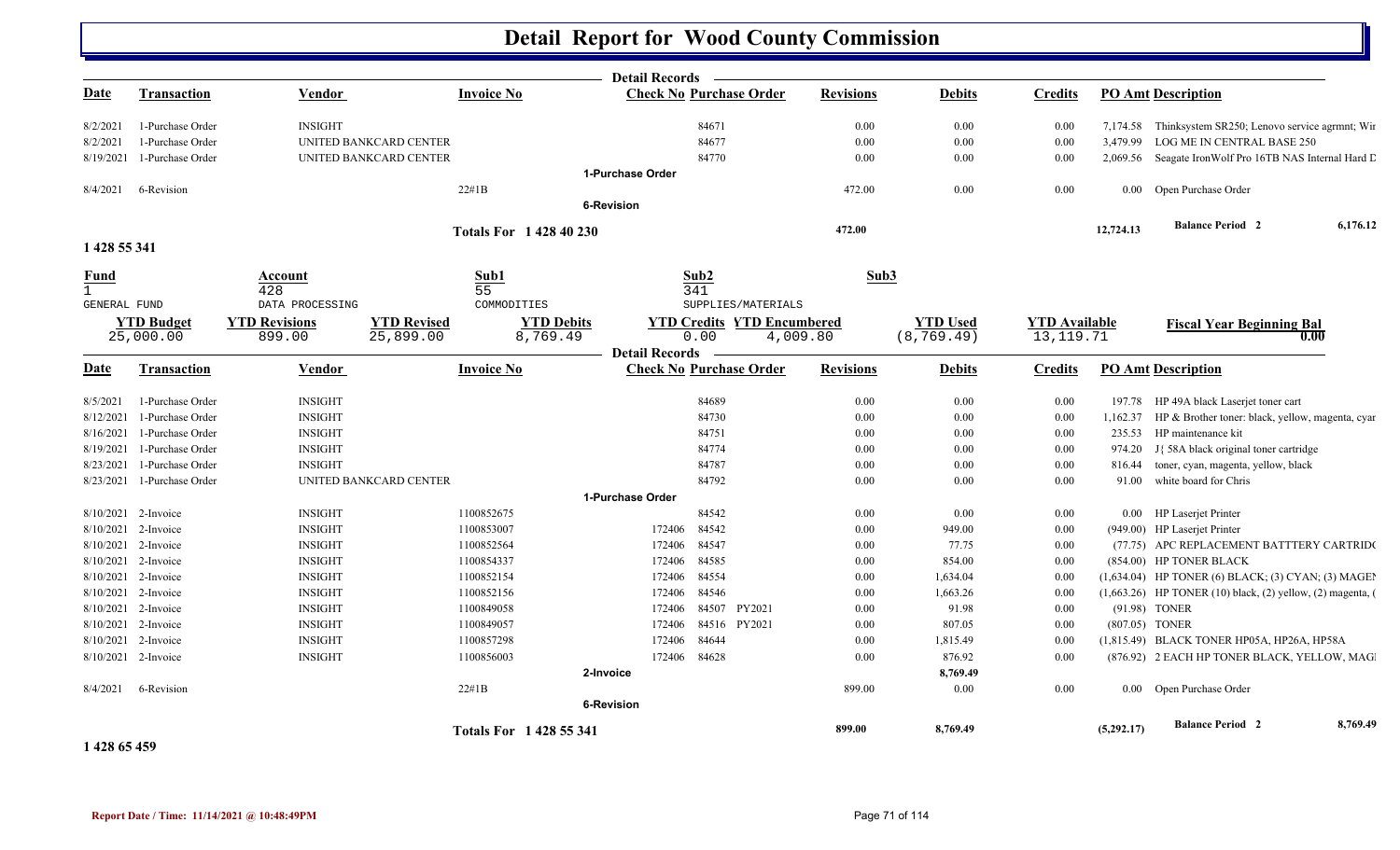| Fund<br>$\mathbf{1}$<br>GENERAL FUND |                                 | Account<br>428<br>DATA PROCESSING              |                                        | Sub1<br>65<br>CAPITAL OUTLAY                            | Sub2<br>459<br>EQUIPMENT                                |                                                                  | Sub3             |                                                   |                                      |           |                                                        |  |
|--------------------------------------|---------------------------------|------------------------------------------------|----------------------------------------|---------------------------------------------------------|---------------------------------------------------------|------------------------------------------------------------------|------------------|---------------------------------------------------|--------------------------------------|-----------|--------------------------------------------------------|--|
| <b>YTD Budget</b><br>45,000.00       |                                 | <b>YTD Revisions</b><br>3,031.00               | <b>YTD Revised</b><br>48,031.00        | <b>YTD Debits</b><br>4,001.22                           | 0.00<br><b>Detail Records</b>                           | <b>YTD Credits YTD Encumbered</b><br>3,383.17                    |                  | <b>YTD</b> Used<br>(4,001.22)                     | <b>YTD</b> Available<br>40,646.61    |           | <b>Fiscal Year Beginning Bal</b><br>0.00               |  |
| Date                                 | <b>Transaction</b>              | <b>Vendor</b>                                  |                                        | Invoice No                                              | <b>Check No Purchase Order</b>                          |                                                                  | <b>Revisions</b> | <b>Debits</b>                                     | <b>Credits</b>                       |           | <b>PO Amt Description</b>                              |  |
| 8/2/2021                             | 1-Purchase Order                | <b>INSIGHT</b>                                 |                                        |                                                         | 84679                                                   |                                                                  | 0.00             | 0.00                                              | 0.00                                 | 69.34     | FUJITSU PICK ROLLER & BRAKE ROLLER                     |  |
| 8/9/2021                             | 1-Purchase Order                |                                                | UNITED BANKCARD CENTER                 |                                                         | 84714                                                   |                                                                  | 0.00             | 0.00                                              | 0.00                                 | 777.00    | Sceptre 32 inch monitor Sarah's Office                 |  |
| 8/12/2021                            | 1-Purchase Order                |                                                | UNITED BANKCARD CENTER                 |                                                         | 84737                                                   |                                                                  | 0.00             | 0.00                                              | 0.00                                 | 598.00    | HP LaserJet Pro M404n Laser Printer with Built-i       |  |
| 8/19/2021                            | 1-Purchase Order                |                                                | UNITED BANKCARD CENTER                 |                                                         | 84770                                                   |                                                                  | 0.00             | 0.00                                              | 0.00                                 | 549.99    | Synology 4 bay NAS DiskStation                         |  |
| 8/26/2021                            | 1-Purchase Order                | <b>INSIGHT</b>                                 |                                        |                                                         | 84803                                                   |                                                                  | 0.00             | 0.00                                              | 0.00                                 | 682.78    | Lenovo ThinkCentre for Pam                             |  |
| 8/30/2021                            | 1-Purchase Order                | <b>INSIGHT</b>                                 |                                        |                                                         | 84817                                                   |                                                                  | 0.00             | 0.00                                              | 0.00                                 | 682.78    | Lenovo ThinkCentre                                     |  |
|                                      | 1-Purchase Order                |                                                |                                        |                                                         |                                                         |                                                                  |                  |                                                   |                                      |           |                                                        |  |
|                                      | 8/10/2021 2-Invoice             | <b>INSIGHT</b>                                 |                                        | 1100852675                                              | 84542<br>172406                                         |                                                                  | 0.00             | 249.99                                            | 0.00                                 |           | (249.99) HP Envelope feeder                            |  |
| 8/10/2021                            | 2-Invoice                       | <b>INSIGHT</b>                                 |                                        | 1100847457                                              | 172406                                                  | 84480 PY2021                                                     | 0.00             | 839.98                                            | 0.00                                 |           | (839.98) HP LASERJET PRINTER                           |  |
| 8/10/2021                            | 2-Invoice                       | <b>INSIGHT</b>                                 |                                        | 1100856275                                              | 84650<br>172406                                         |                                                                  | 0.00             | 598.00                                            | 0.00                                 |           | (598.00) HP LaserJet Pro M404n - printer - B/W - laser |  |
| 8/17/2021                            | 2-Invoice                       |                                                | UNITED BANKCARD CENTER 114-6068274-897 |                                                         | 172470<br>84612                                         |                                                                  | 0.00             | 77.98                                             | 0.00                                 |           | (77.98) DOCKING STATIONS                               |  |
| 8/17/2021                            | 2-Invoice                       |                                                | UNITED BANKCARD CENTER 114-3368358-848 |                                                         | 84635<br>172470                                         |                                                                  | 0.00             | 43.99                                             | 0.00                                 |           | (43.99) Crucial RAM 8GB DDR4 2400 MHz CL17 Desk        |  |
|                                      |                                 |                                                |                                        | 2-Invoice                                               |                                                         |                                                                  |                  | 1,809.94                                          |                                      |           |                                                        |  |
| 8/4/2021                             | 6-Revision                      |                                                |                                        | 22#1B                                                   |                                                         |                                                                  | 3,031.00         | 0.00                                              | 0.00                                 |           | 0.00 Open Purchase Order                               |  |
|                                      |                                 |                                                |                                        | <b>6-Revision</b>                                       |                                                         |                                                                  |                  |                                                   |                                      |           |                                                        |  |
|                                      |                                 |                                                |                                        |                                                         |                                                         |                                                                  |                  |                                                   |                                      |           | <b>Balance Period 2</b><br>4,001.22                    |  |
|                                      | 1 442 40 230 7172               |                                                |                                        | <b>Totals For 1428 65459</b>                            |                                                         |                                                                  | 3,031.00         | 1,809.94                                          |                                      | 1,549.95  |                                                        |  |
| Fund                                 |                                 | Account                                        |                                        | Sub1                                                    | Sub <sub>2</sub>                                        |                                                                  | Sub3             |                                                   |                                      |           |                                                        |  |
| $\mathbf{1}$                         |                                 | 442<br>FEDERAL GRANTS                          |                                        | 40                                                      | 230                                                     |                                                                  | 7172             |                                                   |                                      |           |                                                        |  |
| GENERAL FUND                         |                                 |                                                |                                        | CONTRACTURAL SERVICES                                   |                                                         | CONTRACTED SERVICES                                              | 20-SHS-33        |                                                   |                                      |           |                                                        |  |
|                                      | <b>YTD Budget</b><br>100,000.00 | <b>YTD Revisions</b><br>0.00                   | <b>YTD Revised</b><br>100,000.00       | <b>YTD Debits</b><br>0.00                               | 0.00                                                    | <b>YTD Credits YTD Encumbered</b><br>71,950.00                   |                  | <b>YTD</b> Used<br>0.00                           | <b>YTD</b> Available<br>28,050.00    |           | <b>Fiscal Year Beginning Bal</b><br>0.00               |  |
| Date                                 | <b>Transaction</b>              | <b>Vendor</b>                                  |                                        | <b>Invoice No</b>                                       | <b>Detail Records</b><br><b>Check No Purchase Order</b> |                                                                  | <b>Revisions</b> | <b>Debits</b>                                     | <b>Credits</b>                       |           | PO Amt Description                                     |  |
|                                      | 8/19/2021 1-Purchase Order      |                                                | ATLANTIC EMERGENCY SOL                 |                                                         | 84776                                                   |                                                                  | 0.00             | 0.00                                              | 0.00                                 |           | 71,950.00 SCOTTX3 Pro Snap Change Air pak w/ QK Disc   |  |
|                                      |                                 |                                                |                                        |                                                         | 1-Purchase Order                                        |                                                                  |                  |                                                   |                                      |           |                                                        |  |
|                                      | 1 442 40 230 7454               | Totals For 1 442 40 230 7172                   |                                        |                                                         |                                                         |                                                                  |                  |                                                   |                                      | 71,950.00 | <b>Balance Period 2</b><br>0.00                        |  |
| <u>Fund</u>                          |                                 | Account                                        |                                        | Sub1                                                    | Sub2                                                    |                                                                  | Sub3             |                                                   |                                      |           |                                                        |  |
| $\mathbf{1}$                         |                                 | 442                                            |                                        | 40                                                      | 230                                                     |                                                                  | 7454             |                                                   |                                      |           |                                                        |  |
| GENERAL FUND                         | YTD Budget<br>0.00              | FEDERAL GRANTS<br><b>YTD Revisions</b><br>0.00 | <b>YTD Revised</b><br>0.00             | CONTRACTURAL SERVICES<br><b>YTD Debits</b><br>11,881.39 | 0.00                                                    | CONTRACTED SERVICES<br><b>YTD Credits YTD Encumbered</b><br>0.00 |                  | COVID-19 FUNDS<br><b>YTD</b> Used<br>(11, 881.39) | <b>YTD</b> Available<br>(11, 881.39) |           | <b>Fiscal Year Beginning Bal</b><br>0.00               |  |
|                                      |                                 |                                                |                                        |                                                         |                                                         |                                                                  |                  |                                                   |                                      |           |                                                        |  |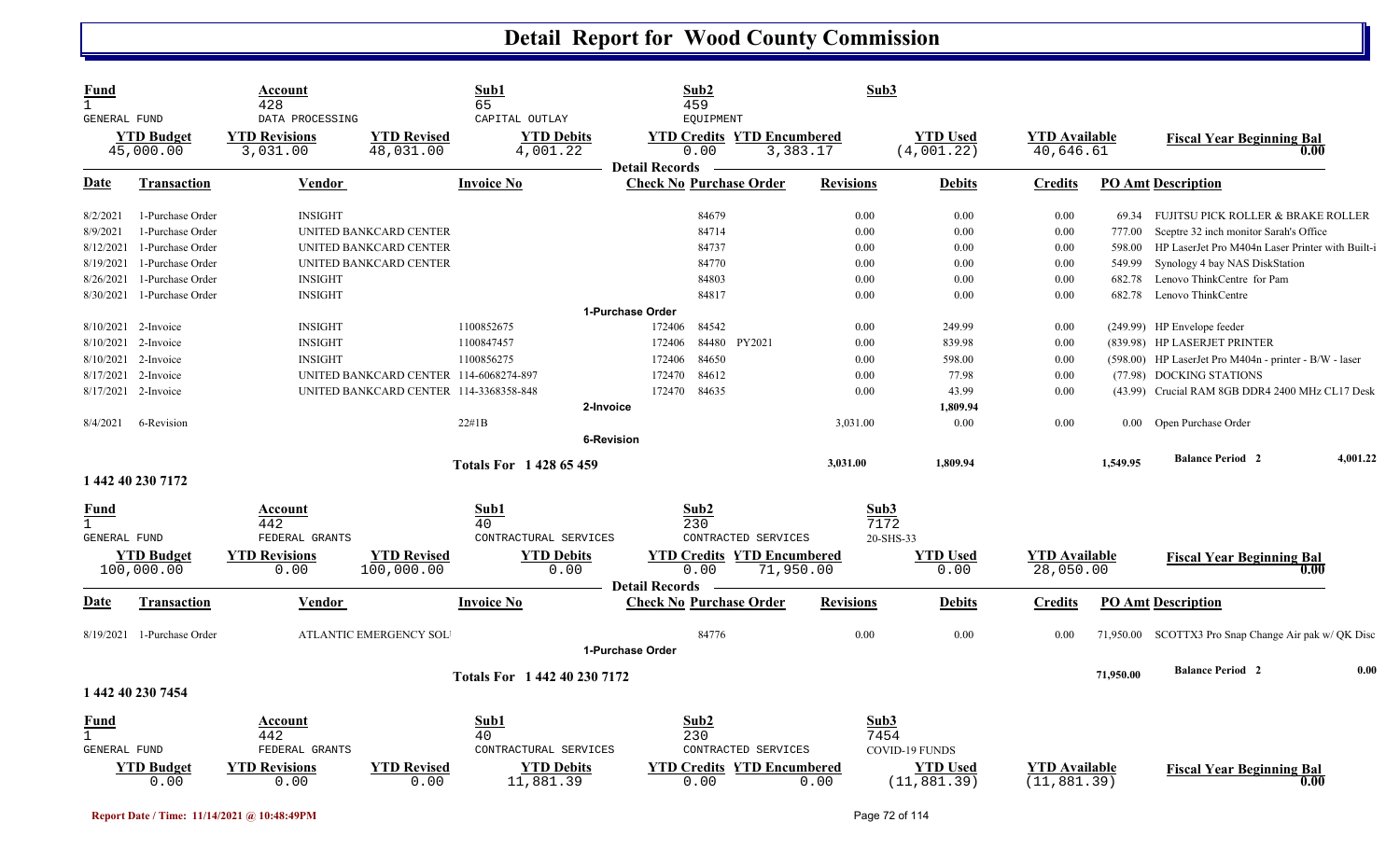|                                             |                           |                                             |                            |                                     | Detail Records —                                        |                  |                                      |                                     |          |                                          |           |
|---------------------------------------------|---------------------------|---------------------------------------------|----------------------------|-------------------------------------|---------------------------------------------------------|------------------|--------------------------------------|-------------------------------------|----------|------------------------------------------|-----------|
| Date                                        | <b>Transaction</b>        | <b>Vendor</b>                               |                            | <b>Invoice No</b>                   | <b>Check No Purchase Order</b>                          | <b>Revisions</b> | <b>Debits</b>                        | <b>Credits</b>                      |          | <b>PO Amt Description</b>                |           |
| 8/3/2021                                    | 2-Invoice                 |                                             | LOWE'S COMPANIES, INC.     | 15885309                            | 172368                                                  | 0.00             | 4,952.50                             | 0.00                                | 0.00     |                                          |           |
| 8/3/2021                                    | 2-Invoice                 |                                             | LOWE'S COMPANIES, INC.     | 07252021                            | 172368                                                  | 0.00             | 124.72                               | 0.00                                | 0.00     | <b>COVID PARTITION MATS</b>              |           |
| 8/3/2021                                    | 2-Invoice                 |                                             | LOWE'S COMPANIES, INC.     | 07252021                            | 172368                                                  | 0.00             | (317.50)                             | 0.00                                | 0.00     | <b>COVID PARTITION MATS</b>              |           |
|                                             | 8/24/2021 2-Invoice       |                                             | NOLAN'S SERVICES LLC       | 6665                                | 172484                                                  | 0.00             | 7,121.67                             | 0.00                                | 0.00     | JULY DISINFECTING                        |           |
|                                             |                           |                                             |                            |                                     | 2-Invoice                                               |                  | 11,881.39                            |                                     |          |                                          |           |
|                                             |                           |                                             |                            | Totals For 1 442 40 230 7454        |                                                         |                  | 11,881.39                            |                                     |          | <b>Balance Period 2</b>                  | 11,881.39 |
|                                             | 1 443 40 230 7173         |                                             |                            |                                     |                                                         |                  |                                      |                                     |          |                                          |           |
| <u>Fund</u><br>$\mathbf{1}$<br>GENERAL FUND |                           | Account<br>443<br>STATE GRANTS              |                            | Sub1<br>40<br>CONTRACTURAL SERVICES | Sub2<br>230<br>CONTRACTED SERVICES                      |                  | Sub3<br>7173<br><b>AMPUTEE GRANT</b> |                                     |          |                                          |           |
|                                             | <b>YTD Budget</b><br>0.00 | <b>YTD Revisions</b><br>0.00                | <b>YTD Revised</b><br>0.00 | <b>YTD Debits</b><br>16,000.00      | <b>YTD Credits YTD Encumbered</b><br>0.00               | 0.00             | <b>YTD Used</b><br>(16,000.00)       | <b>YTD</b> Available<br>(16,000.00) |          | <b>Fiscal Year Beginning Bal</b><br>0.00 |           |
|                                             |                           |                                             |                            |                                     | <b>Detail Records</b>                                   |                  |                                      |                                     |          |                                          |           |
| <u>Date</u>                                 | <b>Transaction</b>        | Vendor                                      |                            | <b>Invoice No</b>                   | <b>Check No Purchase Order</b>                          | <b>Revisions</b> | <b>Debits</b>                        | <b>Credits</b>                      |          | <b>PO Amt Description</b>                |           |
|                                             | 8/10/2021 2-Invoice       |                                             | THE AMPUTEE CENTER         | 08102021                            | 172441                                                  | 0.00             | 12,000.00                            | 0.00                                | 0.00     | <b>STATE GRANT</b>                       |           |
|                                             | 8/16/2021 2-Invoice       |                                             | THE AMPUTEE CENTER         | 08162021                            | 172445                                                  | 0.00             | 4,000.00                             | 0.00                                | $0.00\,$ | <b>State Grant</b>                       |           |
|                                             |                           |                                             |                            |                                     | 2-Invoice                                               |                  | 16,000.00                            |                                     |          |                                          |           |
|                                             |                           |                                             |                            | Totals For 1 443 40 230 7173        |                                                         |                  | 16,000.00                            |                                     |          | <b>Balance Period 2</b>                  | 16,000.00 |
|                                             | 1 444 40 230 7124         |                                             |                            |                                     |                                                         |                  |                                      |                                     |          |                                          |           |
| <b>Fund</b>                                 |                           | Account                                     |                            | Sub1                                | Sub2                                                    |                  | Sub3                                 |                                     |          |                                          |           |
| $\mathbf{1}$                                |                           | 444                                         |                            | 40                                  | 230                                                     |                  | 7124                                 |                                     |          |                                          |           |
| <b>GENERAL FUND</b>                         |                           | OTHER GRANTS                                | <b>YTD Revised</b>         | CONTRACTURAL SERVICES               | CONTRACTED SERVICES                                     |                  | K9 UNIT                              |                                     |          |                                          |           |
|                                             | <b>YTD Budget</b><br>0.00 | <b>YTD Revisions</b><br>15,931.00           | 15,931.00                  | <b>YTD Debits</b><br>0.00           | <b>YTD Credits YTD Encumbered</b><br>0.00               | 0.00             | <b>YTD</b> Used<br>0.00              | <b>YTD Available</b><br>15,931.00   |          | <b>Fiscal Year Beginning Bal</b><br>0.00 |           |
|                                             |                           |                                             |                            |                                     | Detail Records -                                        |                  |                                      |                                     |          |                                          |           |
| Date                                        | Transaction               | <b>Vendor</b>                               |                            | <b>Invoice No</b>                   | <b>Check No Purchase Order</b>                          | <b>Revisions</b> | <b>Debits</b>                        | <b>Credits</b>                      |          | <b>PO Amt Description</b>                |           |
| 8/4/2021                                    | 6-Revision                |                                             |                            | 22#1A                               |                                                         | 15,931.00        | 0.00                                 | 0.00                                |          | 0.00 Carry Over                          |           |
|                                             |                           |                                             |                            |                                     | <b>6-Revision</b>                                       |                  |                                      |                                     |          |                                          |           |
|                                             |                           |                                             |                            |                                     |                                                         | 15,931.00        |                                      |                                     |          | <b>Balance Period 2</b>                  | 0.00      |
|                                             | 1 444 40 230 7171         |                                             |                            | Totals For 1 444 40 230 7124        |                                                         |                  |                                      |                                     |          |                                          |           |
| <b>Fund</b>                                 |                           | <b>Account</b>                              |                            | Sub1                                | Sub2                                                    | Sub3             |                                      |                                     |          |                                          |           |
| $\mathbf{1}$                                |                           | 444                                         |                            | 40                                  | 230                                                     |                  | 7171                                 |                                     |          |                                          |           |
| GENERAL FUND                                |                           | OTHER GRANTS                                |                            | CONTRACTURAL SERVICES               | CONTRACTED SERVICES                                     |                  | <b>4H CAMP IMPROVEMENTS</b>          |                                     |          |                                          |           |
|                                             | <b>YTD Budget</b>         | <b>YTD Revisions</b>                        | <b>YTD Revised</b>         | <b>YTD Debits</b>                   | <b>YTD Credits YTD Encumbered</b>                       |                  | <b>YTD Used</b>                      | <b>YTD</b> Available                |          | <b>Fiscal Year Beginning Bal</b>         |           |
|                                             | 0.00                      | 80,416.00                                   | 80,416.00                  | 4,301.47                            | 0.00                                                    | 0.00             | (4, 301.47)                          | 76, 114.53                          |          | 0.00                                     |           |
| <u>Date</u>                                 | <b>Transaction</b>        | Vendor                                      |                            | <b>Invoice No</b>                   | <b>Detail Records</b><br><b>Check No Purchase Order</b> | <b>Revisions</b> | <b>Debits</b>                        | <b>Credits</b>                      |          | <b>PO Amt Description</b>                |           |
|                                             |                           |                                             |                            |                                     |                                                         |                  |                                      |                                     |          |                                          |           |
|                                             |                           | Report Date / Time: 11/14/2021 @ 10:48:49PM |                            |                                     |                                                         |                  | Page 73 of 114                       |                                     |          |                                          |           |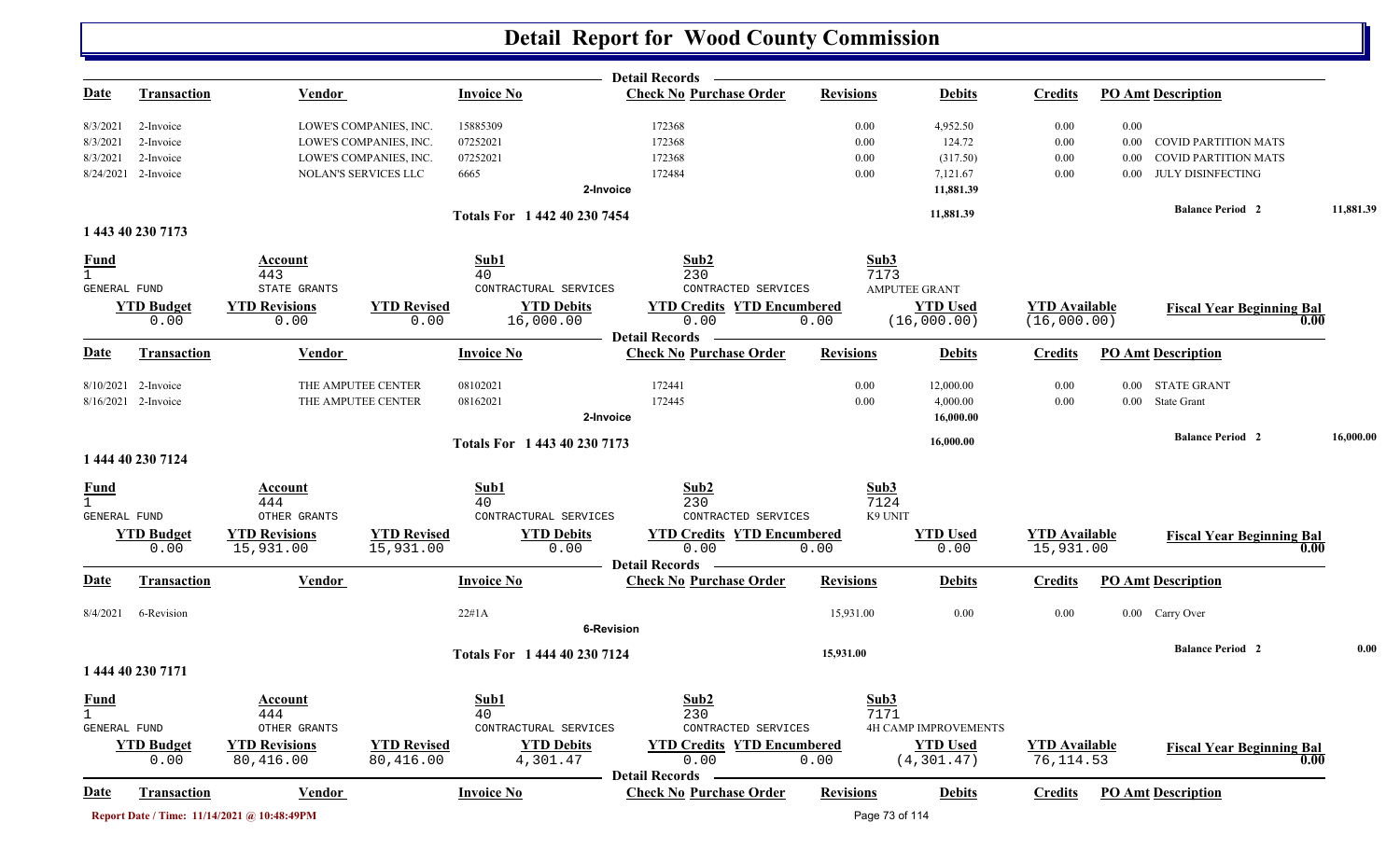|                             |                                              |                                                                       |                                    | <b>Detail Report for Wood County Commission</b>         |                  |                                  |                                      |          |                                                 |          |
|-----------------------------|----------------------------------------------|-----------------------------------------------------------------------|------------------------------------|---------------------------------------------------------|------------------|----------------------------------|--------------------------------------|----------|-------------------------------------------------|----------|
| 8/3/2021                    | 2-Invoice                                    | ROBERT LOCKHART                                                       | 06292021                           | 172367                                                  | 0.00             | 669.16                           | 0.00                                 | $0.00\,$ | REIMBURSEMENT                                   |          |
| 8/3/2021                    | 2-Invoice                                    | TESA COMPANY INC.                                                     | 128733                             | 172383                                                  | 0.00             | 3,632.31                         | 0.00                                 | $0.00\,$ | <b>BUTCHER BEND</b>                             |          |
|                             |                                              |                                                                       |                                    | 2-Invoice                                               |                  | 4,301.47                         |                                      |          |                                                 |          |
| 8/4/2021                    | 6-Revision                                   |                                                                       | 22#1A                              | <b>6-Revision</b>                                       | 80,416.00        | 0.00                             | 0.00                                 |          | 0.00 Carry Over                                 |          |
|                             |                                              |                                                                       |                                    |                                                         |                  |                                  |                                      |          | <b>Balance Period</b> 2                         | 4,301.47 |
| 1 460 55 341                |                                              |                                                                       | Totals For 1 444 40 230 7171       |                                                         | 80,416.00        | 4,301.47                         |                                      |          |                                                 |          |
| <u>Fund</u><br>$\mathbf{1}$ |                                              | Account<br>460                                                        | Sub1<br>55                         | Sub2<br>341                                             | Sub3             |                                  |                                      |          |                                                 |          |
| GENERAL FUND                | <b>YTD Budget</b>                            | COUNTY CLERK OPERATIONS<br><b>YTD Revisions</b><br><b>YTD Revised</b> | COMMODITIES<br><b>YTD Debits</b>   | SUPPLIES/MATERIALS<br><b>YTD Credits YTD Encumbered</b> |                  | <b>YTD Used</b>                  | <b>YTD</b> Available                 |          |                                                 |          |
|                             | 0.00                                         | 26,912.00<br>26,912.00                                                | 0.00                               | 0.00                                                    | 0.00             | 0.00                             | 26,912.00                            |          | <b>Fiscal Year Beginning Bal</b><br>0.00        |          |
| <b>Date</b>                 | Transaction                                  | Vendor                                                                | <b>Invoice No</b>                  | <b>Detail Records</b><br><b>Check No Purchase Order</b> | <b>Revisions</b> | <b>Debits</b>                    | <b>Credits</b>                       |          | <b>PO Amt Description</b>                       |          |
|                             |                                              |                                                                       |                                    |                                                         |                  |                                  |                                      |          |                                                 |          |
| 8/4/2021                    | 6-Revision                                   |                                                                       | 22#1A                              | <b>6-Revision</b>                                       | 26,912.00        | 0.00                             | 0.00                                 |          | 0.00 Carry Over                                 |          |
|                             |                                              |                                                                       | <b>Totals For 1460 55 341</b>      |                                                         | 26,912.00        |                                  |                                      |          | <b>Balance Period 2</b>                         | 0.00     |
| 1 699 90 675                |                                              |                                                                       |                                    |                                                         |                  |                                  |                                      |          |                                                 |          |
| <u>Fund</u>                 |                                              | Account                                                               | Sub1                               | Sub2                                                    | Sub3             |                                  |                                      |          |                                                 |          |
| GENERAL FUND                |                                              | 699<br>CONTINGENCIES                                                  | 90<br>CONTINGENCIES                | 675<br>CONTINGENCIES                                    |                  |                                  |                                      |          |                                                 |          |
|                             | <b>YTD Budget</b>                            | <b>YTD Revisions</b><br><b>YTD Revised</b>                            | <b>YTD Debits</b>                  | <b>YTD Credits YTD Encumbered</b>                       |                  | <b>YTD</b> Used                  | <b>YTD</b> Available                 |          | <b>Fiscal Year Beginning Bal</b>                |          |
|                             | 599,097.00                                   | 518,289.00<br>(80, 808.00)                                            | 0.00                               | 0.00                                                    | 0.00             | 0.00                             | 518,289.00                           |          | 0.00                                            |          |
| <u>Date</u>                 | <b>Transaction</b>                           | <b>Vendor</b>                                                         | <b>Invoice No</b>                  | <b>Detail Records</b><br><b>Check No Purchase Order</b> | <b>Revisions</b> | <b>Debits</b>                    | <b>Credits</b>                       |          | <b>PO Amt Description</b>                       |          |
|                             |                                              |                                                                       |                                    |                                                         |                  |                                  |                                      |          |                                                 |          |
| 8/4/2021                    | 6-Revision                                   |                                                                       | 22#1C                              |                                                         | 80,808.00        | 0.00                             | 0.00                                 |          | 0.00 Letter Dated July 1                        |          |
|                             |                                              |                                                                       |                                    | <b>6-Revision</b>                                       |                  |                                  |                                      |          |                                                 |          |
|                             |                                              |                                                                       | Totals For 1699 90 675             |                                                         | 80,808.00        |                                  |                                      |          | <b>Balance Period 2</b>                         | 0.00     |
| 1700 10 103                 |                                              |                                                                       |                                    |                                                         |                  |                                  |                                      |          |                                                 |          |
| <b>Fund</b><br>$\mathbf 1$  |                                              | <b>Account</b><br>700                                                 | Sub1<br>10                         | Sub2<br>103                                             | Sub3             |                                  |                                      |          |                                                 |          |
| GENERAL FUND                |                                              | SHERIFF-LAW ENFORCE                                                   | PERSONAL SERVICES                  | SALARIES-DEPUTIES                                       |                  |                                  |                                      |          |                                                 |          |
|                             | <b>YTD Budget</b><br>1,930,690.00            | <b>YTD Revised</b><br><b>YTD Revisions</b><br>0.00<br>1,930,690.00    | <b>YTD Debits</b><br>309,015.35    | <b>YTD Credits YTD Encumbered</b><br>0.00               | 0.00             | <b>YTD Used</b><br>(309, 015.35) | <b>YTD Available</b><br>1,621,674.65 |          | <b>Fiscal Year Beginning Bal</b><br>0.00        |          |
| <b>Date</b>                 | <b>Transaction</b>                           | <b>Vendor</b>                                                         | <b>Invoice No</b>                  | <b>Detail Records</b><br><b>Check No Purchase Order</b> | <b>Revisions</b> | <b>Debits</b>                    | <b>Credits</b>                       |          | <b>PO Amt Description</b>                       |          |
|                             |                                              |                                                                       |                                    |                                                         |                  |                                  |                                      |          |                                                 |          |
|                             | $8/13/2021$ 2-Invoice<br>8/13/2021 2-Invoice | ALLEN JASON WAYNE<br>ALLEN TIMOTHY L.                                 | 10-00100023-REG<br>10-00273544-REG | 100023<br>273544                                        | 0.00<br>0.00     | 2,311.13<br>2,167.04             | $0.00\,$<br>$0.00\,$                 |          | 0.00 ALLEN JASON WAYNE<br>0.00 ALLEN TIMOTHY L. |          |

**Report Date / Time: 11/14/2021 @ 10:48:49PM** Page 74 of 114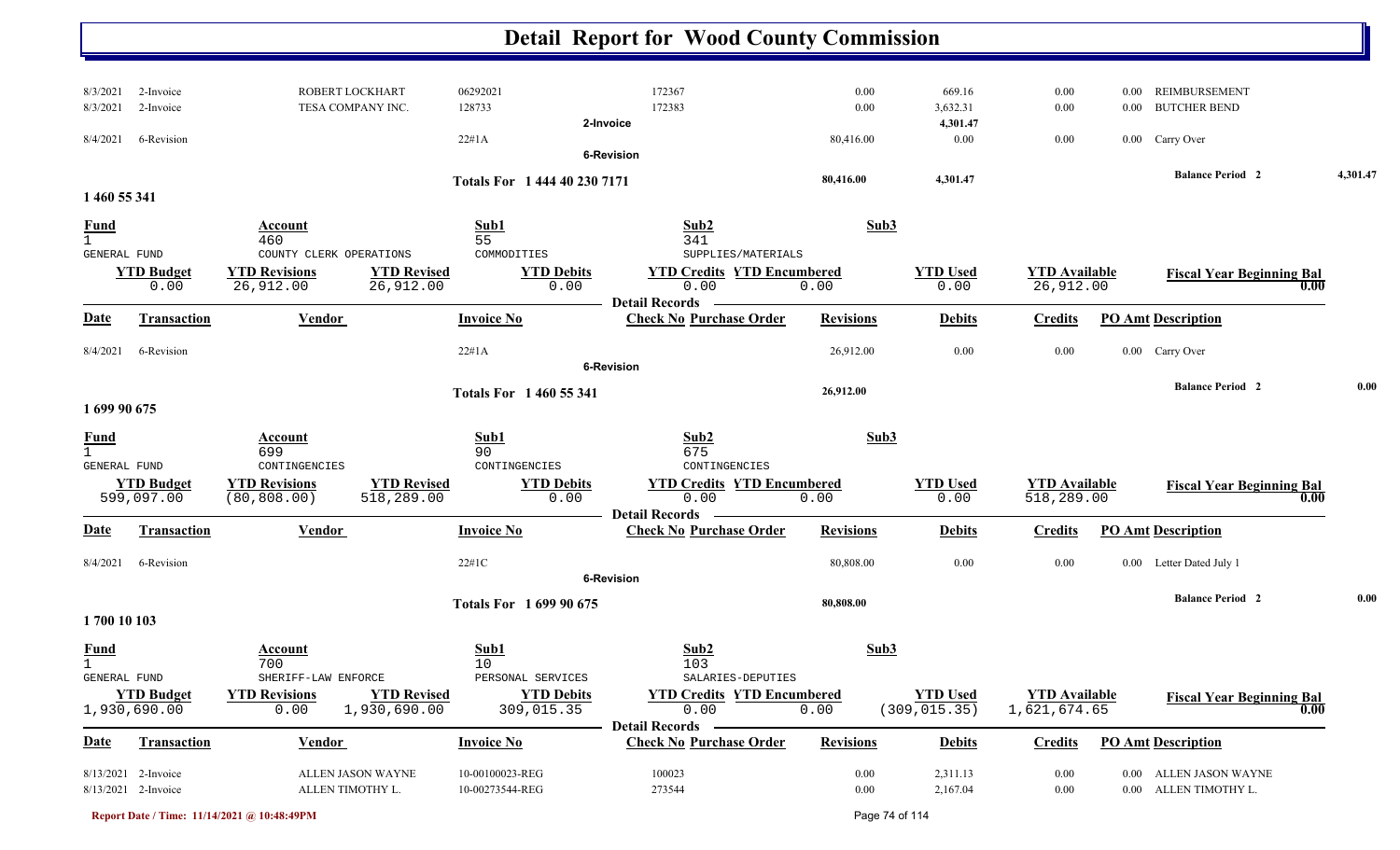| 8/13/2021 2-Invoice | ALLTOP DAMIAN A                        | 10-00273545-REG | 273545 | $0.00\,$ | 1,915.25 | 0.00 |          | 0.00 ALLTOP DAMIAN A          |
|---------------------|----------------------------------------|-----------------|--------|----------|----------|------|----------|-------------------------------|
| 8/13/2021 2-Invoice | <b>BLATT WILLIAM ANTHONY</b>           | 10-00273547-REG | 273547 | 0.00     | 1,927.75 | 0.00 |          | 0.00 BLATT WILLIAM ANTHONY    |
| 8/13/2021 2-Invoice | BROWNING EMILY G                       | 10-00273549-REG | 273549 | 0.00     | 1,910.25 | 0.00 | $0.00 -$ | <b>BROWNING EMILY G</b>       |
| 8/13/2021 2-Invoice | <b>BURNS JOSEPH TYLER</b>              | 10-00273550-REG | 273550 | $0.00\,$ | 1,917.75 | 0.00 | $0.00\,$ | BURNS JOSEPH TYLER            |
| 8/13/2021 2-Invoice | <b>BUSSEY DAVID</b>                    | 10-00273551-REG | 273551 | 0.00     | 2,321.12 | 0.00 |          | 0.00 BUSSEY DAVID             |
| 8/13/2021 2-Invoice | COCHRAN MICHAEL L.                     | 10-00273552-REG | 273552 | $0.00\,$ | 2,177.04 | 0.00 |          | 0.00 COCHRAN MICHAEL L.       |
| 8/13/2021 2-Invoice | <b>CROSS DEREK B.</b>                  | 10-00273553-REG | 273553 | $0.00\,$ | 2,150.87 | 0.00 | $0.00\,$ | CROSS DEREK B.                |
| 8/13/2021 2-Invoice | <b>EDWARDS JACOB</b>                   | 10-00273556-REG | 273556 | 0.00     | 1,915.25 | 0.00 |          | 0.00 EDWARDS JACOB            |
| 8/13/2021 2-Invoice | FORSHEY NATHAN C                       | 10-00273557-REG | 273557 | 0.00     | 1,912.75 | 0.00 | 0.00     | FORSHEY NATHAN C              |
| 8/13/2021 2-Invoice | <b>FRAZIER RONALD CHARLES</b>          | 10-00273558-REG | 273558 | 0.00     | 2,088.00 | 0.00 | 0.00     | FRAZIER RONALD CHARLES        |
| 8/13/2021 2-Invoice | FRIDENSTINE TRAVIS LEE                 | 10-00273559-REG | 273559 | 0.00     | 1,912.75 | 0.00 | $0.00\,$ | FRIDENSTINE TRAVIS LEE        |
| 8/13/2021 2-Invoice | <b>GEORGE RICHARD A.</b>               | 10-00273560-REG | 273560 | 0.00     | 2,283.62 | 0.00 | $0.00\,$ | GEORGE RICHARD A.             |
| 8/13/2021 2-Invoice | HEWITT TASHA L                         | 10-00273563-REG | 273563 | 0.00     | 1,917.75 | 0.00 | 0.00     | HEWITT TASHA L                |
| 8/13/2021 2-Invoice | HUPP MATTHEW C.                        | 10-00273565-REG | 273565 | 0.00     | 2,167.04 | 0.00 | $0.00\,$ | HUPP MATTHEW C.               |
| 8/13/2021 2-Invoice | KIDDER II JEFFREY S.                   | 10-00273569-REG | 273569 | 0.00     | 1,922.75 | 0.00 |          | 0.00 KIDDER II JEFFREY S.     |
| 8/13/2021 2-Invoice | KOCHERSPERGER HANS RAN 10-00273570-REG |                 | 273570 | 0.00     | 1,930.25 | 0.00 | 0.00     | KOCHERSPERGER HANS RANDALL    |
| 8/13/2021 2-Invoice | <b>MARLOW TYLER D.</b>                 | 10-00273572-REG | 273572 | 0.00     | 1,925.25 | 0.00 |          | 0.00 MARLOW TYLER D.          |
| 8/13/2021 2-Invoice | MCCLUNG CODY L.                        | 10-00273573-REG | 273573 | 0.00     | 1,922.75 | 0.00 |          | 0.00 MCCLUNG CODY L.          |
| 8/13/2021 2-Invoice | MCLAUGHLIN JOSHUA DONA 10-00273574-REG |                 | 273574 | 0.00     | 1,920.25 | 0.00 |          | 0.00 MCLAUGHLIN JOSHUA DONALD |
| 8/13/2021 2-Invoice | MICHAEL EVAN G.                        | 10-00273575-REG | 273575 | $0.00\,$ | 1,922.75 | 0.00 |          | 0.00 MICHAEL EVAN G.          |
| 8/13/2021 2-Invoice | MODESITT SHANA L.                      | 10-00273576-REG | 273576 | $0.00\,$ | 2,179.54 | 0.00 |          | 0.00 MODESITT SHANA L.        |
| 8/13/2021 2-Invoice | MURPHY JAMES T.                        | 10-00273577-REG | 273577 | 0.00     | 2,303.62 | 0.00 |          | 0.00 MURPHY JAMES T.          |
| 8/13/2021 2-Invoice | NICHOLS CLAYTON PAUL                   | 10-00273578-REG | 273578 | 0.00     | 1,920.25 | 0.00 |          | 0.00 NICHOLS CLAYTON PAUL     |
| 8/13/2021 2-Invoice | PHILLIPS TAYLOR KELLYN                 | 10-00273581-REG | 273581 | $0.00\,$ | 1,917.75 | 0.00 |          | 0.00 PHILLIPS TAYLOR KELLYN   |
| 8/13/2021 2-Invoice | <b>RADABAUGH LUKE R</b>                | 10-00273582-REG | 273582 | 0.00     | 1,915.25 | 0.00 | $0.00\,$ | RADABAUGH LUKE R              |
| 8/13/2021 2-Invoice | RITCHIE MICHAEL B                      | 10-00273583-REG | 273583 | 0.00     | 2,148.37 | 0.00 | $0.00\,$ | RITCHIE MICHAEL B             |
| 8/13/2021 2-Invoice | SHRIVER ANDREW C.                      | 10-00273584-REG | 273584 | $0.00\,$ | 2,169.54 | 0.00 |          | 0.00 SHRIVER ANDREW C.        |
| 8/13/2021 2-Invoice | <b>SIMS ROBERT GENE</b>                | 10-00273585-REG | 273585 | 0.00     | 2,843.75 | 0.00 |          | 0.00 SIMS ROBERT GENE         |
| 8/13/2021 2-Invoice | STEPHENS KENT MICHAEL                  | 10-00100024-REG | 100024 | $0.00\,$ | 2,441.12 | 0.00 | $0.00\,$ | STEPHENS KENT MICHAEL         |
| 8/13/2021 2-Invoice | SWIGER BRIAN A.                        | 10-00273587-REG | 273587 | $0.00\,$ | 2,060.50 | 0.00 | $0.00\,$ | SWIGER BRIAN A.               |
| 8/13/2021 2-Invoice | TURNER JR BRANNON GENE                 | 10-00273588-REG | 273588 | 0.00     | 1,915.25 | 0.00 | $0.00\,$ | TURNER JR BRANNON GENE        |
| 8/13/2021 2-Invoice | WATERS ROBERT ANDREW                   | 10-00273591-REG | 273591 | 0.00     | 1,917.75 | 0.00 | $0.00\,$ | WATERS ROBERT ANDREW          |
| 8/13/2021 2-Invoice | WETZEL JOHN CALEB                      | 10-00273592-REG | 273592 | $0.00\,$ | 1,927.75 | 0.00 | $0.00\,$ | WETZEL JOHN CALEB             |
| 8/13/2021 2-Invoice | WINDLAND RYAN D.                       | 10-00273594-REG | 273594 | 0.00     | 2,283.62 | 0.00 | $0.00\,$ | WINDLAND RYAN D.              |
| 8/13/2021 2-Invoice | WOOD ADAM N                            | 10-00273595-REG | 273595 | 0.00     | 1,915.25 | 0.00 | $0.00\,$ | WOOD ADAM N                   |
| 8/31/2021 2-Invoice | ALLEN JASON WAYNE                      | 10-00100025-REG | 100025 | 0.00     | 2,311.13 | 0.00 |          | 0.00 ALLEN JASON WAYNE        |
| 8/31/2021 2-Invoice | ALLEN TIMOTHY L.                       | 10-00273762-REG | 273762 | 0.00     | 2,167.04 | 0.00 | $0.00\,$ | ALLEN TIMOTHY L.              |
| 8/31/2021 2-Invoice | <b>ALLTOP DAMIAN A</b>                 | 10-00273763-REG | 273763 | $0.00\,$ | 1,915.25 | 0.00 |          | 0.00 ALLTOP DAMIAN A          |
| 8/31/2021 2-Invoice | <b>BLATT WILLIAM ANTHONY</b>           | 10-00273765-REG | 273765 | 0.00     | 1,927.75 | 0.00 | $0.00\,$ | BLATT WILLIAM ANTHONY         |
| 8/31/2021 2-Invoice | <b>BROWNING EMILY G</b>                | 10-00273767-REG | 273767 | 0.00     | 1,910.25 | 0.00 | $0.00\,$ | BROWNING EMILY G              |
| 8/31/2021 2-Invoice | <b>BURNS JOSEPH TYLER</b>              | 10-00273768-REG | 273768 | 0.00     | 1,917.75 | 0.00 |          | 0.00 BURNS JOSEPH TYLER       |
| 8/31/2021 2-Invoice | <b>BUSSEY DAVID</b>                    | 10-00273769-REG | 273769 | 0.00     | 2,321.12 | 0.00 | $0.00\,$ | <b>BUSSEY DAVID</b>           |
| 8/31/2021 2-Invoice | COCHRAN MICHAEL L.                     | 10-00273770-REG | 273770 | $0.00\,$ | 2,177.04 | 0.00 | $0.00\,$ | COCHRAN MICHAEL L.            |
| 8/31/2021 2-Invoice | <b>CROSS DEREK B.</b>                  | 10-00273771-REG | 273771 | 0.00     | 2,150.87 | 0.00 | $0.00\,$ | CROSS DEREK B.                |
| 8/31/2021 2-Invoice | <b>EDWARDS JACOB</b>                   | 10-00273774-REG | 273774 | 0.00     | 1,915.25 | 0.00 |          | 0.00 EDWARDS JACOB            |
|                     |                                        |                 |        |          |          |      |          |                               |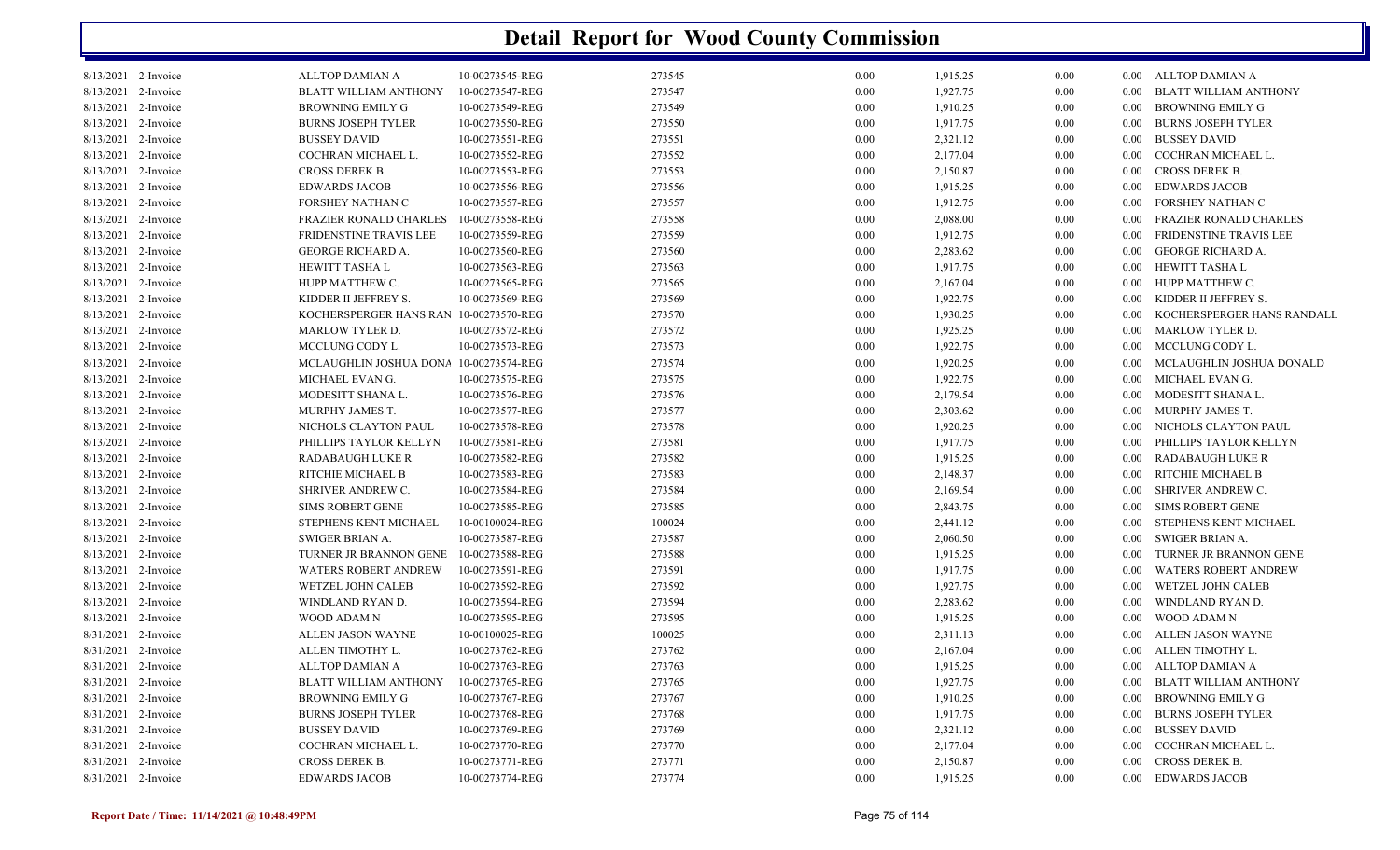|                     | 8/4/2021 6-Revision |                               |                                    | 22#1                                   | 2-Invoice         |                                   | 367.00           | 16,147.14<br>$0.00\,$  | $0.00\,$             |          | 0.00 Letter Dated July 1         |            |
|---------------------|---------------------|-------------------------------|------------------------------------|----------------------------------------|-------------------|-----------------------------------|------------------|------------------------|----------------------|----------|----------------------------------|------------|
|                     | 8/31/2021 2-Invoice |                               | DEPARTMENT OF TREASURY 20210831-00 |                                        |                   | 3696                              | 0.00             | 1,541.16               | 0.00                 |          | $0.00$ MED                       |            |
|                     | 8/31/2021 2-Invoice |                               | DEPARTMENT OF TREASURY 20210831-00 |                                        |                   | 3696                              | 0.00             | 6,589.86               | 0.00                 |          | $0.00$ FICA                      |            |
|                     | 8/13/2021 2-Invoice |                               | DEPARTMENT OF TREASURY 20210813-00 |                                        |                   | 3687                              | 0.00             | 1,519.40               | 0.00                 |          | $0.00$ MED                       |            |
|                     | 8/13/2021 2-Invoice |                               | DEPARTMENT OF TREASURY 20210813-00 |                                        |                   | 3687                              | 0.00             | 6,496.72               | 0.00                 |          | $0.00$ FICA                      |            |
| <u>Date</u>         | <b>Transaction</b>  | <b>Vendor</b>                 |                                    | <b>Invoice No</b>                      |                   | <b>Check No Purchase Order</b>    | <b>Revisions</b> | <b>Debits</b>          | Credits              |          | <b>PO Amt Description</b>        |            |
|                     | 217,991.00          | 367.00                        | 218,358.00                         | 33,503.80                              |                   | 0.00<br><b>Detail Records</b>     | 0.00             | (33, 503.80)           | 184,854.20           |          |                                  | 0.00       |
|                     | <b>YTD Budget</b>   | <b>YTD Revisions</b>          | <b>YTD Revised</b>                 |                                        | <b>YTD Debits</b> | <b>YTD Credits YTD Encumbered</b> |                  | <b>YTD Used</b>        | <b>YTD Available</b> |          | <b>Fiscal Year Beginning Bal</b> |            |
| GENERAL FUND        |                     | SHERIFF-LAW ENFORCE           |                                    | PERSONAL SERVICES                      |                   | SOCIAL SECURITY                   |                  |                        |                      |          |                                  |            |
| <u>Fund</u>         |                     | <b>Account</b><br>700         |                                    | Sub1<br>10                             |                   | 104                               | Sub3             |                        |                      |          |                                  |            |
|                     |                     |                               |                                    |                                        |                   | Sub2                              |                  |                        |                      |          |                                  |            |
| 1700 10 104         |                     |                               |                                    | <b>Totals For 1700 10 103</b>          |                   |                                   |                  | 152,797.34             |                      |          |                                  |            |
|                     |                     |                               |                                    |                                        |                   |                                   |                  |                        |                      |          | <b>Balance Period 2</b>          | 309,015.35 |
|                     | 8/31/2021 2-Invoice | WOOD ADAM N                   |                                    | 10-00273812-REG                        | 2-Invoice         | 273812                            | 0.00             | 1,915.25<br>152,797.34 | 0.00                 | 0.00     | WOOD ADAM N                      |            |
|                     | 8/31/2021 2-Invoice | WINDLAND RYAN D.              |                                    | 10-00273811-REG                        |                   | 273811                            | 0.00             | 2,283.62               | 0.00                 | 0.00     | WINDLAND RYAN D.                 |            |
|                     | 8/31/2021 2-Invoice | <b>WETZEL JOHN CALEB</b>      |                                    | 10-00273809-REG                        |                   | 273809                            | 0.00             | 1,927.75               | 0.00                 | 0.00     | <b>WETZEL JOHN CALEB</b>         |            |
|                     | 8/31/2021 2-Invoice | <b>WATERS ROBERT ANDREW</b>   |                                    | 10-00273808-REG                        |                   | 273808                            | 0.00             | 1,917.75               | 0.00                 | 0.00     | <b>WATERS ROBERT ANDREW</b>      |            |
|                     | 8/31/2021 2-Invoice | TURNER JR BRANNON GENE        |                                    | 10-00273805-REG                        |                   | 273805                            | 0.00             | 1,915.25               | 0.00                 | 0.00     | TURNER JR BRANNON GENE           |            |
|                     | 8/31/2021 2-Invoice | SWIGER BRIAN A.               |                                    | 10-00273804-REG                        |                   | 273804                            | 0.00             | 2,060.50               | 0.00                 | 0.00     | SWIGER BRIAN A.                  |            |
|                     | 8/31/2021 2-Invoice | <b>STEPHENS KENT MICHAEL</b>  |                                    | 10-00100026-REG                        |                   | 100026                            | 0.00             | 2,441.12               | 0.00                 | 0.00     | STEPHENS KENT MICHAEL            |            |
|                     | 8/31/2021 2-Invoice | <b>SIMS ROBERT GENE</b>       |                                    | 10-00273802-REG                        |                   | 273802                            | 0.00             | 2,843.75               | 0.00                 | 0.00     | <b>SIMS ROBERT GENE</b>          |            |
|                     | 8/31/2021 2-Invoice | SHRIVER ANDREW C.             |                                    | 10-00273801-REG                        |                   | 273801                            | 0.00             | 2,169.54               | 0.00                 | 0.00     | SHRIVER ANDREW C.                |            |
|                     | 8/31/2021 2-Invoice | RITCHIE MICHAEL B             |                                    | 10-00273800-REG                        |                   | 273800                            | 0.00             | 2,148.37               | 0.00                 | 0.00     | RITCHIE MICHAEL B                |            |
|                     | 8/31/2021 2-Invoice | RADABAUGH LUKE R              |                                    | 10-00273799-REG                        |                   | 273799                            | 0.00             | 1,915.25               | 0.00                 | 0.00     | RADABAUGH LUKE R                 |            |
|                     | 8/31/2021 2-Invoice | PHILLIPS TAYLOR KELLYN        |                                    | 10-00273797-REG                        |                   | 273797                            | 0.00             | 1,917.75               | 0.00                 | 0.00     | PHILLIPS TAYLOR KELLYN           |            |
|                     | 8/31/2021 2-Invoice | NICHOLS CLAYTON PAUL          |                                    | 10-00273794-REG                        |                   | 273794                            | 0.00             | 1,920.25               | 0.00                 | 0.00     | NICHOLS CLAYTON PAUL             |            |
|                     | 8/31/2021 2-Invoice | MURPHY JAMES T.               |                                    | 10-00273793-REG                        |                   | 273793                            | 0.00             | 2,303.62               | 0.00                 | $0.00\,$ | MURPHY JAMES T.                  |            |
|                     | 8/31/2021 2-Invoice | MODESITT SHANA L.             |                                    | 10-00273792-REG                        |                   | 273792                            | 0.00             | 2,179.54               | 0.00                 | 0.00     | MODESITT SHANA L.                |            |
|                     | 8/31/2021 2-Invoice | MICHAEL EVAN G.               |                                    | 10-00273791-REG                        |                   | 273791                            | 0.00             | 1,922.75               | 0.00                 | 0.00     | MICHAEL EVAN G.                  |            |
|                     | 8/31/2021 2-Invoice |                               | MCLAUGHLIN JOSHUA DONA             | 10-00273790-REG                        |                   | 273790                            | 0.00             | 1,920.25               | 0.00                 | 0.00     | MCLAUGHLIN JOSHUA DONALD         |            |
|                     | 8/31/2021 2-Invoice | MCCLUNG CODY L.               |                                    | 10-00273789-REG                        |                   | 273789                            | 0.00             | 1,922.75               | 0.00                 | 0.00     | MCCLUNG CODY L.                  |            |
|                     | 8/31/2021 2-Invoice | <b>MARLOW TYLER D.</b>        |                                    | 10-00273788-REG                        |                   | 273788                            | 0.00             | 1,925.25               | 0.00                 | $0.00\,$ | <b>MARLOW TYLER D.</b>           |            |
|                     | 8/31/2021 2-Invoice |                               |                                    | KOCHERSPERGER HANS RAN 10-00273786-REG |                   | 273786                            | 0.00             | 1,930.25               | 0.00                 | 0.00     | KOCHERSPERGER HANS RANDALL       |            |
|                     | 8/31/2021 2-Invoice | KIDDER II JEFFREY S.          |                                    | 10-00273785-REG                        |                   | 273785                            | 0.00             | 1,922.75               | 0.00                 | 0.00     | KIDDER II JEFFREY S.             |            |
|                     | 8/31/2021 2-Invoice | HUPP MATTHEW C.               |                                    | 10-00273782-REG                        |                   | 273782                            | 0.00             | 2,167.04               | 0.00                 | 0.00     | HUPP MATTHEW C.                  |            |
| 8/31/2021 2-Invoice |                     | HEWITT TASHA L                |                                    | 10-00273780-REG                        |                   | 273780                            | 0.00             | 1,917.75               | 0.00                 | 0.00     | HEWITT TASHA L                   |            |
|                     | 8/31/2021 2-Invoice | <b>GEORGE RICHARD A.</b>      |                                    | 10-00273778-REG                        |                   | 273778                            | 0.00             | 2,283.62               | 0.00                 | 0.00     | <b>GEORGE RICHARD A.</b>         |            |
|                     | 8/31/2021 2-Invoice | <b>FRIDENSTINE TRAVIS LEE</b> |                                    | 10-00273777-REG                        |                   | 273777                            | 0.00             | 1,912.75               | 0.00                 | 0.00     | FRIDENSTINE TRAVIS LEE           |            |
|                     | 8/31/2021 2-Invoice | <b>FRAZIER RONALD CHARLES</b> |                                    | 10-00273776-REG                        |                   | 273776                            | 0.00             | 2,088.00               | 0.00                 | $0.00\,$ | <b>FRAZIER RONALD CHARLES</b>    |            |
|                     | 8/31/2021 2-Invoice | FORSHEY NATHAN C              |                                    | 10-00273775-REG                        |                   | 273775                            | 0.00             | 1,912.75               | 0.00                 | $0.00\,$ | FORSHEY NATHAN C                 |            |
|                     |                     |                               |                                    |                                        |                   |                                   |                  |                        |                      |          |                                  |            |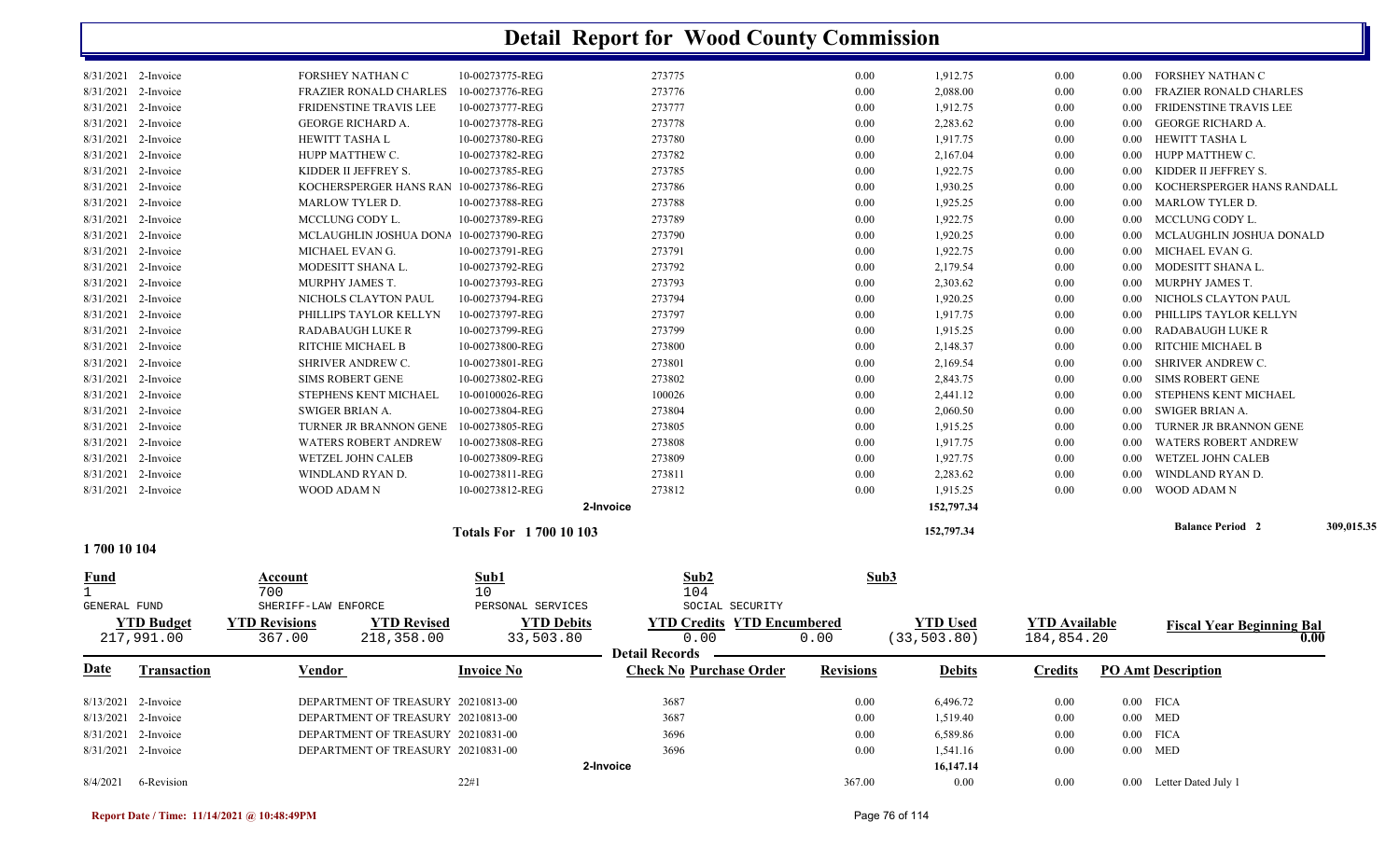|                              |                     |                                             |                                       |                                        | 6-Revision                                              |                  |                 |                      |          |                                  |            |
|------------------------------|---------------------|---------------------------------------------|---------------------------------------|----------------------------------------|---------------------------------------------------------|------------------|-----------------|----------------------|----------|----------------------------------|------------|
| 1700 10 105                  |                     |                                             |                                       | <b>Totals For 1700 10 104</b>          |                                                         | 367.00           | 16,147.14       |                      |          | <b>Balance Period 2</b>          | 33,503.80  |
| Fund                         |                     | Account                                     |                                       | Sub1                                   | Sub2                                                    | Sub3             |                 |                      |          |                                  |            |
| $\mathbf{1}$<br>GENERAL FUND |                     | 700<br>SHERIFF-LAW ENFORCE                  |                                       | 10<br>PERSONAL SERVICES                | 105<br>INSURANCE PREMIUM                                |                  |                 |                      |          |                                  |            |
|                              | <b>YTD Budget</b>   | <b>YTD Revisions</b>                        | <b>YTD Revised</b>                    | <b>YTD Debits</b>                      | <b>YTD Credits YTD Encumbered</b>                       |                  | <b>YTD</b> Used | <b>YTD</b> Available |          | <b>Fiscal Year Beginning Bal</b> |            |
|                              | 783,519.00          | 0.00                                        | 783,519.00                            | 153,969.64                             | 0.00                                                    | 0.00             | (153, 969.64)   | 629,549.36           |          |                                  | 0.00       |
| Date                         | <b>Transaction</b>  | Vendor                                      |                                       | <b>Invoice No</b>                      | <b>Detail Records</b><br><b>Check No Purchase Order</b> | <b>Revisions</b> | <b>Debits</b>   | <b>Credits</b>       |          | <b>PO Amt Description</b>        |            |
| 8/3/2021                     | 2-Invoice           |                                             | HIGHMARK WEST VIRGINIA                | 08012021                               | 3678                                                    | 0.00             | 58,789.55       | 0.00                 |          | 0.00 HEALTH PREMIUM              |            |
| 8/3/2021                     | 2-Invoice           | <b>MUTUAL OF OMAHA</b>                      |                                       | 1225935839                             | 172370                                                  | 0.00             | 90.16           | 0.00                 | $0.00\,$ | <b>BASIC LIFE</b>                |            |
| 8/3/2021                     | 2-Invoice           | MUTUAL OF OMAHA                             |                                       | 1225935839                             | 172370                                                  | 0.00             | 476.35          | 0.00                 | 0.00     | <b>LTD</b>                       |            |
| 8/3/2021                     | 2-Invoice           |                                             | VISION SERVICE PLAN (WV)              | 082021                                 | 172388                                                  | 0.00             | 140.64          | 0.00                 | $0.00\,$ | <b>SINGLE VISION</b>             |            |
| 8/3/2021                     | 2-Invoice           |                                             | VISION SERVICE PLAN (WV) 082021       |                                        | 172388                                                  | 0.00             | 492.75          | 0.00                 | $0.00\,$ | <b>FAMILY VISION</b>             |            |
| 8/4/2021                     | 2-Invoice           |                                             | HIGHMARK WEST VIRGINIA F210803A5897   |                                        | 3680                                                    | 0.00             | (1,069.52)      | 0.00                 | $0.00\,$ | HRA                              |            |
|                              | 8/16/2021 2-Invoice |                                             | HIGHMARK WEST VIRGINIA F210810A9373   |                                        | 3688                                                    | 0.00             | 1,149.75        | 0.00                 | $0.00\,$ | HRA                              |            |
|                              | 8/17/2021 2-Invoice | <b>RENAISSANCE</b>                          |                                       | 08142021                               | 3689                                                    | 0.00             | 986.75          | 0.00                 | 0.00     | <b>CLAIMS</b>                    |            |
|                              | 8/17/2021 2-Invoice |                                             | HIGHMARK WEST VIRGINIA                | F210817A9907                           | 3690                                                    | 0.00             | 644.98          | 0.00                 | $0.00\,$ | HRA                              |            |
|                              | 8/24/2021 2-Invoice | <b>RENAISSANCE</b>                          |                                       | 08212021                               | 3691                                                    | 0.00             | 1,279.14        | 0.00                 | 0.00     | <b>WEEKLY CLAIMS 08/21</b>       |            |
|                              | 8/31/2021 2-Invoice | <b>RENAISSANCE</b>                          |                                       | 08282021                               | 3699                                                    | 0.00             | 664.66          | 0.00                 | 0.00     | <b>WEEKLY CLAIMS 08/28</b>       |            |
|                              | 8/31/2021 2-Invoice |                                             | HIGHMARK WEST VIRGINIA F210824A2296   |                                        | 3700                                                    | 0.00             | 1,650.14        | 0.00                 | $0.00\,$ | HRA                              |            |
|                              | 8/31/2021 2-Invoice |                                             | HIGHMARK WEST VIRGINIA F210831A3223   |                                        | 3701                                                    | 0.00             | 6,016.88        | 0.00                 |          | $0.00$ HRA                       |            |
|                              |                     |                                             |                                       |                                        | 2-Invoice                                               |                  | 71.312.23       |                      |          |                                  |            |
|                              |                     |                                             |                                       | <b>Totals For 1700 10 105</b>          |                                                         |                  | 71,312.23       |                      |          | <b>Balance Period 2</b>          | 153,969.64 |
| 1700 10 106                  |                     |                                             |                                       |                                        |                                                         |                  |                 |                      |          |                                  |            |
| <b>Fund</b><br>$\mathbf{1}$  |                     | Account<br>700                              |                                       | Sub1<br>10                             | Sub2<br>106                                             | Sub3             |                 |                      |          |                                  |            |
| <b>GENERAL FUND</b>          | <b>YTD Budget</b>   | SHERIFF-LAW ENFORCE<br><b>YTD Revisions</b> | <b>YTD Revised</b>                    | PERSONAL SERVICES<br><b>YTD Debits</b> | RETIREMENT<br><b>YTD Credits YTD Encumbered</b>         |                  | <b>YTD</b> Used | <b>YTD</b> Available |          | <b>Fiscal Year Beginning Bal</b> |            |
|                              | 343, 373.00         | 611.00                                      | 343,984.00                            | 55, 247.49                             | 0.00<br><b>Detail Records</b>                           | 0.00             | (55, 247.49)    | 288,736.51           |          |                                  | 0.00       |
| Date                         | <b>Transaction</b>  | Vendor                                      |                                       | <b>Invoice No</b>                      | <b>Check No Purchase Order</b>                          | <b>Revisions</b> | <b>Debits</b>   | <b>Credits</b>       |          | <b>PO Amt Description</b>        |            |
|                              | 8/13/2021 2-Invoice |                                             | WV DEPUTY SHERIFF'S RETIF 20210813-00 |                                        | 3708                                                    | 0.00             | 11,160.60       | 0.00                 |          | 0.00 DEP-RETIRE                  |            |
|                              | 8/13/2021 2-Invoice |                                             | WV PUBLIC EMP RETIREMEN 20210813-00   |                                        | 3707                                                    | 0.00             | 2,139.55        | 0.00                 | $0.00\,$ | <b>RETIREMENT</b>                |            |
|                              | 8/31/2021 2-Invoice |                                             | WV DEPUTY SHERIFF'S RETII 20210831-00 |                                        | 3708                                                    | 0.00             | 11,328.37       | 0.00                 |          | 0.00 DEP-RETIRE                  |            |
|                              | 8/31/2021 2-Invoice |                                             | WV PUBLIC EMP RETIREMEN 20210831-00   |                                        | 3707                                                    | 0.00             | 2,049.80        | 0.00                 | 0.00     | <b>RETIREMENT</b>                |            |
|                              |                     |                                             |                                       |                                        | 2-Invoice                                               |                  | 26,678.32       |                      |          |                                  |            |
| 8/4/2021                     | 6-Revision          |                                             |                                       | 22#1                                   |                                                         | 611.00           | 0.00            | 0.00                 |          | 0.00 Letter Dated July 1         |            |
|                              |                     |                                             |                                       |                                        | <b>6-Revision</b>                                       |                  |                 |                      |          |                                  |            |

 $\mathbb I$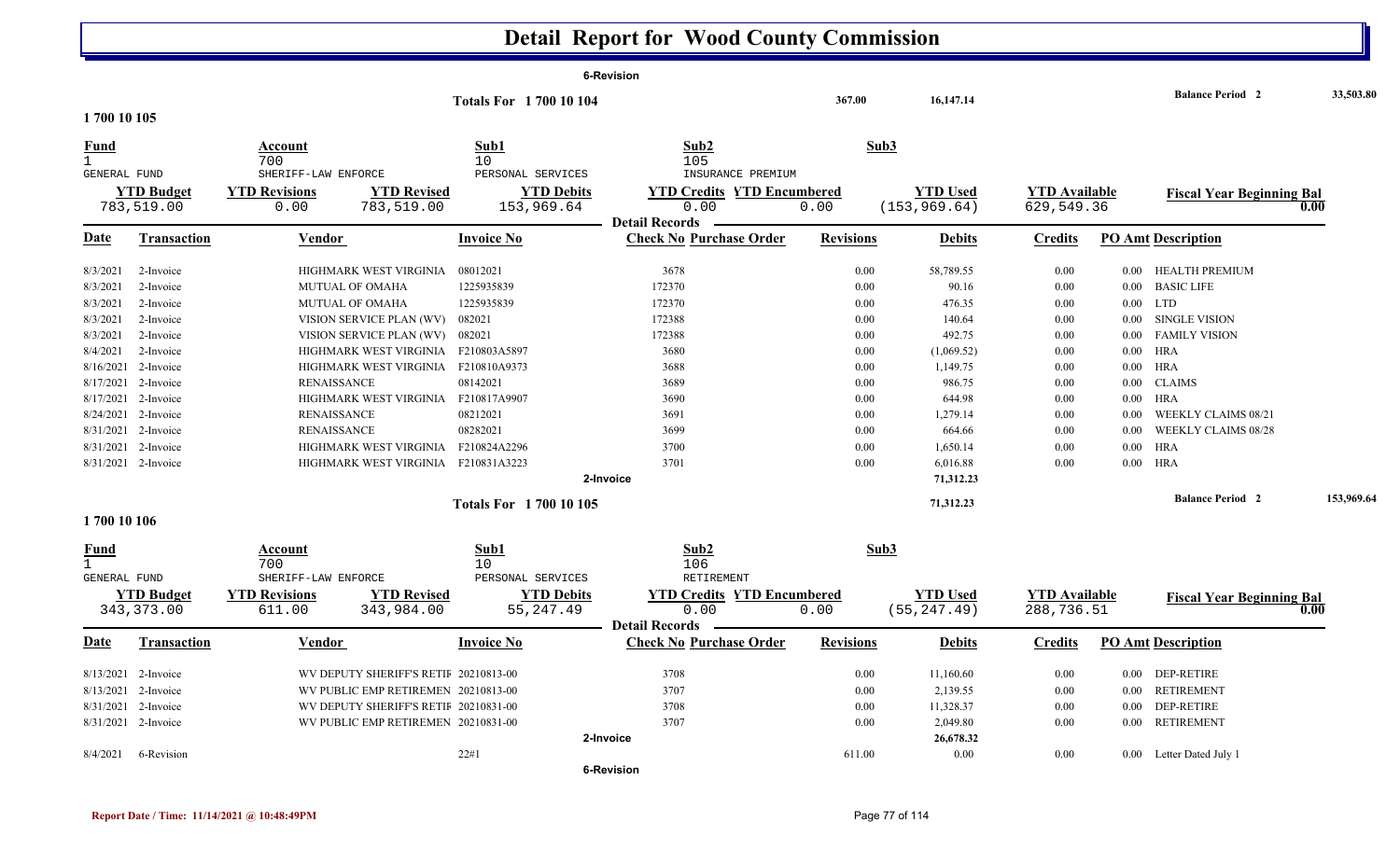|                              |                     |                            |                               | <b>Totals For 1 700 10 106</b> |                                   | 611.00           | 26,678.32       |                      |          | <b>Balance Period 2</b>                  | 55,247.49 |
|------------------------------|---------------------|----------------------------|-------------------------------|--------------------------------|-----------------------------------|------------------|-----------------|----------------------|----------|------------------------------------------|-----------|
| 1700 10 108                  |                     |                            |                               |                                |                                   |                  |                 |                      |          |                                          |           |
| Fund                         |                     | Account                    |                               | Sub1                           | Sub2                              | Sub3             |                 |                      |          |                                          |           |
| $\mathbf{1}$<br>GENERAL FUND |                     | 700<br>SHERIFF-LAW ENFORCE |                               | 10<br>PERSONAL SERVICES        | 108<br>OVERTIME                   |                  |                 |                      |          |                                          |           |
|                              | <b>YTD Budget</b>   | <b>YTD Revisions</b>       | <b>YTD Revised</b>            | <b>YTD Debits</b>              | <b>YTD Credits YTD Encumbered</b> |                  | <b>YTD Used</b> | <b>YTD</b> Available |          |                                          |           |
|                              | 220,000.00          | 0.00                       | 220,000.00                    | 46,908.88                      | 0.00                              | 0.00             | (46, 908.88)    | 173,091.12           |          | <b>Fiscal Year Beginning Bal</b><br>0.00 |           |
|                              |                     |                            |                               |                                | <b>Detail Records</b>             |                  |                 |                      |          |                                          |           |
| Date                         | <b>Transaction</b>  | Vendor                     |                               | <b>Invoice No</b>              | <b>Check No Purchase Order</b>    | <b>Revisions</b> | <b>Debits</b>   | <b>Credits</b>       |          | <b>PO Amt Description</b>                |           |
|                              | 8/13/2021 2-Invoice |                            | <b>ALLEN JASON WAYNE</b>      | 10-00100023-REG                | 100023                            | 0.00             | 329.99          | 0.00                 | $0.00\,$ | ALLEN JASON WAYNE                        |           |
|                              | 8/13/2021 2-Invoice |                            | ALLTOP DAMIAN A               | 10-00273545-REG                | 273545                            | 0.00             | 232.03          | 0.00                 | $0.00\,$ | ALLTOP DAMIAN A                          |           |
|                              | 8/13/2021 2-Invoice |                            | <b>BEATY PATRICK A</b>        | 10-00273546-REG                | 273546                            | 0.00             | 248.17          | 0.00                 | $0.00\,$ | BEATY PATRICK A                          |           |
|                              | 8/13/2021 2-Invoice |                            | <b>BLATT WILLIAM ANTHONY</b>  | 10-00273547-REG                | 273547                            | 0.00             | 433.73          | 0.00                 | 0.00     | BLATT WILLIAM ANTHONY                    |           |
|                              | 8/13/2021 2-Invoice |                            | <b>BURNS JOSEPH TYLER</b>     | 10-00273550-REG                | 273550                            | 0.00             | 58.08           | 0.00                 | $0.00\,$ | <b>BURNS JOSEPH TYLER</b>                |           |
| 8/13/2021                    | 2-Invoice           | <b>BUSSEY DAVID</b>        |                               | 10-00273551-REG                | 273551                            | 0.00             | 261.12          | 0.00                 | 0.00     | <b>BUSSEY DAVID</b>                      |           |
|                              | 8/13/2021 2-Invoice |                            | COCHRAN MICHAEL L.            | 10-00273552-REG                | 273552                            | 0.00             | 621.69          | 0.00                 | $0.00\,$ | COCHRAN MICHAEL L.                       |           |
|                              | 8/13/2021 2-Invoice | CROSS DEREK B.             |                               | 10-00273553-REG                | 273553                            | 0.00             | 446.70          | 0.00                 | $0.00\,$ | CROSS DEREK B.                           |           |
| 8/13/2021                    | 2-Invoice           | NICK DEEM                  |                               | 10-00273554-REG                | 273554                            | 0.00             | 97.11           | 0.00                 | 0.00     | DEEM NICKY THOMAS                        |           |
|                              | 8/13/2021 2-Invoice |                            | <b>EDWARDS JACOB</b>          | 10-00273556-REG                | 273556                            | 0.00             | 480.64          | 0.00                 | $0.00\,$ | <b>EDWARDS JACOB</b>                     |           |
|                              | 8/13/2021 2-Invoice |                            | <b>FORSHEY NATHAN C</b>       | 10-00273557-REG                | 273557                            | 0.00             | 248.28          | 0.00                 | $0.00\,$ | FORSHEY NATHAN C                         |           |
| 8/13/2021                    | 2-Invoice           |                            | <b>FRAZIER RONALD CHARLES</b> | 10-00273558-REG                | 273558                            | 0.00             | 1,011.84        | 0.00                 | 0.00     | <b>FRAZIER RONALD CHARLES</b>            |           |
|                              | 8/13/2021 2-Invoice |                            | FRIDENSTINE TRAVIS LEE        | 10-00273559-REG                | 273559                            | 0.00             | 182.07          | 0.00                 | 0.00     | FRIDENSTINE TRAVIS LEE                   |           |
|                              | 8/13/2021 2-Invoice |                            | <b>GEORGE RICHARD A.</b>      | 10-00273560-REG                | 273560                            | 0.00             | 316.18          | 0.00                 | 0.00     | <b>GEORGE RICHARD A</b>                  |           |
| 8/13/2021                    | 2-Invoice           |                            | <b>HOLBERT ANDREW SCOTT</b>   | 10-00273564-REG                | 273564                            | 0.00             | 172.64          | 0.00                 | $0.00\,$ | HOLBERT ANDREW SCOTT                     |           |
|                              | 8/13/2021 2-Invoice |                            | JACKSON FREDERICK L.          | 10-00273566-REG                | 273566                            | 0.00             | 172.64          | 0.00                 | $0.00\,$ | JACKSON FREDERICK L.                     |           |
|                              | 8/13/2021 2-Invoice |                            | KIDDER II JEFFREY S.          | 10-00273569-REG                | 273569                            | 0.00             | 249.58          | 0.00                 | 0.00     | KIDDER II JEFFREY S.                     |           |
| 8/13/2021                    | 2-Invoice           |                            | KIDDER II JEFFREY S.          | 10-00273569-REG                | 273569                            | 0.00             | 465.88          | 0.00                 | 0.00     | KIDDER II JEFFREY S.                     |           |
|                              | 8/13/2021 2-Invoice |                            | MARLOW TYLER D.               | 10-00273572-REG                | 273572                            | 0.00             | 249.90          | 0.00                 | $0.00\,$ | <b>MARLOW TYLER D.</b>                   |           |
|                              | 8/13/2021 2-Invoice |                            | MARLOW TYLER D.               | 10-00273572-REG                | 273572                            | 0.00             | 83.30           | 0.00                 | $0.00\,$ | <b>MARLOW TYLER D.</b>                   |           |
| 8/13/2021                    | 2-Invoice           |                            | MCCLUNG CODY L.               | 10-00273573-REG                | 273573                            | 0.00             | 1,164.70        | 0.00                 | 0.00     | MCCLUNG CODY L.                          |           |
| 8/13/2021                    | 2-Invoice           |                            | MCLAUGHLIN JOSHUA DONA        | 10-00273574-REG                | 273574                            | 0.00             | 24.93           | 0.00                 | $0.00\,$ | MCLAUGHLIN JOSHUA DONALD                 |           |
|                              | 8/13/2021 2-Invoice |                            | MICHAEL EVAN G.               | 10-00273575-REG                | 273575                            | 0.00             | 66.55           | 0.00                 | $0.00\,$ | MICHAEL EVAN G.                          |           |
|                              | 8/13/2021 2-Invoice |                            | NICHOLS CLAYTON PAUL          | 10-00273578-REG                | 273578                            | 0.00             | 299.10          | 0.00                 | 0.00     | NICHOLS CLAYTON PAUL                     |           |
|                              | 8/13/2021 2-Invoice |                            | NORTUM WILLIAM E              | 10-00273579-REG                | 273579                            | 0.00             | 258.96          | $0.00\,$             | $0.00\,$ | NORTUM WILLIAM E                         |           |
| 8/13/2021                    | 2-Invoice           | PARKS DANIEL S             |                               | 10-00273580-REG                | 273580                            | 0.00             | 43.16           | 0.00                 | 0.00     | PARKS DANIEL S                           |           |
|                              | 8/13/2021 2-Invoice |                            | PHILLIPS TAYLOR KELLYN        | 10-00273581-REG                | 273581                            | 0.00             | 248.93          | 0.00                 | $0.00\,$ | PHILLIPS TAYLOR KELLYN                   |           |
|                              | 8/13/2021 2-Invoice |                            | PHILLIPS TAYLOR KELLYN        | 10-00273581-REG                | 273581                            | 0.00             | 66.38           | 0.00                 | $0.00\,$ | PHILLIPS TAYLOR KELLYN                   |           |
| 8/13/2021                    | 2-Invoice           |                            | <b>RADABAUGH LUKE R</b>       | 10-00273582-REG                | 273582                            | 0.00             | 66.29           | 0.00                 | 0.00     | <b>RADABAUGH LUKE R</b>                  |           |
|                              | 8/13/2021 2-Invoice |                            | RITCHIE MICHAEL B             | 10-00273583-REG                | 273583                            | 0.00             | 130.14          | 0.00                 | 0.00     | RITCHIE MICHAEL B                        |           |
|                              | 8/13/2021 2-Invoice |                            | SHRIVER ANDREW C.             | 10-00273584-REG                | 273584                            | 0.00             | 854.22          | 0.00                 | $0.00\,$ | SHRIVER ANDREW C.                        |           |
| 8/13/2021                    | 2-Invoice           |                            | TURNER JR BRANNON GENE        | 10-00273588-REG                | 273588                            | 0.00             | 215.46          | 0.00                 | $0.00\,$ | TURNER JR BRANNON GENE                   |           |
|                              | 8/13/2021 2-Invoice |                            | <b>WATERS ROBERT ANDREW</b>   | 10-00273591-REG                | 273591                            | 0.00             | 82.98           | 0.00                 | 0.00     | <b>WATERS ROBERT ANDREW</b>              |           |
|                              | 8/13/2021 2-Invoice |                            | WETZEL JOHN CALEB             | 10-00273592-REG                | 273592                            | 0.00             | 250.23          | 0.00                 | 0.00     | <b>WETZEL JOHN CALEB</b>                 |           |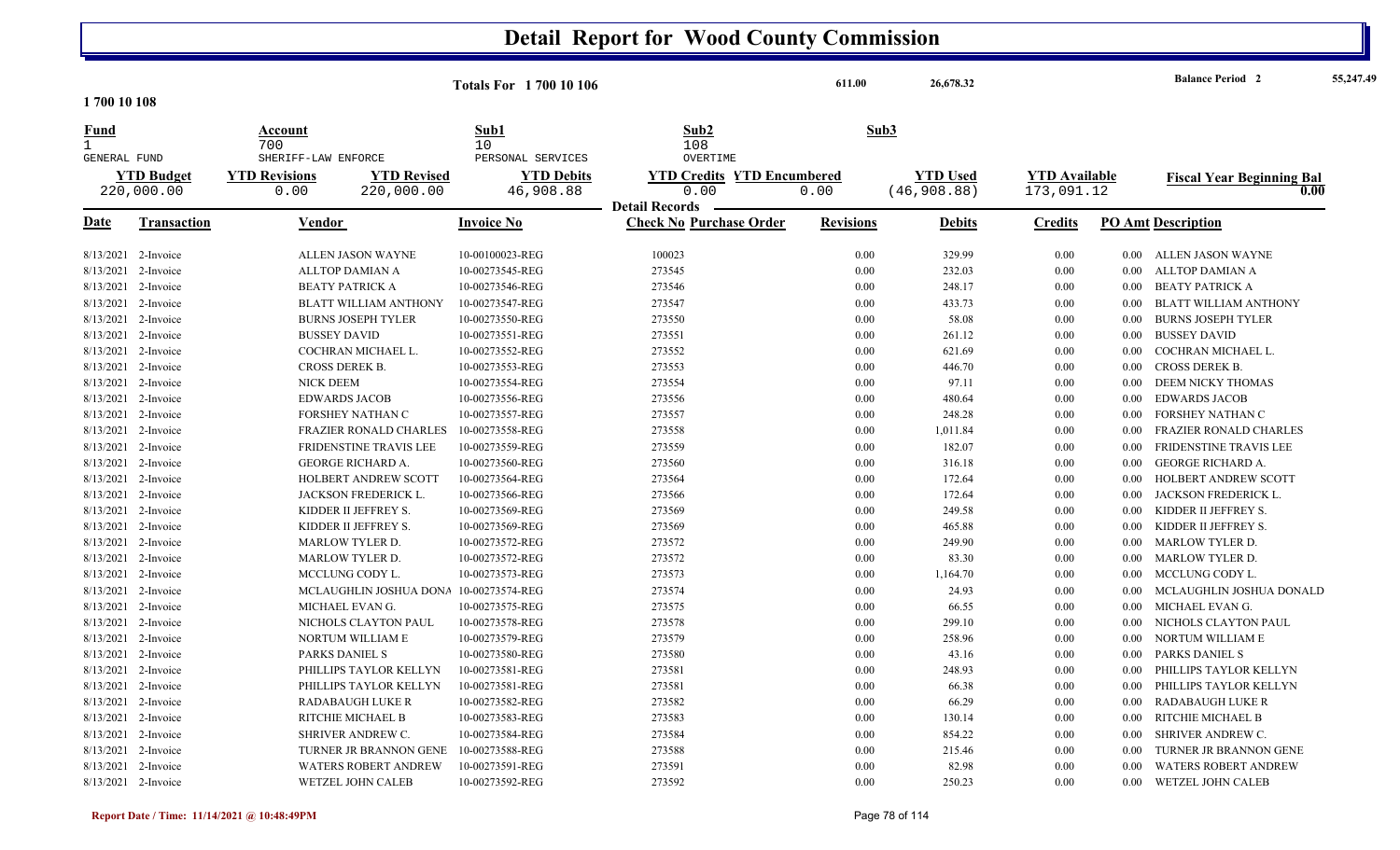| <b>YTD Budget</b><br>92,080.00             | <b>YTD Revised</b><br><b>YTD Revisions</b><br>79,186.00<br>(12, 894.00) | <b>YTD Debits</b><br>9,972.54      | <b>YTD Credits YTD Encumbered</b><br>0.00<br>0.00 |              | <b>YTD Used</b><br>(9, 972.54) | <b>YTD Available</b><br>69, 213.46 |                      | <b>Fiscal Year Beginning Bal</b><br>0.00     |           |
|--------------------------------------------|-------------------------------------------------------------------------|------------------------------------|---------------------------------------------------|--------------|--------------------------------|------------------------------------|----------------------|----------------------------------------------|-----------|
| GENERAL FUND                               | SHERIFF-LAW ENFORCE                                                     | PERSONAL SERVICES                  | EXTRA HELP                                        |              |                                |                                    |                      |                                              |           |
| Fund<br>$\mathbf{1}$                       | Account<br>700                                                          | Sub1<br>10                         | Sub2<br>109                                       | Sub3         |                                |                                    |                      |                                              |           |
| 1700 10 109                                |                                                                         |                                    |                                                   |              |                                |                                    |                      |                                              |           |
|                                            |                                                                         | <b>Totals For 1700 10 108</b>      |                                                   |              | 21,878.77                      |                                    |                      | <b>Balance Period 2</b>                      | 46,908.88 |
|                                            |                                                                         | 2-Invoice                          |                                                   |              | 21,878.77                      |                                    |                      |                                              |           |
| 8/31/2021 2-Invoice                        | WINDLAND RYAN D.                                                        | 10-00273811-REG                    | 273811                                            | 0.00         | 276.66                         | 0.00                               | 0.00                 | WINDLAND RYAN D.                             |           |
| 8/31/2021 2-Invoice                        | WETZEL JOHN CALEB                                                       | 10-00273809-REG                    | 273809                                            | 0.00         | 275.25                         | 0.00                               | $0.00\,$             | WETZEL JOHN CALEB                            |           |
| 8/31/2021 2-Invoice                        | <b>WATERS ROBERT ANDREW</b>                                             | 10-00273808-REG                    | 273808                                            | 0.00         | 116.17                         | 0.00                               | 0.00                 | <b>WATERS ROBERT ANDREW</b>                  |           |
| 8/31/2021 2-Invoice                        | TURNER JR BRANNON GENE                                                  | 10-00273805-REG                    | 273805                                            | 0.00         | 364.62                         | 0.00                               | 0.00                 | <b>TURNER JR BRANNON GENE</b>                |           |
| 8/31/2021 2-Invoice                        | SWIGER BRIAN A.                                                         | 10-00273804-REG                    | 273804                                            | 0.00         | 463.59                         | 0.00                               | $0.00\,$             | SWIGER BRIAN A.                              |           |
| 8/31/2021 2-Invoice                        | SHRIVER ANDREW C.                                                       | 10-00273801-REG                    | 273801                                            | 0.00         | 553.84                         | 0.00                               | 0.00                 | <b>SHRIVER ANDREW C.</b>                     |           |
| 8/31/2021 2-Invoice                        | RITCHIE MICHAEL B                                                       | 10-00273800-REG                    | 273800                                            | 0.00         | 74.36                          | 0.00                               | 0.00                 | RITCHIE MICHAEL B                            |           |
| 8/31/2021 2-Invoice                        | PHILLIPS TAYLOR KELLYN                                                  | 10-00273797-REG                    | 273797                                            | 0.00         | 248.93                         | 0.00                               | $0.00\,$             | PHILLIPS TAYLOR KELLYN                       |           |
| 8/31/2021 2-Invoice                        | NORTUM WILLIAM E                                                        | 10-00273795-REG                    | 273795                                            | 0.00         | 258.96                         | 0.00                               | $0.00\,$             | NORTUM WILLIAM E                             |           |
| 8/31/2021 2-Invoice                        | NICHOLS CLAYTON PAUL                                                    | 10-00273794-REG                    | 273794                                            | 0.00         | 66.47                          | 0.00                               | 0.00                 | NICHOLS CLAYTON PAUL                         |           |
| 8/31/2021 2-Invoice                        | MURPHY JAMES T.                                                         | 10-00273793-REG                    | 273793                                            | 0.00         | 458.49                         | 0.00                               | $0.00\,$             | MURPHY JAMES T.                              |           |
| 8/31/2021 2-Invoice                        | MICHAEL EVAN G.                                                         | 10-00273791-REG                    | 273791                                            | 0.00         | 532.43                         | 0.00                               | $0.00\,$             | MICHAEL EVAN G.                              |           |
| 8/31/2021 2-Invoice                        | MCLAUGHLIN JOSHUA DONA 10-00273790-REG                                  |                                    | 273790                                            | 0.00         | 282.49                         | 0.00                               | $0.00\,$             | MCLAUGHLIN JOSHUA DONALD                     |           |
| 8/31/2021 2-Invoice                        | MCCLUNG CODY L.                                                         | 10-00273789-REG                    | 273789                                            | 0.00         | 1,197.98                       | 0.00                               | $0.00\,$             | MCCLUNG CODY L.                              |           |
| 8/31/2021 2-Invoice                        | <b>MARLOW TYLER D.</b>                                                  | 10-00273788-REG                    | 273788                                            | 0.00         | 49.98                          | 0.00                               | $0.00\,$             | <b>MARLOW TYLER D.</b>                       |           |
| 8/31/2021 2-Invoice                        | <b>MARLOW TYLER D.</b>                                                  | 10-00273788-REG                    | 273788                                            | 0.00         | 249.90                         | 0.00                               | $0.00\,$             | <b>MARLOW TYLER D.</b>                       |           |
| 8/31/2021 2-Invoice                        | KOCHERSPERGER HANS RAN                                                  | 10-00273786-REG                    | 273786                                            | 0.00         | 367.48                         | 0.00                               | 0.00                 | KOCHERSPERGER HANS RANDALL                   |           |
| 8/31/2021 2-Invoice<br>8/31/2021 2-Invoice | KIDDER II JEFFREY S.                                                    | 10-00273785-REG                    | 273785                                            | 0.00         | 116.47                         | 0.00                               | $0.00\,$<br>$0.00\,$ | KIDDER II JEFFREY S.                         |           |
| 8/31/2021 2-Invoice                        | JACKSON FREDERICK L.<br>KIDDER II JEFFREY S.                            | 10-00273783-REG<br>10-00273785-REG | 273783<br>273785                                  | 0.00<br>0.00 | 249.58                         | 0.00<br>0.00                       | $0.00\,$             | JACKSON FREDERICK L.<br>KIDDER II JEFFREY S. |           |
| 8/31/2021 2-Invoice                        | HUPP MATTHEW C.                                                         | 10-00273782-REG                    | 273782                                            |              | 75.01<br>172.64                | 0.00                               | $0.00\,$             |                                              |           |
| 8/31/2021 2-Invoice                        | FRIDENSTINE TRAVIS LEE                                                  | 10-00273777-REG                    | 273777                                            | 0.00<br>0.00 | 99.31                          | 0.00                               | $0.00\,$             | FRIDENSTINE TRAVIS LEE<br>HUPP MATTHEW C.    |           |
| 8/31/2021 2-Invoice                        | <b>FRAZIER RONALD CHARLES</b>                                           | 10-00273776-REG                    | 273776                                            | 0.00         | 867.29                         | 0.00                               | 0.00                 | <b>FRAZIER RONALD CHARLES</b>                |           |
| 8/31/2021 2-Invoice                        | FORSHEY NATHAN C                                                        | 10-00273775-REG                    | 273775                                            | 0.00         | 231.73                         | 0.00                               | 0.00                 | FORSHEY NATHAN C                             |           |
| 8/31/2021 2-Invoice                        | <b>EDWARDS JACOB</b>                                                    | 10-00273774-REG                    | 273774                                            | 0.00         | 314.90                         | 0.00                               | $0.00\,$             | <b>EDWARDS JACOB</b>                         |           |
| 8/31/2021 2-Invoice                        | <b>NICK DEEM</b>                                                        | 10-00273772-REG                    | 273772                                            | 0.00         | 64.74                          | 0.00                               | $0.00\,$             | DEEM NICKY THOMAS                            |           |
| 8/31/2021 2-Invoice                        | CROSS DEREK B.                                                          | 10-00273771-REG                    | 273771                                            | 0.00         | 353.64                         | 0.00                               | $0.00\,$             | <b>CROSS DEREK B.</b>                        |           |
| 8/31/2021 2-Invoice                        | COCHRAN MICHAEL L.                                                      | 10-00273770-REG                    | 273770                                            | 0.00         | 376.78                         | 0.00                               | 0.00                 | COCHRAN MICHAEL L.                           |           |
| 8/31/2021 2-Invoice                        | <b>BUSSEY DAVID</b>                                                     | 10-00273769-REG                    | 273769                                            | 0.00         | 642.75                         | 0.00                               | $0.00\,$             | <b>BUSSEY DAVID</b>                          |           |
| 8/31/2021 2-Invoice                        | <b>BURNS JOSEPH TYLER</b>                                               | 10-00273768-REG                    | 273768                                            | 0.00         | 116.17                         | 0.00                               | 0.00                 | <b>BURNS JOSEPH TYLER</b>                    |           |
| 8/31/2021 2-Invoice                        | <b>BLATT WILLIAM ANTHONY</b>                                            | 10-00273765-REG                    | 273765                                            | 0.00         | 633.91                         | 0.00                               | $0.00\,$             | BLATT WILLIAM ANTHONY                        |           |
| 8/31/2021 2-Invoice                        | <b>BEATY PATRICK A</b>                                                  | 10-00273764-REG                    | 273764                                            | 0.00         | 37.76                          | 0.00                               | $0.00\,$             | <b>BEATY PATRICK A</b>                       |           |
| 8/31/2021 2-Invoice                        | ALLTOP DAMIAN A                                                         | 10-00273763-REG                    | 273763                                            | 0.00         | 646.37                         | 0.00                               | $0.00\,$             | ALLTOP DAMIAN A                              |           |
| 8/31/2021 2-Invoice                        | ALLEN JASON WAYNE                                                       | 10-00100025-REG                    | 100025                                            | 0.00         | 439.99                         | 0.00                               | $0.00\,$             | ALLEN JASON WAYNE                            |           |
| 8/13/2021 2-Invoice                        | <b>WOOD ADAM N</b>                                                      | 10-00273595-REG                    | 273595                                            | 0.00         | 132.59                         | 0.00                               | 0.00                 | WOOD ADAM N                                  |           |
| 8/13/2021 2-Invoice                        | WINDLAND RYAN D.                                                        | 10-00273594-REG                    | 273594                                            | 0.00         | 335.94                         | 0.00                               |                      | 0.00 WINDLAND RYAN D.                        |           |
|                                            |                                                                         |                                    |                                                   |              |                                |                                    |                      |                                              |           |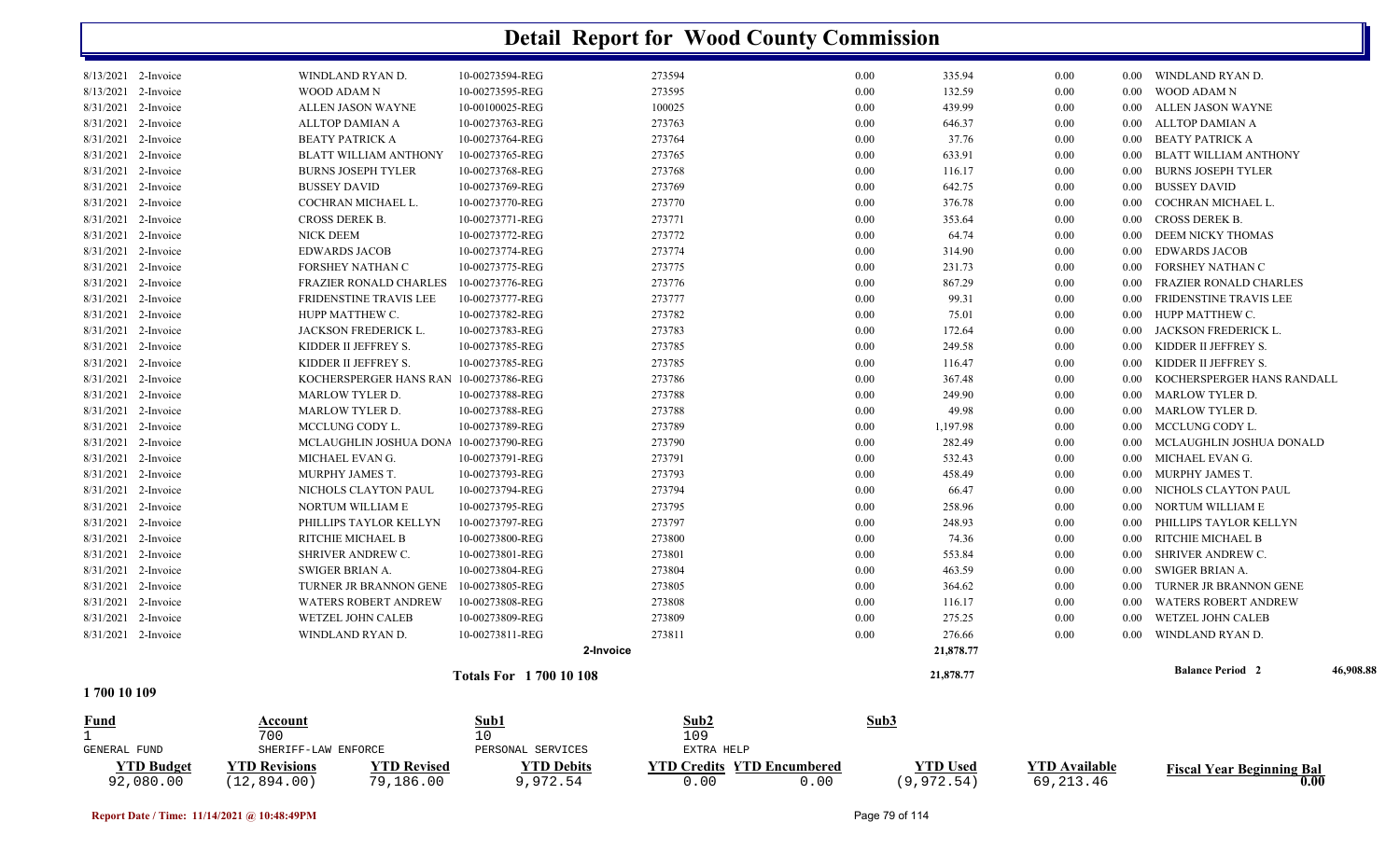|              |                                 |                                                                  |                                | <b>Detail Records</b>                                   |                  |                                 |                                    |          |                                          |           |
|--------------|---------------------------------|------------------------------------------------------------------|--------------------------------|---------------------------------------------------------|------------------|---------------------------------|------------------------------------|----------|------------------------------------------|-----------|
| <u>Date</u>  | <u>Transaction</u>              | <u>Vendor</u>                                                    | <b>Invoice No</b>              | <b>Check No Purchase Order</b>                          | <b>Revisions</b> | <b>Debits</b>                   | <b>Credits</b>                     |          | <b>PO Amt Description</b>                |           |
|              | 8/13/2021 2-Invoice             | EATON MICHAEL W.                                                 | 10-00273555-REG                | 273555                                                  | 0.00             | 402.64                          | 0.00                               |          | 0.00 EATON MICHAEL W.                    |           |
|              | 8/13/2021 2-Invoice             | <b>HARDIN GARY L</b>                                             | 10-00273561-REG                | 273561                                                  | 0.00             | 384.67                          | 0.00                               | 0.00     | <b>HARDIN GARY L</b>                     |           |
|              | 8/13/2021 2-Invoice             | VANDENBROEKE GARY LEE                                            | 10-00273589-REG                | 273589                                                  | 0.00             | 920.32                          | 0.00                               | $0.00\,$ | VANDENBROEKE GARY LEE                    |           |
|              | 8/13/2021 2-Invoice             | WILLIAMS STEVEN W                                                | 10-00273593-REG                | 273593                                                  | 0.00             | 733.38                          | 0.00                               | $0.00\,$ | WILLIAMS STEVEN W                        |           |
|              | 8/31/2021 2-Invoice             | EATON MICHAEL W.                                                 | 10-00273773-REG                | 273773                                                  | 0.00             | 266.03                          | 0.00                               | $0.00\,$ | EATON MICHAEL W.                         |           |
|              | 8/31/2021 2-Invoice             | PLUM STEVEN M.                                                   | 10-00273798-REG                | 273798                                                  | 0.00             | 805.28                          | 0.00                               | $0.00\,$ | PLUM STEVEN M.                           |           |
|              | 8/31/2021 2-Invoice             | VANDENBROEKE GARY LEE                                            | 10-00273806-REG                | 273806                                                  | 0.00             | 1,035.36                        | 0.00                               | 0.00     | VANDENBROEKE GARY LEE                    |           |
|              | 8/31/2021 2-Invoice             | WILLIAMS STEVEN W                                                | 10-00273810-REG                | 273810                                                  | 0.00             | 1,085.69                        | 0.00                               | 0.00     | WILLIAMS STEVEN W                        |           |
|              |                                 |                                                                  |                                | 2-Invoice                                               |                  | 5,633.37                        |                                    |          |                                          |           |
|              | 8/4/2021 6-Revision             |                                                                  | 22#1C                          |                                                         | 12,894.00        | 0.00                            | 0.00                               |          | 0.00 Letter Dated July 1                 |           |
|              |                                 |                                                                  |                                | 6-Revision                                              |                  |                                 |                                    |          |                                          |           |
|              |                                 |                                                                  | <b>Totals For 170010109</b>    |                                                         | 12,894.00        | 5,633.37                        |                                    |          | <b>Balance Period 2</b>                  | 9,972.54  |
| 1700 10 182  |                                 |                                                                  |                                |                                                         |                  |                                 |                                    |          |                                          |           |
| Fund         |                                 | Account                                                          | Sub1                           | Sub2                                                    | Sub3             |                                 |                                    |          |                                          |           |
|              |                                 | 700                                                              | 10                             | 182                                                     |                  |                                 |                                    |          |                                          |           |
| GENERAL FUND |                                 | SHERIFF-LAW ENFORCE                                              | PERSONAL SERVICES              | SECRETARIES                                             |                  |                                 |                                    |          |                                          |           |
|              | <b>YTD Budget</b>               | <b>YTD Revisions</b><br><b>YTD Revised</b>                       | <b>YTD Debits</b>              | <b>YTD Credits YTD Encumbered</b>                       |                  | <b>YTD Used</b>                 | <b>YTD Available</b>               |          | <b>Fiscal Year Beginning Bal</b>         |           |
|              | 119,937.00                      | 5,250.00<br>125,187.00                                           | 20,810.00                      | 0.00<br><b>Detail Records</b>                           | 0.00             | (20, 810.00)                    | 104,377.00                         |          | 0.00                                     |           |
| <b>Date</b>  | <b>Transaction</b>              | Vendor                                                           | <b>Invoice No</b>              | <b>Check No Purchase Order</b>                          | <b>Revisions</b> | <b>Debits</b>                   | <b>Credits</b>                     |          | <b>PO Amt Description</b>                |           |
|              | 8/13/2021 2-Invoice             | <b>ALLEN PEGGY SUE</b>                                           | 10-00273543-REG                | 273543                                                  | 0.00             | 1,463.02                        | 0.00                               |          | 0.00 ALLEN PEGGY SUE                     |           |
|              | 8/13/2021 2-Invoice             | BROGDON GREGORY SCOTT                                            | 10-00273548-REG                | 273548                                                  | 0.00             | 2,012.51                        | 0.00                               | 0.00     | BROGDON GREGORY SCOTT                    |           |
|              | 8/13/2021 2-Invoice             | WADE TERESA JEAN                                                 | 10-00273590-REG                | 273590                                                  | 0.00             | 1,726.97                        | 0.00                               | $0.00\,$ | WADE TERESA JEAN                         |           |
|              | 8/31/2021 2-Invoice             | <b>ALLEN PEGGY SUE</b>                                           | 10-00273761-REG                | 273761                                                  | 0.00             | 1,463.02                        | 0.00                               | $0.00\,$ | ALLEN PEGGY SUE                          |           |
|              | 8/31/2021 2-Invoice             | BROGDON GREGORY SCOTT                                            | 10-00273766-REG                | 273766                                                  | 0.00             | 2,012.51                        | 0.00                               | 0.00     | <b>BROGDON GREGORY SCOTT</b>             |           |
|              | 8/31/2021 2-Invoice             | WADE TERESA JEAN                                                 | 10-00273807-REG                | 273807                                                  | 0.00             | 1,726.97                        | 0.00                               | 0.00     | WADE TERESA JEAN                         |           |
|              |                                 |                                                                  |                                | 2-Invoice                                               |                  | 10,405.00                       |                                    |          |                                          |           |
|              | 8/4/2021 6-Revision             |                                                                  | 22#1                           |                                                         | 5,250.00         | 0.00                            | 0.00                               |          | 0.00 Letter Dated July 1                 |           |
|              |                                 |                                                                  |                                | <b>6-Revision</b>                                       |                  |                                 |                                    |          |                                          |           |
|              |                                 |                                                                  | <b>Totals For 1700 10 182</b>  |                                                         | 5,250.00         | 10,405.00                       |                                    |          | <b>Balance Period 2</b>                  | 20,810.00 |
| 1700 10 187  |                                 |                                                                  |                                |                                                         |                  |                                 |                                    |          |                                          |           |
| <u>Fund</u>  |                                 | <u>Account</u>                                                   | Sub1                           | Sub2                                                    | Sub3             |                                 |                                    |          |                                          |           |
| $\mathbf{1}$ |                                 | 700                                                              | 10 <sup>°</sup>                | 187                                                     |                  |                                 |                                    |          |                                          |           |
| GENERAL FUND |                                 | SHERIFF-LAW ENFORCE                                              | PERSONAL SERVICES              | HOLDING CENTER                                          |                  |                                 |                                    |          |                                          |           |
|              | <b>YTD Budget</b><br>202,550.00 | <b>YTD Revisions</b><br><b>YTD Revised</b><br>202,550.00<br>0.00 | <b>YTD Debits</b><br>29,554.30 | <b>YTD Credits YTD Encumbered</b><br>0.00               | 0.00             | <b>YTD Used</b><br>(29, 554.30) | <b>YTD</b> Available<br>172,995.70 |          | <b>Fiscal Year Beginning Bal</b><br>0.00 |           |
| <u>Date</u>  | <b>Transaction</b>              | Vendor                                                           | <b>Invoice No</b>              | <b>Detail Records</b><br><b>Check No Purchase Order</b> | <b>Revisions</b> | <b>Debits</b>                   | <b>Credits</b>                     |          | <b>PO Amt Description</b>                |           |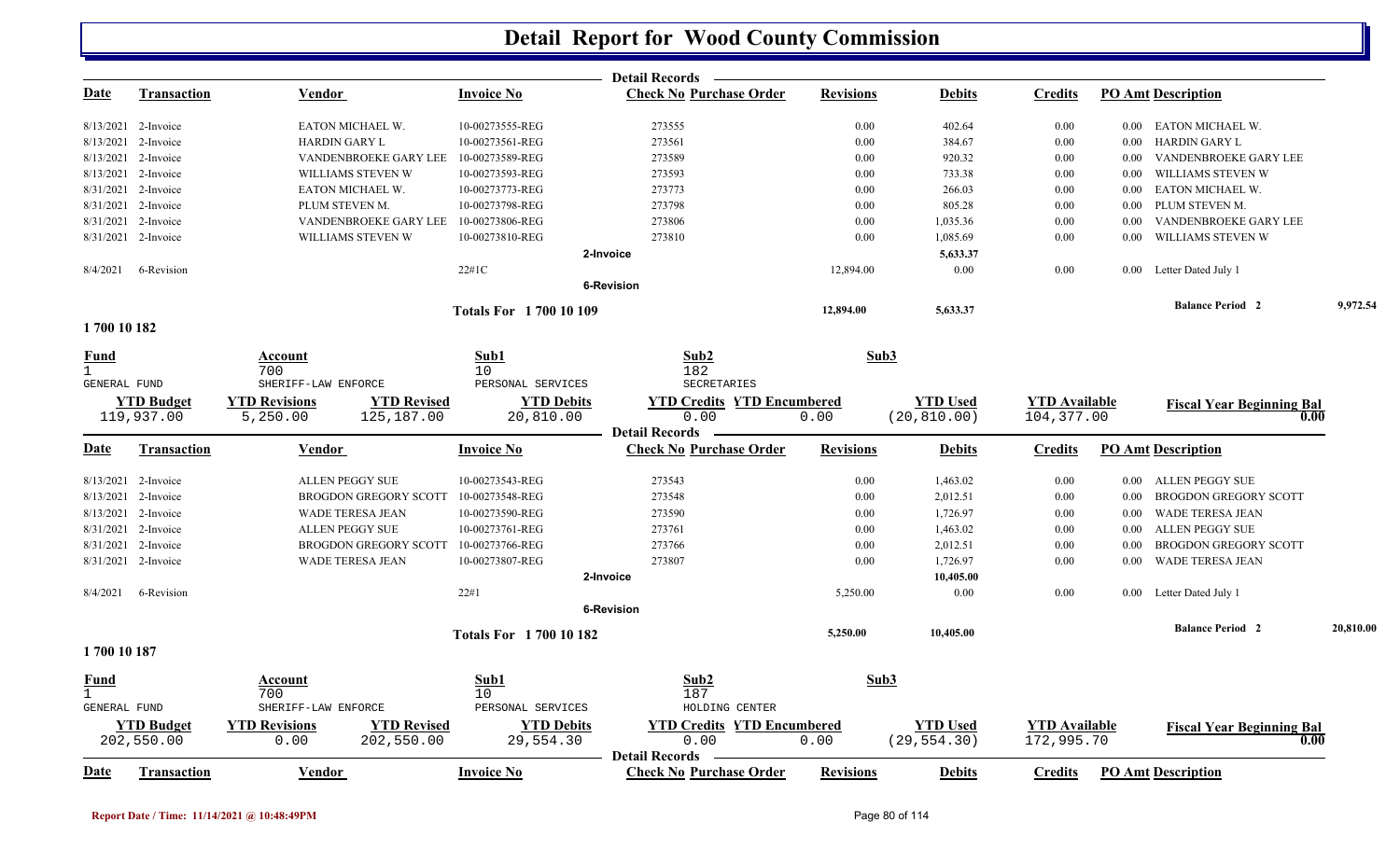|                                             |                                            |                                 | <b>Detail Report for Wood County Commission</b>         |                  |                 |                      |          |                                  |           |
|---------------------------------------------|--------------------------------------------|---------------------------------|---------------------------------------------------------|------------------|-----------------|----------------------|----------|----------------------------------|-----------|
| 8/13/2021 2-Invoice                         | <b>BEATY PATRICK A</b>                     | 10-00273546-REG                 | 273546                                                  | 0.00             | 1,246.87        | $0.00\,$             |          | 0.00 BEATY PATRICK A             |           |
| 8/13/2021<br>2-Invoice                      | HOLBERT ANDREW SCOTT                       | 10-00273564-REG                 | 273564                                                  | 0.00             | 1,246.87        | 0.00                 | 0.00     | HOLBERT ANDREW SCOTT             |           |
| 8/13/2021 2-Invoice                         | JACKSON FREDERICK L.                       | 10-00273566-REG                 | 273566                                                  | 0.00             | 1,246.87        | 0.00                 | 0.00     | JACKSON FREDERICK L              |           |
| 8/13/2021 2-Invoice                         | JOHNSON DANIELLE D.                        | 10-00273568-REG                 | 273568                                                  | 0.00             | 438.79          | 0.00                 | 0.00     | JOHNSON DANIELLE D.              |           |
| 8/13/2021<br>2-Invoice                      | NORTUM WILLIAM E                           | 10-00273579-REG                 | 273579                                                  | 0.00             | 1,246.87        | 0.00                 | $0.00\,$ | NORTUM WILLIAM E                 |           |
| 8/13/2021 2-Invoice                         | SOMERVILLE BRIAN L.                        | 10-00273586-REG                 | 273586                                                  | 0.00             | 1,246.87        | 0.00                 | 0.00     | SOMERVILLE BRIAN L.              |           |
| 8/13/2021 2-Invoice                         | STAATS CHELCIE S.                          | 10-00273602-REG                 | 273602                                                  | 0.00             | 421.09          | 0.00                 | 0.00     | STAATS CHELCIE S.                |           |
| 8/31/2021<br>2-Invoice                      | <b>BEATY PATRICK A</b>                     | 10-00273764-REG                 | 273764                                                  | 0.00             | 1,246.87        | 0.00                 | 0.00     | <b>BEATY PATRICK A</b>           |           |
| 8/31/2021 2-Invoice                         | HOLBERT ANDREW SCOTT                       | 10-00273781-REG                 | 273781                                                  | 0.00             | 1,246.87        | 0.00                 | $0.00\,$ | HOLBERT ANDREW SCOTT             |           |
| 8/31/2021 2-Invoice                         | JACKSON FREDERICK L.                       | 10-00273783-REG                 | 273783                                                  | 0.00             | 1,246.87        | $0.00\,$             | 0.00     | JACKSON FREDERICK L.             |           |
| 8/31/2021<br>2-Invoice                      | NORTUM WILLIAM E                           | 10-00273795-REG                 | 273795                                                  | 0.00             | 1,246.87        | 0.00                 | $0.00\,$ | NORTUM WILLIAM E                 |           |
| 8/31/2021 2-Invoice                         | SOMERVILLE BRIAN L.                        | 10-00273803-REG                 | 273803                                                  | 0.00             | 1,246.87        | 0.00                 | 0.00     | SOMERVILLE BRIAN L.              |           |
| 8/31/2021 2-Invoice                         | STAATS CHELCIE S.                          | 10-00273819-REG                 | 273819                                                  | 0.00             | 421.10          | 0.00                 | 0.00     | STAATS CHELCIE S.                |           |
|                                             |                                            |                                 | 2-Invoice                                               |                  | 13,749.68       |                      |          |                                  |           |
|                                             |                                            | <b>Totals For 1700 10 187</b>   |                                                         |                  | 13,749.68       |                      |          | <b>Balance Period 2</b>          | 29,554.30 |
| 1700 10 198                                 |                                            |                                 |                                                         |                  |                 |                      |          |                                  |           |
| <u>Fund</u><br>$\mathbf{1}$<br>GENERAL FUND | Account<br>700<br>SHERIFF-LAW ENFORCE      | Sub1<br>10<br>PERSONAL SERVICES | Sub2<br>198<br>COURT SECURITY                           | Sub3             |                 |                      |          |                                  |           |
| <b>YTD Budget</b>                           | <b>YTD Revised</b><br><b>YTD Revisions</b> | <b>YTD Debits</b>               | <b>YTD Credits YTD Encumbered</b>                       |                  | <b>YTD Used</b> | <b>YTD</b> Available |          | <b>Fiscal Year Beginning Bal</b> |           |
| 180,792.00                                  | 13,754.00<br>194,546.00                    | 32, 424.28                      | 0.00                                                    | 0.00             | (32, 424.28)    | 162, 121.72          |          |                                  | 0.00      |
| <b>Transaction</b>                          |                                            | <b>Invoice No</b>               | <b>Detail Records</b><br><b>Check No Purchase Order</b> | <b>Revisions</b> |                 | <b>Credits</b>       |          | <b>PO Amt Description</b>        |           |
| Date                                        | Vendor                                     |                                 |                                                         |                  | <b>Debits</b>   |                      |          |                                  |           |
| 8/13/2021 2-Invoice                         | NICK DEEM                                  | 10-00273554-REG                 | 273554                                                  | 0.00             | 1,246.87        | $0.00\,$             | $0.00\,$ | DEEM NICKY THOMAS                |           |
| 8/13/2021<br>2-Invoice                      | HARRIS MARK C.                             | 10-00273562-REG                 | 273562                                                  | 0.00             | 1,784.22        | 0.00                 | 0.00     | HARRIS MARK C.                   |           |
| 8/13/2021 2-Invoice                         | JOHNSON CHARLES J.                         | 10-00273567-REG                 | 273567                                                  | 0.00             | 1,334.37        | 0.00                 | $0.00\,$ | JOHNSON CHARLES J.               |           |
| 2-Invoice<br>8/13/2021                      | LANDERS WILLIAM M.                         | 10-00273571-REG                 | 273571                                                  | 0.00             | 1,246.87        | 0.00                 | $0.00\,$ | LANDERS WILLIAM M.               |           |
| 8/13/2021<br>2-Invoice                      | PARKS DANIEL S                             | 10-00273580-REG                 | 273580                                                  | 0.00             | 1,246.87        | 0.00                 | 0.00     | PARKS DANIEL S                   |           |
| 8/13/2021 2-Invoice                         | YONALEY RONALD L.                          | 10-00273596-REG                 | 273596                                                  | 0.00             | 1,246.87        | 0.00                 | 0.00     | YONALEY RONALD L.                |           |
| 8/31/2021<br>2-Invoice                      | NICK DEEM                                  | 10-00273772-REG                 | 273772                                                  | 0.00             | 1,246.87        | $0.00\,$             | 0.00     | DEEM NICKY THOMAS                |           |
| 8/31/2021<br>2-Invoice                      | HARRIS MARK C.                             | 10-00273779-REG                 | 273779                                                  | 0.00             | 1,784.22        | 0.00                 | 0.00     | HARRIS MARK C.                   |           |
| 8/31/2021 2-Invoice                         | JOHNSON CHARLES J.                         | 10-00273784-REG                 | 273784                                                  | 0.00             | 1,334.37        | $0.00\,$             | 0.00     | JOHNSON CHARLES J.               |           |
| 8/31/2021<br>2-Invoice                      | LANDERS WILLIAM M.                         | 10-00273787-REG                 | 273787                                                  | 0.00             | 1,246.87        | $0.00\,$             | 0.00     | LANDERS WILLIAM M.               |           |
| 8/31/2021<br>2-Invoice                      | PARKS DANIEL S                             | 10-00273796-REG                 | 273796                                                  | 0.00             | 1,246.87        | 0.00                 | 0.00     | PARKS DANIEL S                   |           |
| 8/31/2021 2-Invoice                         | YONALEY RONALD L.                          | 10-00273813-REG                 | 273813                                                  | 0.00             | 1,246.87        | $0.00\,$             | 0.00     | YONALEY RONALD L.                |           |
|                                             |                                            |                                 | 2-Invoice                                               |                  | 16,212.14       |                      |          |                                  |           |
| 8/4/2021<br>6-Revision                      |                                            |                                 |                                                         |                  |                 |                      |          |                                  |           |
|                                             |                                            | 22#1                            |                                                         | 13,754.00        | 0.00            | 0.00                 |          | 0.00 Letter Dated July 1         |           |
|                                             |                                            |                                 | <b>6-Revision</b>                                       |                  |                 |                      |          | <b>Balance Period 2</b>          | 32,424.28 |

**1 700 40 211**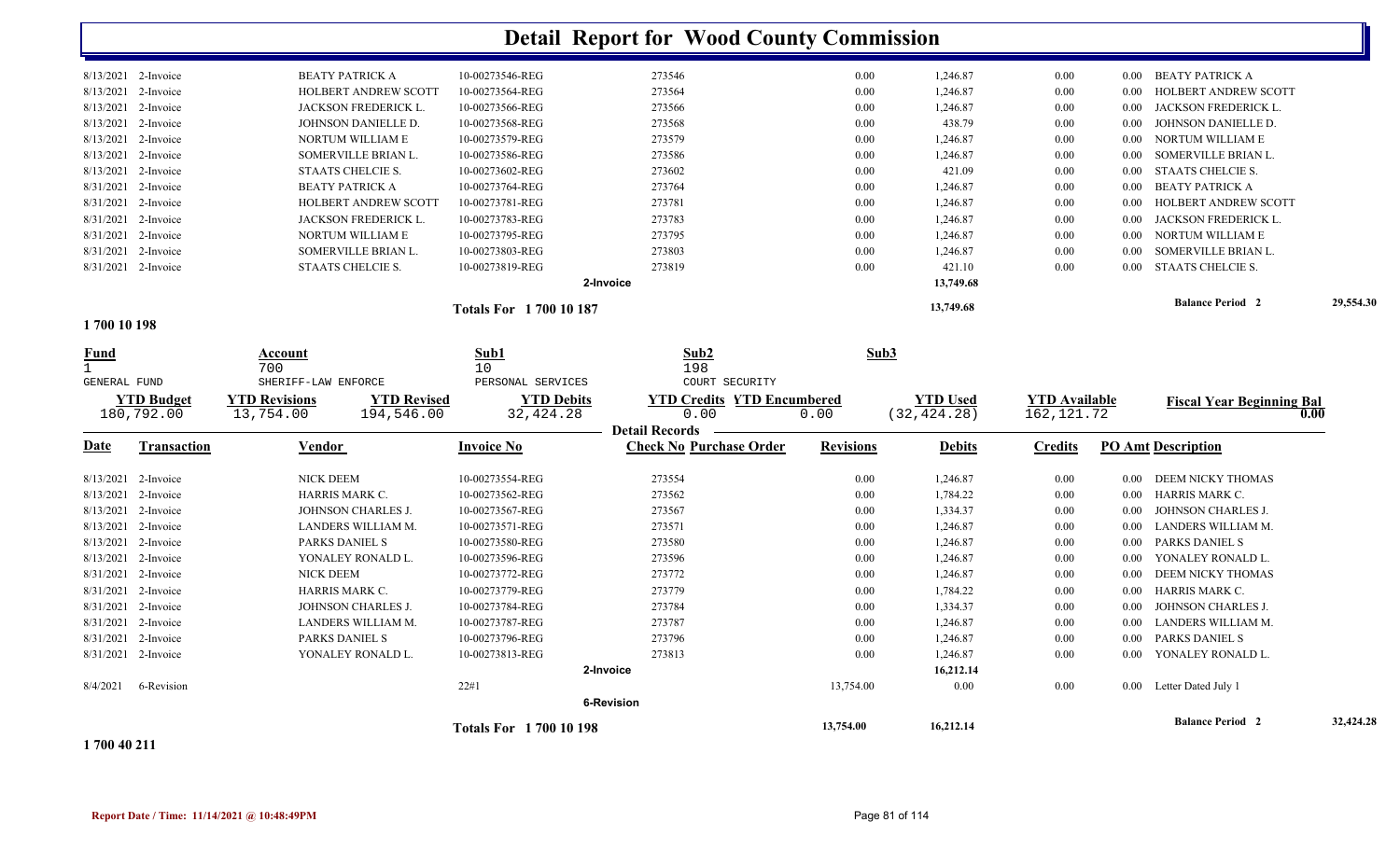| Fund<br>$\mathbf{1}$<br><b>GENERAL FUND</b>    |                                                                                  | Account<br>700<br>SHERIFF-LAW ENFORCE                                     |                                                                                                                              | Sub1<br>40<br>CONTRACTURAL SERVICES                                   |                                      | Sub2<br>211<br><b>TELEPHONES</b>                                               | Sub3                         |                                                     |                                    |                                       |                                                                                                                                              |          |
|------------------------------------------------|----------------------------------------------------------------------------------|---------------------------------------------------------------------------|------------------------------------------------------------------------------------------------------------------------------|-----------------------------------------------------------------------|--------------------------------------|--------------------------------------------------------------------------------|------------------------------|-----------------------------------------------------|------------------------------------|---------------------------------------|----------------------------------------------------------------------------------------------------------------------------------------------|----------|
|                                                | <b>YTD Budget</b><br>35,000.00                                                   | <b>YTD Revisions</b><br>0.00                                              | <b>YTD Revised</b><br>35,000.00                                                                                              | <b>YTD Debits</b><br>5,559.20                                         | <b>Detail Records</b>                | <b>YTD Credits YTD Encumbered</b><br>0.00                                      | 0.00                         | <b>YTD Used</b><br>(5, 559.20)                      | <b>YTD Available</b><br>29,440.80  |                                       | <b>Fiscal Year Beginning Bal</b><br>0.00                                                                                                     |          |
| <u>Date</u>                                    | <u>Transaction</u>                                                               | <b>Vendor</b>                                                             |                                                                                                                              | <b>Invoice No</b>                                                     |                                      | <b>Check No Purchase Order</b>                                                 | <b>Revisions</b>             | <b>Debits</b>                                       | <u>Credits</u>                     |                                       | <b>PO Amt Description</b>                                                                                                                    |          |
| 8/24/2021                                      | $8/10/2021$ 2-Invoice<br>8/10/2021 2-Invoice<br>2-Invoice<br>8/31/2021 2-Invoice | <b>VERIZON WIRELESS</b><br><b>AT&amp;T MOBILITY</b><br><b>CAS CABLE</b>   | MILLER COMMUNICATIONS 1 117915                                                                                               | 08202021A<br>287298247070<br>09102021<br>2-Invoice                    | 172413<br>172435<br>172474<br>172498 |                                                                                | 0.00<br>0.00<br>0.00<br>0.00 | 30.00<br>2,393.04<br>1,316.68<br>236.40<br>3,976.12 | 0.00<br>0.00<br>0.00<br>0.00       | 0.00<br>0.00<br>0.00<br>0.00          | TOWER RENTAL - SUMMIT<br>ACCT NO 786074779-00001<br>287298247070X08132021<br>ACCT NO 005-070079                                              |          |
|                                                |                                                                                  |                                                                           |                                                                                                                              | <b>Totals For 1700 40 211</b>                                         |                                      |                                                                                |                              | 3,976.12                                            |                                    |                                       | <b>Balance Period 2</b>                                                                                                                      | 5,559.20 |
| 1700 40 217                                    |                                                                                  |                                                                           |                                                                                                                              |                                                                       |                                      |                                                                                |                              |                                                     |                                    |                                       |                                                                                                                                              |          |
| <b>Fund</b><br>$\mathbf{1}$<br>GENERAL FUND    | <b>YTD Budget</b><br>55,000.00                                                   | Account<br>700<br>SHERIFF-LAW ENFORCE<br><b>YTD Revisions</b><br>1,122.00 | <b>YTD Revised</b><br>56,122.00                                                                                              | Sub1<br>40<br>CONTRACTURAL SERVICES<br><b>YTD Debits</b><br>10,424.33 | <b>Detail Records</b>                | Sub2<br>217<br>M&R-AUTOS & TRUCKS<br><b>YTD Credits YTD Encumbered</b><br>0.00 | Sub <sub>3</sub><br>2,371.81 | <b>YTD Used</b><br>(10, 424.33)                     | <b>YTD Available</b><br>43, 325.86 |                                       | <b>Fiscal Year Beginning Bal</b><br>0.00                                                                                                     |          |
| <b>Date</b>                                    | Transaction                                                                      | Vendor                                                                    |                                                                                                                              | <b>Invoice No</b>                                                     |                                      | <b>Check No Purchase Order</b>                                                 | <b>Revisions</b>             | <b>Debits</b>                                       | Credits                            |                                       | <b>PO Amt Description</b>                                                                                                                    |          |
| 8/2/2021<br>8/2/2021<br>8/2/2021               | 1-Purchase Order<br>1-Purchase Order<br>1-Purchase Order                         | PRO TINT                                                                  | <b>ADVANCE AUTO PARTS</b><br><b>GOODYEAR AUTO SERVICE (</b>                                                                  |                                                                       |                                      | 84672<br>84681<br>84683                                                        | 0.00<br>0.00<br>0.00         | 0.00<br>0.00<br>0.00                                | 0.00<br>0.00<br>0.00               | 500.00<br>59.00<br>100.00             | <b>AUGUST BLANKET PO</b><br>vehicle alignment - Stephens<br>2018 Explorer windo tint - Marlow                                                |          |
| 8/3/2021<br>8/5/2021<br>8/5/2021               | 1-Purchase Order<br>1-Purchase Order<br>1-Purchase Order                         |                                                                           | <b>BLATT TRANSMISSION</b><br><b>ADVANCE AUTO PARTS</b><br><b>GOODYEAR AUTO SERVICE (</b>                                     |                                                                       |                                      | 84688<br>84700<br>84701                                                        | 0.00<br>0.00<br>0.00         | 0.00<br>0.00<br>0.00                                | 0.00<br>0.00<br>0.00               | 480.00<br>283.75<br>2,324.16          | 2011 DURANGO TRANSFER CASE SPROCKI<br>Caliper, rootrs, brake pads and brake hose<br>Ford tires                                               |          |
| 8/5/2021<br>8/5/2021<br>8/12/2021<br>8/12/2021 | 1-Purchase Order<br>1-Purchase Order<br>1-Purchase Order<br>1-Purchase Order     |                                                                           | <b>GOODYEAR AUTO SERVICE (</b><br>MILLER COMMUNICATIONS I<br><b>ADVANCE AUTO PARTS</b><br><b>GARAGE TRENDZ &amp; VINYL W</b> |                                                                       |                                      | 84710<br>84695<br>84721<br>84727                                               | 0.00<br>0.00<br>0.00<br>0.00 | 0.00<br>0.00<br>0.00<br>0.00                        | 0.00<br>0.00<br>0.00<br>0.00       | 437.99<br>869.00<br>3,776.44<br>50.00 | tires for F150 - McClung<br>remove and reinstall K9 equipment between vehic<br>Stock Order - filters, bulbs, wiper blades, etc.<br>K9 decals |          |
| 8/3/2021                                       | 2-Invoice                                                                        |                                                                           | <b>ADVANCE AUTO PARTS</b>                                                                                                    | 12560-312521                                                          | 1-Purchase Order<br>172348           | 84540                                                                          | 0.00                         | 8.04                                                | 0.00                               |                                       | (8.04) BLANKET PO FOR JULY                                                                                                                   |          |
| 8/3/2021<br>8/3/2021<br>8/3/2021               | 2-Invoice<br>2-Invoice<br>2-Invoice                                              |                                                                           | <b>ADVANCE AUTO PARTS</b><br><b>ADVANCE AUTO PARTS</b><br><b>ADVANCE AUTO PARTS</b>                                          | 12560-312522<br>12560-312523<br>12560-312936                          | 172348<br>172348<br>172348           | 84540<br>84540<br>84540                                                        | 0.00<br>0.00<br>0.00         | 101.69<br>12.56<br>101.69                           | 0.00<br>0.00<br>0.00               |                                       | (101.69) BLANKET PO FOR JULY<br>(12.56) BLANKET PO FOR JULY<br>(101.69) BLANKET PO FOR JULY                                                  |          |
| 8/3/2021<br>8/3/2021<br>8/3/2021               | 2-Invoice<br>2-Invoice<br>2-Invoice                                              |                                                                           | <b>ADVANCE AUTO PARTS</b><br><b>ADVANCE AUTO PARTS</b><br><b>ADVANCE AUTO PARTS</b>                                          | 12560-313350<br>12560-312525<br>12560-312596                          | 172348<br>172348<br>172348           | 84540<br>84540<br>84540                                                        | 0.00<br>0.00<br>0.00         | 10.00<br>94.68<br>30.29                             | 0.00<br>0.00<br>0.00               |                                       | (10.00) BLANKET PO FOR JULY<br>(94.68) BLANKET PO FOR JULY<br>(30.29) BLANKET PO FOR JULY                                                    |          |
| 8/3/2021<br>8/3/2021                           | 2-Invoice<br>2-Invoice                                                           |                                                                           | <b>ADVANCE AUTO PARTS</b><br><b>ADVANCE AUTO PARTS</b>                                                                       | 12560-312664<br>12560-312826                                          | 172348<br>172348                     | 84540<br>84540                                                                 | 0.00<br>0.00                 | 13.10<br>38.52                                      | 0.00<br>0.00                       |                                       | (13.10) BLANKET PO FOR JULY<br>(38.52) BLANKET PO FOR JULY                                                                                   |          |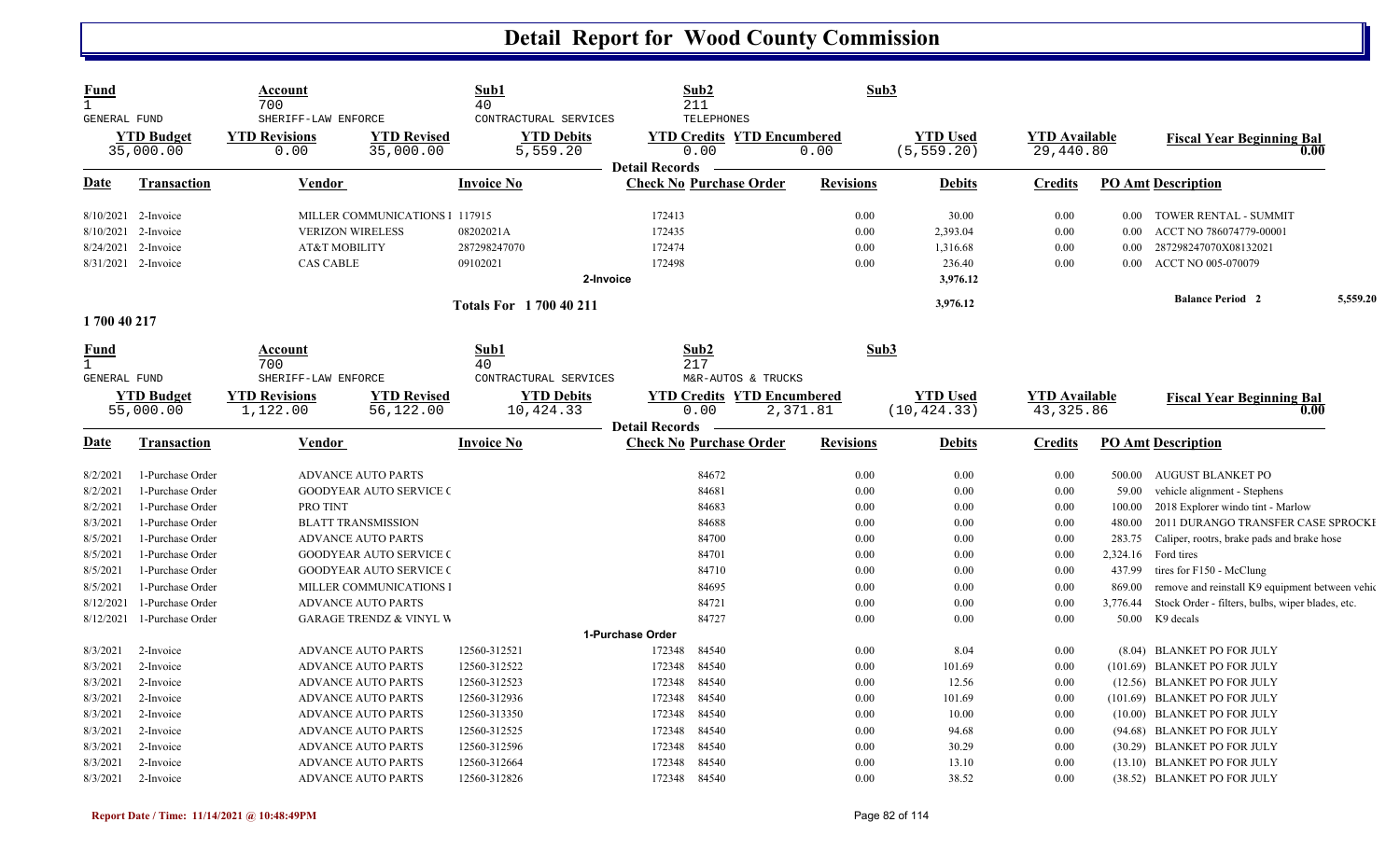| 8/3/2021            | 2-Invoice  | <b>ADVANCE AUTO PARTS</b>                | 12560-312807                | 172348            | 84540           | 0.00     | 45.46    | 0.00 |                         | (45.46) BLANKET PO FOR JULY                                 |
|---------------------|------------|------------------------------------------|-----------------------------|-------------------|-----------------|----------|----------|------|-------------------------|-------------------------------------------------------------|
| 8/3/2021            | 2-Invoice  | <b>ADVANCE AUTO PARTS</b>                | 12560-313324                | 172348            | 84540           | 0.00     | 29.34    | 0.00 |                         | (29.34) BLANKET PO FOR JULY                                 |
| 8/3/2021            | 2-Invoice  | <b>GOODYEAR AUTO SERVICE (229303)</b>    |                             | 172363            | 84681           | 0.00     | 59.00    | 0.00 |                         | $(59.00)$ vehicle alignment - Stephens                      |
| 8/3/2021            | 2-Invoice  | <b>GOODYEAR AUTO SERVICE (229299)</b>    |                             | 172363            | 84663           | 0.00     | 59.00    | 0.00 |                         | (59.00) ALIGNMENT (MCLAUGHLIN)                              |
| 8/3/2021            | 2-Invoice  | <b>SAFELITE AUTO GLASS</b>               | 04134-240375                | 172379            | 84614           | 0.00     | 393.05   | 0.00 |                         | (393.05) 2021 EXPLORER WINDSHIELD                           |
| 8/10/2021           | 2-Invoice  | <b>BLATT TRANSMISSION</b>                | 14740                       | 172399            | 84688           | 0.00     | 505.90   | 0.00 |                         | (480.00) 2011 DURANGO TRANSFER CASE SPROCKI                 |
| 8/10/2021           | 2-Invoice  | GALLS                                    | 018847316                   | 172405            | 84587           | 0.00     | 40.94    | 0.00 |                         | (30.00) ADJUSTABLE CAR SEAT ORGANIZER FOR                   |
| 8/17/2021           | 2-Invoice  | <b>ADVANCE AUTO PARTS</b>                | 12560-314542                | 172446            | 84700           | 0.00     | 228.75   | 0.00 |                         | (228.75) Caliper, rootrs, brake pads and brake hose         |
| 8/17/2021           | 2-Invoice  | FRANKLIN FIRE EQUIPMENT                  | 102525                      | 172455            | PY2021<br>84414 | 0.00     | 135.00   | 0.00 |                         | (135.00) FIRE EXTINGUISHERS & RE-CHARGE                     |
| 8/17/2021 2-Invoice |            | <b>GOODYEAR AUTO SERVICE (229373)</b>    |                             | 172458            | 84701           | 0.00     | 2,324.16 | 0.00 | $(2,324.16)$ Ford tires |                                                             |
| 8/17/2021 2-Invoice |            | <b>GOODYEAR AUTO SERVICE (229436)</b>    |                             | 172458            | 84710           | 0.00     | 437.96   | 0.00 |                         | $(437.96)$ tires for F150 - McClung                         |
| 8/17/2021           | 2-Invoice  | MILLER COMMUNICATIONS 1 117889           |                             | 172465            | 84695           | 0.00     | 869.00   | 0.00 |                         | (869.00) remove and reinstall K9 equipment between vehic    |
| 8/24/2021 2-Invoice |            | <b>ADVANCE AUTO PARTS</b>                | 12560-315008                | 172472            | 84721           | 0.00     | 3,776.44 | 0.00 |                         | (3,776.44) Stock Order - filters, bulbs, wiper blades, etc. |
| 8/24/2021 2-Invoice |            | <b>GARAGE TRENDZ &amp; VINYL W 11093</b> |                             | 172490            | 84727           | 0.00     | 50.00    | 0.00 |                         | $(50.00)$ K9 decals                                         |
|                     |            |                                          |                             | 2-Invoice         |                 |          | 9,364.57 |      |                         |                                                             |
| 8/4/2021            | 6-Revision |                                          | $22\#1B$                    |                   |                 | 1,122.00 | 0.00     | 0.00 |                         | 0.00 Open Purchase Order                                    |
|                     |            |                                          |                             | <b>6-Revision</b> |                 |          |          |      |                         |                                                             |
|                     |            |                                          | <b>Totals For 170040217</b> |                   |                 | 1,122.00 | 9,364.57 |      | (447.39)                | <b>Balance Period 2</b><br>10,424.33                        |

#### **1 700 40 221**

| <b>Fund</b><br><b>GENERAL FUND</b> | <b>YTD Budget</b><br>20,000.00 | Account<br>700<br>SHERIFF-LAW ENFORCE<br><b>YTD Revisions</b><br>1,457.00 | <b>YTD Revised</b><br>21,457.00 | Sub1<br>40<br>CONTRACTURAL SERVICES<br><b>YTD Debits</b><br>3,147.50 |                   | Sub2<br>221<br><b>YTD Credits</b><br>0.00<br><b>Detail Records</b> | TRAINING & EDUCATION<br><b>YTD Encumbered</b><br>2,661.57 | Sub3             | <b>YTD Used</b><br>(3, 147.50) | <b>YTD Available</b><br>15,647.93 |          | <b>Fiscal Year Beginning Bal</b>                       | 0.00     |
|------------------------------------|--------------------------------|---------------------------------------------------------------------------|---------------------------------|----------------------------------------------------------------------|-------------------|--------------------------------------------------------------------|-----------------------------------------------------------|------------------|--------------------------------|-----------------------------------|----------|--------------------------------------------------------|----------|
| <b>Date</b>                        | <b>Transaction</b>             | <b>Vendor</b>                                                             |                                 | <b>Invoice No</b>                                                    |                   | <b>Check No Purchase Order</b>                                     |                                                           | <b>Revisions</b> | <b>Debits</b>                  | <b>Credits</b>                    |          | <b>PO Amt Description</b>                              |          |
| 8/2/2021                           | 1-Purchase Order               |                                                                           | LEGAL LIABILITY RISK MAN.       |                                                                      |                   | 84685                                                              |                                                           | 0.00             | 0.00                           | 0.00                              | 295.00   | Legal Liability Risk Management for SWAT (Ge           |          |
| 8/5/2021                           | 1-Purchase Order               | <b>LEXIPOL</b>                                                            |                                 |                                                                      |                   | 84699                                                              |                                                           | 0.00             | 0.00                           | 0.00                              | 2,964.00 | Police One Academy Online Training resource            |          |
| 8/23/2021                          | 1-Purchase Order               |                                                                           | PARKERSBURG POLICE DEPA         |                                                                      |                   | 84793                                                              |                                                           | 0.00             | 0.00                           | 0.00                              | 750.00   | SWAT School (Fridenstine, Edwards and Turner)          |          |
| 8/26/2021                          | 1-Purchase Order               | <b>KTS LE TRAINING</b>                                                    |                                 |                                                                      |                   | 84795                                                              |                                                           | 0.00             | 0.00                           | 0.00                              | 150.00   | First Line Leadership - Wetzel                         |          |
| 8/26/2021                          | 1-Purchase Order               | WVSP PDC                                                                  |                                 |                                                                      |                   | 84796                                                              |                                                           | 0.00             | 0.00                           | 0.00                              | 150.00   | Leadership Concepts - Wetzel                           |          |
|                                    |                                |                                                                           |                                 |                                                                      | 1-Purchase Order  |                                                                    |                                                           |                  |                                |                                   |          |                                                        |          |
| 8/17/2021                          | 2-Invoice                      | <b>LEXIPOL</b>                                                            |                                 | INVPRA4903                                                           |                   | 172463<br>84699                                                    |                                                           | 0.00             | 2,964.00                       | 0.00                              |          | (2,964.00) Police One Academy Online Training resource |          |
|                                    |                                |                                                                           |                                 |                                                                      | 2-Invoice         |                                                                    |                                                           |                  | 2,964.00                       |                                   |          |                                                        |          |
| 8/9/2021                           | 5-Journal Entry                | <b>HILTON</b>                                                             |                                 | 20210805010001                                                       |                   | 84399                                                              |                                                           | 0.00             | 18.86                          | 0.00                              | (18.86)  | One night stay for Fridenstine taser training          |          |
| 8/9/2021                           | 5-Journal Entry                | <b>HILTON</b>                                                             |                                 | 20210805014001                                                       |                   | 84399                                                              |                                                           | 0.00             | 122.00                         | 0.00                              | (122.00) | One night stay for Fridenstine taser training          |          |
| 8/9/2021                           | 5-Journal Entry                | NOODLES & COMPANY                                                         |                                 | 20210805012001                                                       |                   |                                                                    |                                                           | 0.00             | 18.44                          | 0.00                              | 0.00     | TRAVIS L FRIDENSTINE-0919-NOODLES &                    |          |
| 8/9/2021                           | 5-Journal Entry                | <b>STARBUCKS</b>                                                          |                                 | 20210805011001                                                       |                   |                                                                    |                                                           | 0.00             | 5.35                           | 0.00                              | 0.00     | TRAVIS L FRIDENSTINE-0919-STARBUCKS                    |          |
| 8/9/2021                           | 5-Journal Entry                |                                                                           | THE OLDE DUTCH RESTAURA         | 20210805013001                                                       |                   |                                                                    |                                                           | 0.00             | 18.85                          | 0.00                              | 0.00     | TRAVIS L FRIDENSTINE-0919-THE OLDE D                   |          |
|                                    |                                |                                                                           |                                 |                                                                      | 5-Journal Entry   |                                                                    |                                                           |                  | 183.50                         |                                   |          |                                                        |          |
| 8/4/2021                           | 6-Revision                     |                                                                           |                                 | $22\#1B$                                                             |                   |                                                                    |                                                           | 1,457.00         | 0.00                           | 0.00                              |          | 0.00 Open Purchase Order                               |          |
|                                    |                                |                                                                           |                                 |                                                                      | <b>6-Revision</b> |                                                                    |                                                           |                  |                                |                                   |          |                                                        |          |
|                                    |                                |                                                                           |                                 | <b>Totals For 170040221</b>                                          |                   |                                                                    |                                                           | 1,457.00         | 3,147.50                       |                                   | 1,204.14 | <b>Balance Period 2</b>                                | 3,147.50 |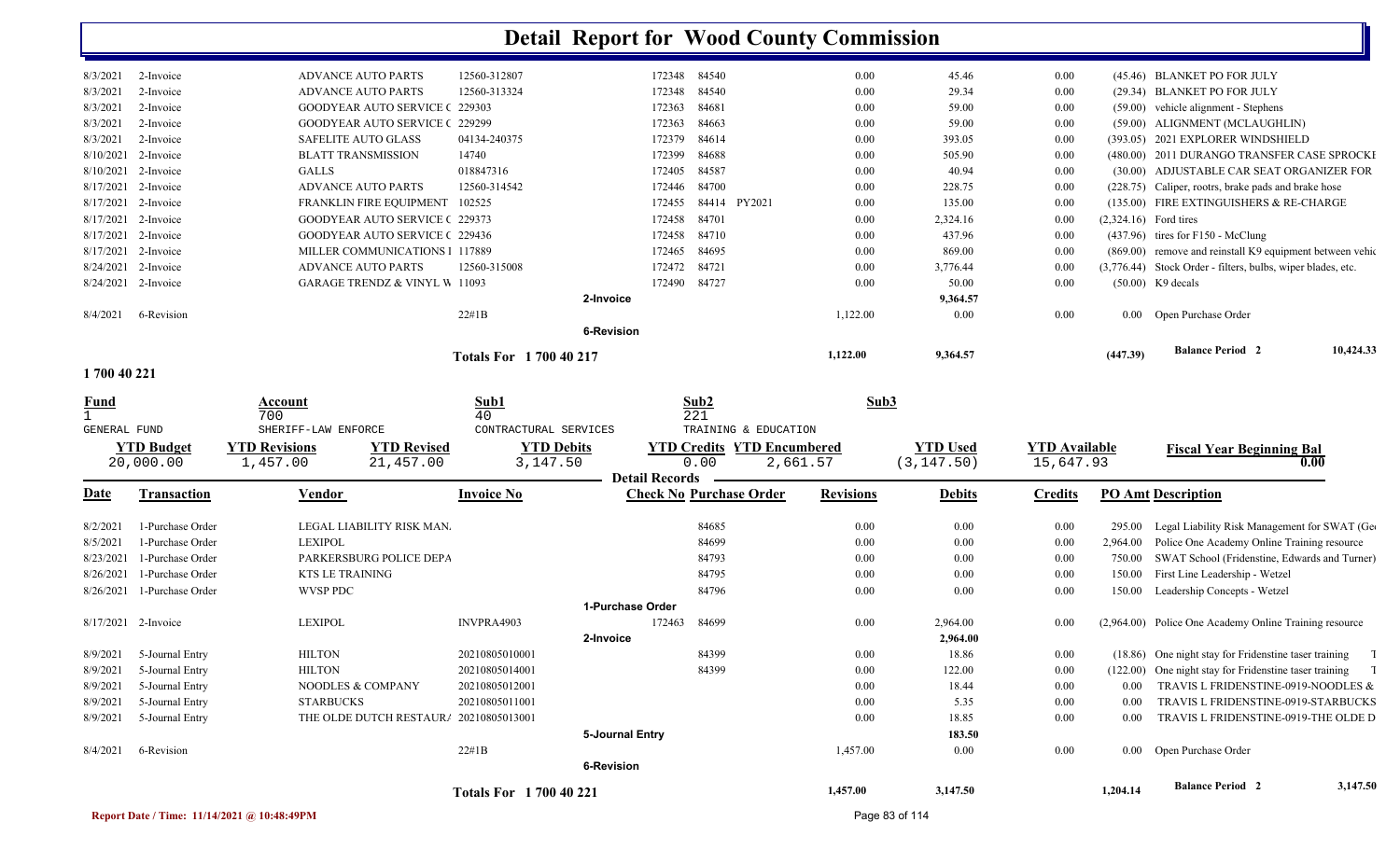### **1 700 40 223 2300**

| <b>Fund</b>                                 |                                          | Account<br>700                                      |                                        | Sub1<br>40                                         | Sub2<br>223                                                        |                                 | Sub3<br>2300                                 |                                   |          |                                            |      |
|---------------------------------------------|------------------------------------------|-----------------------------------------------------|----------------------------------------|----------------------------------------------------|--------------------------------------------------------------------|---------------------------------|----------------------------------------------|-----------------------------------|----------|--------------------------------------------|------|
| GENERAL FUND                                | <b>YTD Budget</b><br>4,000.00            | SHERIFF-LAW ENFORCE<br><b>YTD Revisions</b><br>0.00 | <b>YTD Revised</b><br>4,000.00         | CONTRACTURAL SERVICES<br><b>YTD Debits</b><br>0.00 | <b>YTD Credits YTD Encumbered</b><br>0.00                          | PROFESSIONAL SERVICES<br>200.00 | PHYSICIAN'S EXAMS<br><b>YTD Used</b><br>0.00 | <b>YTD</b> Available<br>3,800.00  |          | <b>Fiscal Year Beginning Bal</b><br>0.00   |      |
| Date                                        | Transaction                              | Vendor                                              |                                        | <b>Invoice No</b>                                  | <b>Detail Records</b><br><b>Check No Purchase Order</b>            | <b>Revisions</b>                | <b>Debits</b>                                | <b>Credits</b>                    |          | <b>PO Amt Description</b>                  |      |
|                                             |                                          |                                                     |                                        |                                                    |                                                                    |                                 |                                              |                                   |          |                                            |      |
|                                             | 8/19/2021 1-Purchase Order               |                                                     | WVU MEDICAL CORP OR UNI                |                                                    | 84779<br>1-Purchase Order                                          | 0.00                            | 0.00                                         | 0.00                              |          | 200.00 promotional physical                |      |
|                                             |                                          |                                                     |                                        | Totals For 1 700 40 223 2300                       |                                                                    |                                 |                                              |                                   | 200.00   | <b>Balance Period 2</b>                    | 0.00 |
| 1700 40 226                                 |                                          |                                                     |                                        |                                                    |                                                                    |                                 |                                              |                                   |          |                                            |      |
| Fund<br>GENERAL FUND                        |                                          | Account<br>700<br>SHERIFF-LAW ENFORCE               |                                        | Sub1<br>40<br>CONTRACTURAL SERVICES                | Sub2<br>226<br>INSURANCE & BONDS                                   |                                 | Sub3                                         |                                   |          |                                            |      |
|                                             | <b>YTD Budget</b><br>88,014.00           | <b>YTD Revisions</b><br>180.00                      | <b>YTD Revised</b><br>88,194.00        | <b>YTD Debits</b><br>0.00                          | <b>YTD Credits YTD Encumbered</b><br>0.00<br><b>Detail Records</b> | 0.00                            | <b>YTD</b> Used<br>0.00                      | <b>YTD Available</b><br>88,194.00 |          | <b>Fiscal Year Beginning Bal</b><br>0.00   |      |
| <u>Date</u>                                 | Transaction                              | Vendor                                              |                                        | <b>Invoice No</b>                                  | <b>Check No Purchase Order</b>                                     | <b>Revisions</b>                | <b>Debits</b>                                | <b>Credits</b>                    |          | <b>PO Amt Description</b>                  |      |
| 8/4/2021                                    | 6-Revision                               |                                                     |                                        | 22#1                                               | <b>6-Revision</b>                                                  | 180.00                          | 0.00                                         | 0.00                              | 0.00     | Letter Dated July 1                        |      |
|                                             |                                          |                                                     |                                        | <b>Totals For 1700 40 226</b>                      |                                                                    | 180.00                          |                                              |                                   |          | <b>Balance Period 2</b>                    | 0.00 |
| 1700 40 233                                 |                                          |                                                     |                                        |                                                    |                                                                    |                                 |                                              |                                   |          |                                            |      |
| Fund<br>$\mathbf{1}$<br><b>GENERAL FUND</b> |                                          | Account<br>700<br>SHERIFF-LAW ENFORCE               |                                        | Sub1<br>40<br>CONTRACTURAL SERVICES                | Sub2<br>233                                                        | INVESTIGATION EXPENSE           | Sub3                                         |                                   |          |                                            |      |
|                                             | <b>YTD Budget</b><br>7,000.00            | <b>YTD Revisions</b><br>0.00                        | <b>YTD Revised</b><br>7,000.00         | <b>YTD Debits</b><br>3,770.06                      | <b>YTD Credits YTD Encumbered</b><br>0.00<br><b>Detail Records</b> | 230.74                          | <b>YTD Used</b><br>(3, 770.06)               | <b>YTD Available</b><br>2,999.20  |          | <b>Fiscal Year Beginning Bal</b><br>0.00   |      |
| Date                                        | <b>Transaction</b>                       | Vendor                                              |                                        | <b>Invoice No</b>                                  | <b>Check No Purchase Order</b>                                     | <b>Revisions</b>                | <b>Debits</b>                                | <b>Credits</b>                    |          | <b>PO Amt Description</b>                  |      |
| 8/5/2021                                    | 1-Purchase Order                         | <b>ULINE</b>                                        |                                        |                                                    | 84703                                                              | 0.00                            | 0.00                                         | 0.00                              |          | 33.00 space age totes                      |      |
| 8/5/2021                                    | 1-Purchase Order                         | <b>ULINE</b>                                        |                                        |                                                    | 84703                                                              | 0.00                            | 0.00                                         | 0.00                              |          | 46.00 Hexarmor cut resistant gloves        |      |
| 8/16/2021                                   | 1-Purchase Order                         | OFFICE DEPOT                                        |                                        |                                                    | 84742                                                              | 0.00                            | 0.00                                         | 0.00                              | 99.00    | 4TB EXTERNAL HARD DRIVE FOR DETECT         |      |
|                                             | 8/16/2021 1-Purchase Order Pending Peard | AMAZON                                              |                                        |                                                    | 1-Purchase Order<br>84741                                          | 0.00                            | 0.00                                         | 0.00                              | 89.00    | 4TB EXTERNAL HARD DRIVE FOR DETECT         |      |
|                                             |                                          |                                                     |                                        |                                                    | 1-Purchase Order Pe                                                |                                 |                                              |                                   |          |                                            |      |
|                                             | $8/10/2021$ 2-Invoice                    |                                                     | TRANSUNION RISK AND ALT 61171-202107-1 |                                                    | 172434                                                             | 0.00                            | 75.00                                        | 0.00                              | $0.00\,$ | ACCT ID 61171 - JULY 2021                  |      |
|                                             | $8/24/2021$ 2-Invoice                    | <b>LEADSONLINE</b>                                  |                                        | 320640                                             | 172483                                                             | 0.00                            | 3,227.00                                     | 0.00                              | $0.00\,$ | 10/01/21 - 09/30/22                        |      |
|                                             | 8/31/2021 2-Invoice                      | OFFICE DEPOT                                        |                                        | 187072708001                                       | 172513 84742                                                       | 0.00                            | 99.40                                        | 0.00                              |          | (99.00) 4TB EXTERNAL HARD DRIVE FOR DETECT |      |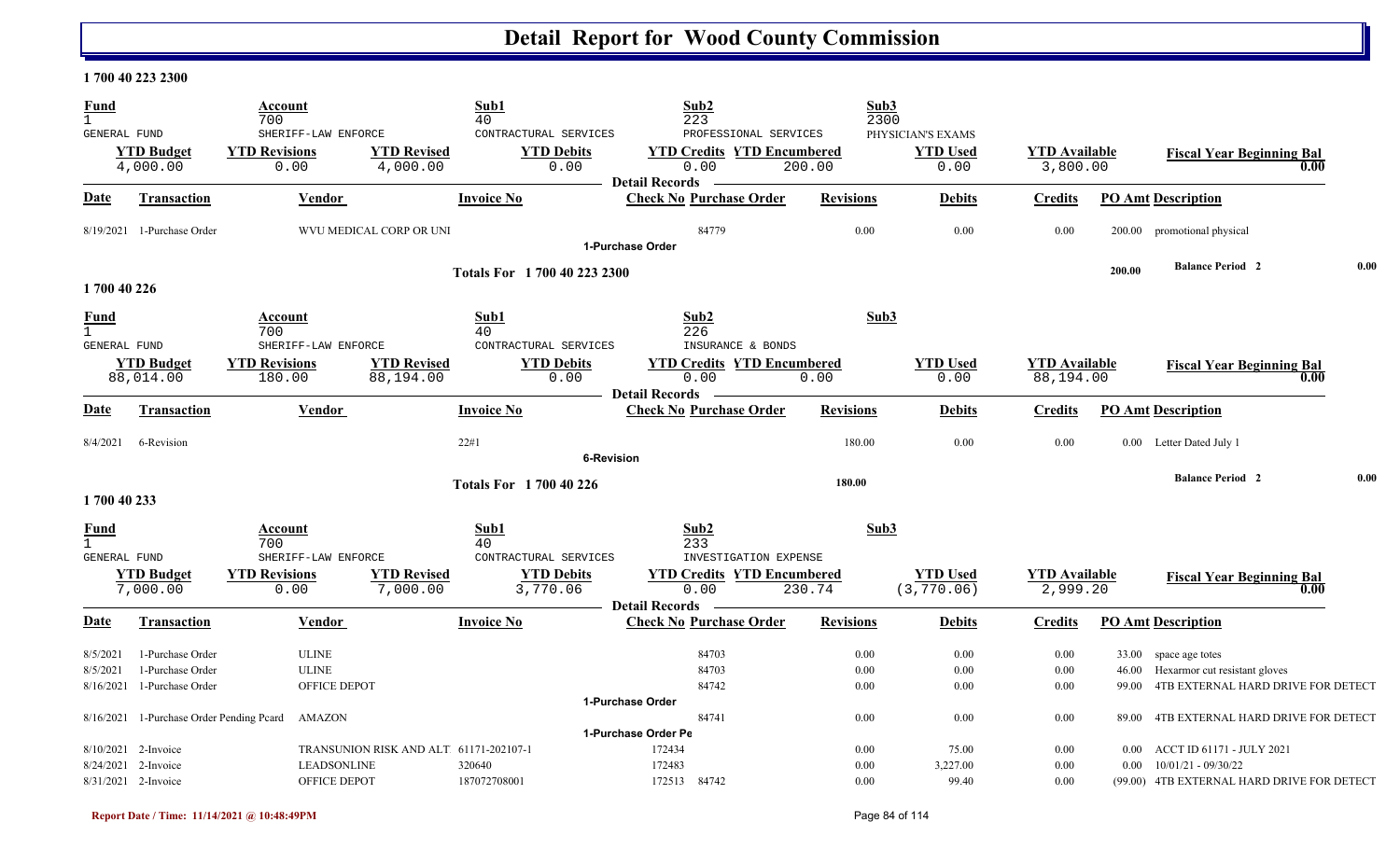|                              |                               |                                |                                         |                               |                       | <b>Detail Report for Wood County Commission</b>       |                  |          |                             |                                  |          |                                               |           |
|------------------------------|-------------------------------|--------------------------------|-----------------------------------------|-------------------------------|-----------------------|-------------------------------------------------------|------------------|----------|-----------------------------|----------------------------------|----------|-----------------------------------------------|-----------|
|                              |                               |                                |                                         |                               | 2-Invoice             |                                                       |                  |          | 3,401.40                    |                                  |          |                                               |           |
| 8/9/2021                     | 5-Journal Entry               |                                | UNITED STATES POSTAL SER 20210805025001 |                               |                       | 84564                                                 |                  | 0.00     | 28.80                       | 0.00                             |          | (28.80) MAILING OF PACKAGE TO CIB LAB MATTI   |           |
| 8/9/2021                     | 5-Journal Entry               |                                | UNITED STATES POSTAL SER 20210805038001 |                               |                       | 84588                                                 |                  | 0.00     | 43.20                       | 0.00                             |          | (43.20) PACKAGES MAILED TO CIB LAB MATTHEV    |           |
| 8/9/2021                     | 5-Journal Entry               |                                | UNITED STATES POSTAL SER 20210805055001 |                               |                       | 84620                                                 |                  | 0.00     | 14.40                       | 0.00                             |          | (14.40) MAILING EVIDENCE TO CIB LAB MATTHE    |           |
| 8/9/2021                     | 5-Journal Entry               |                                | WASP BARCODE TECHNOLO(20210805027001    |                               |                       | 84570                                                 |                  | 0.00     | 282.26                      | 0.00                             |          | (282.26) 1 CASE LABELS FOR PRINTER; 6 RIBBONS |           |
|                              |                               |                                |                                         |                               | 5-Journal Entry       |                                                       |                  |          | 368.66                      |                                  |          |                                               |           |
|                              |                               |                                |                                         | <b>Totals For 1700 40 233</b> |                       |                                                       |                  |          | 3,770.06                    |                                  | (200.66) | <b>Balance Period 2</b>                       | 3,770.06  |
|                              | 1700 40 233 2600              |                                |                                         |                               |                       |                                                       |                  |          |                             |                                  |          |                                               |           |
| <u>Fund</u>                  |                               | Account                        |                                         | Sub1                          |                       | Sub2                                                  |                  | Sub3     |                             |                                  |          |                                               |           |
| $\mathbf{1}$<br>GENERAL FUND |                               | 700<br>SHERIFF-LAW ENFORCE     |                                         | 40<br>CONTRACTURAL SERVICES   |                       | 233<br>INVESTIGATION EXPENSE                          |                  | 2600     | <b>CRIMESTAR SYSTEM</b>     |                                  |          |                                               |           |
|                              | <b>YTD Budget</b>             | <b>YTD Revisions</b>           | <b>YTD Revised</b>                      | <b>YTD Debits</b>             |                       | <b>YTD Credits YTD Encumbered</b>                     |                  |          | <b>YTD</b> Used             |                                  |          |                                               |           |
|                              | 13,854.00                     | 0.00                           | 13,854.00                               | 14,455.00                     |                       | 0.00                                                  | 0.00             |          | (14, 455.00)                | <b>YTD</b> Available<br>(601.00) |          | <b>Fiscal Year Beginning Bal</b><br>0.00      |           |
|                              |                               |                                |                                         |                               | <b>Detail Records</b> |                                                       |                  |          |                             |                                  |          |                                               |           |
| Date                         | <b>Transaction</b>            | <b>Vendor</b>                  |                                         | <b>Invoice No</b>             |                       | <b>Check No Purchase Order</b>                        | <b>Revisions</b> |          | <b>Debits</b>               | <b>Credits</b>                   |          | <b>PO Amt Description</b>                     |           |
| 8/3/2021                     | 2-Invoice                     | CENTRAL SQUARE                 |                                         | 325833                        | 2-Invoice             | 172354 84636                                          |                  | 0.00     | 600.00<br>600.00            | 0.00                             |          | (600.00) ADDITIONAL FIELD OPS SUBSCRIPTION FO |           |
|                              |                               |                                |                                         | Totals For 1 700 40 233 2600  |                       |                                                       |                  |          | 600.00                      |                                  | (600.00) | <b>Balance Period 2</b>                       | 14,455.00 |
| 1700 55 341                  |                               |                                |                                         |                               |                       |                                                       |                  |          |                             |                                  |          |                                               |           |
| <b>Fund</b>                  |                               | Account                        |                                         | Sub1                          |                       | Sub2                                                  |                  | Sub3     |                             |                                  |          |                                               |           |
| $\mathbf{1}$                 |                               | 700                            |                                         | 55                            |                       | 341                                                   |                  |          |                             |                                  |          |                                               |           |
| GENERAL FUND                 |                               | SHERIFF-LAW ENFORCE            |                                         | COMMODITIES                   |                       | SUPPLIES/MATERIALS                                    |                  |          |                             |                                  |          |                                               |           |
|                              | <b>YTD Budget</b><br>6,500.00 | <b>YTD Revisions</b><br>445.00 | <b>YTD Revised</b><br>6,945.00          | <b>YTD Debits</b><br>839.35   |                       | <b>YTD Credits YTD Encumbered</b><br>0.00<br>1,038.66 |                  |          | <b>YTD</b> Used<br>(839.35) | <b>YTD Available</b><br>5,066.99 |          | <b>Fiscal Year Beginning Bal</b><br>0.00      |           |
|                              |                               |                                |                                         |                               | <b>Detail Records</b> |                                                       |                  |          |                             |                                  |          |                                               |           |
| Date                         | <b>Transaction</b>            | <b>Vendor</b>                  |                                         | <b>Invoice No</b>             |                       | <b>Check No Purchase Order</b>                        | <b>Revisions</b> |          | <b>Debits</b>               | <b>Credits</b>                   |          | <b>PO Amt Description</b>                     |           |
| 8/5/2021                     | 1-Purchase Order              | OFFICE DEPOT                   |                                         |                               |                       | 84693                                                 |                  | 0.00     | 0.00                        | 0.00                             | 89.95    | 100 pk cd/dvd envelopes                       |           |
| 8/5/2021                     | 1-Purchase Order              | OFFICE DEPOT                   |                                         |                               |                       | 84693                                                 |                  | 0.00     | 0.00                        | 0.00                             | 43.99    | 4 person appt. book for court cases           |           |
| 8/12/2021                    | 1-Purchase Order              | HR DIRECT                      |                                         |                               |                       | 84733                                                 |                  | 0.00     | 0.00                        | 0.00                             |          | 135.08 ATTENDANCE KIT; SHIPPING               |           |
| 8/19/2021                    | 1-Purchase Order              | WALMART                        |                                         |                               |                       | 84759                                                 |                  | 0.00     | 0.00                        | 0.00                             | 71.34    | 50 count face masks                           |           |
|                              | 8/19/2021 1-Purchase Order    | <b>WALMART</b>                 |                                         |                               |                       | 84759                                                 |                  | 0.00     | 0.00                        | 0.00                             |          | 209.94 gallon size hand sanitizer gel         |           |
|                              | 8/19/2021 1-Purchase Order    | <b>WALMART</b>                 |                                         |                               |                       | 84759                                                 |                  | $0.00\,$ | $0.00\,$                    | $0.00\,$                         |          | 11.16 sugar canisters                         |           |
|                              | 8/19/2021 1-Purchase Order    | WALMART                        |                                         |                               |                       | 84759                                                 |                  | 0.00     | 0.00                        | 0.00                             |          | 59.88 coffee 37 oz                            |           |
|                              | 8/30/2021 1-Purchase Order    | <b>AMAZON</b>                  |                                         |                               |                       | 84821                                                 |                  | 0.00     | 0.00                        | 0.00                             | 158.00   | Philips foot control pedal                    |           |
|                              | 8/30/2021 1-Purchase Order    | <b>AMAZON</b>                  |                                         |                               |                       | 84821                                                 |                  | 0.00     | 0.00                        | 0.00                             |          | 59.94 50 pc face mask                         |           |
|                              | 8/30/2021 1-Purchase Order    | <b>AMAZON</b>                  |                                         |                               |                       | 84821                                                 |                  | 0.00     | 0.00                        | 0.00                             |          | 29.30 Bunn coffee filters                     |           |
|                              |                               |                                |                                         |                               | 1-Purchase Order      |                                                       |                  |          |                             |                                  |          |                                               |           |
|                              | 8/10/2021 2-Invoice           | OFFICE DEPOT                   |                                         | 181822746002                  |                       | 172415 84566                                          |                  | 0.00     | 7.99                        | $0.00\,$                         |          | (7.99) FILE FOLDERS, ENVELOPES, EXPANDABLI    |           |
|                              | 8/31/2021 2-Invoice           | OFFICE DEPOT                   |                                         | 185014047001                  |                       | 172513 84693                                          |                  | 0.00     | 89.95                       | 0.00                             |          | (89.95) 100 pk cd/dvd envelopes               |           |
|                              | 8/31/2021 2-Invoice           | OFFICE DEPOT                   |                                         | 185014047001                  |                       | 172513 84693                                          |                  | $0.00\,$ | 43.99                       | 0.00                             |          | (43.99) 4 person appt. book for court cases   |           |
|                              | 8/31/2021 2-Invoice           | OFFICE DEPOT                   |                                         | 185014047001                  |                       | 172513 84693                                          |                  | 0.00     | 17.16                       | 0.00                             |          | 0.00 WALL FILE                                |           |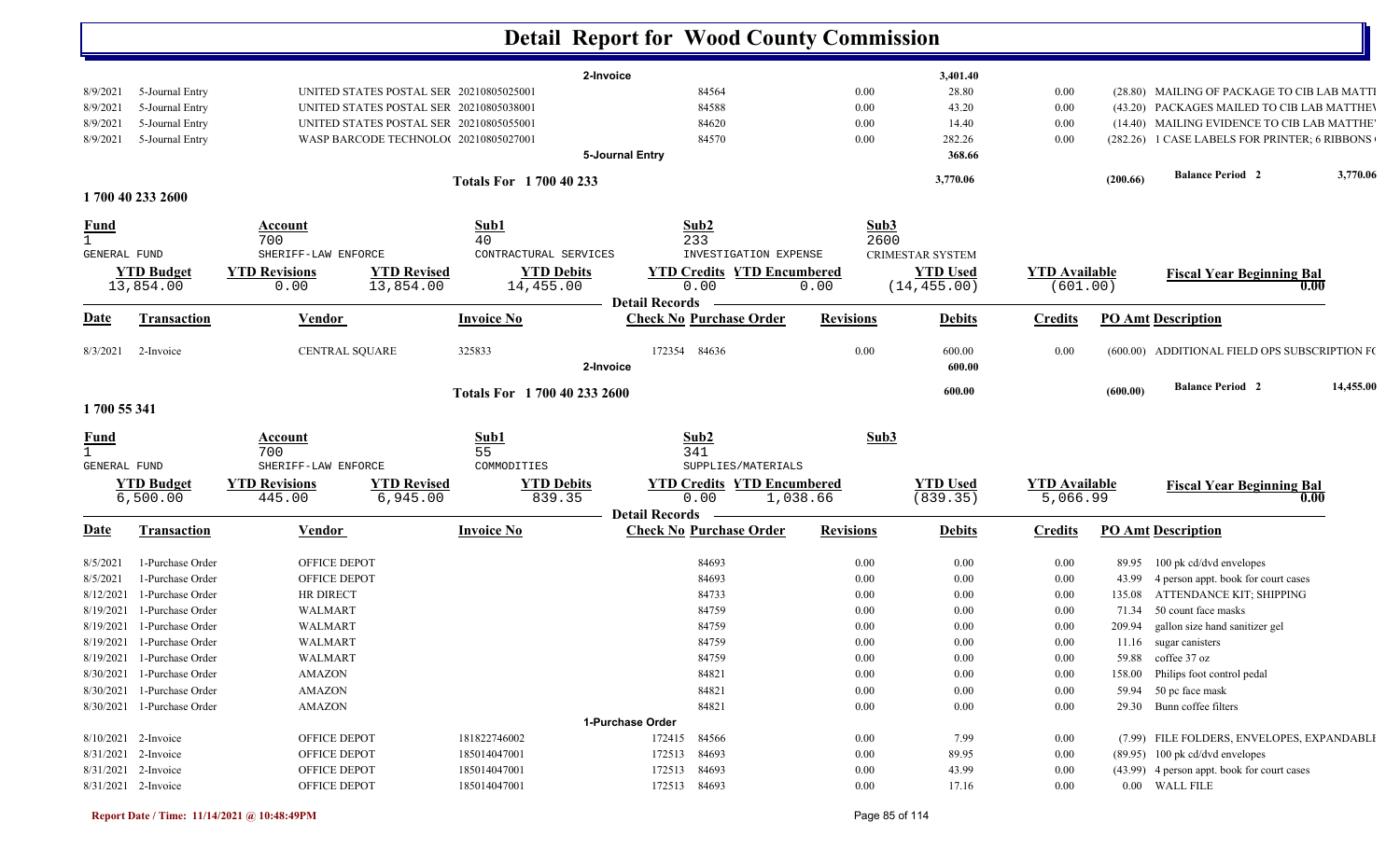| 2-Invoice<br>159.09<br>5-Journal Entry<br><b>SAM'S CLUB</b><br>20210805023001<br>84568<br>0.00<br>233.55<br>0.00<br>(233.55) MISC OFFICE SUPPLIES TERESA WADE-497<br>8/9/2021<br>8/9/2021<br>5-Journal Entry<br><b>SAM'S CLUB</b><br>20210805057001<br>84616<br>0.00<br>89.80<br>0.00<br>(89.80) BATTERIES; SHIPPING TAPE; CANNED AIR<br>5-Journal Entry<br>STATE ELECTRIC SUPPLY CO 20210805018001<br>84523<br>8/9/2021<br>$0.00\,$<br>166.98<br>0.00<br>(166.98) NETWORK CABLING GREG BROGDON-4479<br>5-Journal Entry<br>20210805019001<br>84543<br>11.16 CANNISTERS OF SUGAR TERESA WADE-48<br>8/9/2021<br>WALMART<br>$0.00\,$<br>(11.16)<br>$0.00\,$<br>5-Journal Entry<br>WALMART<br>20210805020001<br>84543<br>0.00<br>70.92<br>$0.00\,$<br>(70.92) CANNISTERS OF SUGAR TERESA WADE-48<br>8/9/2021<br>5-Journal Entry<br>550.09<br>22#1B<br>445.00<br>0.00<br>$0.00\,$<br>0.00 Open Purchase Order<br>8/4/2021<br>6-Revision<br><b>6-Revision</b><br><b>Balance Period 2</b><br>445.00<br>709.18<br>176.56<br>Totals For 1700 55 341<br>1700 55 341 2902<br>Sub1<br>Sub2<br>Sub3<br><b>Fund</b><br>Account<br>55<br>341<br>2902<br>700<br>$\mathbf{1}$<br>COMMODITIES<br>SUPPLIES/MATERIALS<br>K-9 EXPENSES<br>GENERAL FUND<br>SHERIFF-LAW ENFORCE<br><b>YTD</b> Used<br><b>YTD Budget</b><br><b>YTD Revisions</b><br><b>YTD Revised</b><br><b>YTD Debits</b><br><b>YTD Credits YTD Encumbered</b><br><b>YTD Available</b><br><b>Fiscal Year Beginning Bal</b><br>0.00<br>(1, 140.93)<br>2,859.07<br>4,000.00<br>4,000.00<br>1,140.93<br>0.00<br>0.00<br>0.00<br><b>Detail Records</b><br><b>Check No Purchase Order</b><br><u>Date</u><br><b>Invoice No</b><br><b>Revisions</b><br><b>PO Amt Description</b><br><b>Transaction</b><br><b>Vendor</b><br><b>Debits</b><br><b>Credits</b><br>1-Purchase Order<br>CHEWY.COM<br>84673<br>99.71 PURINA PRO PLAN 37.5LB BAG<br>$0.00\,$<br>0.00<br>$0.00\,$<br>8/2/2021<br>84725<br>1-Purchase Order<br>PINE GROVE KENNEL<br>0.00<br>0.00<br>Boarding K-9 Ogi<br>8/12/2021<br>$0.00\,$<br>140.00<br>84771<br>8/19/2021<br>1-Purchase Order<br>PINE GROVE KENNEL<br>0.00<br>0.00<br>boarding of K9 Maggi<br>$0.00\,$<br>140.00<br>1-Purchase Order<br>8/24/2021<br>2-Invoice<br>21-128<br>172486<br>84725<br>(140.00) Boarding K-9 Ogi<br>PINE GROVE KENNEL<br>$0.00\,$<br>140.00<br>$0.00\,$<br>$21 - 125$<br>84771<br>8/24/2021 2-Invoice<br>PINE GROVE KENNEL<br>172486<br>0.00<br>140.00<br>(140.00) boarding of K9 Maggi<br>$0.00\,$<br>280.00<br>2-Invoice<br>5-Journal Entry<br>CHEWY.COM<br>20210805067001<br>84648<br>98.76<br>(98.76) BLUE BUFFALO LIFE PROTECTION FORMU<br>$0.00\,$<br>$0.00\,$<br>8/9/2021<br>CHEWY.COM<br>(76.13) PURINA ONE SMART BLEND 40LB BAG TY<br>5-Journal Entry<br>20210805068001<br>84649<br>0.00<br>76.13<br>8/9/2021<br>$0.00\,$<br>99.71<br>8/9/2021<br>5-Journal Entry<br>CHEWY.COM<br>20210805076001<br>84673<br>0.00<br>$0.00\,$<br>(99.71) PURINA PRO PLAN 37.5LB BAG TAYLOR PH<br>5-Journal Entry<br>274.60<br><b>Balance Period 2</b><br>554.60<br>(174.89)<br>Totals For 1 700 55 341 2902<br>1700 55 343<br>Sub2<br>Sub3<br>Sub1<br><u>Fund</u><br>Account<br>700<br>55<br>343<br>GENERAL FUND<br>COMMODITIES<br>SHERIFF-LAW ENFORCE<br>AUTOMOBILE SUPPLIES<br><b>YTD Budget</b><br><b>YTD Revisions</b><br><b>YTD Revised</b><br><b>YTD Debits</b><br><b>YTD Credits YTD Encumbered</b><br><b>YTD Used</b><br><b>YTD Available</b><br><b>Fiscal Year Beginning Bal</b><br>130,000.00<br>130,000.00<br>19,654.27<br>0.00<br>(19, 654.27)<br>96,503.80<br>0.00<br>13,841.93<br>0.00<br><b>Detail Records</b><br><b>Invoice No</b><br><b>Check No Purchase Order</b><br><b>Revisions</b><br><b>PO Amt Description</b><br><b>Transaction</b><br><b>Vendor</b><br><b>Debits</b><br><b>Credits</b><br><u>Date</u><br>84734<br>11,500.00 FUEL<br>8/12/2021 1-Purchase Order<br>ENGLEFIELD OIL COMPANY<br>$0.00\,$<br>$0.00\,$<br>0.00<br>84768<br>8/19/2021 1-Purchase Order<br>STUART OIL COMPANY<br>0.00<br>522.87 55 gal drum of Formula shell 5W20 oil<br>$0.00\,$<br>$0.00\,$ |  |  | <b>Detail Report for Wood County Commission</b> |  |  |  |
|------------------------------------------------------------------------------------------------------------------------------------------------------------------------------------------------------------------------------------------------------------------------------------------------------------------------------------------------------------------------------------------------------------------------------------------------------------------------------------------------------------------------------------------------------------------------------------------------------------------------------------------------------------------------------------------------------------------------------------------------------------------------------------------------------------------------------------------------------------------------------------------------------------------------------------------------------------------------------------------------------------------------------------------------------------------------------------------------------------------------------------------------------------------------------------------------------------------------------------------------------------------------------------------------------------------------------------------------------------------------------------------------------------------------------------------------------------------------------------------------------------------------------------------------------------------------------------------------------------------------------------------------------------------------------------------------------------------------------------------------------------------------------------------------------------------------------------------------------------------------------------------------------------------------------------------------------------------------------------------------------------------------------------------------------------------------------------------------------------------------------------------------------------------------------------------------------------------------------------------------------------------------------------------------------------------------------------------------------------------------------------------------------------------------------------------------------------------------------------------------------------------------------------------------------------------------------------------------------------------------------------------------------------------------------------------------------------------------------------------------------------------------------------------------------------------------------------------------------------------------------------------------------------------------------------------------------------------------------------------------------------------------------------------------------------------------------------------------------------------------------------------------------------------------------------------------------------------------------------------------------------------------------------------------------------------------------------------------------------------------------------------------------------------------------------------------------------------------------------------------------------------------------------------------------------------------------------------------------------------------------------------------------------------------------------------------------------------------------------------------------------------------------------------------------------------------------------------------------------------------------------------------------------------------------------------------------------------------------------------------------------------------------------------------------------------------------|--|--|-------------------------------------------------|--|--|--|
|                                                                                                                                                                                                                                                                                                                                                                                                                                                                                                                                                                                                                                                                                                                                                                                                                                                                                                                                                                                                                                                                                                                                                                                                                                                                                                                                                                                                                                                                                                                                                                                                                                                                                                                                                                                                                                                                                                                                                                                                                                                                                                                                                                                                                                                                                                                                                                                                                                                                                                                                                                                                                                                                                                                                                                                                                                                                                                                                                                                                                                                                                                                                                                                                                                                                                                                                                                                                                                                                                                                                                                                                                                                                                                                                                                                                                                                                                                                                                                                                                                                                              |  |  |                                                 |  |  |  |
|                                                                                                                                                                                                                                                                                                                                                                                                                                                                                                                                                                                                                                                                                                                                                                                                                                                                                                                                                                                                                                                                                                                                                                                                                                                                                                                                                                                                                                                                                                                                                                                                                                                                                                                                                                                                                                                                                                                                                                                                                                                                                                                                                                                                                                                                                                                                                                                                                                                                                                                                                                                                                                                                                                                                                                                                                                                                                                                                                                                                                                                                                                                                                                                                                                                                                                                                                                                                                                                                                                                                                                                                                                                                                                                                                                                                                                                                                                                                                                                                                                                                              |  |  |                                                 |  |  |  |
|                                                                                                                                                                                                                                                                                                                                                                                                                                                                                                                                                                                                                                                                                                                                                                                                                                                                                                                                                                                                                                                                                                                                                                                                                                                                                                                                                                                                                                                                                                                                                                                                                                                                                                                                                                                                                                                                                                                                                                                                                                                                                                                                                                                                                                                                                                                                                                                                                                                                                                                                                                                                                                                                                                                                                                                                                                                                                                                                                                                                                                                                                                                                                                                                                                                                                                                                                                                                                                                                                                                                                                                                                                                                                                                                                                                                                                                                                                                                                                                                                                                                              |  |  |                                                 |  |  |  |
|                                                                                                                                                                                                                                                                                                                                                                                                                                                                                                                                                                                                                                                                                                                                                                                                                                                                                                                                                                                                                                                                                                                                                                                                                                                                                                                                                                                                                                                                                                                                                                                                                                                                                                                                                                                                                                                                                                                                                                                                                                                                                                                                                                                                                                                                                                                                                                                                                                                                                                                                                                                                                                                                                                                                                                                                                                                                                                                                                                                                                                                                                                                                                                                                                                                                                                                                                                                                                                                                                                                                                                                                                                                                                                                                                                                                                                                                                                                                                                                                                                                                              |  |  |                                                 |  |  |  |
| 839.35                                                                                                                                                                                                                                                                                                                                                                                                                                                                                                                                                                                                                                                                                                                                                                                                                                                                                                                                                                                                                                                                                                                                                                                                                                                                                                                                                                                                                                                                                                                                                                                                                                                                                                                                                                                                                                                                                                                                                                                                                                                                                                                                                                                                                                                                                                                                                                                                                                                                                                                                                                                                                                                                                                                                                                                                                                                                                                                                                                                                                                                                                                                                                                                                                                                                                                                                                                                                                                                                                                                                                                                                                                                                                                                                                                                                                                                                                                                                                                                                                                                                       |  |  |                                                 |  |  |  |
|                                                                                                                                                                                                                                                                                                                                                                                                                                                                                                                                                                                                                                                                                                                                                                                                                                                                                                                                                                                                                                                                                                                                                                                                                                                                                                                                                                                                                                                                                                                                                                                                                                                                                                                                                                                                                                                                                                                                                                                                                                                                                                                                                                                                                                                                                                                                                                                                                                                                                                                                                                                                                                                                                                                                                                                                                                                                                                                                                                                                                                                                                                                                                                                                                                                                                                                                                                                                                                                                                                                                                                                                                                                                                                                                                                                                                                                                                                                                                                                                                                                                              |  |  |                                                 |  |  |  |
|                                                                                                                                                                                                                                                                                                                                                                                                                                                                                                                                                                                                                                                                                                                                                                                                                                                                                                                                                                                                                                                                                                                                                                                                                                                                                                                                                                                                                                                                                                                                                                                                                                                                                                                                                                                                                                                                                                                                                                                                                                                                                                                                                                                                                                                                                                                                                                                                                                                                                                                                                                                                                                                                                                                                                                                                                                                                                                                                                                                                                                                                                                                                                                                                                                                                                                                                                                                                                                                                                                                                                                                                                                                                                                                                                                                                                                                                                                                                                                                                                                                                              |  |  |                                                 |  |  |  |
|                                                                                                                                                                                                                                                                                                                                                                                                                                                                                                                                                                                                                                                                                                                                                                                                                                                                                                                                                                                                                                                                                                                                                                                                                                                                                                                                                                                                                                                                                                                                                                                                                                                                                                                                                                                                                                                                                                                                                                                                                                                                                                                                                                                                                                                                                                                                                                                                                                                                                                                                                                                                                                                                                                                                                                                                                                                                                                                                                                                                                                                                                                                                                                                                                                                                                                                                                                                                                                                                                                                                                                                                                                                                                                                                                                                                                                                                                                                                                                                                                                                                              |  |  |                                                 |  |  |  |
|                                                                                                                                                                                                                                                                                                                                                                                                                                                                                                                                                                                                                                                                                                                                                                                                                                                                                                                                                                                                                                                                                                                                                                                                                                                                                                                                                                                                                                                                                                                                                                                                                                                                                                                                                                                                                                                                                                                                                                                                                                                                                                                                                                                                                                                                                                                                                                                                                                                                                                                                                                                                                                                                                                                                                                                                                                                                                                                                                                                                                                                                                                                                                                                                                                                                                                                                                                                                                                                                                                                                                                                                                                                                                                                                                                                                                                                                                                                                                                                                                                                                              |  |  |                                                 |  |  |  |
|                                                                                                                                                                                                                                                                                                                                                                                                                                                                                                                                                                                                                                                                                                                                                                                                                                                                                                                                                                                                                                                                                                                                                                                                                                                                                                                                                                                                                                                                                                                                                                                                                                                                                                                                                                                                                                                                                                                                                                                                                                                                                                                                                                                                                                                                                                                                                                                                                                                                                                                                                                                                                                                                                                                                                                                                                                                                                                                                                                                                                                                                                                                                                                                                                                                                                                                                                                                                                                                                                                                                                                                                                                                                                                                                                                                                                                                                                                                                                                                                                                                                              |  |  |                                                 |  |  |  |
|                                                                                                                                                                                                                                                                                                                                                                                                                                                                                                                                                                                                                                                                                                                                                                                                                                                                                                                                                                                                                                                                                                                                                                                                                                                                                                                                                                                                                                                                                                                                                                                                                                                                                                                                                                                                                                                                                                                                                                                                                                                                                                                                                                                                                                                                                                                                                                                                                                                                                                                                                                                                                                                                                                                                                                                                                                                                                                                                                                                                                                                                                                                                                                                                                                                                                                                                                                                                                                                                                                                                                                                                                                                                                                                                                                                                                                                                                                                                                                                                                                                                              |  |  |                                                 |  |  |  |
|                                                                                                                                                                                                                                                                                                                                                                                                                                                                                                                                                                                                                                                                                                                                                                                                                                                                                                                                                                                                                                                                                                                                                                                                                                                                                                                                                                                                                                                                                                                                                                                                                                                                                                                                                                                                                                                                                                                                                                                                                                                                                                                                                                                                                                                                                                                                                                                                                                                                                                                                                                                                                                                                                                                                                                                                                                                                                                                                                                                                                                                                                                                                                                                                                                                                                                                                                                                                                                                                                                                                                                                                                                                                                                                                                                                                                                                                                                                                                                                                                                                                              |  |  |                                                 |  |  |  |
|                                                                                                                                                                                                                                                                                                                                                                                                                                                                                                                                                                                                                                                                                                                                                                                                                                                                                                                                                                                                                                                                                                                                                                                                                                                                                                                                                                                                                                                                                                                                                                                                                                                                                                                                                                                                                                                                                                                                                                                                                                                                                                                                                                                                                                                                                                                                                                                                                                                                                                                                                                                                                                                                                                                                                                                                                                                                                                                                                                                                                                                                                                                                                                                                                                                                                                                                                                                                                                                                                                                                                                                                                                                                                                                                                                                                                                                                                                                                                                                                                                                                              |  |  |                                                 |  |  |  |
|                                                                                                                                                                                                                                                                                                                                                                                                                                                                                                                                                                                                                                                                                                                                                                                                                                                                                                                                                                                                                                                                                                                                                                                                                                                                                                                                                                                                                                                                                                                                                                                                                                                                                                                                                                                                                                                                                                                                                                                                                                                                                                                                                                                                                                                                                                                                                                                                                                                                                                                                                                                                                                                                                                                                                                                                                                                                                                                                                                                                                                                                                                                                                                                                                                                                                                                                                                                                                                                                                                                                                                                                                                                                                                                                                                                                                                                                                                                                                                                                                                                                              |  |  |                                                 |  |  |  |
|                                                                                                                                                                                                                                                                                                                                                                                                                                                                                                                                                                                                                                                                                                                                                                                                                                                                                                                                                                                                                                                                                                                                                                                                                                                                                                                                                                                                                                                                                                                                                                                                                                                                                                                                                                                                                                                                                                                                                                                                                                                                                                                                                                                                                                                                                                                                                                                                                                                                                                                                                                                                                                                                                                                                                                                                                                                                                                                                                                                                                                                                                                                                                                                                                                                                                                                                                                                                                                                                                                                                                                                                                                                                                                                                                                                                                                                                                                                                                                                                                                                                              |  |  |                                                 |  |  |  |
|                                                                                                                                                                                                                                                                                                                                                                                                                                                                                                                                                                                                                                                                                                                                                                                                                                                                                                                                                                                                                                                                                                                                                                                                                                                                                                                                                                                                                                                                                                                                                                                                                                                                                                                                                                                                                                                                                                                                                                                                                                                                                                                                                                                                                                                                                                                                                                                                                                                                                                                                                                                                                                                                                                                                                                                                                                                                                                                                                                                                                                                                                                                                                                                                                                                                                                                                                                                                                                                                                                                                                                                                                                                                                                                                                                                                                                                                                                                                                                                                                                                                              |  |  |                                                 |  |  |  |
|                                                                                                                                                                                                                                                                                                                                                                                                                                                                                                                                                                                                                                                                                                                                                                                                                                                                                                                                                                                                                                                                                                                                                                                                                                                                                                                                                                                                                                                                                                                                                                                                                                                                                                                                                                                                                                                                                                                                                                                                                                                                                                                                                                                                                                                                                                                                                                                                                                                                                                                                                                                                                                                                                                                                                                                                                                                                                                                                                                                                                                                                                                                                                                                                                                                                                                                                                                                                                                                                                                                                                                                                                                                                                                                                                                                                                                                                                                                                                                                                                                                                              |  |  |                                                 |  |  |  |
|                                                                                                                                                                                                                                                                                                                                                                                                                                                                                                                                                                                                                                                                                                                                                                                                                                                                                                                                                                                                                                                                                                                                                                                                                                                                                                                                                                                                                                                                                                                                                                                                                                                                                                                                                                                                                                                                                                                                                                                                                                                                                                                                                                                                                                                                                                                                                                                                                                                                                                                                                                                                                                                                                                                                                                                                                                                                                                                                                                                                                                                                                                                                                                                                                                                                                                                                                                                                                                                                                                                                                                                                                                                                                                                                                                                                                                                                                                                                                                                                                                                                              |  |  |                                                 |  |  |  |
|                                                                                                                                                                                                                                                                                                                                                                                                                                                                                                                                                                                                                                                                                                                                                                                                                                                                                                                                                                                                                                                                                                                                                                                                                                                                                                                                                                                                                                                                                                                                                                                                                                                                                                                                                                                                                                                                                                                                                                                                                                                                                                                                                                                                                                                                                                                                                                                                                                                                                                                                                                                                                                                                                                                                                                                                                                                                                                                                                                                                                                                                                                                                                                                                                                                                                                                                                                                                                                                                                                                                                                                                                                                                                                                                                                                                                                                                                                                                                                                                                                                                              |  |  |                                                 |  |  |  |
| 1,140.93                                                                                                                                                                                                                                                                                                                                                                                                                                                                                                                                                                                                                                                                                                                                                                                                                                                                                                                                                                                                                                                                                                                                                                                                                                                                                                                                                                                                                                                                                                                                                                                                                                                                                                                                                                                                                                                                                                                                                                                                                                                                                                                                                                                                                                                                                                                                                                                                                                                                                                                                                                                                                                                                                                                                                                                                                                                                                                                                                                                                                                                                                                                                                                                                                                                                                                                                                                                                                                                                                                                                                                                                                                                                                                                                                                                                                                                                                                                                                                                                                                                                     |  |  |                                                 |  |  |  |
|                                                                                                                                                                                                                                                                                                                                                                                                                                                                                                                                                                                                                                                                                                                                                                                                                                                                                                                                                                                                                                                                                                                                                                                                                                                                                                                                                                                                                                                                                                                                                                                                                                                                                                                                                                                                                                                                                                                                                                                                                                                                                                                                                                                                                                                                                                                                                                                                                                                                                                                                                                                                                                                                                                                                                                                                                                                                                                                                                                                                                                                                                                                                                                                                                                                                                                                                                                                                                                                                                                                                                                                                                                                                                                                                                                                                                                                                                                                                                                                                                                                                              |  |  |                                                 |  |  |  |
|                                                                                                                                                                                                                                                                                                                                                                                                                                                                                                                                                                                                                                                                                                                                                                                                                                                                                                                                                                                                                                                                                                                                                                                                                                                                                                                                                                                                                                                                                                                                                                                                                                                                                                                                                                                                                                                                                                                                                                                                                                                                                                                                                                                                                                                                                                                                                                                                                                                                                                                                                                                                                                                                                                                                                                                                                                                                                                                                                                                                                                                                                                                                                                                                                                                                                                                                                                                                                                                                                                                                                                                                                                                                                                                                                                                                                                                                                                                                                                                                                                                                              |  |  |                                                 |  |  |  |
|                                                                                                                                                                                                                                                                                                                                                                                                                                                                                                                                                                                                                                                                                                                                                                                                                                                                                                                                                                                                                                                                                                                                                                                                                                                                                                                                                                                                                                                                                                                                                                                                                                                                                                                                                                                                                                                                                                                                                                                                                                                                                                                                                                                                                                                                                                                                                                                                                                                                                                                                                                                                                                                                                                                                                                                                                                                                                                                                                                                                                                                                                                                                                                                                                                                                                                                                                                                                                                                                                                                                                                                                                                                                                                                                                                                                                                                                                                                                                                                                                                                                              |  |  |                                                 |  |  |  |
|                                                                                                                                                                                                                                                                                                                                                                                                                                                                                                                                                                                                                                                                                                                                                                                                                                                                                                                                                                                                                                                                                                                                                                                                                                                                                                                                                                                                                                                                                                                                                                                                                                                                                                                                                                                                                                                                                                                                                                                                                                                                                                                                                                                                                                                                                                                                                                                                                                                                                                                                                                                                                                                                                                                                                                                                                                                                                                                                                                                                                                                                                                                                                                                                                                                                                                                                                                                                                                                                                                                                                                                                                                                                                                                                                                                                                                                                                                                                                                                                                                                                              |  |  |                                                 |  |  |  |
|                                                                                                                                                                                                                                                                                                                                                                                                                                                                                                                                                                                                                                                                                                                                                                                                                                                                                                                                                                                                                                                                                                                                                                                                                                                                                                                                                                                                                                                                                                                                                                                                                                                                                                                                                                                                                                                                                                                                                                                                                                                                                                                                                                                                                                                                                                                                                                                                                                                                                                                                                                                                                                                                                                                                                                                                                                                                                                                                                                                                                                                                                                                                                                                                                                                                                                                                                                                                                                                                                                                                                                                                                                                                                                                                                                                                                                                                                                                                                                                                                                                                              |  |  |                                                 |  |  |  |
|                                                                                                                                                                                                                                                                                                                                                                                                                                                                                                                                                                                                                                                                                                                                                                                                                                                                                                                                                                                                                                                                                                                                                                                                                                                                                                                                                                                                                                                                                                                                                                                                                                                                                                                                                                                                                                                                                                                                                                                                                                                                                                                                                                                                                                                                                                                                                                                                                                                                                                                                                                                                                                                                                                                                                                                                                                                                                                                                                                                                                                                                                                                                                                                                                                                                                                                                                                                                                                                                                                                                                                                                                                                                                                                                                                                                                                                                                                                                                                                                                                                                              |  |  |                                                 |  |  |  |
|                                                                                                                                                                                                                                                                                                                                                                                                                                                                                                                                                                                                                                                                                                                                                                                                                                                                                                                                                                                                                                                                                                                                                                                                                                                                                                                                                                                                                                                                                                                                                                                                                                                                                                                                                                                                                                                                                                                                                                                                                                                                                                                                                                                                                                                                                                                                                                                                                                                                                                                                                                                                                                                                                                                                                                                                                                                                                                                                                                                                                                                                                                                                                                                                                                                                                                                                                                                                                                                                                                                                                                                                                                                                                                                                                                                                                                                                                                                                                                                                                                                                              |  |  |                                                 |  |  |  |
|                                                                                                                                                                                                                                                                                                                                                                                                                                                                                                                                                                                                                                                                                                                                                                                                                                                                                                                                                                                                                                                                                                                                                                                                                                                                                                                                                                                                                                                                                                                                                                                                                                                                                                                                                                                                                                                                                                                                                                                                                                                                                                                                                                                                                                                                                                                                                                                                                                                                                                                                                                                                                                                                                                                                                                                                                                                                                                                                                                                                                                                                                                                                                                                                                                                                                                                                                                                                                                                                                                                                                                                                                                                                                                                                                                                                                                                                                                                                                                                                                                                                              |  |  |                                                 |  |  |  |
|                                                                                                                                                                                                                                                                                                                                                                                                                                                                                                                                                                                                                                                                                                                                                                                                                                                                                                                                                                                                                                                                                                                                                                                                                                                                                                                                                                                                                                                                                                                                                                                                                                                                                                                                                                                                                                                                                                                                                                                                                                                                                                                                                                                                                                                                                                                                                                                                                                                                                                                                                                                                                                                                                                                                                                                                                                                                                                                                                                                                                                                                                                                                                                                                                                                                                                                                                                                                                                                                                                                                                                                                                                                                                                                                                                                                                                                                                                                                                                                                                                                                              |  |  |                                                 |  |  |  |
|                                                                                                                                                                                                                                                                                                                                                                                                                                                                                                                                                                                                                                                                                                                                                                                                                                                                                                                                                                                                                                                                                                                                                                                                                                                                                                                                                                                                                                                                                                                                                                                                                                                                                                                                                                                                                                                                                                                                                                                                                                                                                                                                                                                                                                                                                                                                                                                                                                                                                                                                                                                                                                                                                                                                                                                                                                                                                                                                                                                                                                                                                                                                                                                                                                                                                                                                                                                                                                                                                                                                                                                                                                                                                                                                                                                                                                                                                                                                                                                                                                                                              |  |  |                                                 |  |  |  |
|                                                                                                                                                                                                                                                                                                                                                                                                                                                                                                                                                                                                                                                                                                                                                                                                                                                                                                                                                                                                                                                                                                                                                                                                                                                                                                                                                                                                                                                                                                                                                                                                                                                                                                                                                                                                                                                                                                                                                                                                                                                                                                                                                                                                                                                                                                                                                                                                                                                                                                                                                                                                                                                                                                                                                                                                                                                                                                                                                                                                                                                                                                                                                                                                                                                                                                                                                                                                                                                                                                                                                                                                                                                                                                                                                                                                                                                                                                                                                                                                                                                                              |  |  |                                                 |  |  |  |
|                                                                                                                                                                                                                                                                                                                                                                                                                                                                                                                                                                                                                                                                                                                                                                                                                                                                                                                                                                                                                                                                                                                                                                                                                                                                                                                                                                                                                                                                                                                                                                                                                                                                                                                                                                                                                                                                                                                                                                                                                                                                                                                                                                                                                                                                                                                                                                                                                                                                                                                                                                                                                                                                                                                                                                                                                                                                                                                                                                                                                                                                                                                                                                                                                                                                                                                                                                                                                                                                                                                                                                                                                                                                                                                                                                                                                                                                                                                                                                                                                                                                              |  |  |                                                 |  |  |  |
|                                                                                                                                                                                                                                                                                                                                                                                                                                                                                                                                                                                                                                                                                                                                                                                                                                                                                                                                                                                                                                                                                                                                                                                                                                                                                                                                                                                                                                                                                                                                                                                                                                                                                                                                                                                                                                                                                                                                                                                                                                                                                                                                                                                                                                                                                                                                                                                                                                                                                                                                                                                                                                                                                                                                                                                                                                                                                                                                                                                                                                                                                                                                                                                                                                                                                                                                                                                                                                                                                                                                                                                                                                                                                                                                                                                                                                                                                                                                                                                                                                                                              |  |  |                                                 |  |  |  |
|                                                                                                                                                                                                                                                                                                                                                                                                                                                                                                                                                                                                                                                                                                                                                                                                                                                                                                                                                                                                                                                                                                                                                                                                                                                                                                                                                                                                                                                                                                                                                                                                                                                                                                                                                                                                                                                                                                                                                                                                                                                                                                                                                                                                                                                                                                                                                                                                                                                                                                                                                                                                                                                                                                                                                                                                                                                                                                                                                                                                                                                                                                                                                                                                                                                                                                                                                                                                                                                                                                                                                                                                                                                                                                                                                                                                                                                                                                                                                                                                                                                                              |  |  |                                                 |  |  |  |
|                                                                                                                                                                                                                                                                                                                                                                                                                                                                                                                                                                                                                                                                                                                                                                                                                                                                                                                                                                                                                                                                                                                                                                                                                                                                                                                                                                                                                                                                                                                                                                                                                                                                                                                                                                                                                                                                                                                                                                                                                                                                                                                                                                                                                                                                                                                                                                                                                                                                                                                                                                                                                                                                                                                                                                                                                                                                                                                                                                                                                                                                                                                                                                                                                                                                                                                                                                                                                                                                                                                                                                                                                                                                                                                                                                                                                                                                                                                                                                                                                                                                              |  |  |                                                 |  |  |  |
|                                                                                                                                                                                                                                                                                                                                                                                                                                                                                                                                                                                                                                                                                                                                                                                                                                                                                                                                                                                                                                                                                                                                                                                                                                                                                                                                                                                                                                                                                                                                                                                                                                                                                                                                                                                                                                                                                                                                                                                                                                                                                                                                                                                                                                                                                                                                                                                                                                                                                                                                                                                                                                                                                                                                                                                                                                                                                                                                                                                                                                                                                                                                                                                                                                                                                                                                                                                                                                                                                                                                                                                                                                                                                                                                                                                                                                                                                                                                                                                                                                                                              |  |  |                                                 |  |  |  |
|                                                                                                                                                                                                                                                                                                                                                                                                                                                                                                                                                                                                                                                                                                                                                                                                                                                                                                                                                                                                                                                                                                                                                                                                                                                                                                                                                                                                                                                                                                                                                                                                                                                                                                                                                                                                                                                                                                                                                                                                                                                                                                                                                                                                                                                                                                                                                                                                                                                                                                                                                                                                                                                                                                                                                                                                                                                                                                                                                                                                                                                                                                                                                                                                                                                                                                                                                                                                                                                                                                                                                                                                                                                                                                                                                                                                                                                                                                                                                                                                                                                                              |  |  |                                                 |  |  |  |
|                                                                                                                                                                                                                                                                                                                                                                                                                                                                                                                                                                                                                                                                                                                                                                                                                                                                                                                                                                                                                                                                                                                                                                                                                                                                                                                                                                                                                                                                                                                                                                                                                                                                                                                                                                                                                                                                                                                                                                                                                                                                                                                                                                                                                                                                                                                                                                                                                                                                                                                                                                                                                                                                                                                                                                                                                                                                                                                                                                                                                                                                                                                                                                                                                                                                                                                                                                                                                                                                                                                                                                                                                                                                                                                                                                                                                                                                                                                                                                                                                                                                              |  |  |                                                 |  |  |  |
|                                                                                                                                                                                                                                                                                                                                                                                                                                                                                                                                                                                                                                                                                                                                                                                                                                                                                                                                                                                                                                                                                                                                                                                                                                                                                                                                                                                                                                                                                                                                                                                                                                                                                                                                                                                                                                                                                                                                                                                                                                                                                                                                                                                                                                                                                                                                                                                                                                                                                                                                                                                                                                                                                                                                                                                                                                                                                                                                                                                                                                                                                                                                                                                                                                                                                                                                                                                                                                                                                                                                                                                                                                                                                                                                                                                                                                                                                                                                                                                                                                                                              |  |  |                                                 |  |  |  |
|                                                                                                                                                                                                                                                                                                                                                                                                                                                                                                                                                                                                                                                                                                                                                                                                                                                                                                                                                                                                                                                                                                                                                                                                                                                                                                                                                                                                                                                                                                                                                                                                                                                                                                                                                                                                                                                                                                                                                                                                                                                                                                                                                                                                                                                                                                                                                                                                                                                                                                                                                                                                                                                                                                                                                                                                                                                                                                                                                                                                                                                                                                                                                                                                                                                                                                                                                                                                                                                                                                                                                                                                                                                                                                                                                                                                                                                                                                                                                                                                                                                                              |  |  |                                                 |  |  |  |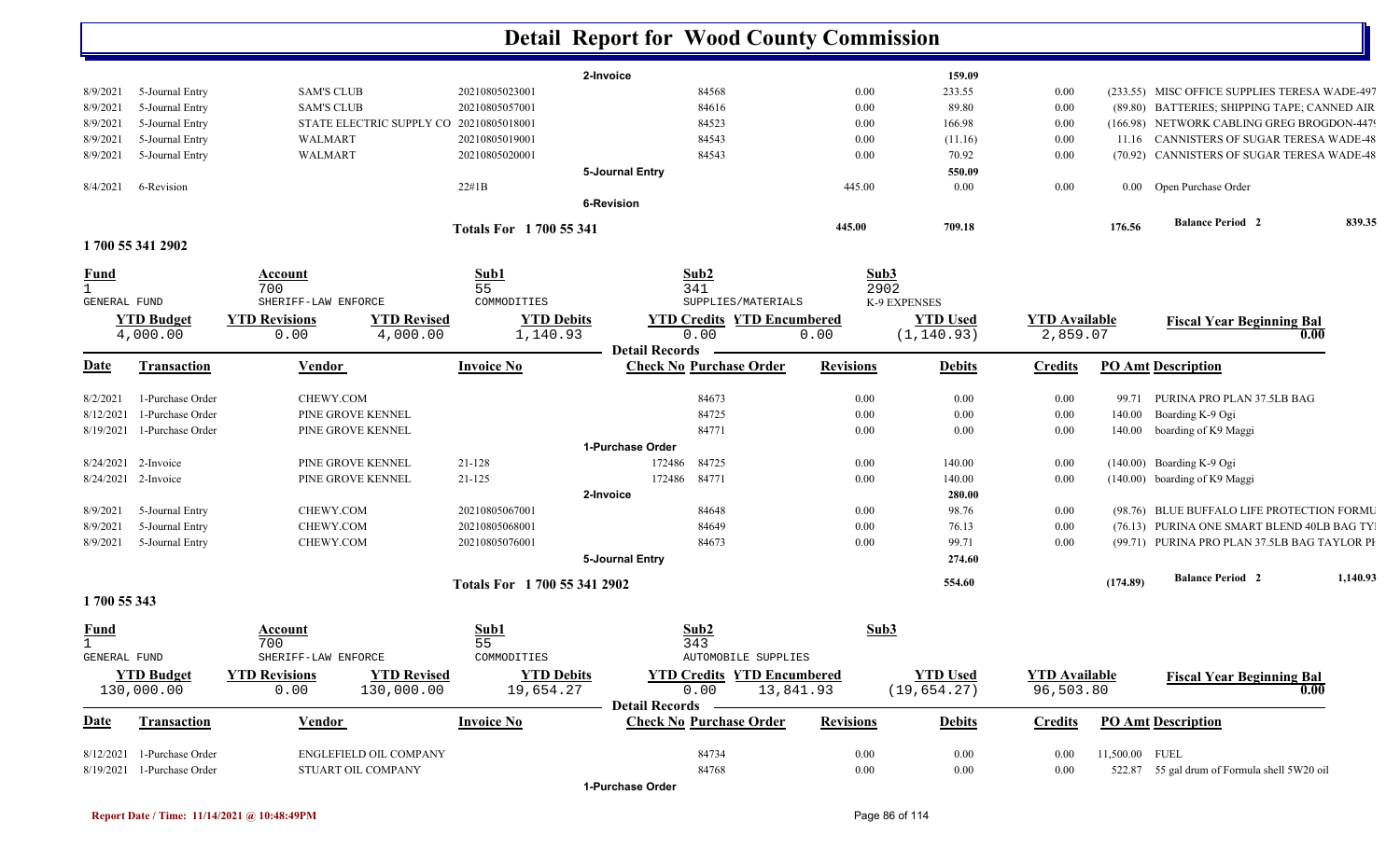|                             |                                  |                                                                |                               | <b>Detail Report for Wood County Commission</b> |                                   |                  |                       |                      |                    |                                                   |
|-----------------------------|----------------------------------|----------------------------------------------------------------|-------------------------------|-------------------------------------------------|-----------------------------------|------------------|-----------------------|----------------------|--------------------|---------------------------------------------------|
| 8/17/2021                   | 8/17/2021 2-Invoice<br>2-Invoice | <b>ENGLEFIELD OIL COMPANY</b><br><b>ENGLEFIELD OIL COMPANY</b> | IN-530589<br>IN-527882        | 84621<br>172454<br>84553<br>172454              |                                   | 0.00<br>0.00     | 10,710.98<br>8,449.33 | $0.00\,$<br>0.00     | $(10,710.98)$ FUEL | (8,449.33) FUEL FOR LAW ENFORCEMENT               |
| 8/31/2021                   | 2-Invoice                        | HARDIN GARY L                                                  | 08232021                      | 172505                                          |                                   | 0.00             | 24.00                 | 0.00                 | $0.00\,$           | REIMBURSEMENT FOR TOLLS                           |
| 8/31/2021                   | 2-Invoice                        | STUART OIL COMPANY                                             | 00030293                      | 172523<br>84768                                 |                                   | 0.00             | 469.96                | 0.00                 |                    | (469.96) 55 gal drum of Formula shell 5W20 oil    |
|                             |                                  |                                                                |                               | 2-Invoice                                       |                                   |                  | 19,654.27             |                      |                    |                                                   |
|                             |                                  |                                                                | <b>Totals For 1700 55 343</b> |                                                 |                                   |                  | 19,654.27             |                      | (7,607.40)         | 19,654.27<br><b>Balance Period 2</b>              |
| 1700 55 345                 |                                  |                                                                |                               |                                                 |                                   |                  |                       |                      |                    |                                                   |
| <u>Fund</u><br>$\mathbf{1}$ |                                  | Account<br>700                                                 | Sub1<br>55                    | Sub2<br>345                                     |                                   | Sub3             |                       |                      |                    |                                                   |
| <b>GENERAL FUND</b>         |                                  | SHERIFF-LAW ENFORCE                                            | COMMODITIES                   | UNIFORMS                                        |                                   |                  |                       |                      |                    |                                                   |
|                             | <b>YTD Budget</b>                | <b>YTD Revisions</b><br><b>YTD Revised</b>                     |                               | <b>YTD Debits</b>                               | <b>YTD Credits YTD Encumbered</b> |                  | <b>YTD Used</b>       | <b>YTD</b> Available |                    | <b>Fiscal Year Beginning Bal</b>                  |
|                             | 44,500.00                        | 45,916.00<br>1,416.00                                          |                               | 0.00<br>4,201.10                                | 2,436.79                          |                  | (4, 201.10)           | 39,278.11            |                    | 0.00                                              |
|                             |                                  |                                                                |                               | <b>Detail Records</b>                           |                                   |                  |                       |                      |                    |                                                   |
| <u>Date</u>                 | <b>Transaction</b>               | <b>Vendor</b>                                                  | <b>Invoice No</b>             | <b>Check No Purchase Order</b>                  |                                   | <b>Revisions</b> | <b>Debits</b>         | <b>Credits</b>       |                    | <b>PO Amt Description</b>                         |
| 8/2/2021                    | 1-Purchase Order                 | UNDER ARMOUR                                                   |                               | 84680                                           |                                   | 0.00             | 0.00                  | 0.00                 | 90.00              | <b>BOOTS FOR DEPUTY HEWITT</b>                    |
| 8/2/2021                    | 1-Purchase Order                 | WORKINGMAN'S STORE                                             |                               | 84678                                           |                                   | 0.00             | 0.00                  | 0.00                 | 125.00             | BOOTS FOR DEPUTY COCHRAN                          |
| 8/5/2021                    | 1-Purchase Order                 | <b>BATTERIES DIRECT</b>                                        |                               |                                                 | 84694                             | 0.00             | 0.00                  | 0.00                 | 174.00             | Mag light batteries                               |
| 8/5/2021                    | 1-Purchase Order                 | <b>WORKINGMAN'S STORE</b>                                      |                               |                                                 | 84702                             | 0.00             | 0.00                  | $0.00\,$             | 125.00             | pair of boots for process server Mercer           |
| 8/9/2021                    | 1-Purchase Order                 | <b>WORKINGMAN'S STORE</b>                                      |                               |                                                 | 84711                             | 0.00             | 0.00                  | 0.00                 | 96.00              | duty jacket for Browning                          |
| 8/9/2021                    | 1-Purchase Order                 | <b>WORKINGMAN'S STORE</b>                                      |                               |                                                 | 84711                             | 0.00             | 0.00                  | 0.00                 | 185.00             | 2 year service marks                              |
| 8/12/2021                   | 1-Purchase Order                 | <b>SHIRT FACTORY</b>                                           |                               |                                                 | 84724                             | 0.00             | 0.00                  | 0.00                 | 32.10              | name put on front and back of tshirts for academy |
| 8/12/2021                   | 1-Purchase Order                 | <b>WORKINGMAN'S STORE</b>                                      |                               | 84731                                           |                                   | 0.00             | 0.00                  | 0.00                 | 192.00             | <b>CLASS A PANTS FOR SIMS</b>                     |
| 8/19/2021                   | 1-Purchase Order                 | <b>FEDERAL EXPRESS CORP</b>                                    |                               |                                                 | 84769                             | 0.00             | 0.00                  | 0.00                 | 11.56              | RMA shiping of bodycams                           |
| 8/23/2021                   | 1-Purchase Order                 | <b>BSN SPORTS</b>                                              |                               |                                                 | 84790                             | 0.00             | 0.00                  | 0.00                 | 600.00             | face mask with department logo                    |
| 8/23/2021                   | 1-Purchase Order                 | <b>WORKINGMAN'S STORE</b>                                      |                               | 84788                                           |                                   | 0.00             | 0.00                  | 0.00                 | 320.00             | shirts for Civil Process Server - Mercer          |
| 8/23/2021                   | 1-Purchase Order                 | <b>WORKINGMAN'S STORE</b>                                      |                               | 84789                                           |                                   | 0.00             | 0.00                  | 0.00                 | 0.00               | SS class A shirts for Wetzel                      |
| 8/23/2021                   | 1-Purchase Order                 | <b>WORKINGMAN'S STORE</b>                                      |                               |                                                 | 84789                             | 0.00             | 0.00                  | $0.00\,$             | $0.00\,$           | LS class A shirts for Wetzel                      |
| 8/23/2021                   | 1-Purchase Order                 | <b>WORKINGMAN'S STORE</b>                                      |                               |                                                 | 84789                             | 0.00             | 0.00                  | $0.00\,$             | $0.00\,$           | weapons belt                                      |
| 8/23/2021                   | 1-Purchase Order                 | <b>WORKINGMAN'S STORE</b>                                      |                               |                                                 | 84789                             | 0.00             | 0.00                  | 0.00                 | $0.00\,$           | name bar                                          |
| 8/26/2021                   | 1-Purchase Order                 | <b>WORKINGMAN'S STORE</b>                                      |                               |                                                 | 84804                             | 0.00             | 0.00                  | $0.00\,$             | 236.00             | SS Class A shirts for Browning                    |
| 8/26/2021                   | 1-Purchase Order                 | WORKINGMAN'S STORE                                             |                               |                                                 | 84804                             | 0.00             | 0.00                  | 0.00                 | 256.00             | Class A pants for Browning                        |
| 8/26/2021                   | 1-Purchase Order                 | <b>WORKINGMAN'S STORE</b>                                      |                               |                                                 | 84804                             | 0.00             | 0.00                  | 0.00                 | 17.00              | short black ties                                  |
|                             |                                  |                                                                |                               | 1-Purchase Order                                |                                   |                  |                       |                      |                    |                                                   |
|                             | $8/3/2021$ 2-Invoice             | <b>DASH GLOVES</b>                                             | INV1240255                    | 172357<br>84646                                 |                                   | 0.00             | 859.60                | $0.00\,$             |                    | (859.60) NITRILE GLOVES, VARIOUS SIZES            |
|                             | $8/3/2021$ 2-Invoice             | <b>GALLS</b>                                                   | 018747411                     | 172361 84539                                    |                                   | 0.00             | 24.69                 | $0.00\,$             |                    | (24.69) MOLDED INNER BELT; TACTICAL DROP DO       |
|                             | $8/3/2021$ 2-Invoice             | WORKINGMAN'S STORE                                             | 26260                         | 172391 84603                                    |                                   | 0.00             | 125.00                | 0.00                 |                    | $(125.00)$ BOOTS FOR SIMS                         |
|                             | 8/10/2021 2-Invoice              | GALLS                                                          | 018879864                     | 172405                                          |                                   | 0.00             | 1,373.94              | 0.00                 |                    | 0.00 ACCT NO 5558984                              |
|                             | 8/10/2021 2-Invoice              | <b>GALLS</b>                                                   | 018270098                     | 172405                                          |                                   | 0.00             | (1,171.80)            | $0.00\,$             |                    | 0.00 ACCT NO 5558984                              |
|                             | 8/10/2021 2-Invoice              | <b>KESTERSON CLEANERS</b>                                      | 073121WCSD                    | 172410                                          |                                   | 0.00             | 218.61                | $0.00\,$             |                    | 0.00 UNIFORM CLEANING - JULY 2021                 |
|                             | 8/10/2021 2-Invoice              | <b>WORKINGMAN'S STORE</b>                                      | 26269                         |                                                 | 172439 84164 PY2021               | 0.00             | 605.00                | $0.00\,$             |                    | (605.00) SHORT SLEEVE SHIRTS & PANTS FOR DEPI     |
|                             | 8/17/2021 2-Invoice              | <b>BATTERIES DIRECT</b>                                        | 175226                        | 172448 84694                                    |                                   | 0.00             | 174.00                | $0.00\,$             |                    | (174.00) Mag light batteries                      |
|                             | 8/17/2021 2-Invoice              | GALLS                                                          | 018893866                     | 172457 84586                                    |                                   | 0.00             | 135.99                | $0.00\,$             |                    | (120.00) BOOTS FOR LT GEORGE                      |
|                             | 8/17/2021 2-Invoice              | WORKINGMAN'S STORE                                             | 26269A                        | 172471 84711                                    |                                   | 0.00             | 96.00                 | 0.00                 |                    | (96.00) duty jacket for Browning                  |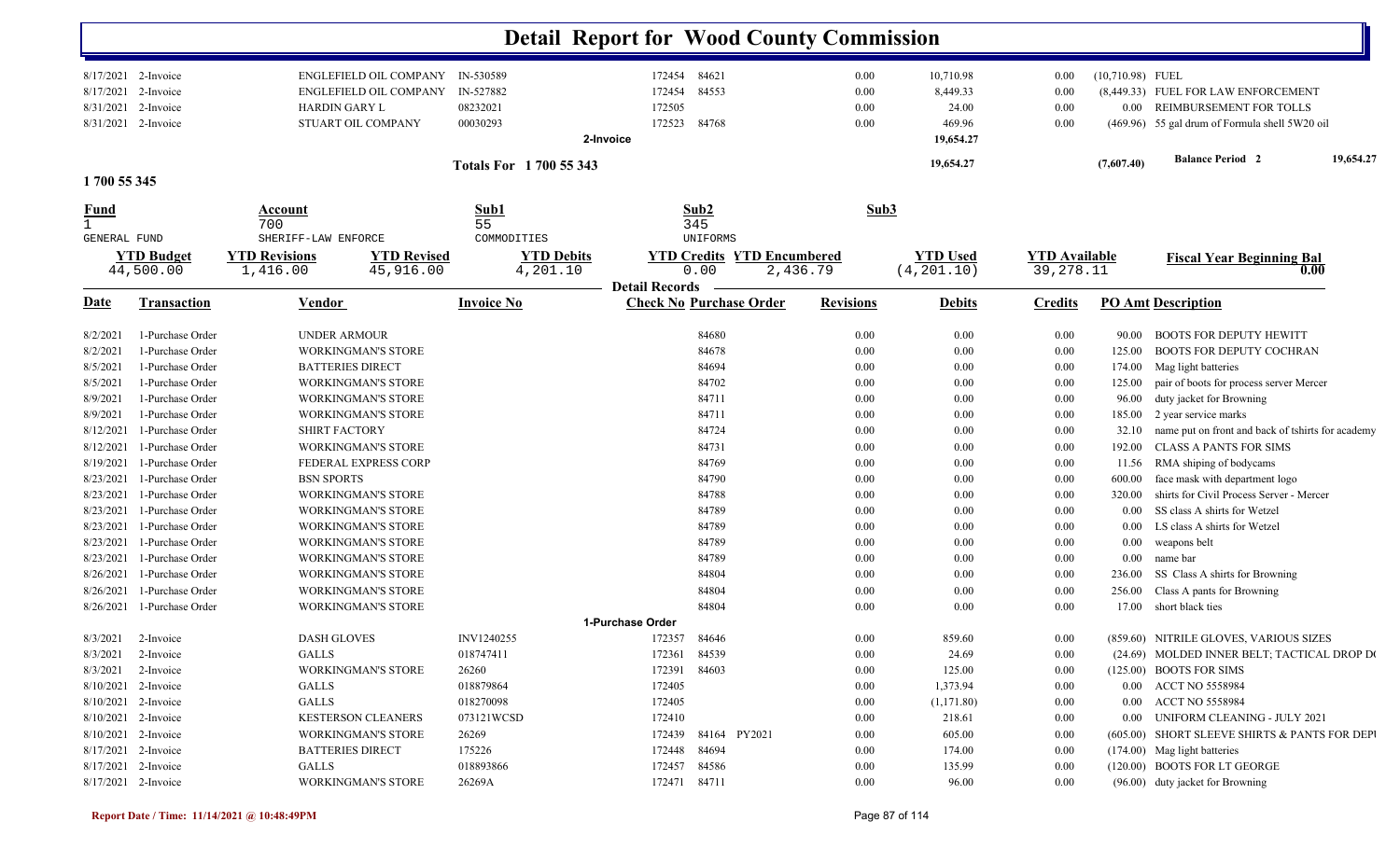|                     |                      |                                            |                             | <b>Detail Report for Wood County Commission</b> |                  |                 |                      |            |                                                   |          |
|---------------------|----------------------|--------------------------------------------|-----------------------------|-------------------------------------------------|------------------|-----------------|----------------------|------------|---------------------------------------------------|----------|
|                     | 8/17/2021 2-Invoice  | <b>WORKINGMAN'S STORE</b>                  | 26269A                      | 172471 84711                                    | 0.00             | 185.00          | 0.00                 |            | $(185.00)$ 2 year service marks                   |          |
|                     | 8/24/2021 2-Invoice  | ALL AMERICAN UNIFORM                       | 761                         | 84658<br>172473                                 | 0.00             | 97.99           | 0.00                 |            | (97.00) FLYING CROSS ARMOR COVER                  |          |
|                     | 8/24/2021 2-Invoice  | <b>GALLS</b>                               | 019046049                   | 84539<br>172477                                 | 0.00             | 249.15          | 0.00                 |            | (249.15) MOLDED INNER BELT; TACTICAL DROP DO      |          |
|                     | 8/24/2021 2-Invoice  | <b>GALLS</b>                               | 019046042                   | 84539<br>172477                                 | 0.00             | 249.15          | 0.00                 |            | (170.15) MOLDED INNER BELT; TACTICAL DROP DO      |          |
|                     | 8/24/2021 2-Invoice  | <b>GALLS</b>                               | 018969296                   | 84651<br>172477                                 | 0.00             | 187.92          | 0.00                 |            | (168.93) FLYING CROSS ARMOR COVER; SWAT PIN       |          |
| 8/24/2021           | 2-Invoice            | <b>WORKINGMAN'S STORE</b>                  | 26319                       | 84551<br>172492                                 | 0.00             | 126.00          | 0.00                 |            | (126.00) CLASS A PANTS FOR WETZEL                 |          |
| 8/24/2021           | 2-Invoice            | <b>WORKINGMAN'S STORE</b>                  | 26319A                      | 84678<br>172492                                 | 0.00             | 125.00          | 0.00                 |            | (125.00) BOOTS FOR DEPUTY COCHRAN                 |          |
| 8/31/2021           | 2-Invoice            | <b>WORKINGMAN'S STORE</b>                  | 26349                       | 84702<br>172520                                 | 0.00             | 109.98          | 0.00                 |            | (109.98) pair of boots for process server Mercer  |          |
|                     | 8/31/2021 2-Invoice  | <b>WORKINGMAN'S STORE</b>                  | 26349A                      | 84788<br>172520                                 | 0.00             | 310.00          | 0.00                 |            | (310.00) shirts for Civil Process Server - Mercer |          |
|                     |                      |                                            |                             | 2-Invoice                                       |                  | 4,081.22        |                      |            |                                                   |          |
| 8/4/2021            | 6-Revision           |                                            | 22#1B                       | <b>6-Revision</b>                               | 1,416.00         | 0.00            | 0.00                 |            | 0.00 Open Purchase Order                          |          |
|                     |                      |                                            | Totals For 1700 55 345      |                                                 | 1,416.00         | 4,081.22        |                      | (1,085.84) | <b>Balance Period 2</b>                           | 4,201.10 |
| 170110104           |                      |                                            |                             |                                                 |                  |                 |                      |            |                                                   |          |
| <u>Fund</u>         |                      | Account                                    | Sub1                        | Sub2                                            | Sub3             |                 |                      |            |                                                   |          |
| $\mathbf{1}$        |                      | 701                                        | 10                          | 104                                             |                  |                 |                      |            |                                                   |          |
| <b>GENERAL FUND</b> |                      | CIVIL PROCESS SERVER                       | PERSONAL SERVICES           | SOCIAL SECURITY                                 |                  |                 |                      |            |                                                   |          |
|                     | <b>YTD Budget</b>    | <b>YTD Revisions</b><br><b>YTD Revised</b> | <b>YTD Debits</b>           | <b>YTD Credits YTD Encumbered</b>               |                  | <b>YTD Used</b> | <b>YTD Available</b> |            | <b>Fiscal Year Beginning Bal</b>                  |          |
|                     | 7,679.00             | 7,679.00<br>0.00                           | 759.98                      | 0.00<br><b>Detail Records</b>                   | 0.00             | (759.98)        | 6,919.02             |            | 0.00                                              |          |
| Date                | <b>Transaction</b>   | <b>Vendor</b>                              | <b>Invoice No</b>           | <b>Check No Purchase Order</b>                  | <b>Revisions</b> | <b>Debits</b>   | <b>Credits</b>       |            | <b>PO Amt Description</b>                         |          |
|                     | 8/13/2021 2-Invoice  | DEPARTMENT OF TREASURY 20210813-00         |                             | 3687                                            | 0.00             | 150.67          | 0.00                 |            | $0.00$ FICA                                       |          |
| 8/13/2021           | 2-Invoice            | DEPARTMENT OF TREASURY 20210813-00         |                             | 3687                                            | 0.00             | 35.24           | 0.00                 | $0.00\,$   | <b>MED</b>                                        |          |
| 8/31/2021           | 2-Invoice            | DEPARTMENT OF TREASURY 20210831-00         |                             | 3696                                            | 0.00             | 154.14          | 0.00                 | $0.00\,$   | <b>FICA</b>                                       |          |
|                     | 8/31/2021 2-Invoice  | DEPARTMENT OF TREASURY 20210831-00         |                             | 3696                                            | 0.00             | 36.04           | 0.00                 | $0.00\,$   | <b>MED</b>                                        |          |
|                     |                      |                                            |                             | 2-Invoice                                       |                  | 376.09          |                      |            |                                                   |          |
|                     |                      |                                            | <b>Totals For 170110104</b> |                                                 |                  | 376.09          |                      |            | <b>Balance Period 2</b>                           | 759.98   |
| 1701 10 105         |                      |                                            |                             |                                                 |                  |                 |                      |            |                                                   |          |
| <u>Fund</u>         |                      | <b>Account</b>                             | Sub1                        | Sub <sub>2</sub>                                | Sub3             |                 |                      |            |                                                   |          |
| $\mathbf{1}$        |                      | 701                                        | 10                          | 105                                             |                  |                 |                      |            |                                                   |          |
| <b>GENERAL FUND</b> |                      | CIVIL PROCESS SERVER                       | PERSONAL SERVICES           | INSURANCE PREMIUM                               |                  |                 |                      |            |                                                   |          |
|                     | <b>YTD Budget</b>    | <b>YTD Revisions</b><br><b>YTD Revised</b> | <b>YTD Debits</b>           | <b>YTD Credits YTD Encumbered</b>               |                  | <b>YTD Used</b> | <b>YTD Available</b> |            | <b>Fiscal Year Beginning Bal</b><br>0.00          |          |
|                     | 45,677.00            | 0.00<br>45,677.00                          | 9,527.59                    | 0.00<br>Detail Records ________                 | 0.00             | (9,527.59)      | 36, 149. 41          |            |                                                   |          |
| <b>Date</b>         | Transaction          | Vendor                                     | <b>Invoice No</b>           | <b>Check No Purchase Order</b>                  | <b>Revisions</b> | <b>Debits</b>   | <b>Credits</b>       |            | <b>PO Amt Description</b>                         |          |
|                     | $8/3/2021$ 2-Invoice | HIGHMARK WEST VIRGINIA                     | 08012021                    | 3678                                            | $0.00\,$         | 4,279.54        | $0.00\,$             |            | 0.00 HEALTH PREMIUM                               |          |
| 8/3/2021            | 2-Invoice            | <b>MUTUAL OF OMAHA</b>                     | 1225935839                  | 172370                                          | $0.00\,$         | 5.52            | $0.00\,$             |            | 0.00 BASIC LIFE                                   |          |
|                     | 8/3/2021 2-Invoice   | MUTUAL OF OMAHA                            | 1225935839                  | 172370                                          | $0.00\,$         | 20.60           | $0.00\,$             |            | $0.00$ LTD                                        |          |
|                     | 8/3/2021 2-Invoice   | VISION SERVICE PLAN (WV) 082021            |                             | 172388                                          | $0.00\,$         | 8.79            | $0.00\,$             |            | 0.00 SINGLE VISION                                |          |
|                     | 8/3/2021 2-Invoice   | VISION SERVICE PLAN (WV) 082021            |                             | 172388                                          | $0.00\,$         | 54.75           | $0.00\,$             |            | 0.00 FAMILY VISION                                |          |
|                     | 8/4/2021 2-Invoice   | HIGHMARK WEST VIRGINIA F210803A5897        |                             | 3680                                            | $0.00\,$         | 241.31          | $0.00\,$             |            | $0.00$ HRA                                        |          |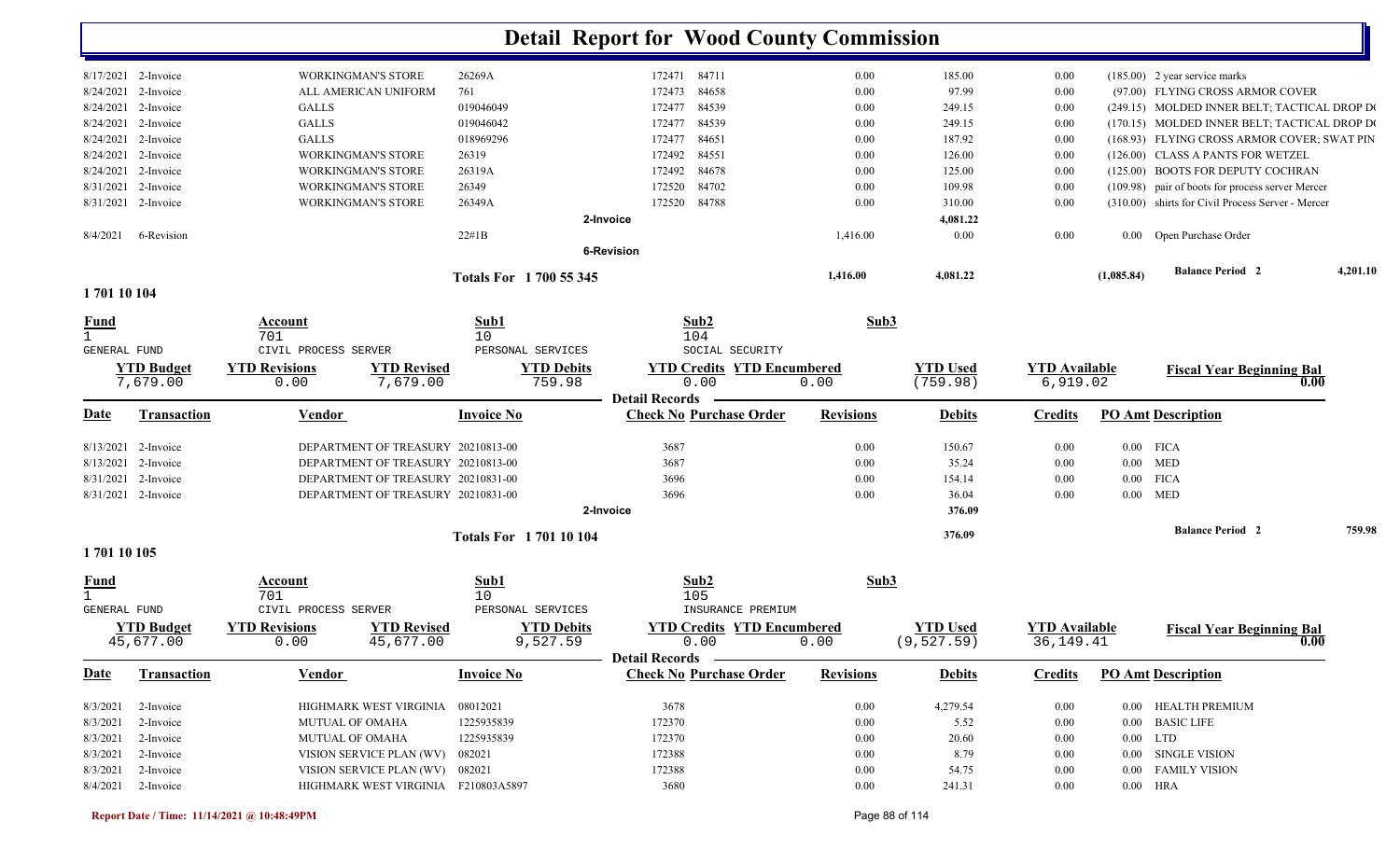|                                             |                                                                                |                                                                       |                                                                                              |                                                                          | <b>Detail Report for Wood County Commission</b>                               |                              |                                              |                                    |                                      |                                                                                              |           |
|---------------------------------------------|--------------------------------------------------------------------------------|-----------------------------------------------------------------------|----------------------------------------------------------------------------------------------|--------------------------------------------------------------------------|-------------------------------------------------------------------------------|------------------------------|----------------------------------------------|------------------------------------|--------------------------------------|----------------------------------------------------------------------------------------------|-----------|
|                                             | 8/31/2021 2-Invoice<br>8/31/2021 2-Invoice                                     | <b>RENAISSANCE</b>                                                    | HIGHMARK WEST VIRGINIA                                                                       | 08282021<br>F210824A2296                                                 | 3699<br>3700<br>2-Invoice                                                     | 0.00<br>0.00                 | 224.00<br>323.88<br>5,158.39                 | 0.00<br>0.00                       | 0.00<br>$0.00\,$                     | WEEKLY CLAIMS 08/28<br>HRA                                                                   |           |
| 170110106                                   |                                                                                |                                                                       |                                                                                              | <b>Totals For 170110105</b>                                              |                                                                               |                              | 5,158.39                                     |                                    |                                      | <b>Balance Period 2</b>                                                                      | 9,527.59  |
| <u>Fund</u><br>$\mathbf{1}$                 |                                                                                | Account<br>701                                                        |                                                                                              | Sub1<br>10                                                               | Sub2<br>106                                                                   |                              | Sub3                                         |                                    |                                      |                                                                                              |           |
| GENERAL FUND                                |                                                                                | CIVIL PROCESS SERVER                                                  |                                                                                              | PERSONAL SERVICES                                                        | RETIREMENT                                                                    |                              |                                              |                                    |                                      |                                                                                              |           |
|                                             | <b>YTD Budget</b><br>10,038.00                                                 | <b>YTD Revisions</b><br>0.00                                          | <b>YTD Revised</b><br>10,038.00                                                              | <b>YTD Debits</b><br>1,105.56                                            | <b>YTD Credits YTD Encumbered</b><br>0.00<br><b>Detail Records</b>            | 0.00                         | <b>YTD Used</b><br>(1, 105.56)               | <b>YTD</b> Available<br>8,932.44   |                                      | <b>Fiscal Year Beginning Bal</b>                                                             | 0.00      |
| <b>Date</b>                                 | Transaction                                                                    | Vendor                                                                |                                                                                              | <b>Invoice No</b>                                                        | <b>Check No Purchase Order</b>                                                | <b>Revisions</b>             | <b>Debits</b>                                | <b>Credits</b>                     |                                      | <b>PO Amt Description</b>                                                                    |           |
| 8/13/2021                                   | 2-Invoice<br>8/31/2021 2-Invoice                                               |                                                                       | WV PUBLIC EMP RETIREMEN 20210813-00<br>WV PUBLIC EMP RETIREMEN 20210831-00                   |                                                                          | 3707<br>3707<br>2-Invoice                                                     | 0.00<br>0.00                 | 269.18<br>269.18<br>538.36                   | 0.00<br>0.00                       | 0.00<br>$0.00\,$                     | <b>RETIREMENT</b><br><b>RETIREMENT</b>                                                       |           |
|                                             |                                                                                |                                                                       |                                                                                              | <b>Totals For 170110106</b>                                              |                                                                               |                              | 538.36                                       |                                    |                                      | <b>Balance Period 2</b>                                                                      | 1,105.56  |
| 170110186                                   |                                                                                |                                                                       |                                                                                              |                                                                          |                                                                               |                              |                                              |                                    |                                      |                                                                                              |           |
| <b>Fund</b><br>$\mathbf{1}$<br>GENERAL FUND |                                                                                | Account<br>701<br>CIVIL PROCESS SERVER                                |                                                                                              | Sub1<br>10<br>PERSONAL SERVICES                                          | Sub2<br>186<br>PROCESS SERVERS                                                |                              | Sub3                                         |                                    |                                      |                                                                                              |           |
|                                             | <b>YTD Budget</b><br>100,383.00                                                | <b>YTD Revisions</b><br>0.00                                          | <b>YTD Revised</b><br>100,383.00                                                             | <b>YTD Debits</b><br>11,055.07                                           | <b>YTD Credits YTD Encumbered</b><br>0.00<br><b>Detail Records</b>            | 0.00                         | <b>YTD Used</b><br>(11, 055.07)              | <b>YTD Available</b><br>89, 327.93 |                                      | <b>Fiscal Year Beginning Bal</b>                                                             | 0.00      |
| <b>Date</b>                                 | Transaction                                                                    | Vendor                                                                |                                                                                              | <b>Invoice No</b>                                                        | <b>Check No Purchase Order</b>                                                | <b>Revisions</b>             | <b>Debits</b>                                | <b>Credits</b>                     |                                      | <b>PO Amt Description</b>                                                                    |           |
| 8/13/2021                                   | 2-Invoice<br>8/13/2021 2-Invoice<br>8/31/2021 2-Invoice<br>8/31/2021 2-Invoice |                                                                       | <b>BURDETTE APRIL D.</b><br>MERCER STEVEN E.<br><b>BURDETTE APRIL D.</b><br>MERCER STEVEN E. | 10-00273597-REG<br>10-00273598-REG<br>10-00273814-REG<br>10-00273815-REG | 273597<br>273598<br>273814<br>273815                                          | 0.00<br>0.00<br>0.00<br>0.00 | 1,401.04<br>1,290.61<br>1,401.04<br>1,290.61 | 0.00<br>0.00<br>0.00<br>0.00       | 0.00<br>$0.00\,$<br>0.00<br>$0.00\,$ | <b>BURDETTE APRIL D.</b><br>MERCER STEVEN E.<br><b>BURDETTE APRIL D.</b><br>MERCER STEVEN E. |           |
|                                             |                                                                                |                                                                       |                                                                                              |                                                                          | 2-Invoice                                                                     |                              | 5,383.30                                     |                                    |                                      | <b>Balance Period 2</b>                                                                      | 11,055.07 |
| 1702 10 105                                 |                                                                                |                                                                       |                                                                                              | <b>Totals For 170110186</b>                                              |                                                                               |                              | 5,383.30                                     |                                    |                                      |                                                                                              |           |
| <b>Fund</b><br>$\mathbf{1}$<br>GENERAL FUND | <b>YTD Budget</b><br>0.00                                                      | Account<br>702<br>CORRECTIONAL CENTER<br><b>YTD Revisions</b><br>0.00 | <b>YTD Revised</b><br>0.00                                                                   | Sub1<br>10<br>PERSONAL SERVICES<br><b>YTD Debits</b><br>160.80           | Sub2<br>105<br>INSURANCE PREMIUM<br><b>YTD Credits YTD Encumbered</b><br>0.00 | 0.00                         | Sub3<br><b>YTD Used</b><br>(160.80)          | <b>YTD</b> Available<br>(160.80)   |                                      | <b>Fiscal Year Beginning Bal</b>                                                             | 0.00      |
|                                             |                                                                                |                                                                       |                                                                                              |                                                                          | <b>Detail Records</b>                                                         |                              |                                              |                                    |                                      |                                                                                              |           |
| <b>Date</b>                                 | <b>Transaction</b>                                                             | <b>Vendor</b>                                                         |                                                                                              | <b>Invoice No</b>                                                        | <b>Check No Purchase Order</b>                                                | <b>Revisions</b>             | <b>Debits</b>                                | <b>Credits</b>                     |                                      | <b>PO Amt Description</b>                                                                    |           |
|                                             | 8/24/2021 2-Invoice                                                            | <b>RENAISSANCE</b>                                                    |                                                                                              | 08212021                                                                 | 3691                                                                          | 0.00                         | 74.40                                        | 0.00                               |                                      | 0.00 WEEKLY CLAIMS 08/21                                                                     |           |

**Report Date / Time: 11/14/2021 @ 10:48:49PM** Page 89 of 114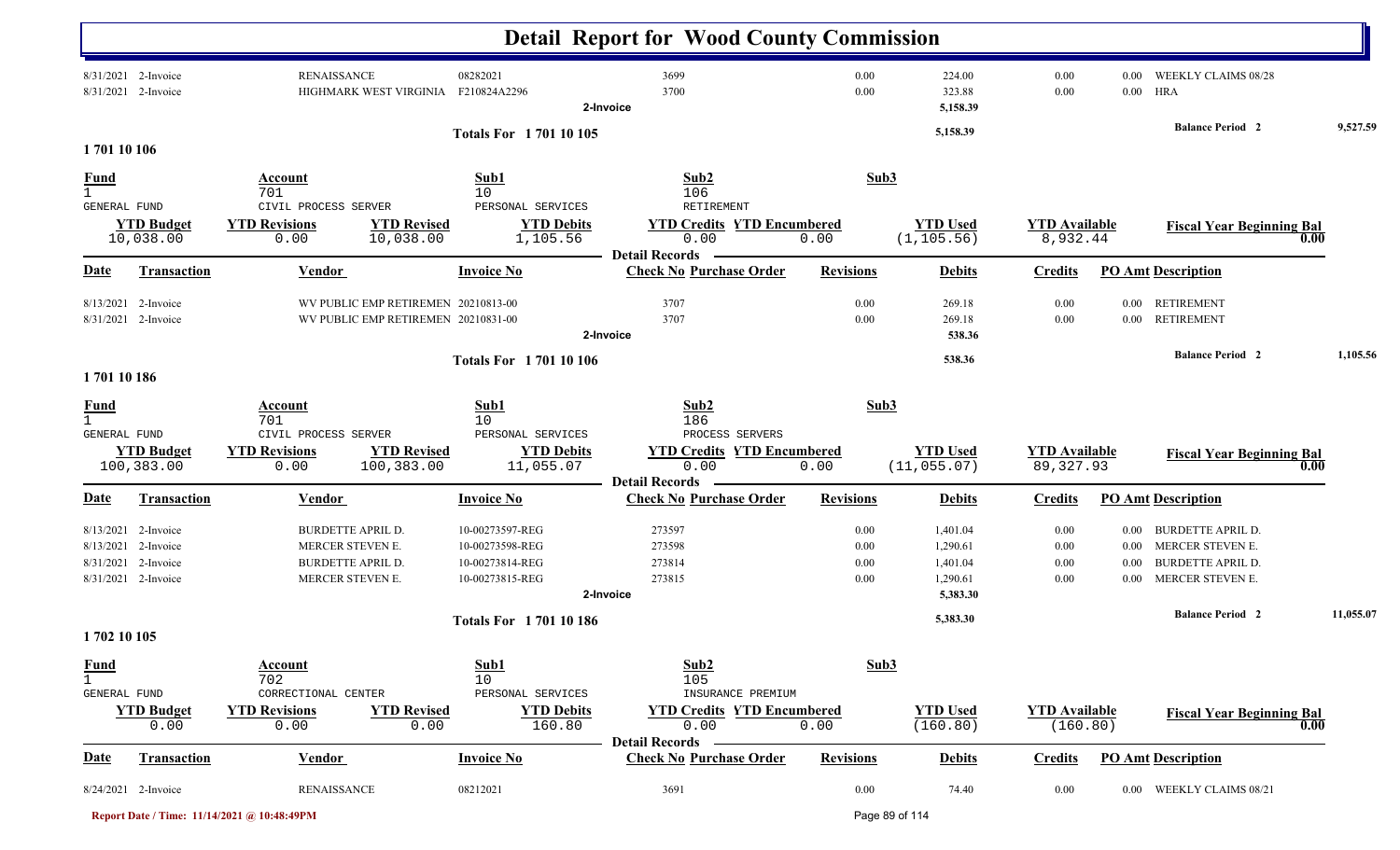|                             |                       |                      |                                    |                               | <b>Detail Report for Wood County Commission</b> |                          |          |                 |                      |          |                                  |      |            |
|-----------------------------|-----------------------|----------------------|------------------------------------|-------------------------------|-------------------------------------------------|--------------------------|----------|-----------------|----------------------|----------|----------------------------------|------|------------|
|                             | 8/31/2021 2-Invoice   | <b>RENAISSANCE</b>   |                                    | 08282021                      | 3699<br>2-Invoice                               |                          | $0.00\,$ | 86.40<br>160.80 | 0.00                 | 0.00     | <b>WEEKLY CLAIMS 08/28</b>       |      |            |
|                             |                       |                      |                                    | <b>Totals For 170210105</b>   |                                                 |                          |          | 160.80          |                      |          | <b>Balance Period 2</b>          |      | 160.80     |
| 1704 55 344                 |                       |                      |                                    |                               |                                                 |                          |          |                 |                      |          |                                  |      |            |
| <b>Fund</b>                 |                       | Account              |                                    | Sub1                          | Sub2                                            |                          | Sub3     |                 |                      |          |                                  |      |            |
| $\mathbf{1}$                |                       | 704                  |                                    | 55                            | 344                                             |                          |          |                 |                      |          |                                  |      |            |
| GENERAL FUND                |                       | REGIONAL JAIL        |                                    | COMMODITIES                   |                                                 | FOOD & DRUGS-FEEDING PRI |          |                 |                      |          |                                  |      |            |
|                             | <b>YTD</b> Budget     | <b>YTD Revisions</b> | <b>YTD Revised</b>                 | <b>YTD Debits</b>             | <b>YTD Credits YTD Encumbered</b>               |                          |          | <b>YTD</b> Used | <b>YTD</b> Available |          | <b>Fiscal Year Beginning Bal</b> |      |            |
|                             | 2,160,000.00          | 0.00                 | 2,160,000.00                       | 337,026.25                    | 0.00                                            | 0.00                     |          | (337, 026.25)   | 1,822,973.75         |          |                                  | 0.00 |            |
|                             |                       |                      |                                    |                               | <b>Detail Records</b>                           |                          |          |                 |                      |          |                                  |      |            |
| <u>Date</u>                 | <b>Transaction</b>    | Vendor               |                                    | <b>Invoice No</b>             | <b>Check No Purchase Order</b>                  | <b>Revisions</b>         |          | <b>Debits</b>   | <b>Credits</b>       |          | <b>PO Amt Description</b>        |      |            |
|                             | $8/10/2021$ 2-Invoice |                      | WV REGIONAL JAIL & CORRI 71214b8e  |                               | 172425                                          |                          | 0.00     | 176,064.25      | 0.00                 | $0.00\,$ | <b>JULY 2021</b>                 |      |            |
| 8/10/2021                   | 2-Invoice             |                      | WV REGIONAL JAIL & CORRI 71214b8e  |                               | 172425                                          |                          | 0.00     | (916.75)        | 0.00                 | 0.00     | <b>CREDIT - C TAYLOR</b>         |      |            |
| 8/10/2021                   | 2-Invoice             |                      | WV REGIONAL JAIL & CORRI 71214b8e  |                               | 172425                                          |                          | 0.00     | (1,254.50)      | 0.00                 | 0.00     | <b>CREDIT - J KIPE</b>           |      |            |
|                             | 8/10/2021 2-Invoice   |                      | WV REGIONAL JAIL & CORRI 71214b8e  |                               | 172425                                          |                          | 0.00     | (48.25)         | 0.00                 | 0.00     | <b>CREDIT - G CARPENTER</b>      |      |            |
|                             | 8/10/2021 2-Invoice   |                      | WV REGIONAL JAIL & CORRI 71214b8e  |                               | 172425                                          |                          | 0.00     | (48.25)         | 0.00                 | 0.00     | <b>CREDIT - J HUTSON</b>         |      |            |
| 8/10/2021                   | 2-Invoice             |                      | WV REGIONAL JAIL & CORRI 71214b8e  |                               | 172425                                          |                          | 0.00     | (241.25)        | 0.00                 | 0.00     | <b>CREDIT - J HINES</b>          |      |            |
|                             | 8/10/2021 2-Invoice   |                      | WV REGIONAL JAIL & CORRI 71214b8e  |                               | 172425                                          |                          | 0.00     | (48.25)         | 0.00                 | 0.00     | <b>CREDIT - T GREATHOUSE</b>     |      |            |
|                             | 8/10/2021 2-Invoice   |                      | WV REGIONAL JAIL & CORRI 71214b8e  |                               | 172425                                          |                          | 0.00     | (3,908.25)      | 0.00                 | 0.00     | <b>CREDIT - T GREATHOUSE</b>     |      |            |
|                             |                       |                      |                                    |                               | 2-Invoice                                       |                          |          | 169,598.75      |                      |          |                                  |      |            |
|                             |                       |                      |                                    | <b>Totals For 1704 55 344</b> |                                                 |                          |          | 169,598.75      |                      |          | <b>Balance Period 2</b>          |      | 337,026.25 |
| 1705 10 104                 |                       |                      |                                    |                               |                                                 |                          |          |                 |                      |          |                                  |      |            |
| <u>Fund</u><br>$\mathbf{1}$ |                       | Account<br>705       |                                    | Sub1<br>10                    | Sub2<br>104                                     |                          | Sub3     |                 |                      |          |                                  |      |            |
| <b>GENERAL FUND</b>         |                       | HOME CONFINEMENT     |                                    | PERSONAL SERVICES             | SOCIAL SECURITY                                 |                          |          |                 |                      |          |                                  |      |            |
|                             | <b>YTD Budget</b>     | <b>YTD Revisions</b> | <b>YTD Revised</b>                 | <b>YTD Debits</b>             | <b>YTD Credits YTD Encumbered</b>               |                          |          | <b>YTD Used</b> | <b>YTD Available</b> |          | <b>Fiscal Year Beginning Bal</b> |      |            |
|                             | 11,521.00             | 2,181.00             | 13,702.00                          | 1,507.20                      | 0.00<br><b>Detail Records</b>                   | 0.00                     |          | (1, 507.20)     | 12,194.80            |          |                                  | 0.00 |            |
| <u>Date</u>                 | <b>Transaction</b>    | <b>Vendor</b>        |                                    | <b>Invoice No</b>             | <b>Check No Purchase Order</b>                  | <b>Revisions</b>         |          | <b>Debits</b>   | <b>Credits</b>       |          | <b>PO Amt Description</b>        |      |            |
| 8/13/2021                   | 2-Invoice             |                      | DEPARTMENT OF TREASURY 20210813-00 |                               | 3687                                            |                          | 0.00     | 293.72          | 0.00                 |          | $0.00$ FICA                      |      |            |
| 8/13/2021                   | 2-Invoice             |                      | DEPARTMENT OF TREASURY 20210813-00 |                               | 3687                                            |                          | 0.00     | 68.70           | 0.00                 | $0.00\,$ | MED                              |      |            |
| 8/31/2021                   | 2-Invoice             |                      | DEPARTMENT OF TREASURY 20210831-00 |                               | 3696                                            |                          | 0.00     | 305.82          | 0.00                 |          | $0.00$ FICA                      |      |            |
| 8/31/2021                   | 2-Invoice             |                      | DEPARTMENT OF TREASURY 20210831-00 |                               | 3696                                            |                          | 0.00     | 71.52           | 0.00                 | 0.00     | <b>MED</b>                       |      |            |
|                             |                       |                      |                                    |                               | 2-Invoice                                       |                          |          | 739.76          |                      |          |                                  |      |            |
| 8/4/2021                    | 6-Revision            |                      |                                    | 22#1A                         |                                                 |                          | 2,181.00 | 0.00            | 0.00                 |          | 0.00 Letter Dated July 1         |      |            |
|                             |                       |                      |                                    |                               | <b>6-Revision</b>                               |                          |          |                 |                      |          |                                  |      |            |
|                             |                       |                      |                                    | <b>Totals For 170510104</b>   |                                                 | 2,181.00                 |          | 739.76          |                      |          | <b>Balance Period 2</b>          |      | 1,507.20   |
|                             |                       |                      |                                    |                               |                                                 |                          |          |                 |                      |          |                                  |      |            |

#### **1 705 10 105**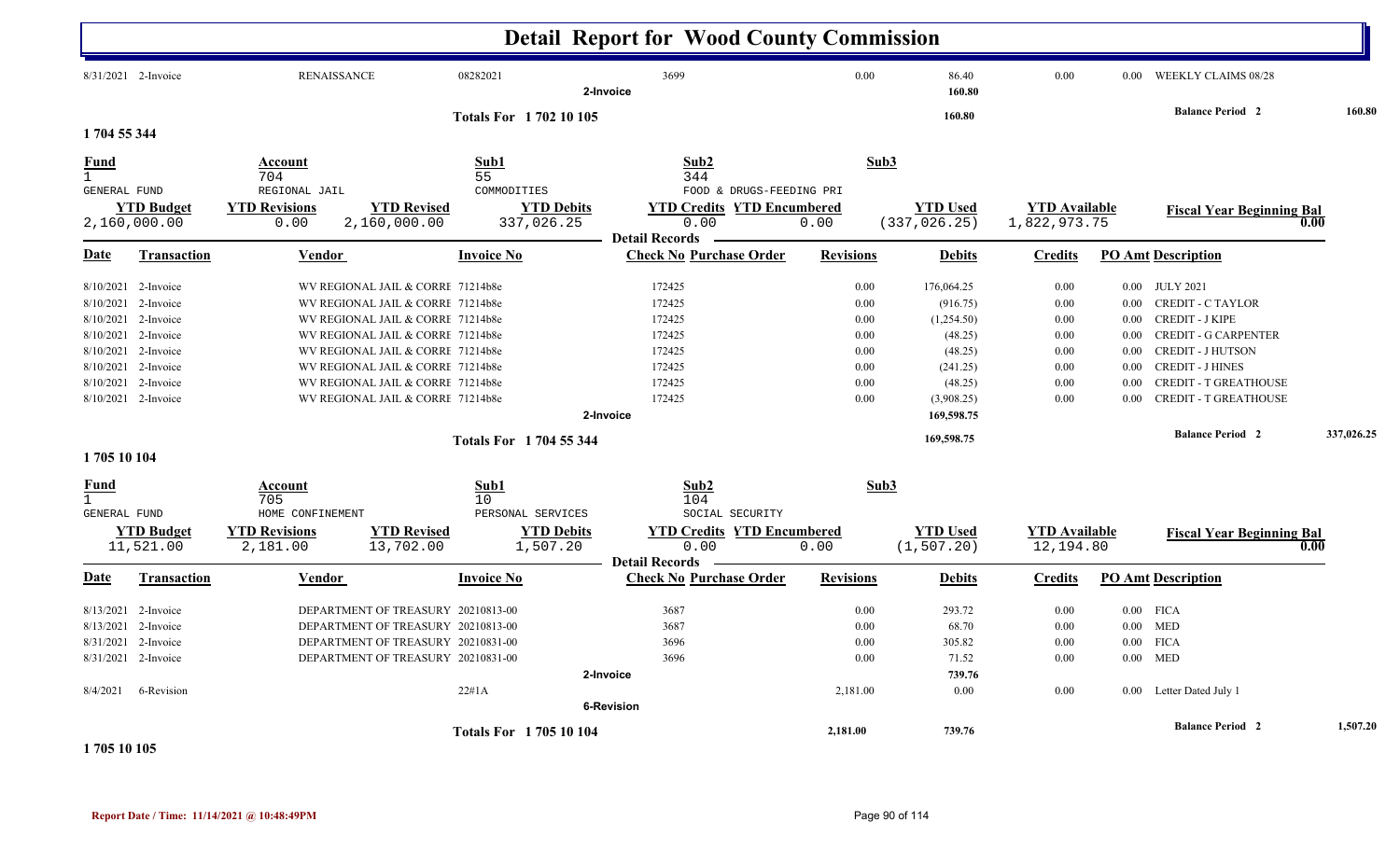| <b>Fund</b><br>$\mathbf{1}$<br><b>GENERAL FUND</b> |                                | Account<br>705<br>HOME CONFINEMENT |                                     | Sub1<br>10<br>PERSONAL SERVICES | Sub2<br>105<br>INSURANCE PREMIUM                                   | Sub3             |                                 |                                   |          |                                          |           |
|----------------------------------------------------|--------------------------------|------------------------------------|-------------------------------------|---------------------------------|--------------------------------------------------------------------|------------------|---------------------------------|-----------------------------------|----------|------------------------------------------|-----------|
|                                                    | <b>YTD Budget</b><br>62,181.00 | <b>YTD Revisions</b><br>0.00       | <b>YTD Revised</b><br>62,181.00     | <b>YTD Debits</b><br>11,302.98  | <b>YTD Credits YTD Encumbered</b><br>0.00                          | 0.00             | <b>YTD Used</b><br>(11, 302.98) | <b>YTD Available</b><br>50,878.02 |          | <b>Fiscal Year Beginning Bal</b><br>0.00 |           |
| <b>Date</b>                                        | <b>Transaction</b>             | Vendor                             |                                     | <b>Invoice No</b>               | <b>Detail Records</b><br><b>Check No Purchase Order</b>            | <b>Revisions</b> | <b>Debits</b>                   | <b>Credits</b>                    |          | <b>PO Amt Description</b>                |           |
| 8/3/2021                                           | 2-Invoice                      |                                    | HIGHMARK WEST VIRGINIA              | 08012021                        | 3678                                                               | 0.00             | 5,567.43                        | 0.00                              |          | 0.00 HEALTH PREMIUM                      |           |
| 8/3/2021                                           | 2-Invoice                      | <b>MUTUAL OF OMAHA</b>             |                                     | 1225935839                      | 172370                                                             | 0.00             | 7.36                            | 0.00                              |          | 0.00 BASIC LIFE                          |           |
| 8/3/2021                                           | 2-Invoice                      | MUTUAL OF OMAHA                    |                                     | 1225935839                      | 172370                                                             | 0.00             | 28.48                           | 0.00                              | $0.00\,$ | LTD                                      |           |
| 8/3/2021                                           | 2-Invoice                      |                                    | VISION SERVICE PLAN (WV)            | 082021                          | 172388                                                             | 0.00             | 11.72                           | 0.00                              | $0.00\,$ | <b>SINGLE VISION</b>                     |           |
| 8/3/2021                                           | 2-Invoice                      |                                    | VISION SERVICE PLAN (WV) 082021     |                                 | 172388                                                             | 0.00             | 36.50                           | 0.00                              | 0.00     | <b>FAMILY VISION</b>                     |           |
|                                                    |                                |                                    |                                     |                                 | 2-Invoice                                                          |                  | 5,651.49                        |                                   |          |                                          |           |
|                                                    |                                |                                    |                                     | <b>Totals For 170510105</b>     |                                                                    |                  | 5,651.49                        |                                   |          | <b>Balance Period 2</b>                  | 11,302.98 |
| 1705 10 106                                        |                                |                                    |                                     |                                 |                                                                    |                  |                                 |                                   |          |                                          |           |
| <b>Fund</b><br>$\mathbf{1}$                        |                                | Account<br>705                     |                                     | Sub1<br>10                      | Sub2<br>106                                                        | Sub3             |                                 |                                   |          |                                          |           |
| <b>GENERAL FUND</b>                                |                                | HOME CONFINEMENT                   |                                     | PERSONAL SERVICES               | <b>RETIREMENT</b>                                                  |                  |                                 |                                   |          |                                          |           |
|                                                    | <b>YTD Budget</b><br>15,061.00 | <b>YTD Revisions</b><br>2,850.00   | <b>YTD Revised</b><br>17,911.00     | <b>YTD Debits</b><br>2,177.59   | <b>YTD Credits YTD Encumbered</b><br>0.00                          | 0.00             | <b>YTD Used</b><br>(2, 177.59)  | <b>YTD</b> Available<br>15,733.41 |          | <b>Fiscal Year Beginning Bal</b><br>0.00 |           |
| Date                                               | <b>Transaction</b>             | <b>Vendor</b>                      |                                     | <b>Invoice No</b>               | <b>Detail Records</b><br><b>Check No Purchase Order</b>            | <b>Revisions</b> | <b>Debits</b>                   | <b>Credits</b>                    |          | <b>PO Amt Description</b>                |           |
|                                                    | 8/13/2021 2-Invoice            |                                    | WV PUBLIC EMP RETIREMEN 20210813-00 |                                 | 3707                                                               | 0.00             | 526.78                          | 0.00                              |          | 0.00 RETIREMENT                          |           |
|                                                    | 8/31/2021 2-Invoice            |                                    | WV PUBLIC EMP RETIREMEN 20210831-00 |                                 | 3707                                                               | 0.00             | 544.03                          | 0.00                              |          | 0.00 RETIREMENT                          |           |
|                                                    |                                |                                    |                                     |                                 | 2-Invoice                                                          |                  | 1,070.81                        |                                   |          |                                          |           |
| 8/4/2021                                           | 6-Revision                     |                                    |                                     | 22#1A                           |                                                                    | 2,850.00         | 0.00                            | 0.00                              |          | 0.00 Letter Dated July 1                 |           |
|                                                    |                                |                                    |                                     |                                 | <b>6-Revision</b>                                                  |                  |                                 |                                   |          |                                          |           |
|                                                    |                                |                                    |                                     | <b>Totals For 170510106</b>     |                                                                    | 2,850.00         | 1,070.81                        |                                   |          | <b>Balance Period 2</b>                  | 2,177.59  |
| 170510108                                          |                                |                                    |                                     |                                 |                                                                    |                  |                                 |                                   |          |                                          |           |
| Fund<br>$\mathbf{1}$<br><b>GENERAL FUND</b>        |                                | Account<br>705<br>HOME CONFINEMENT |                                     | Sub1<br>10<br>PERSONAL SERVICES | Sub <sub>2</sub><br>108<br>OVERTIME                                | Sub3             |                                 |                                   |          |                                          |           |
|                                                    | <b>YTD Budget</b><br>8,000.00  | <b>YTD Revisions</b><br>0.00       | <b>YTD Revised</b><br>8,000.00      | <b>YTD Debits</b><br>132.47     | <b>YTD Credits YTD Encumbered</b><br>0.00<br><b>Detail Records</b> | 0.00             | <b>YTD</b> Used<br>(132.47)     | <b>YTD</b> Available<br>7,867.53  |          | <b>Fiscal Year Beginning Bal</b><br>0.00 |           |
| <b>Date</b>                                        | <b>Transaction</b>             | Vendor                             |                                     | <b>Invoice No</b>               | <b>Check No Purchase Order</b>                                     | <b>Revisions</b> | <b>Debits</b>                   | <b>Credits</b>                    |          | <b>PO Amt Description</b>                |           |
|                                                    | 8/31/2021 2-Invoice            | <b>BOLEY JR DONALD</b>             |                                     | 10-00273817-REG                 | 273817<br>2-Invoice                                                | 0.00             | 120.01<br>120.01                | 0.00                              | $0.00\,$ | <b>BOLEY JR DONALD</b>                   |           |
|                                                    |                                |                                    |                                     | <b>Totals For 170510108</b>     |                                                                    |                  | 120.01                          |                                   |          | <b>Balance Period 2</b>                  | 132.47    |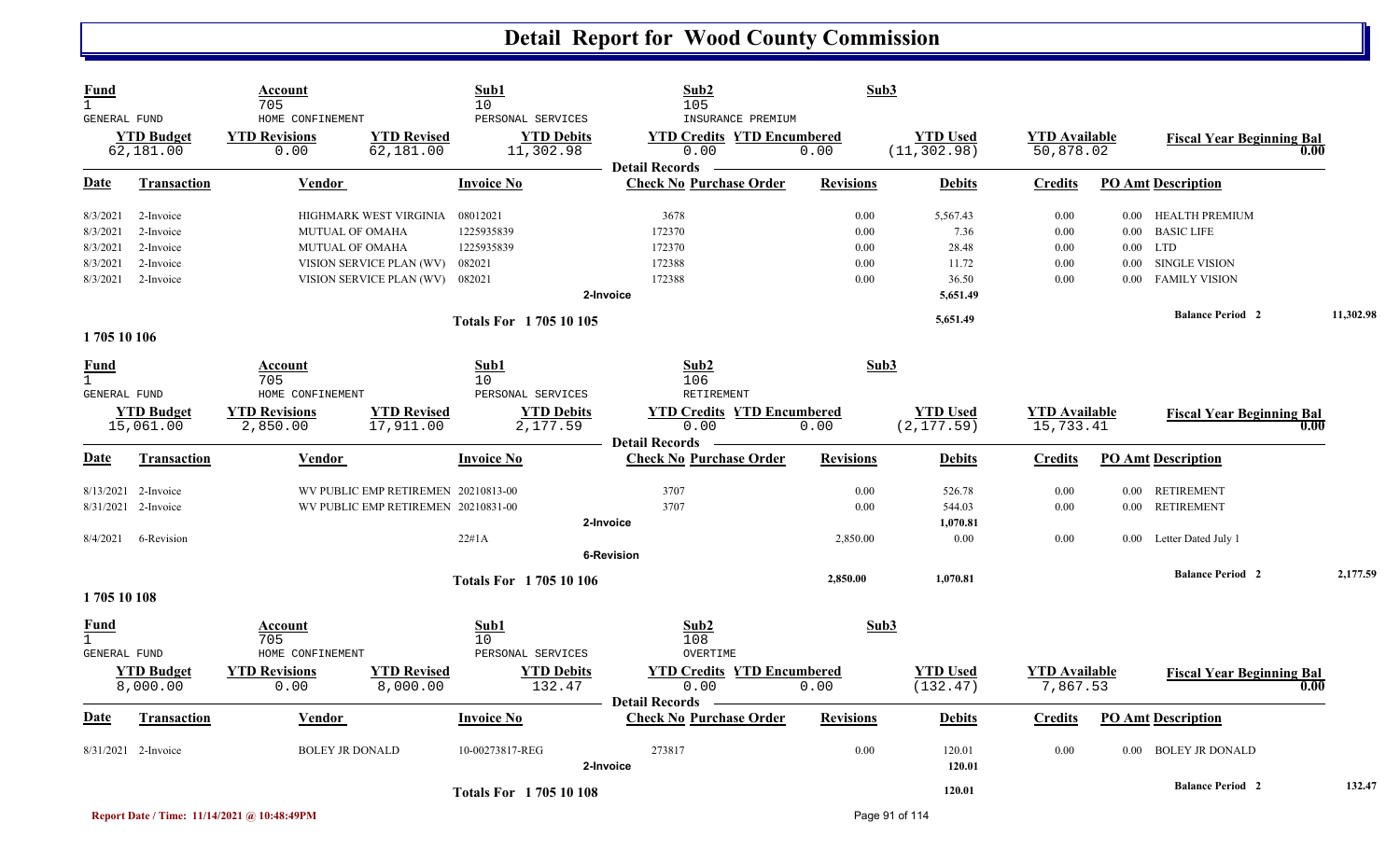#### **1 705 10 187**

| <b>Fund</b><br>$\mathbf{1}$ |                                 | <b>Account</b><br>705             |                                  | Sub1<br>10                     | Sub2<br>187                                                        | Sub3             |                                 |                                    |          |                                          |           |
|-----------------------------|---------------------------------|-----------------------------------|----------------------------------|--------------------------------|--------------------------------------------------------------------|------------------|---------------------------------|------------------------------------|----------|------------------------------------------|-----------|
| GENERAL FUND                |                                 | HOME CONFINEMENT                  |                                  | PERSONAL SERVICES              | HOLDING CENTER                                                     |                  |                                 |                                    |          |                                          |           |
|                             | <b>YTD Budget</b><br>136,605.00 | <b>YTD Revisions</b><br>28,500.00 | <b>YTD Revised</b><br>165,105.00 | <b>YTD Debits</b><br>21,437.98 | <b>YTD Credits YTD Encumbered</b><br>0.00                          | 0.00             | <b>YTD Used</b><br>(21, 437.98) | <b>YTD Available</b><br>143,667.02 |          | <b>Fiscal Year Beginning Bal</b><br>0.00 |           |
|                             |                                 |                                   |                                  |                                | <b>Detail Records</b>                                              |                  |                                 |                                    |          |                                          |           |
| <b>Date</b>                 | Transaction                     | Vendor                            |                                  | <b>Invoice No</b>              | <b>Check No Purchase Order</b>                                     | <b>Revisions</b> | <b>Debits</b>                   | <b>Credits</b>                     |          | <b>PO Amt Description</b>                |           |
|                             | 8/13/2021 2-Invoice             |                                   | ALLEN JR. THOMAS L.              | 10-00273599-REG                | 273599                                                             | 0.00             | 1,430.61                        | 0.00                               |          | 0.00 ALLEN JR THOMAS L.                  |           |
| 8/13/2021                   | 2-Invoice                       |                                   | ALLEN JR. THOMAS L.              | 10-00273599-REG                | 273599                                                             | 0.00             | 50.00                           | 0.00                               | 0.00     | ALLEN JR THOMAS L.                       |           |
| 8/13/2021                   | 2-Invoice                       |                                   | <b>BOLEY JR DONALD</b>           | 10-00273600-REG                | 273600                                                             | 0.00             | 1,386.87                        | $0.00\,$                           | $0.00\,$ | <b>BOLEY JR DONALD</b>                   |           |
| 8/13/2021                   | 2-Invoice                       |                                   | <b>BOLEY JR DONALD</b>           | 10-00273600-REG                | 273600                                                             | 0.00             | 50.00                           | 0.00                               | $0.00\,$ | <b>BOLEY JR DONALD</b>                   |           |
| 8/13/2021                   | 2-Invoice                       |                                   | <b>HEWITT TABITHA NICOLE</b>     | 10-00273601-REG                | 273601                                                             | 0.00             | 1,386.87                        | 0.00                               | $0.00\,$ | HEWITT TABITHA NICOLE                    |           |
| 8/13/2021                   | 2-Invoice                       |                                   | HEWITT TABITHA NICOLE            | 10-00273601-REG                | 273601                                                             | 0.00             | 50.00                           | 0.00                               | 0.00     | HEWITT TABITHA NICOLE                    |           |
| 8/13/2021                   | 2-Invoice                       |                                   | STAATS CHELCIE S.                | 10-00273602-REG                | 273602                                                             | 0.00             | 913.27                          | 0.00                               | 0.00     | <b>STAATS CHELCIE S.</b>                 |           |
| 8/31/2021                   | 2-Invoice                       |                                   | ALLEN JR. THOMAS L.              | 10-00273816-REG                | 273816                                                             | 0.00             | 1,430.61                        | $0.00\,$                           | $0.00\,$ | ALLEN JR THOMAS L.                       |           |
| 8/31/2021                   | 2-Invoice                       |                                   | ALLEN JR. THOMAS L.              | 10-00273816-REG                | 273816                                                             | 0.00             | 50.00                           | 0.00                               | $0.00\,$ | ALLEN JR THOMAS L.                       |           |
| 8/31/2021                   | 2-Invoice                       |                                   | <b>BOLEY JR DONALD</b>           | 10-00273817-REG                | 273817                                                             | 0.00             | 1,386.87                        | 0.00                               | 0.00     | <b>BOLEY JR DONALD</b>                   |           |
| 8/31/2021                   | 2-Invoice                       |                                   | <b>BOLEY JR DONALD</b>           | 10-00273817-REG                | 273817                                                             | 0.00             | 50.00                           | 0.00                               | 0.00     | <b>BOLEY JR DONALD</b>                   |           |
| 8/31/2021                   | 2-Invoice                       |                                   | <b>HEWITT TABITHA NICOLE</b>     | 10-00273818-REG                | 273818                                                             | 0.00             | 1,386.87                        | 0.00                               | 0.00     | HEWITT TABITHA NICOLE                    |           |
| 8/31/2021                   | 2-Invoice                       |                                   | HEWITT TABITHA NICOLE            | 10-00273818-REG                | 273818                                                             | 0.00             | 50.00                           | 0.00                               | 0.00     | HEWITT TABITHA NICOLE                    |           |
|                             | 8/31/2021 2-Invoice             |                                   | STAATS CHELCIE S.                | 10-00273819-REG                | 273819                                                             | 0.00             | 965.77                          | 0.00                               | $0.00\,$ | <b>STAATS CHELCIE S.</b>                 |           |
|                             |                                 |                                   |                                  |                                | 2-Invoice                                                          |                  | 10,587.74                       |                                    |          |                                          |           |
| 8/4/2021                    | 6-Revision                      |                                   |                                  | 22#1A                          |                                                                    | 28,500.00        | 0.00                            | 0.00                               |          | 0.00 Letter Dated July 1                 |           |
|                             |                                 |                                   |                                  |                                | <b>6-Revision</b>                                                  |                  |                                 |                                    |          |                                          |           |
|                             |                                 |                                   |                                  | <b>Totals For 170510187</b>    |                                                                    | 28,500.00        | 10,587.74                       |                                    |          | <b>Balance Period 2</b>                  | 21,437.98 |
| 1705 40 226                 |                                 |                                   |                                  |                                |                                                                    |                  |                                 |                                    |          |                                          |           |
| <b>Fund</b><br>$\mathbf{1}$ |                                 | Account<br>705                    |                                  | Sub1<br>40                     | Sub2<br>226                                                        | Sub3             |                                 |                                    |          |                                          |           |
| <b>GENERAL FUND</b>         |                                 | HOME CONFINEMENT                  |                                  | CONTRACTURAL SERVICES          | INSURANCE & BONDS                                                  |                  |                                 |                                    |          |                                          |           |
|                             | <b>YTD Budget</b><br>4,580.00   | <b>YTD Revisions</b><br>1,031.00  | <b>YTD Revised</b><br>5,611.00   | <b>YTD Debits</b><br>0.00      | <b>YTD Credits YTD Encumbered</b><br>0.00<br><b>Detail Records</b> | 0.00             | <b>YTD Used</b><br>0.00         | <b>YTD Available</b><br>5,611.00   |          | <b>Fiscal Year Beginning Bal</b><br>0.00 |           |
| <b>Date</b>                 | Transaction                     | Vendor                            |                                  | <b>Invoice No</b>              | <b>Check No Purchase Order</b>                                     | <b>Revisions</b> | <b>Debits</b>                   | <b>Credits</b>                     |          | <b>PO Amt Description</b>                |           |
| 8/4/2021                    | 6-Revision                      |                                   |                                  | 22#1A                          | <b>6-Revision</b>                                                  | 1,031.00         | 0.00                            | 0.00                               |          | 0.00 Letter Dated July 1                 |           |
| 1 711 10 103                |                                 |                                   |                                  | Totals For 1705 40 226         |                                                                    | 1,031.00         |                                 |                                    |          | <b>Balance Period 2</b>                  | 0.00      |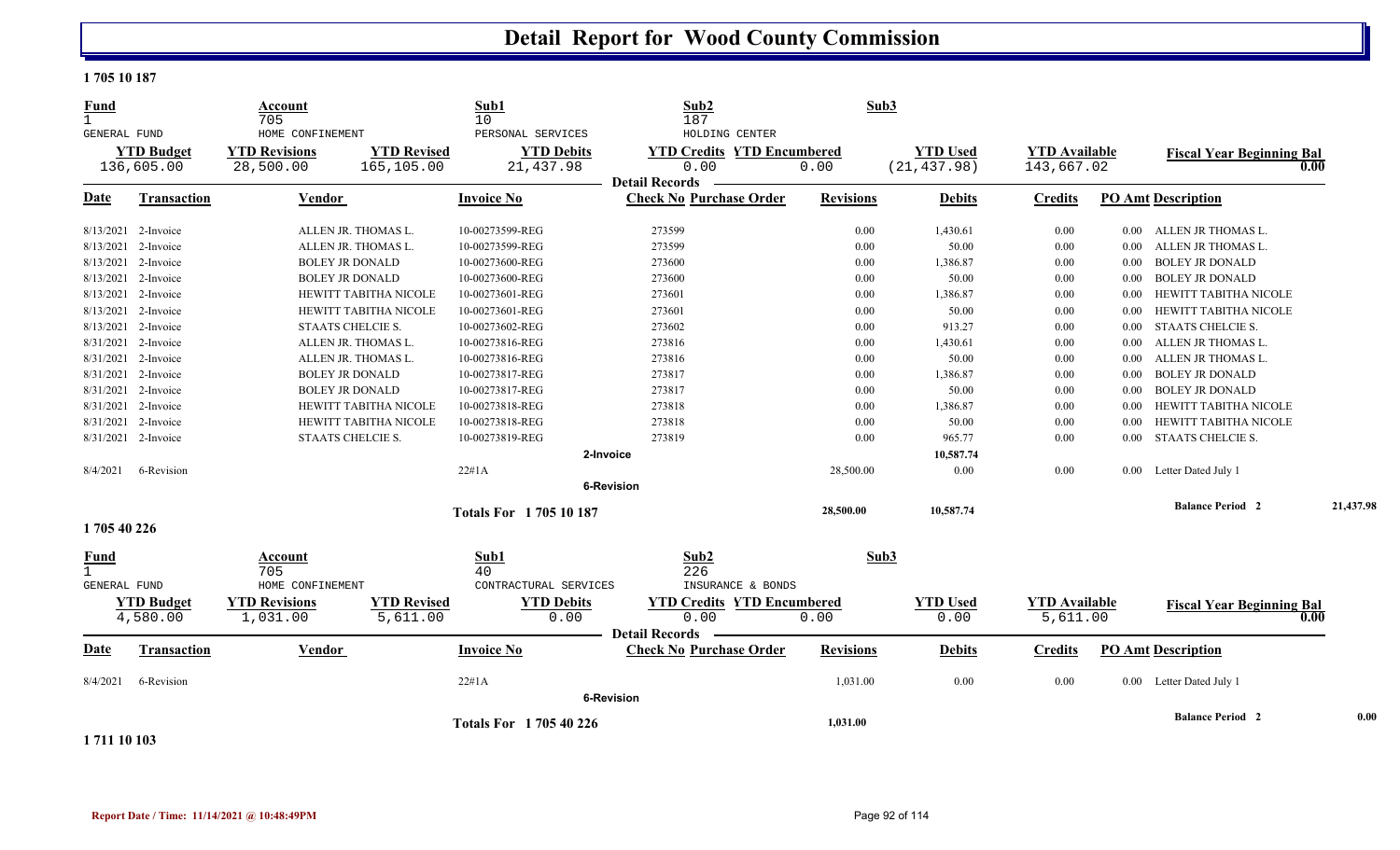| Fund<br>$\mathbf{1}$<br><b>GENERAL FUND</b>                                                                                                      | Account<br>711<br>EMERGENCY SERVICES                                                                                                                 | Sub1<br>10<br>PERSONAL SERVICES                                      | Sub2<br>103<br>SALARIES-DEPUTIES                                      | Sub3                                         |                                                      |                                              |                                                                                                                                                       |          |
|--------------------------------------------------------------------------------------------------------------------------------------------------|------------------------------------------------------------------------------------------------------------------------------------------------------|----------------------------------------------------------------------|-----------------------------------------------------------------------|----------------------------------------------|------------------------------------------------------|----------------------------------------------|-------------------------------------------------------------------------------------------------------------------------------------------------------|----------|
| <b>YTD Budget</b><br>55,650.00                                                                                                                   | <b>YTD Revised</b><br><b>YTD Revisions</b><br>0.00<br>55,650.00                                                                                      | <b>YTD Debits</b><br>9,170.80                                        | <b>YTD Credits YTD Encumbered</b><br>0.00<br><b>Detail Records</b>    | 0.00                                         | <b>YTD</b> Used<br>(9, 170.80)                       | <b>YTD</b> Available<br>46, 479.20           | <b>Fiscal Year Beginning Bal</b>                                                                                                                      | 0.00     |
| Date<br><b>Transaction</b>                                                                                                                       | Vendor                                                                                                                                               | <b>Invoice No</b>                                                    | <b>Check No Purchase Order</b>                                        | <b>Revisions</b>                             | <b>Debits</b>                                        | <b>Credits</b>                               | <b>PO Amt Description</b>                                                                                                                             |          |
| 8/13/2021<br>2-Invoice<br>8/31/2021 2-Invoice                                                                                                    | SHOOK WILLIAM M.<br>SHOOK WILLIAM M.                                                                                                                 | 10-00273603-REG<br>10-00273820-REG                                   | 273603<br>273820<br>2-Invoice                                         | 0.00<br>0.00                                 | 2,292.70<br>2,292.70<br>4,585.40                     | 0.00<br>0.00                                 | SHOOK WILLIAM M.<br>$0.00\,$<br>SHOOK WILLIAM M.<br>0.00                                                                                              |          |
| 1711 10 104                                                                                                                                      |                                                                                                                                                      | <b>Totals For 171110103</b>                                          |                                                                       |                                              | 4,585.40                                             |                                              | <b>Balance Period 2</b>                                                                                                                               | 9,170.80 |
| <b>Fund</b><br>$\mathbf{1}$<br>GENERAL FUND                                                                                                      | Account<br>711<br>EMERGENCY SERVICES                                                                                                                 | Sub1<br>10<br>PERSONAL SERVICES                                      | Sub2<br>104<br>SOCIAL SECURITY                                        | Sub3                                         |                                                      |                                              |                                                                                                                                                       |          |
| <b>YTD Budget</b><br>4,257.00                                                                                                                    | <b>YTD Revisions</b><br><b>YTD Revised</b><br>0.00<br>4,257.00                                                                                       | <b>YTD Debits</b><br>646.75                                          | <b>YTD Credits YTD Encumbered</b><br>0.00<br><b>Detail Records</b>    | 0.00                                         | <b>YTD</b> Used<br>(646.75)                          | <b>YTD</b> Available<br>3,610.25             | <b>Fiscal Year Beginning Bal</b>                                                                                                                      | 0.00     |
| Date<br><b>Transaction</b>                                                                                                                       | <b>Vendor</b>                                                                                                                                        | <b>Invoice No</b>                                                    | <b>Check No Purchase Order</b>                                        | <b>Revisions</b>                             | <b>Debits</b>                                        | <b>Credits</b>                               | <b>PO Amt Description</b>                                                                                                                             |          |
| 8/13/2021 2-Invoice<br>8/13/2021<br>2-Invoice<br>8/31/2021 2-Invoice<br>8/31/2021 2-Invoice                                                      | DEPARTMENT OF TREASURY 20210813-00<br>DEPARTMENT OF TREASURY 20210813-00<br>DEPARTMENT OF TREASURY 20210831-00<br>DEPARTMENT OF TREASURY 20210831-00 |                                                                      | 3687<br>3687<br>3696<br>3696<br>2-Invoice                             | 0.00<br>0.00<br>0.00<br>0.00                 | 130.64<br>30.55<br>131.44<br>30.74<br>323.37         | 0.00<br>0.00<br>0.00<br>0.00                 | $0.00$ FICA<br>$0.00$ MED<br>$0.00$ FICA<br>$0.00$ MED                                                                                                |          |
| 1711 10 105                                                                                                                                      |                                                                                                                                                      | <b>Totals For 171110104</b>                                          |                                                                       |                                              | 323.37                                               |                                              | <b>Balance Period 2</b>                                                                                                                               | 646.75   |
| <b>Fund</b><br>$\mathbf{1}$<br><b>GENERAL FUND</b><br><b>YTD Budget</b>                                                                          | Account<br>711<br>EMERGENCY SERVICES<br><b>YTD Revisions</b><br><b>YTD Revised</b>                                                                   | Sub1<br>10<br>PERSONAL SERVICES<br><b>YTD Debits</b>                 | Sub2<br>105<br>INSURANCE PREMIUM<br><b>YTD Credits YTD Encumbered</b> | Sub3                                         | <b>YTD Used</b>                                      | <b>YTD</b> Available                         | <b>Fiscal Year Beginning Bal</b>                                                                                                                      |          |
| 24,842.00<br>Date<br><b>Transaction</b>                                                                                                          | 0.00<br>24,842.00<br><b>Vendor</b>                                                                                                                   | 6,555.62<br><b>Invoice No</b>                                        | 0.00<br><b>Detail Records</b><br><b>Check No Purchase Order</b>       | 0.00<br><b>Revisions</b>                     | (6, 555.62)<br><b>Debits</b>                         | 18,286.38<br><b>Credits</b>                  | <b>PO Amt Description</b>                                                                                                                             | 0.00     |
| 8/3/2021<br>2-Invoice<br>8/3/2021<br>2-Invoice<br>2-Invoice<br>8/3/2021<br>8/3/2021<br>2-Invoice<br>8/3/2021<br>2-Invoice<br>8/17/2021 2-Invoice | HIGHMARK WEST VIRGINIA<br>MUTUAL OF OMAHA<br>MUTUAL OF OMAHA<br>VISION SERVICE PLAN (WV)<br>VISION SERVICE PLAN (WV)<br><b>RENAISSANCE</b>           | 08012021<br>1225935839<br>1225935839<br>082021<br>082021<br>08142021 | 3678<br>172370<br>172370<br>172388<br>172388<br>3689                  | 0.00<br>0.00<br>0.00<br>0.00<br>0.00<br>0.00 | 1,890.64<br>1.84<br>11.46<br>2.93<br>18.25<br>101.00 | 0.00<br>0.00<br>0.00<br>0.00<br>0.00<br>0.00 | 0.00 HEALTH PREMIUM<br><b>BASIC LIFE</b><br>$0.00\,$<br>$0.00$ LTD<br><b>SINGLE VISION</b><br>$0.00\,$<br><b>FAMILY VISION</b><br>0.00<br>0.00 CLAIMS |          |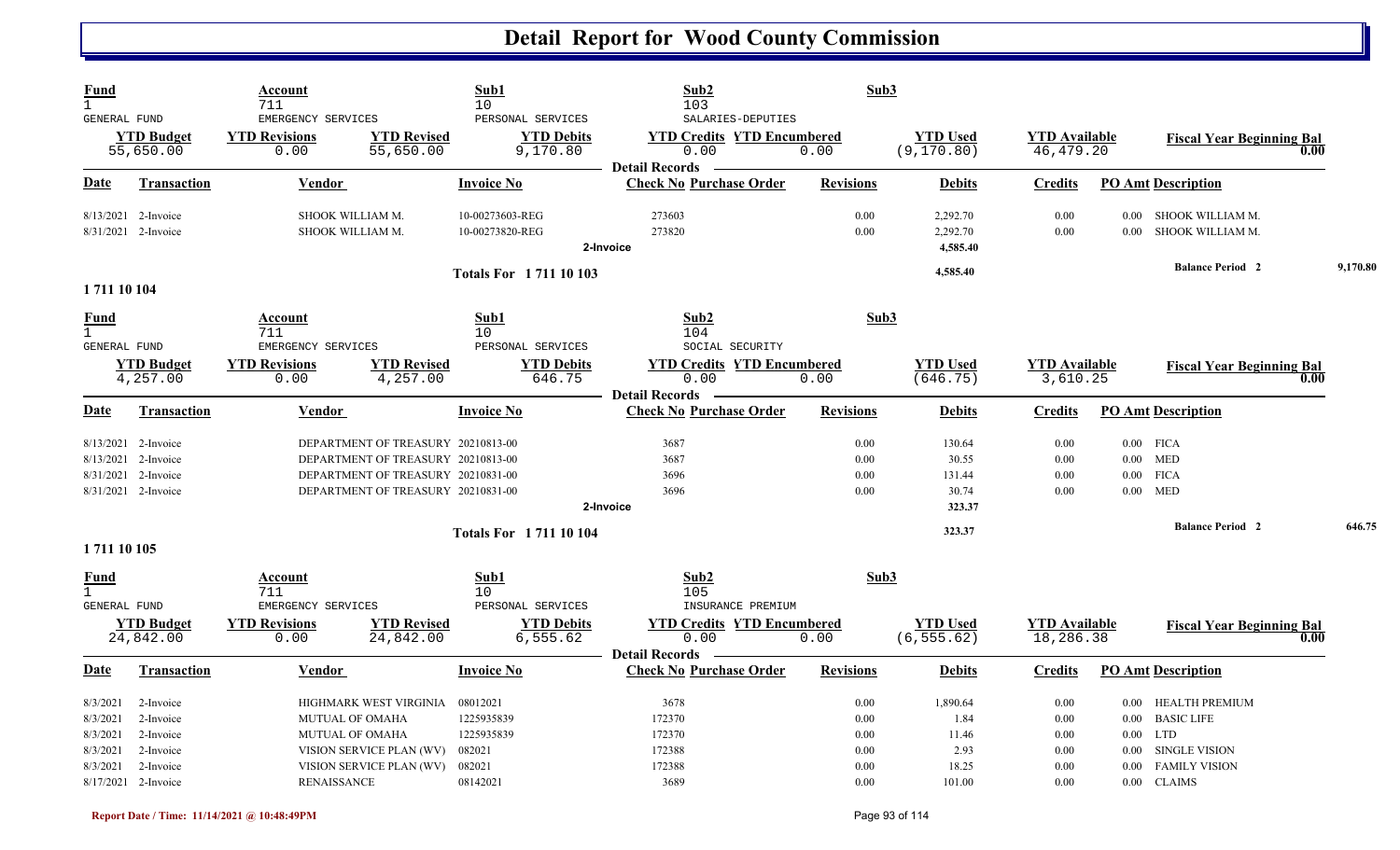|                                                           |                                                                                                                              |                                                                                             |                                                                                         |                                                                                                                | <b>Detail Report for Wood County Commission</b>                             |                                              |                                                                                   |                                              |                                                              |                                                                                                                                                        |           |
|-----------------------------------------------------------|------------------------------------------------------------------------------------------------------------------------------|---------------------------------------------------------------------------------------------|-----------------------------------------------------------------------------------------|----------------------------------------------------------------------------------------------------------------|-----------------------------------------------------------------------------|----------------------------------------------|-----------------------------------------------------------------------------------|----------------------------------------------|--------------------------------------------------------------|--------------------------------------------------------------------------------------------------------------------------------------------------------|-----------|
| 8/31/2021                                                 | 8/17/2021 2-Invoice<br>2-Invoice<br>8/31/2021 2-Invoice                                                                      |                                                                                             | HIGHMARK WEST VIRGINIA F210817A9907<br>HIGHMARK WEST VIRGINIA<br>HIGHMARK WEST VIRGINIA | F210824A2296<br>F210831A3223                                                                                   | 3690<br>3700<br>3701<br>2-Invoice                                           | 0.00<br>0.00<br>0.00                         | 553.82<br>1,197.32<br>853.24<br>4,630.50                                          | 0.00<br>0.00<br>0.00                         | $0.00\,$<br>$0.00\,$                                         | $0.00$ HRA<br><b>HRA</b><br>HRA                                                                                                                        |           |
| 1711 10 106                                               |                                                                                                                              |                                                                                             |                                                                                         | <b>Totals For 171110105</b>                                                                                    |                                                                             |                                              | 4,630.50                                                                          |                                              |                                                              | <b>Balance Period 2</b>                                                                                                                                | 6,555.62  |
| <b>Fund</b><br>$\mathbf{1}$                               |                                                                                                                              | <b>Account</b><br>711                                                                       |                                                                                         | Sub1<br>10                                                                                                     | Sub2<br>106                                                                 | Sub3                                         |                                                                                   |                                              |                                                              |                                                                                                                                                        |           |
| GENERAL FUND                                              | <b>YTD Budget</b><br>5,565.00                                                                                                | EMERGENCY SERVICES<br><b>YTD Revisions</b><br>0.00                                          | <b>YTD Revised</b><br>5,565.00                                                          | PERSONAL SERVICES<br><b>YTD Debits</b><br>917.08                                                               | RETIREMENT<br><b>YTD Credits YTD Encumbered</b><br>0.00                     | 0.00                                         | <b>YTD Used</b><br>(917.08)                                                       | <b>YTD Available</b><br>4,647.92             |                                                              | <b>Fiscal Year Beginning Bal</b><br>0.00                                                                                                               |           |
| <b>Date</b>                                               | <b>Transaction</b>                                                                                                           | <b>Vendor</b>                                                                               |                                                                                         | <b>Invoice No</b>                                                                                              | <b>Detail Records</b><br><b>Check No Purchase Order</b>                     | <b>Revisions</b>                             | <b>Debits</b>                                                                     | <b>Credits</b>                               |                                                              | <b>PO Amt Description</b>                                                                                                                              |           |
| 8/13/2021                                                 | 2-Invoice<br>8/31/2021 2-Invoice                                                                                             |                                                                                             | WV PUBLIC EMP RETIREMEN 20210813-00<br>WV PUBLIC EMP RETIREMEN 20210831-00              |                                                                                                                | 3707<br>3707<br>2-Invoice                                                   | 0.00<br>0.00                                 | 229.27<br>229.27<br>458.54                                                        | 0.00<br>0.00                                 | $0.00\,$<br>$0.00\,$                                         | <b>RETIREMENT</b><br><b>RETIREMENT</b>                                                                                                                 |           |
| 1712 10 103                                               |                                                                                                                              |                                                                                             |                                                                                         | Totals For 1711 10 106                                                                                         |                                                                             |                                              | 458.54                                                                            |                                              |                                                              | <b>Balance Period 2</b>                                                                                                                                | 917.08    |
| <b>Fund</b><br>$\mathbf{1}$<br>GENERAL FUND               |                                                                                                                              | Account<br>712<br>COMM CTR/E 9-1-1                                                          |                                                                                         | Sub1<br>10<br>PERSONAL SERVICES                                                                                | Sub2<br>103<br>SALARIES-DEPUTIES                                            | Sub3                                         |                                                                                   |                                              |                                                              |                                                                                                                                                        |           |
|                                                           | <b>YTD Budget</b><br>152,586.00                                                                                              | <b>YTD Revisions</b><br>0.00                                                                | <b>YTD Revised</b><br>152,586.00                                                        | <b>YTD Debits</b><br>27, 221.16                                                                                | <b>YTD Credits YTD Encumbered</b><br>0.00                                   | 0.00                                         | <b>YTD Used</b><br>(27, 221.16)                                                   | <b>YTD Available</b><br>125,364.84           |                                                              | <b>Fiscal Year Beginning Bal</b><br>0.00                                                                                                               |           |
| <b>Date</b>                                               | Transaction                                                                                                                  | <b>Vendor</b>                                                                               |                                                                                         | <b>Invoice No</b>                                                                                              | <b>Detail Records</b><br><b>Check No Purchase Order</b>                     | <b>Revisions</b>                             | <b>Debits</b>                                                                     | <b>Credits</b>                               |                                                              | <b>PO</b> Amt Description                                                                                                                              |           |
| 8/13/2021                                                 | 8/13/2021 2-Invoice<br>8/13/2021 2-Invoice<br>2-Invoice<br>8/31/2021 2-Invoice<br>8/31/2021 2-Invoice<br>8/31/2021 2-Invoice | WALDRON CAMILLE S.<br>WOODYARD RICKEY L.<br><b>WALDRON CAMILLE S.</b><br>WOODYARD RICKEY L. | HOCKENBERRY RUSSELL W.<br>HOCKENBERRY RUSSELL W.                                        | 10-00273614-REG<br>10-00273636-REG<br>10-00273637-REG<br>10-00273830-REG<br>10-00273853-REG<br>10-00273854-REG | 273614<br>273636<br>273637<br>273830<br>273853<br>273854<br>2-Invoice       | 0.00<br>0.00<br>0.00<br>0.00<br>0.00<br>0.00 | 2,228.16<br>1,877.15<br>2,699.98<br>2,228.16<br>1,877.15<br>2,699.98<br>13,610.58 | 0.00<br>0.00<br>0.00<br>0.00<br>0.00<br>0.00 | $0.00\,$<br>$0.00\,$<br>$0.00\,$<br>$0.00\,$<br>0.00<br>0.00 | HOCKENBERRY RUSSELL W.<br><b>WALDRON CAMILLE S.</b><br>WOODYARD RICKEY L.<br>HOCKENBERRY RUSSELL W.<br><b>WALDRON CAMILLE S.</b><br>WOODYARD RICKEY L. |           |
|                                                           |                                                                                                                              |                                                                                             |                                                                                         | Totals For 1712 10 103                                                                                         |                                                                             |                                              | 13,610.58                                                                         |                                              |                                                              | <b>Balance Period 2</b>                                                                                                                                | 27,221.16 |
| 1712 10 104<br><b>Fund</b><br>$\mathbf 1$<br>GENERAL FUND | <b>YTD Budget</b><br>102,136.00                                                                                              | Account<br>712<br>COMM CTR/E $9-1-1$<br><b>YTD Revisions</b><br>0.00                        | <b>YTD Revised</b><br>102,136.00                                                        | Sub1<br>10<br>PERSONAL SERVICES<br><b>YTD Debits</b><br>15,683.32                                              | Sub2<br>104<br>SOCIAL SECURITY<br><b>YTD Credits YTD Encumbered</b><br>0.00 | Sub3<br>0.00                                 | <b>YTD Used</b><br>(15, 683.32)                                                   | <b>YTD</b> Available<br>86,452.68            |                                                              | <b>Fiscal Year Beginning Bal</b><br>0.00                                                                                                               |           |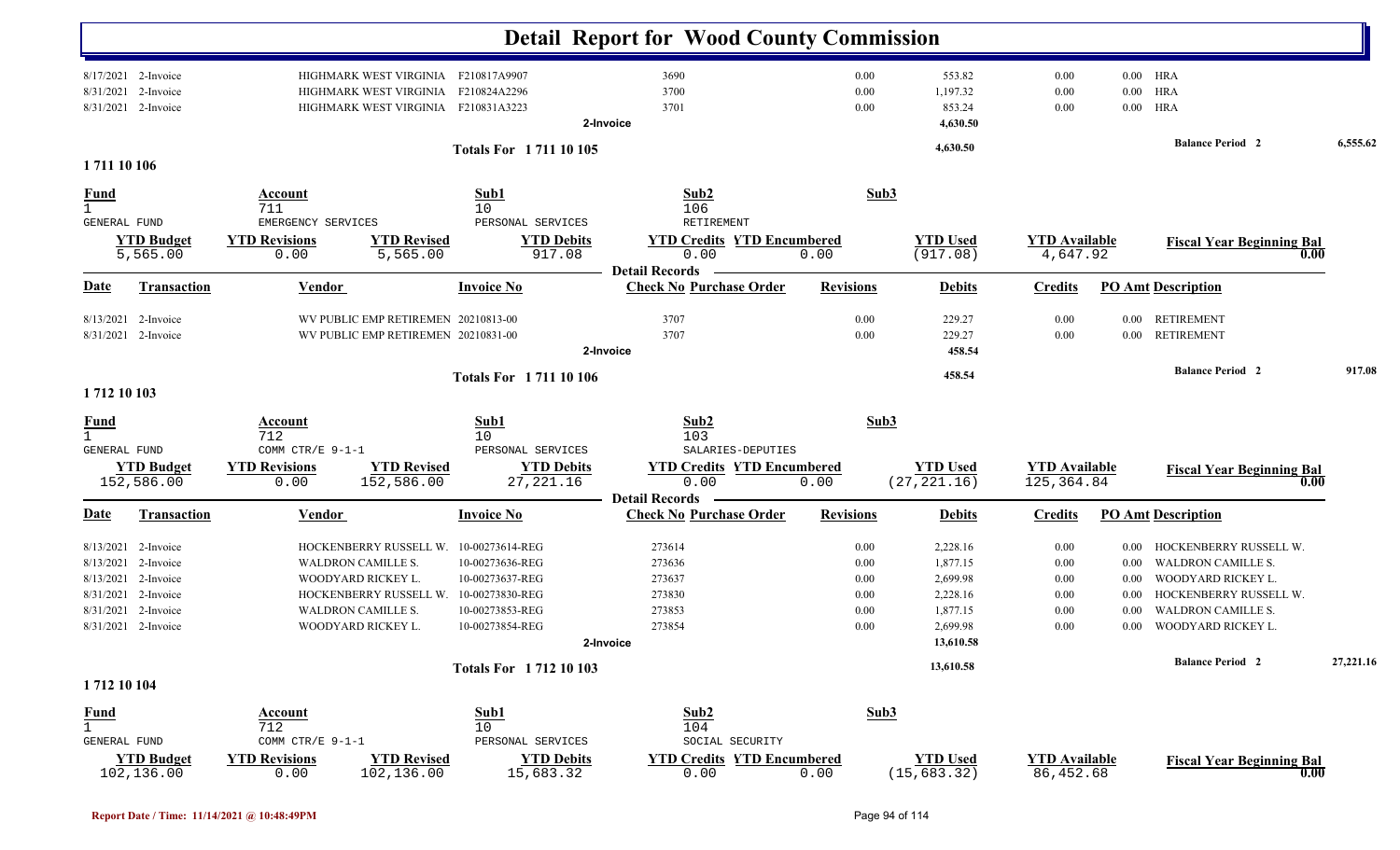|                                     |                                  |                                                                   |                                      | <b>Detail Records</b>                     |                  |                                 |                                     |            |                                  |           |
|-------------------------------------|----------------------------------|-------------------------------------------------------------------|--------------------------------------|-------------------------------------------|------------------|---------------------------------|-------------------------------------|------------|----------------------------------|-----------|
| Date                                | <b>Transaction</b>               | <b>Vendor</b>                                                     | <b>Invoice No</b>                    | <b>Check No Purchase Order</b>            | <b>Revisions</b> | <b>Debits</b>                   | <b>Credits</b>                      |            | <b>PO Amt Description</b>        |           |
|                                     | 8/13/2021 2-Invoice              | DEPARTMENT OF TREASURY 20210813-00                                |                                      | 3687                                      | 0.00             | 2,938.89                        | 0.00                                |            | $0.00$ FICA                      |           |
|                                     | 8/13/2021 2-Invoice              | DEPARTMENT OF TREASURY 20210813-00                                |                                      | 3687                                      | 0.00             | 687.30                          | 0.00                                |            | $0.00$ MED                       |           |
|                                     | 8/31/2021 2-Invoice              | DEPARTMENT OF TREASURY 20210831-00                                |                                      | 3696                                      | 0.00             | 2,920.62                        | 0.00                                |            | $0.00$ FICA                      |           |
|                                     | 8/31/2021 2-Invoice              | DEPARTMENT OF TREASURY 20210831-00                                |                                      | 3696                                      | 0.00             | 683.10                          | 0.00                                |            | $0.00$ MED                       |           |
|                                     |                                  |                                                                   |                                      | 2-Invoice                                 |                  | 7,229.91                        |                                     |            |                                  |           |
|                                     |                                  |                                                                   | <b>Totals For 171210104</b>          |                                           |                  | 7,229.91                        |                                     |            | <b>Balance Period</b> 2          | 15,683.32 |
| 1712 10 105                         |                                  |                                                                   |                                      |                                           |                  |                                 |                                     |            |                                  |           |
| <b>Fund</b>                         |                                  | Account                                                           | Sub1                                 | Sub2                                      | Sub3             |                                 |                                     |            |                                  |           |
| $\mathbf{1}$<br>GENERAL FUND        |                                  | 712<br>COMM CTR/E $9-1-1$                                         | 10<br>PERSONAL SERVICES              | 105<br>INSURANCE PREMIUM                  |                  |                                 |                                     |            |                                  |           |
|                                     |                                  |                                                                   |                                      |                                           |                  |                                 |                                     |            |                                  |           |
|                                     | <b>YTD Budget</b><br>445, 337.00 | <b>YTD Revised</b><br><b>YTD Revisions</b><br>0.00<br>445, 337.00 | <b>YTD Debits</b><br>72,042.04       | <b>YTD Credits YTD Encumbered</b><br>0.00 | 0.00             | <b>YTD</b> Used<br>(72, 042.04) | <b>YTD</b> Available<br>373, 294.96 |            | <b>Fiscal Year Beginning Bal</b> | 0.00      |
|                                     |                                  |                                                                   |                                      | <b>Detail Records</b>                     |                  |                                 |                                     |            |                                  |           |
| Date                                | Transaction                      | Vendor                                                            | <b>Invoice No</b>                    | <b>Check No Purchase Order</b>            | <b>Revisions</b> | <b>Debits</b>                   | <b>Credits</b>                      |            | <b>PO Amt Description</b>        |           |
| 8/3/2021                            | 2-Invoice                        | HIGHMARK WEST VIRGINIA                                            | 08012021                             | 3678                                      | 0.00             | 27,815.06                       | 0.00                                |            | 0.00 HEALTH PREMIUM              |           |
| 8/3/2021                            | 2-Invoice                        | <b>MUTUAL OF OMAHA</b>                                            | 1225935839                           | 172370                                    | 0.00             | 42.88                           | 0.00                                | $0.00\,$   | <b>BASIC LIFE</b>                |           |
| 8/3/2021                            | 2-Invoice                        | MUTUAL OF OMAHA                                                   | 1225935839                           | 172370                                    | 0.00             | 177.54                          | 0.00                                | $0.00$ LTD |                                  |           |
| 8/3/2021                            | 2-Invoice                        | VISION SERVICE PLAN (WV)                                          | 082021                               | 172388                                    | 0.00             | 64.46                           | 0.00                                | $0.00\,$   | SINGLE VISION                    |           |
| 8/3/2021                            | 2-Invoice                        | VISION SERVICE PLAN (WV)                                          | 082021                               | 172388                                    | 0.00             | 219.00                          | 0.00                                | $0.00\,$   | <b>FAMILY VISION</b>             |           |
| 8/4/2021                            | 2-Invoice                        | HIGHMARK WEST VIRGINIA                                            | F210803A5897                         | 3680                                      | 0.00             | 105.00                          | 0.00                                | $0.00\,$   | HRA                              |           |
|                                     | 8/17/2021 2-Invoice              | HIGHMARK WEST VIRGINIA                                            | F210817A9907                         | 3690                                      | 0.00             | 7,326.06                        | 0.00                                | $0.00\,$   | <b>HRA</b>                       |           |
|                                     | 8/24/2021 2-Invoice              | <b>RENAISSANCE</b>                                                | 08212021                             | 3691                                      | 0.00             | 280.28                          | 0.00                                | 0.00       | <b>WEEKLY CLAIMS 08/21</b>       |           |
| 8/31/2021                           | 2-Invoice                        | HIGHMARK WEST VIRGINIA F210824A2296                               |                                      | 3700                                      | 0.00             | 313.49                          | 0.00                                | $0.00\,$   | <b>HRA</b>                       |           |
|                                     | 8/31/2021 2-Invoice              | HIGHMARK WEST VIRGINIA F210831A3223                               |                                      | 3701                                      | 0.00             | 918.86                          | 0.00                                |            | $0.00$ HRA                       |           |
|                                     |                                  |                                                                   |                                      | 2-Invoice                                 |                  | 37,262.63                       |                                     |            |                                  |           |
|                                     |                                  |                                                                   | <b>Totals For 171210105</b>          |                                           |                  | 37,262.63                       |                                     |            | <b>Balance Period</b> 2          | 72,042.04 |
| 1712 10 106                         |                                  |                                                                   |                                      |                                           |                  |                                 |                                     |            |                                  |           |
| <b>Fund</b>                         |                                  | <b>Account</b>                                                    | Sub1                                 | Sub2                                      | Sub3             |                                 |                                     |            |                                  |           |
| $\mathbf{1}$<br><b>GENERAL FUND</b> |                                  | 712<br>COMM CTR/E 9-1-1                                           | 10 <sup>°</sup><br>PERSONAL SERVICES | 106<br><b>RETIREMENT</b>                  |                  |                                 |                                     |            |                                  |           |
|                                     |                                  |                                                                   |                                      |                                           |                  |                                 |                                     |            |                                  |           |
|                                     | <b>YTD Budget</b>                | <b>YTD Revisions</b><br><b>YTD Revised</b>                        | <b>YTD Debits</b>                    | <b>YTD Credits YTD Encumbered</b>         |                  | <b>YTD</b> Used                 | <b>YTD Available</b>                |            | <b>Fiscal Year Beginning Bal</b> |           |
|                                     | 126,800.00                       | 126,800.00<br>0.00                                                | 20,676.57                            | 0.00<br><b>Detail Records</b>             | 0.00             | (20, 676.57)                    | 106, 123. 43                        |            |                                  | 0.00      |
| Date                                | <b>Transaction</b>               | Vendor                                                            | <b>Invoice No</b>                    | <b>Check No Purchase Order</b>            | <b>Revisions</b> | <b>Debits</b>                   | <b>Credits</b>                      |            | <b>PO Amt Description</b>        |           |
|                                     | 8/13/2021 2-Invoice              | WV PUBLIC EMP RETIREMEN 20210813-00                               |                                      | 3707                                      | 0.00             | 4,811.87                        | 0.00                                |            | 0.00 RETIREMENT                  |           |
|                                     | 8/31/2021 2-Invoice              | WV PUBLIC EMP RETIREMEN 20210831-00                               |                                      | 3707                                      | 0.00             | 4,831.38                        | 0.00                                |            | 0.00 RETIREMENT                  |           |
|                                     |                                  |                                                                   |                                      | 2-Invoice                                 |                  | 9,643.25                        |                                     |            |                                  |           |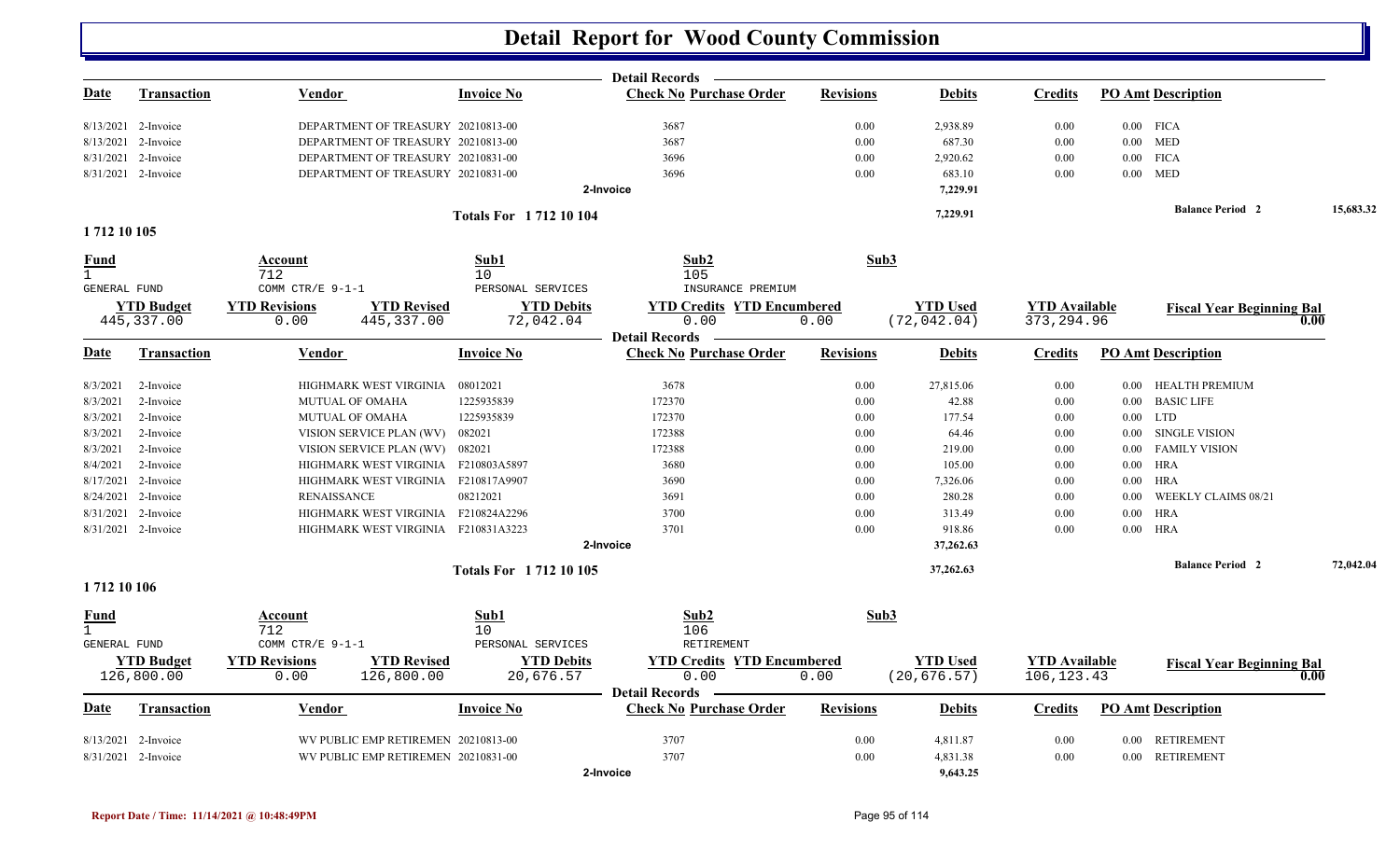|                                      |                                |                                                                 | <b>Totals For 171210106</b>     |                                                                    |                  | 9,643.25                        |                                   |          | <b>Balance Period 2</b>                  | 20,676.57 |
|--------------------------------------|--------------------------------|-----------------------------------------------------------------|---------------------------------|--------------------------------------------------------------------|------------------|---------------------------------|-----------------------------------|----------|------------------------------------------|-----------|
| 1712 10 108                          |                                |                                                                 |                                 |                                                                    |                  |                                 |                                   |          |                                          |           |
| Fund<br>$\mathbf{1}$<br>GENERAL FUND |                                | Account<br>712<br>COMM CTR/E 9-1-1                              | Sub1<br>10<br>PERSONAL SERVICES | Sub2<br>108<br>OVERTIME                                            |                  | Sub3                            |                                   |          |                                          |           |
|                                      | <b>YTD Budget</b><br>90,000.00 | <b>YTD Revised</b><br><b>YTD Revisions</b><br>90,000.00<br>0.00 | <b>YTD Debits</b><br>16,335.04  | <b>YTD Credits YTD Encumbered</b><br>0.00<br><b>Detail Records</b> | 0.00             | <b>YTD Used</b><br>(16, 335.04) | <b>YTD Available</b><br>73,664.96 |          | <b>Fiscal Year Beginning Bal</b><br>0.00 |           |
| Date                                 | <b>Transaction</b>             | Vendor                                                          | <b>Invoice No</b>               | <b>Check No Purchase Order</b>                                     | <b>Revisions</b> | <b>Debits</b>                   | <b>Credits</b>                    |          | <b>PO Amt Description</b>                |           |
|                                      | 8/13/2021 2-Invoice            | <b>ALLEN PEGGY SUE</b>                                          | 10-00273543-REG                 | 273543                                                             | 0.00             | 303.85                          | 0.00                              | 0.00     | ALLEN PEGGY SUE                          |           |
|                                      | 8/13/2021 2-Invoice            | <b>BARKER CHELSEA N.</b>                                        | 10-00273605-REG                 | 273605                                                             | 0.00             | 152.66                          | 0.00                              | 0.00     | <b>BARKER CHELSEA N.</b>                 |           |
|                                      | 8/13/2021 2-Invoice            | <b>FLEENOR CARL AARON</b>                                       | 10-00273612-REG                 | 273612                                                             | 0.00             | 57.85                           | 0.00                              | 0.00     | FLEENOR CARL AARON                       |           |
| 8/13/2021                            | 2-Invoice                      | GALLAGHER ALESHA A.                                             | 10-00273613-REG                 | 273613                                                             | 0.00             | 151.73                          | 0.00                              | 0.00     | GALLAGHER ALESHA A.                      |           |
|                                      | 8/13/2021 2-Invoice            | HOCKENBERRY RUSSELL W.                                          | 10-00273614-REG                 | 273614                                                             | 0.00             | 212.10                          | 0.00                              | 0.00     | HOCKENBERRY RUSSELL W.                   |           |
|                                      | 8/13/2021 2-Invoice            | KUHL BARBARA L.                                                 | 10-00273617-REG                 | 273617                                                             | 0.00             | 312.98                          | 0.00                              | 0.00     | KUHL BARBARA L.                          |           |
|                                      | 8/13/2021 2-Invoice            | KUHL JASON A.                                                   | 10-00273618-REG                 | 273618                                                             | 0.00             | 326.96                          | 0.00                              | 0.00     | KUHL JASON A.                            |           |
| 8/13/2021                            | 2-Invoice                      | MATHENY DUSTIN S.                                               | 10-00273620-REG                 | 273620                                                             | 0.00             | 153.65                          | 0.00                              | 0.00     | <b>MATHENY DUSTIN S.</b>                 |           |
|                                      | 8/13/2021 2-Invoice            | MURPHY JILLIAN L.                                               | 10-00273626-REG                 | 273626                                                             | 0.00             | 170.37                          | 0.00                              | 0.00     | MURPHY JILLIAN L.                        |           |
|                                      | 8/13/2021 2-Invoice            | RIFFLE WILLIAM H.                                               | 10-00273629-REG                 | 273629                                                             | 0.00             | 190.04                          | 0.00                              | 0.00     | RIFFLE WILLIAM H.                        |           |
|                                      | 8/13/2021 2-Invoice            | <b>SCALISE SAMMY A</b>                                          | 10-00273630-REG                 | 273630                                                             | 0.00             | 699.30                          | 0.00                              | 0.00     | <b>SCALISE SAMMY A</b>                   |           |
|                                      | 8/13/2021 2-Invoice            | <b>SPENCER ETHAN T</b>                                          | 10-00273631-REG                 | 273631                                                             | 0.00             | 264.13                          | 0.00                              | 0.00     | SPENCER ETHAN T                          |           |
|                                      | 8/13/2021 2-Invoice            | STALNAKER SARA S.                                               | 10-00273632-REG                 | 273632                                                             | 0.00             | 55.80                           | 0.00                              | 0.00     | STALNAKER SARA S.                        |           |
|                                      | 8/13/2021 2-Invoice            | TENNANT DEBORAH A.                                              | 10-00273635-REG                 | 273635                                                             | 0.00             | 349.57                          | 0.00                              | 0.00     | TENNANT DEBORAH A.                       |           |
|                                      | 8/31/2021 2-Invoice            | <b>ALLEN PEGGY SUE</b>                                          | 10-00273761-REG                 | 273761                                                             | 0.00             | 303.85                          | 0.00                              | 0.00     | ALLEN PEGGY SUE                          |           |
| 8/31/2021                            | 2-Invoice                      | <b>ALLTOP VIRGINIA LEE</b>                                      | 10-00273821-REG                 | 273821                                                             | 0.00             | 37.80                           | 0.00                              | 0.00     | <b>ALLTOP VIRGINIA LEE</b>               |           |
|                                      | 8/31/2021 2-Invoice            | <b>BARKER CHELSEA N.</b>                                        | 10-00273822-REG                 | 273822                                                             | 0.00             | 305.33                          | 0.00                              | 0.00     | <b>BARKER CHELSEA N.</b>                 |           |
|                                      | 8/31/2021 2-Invoice            | <b>BROOKOVER MEAGAN L</b>                                       | 10-00273824-REG                 | 273824                                                             | 0.00             | 269.51                          | 0.00                              | 0.00     | <b>BROOKOVER MEAGAN L</b>                |           |
|                                      | 8/31/2021 2-Invoice            | DEEM RACHAEL N                                                  | 10-00273826-REG                 | 273826                                                             | 0.00             | 269.51                          | 0.00                              | 0.00     | DEEM RACHAEL N                           |           |
|                                      | 8/31/2021 2-Invoice            | EVANS CHRISTINA L.                                              | 10-00273827-REG                 | 273827                                                             | 0.00             | 294.03                          | 0.00                              | 0.00     | EVANS CHRISTINA L.                       |           |
|                                      | 8/31/2021 2-Invoice            | FLEENOR CARL AARON                                              | 10-00273828-REG                 | 273828                                                             | 0.00             | 28.93                           | 0.00                              | 0.00     | FLEENOR CARL AARON                       |           |
|                                      | 8/31/2021 2-Invoice            | KUHL BARBARA L.                                                 | 10-00273833-REG                 | 273833                                                             | 0.00             | 417.31                          | 0.00                              | 0.00     | KUHL BARBARA L.                          |           |
|                                      | 8/31/2021 2-Invoice            | KUHL JASON A.                                                   | 10-00273834-REG                 | 273834                                                             | 0.00             | 326.96                          | 0.00                              | 0.00     | KUHL JASON A.                            |           |
|                                      | 8/31/2021 2-Invoice            | MORGAN RACHEL N                                                 | 10-00273842-REG                 | 273842                                                             | 0.00             | 239.83                          | 0.00                              | 0.00     | MORGAN RACHEL N                          |           |
|                                      | 8/31/2021 2-Invoice            | NOKLEBY ADRIEN J.                                               | 10-00273844-REG                 | 273844                                                             | 0.00             | 57.78                           | 0.00                              | 0.00     | NOKLEBY ADRIEN J.                        |           |
|                                      | 8/31/2021 2-Invoice            | <b>RATHER RANDY</b>                                             | 10-00273845-REG                 | 273845                                                             | 0.00             | 78.61                           | 0.00                              | $0.00\,$ | <b>RATHER RANDY</b>                      |           |
|                                      | 8/31/2021 2-Invoice            | RIFFLE WILLIAM H.                                               | 10-00273846-REG                 | 273846                                                             | 0.00             | 506.78                          | 0.00                              | 0.00     | RIFFLE WILLIAM H.                        |           |
|                                      | 8/31/2021 2-Invoice            | <b>SCALISE SAMMY A</b>                                          | 10-00273847-REG                 | 273847                                                             | 0.00             | 756.00                          | 0.00                              | 0.00     | <b>SCALISE SAMMY A</b>                   |           |
|                                      | 8/31/2021 2-Invoice            | TENNANT DEBORAH A.                                              | 10-00273852-REG                 | 273852                                                             | 0.00             | 233.05                          | 0.00                              | 0.00     | TENNANT DEBORAH A.                       |           |
|                                      |                                |                                                                 |                                 | 2-Invoice                                                          |                  | 7,526.27                        |                                   |          |                                          |           |
|                                      |                                |                                                                 | <b>Totals For 171210108</b>     |                                                                    |                  | 7,526.27                        |                                   |          | <b>Balance Period 2</b>                  | 16,335.04 |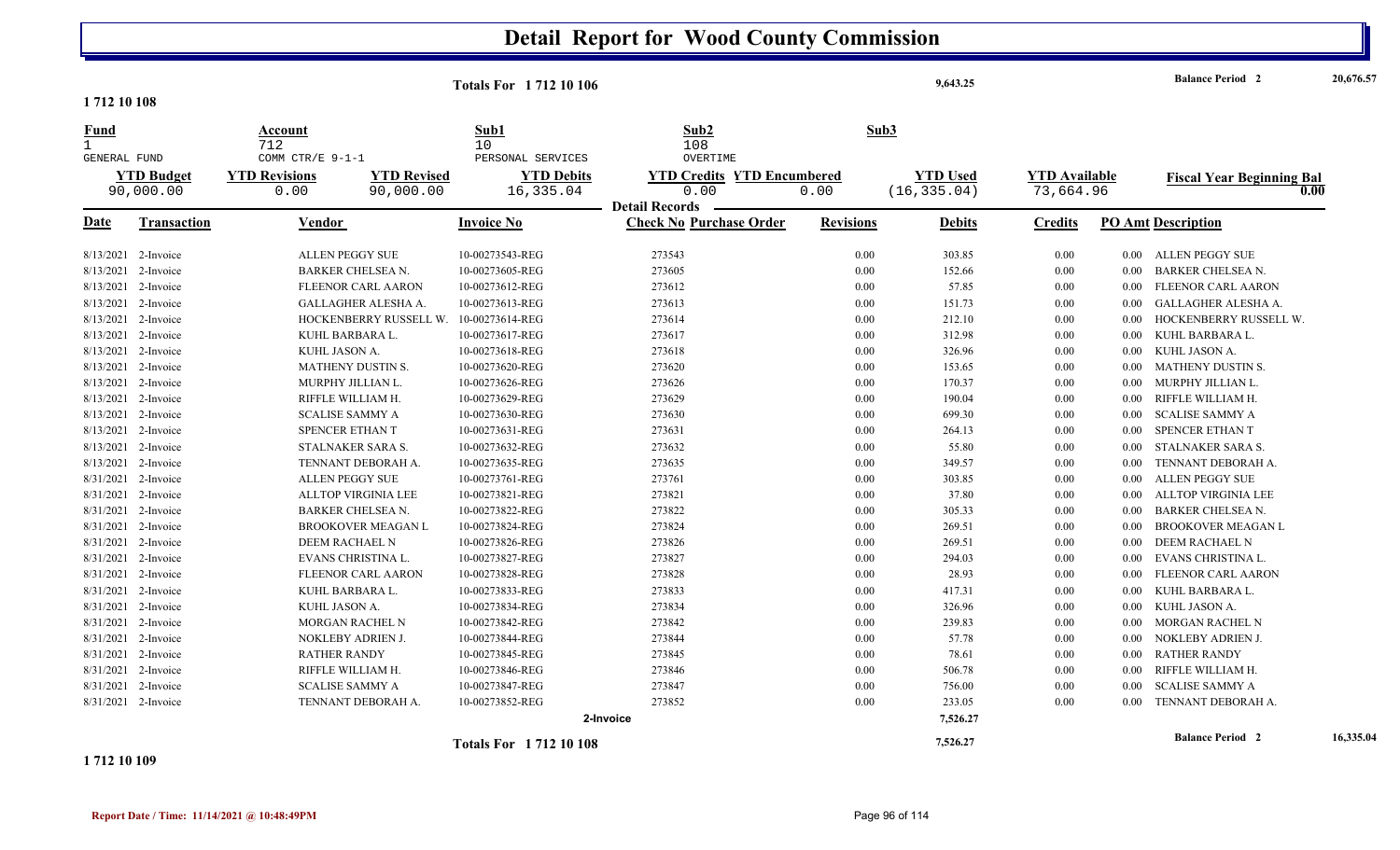| <b>YTD Budget</b><br><b>YTD Revisions</b><br><b>YTD Revised</b><br><b>YTD Debits</b><br><b>YTD Credits YTD Encumbered</b><br><b>YTD Used</b><br><b>YTD Available</b><br><b>Fiscal Year Beginning Bal</b><br>67,116.00<br>67,116.00<br>16,889.17<br>0.00<br>0.00<br>(16, 889.17)<br>50,226.83<br>0.00<br>0.00<br><b>Detail Records</b><br><b>Check No Purchase Order</b><br><b>Revisions</b><br><b>PO Amt Description</b><br><b>Invoice No</b><br><b>Credits</b><br>Date<br>Transaction<br>Vendor<br><b>Debits</b><br>8/13/2021 2-Invoice<br>ALLTOP VIRGINIA LEE<br>10-00273604-REG<br>273604<br>0.00<br>604.80<br>0.00<br>ALLTOP VIRGINIA LEE<br>$0.00\,$<br>273607<br>0.00<br>8/13/2021 2-Invoice<br><b>BOARD LESLIE R</b><br>10-00273607-REG<br>617.40<br>0.00<br>$0.00\,$<br>BOARD LESLIE R<br>8/13/2021<br>10-00273615-REG<br>273615<br>0.00<br>136.05<br><b>JEFFERS MARY BETH</b><br>2-Invoice<br>JEFFERS MARY BETH<br>0.00<br>0.00<br>8/13/2021 2-Invoice<br>273619<br>0.00<br>252.00<br><b>LAYTON STACIE A.</b><br>LAYTON STACIE A.<br>10-00273619-REG<br>0.00<br>0.00<br>273621<br>0.00<br>8/13/2021 2-Invoice<br>MCKAIN MARK A<br>10-00273621-REG<br>554.40<br>0.00<br>MCKAIN MARK A<br>$0.00\,$<br>10-00273624-REG<br>273624<br>0.00<br>522.90<br>8/13/2021<br>2-Invoice<br>MOORE MICHAEL LEE<br>0.00<br>MOORE MICHAEL LEE<br>0.00<br>0.00<br>8/13/2021 2-Invoice<br><b>SCALISE SAMMY A</b><br>10-00273630-REG<br>273630<br>1,008.00<br>0.00<br>0.00<br><b>SCALISE SAMMY A</b><br>8/13/2021 2-Invoice<br><b>TALLMAN CADEN</b><br>10-00273634-REG<br>273634<br>0.00<br>453.60<br>0.00<br><b>TALLMAN CADEN</b><br>$0.00\,$<br>10-00273821-REG<br>273821<br>0.00<br>ALLTOP VIRGINIA LEE<br>8/31/2021 2-Invoice<br><b>ALLTOP VIRGINIA LEE</b><br>806.40<br>0.00<br>0.00<br>8/31/2021 2-Invoice<br><b>JEFFERS MARY BETH</b><br>10-00273831-REG<br>273831<br>0.00<br>167.44<br>0.00<br>JEFFERS MARY BETH<br>$0.00\,$<br>8/31/2021 2-Invoice<br>10-00273835-REG<br>273835<br>0.00<br>151.20<br>LAYTON STACIE A.<br>LAYTON STACIE A.<br>0.00<br>$0.00\,$<br>10-00273837-REG<br>273837<br>8/31/2021 2-Invoice<br>MCKAIN MARK A<br>0.00<br>680.40<br>MCKAIN MARK A<br>0.00<br>$0.00\,$<br>8/31/2021 2-Invoice<br>10-00273841-REG<br>273841<br>0.00<br>MOORE MICHAEL LEE<br>MOORE MICHAEL LEE<br>151.20<br>0.00<br>0.00<br>8/31/2021 2-Invoice<br>10-00273847-REG<br>273847<br>0.00<br><b>SCALISE SAMMY A</b><br><b>SCALISE SAMMY A</b><br>1,008.00<br>0.00<br>0.00<br>8/31/2021 2-Invoice<br>10-00273851-REG<br>273851<br>0.00<br><b>TALLMAN CADEN</b><br><b>TALLMAN CADEN</b><br>75.60<br>0.00<br>0.00<br>2-Invoice<br>7,189.39<br><b>Balance Period 2</b><br>7,189.39<br><b>Totals For 171210109</b><br>1712 10 184<br>$\mathbf{Sub1}$<br>Sub2<br>Sub3<br>Account<br><u>Fund</u><br>712<br>$\mathbf{1}$<br>10<br>184<br>COMM CTR/E 9-1-1<br>PERSONAL SERVICES<br><b>GENERAL FUND</b><br><b>DISPATCHERS</b><br><b>YTD Budget</b><br><b>YTD Revisions</b><br><b>YTD Revised</b><br><b>YTD Debits</b><br><b>YTD Credits YTD Encumbered</b><br><b>YTD Used</b><br><b>YTD Available</b><br><b>Fiscal Year Beginning Bal</b><br>0.00<br>965, 411.00<br>965, 411.00<br>149,249.87<br>(149, 249.87)<br>816, 161. 13<br>0.00<br>0.00<br>0.00<br><b>Detail Records</b><br><b>Check No Purchase Order</b><br><b>Revisions</b><br><b>PO Amt Description</b><br>Transaction<br><b>Vendor</b><br><b>Invoice No</b><br><b>Debits</b><br><b>Credits</b><br>Date<br>273606<br>8/13/2021 2-Invoice<br><b>BARKLEY ASHLEY N</b><br>10-00273606-REG<br>0.00<br>1,096.95<br>0.00<br>BARKLEY ASHLEY N<br>$0.00\,$<br>0.00<br>8/13/2021<br><b>BARKLEY ASHLEY N</b><br>10-00273606-REG<br>273606<br>173.28<br>0.00<br><b>BARKLEY ASHLEY N</b><br>2-Invoice<br>$0.00\,$<br>8/13/2021 2-Invoice<br>10-00273605-REG<br>273605<br>0.00<br>1,396.54<br><b>BARKER CHELSEA N.</b><br>BARKER CHELSEA N.<br>0.00<br>$0.00\,$<br>8/13/2021 2-Invoice<br>10-00273605-REG<br>273605<br>0.00<br>220.60<br><b>BARKER CHELSEA N.</b><br><b>BARKER CHELSEA N.</b><br>0.00<br>0.00<br>8/13/2021<br><b>BROOKOVER MEAGAN L</b><br>10-00273608-REG<br>273608<br>0.00<br>1,232.71<br><b>BROOKOVER MEAGAN L</b><br>2-Invoice<br>0.00<br>0.00<br>8/13/2021 2-Invoice<br>10-00273608-REG<br>0.00<br>194.72<br><b>BROOKOVER MEAGAN L</b><br>273608<br>0.00<br>0.00<br><b>BROOKOVER MEAGAN L</b><br>8/13/2021 2-Invoice<br>10-00273608-REG<br>273608<br>0.00<br>224.59<br><b>BROOKOVER MEAGAN L</b><br>0.00<br><b>BROOKOVER MEAGAN L</b><br>0.00<br>8/13/2021<br><b>CLATTERBUCK CLAYTON</b><br>10-00273609-REG<br>273609<br>0.00<br>1,232.71<br><b>CLATTERBUCK CLAYTON</b><br>2-Invoice<br>0.00<br>0.00<br>8/13/2021 2-Invoice<br><b>CLATTERBUCK CLAYTON</b> | <u>Fund</u><br>$\mathbf{1}$<br><b>GENERAL FUND</b> | Account<br>712<br>COMM CTR/E 9-1-1 | Sub1<br>10<br>PERSONAL SERVICES | Sub2<br>109<br>EXTRA HELP |      | Sub3   |      |          |                            |           |
|-------------------------------------------------------------------------------------------------------------------------------------------------------------------------------------------------------------------------------------------------------------------------------------------------------------------------------------------------------------------------------------------------------------------------------------------------------------------------------------------------------------------------------------------------------------------------------------------------------------------------------------------------------------------------------------------------------------------------------------------------------------------------------------------------------------------------------------------------------------------------------------------------------------------------------------------------------------------------------------------------------------------------------------------------------------------------------------------------------------------------------------------------------------------------------------------------------------------------------------------------------------------------------------------------------------------------------------------------------------------------------------------------------------------------------------------------------------------------------------------------------------------------------------------------------------------------------------------------------------------------------------------------------------------------------------------------------------------------------------------------------------------------------------------------------------------------------------------------------------------------------------------------------------------------------------------------------------------------------------------------------------------------------------------------------------------------------------------------------------------------------------------------------------------------------------------------------------------------------------------------------------------------------------------------------------------------------------------------------------------------------------------------------------------------------------------------------------------------------------------------------------------------------------------------------------------------------------------------------------------------------------------------------------------------------------------------------------------------------------------------------------------------------------------------------------------------------------------------------------------------------------------------------------------------------------------------------------------------------------------------------------------------------------------------------------------------------------------------------------------------------------------------------------------------------------------------------------------------------------------------------------------------------------------------------------------------------------------------------------------------------------------------------------------------------------------------------------------------------------------------------------------------------------------------------------------------------------------------------------------------------------------------------------------------------------------------------------------------------------------------------------------------------------------------------------------------------------------------------------------------------------------------------------------------------------------------------------------------------------------------------------------------------------------------------------------------------------------------------------------------------------------------------------------------------------------------------------------------------------------------------------------------------------------------------------------------------------------------------------------------------------------------------------------------------------------------------------------------------------------------------------------------------------------------------------------------------------------------------------------------------------------------------------------------------------------------------------|----------------------------------------------------|------------------------------------|---------------------------------|---------------------------|------|--------|------|----------|----------------------------|-----------|
|                                                                                                                                                                                                                                                                                                                                                                                                                                                                                                                                                                                                                                                                                                                                                                                                                                                                                                                                                                                                                                                                                                                                                                                                                                                                                                                                                                                                                                                                                                                                                                                                                                                                                                                                                                                                                                                                                                                                                                                                                                                                                                                                                                                                                                                                                                                                                                                                                                                                                                                                                                                                                                                                                                                                                                                                                                                                                                                                                                                                                                                                                                                                                                                                                                                                                                                                                                                                                                                                                                                                                                                                                                                                                                                                                                                                                                                                                                                                                                                                                                                                                                                                                                                                                                                                                                                                                                                                                                                                                                                                                                                                                                                                                                             |                                                    |                                    |                                 |                           |      |        |      |          |                            |           |
|                                                                                                                                                                                                                                                                                                                                                                                                                                                                                                                                                                                                                                                                                                                                                                                                                                                                                                                                                                                                                                                                                                                                                                                                                                                                                                                                                                                                                                                                                                                                                                                                                                                                                                                                                                                                                                                                                                                                                                                                                                                                                                                                                                                                                                                                                                                                                                                                                                                                                                                                                                                                                                                                                                                                                                                                                                                                                                                                                                                                                                                                                                                                                                                                                                                                                                                                                                                                                                                                                                                                                                                                                                                                                                                                                                                                                                                                                                                                                                                                                                                                                                                                                                                                                                                                                                                                                                                                                                                                                                                                                                                                                                                                                                             |                                                    |                                    |                                 |                           |      |        |      |          |                            |           |
|                                                                                                                                                                                                                                                                                                                                                                                                                                                                                                                                                                                                                                                                                                                                                                                                                                                                                                                                                                                                                                                                                                                                                                                                                                                                                                                                                                                                                                                                                                                                                                                                                                                                                                                                                                                                                                                                                                                                                                                                                                                                                                                                                                                                                                                                                                                                                                                                                                                                                                                                                                                                                                                                                                                                                                                                                                                                                                                                                                                                                                                                                                                                                                                                                                                                                                                                                                                                                                                                                                                                                                                                                                                                                                                                                                                                                                                                                                                                                                                                                                                                                                                                                                                                                                                                                                                                                                                                                                                                                                                                                                                                                                                                                                             |                                                    |                                    |                                 |                           |      |        |      |          |                            |           |
|                                                                                                                                                                                                                                                                                                                                                                                                                                                                                                                                                                                                                                                                                                                                                                                                                                                                                                                                                                                                                                                                                                                                                                                                                                                                                                                                                                                                                                                                                                                                                                                                                                                                                                                                                                                                                                                                                                                                                                                                                                                                                                                                                                                                                                                                                                                                                                                                                                                                                                                                                                                                                                                                                                                                                                                                                                                                                                                                                                                                                                                                                                                                                                                                                                                                                                                                                                                                                                                                                                                                                                                                                                                                                                                                                                                                                                                                                                                                                                                                                                                                                                                                                                                                                                                                                                                                                                                                                                                                                                                                                                                                                                                                                                             |                                                    |                                    |                                 |                           |      |        |      |          |                            |           |
|                                                                                                                                                                                                                                                                                                                                                                                                                                                                                                                                                                                                                                                                                                                                                                                                                                                                                                                                                                                                                                                                                                                                                                                                                                                                                                                                                                                                                                                                                                                                                                                                                                                                                                                                                                                                                                                                                                                                                                                                                                                                                                                                                                                                                                                                                                                                                                                                                                                                                                                                                                                                                                                                                                                                                                                                                                                                                                                                                                                                                                                                                                                                                                                                                                                                                                                                                                                                                                                                                                                                                                                                                                                                                                                                                                                                                                                                                                                                                                                                                                                                                                                                                                                                                                                                                                                                                                                                                                                                                                                                                                                                                                                                                                             |                                                    |                                    |                                 |                           |      |        |      |          |                            |           |
|                                                                                                                                                                                                                                                                                                                                                                                                                                                                                                                                                                                                                                                                                                                                                                                                                                                                                                                                                                                                                                                                                                                                                                                                                                                                                                                                                                                                                                                                                                                                                                                                                                                                                                                                                                                                                                                                                                                                                                                                                                                                                                                                                                                                                                                                                                                                                                                                                                                                                                                                                                                                                                                                                                                                                                                                                                                                                                                                                                                                                                                                                                                                                                                                                                                                                                                                                                                                                                                                                                                                                                                                                                                                                                                                                                                                                                                                                                                                                                                                                                                                                                                                                                                                                                                                                                                                                                                                                                                                                                                                                                                                                                                                                                             |                                                    |                                    |                                 |                           |      |        |      |          |                            |           |
|                                                                                                                                                                                                                                                                                                                                                                                                                                                                                                                                                                                                                                                                                                                                                                                                                                                                                                                                                                                                                                                                                                                                                                                                                                                                                                                                                                                                                                                                                                                                                                                                                                                                                                                                                                                                                                                                                                                                                                                                                                                                                                                                                                                                                                                                                                                                                                                                                                                                                                                                                                                                                                                                                                                                                                                                                                                                                                                                                                                                                                                                                                                                                                                                                                                                                                                                                                                                                                                                                                                                                                                                                                                                                                                                                                                                                                                                                                                                                                                                                                                                                                                                                                                                                                                                                                                                                                                                                                                                                                                                                                                                                                                                                                             |                                                    |                                    |                                 |                           |      |        |      |          |                            |           |
|                                                                                                                                                                                                                                                                                                                                                                                                                                                                                                                                                                                                                                                                                                                                                                                                                                                                                                                                                                                                                                                                                                                                                                                                                                                                                                                                                                                                                                                                                                                                                                                                                                                                                                                                                                                                                                                                                                                                                                                                                                                                                                                                                                                                                                                                                                                                                                                                                                                                                                                                                                                                                                                                                                                                                                                                                                                                                                                                                                                                                                                                                                                                                                                                                                                                                                                                                                                                                                                                                                                                                                                                                                                                                                                                                                                                                                                                                                                                                                                                                                                                                                                                                                                                                                                                                                                                                                                                                                                                                                                                                                                                                                                                                                             |                                                    |                                    |                                 |                           |      |        |      |          |                            |           |
|                                                                                                                                                                                                                                                                                                                                                                                                                                                                                                                                                                                                                                                                                                                                                                                                                                                                                                                                                                                                                                                                                                                                                                                                                                                                                                                                                                                                                                                                                                                                                                                                                                                                                                                                                                                                                                                                                                                                                                                                                                                                                                                                                                                                                                                                                                                                                                                                                                                                                                                                                                                                                                                                                                                                                                                                                                                                                                                                                                                                                                                                                                                                                                                                                                                                                                                                                                                                                                                                                                                                                                                                                                                                                                                                                                                                                                                                                                                                                                                                                                                                                                                                                                                                                                                                                                                                                                                                                                                                                                                                                                                                                                                                                                             |                                                    |                                    |                                 |                           |      |        |      |          |                            |           |
|                                                                                                                                                                                                                                                                                                                                                                                                                                                                                                                                                                                                                                                                                                                                                                                                                                                                                                                                                                                                                                                                                                                                                                                                                                                                                                                                                                                                                                                                                                                                                                                                                                                                                                                                                                                                                                                                                                                                                                                                                                                                                                                                                                                                                                                                                                                                                                                                                                                                                                                                                                                                                                                                                                                                                                                                                                                                                                                                                                                                                                                                                                                                                                                                                                                                                                                                                                                                                                                                                                                                                                                                                                                                                                                                                                                                                                                                                                                                                                                                                                                                                                                                                                                                                                                                                                                                                                                                                                                                                                                                                                                                                                                                                                             |                                                    |                                    |                                 |                           |      |        |      |          |                            |           |
|                                                                                                                                                                                                                                                                                                                                                                                                                                                                                                                                                                                                                                                                                                                                                                                                                                                                                                                                                                                                                                                                                                                                                                                                                                                                                                                                                                                                                                                                                                                                                                                                                                                                                                                                                                                                                                                                                                                                                                                                                                                                                                                                                                                                                                                                                                                                                                                                                                                                                                                                                                                                                                                                                                                                                                                                                                                                                                                                                                                                                                                                                                                                                                                                                                                                                                                                                                                                                                                                                                                                                                                                                                                                                                                                                                                                                                                                                                                                                                                                                                                                                                                                                                                                                                                                                                                                                                                                                                                                                                                                                                                                                                                                                                             |                                                    |                                    |                                 |                           |      |        |      |          |                            |           |
|                                                                                                                                                                                                                                                                                                                                                                                                                                                                                                                                                                                                                                                                                                                                                                                                                                                                                                                                                                                                                                                                                                                                                                                                                                                                                                                                                                                                                                                                                                                                                                                                                                                                                                                                                                                                                                                                                                                                                                                                                                                                                                                                                                                                                                                                                                                                                                                                                                                                                                                                                                                                                                                                                                                                                                                                                                                                                                                                                                                                                                                                                                                                                                                                                                                                                                                                                                                                                                                                                                                                                                                                                                                                                                                                                                                                                                                                                                                                                                                                                                                                                                                                                                                                                                                                                                                                                                                                                                                                                                                                                                                                                                                                                                             |                                                    |                                    |                                 |                           |      |        |      |          |                            |           |
|                                                                                                                                                                                                                                                                                                                                                                                                                                                                                                                                                                                                                                                                                                                                                                                                                                                                                                                                                                                                                                                                                                                                                                                                                                                                                                                                                                                                                                                                                                                                                                                                                                                                                                                                                                                                                                                                                                                                                                                                                                                                                                                                                                                                                                                                                                                                                                                                                                                                                                                                                                                                                                                                                                                                                                                                                                                                                                                                                                                                                                                                                                                                                                                                                                                                                                                                                                                                                                                                                                                                                                                                                                                                                                                                                                                                                                                                                                                                                                                                                                                                                                                                                                                                                                                                                                                                                                                                                                                                                                                                                                                                                                                                                                             |                                                    |                                    |                                 |                           |      |        |      |          |                            |           |
|                                                                                                                                                                                                                                                                                                                                                                                                                                                                                                                                                                                                                                                                                                                                                                                                                                                                                                                                                                                                                                                                                                                                                                                                                                                                                                                                                                                                                                                                                                                                                                                                                                                                                                                                                                                                                                                                                                                                                                                                                                                                                                                                                                                                                                                                                                                                                                                                                                                                                                                                                                                                                                                                                                                                                                                                                                                                                                                                                                                                                                                                                                                                                                                                                                                                                                                                                                                                                                                                                                                                                                                                                                                                                                                                                                                                                                                                                                                                                                                                                                                                                                                                                                                                                                                                                                                                                                                                                                                                                                                                                                                                                                                                                                             |                                                    |                                    |                                 |                           |      |        |      |          |                            |           |
|                                                                                                                                                                                                                                                                                                                                                                                                                                                                                                                                                                                                                                                                                                                                                                                                                                                                                                                                                                                                                                                                                                                                                                                                                                                                                                                                                                                                                                                                                                                                                                                                                                                                                                                                                                                                                                                                                                                                                                                                                                                                                                                                                                                                                                                                                                                                                                                                                                                                                                                                                                                                                                                                                                                                                                                                                                                                                                                                                                                                                                                                                                                                                                                                                                                                                                                                                                                                                                                                                                                                                                                                                                                                                                                                                                                                                                                                                                                                                                                                                                                                                                                                                                                                                                                                                                                                                                                                                                                                                                                                                                                                                                                                                                             |                                                    |                                    |                                 |                           |      |        |      |          |                            |           |
|                                                                                                                                                                                                                                                                                                                                                                                                                                                                                                                                                                                                                                                                                                                                                                                                                                                                                                                                                                                                                                                                                                                                                                                                                                                                                                                                                                                                                                                                                                                                                                                                                                                                                                                                                                                                                                                                                                                                                                                                                                                                                                                                                                                                                                                                                                                                                                                                                                                                                                                                                                                                                                                                                                                                                                                                                                                                                                                                                                                                                                                                                                                                                                                                                                                                                                                                                                                                                                                                                                                                                                                                                                                                                                                                                                                                                                                                                                                                                                                                                                                                                                                                                                                                                                                                                                                                                                                                                                                                                                                                                                                                                                                                                                             |                                                    |                                    |                                 |                           |      |        |      |          |                            |           |
|                                                                                                                                                                                                                                                                                                                                                                                                                                                                                                                                                                                                                                                                                                                                                                                                                                                                                                                                                                                                                                                                                                                                                                                                                                                                                                                                                                                                                                                                                                                                                                                                                                                                                                                                                                                                                                                                                                                                                                                                                                                                                                                                                                                                                                                                                                                                                                                                                                                                                                                                                                                                                                                                                                                                                                                                                                                                                                                                                                                                                                                                                                                                                                                                                                                                                                                                                                                                                                                                                                                                                                                                                                                                                                                                                                                                                                                                                                                                                                                                                                                                                                                                                                                                                                                                                                                                                                                                                                                                                                                                                                                                                                                                                                             |                                                    |                                    |                                 |                           |      |        |      |          |                            |           |
|                                                                                                                                                                                                                                                                                                                                                                                                                                                                                                                                                                                                                                                                                                                                                                                                                                                                                                                                                                                                                                                                                                                                                                                                                                                                                                                                                                                                                                                                                                                                                                                                                                                                                                                                                                                                                                                                                                                                                                                                                                                                                                                                                                                                                                                                                                                                                                                                                                                                                                                                                                                                                                                                                                                                                                                                                                                                                                                                                                                                                                                                                                                                                                                                                                                                                                                                                                                                                                                                                                                                                                                                                                                                                                                                                                                                                                                                                                                                                                                                                                                                                                                                                                                                                                                                                                                                                                                                                                                                                                                                                                                                                                                                                                             |                                                    |                                    |                                 |                           |      |        |      |          |                            |           |
|                                                                                                                                                                                                                                                                                                                                                                                                                                                                                                                                                                                                                                                                                                                                                                                                                                                                                                                                                                                                                                                                                                                                                                                                                                                                                                                                                                                                                                                                                                                                                                                                                                                                                                                                                                                                                                                                                                                                                                                                                                                                                                                                                                                                                                                                                                                                                                                                                                                                                                                                                                                                                                                                                                                                                                                                                                                                                                                                                                                                                                                                                                                                                                                                                                                                                                                                                                                                                                                                                                                                                                                                                                                                                                                                                                                                                                                                                                                                                                                                                                                                                                                                                                                                                                                                                                                                                                                                                                                                                                                                                                                                                                                                                                             |                                                    |                                    |                                 |                           |      |        |      |          |                            | 16,889.17 |
|                                                                                                                                                                                                                                                                                                                                                                                                                                                                                                                                                                                                                                                                                                                                                                                                                                                                                                                                                                                                                                                                                                                                                                                                                                                                                                                                                                                                                                                                                                                                                                                                                                                                                                                                                                                                                                                                                                                                                                                                                                                                                                                                                                                                                                                                                                                                                                                                                                                                                                                                                                                                                                                                                                                                                                                                                                                                                                                                                                                                                                                                                                                                                                                                                                                                                                                                                                                                                                                                                                                                                                                                                                                                                                                                                                                                                                                                                                                                                                                                                                                                                                                                                                                                                                                                                                                                                                                                                                                                                                                                                                                                                                                                                                             |                                                    |                                    |                                 |                           |      |        |      |          |                            |           |
|                                                                                                                                                                                                                                                                                                                                                                                                                                                                                                                                                                                                                                                                                                                                                                                                                                                                                                                                                                                                                                                                                                                                                                                                                                                                                                                                                                                                                                                                                                                                                                                                                                                                                                                                                                                                                                                                                                                                                                                                                                                                                                                                                                                                                                                                                                                                                                                                                                                                                                                                                                                                                                                                                                                                                                                                                                                                                                                                                                                                                                                                                                                                                                                                                                                                                                                                                                                                                                                                                                                                                                                                                                                                                                                                                                                                                                                                                                                                                                                                                                                                                                                                                                                                                                                                                                                                                                                                                                                                                                                                                                                                                                                                                                             |                                                    |                                    |                                 |                           |      |        |      |          |                            |           |
|                                                                                                                                                                                                                                                                                                                                                                                                                                                                                                                                                                                                                                                                                                                                                                                                                                                                                                                                                                                                                                                                                                                                                                                                                                                                                                                                                                                                                                                                                                                                                                                                                                                                                                                                                                                                                                                                                                                                                                                                                                                                                                                                                                                                                                                                                                                                                                                                                                                                                                                                                                                                                                                                                                                                                                                                                                                                                                                                                                                                                                                                                                                                                                                                                                                                                                                                                                                                                                                                                                                                                                                                                                                                                                                                                                                                                                                                                                                                                                                                                                                                                                                                                                                                                                                                                                                                                                                                                                                                                                                                                                                                                                                                                                             |                                                    |                                    |                                 |                           |      |        |      |          |                            |           |
|                                                                                                                                                                                                                                                                                                                                                                                                                                                                                                                                                                                                                                                                                                                                                                                                                                                                                                                                                                                                                                                                                                                                                                                                                                                                                                                                                                                                                                                                                                                                                                                                                                                                                                                                                                                                                                                                                                                                                                                                                                                                                                                                                                                                                                                                                                                                                                                                                                                                                                                                                                                                                                                                                                                                                                                                                                                                                                                                                                                                                                                                                                                                                                                                                                                                                                                                                                                                                                                                                                                                                                                                                                                                                                                                                                                                                                                                                                                                                                                                                                                                                                                                                                                                                                                                                                                                                                                                                                                                                                                                                                                                                                                                                                             |                                                    |                                    |                                 |                           |      |        |      |          |                            |           |
|                                                                                                                                                                                                                                                                                                                                                                                                                                                                                                                                                                                                                                                                                                                                                                                                                                                                                                                                                                                                                                                                                                                                                                                                                                                                                                                                                                                                                                                                                                                                                                                                                                                                                                                                                                                                                                                                                                                                                                                                                                                                                                                                                                                                                                                                                                                                                                                                                                                                                                                                                                                                                                                                                                                                                                                                                                                                                                                                                                                                                                                                                                                                                                                                                                                                                                                                                                                                                                                                                                                                                                                                                                                                                                                                                                                                                                                                                                                                                                                                                                                                                                                                                                                                                                                                                                                                                                                                                                                                                                                                                                                                                                                                                                             |                                                    |                                    |                                 |                           |      |        |      |          |                            |           |
|                                                                                                                                                                                                                                                                                                                                                                                                                                                                                                                                                                                                                                                                                                                                                                                                                                                                                                                                                                                                                                                                                                                                                                                                                                                                                                                                                                                                                                                                                                                                                                                                                                                                                                                                                                                                                                                                                                                                                                                                                                                                                                                                                                                                                                                                                                                                                                                                                                                                                                                                                                                                                                                                                                                                                                                                                                                                                                                                                                                                                                                                                                                                                                                                                                                                                                                                                                                                                                                                                                                                                                                                                                                                                                                                                                                                                                                                                                                                                                                                                                                                                                                                                                                                                                                                                                                                                                                                                                                                                                                                                                                                                                                                                                             |                                                    |                                    |                                 |                           |      |        |      |          |                            |           |
|                                                                                                                                                                                                                                                                                                                                                                                                                                                                                                                                                                                                                                                                                                                                                                                                                                                                                                                                                                                                                                                                                                                                                                                                                                                                                                                                                                                                                                                                                                                                                                                                                                                                                                                                                                                                                                                                                                                                                                                                                                                                                                                                                                                                                                                                                                                                                                                                                                                                                                                                                                                                                                                                                                                                                                                                                                                                                                                                                                                                                                                                                                                                                                                                                                                                                                                                                                                                                                                                                                                                                                                                                                                                                                                                                                                                                                                                                                                                                                                                                                                                                                                                                                                                                                                                                                                                                                                                                                                                                                                                                                                                                                                                                                             |                                                    |                                    |                                 |                           |      |        |      |          |                            |           |
|                                                                                                                                                                                                                                                                                                                                                                                                                                                                                                                                                                                                                                                                                                                                                                                                                                                                                                                                                                                                                                                                                                                                                                                                                                                                                                                                                                                                                                                                                                                                                                                                                                                                                                                                                                                                                                                                                                                                                                                                                                                                                                                                                                                                                                                                                                                                                                                                                                                                                                                                                                                                                                                                                                                                                                                                                                                                                                                                                                                                                                                                                                                                                                                                                                                                                                                                                                                                                                                                                                                                                                                                                                                                                                                                                                                                                                                                                                                                                                                                                                                                                                                                                                                                                                                                                                                                                                                                                                                                                                                                                                                                                                                                                                             |                                                    |                                    |                                 |                           |      |        |      |          |                            |           |
|                                                                                                                                                                                                                                                                                                                                                                                                                                                                                                                                                                                                                                                                                                                                                                                                                                                                                                                                                                                                                                                                                                                                                                                                                                                                                                                                                                                                                                                                                                                                                                                                                                                                                                                                                                                                                                                                                                                                                                                                                                                                                                                                                                                                                                                                                                                                                                                                                                                                                                                                                                                                                                                                                                                                                                                                                                                                                                                                                                                                                                                                                                                                                                                                                                                                                                                                                                                                                                                                                                                                                                                                                                                                                                                                                                                                                                                                                                                                                                                                                                                                                                                                                                                                                                                                                                                                                                                                                                                                                                                                                                                                                                                                                                             |                                                    |                                    |                                 |                           |      |        |      |          |                            |           |
|                                                                                                                                                                                                                                                                                                                                                                                                                                                                                                                                                                                                                                                                                                                                                                                                                                                                                                                                                                                                                                                                                                                                                                                                                                                                                                                                                                                                                                                                                                                                                                                                                                                                                                                                                                                                                                                                                                                                                                                                                                                                                                                                                                                                                                                                                                                                                                                                                                                                                                                                                                                                                                                                                                                                                                                                                                                                                                                                                                                                                                                                                                                                                                                                                                                                                                                                                                                                                                                                                                                                                                                                                                                                                                                                                                                                                                                                                                                                                                                                                                                                                                                                                                                                                                                                                                                                                                                                                                                                                                                                                                                                                                                                                                             |                                                    |                                    |                                 |                           |      |        |      |          |                            |           |
|                                                                                                                                                                                                                                                                                                                                                                                                                                                                                                                                                                                                                                                                                                                                                                                                                                                                                                                                                                                                                                                                                                                                                                                                                                                                                                                                                                                                                                                                                                                                                                                                                                                                                                                                                                                                                                                                                                                                                                                                                                                                                                                                                                                                                                                                                                                                                                                                                                                                                                                                                                                                                                                                                                                                                                                                                                                                                                                                                                                                                                                                                                                                                                                                                                                                                                                                                                                                                                                                                                                                                                                                                                                                                                                                                                                                                                                                                                                                                                                                                                                                                                                                                                                                                                                                                                                                                                                                                                                                                                                                                                                                                                                                                                             |                                                    |                                    |                                 |                           |      |        |      |          |                            |           |
|                                                                                                                                                                                                                                                                                                                                                                                                                                                                                                                                                                                                                                                                                                                                                                                                                                                                                                                                                                                                                                                                                                                                                                                                                                                                                                                                                                                                                                                                                                                                                                                                                                                                                                                                                                                                                                                                                                                                                                                                                                                                                                                                                                                                                                                                                                                                                                                                                                                                                                                                                                                                                                                                                                                                                                                                                                                                                                                                                                                                                                                                                                                                                                                                                                                                                                                                                                                                                                                                                                                                                                                                                                                                                                                                                                                                                                                                                                                                                                                                                                                                                                                                                                                                                                                                                                                                                                                                                                                                                                                                                                                                                                                                                                             |                                                    |                                    |                                 |                           |      |        |      |          |                            |           |
|                                                                                                                                                                                                                                                                                                                                                                                                                                                                                                                                                                                                                                                                                                                                                                                                                                                                                                                                                                                                                                                                                                                                                                                                                                                                                                                                                                                                                                                                                                                                                                                                                                                                                                                                                                                                                                                                                                                                                                                                                                                                                                                                                                                                                                                                                                                                                                                                                                                                                                                                                                                                                                                                                                                                                                                                                                                                                                                                                                                                                                                                                                                                                                                                                                                                                                                                                                                                                                                                                                                                                                                                                                                                                                                                                                                                                                                                                                                                                                                                                                                                                                                                                                                                                                                                                                                                                                                                                                                                                                                                                                                                                                                                                                             |                                                    |                                    |                                 |                           |      |        |      |          |                            |           |
|                                                                                                                                                                                                                                                                                                                                                                                                                                                                                                                                                                                                                                                                                                                                                                                                                                                                                                                                                                                                                                                                                                                                                                                                                                                                                                                                                                                                                                                                                                                                                                                                                                                                                                                                                                                                                                                                                                                                                                                                                                                                                                                                                                                                                                                                                                                                                                                                                                                                                                                                                                                                                                                                                                                                                                                                                                                                                                                                                                                                                                                                                                                                                                                                                                                                                                                                                                                                                                                                                                                                                                                                                                                                                                                                                                                                                                                                                                                                                                                                                                                                                                                                                                                                                                                                                                                                                                                                                                                                                                                                                                                                                                                                                                             |                                                    |                                    |                                 |                           |      |        |      |          |                            |           |
|                                                                                                                                                                                                                                                                                                                                                                                                                                                                                                                                                                                                                                                                                                                                                                                                                                                                                                                                                                                                                                                                                                                                                                                                                                                                                                                                                                                                                                                                                                                                                                                                                                                                                                                                                                                                                                                                                                                                                                                                                                                                                                                                                                                                                                                                                                                                                                                                                                                                                                                                                                                                                                                                                                                                                                                                                                                                                                                                                                                                                                                                                                                                                                                                                                                                                                                                                                                                                                                                                                                                                                                                                                                                                                                                                                                                                                                                                                                                                                                                                                                                                                                                                                                                                                                                                                                                                                                                                                                                                                                                                                                                                                                                                                             |                                                    |                                    | 10-00273609-REG                 | 273609                    | 0.00 | 194.72 | 0.00 | $0.00\,$ | <b>CLATTERBUCK CLAYTON</b> |           |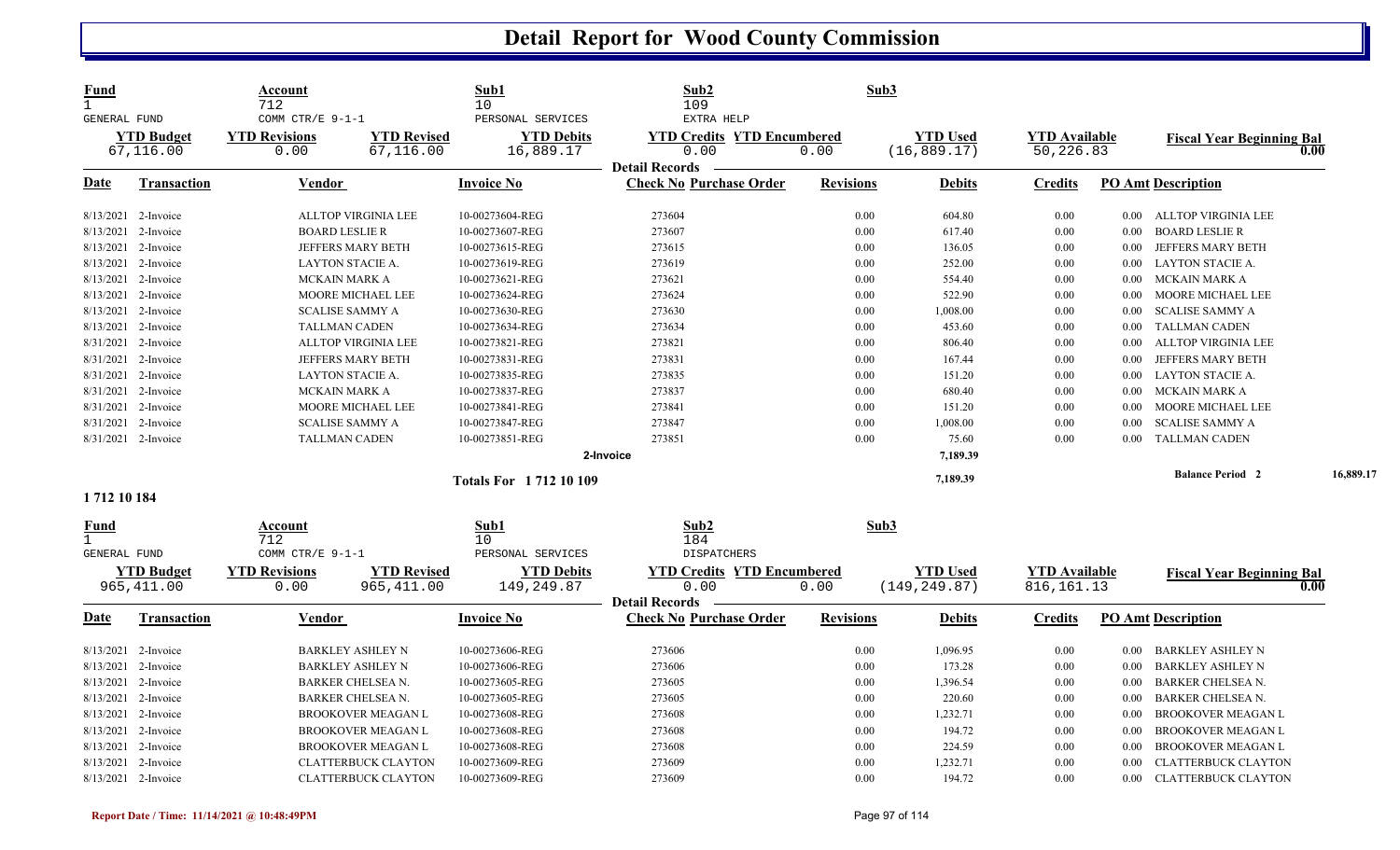| 8/13/2021 2-Invoice |           | DEEM RACHAEL N             | 10-00273610-REG | 273610 | 0.00     | 1,232.71 | 0.00 |          | 0.00 DEEM RACHAEL N        |
|---------------------|-----------|----------------------------|-----------------|--------|----------|----------|------|----------|----------------------------|
| 8/13/2021           | 2-Invoice | DEEM RACHAEL N             | 10-00273610-REG | 273610 | $0.00\,$ | 194.72   | 0.00 | $0.00\,$ | DEEM RACHAEL N             |
| 8/13/2021 2-Invoice |           | EVANS CHRISTINA L.         | 10-00273611-REG | 273611 | 0.00     | 1,344.84 | 0.00 | $0.00\,$ | EVANS CHRISTINA L.         |
| 8/13/2021 2-Invoice |           | EVANS CHRISTINA L.         | 10-00273611-REG | 273611 | 0.00     | 212.43   | 0.00 | $0.00\,$ | EVANS CHRISTINA L.         |
| 8/13/2021           | 2-Invoice | FLEENOR CARL AARON         | 10-00273612-REG | 273612 | 0.00     | 1,587.71 | 0.00 | $0.00\,$ | FLEENOR CARL AARON         |
| 8/13/2021 2-Invoice |           | FLEENOR CARL AARON         | 10-00273612-REG | 273612 | 0.00     | 250.80   | 0.00 | $0.00\,$ | FLEENOR CARL AARON         |
| 8/13/2021 2-Invoice |           | <b>GALLAGHER ALESHA A.</b> | 10-00273613-REG | 273613 | 0.00     | 1,387.98 | 0.00 | $0.00\,$ | GALLAGHER ALESHA A.        |
| 8/13/2021           | 2-Invoice | GALLAGHER ALESHA A.        | 10-00273613-REG | 273613 | 0.00     | 219.25   | 0.00 | $0.00\,$ | GALLAGHER ALESHA A.        |
| 8/13/2021           | 2-Invoice | <b>JONES DUANE EARL</b>    | 10-00273616-REG | 273616 | 0.00     | 2,008.13 | 0.00 | $0.00\,$ | <b>JONES DUANE EARL</b>    |
| 8/13/2021           | 2-Invoice | KUHL BARBARA L.            | 10-00273617-REG | 273617 | 0.00     | 1,431.53 | 0.00 | $0.00\,$ | KUHL BARBARA L.            |
| 8/13/2021           | 2-Invoice | KUHL BARBARA L.            | 10-00273617-REG | 273617 | 0.00     | 226.13   | 0.00 | $0.00\,$ | KUHL BARBARA L.            |
| 8/13/2021           | 2-Invoice | KUHL JASON A.              | 10-00273618-REG | 273618 | 0.00     | 1,495.50 | 0.00 | $0.00\,$ | KUHL JASON A.              |
| 8/13/2021           | 2-Invoice | KUHL JASON A.              | 10-00273618-REG | 273618 | 0.00     | 236.23   | 0.00 | $0.00\,$ | KUHL JASON A.              |
| 8/13/2021           | 2-Invoice | MATHENY DUSTIN S.          | 10-00273620-REG | 273620 | 0.00     | 1,405.60 | 0.00 | $0.00\,$ | MATHENY DUSTIN S.          |
| 8/13/2021           | 2-Invoice | MATHENY DUSTIN S.          | 10-00273620-REG | 273620 | 0.00     | 222.03   | 0.00 | $0.00\,$ | MATHENY DUSTIN S.          |
| 8/13/2021           | 2-Invoice | MERCER ROBERT E.           | 10-00273622-REG | 273622 | 0.00     | 1,466.68 | 0.00 | $0.00\,$ | MERCER ROBERT E.           |
| 8/13/2021           | 2-Invoice | <b>MERCER ROBERT E.</b>    | 10-00273622-REG | 273622 | 0.00     | 231.68   | 0.00 | $0.00\,$ | MERCER ROBERT E.           |
| 8/13/2021 2-Invoice |           | MOORE DOUGLAS I.           | 10-00273623-REG | 273623 | 0.00     | 1,600.06 | 0.00 | $0.00\,$ | MOORE DOUGLAS I.           |
| 8/13/2021           | 2-Invoice | MOORE DOUGLAS I.           | 10-00273623-REG | 273623 | 0.00     | 252.75   | 0.00 | $0.00\,$ | MOORE DOUGLAS I.           |
| 8/13/2021 2-Invoice |           | MORGAN RACHEL N            | 10-00273625-REG | 273625 | 0.00     | 1,096.95 | 0.00 | $0.00\,$ | MORGAN RACHEL N            |
| 8/13/2021           | 2-Invoice | <b>MORGAN RACHEL N</b>     | 10-00273625-REG | 273625 | 0.00     | 173.28   | 0.00 | $0.00\,$ | MORGAN RACHEL N            |
| 8/13/2021           | 2-Invoice | MURPHY JILLIAN L.          | 10-00273626-REG | 273626 | 0.00     | 1,558.48 | 0.00 | $0.00\,$ | MURPHY JILLIAN L.          |
| 8/13/2021 2-Invoice |           | MURPHY JILLIAN L.          | 10-00273626-REG | 273626 | 0.00     | 246.18   | 0.00 | $0.00\,$ | MURPHY JILLIAN L.          |
| 8/13/2021 2-Invoice |           | NOKLEBY ADRIEN J.          | 10-00273627-REG | 273627 | 0.00     | 1,585.65 | 0.00 | $0.00\,$ | NOKLEBY ADRIEN J.          |
| 8/13/2021           | 2-Invoice | NOKLEBY ADRIEN J.          | 10-00273627-REG | 273627 | 0.00     | 250.47   | 0.00 | $0.00\,$ | NOKLEBY ADRIEN J.          |
| 8/13/2021 2-Invoice |           | <b>RATHER RANDY</b>        | 10-00273628-REG | 273628 | 0.00     | 1,232.71 | 0.00 | 0.00     | <b>RATHER RANDY</b>        |
| 8/13/2021           | 2-Invoice | <b>RATHER RANDY</b>        | 10-00273628-REG | 273628 | 0.00     | 194.72   | 0.00 | $0.00\,$ | <b>RATHER RANDY</b>        |
| 8/13/2021           | 2-Invoice | RIFFLE WILLIAM H.          | 10-00273629-REG | 273629 | 0.00     | 1,738.45 | 0.00 | $0.00\,$ | RIFFLE WILLIAM H.          |
| 8/13/2021 2-Invoice |           | RIFFLE WILLIAM H.          | 10-00273629-REG | 273629 | 0.00     | 274.61   | 0.00 | $0.00\,$ | RIFFLE WILLIAM H.          |
| 8/13/2021 2-Invoice |           | SPENCER ETHAN T            | 10-00273631-REG | 273631 | 0.00     | 1,208.09 | 0.00 | $0.00\,$ | SPENCER ETHAN T            |
| 8/13/2021           | 2-Invoice | SPENCER ETHAN T            | 10-00273631-REG | 273631 | 0.00     | 190.83   | 0.00 | $0.00\,$ | SPENCER ETHAN T            |
| 8/13/2021 2-Invoice |           | <b>STANLEY CARL</b>        | 10-00273633-REG | 273633 | 0.00     | 1,096.95 | 0.00 | $0.00\,$ | <b>STANLEY CARL</b>        |
| 8/13/2021           | 2-Invoice | <b>STANLEY CARL</b>        | 10-00273633-REG | 273633 | 0.00     | 173.28   | 0.00 | $0.00 -$ | <b>STANLEY CARL</b>        |
| 8/13/2021           | 2-Invoice | TENNANT DEBORAH A.         | 10-00273635-REG | 273635 | 0.00     | 1,598.90 | 0.00 | $0.00\,$ | TENNANT DEBORAH A.         |
| 8/13/2021 2-Invoice |           | TENNANT DEBORAH A.         | 10-00273635-REG | 273635 | 0.00     | 252.57   | 0.00 | $0.00\,$ | TENNANT DEBORAH A.         |
| 8/31/2021           | 2-Invoice | <b>BARKLEY ASHLEY N</b>    | 10-00273823-REG | 273823 | 0.00     | 1,096.95 | 0.00 | $0.00\,$ | <b>BARKLEY ASHLEY N</b>    |
| 8/31/2021           | 2-Invoice | <b>BARKLEY ASHLEY N</b>    | 10-00273823-REG | 273823 | 0.00     | 173.28   | 0.00 | $0.00\,$ | <b>BARKLEY ASHLEY N</b>    |
| 8/31/2021 2-Invoice |           | <b>BARKER CHELSEA N.</b>   | 10-00273822-REG | 273822 | 0.00     | 1,396.54 | 0.00 | 0.00     | <b>BARKER CHELSEA N.</b>   |
| 8/31/2021           | 2-Invoice | <b>BARKER CHELSEA N.</b>   | 10-00273822-REG | 273822 | 0.00     | 220.60   | 0.00 | 0.00     | <b>BARKER CHELSEA N.</b>   |
| 8/31/2021           | 2-Invoice | <b>BROOKOVER MEAGAN L</b>  | 10-00273824-REG | 273824 | 0.00     | 628.86   | 0.00 | $0.00\,$ | <b>BROOKOVER MEAGAN L</b>  |
| 8/31/2021 2-Invoice |           | <b>BROOKOVER MEAGAN L</b>  | 10-00273824-REG | 273824 | 0.00     | 194.65   | 0.00 | $0.00\,$ | <b>BROOKOVER MEAGAN L</b>  |
| 8/31/2021 2-Invoice |           | <b>CLATTERBUCK CLAYTON</b> | 10-00273825-REG | 273825 | 0.00     | 1,232.71 | 0.00 | $0.00\,$ | <b>CLATTERBUCK CLAYTON</b> |
| 8/31/2021           | 2-Invoice | <b>CLATTERBUCK CLAYTON</b> | 10-00273825-REG | 273825 | 0.00     | 194.72   | 0.00 | $0.00\,$ | <b>CLATTERBUCK CLAYTON</b> |
| 8/31/2021 2-Invoice |           | DEEM RACHAEL N             | 10-00273826-REG | 273826 | 0.00     | 1,232.71 | 0.00 | $0.00\,$ | DEEM RACHAEL N             |
| 8/31/2021 2-Invoice |           | DEEM RACHAEL N             | 10-00273826-REG | 273826 | 0.00     | 194.72   | 0.00 | $0.00\,$ | DEEM RACHAEL N             |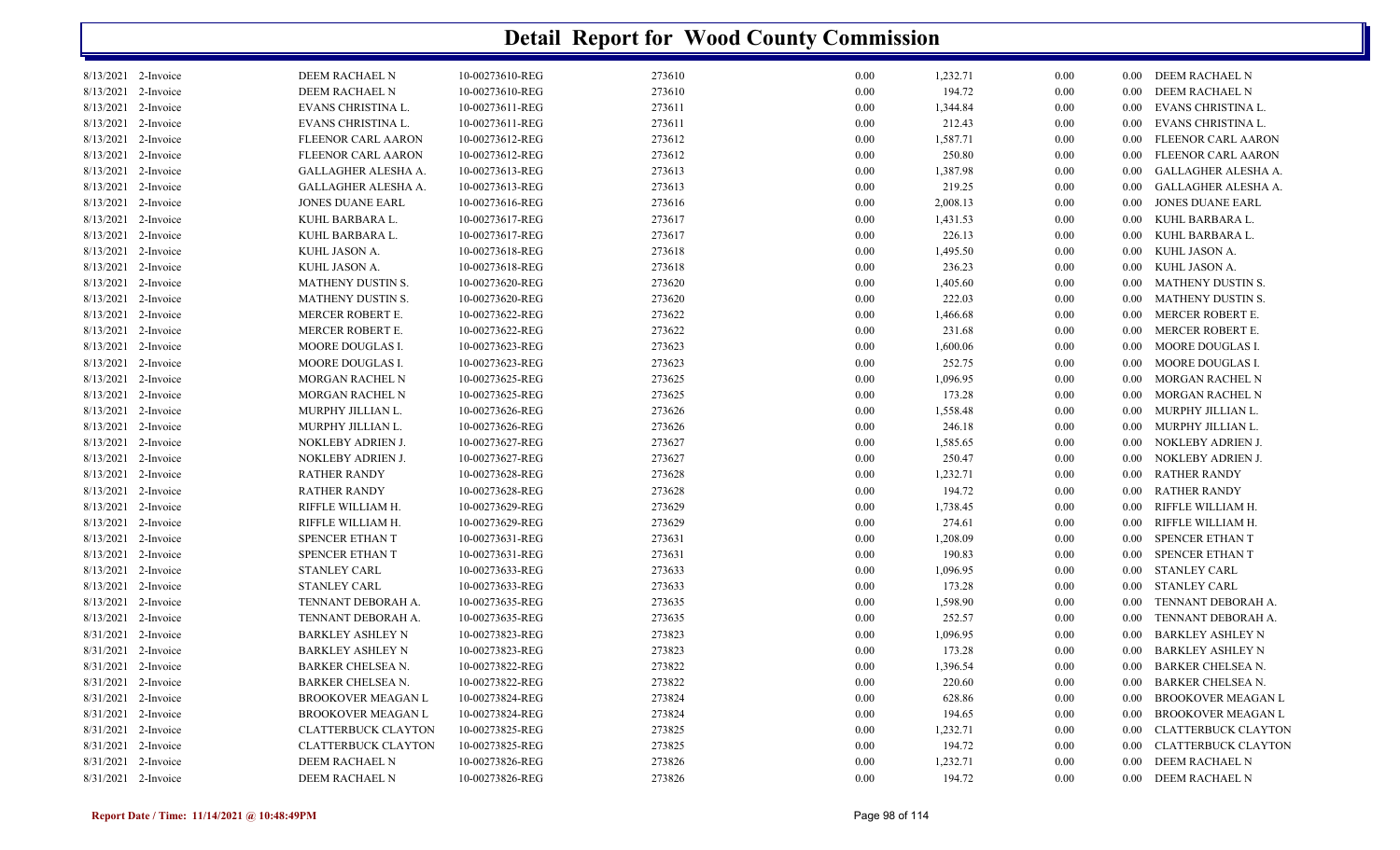|                        |                                            |                             | <b>Detail Report for Wood County Commission</b> |      |                   |                 |                      |          |                                  |            |
|------------------------|--------------------------------------------|-----------------------------|-------------------------------------------------|------|-------------------|-----------------|----------------------|----------|----------------------------------|------------|
| 8/31/2021 2-Invoice    | EVANS CHRISTINA L.                         | 10-00273827-REG             | 273827                                          |      | 0.00              | 1,344.84        | 0.00                 | 0.00     | EVANS CHRISTINA L.               |            |
| 8/31/2021<br>2-Invoice | EVANS CHRISTINA L.                         | 10-00273827-REG             | 273827                                          |      | 0.00              | 212.43          | 0.00                 | 0.00     | EVANS CHRISTINA L.               |            |
| 8/31/2021<br>2-Invoice | <b>FLEENOR CARL AARON</b>                  | 10-00273828-REG             | 273828                                          |      | 0.00              | 1,587.71        | 0.00                 | 0.00     | <b>FLEENOR CARL AARON</b>        |            |
| 8/31/2021<br>2-Invoice | <b>FLEENOR CARL AARON</b>                  | 10-00273828-REG             | 273828                                          |      | 0.00              | 250.80          | 0.00                 | 0.00     | FLEENOR CARL AARON               |            |
| 8/31/2021<br>2-Invoice | GALLAGHER ALESHA A.                        | 10-00273829-REG             | 273829                                          |      | 0.00              | 1,387.98        | 0.00                 | 0.00     | GALLAGHER ALESHA A.              |            |
| 8/31/2021<br>2-Invoice | GALLAGHER ALESHA A.                        | 10-00273829-REG             | 273829                                          |      | 0.00              | 219.25          | 0.00                 | 0.00     | GALLAGHER ALESHA A.              |            |
| 8/31/2021 2-Invoice    | <b>JONES DUANE EARL</b>                    | 10-00273832-REG             | 273832                                          |      | 0.00              | 2,008.13        | 0.00                 | 0.00     | <b>JONES DUANE EARL</b>          |            |
| 8/31/2021<br>2-Invoice | KUHL BARBARA L.                            | 10-00273833-REG             | 273833                                          |      | 0.00              | 1,431.53        | 0.00                 | 0.00     | KUHL BARBARA L.                  |            |
| 8/31/2021<br>2-Invoice | KUHL BARBARA L.                            | 10-00273833-REG             | 273833                                          |      | 0.00              | 226.13          | 0.00                 | 0.00     | KUHL BARBARA L.                  |            |
| 8/31/2021 2-Invoice    | KUHL JASON A.                              | 10-00273834-REG             | 273834                                          |      | 0.00              | 1,495.50        | 0.00                 | 0.00     | KUHL JASON A.                    |            |
| 8/31/2021 2-Invoice    | KUHL JASON A.                              | 10-00273834-REG             | 273834                                          |      | 0.00              | 236.23          | 0.00                 | 0.00     | KUHL JASON A.                    |            |
| 8/31/2021<br>2-Invoice | MATHENY DUSTIN S.                          | 10-00273836-REG             | 273836                                          |      | 0.00              | 1,405.60        | 0.00                 | 0.00     | <b>MATHENY DUSTIN S.</b>         |            |
| 8/31/2021<br>2-Invoice | MATHENY DUSTIN S.                          | 10-00273836-REG             | 273836                                          |      | 0.00              | 222.03          | 0.00                 | 0.00     | MATHENY DUSTIN S.                |            |
| 8/31/2021<br>2-Invoice | <b>MERCER ROBERT E.</b>                    | 10-00273838-REG             | 273838                                          |      | 0.00              | 1,466.68        | 0.00                 | 0.00     | MERCER ROBERT E.                 |            |
| 8/31/2021<br>2-Invoice | <b>MERCER ROBERT E.</b>                    | 10-00273838-REG             | 273838                                          |      | 0.00              | 231.68          | 0.00                 | 0.00     | MERCER ROBERT E.                 |            |
| 8/31/2021<br>2-Invoice | <b>MERRILL SARA</b>                        | 10-00273839-REG             | 273839                                          |      | 0.00              | 479.66          | 0.00                 | 0.00     | MERRILL SARA                     |            |
| 8/31/2021<br>2-Invoice | <b>MOORE DOUGLAS I.</b>                    | 10-00273840-REG             | 273840                                          |      | 0.00              | 1,600.06        | 0.00                 | 0.00     | MOORE DOUGLAS I.                 |            |
| 8/31/2021<br>2-Invoice | <b>MOORE DOUGLAS I.</b>                    | 10-00273840-REG             | 273840                                          |      | 0.00              | 252.75          | 0.00                 | 0.00     | MOORE DOUGLAS I.                 |            |
| 8/31/2021 2-Invoice    | <b>MORGAN RACHEL N</b>                     | 10-00273842-REG             | 273842                                          |      | 0.00              | 1,096.95        | 0.00                 | 0.00     | MORGAN RACHEL N                  |            |
| 8/31/2021 2-Invoice    | <b>MORGAN RACHEL N</b>                     | 10-00273842-REG             | 273842                                          |      | 0.00              | 173.28          | 0.00                 | 0.00     | MORGAN RACHEL N                  |            |
| 8/31/2021 2-Invoice    | MURPHY JILLIAN L.                          | 10-00273843-REG             | 273843                                          |      | 0.00              | 1,482.76        | 0.00                 | $0.00\,$ | MURPHY JILLIAN L.                |            |
| 8/31/2021 2-Invoice    | MURPHY JILLIAN L.                          | 10-00273843-REG             | 273843                                          |      | 0.00              | 246.18          | 0.00                 | 0.00     | MURPHY JILLIAN L.                |            |
| 8/31/2021 2-Invoice    | NOKLEBY ADRIEN J.                          | 10-00273844-REG             | 273844                                          |      | 0.00              | 1,585.65        | 0.00                 | 0.00     | NOKLEBY ADRIEN J.                |            |
| 8/31/2021<br>2-Invoice | NOKLEBY ADRIEN J.                          | 10-00273844-REG             | 273844                                          |      | 0.00              | 250.47          | 0.00                 | 0.00     | NOKLEBY ADRIEN J.                |            |
| 8/31/2021<br>2-Invoice | <b>RATHER RANDY</b>                        | 10-00273845-REG             | 273845                                          |      | 0.00              | 1,232.71        | 0.00                 | 0.00     | <b>RATHER RANDY</b>              |            |
| 8/31/2021<br>2-Invoice | <b>RATHER RANDY</b>                        | 10-00273845-REG             | 273845                                          |      | 0.00              | 194.72          | 0.00                 | 0.00     | <b>RATHER RANDY</b>              |            |
| 8/31/2021<br>2-Invoice | RIFFLE WILLIAM H.                          | 10-00273846-REG             | 273846                                          |      | 0.00              | 1,738.45        | 0.00                 | 0.00     | RIFFLE WILLIAM H.                |            |
| 8/31/2021<br>2-Invoice | RIFFLE WILLIAM H.                          | 10-00273846-REG             | 273846                                          |      | 0.00              | 274.61          | 0.00                 | 0.00     | RIFFLE WILLIAM H.                |            |
| 8/31/2021<br>2-Invoice | SMITH JAMIE L                              | 10-00273848-REG             | 273848                                          |      | 0.00              | 479.66          | 0.00                 | 0.00     | <b>SMITH JAMIE L</b>             |            |
| 8/31/2021<br>2-Invoice | SPENCER ETHAN T                            | 10-00273849-REG             | 273849                                          |      | 0.00              | 1,208.09        | 0.00                 | 0.00     | <b>SPENCER ETHAN T</b>           |            |
| 8/31/2021<br>2-Invoice | SPENCER ETHAN T                            | 10-00273849-REG             | 273849                                          |      | 0.00              | 190.83          | 0.00                 | 0.00     | SPENCER ETHAN T                  |            |
| 8/31/2021<br>2-Invoice | <b>STANLEY CARL</b>                        | 10-00273850-REG             | 273850                                          |      | 0.00              | 883.77          | 0.00                 | 0.00     | <b>STANLEY CARL</b>              |            |
| 8/31/2021 2-Invoice    | <b>STANLEY CARL</b>                        | 10-00273850-REG             | 273850                                          |      | 0.00              | 173.28          | 0.00                 | $0.00\,$ | STANLEY CARL                     |            |
| 8/31/2021 2-Invoice    | TENNANT DEBORAH A.                         | 10-00273852-REG             | 273852                                          |      | 0.00              | 1,598.90        | 0.00                 | 0.00     | TENNANT DEBORAH A.               |            |
| 8/31/2021 2-Invoice    | TENNANT DEBORAH A.                         | 10-00273852-REG             | 273852                                          |      | 0.00              | 252.57          | 0.00                 | 0.00     | TENNANT DEBORAH A.               |            |
|                        |                                            | 2-Invoice                   |                                                 |      |                   | 71,533.31       |                      |          |                                  |            |
|                        |                                            |                             |                                                 |      |                   |                 |                      |          | <b>Balance Period 2</b>          | 149,249.87 |
| 1712 40 213 1325       |                                            | <b>Totals For 171210184</b> |                                                 |      |                   | 71,533.31       |                      |          |                                  |            |
| <b>Fund</b>            | <b>Account</b>                             | Sub1                        | Sub2                                            |      | Sub3              |                 |                      |          |                                  |            |
| $\mathbf{1}$           | 712                                        | 40                          | 213                                             |      | 1325              |                 |                      |          |                                  |            |
| GENERAL FUND           | COMM CTR/E 9-1-1                           | CONTRACTURAL SERVICES       | UTILITIES                                       |      | ELECT. E-911 BLDG |                 |                      |          |                                  |            |
| <b>YTD Budget</b>      | <b>YTD Revisions</b><br><b>YTD Revised</b> | <b>YTD Debits</b>           | <b>YTD Credits YTD Encumbered</b>               |      |                   | <b>YTD</b> Used | <b>YTD Available</b> |          | <b>Fiscal Year Beginning Bal</b> |            |
| 0.00                   | 0.00<br>0.00                               | 4,493.43                    | 0.00                                            | 0.00 |                   | (4, 493.43)     | (4, 493.43)          |          |                                  | 0.00       |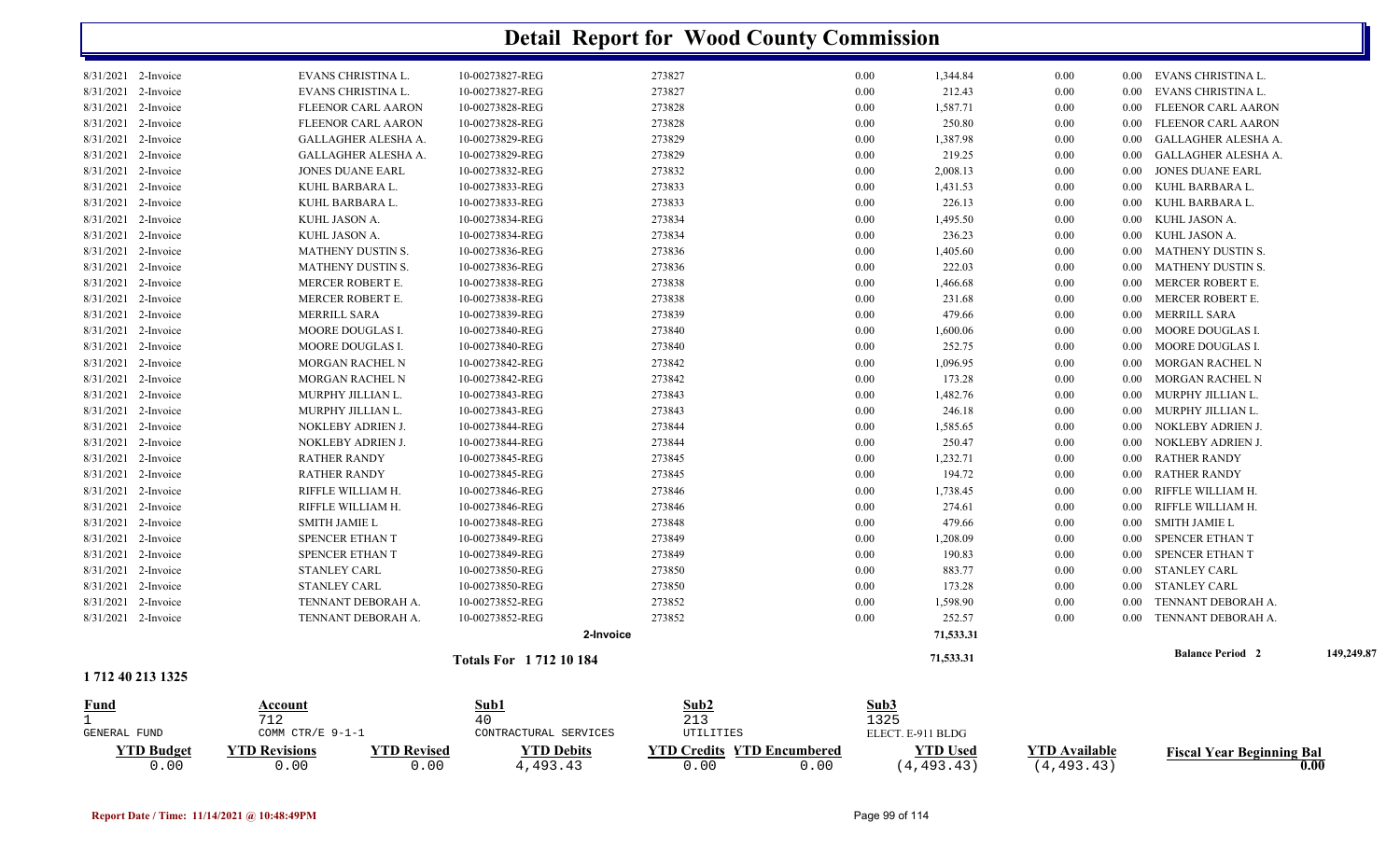|                             |                     |                       |                           |                             | <b>Detail Records</b>                                   |                  |                 |                      |                                       |           |
|-----------------------------|---------------------|-----------------------|---------------------------|-----------------------------|---------------------------------------------------------|------------------|-----------------|----------------------|---------------------------------------|-----------|
| <u>Date</u>                 | <b>Transaction</b>  | <b>Vendor</b>         |                           | <b>Invoice No</b>           | <b>Check No Purchase Order</b>                          | <b>Revisions</b> | <b>Debits</b>   | <b>Credits</b>       | <b>PO Amt Description</b>             |           |
| 8/2/2021                    | 2-Invoice           | <b>MON POWER</b>      |                           | 08092021                    | 3677                                                    | 0.00             | 49.00           | 0.00                 | 0.00 110 087 147 275                  |           |
| 8/2/2021                    | 2-Invoice           | <b>MON POWER</b>      |                           | 08112021                    | 3677                                                    | 0.00             | 27.90           | 0.00                 | 110 087 468 861<br>$0.00\,$           |           |
| 8/24/2021                   | 2-Invoice           | <b>MON POWER</b>      |                           | 09072021A                   | 3692                                                    | 0.00             | 368.13          | 0.00                 | 110 083 734 480<br>$0.00\,$           |           |
| 8/24/2021                   | 2-Invoice           | <b>MON POWER</b>      |                           | 09072021A                   | 3692                                                    | 0.00             | 936.05          | 0.00                 | 110 083 734 811<br>0.00               |           |
| 8/24/2021                   | 2-Invoice           | <b>MON POWER</b>      |                           | 09072021A                   | 3692                                                    | 0.00             | 127.28          | 0.00                 | 110 083 830 890<br>$0.00\,$           |           |
| 8/24/2021                   | 2-Invoice           | <b>MON POWER</b>      |                           | 09072021A                   | 3692                                                    | 0.00             | 52.41           | 0.00                 | 110 087 147 275<br>0.00               |           |
|                             | 8/24/2021 2-Invoice | <b>MON POWER</b>      |                           | 09072021A                   | 3692                                                    | 0.00             | 1,001.05        | 0.00                 | 110 151 158 976<br>0.00               |           |
|                             |                     |                       |                           |                             | 2-Invoice                                               |                  | 2,561.82        |                      |                                       |           |
|                             |                     |                       |                           | Totals For 1712 40 213 1325 |                                                         |                  | 2,561.82        |                      | <b>Balance Period 2</b>               | 4,493.43  |
| 171670568                   |                     |                       |                           |                             |                                                         |                  |                 |                      |                                       |           |
| <b>Fund</b><br>$\mathbf{1}$ |                     | Account<br>716        |                           | Sub1<br>70                  | Sub2<br>568                                             | Sub3             |                 |                      |                                       |           |
| GENERAL FUND                |                     | HUMANE SOCIETY        |                           | CONTRIBUTIONS               | OTHER CONTRIBUTIONS                                     |                  |                 |                      |                                       |           |
|                             | <b>YTD Budget</b>   | <b>YTD Revisions</b>  | <b>YTD Revised</b>        | <b>YTD Debits</b>           | <b>YTD Credits YTD Encumbered</b>                       |                  | <b>YTD Used</b> | <b>YTD Available</b> | <b>Fiscal Year Beginning Bal</b>      |           |
|                             | 237,667.00          | 0.00                  | 237,667.00                | 41,833.33                   | 0.00                                                    | 0.00             | (41, 833.33)    | 195,833.67           |                                       | 0.00      |
| <u>Date</u>                 | <b>Transaction</b>  | <b>Vendor</b>         |                           | <b>Invoice No</b>           | <b>Detail Records</b><br><b>Check No Purchase Order</b> | <b>Revisions</b> | <b>Debits</b>   | <b>Credits</b>       | <b>PO Amt Description</b>             |           |
|                             | 8/17/2021 2-Invoice | <b>HUMANE SOCIETY</b> |                           | 082021                      | 172460                                                  | 0.00             | 19,250.00       | 0.00                 | <b>AUGUST PAYMENT</b><br>$0.00\,$     |           |
|                             |                     |                       |                           |                             | 2-Invoice                                               |                  | 19,250.00       |                      |                                       |           |
| 1731 10 103                 |                     |                       |                           | Totals For 171670568        |                                                         |                  | 19,250.00       |                      | <b>Balance Period 2</b>               | 41,833.33 |
|                             |                     | Account               |                           | Sub1                        | Sub2                                                    | Sub3             |                 |                      |                                       |           |
| $\frac{Fund}{1}$            |                     | 731                   |                           | 10                          | 103                                                     |                  |                 |                      |                                       |           |
| GENERAL FUND                |                     | COMMUNITY CORRECTIONS |                           | PERSONAL SERVICES           | SALARIES-DEPUTIES                                       |                  |                 |                      |                                       |           |
|                             | <b>YTD Budget</b>   | <b>YTD Revisions</b>  | <b>YTD Revised</b>        | <b>YTD Debits</b>           | <b>YTD Credits YTD Encumbered</b>                       |                  | <b>YTD Used</b> | <b>YTD Available</b> | <b>Fiscal Year Beginning Bal</b>      |           |
|                             | 656,441.00          | 0.00                  | 656,441.00                | 110,407.78                  | 24,618.20                                               | 0.00             | (85, 789.58)    | 570,651.42           |                                       | 0.00      |
|                             |                     |                       |                           |                             | <b>Detail Records</b>                                   |                  |                 |                      |                                       |           |
| <u>Date</u>                 | <b>Transaction</b>  | <b>Vendor</b>         |                           | <b>Invoice No</b>           | <b>Check No Purchase Order</b>                          | <b>Revisions</b> | <b>Debits</b>   | <b>Credits</b>       | <b>PO Amt Description</b>             |           |
|                             | 8/13/2021 2-Invoice |                       | <b>BOLINGER JESSICA L</b> | 10-00273638-REG             | 273638                                                  | 0.00             | 1,408.75        | 0.00                 | <b>BOLINGER JESSICA L</b><br>$0.00\,$ |           |
|                             | 8/13/2021 2-Invoice | <b>TAYLOR BOWEN</b>   |                           | 10-00273639-REG             | 273639                                                  | 0.00             | 1,246.88        | 0.00                 | <b>BOWEN TAYLOR E</b><br>0.00         |           |
|                             | 8/13/2021 2-Invoice | BUNNER TRAVIS N.      |                           | 10-00273640-REG             | 273640                                                  | 0.00             | 1,805.21        | 0.00                 | 0.00 BUNNER TRAVIS N.                 |           |
|                             | 8/13/2021 2-Invoice |                       | CHURCH AMY SPENCER        | 10-00273642-REG             | 273642                                                  | 0.00             | 2,417.71        | 0.00                 | 0.00 CHURCH AMY SPENCER               |           |
|                             | 8/13/2021 2-Invoice | DEEM KAYLA A          |                           | 10-00273643-REG             | 273643                                                  | 0.00             | 1,509.38        | 0.00                 | 0.00 DEEM KAYLA A                     |           |
|                             | 8/13/2021 2-Invoice |                       | <b>ESCANDON HERNANDO</b>  | 10-00273644-REG             | 273644                                                  | 0.00             | 2,706.71        | 0.00                 | 0.00 ESCANDON HERNANDO                |           |
|                             | 8/13/2021 2-Invoice | <b>HARRIS LISA D</b>  |                           | 10-00273645-REG             | 273645                                                  | 0.00             | 1,246.88        | 0.00                 | 0.00 HARRIS LISA D                    |           |
|                             | 8/13/2021 2-Invoice | <b>HIGGINS MARCUS</b> |                           | 10-00273646-REG             | 273646                                                  | 0.00             | 1,246.88        | 0.00                 | <b>HIGGINS MARCUS</b><br>$0.00\,$     |           |
|                             | 8/13/2021 2-Invoice |                       | MUNDAY LARRY DOYLE        | 10-00273647-REG             | 273647                                                  | 0.00             | 1,408.75        | 0.00                 | MUNDAY LARRY DOYLE<br>$0.00\,$        |           |
|                             | 8/13/2021 2-Invoice |                       | PAXTON HEATHER L.         | 10-00273648-REG             | 273648                                                  | 0.00             | 1,590.43        | 0.00                 | 0.00 PAXTON HEATHER L.                |           |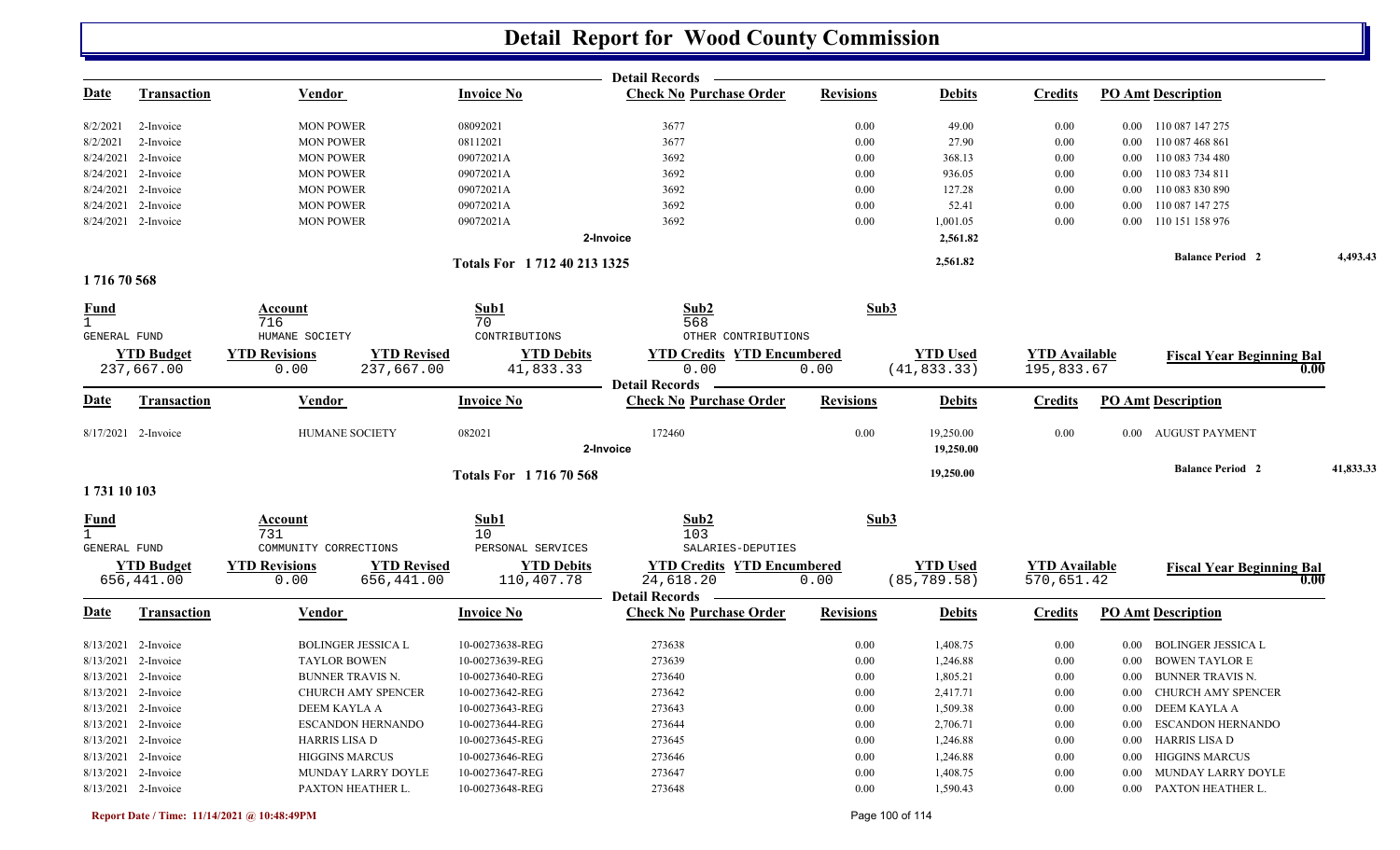|                     |                   |                                            |                             | <b>Detail Report for Wood County Commission</b> |                  |                 |                      |          |                                  |           |
|---------------------|-------------------|--------------------------------------------|-----------------------------|-------------------------------------------------|------------------|-----------------|----------------------|----------|----------------------------------|-----------|
| 8/13/2021 2-Invoice |                   | PICCIANO JORUN K                           | 10-00273649-REG             | 273649                                          | 0.00             | 1,405.30        | 0.00                 |          | 0.00 PICCIANO JORUN K            |           |
| 8/13/2021 2-Invoice |                   | RUSH LARA C                                | 10-00273651-REG             | 273651                                          | 0.00             | 1,246.88        | 0.00                 | $0.00\,$ | RUSH LARA C                      |           |
| 8/13/2021           | 2-Invoice         | <b>SAMS BRENNA A</b>                       | 10-00273652-REG             | 273652                                          | 0.00             | 1,433.75        | 0.00                 | $0.00\,$ | <b>SAMS BRENNA A</b>             |           |
| 8/13/2021 2-Invoice |                   | SINGER JANA L.                             | 10-00273653-REG             | 273653                                          | 0.00             | 2,463.55        | 0.00                 | 0.00     | SINGER JANA L.                   |           |
| 8/13/2021 2-Invoice |                   | SMITH WENDY LYN                            | 10-00273654-REG             | 273654                                          | 0.00             | 1,827.09        | 0.00                 | 0.00     | SMITH WENDY LYN                  |           |
| 8/13/2021 2-Invoice |                   | <b>TANNER GLEN E</b>                       | 10-00273655-REG             | 273655                                          | 0.00             | 1,662.50        | 0.00                 | $0.00\,$ | <b>TANNER GLEN E</b>             |           |
| 8/13/2021 2-Invoice |                   | TOPE CHRIS E                               | 10-00273656-REG             | 273656                                          | 0.00             | 1,246.88        | 0.00                 | $0.00\,$ | TOPE CHRIS E                     |           |
| 8/31/2021 2-Invoice |                   | <b>BOLINGER JESSICA L</b>                  | 10-00273855-REG             | 273855                                          | 0.00             | 1,408.75        | 0.00                 | $0.00\,$ | BOLINGER JESSICA L               |           |
| 8/31/2021 2-Invoice |                   | <b>TAYLOR BOWEN</b>                        | 10-00273856-REG             | 273856                                          | 0.00             | 1,246.88        | 0.00                 | $0.00\,$ | <b>BOWEN TAYLOR E</b>            |           |
| 8/31/2021 2-Invoice |                   | <b>BUNNER TRAVIS N.</b>                    | 10-00273857-REG             | 273857                                          | 0.00             | 1,805.21        | 0.00                 | 0.00     | <b>BUNNER TRAVIS N.</b>          |           |
| 8/31/2021 2-Invoice |                   | <b>BUNNER TRAVIS N.</b>                    | 10-00273857-REG             | 273857                                          | 0.00             | 416.67          | 0.00                 | 0.00     | <b>BUNNER TRAVIS N.</b>          |           |
| 8/31/2021           | 2-Invoice         | <b>CHURCH AMY SPENCER</b>                  | 10-00273859-REG             | 273859                                          | 0.00             | 2,417.71        | 0.00                 | 0.00     | CHURCH AMY SPENCER               |           |
| 8/31/2021           | 2-Invoice         | <b>CHURCH AMY SPENCER</b>                  | 10-00273859-REG             | 273859                                          | 0.00             | 416.67          | 0.00                 | 0.00     | CHURCH AMY SPENCER               |           |
| 8/31/2021 2-Invoice |                   | DEEM KAYLA A                               | 10-00273860-REG             | 273860                                          | 0.00             | 1,509.38        | 0.00                 | $0.00\,$ | DEEM KAYLA A                     |           |
| 8/31/2021           | 2-Invoice         | <b>ESCANDON HERNANDO</b>                   | 10-00273861-REG             | 273861                                          | 0.00             | 2,706.71        | 0.00                 | $0.00\,$ | <b>ESCANDON HERNANDO</b>         |           |
| 8/31/2021           | 2-Invoice         | <b>ESCANDON HERNANDO</b>                   | 10-00273861-REG             | 273861                                          | 0.00             | 333.42          | 0.00                 | 0.00     | <b>ESCANDON HERNANDO</b>         |           |
| 8/31/2021 2-Invoice |                   | <b>HARRIS LISA D</b>                       | 10-00273862-REG             | 273862                                          | 0.00             | 1,246.88        | 0.00                 | $0.00\,$ | <b>HARRIS LISA D</b>             |           |
| 8/31/2021 2-Invoice |                   | <b>HIGGINS MARCUS</b>                      | 10-00273863-REG             | 273863                                          | 0.00             | 1,246.88        | 0.00                 | 0.00     | <b>HIGGINS MARCUS</b>            |           |
| 8/31/2021 2-Invoice |                   | MUNDAY LARRY DOYLE                         | 10-00273865-REG             | 273865                                          | 0.00             | 1,408.75        | 0.00                 | 0.00     | MUNDAY LARRY DOYLE               |           |
| 8/31/2021 2-Invoice |                   | PAXTON HEATHER L.                          | 10-00273866-REG             | 273866                                          | 0.00             | 1,590.43        | 0.00                 | $0.00\,$ | PAXTON HEATHER L.                |           |
| 8/31/2021 2-Invoice |                   | PICCIANO JORUN K                           | 10-00273867-REG             | 273867                                          | 0.00             | 1,405.30        | 0.00                 | $0.00\,$ | PICCIANO JORUN K                 |           |
| 8/31/2021 2-Invoice |                   | RUSH LARA C                                | 10-00273869-REG             | 273869                                          | 0.00             | 1,246.88        | 0.00                 | $0.00\,$ | RUSH LARA C                      |           |
| 8/31/2021 2-Invoice |                   | SAMS BRENNA A                              | 10-00273870-REG             | 273870                                          | 0.00             | 347.40          | 0.00                 | $0.00\,$ | <b>SAMS BRENNA A</b>             |           |
| 8/31/2021 2-Invoice |                   | SINGER JANA L.                             | 10-00273871-REG             | 273871                                          | 0.00             | 2,463.55        | 0.00                 | $0.00\,$ | SINGER JANA L.                   |           |
| 8/31/2021           | 2-Invoice         | SINGER JANA L.                             | 10-00273871-REG             | 273871                                          | 0.00             | 333.34          | 0.00                 | $0.00\,$ | SINGER JANA L.                   |           |
| 8/31/2021           | 2-Invoice         | SMITH WENDY LYN                            | 10-00273872-REG             | 273872                                          | 0.00             | 1,827.09        | 0.00                 | 0.00     | SMITH WENDY LYN                  |           |
| 8/31/2021           | 2-Invoice         | SMITH WENDY LYN                            | 10-00273872-REG             | 273872                                          | 0.00             | 416.67          | 0.00                 | 0.00     | SMITH WENDY LYN                  |           |
| 8/31/2021 2-Invoice |                   | TANNER GLEN E                              | 10-00273873-REG             | 273873                                          | 0.00             | 1,662.50        | 0.00                 | 0.00     | <b>TANNER GLEN E</b>             |           |
| 8/31/2021 2-Invoice |                   | TOPE CHRIS E                               | 10-00273874-REG             | 273874                                          | 0.00             | 1,246.88        | 0.00                 | 0.00     | TOPE CHRIS E                     |           |
|                     |                   |                                            |                             | 2-Invoice                                       |                  | 56,577.48       |                      |          |                                  |           |
|                     |                   |                                            | <b>Totals For 173110103</b> |                                                 |                  | 56,577.48       |                      |          | <b>Balance Period 2</b>          | 85,789.58 |
| 1731 10 104         |                   |                                            |                             |                                                 |                  |                 |                      |          |                                  |           |
| <u>Fund</u>         |                   | Account<br>731                             | Sub1<br>10                  | Sub2<br>104                                     | Sub3             |                 |                      |          |                                  |           |
| GENERAL FUND        |                   | COMMUNITY CORRECTIONS                      | PERSONAL SERVICES           | SOCIAL SECURITY                                 |                  |                 |                      |          |                                  |           |
|                     | <b>YTD Budget</b> | <b>YTD Revisions</b><br><b>YTD Revised</b> | <b>YTD Debits</b>           | <b>YTD Credits YTD Encumbered</b>               |                  | <b>YTD Used</b> | <b>YTD Available</b> |          | <b>Fiscal Year Beginning Bal</b> |           |
|                     | 50,218.00         | 50,218.00<br>0.00                          | 8,538.04                    | 1,871.29<br><b>Detail Records</b>               | 0.00             | (6, 666.75)     | 43,551.25            |          |                                  | 0.00      |
| <u>Date</u>         | Transaction       | <b>Vendor</b>                              | <b>Invoice No</b>           | <b>Check No Purchase Order</b>                  | <b>Revisions</b> | <b>Debits</b>   | <b>Credits</b>       |          | <b>PO Amt Description</b>        |           |
| 8/13/2021 2-Invoice |                   | DEPARTMENT OF TREASURY 20210813-00         |                             | 3687                                            | 0.00             | 1,742.95        | 0.00                 |          | $0.00$ FICA                      |           |
| 8/13/2021 2-Invoice |                   | DEPARTMENT OF TREASURY 20210813-00         |                             | 3687                                            |                  | 407.62          |                      |          | $0.00$ MED                       |           |
|                     |                   |                                            |                             |                                                 | 0.00             |                 | 0.00                 |          |                                  |           |
| 8/31/2021 2-Invoice |                   | DEPARTMENT OF TREASURY 20210831-00         |                             | 3696                                            | 0.00             | 1,805.29        | 0.00                 |          | $0.00$ FICA                      |           |
| 8/31/2021 2-Invoice |                   | DEPARTMENT OF TREASURY 20210831-00         |                             | 3696                                            | $0.00\,$         | 422.16          | $0.00\,$             |          | $0.00$ MED                       |           |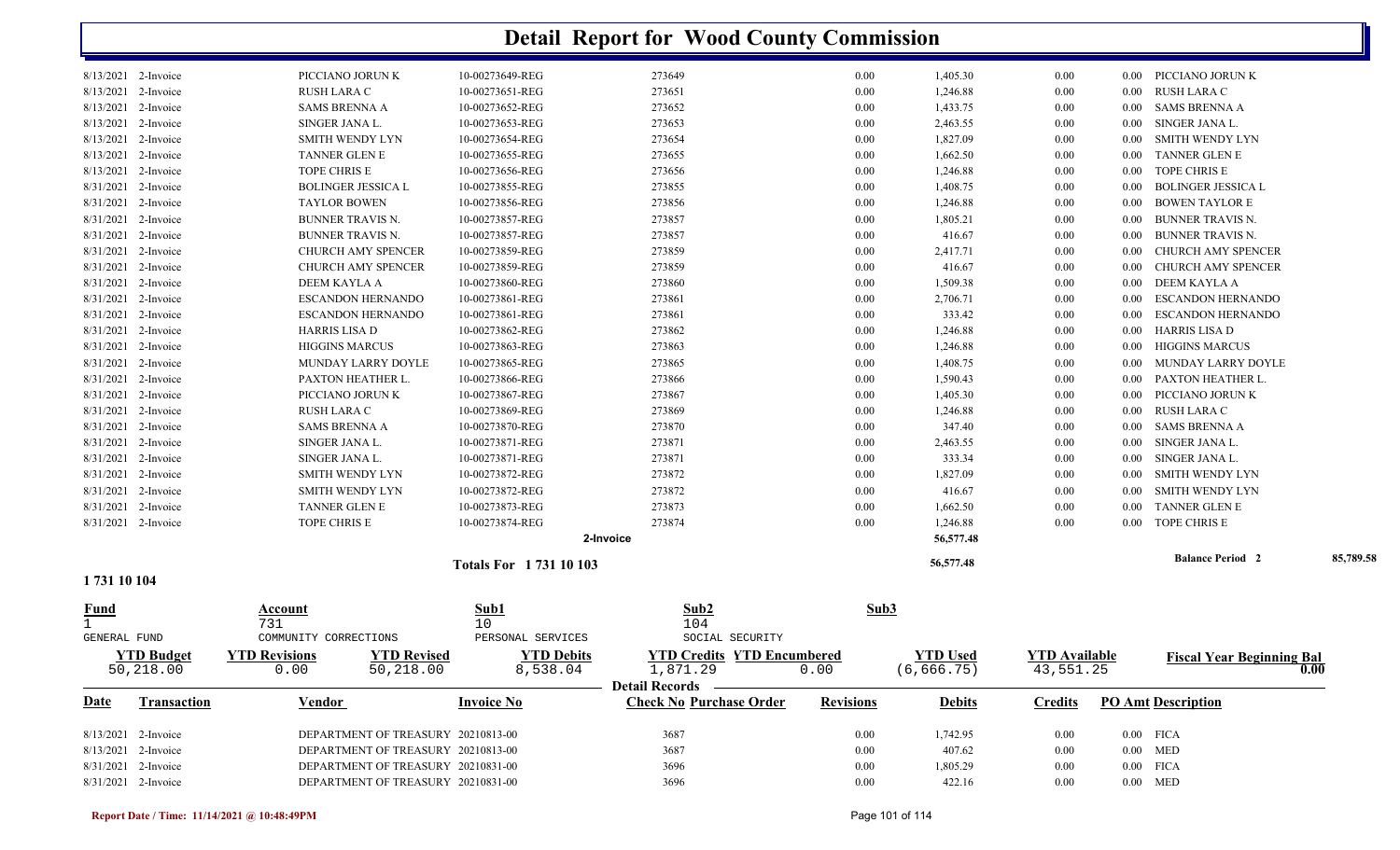|                                                    |                                |                                                                                       |                                                      | <b>Detail Report for Wood County Commission</b>                                   |                  |                                |                                   |                      |                                              |           |
|----------------------------------------------------|--------------------------------|---------------------------------------------------------------------------------------|------------------------------------------------------|-----------------------------------------------------------------------------------|------------------|--------------------------------|-----------------------------------|----------------------|----------------------------------------------|-----------|
|                                                    |                                |                                                                                       |                                                      | 2-Invoice                                                                         |                  | 4,378.02                       |                                   |                      |                                              |           |
|                                                    |                                |                                                                                       | <b>Totals For 173110104</b>                          |                                                                                   |                  | 4,378.02                       |                                   |                      | <b>Balance Period 2</b>                      | 6.666.75  |
| 1731 10 105                                        |                                |                                                                                       |                                                      |                                                                                   |                  |                                |                                   |                      |                                              |           |
| <u>Fund</u><br>$\mathbf{1}$<br><b>GENERAL FUND</b> | <b>YTD Budget</b>              | Account<br>731<br>COMMUNITY CORRECTIONS<br><b>YTD Revised</b><br><b>YTD Revisions</b> | Sub1<br>10<br>PERSONAL SERVICES<br><b>YTD Debits</b> | Sub <sub>2</sub><br>105<br>INSURANCE PREMIUM<br><b>YTD Credits YTD Encumbered</b> | Sub3             | <b>YTD Used</b>                | <b>YTD Available</b>              |                      |                                              |           |
|                                                    | 212,454.00                     | 212,454.00<br>0.00                                                                    | 40, 443. 48                                          | 6,792.02                                                                          | 0.00             | (33, 651.46)                   | 178,802.54                        |                      | <b>Fiscal Year Beginning Bal</b>             | 0.00      |
| <b>Date</b>                                        | <b>Transaction</b>             | Vendor                                                                                | <b>Invoice No</b>                                    | <b>Detail Records</b><br><b>Check No Purchase Order</b>                           | <b>Revisions</b> | <b>Debits</b>                  | <b>Credits</b>                    |                      | <b>PO Amt Description</b>                    |           |
| 8/3/2021                                           | 2-Invoice                      | HIGHMARK WEST VIRGINIA                                                                | 08012021                                             | 3678                                                                              | 0.00             | 16,170.66                      | 0.00                              |                      | 0.00 HEALTH PREMIUM                          |           |
| 8/3/2021                                           | 2-Invoice                      | <b>MUTUAL OF OMAHA</b>                                                                | 1225935839                                           | 172370                                                                            | 0.00             | 31.28                          | 0.00                              | $0.00\,$             | <b>BASIC LIFE</b>                            |           |
| 8/3/2021                                           | 2-Invoice                      | <b>MUTUAL OF OMAHA</b>                                                                | 1225935839                                           | 172370                                                                            | 0.00             | 138.91                         | 0.00                              |                      | $0.00$ LTD                                   |           |
| 8/3/2021                                           | 2-Invoice<br>2-Invoice         | VISION SERVICE PLAN (WV)                                                              | 082021<br>082021                                     | 172388                                                                            | 0.00             | 46.88                          | 0.00                              | $0.00\,$             | <b>SINGLE VISION</b><br><b>FAMILY VISION</b> |           |
| 8/3/2021<br>8/4/2021                               | 2-Invoice                      | VISION SERVICE PLAN (WV)<br>HIGHMARK WEST VIRGINIA                                    | F210803A5897                                         | 172388<br>3680                                                                    | 0.00             | 146.00                         | 0.00                              | $0.00\,$             | HRA                                          |           |
| 8/16/2021                                          | 2-Invoice                      | HIGHMARK WEST VIRGINIA F210810A9373                                                   |                                                      | 3688                                                                              | 0.00<br>0.00     | 2,422.70<br>655.82             | 0.00<br>0.00                      | $0.00\,$<br>$0.00\,$ | HRA                                          |           |
| 8/17/2021                                          | 2-Invoice                      | <b>RENAISSANCE</b>                                                                    | 08142021                                             | 3689                                                                              | 0.00             | 152.00                         | 0.00                              | $0.00\,$             | <b>CLAIMS</b>                                |           |
| 8/17/2021                                          | 2-Invoice                      | HIGHMARK WEST VIRGINIA                                                                | F210817A9907                                         | 3690                                                                              | 0.00             | 290.12                         | 0.00                              | $0.00\,$             | HRA                                          |           |
| 8/24/2021                                          | 2-Invoice                      | <b>RENAISSANCE</b>                                                                    | 08212021                                             | 3691                                                                              | 0.00             | 1,200.00                       | 0.00                              | $0.00\,$             | WEEKLY CLAIMS 08/21                          |           |
|                                                    | 8/31/2021 2-Invoice            | <b>RENAISSANCE</b>                                                                    | 08282021                                             | 3699                                                                              | 0.00             | 67.00                          | 0.00                              | $0.00\,$             | WEEKLY CLAIMS 08/28                          |           |
| 8/31/2021                                          | 2-Invoice                      | HIGHMARK WEST VIRGINIA                                                                | F210824A2296                                         | 3700                                                                              | 0.00             | 522.50                         | 0.00                              | $0.00\,$             | <b>HRA</b>                                   |           |
|                                                    | 8/31/2021 2-Invoice            | HIGHMARK WEST VIRGINIA F210831A3223                                                   |                                                      | 3701                                                                              | 0.00             | 230.32                         | 0.00                              | $0.00\,$             | HRA                                          |           |
|                                                    |                                |                                                                                       |                                                      | 2-Invoice                                                                         |                  | 22,074.19                      |                                   |                      |                                              |           |
|                                                    |                                |                                                                                       | <b>Totals For 173110105</b>                          |                                                                                   |                  | 22,074.19                      |                                   |                      | <b>Balance Period 2</b>                      | 33,651.46 |
| 1731 10 106                                        |                                |                                                                                       |                                                      |                                                                                   |                  |                                |                                   |                      |                                              |           |
| <b>Fund</b><br>$\mathbf{1}$<br><b>GENERAL FUND</b> |                                | Account<br>731<br>COMMUNITY CORRECTIONS                                               | Sub1<br>10<br>PERSONAL SERVICES                      | Sub <sub>2</sub><br>106<br><b>RETIREMENT</b>                                      | Sub3             |                                |                                   |                      |                                              |           |
|                                                    | <b>YTD Budget</b><br>65,644.00 | <b>YTD Revisions</b><br><b>YTD Revised</b><br>65,644.00<br>0.00                       | <b>YTD Debits</b><br>10,462.38                       | <b>YTD Credits YTD Encumbered</b><br>2,180.10                                     | 0.00             | <b>YTD Used</b><br>(8, 282.28) | <b>YTD Available</b><br>57,361.72 |                      | <b>Fiscal Year Beginning Bal</b>             | 0.00      |
| Date                                               | <b>Transaction</b>             | <b>Vendor</b>                                                                         | <b>Invoice No</b>                                    | <b>Detail Records</b><br><b>Check No Purchase Order</b>                           | <b>Revisions</b> | <b>Debits</b>                  | <b>Credits</b>                    |                      | <b>PO Amt Description</b>                    |           |
| 8/13/2021                                          | 2-Invoice                      | WV PUBLIC EMP RETIREMEN 20210813-00                                                   |                                                      | 3707                                                                              | 0.00             | 2,639.09                       | 0.00                              |                      | 0.00 RETIREMENT                              |           |
|                                                    | 8/31/2021 2-Invoice            | WV PUBLIC EMP RETIREMEN 20210831-00                                                   |                                                      | 3707<br>2-Invoice                                                                 | 0.00             | 2,729.46<br>5,368.55           | 0.00                              |                      | 0.00 RETIREMENT                              |           |
|                                                    |                                |                                                                                       | <b>Totals For 173110106</b>                          |                                                                                   |                  | 5,368.55                       |                                   |                      | <b>Balance Period 2</b>                      | 8,282.28  |

#### **1 731 10 109**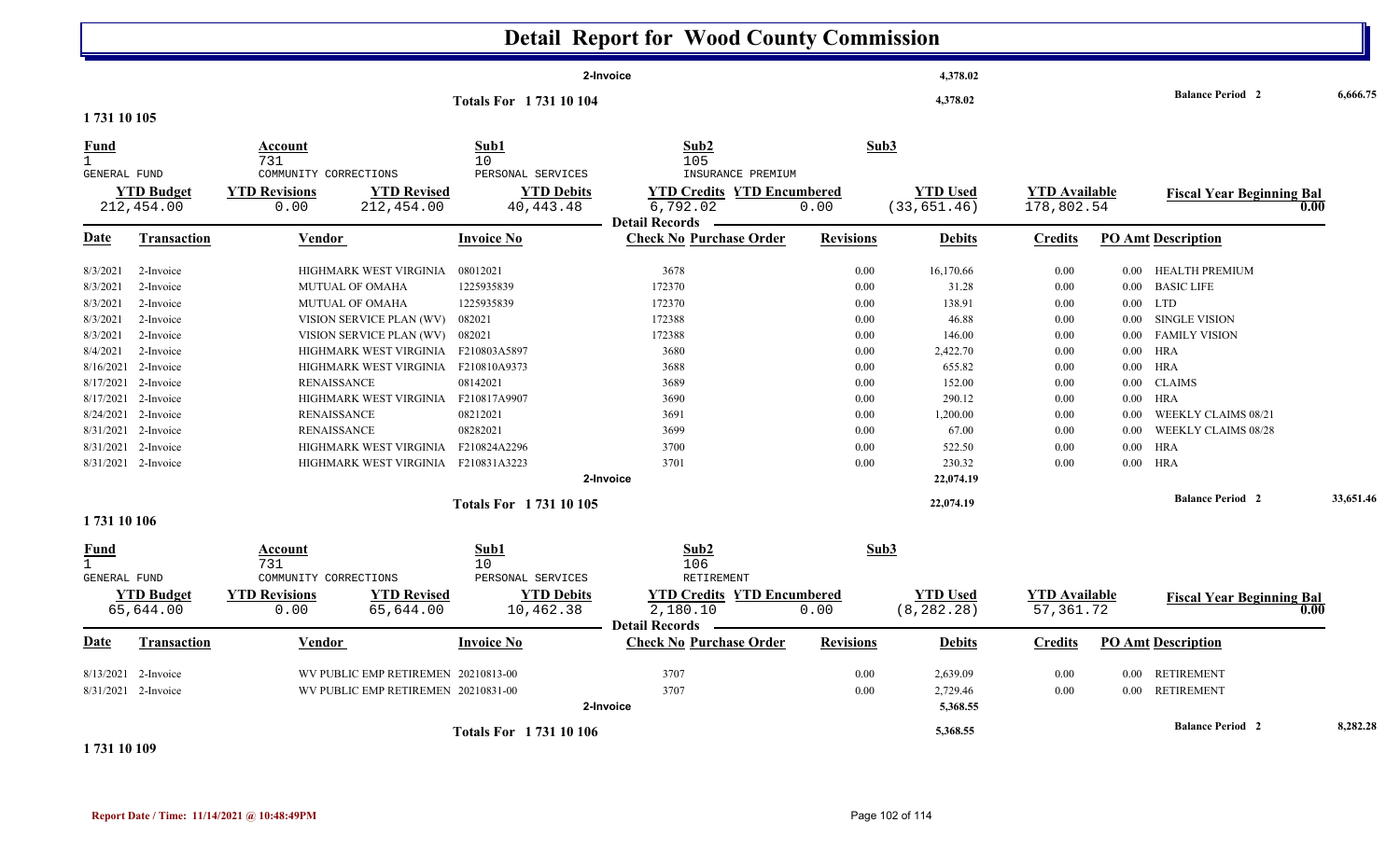| <b>Fund</b><br>$\mathbf{1}$<br>GENERAL FUND |                                | Account<br>731<br>COMMUNITY CORRECTIONS |                                 | Sub1<br>10<br>PERSONAL SERVICES | Sub2<br>109<br>EXTRA HELP                                          | Sub3             |                                |                                   |          |                                          |          |
|---------------------------------------------|--------------------------------|-----------------------------------------|---------------------------------|---------------------------------|--------------------------------------------------------------------|------------------|--------------------------------|-----------------------------------|----------|------------------------------------------|----------|
|                                             | <b>YTD Budget</b><br>18,000.00 | <b>YTD Revisions</b><br>0.00            | <b>YTD Revised</b><br>18,000.00 | <b>YTD Debits</b><br>5,789.00   | <b>YTD Credits YTD Encumbered</b><br>0.00<br><b>Detail Records</b> | 0.00             | <b>YTD Used</b><br>(5, 789.00) | <b>YTD</b> Available<br>12,211.00 |          | <b>Fiscal Year Beginning Bal</b><br>0.00 |          |
| Date                                        | <b>Transaction</b>             | <b>Vendor</b>                           |                                 | <b>Invoice No</b>               | <b>Check No Purchase Order</b>                                     | <b>Revisions</b> | <b>Debits</b>                  | <b>Credits</b>                    |          | <b>PO Amt Description</b>                |          |
|                                             | 8/13/2021 2-Invoice            | <b>CAMPBELL DALTON</b>                  |                                 | 10-00273641-REG                 | 273641                                                             | 0.00             | 572.00                         | 0.00                              |          | 0.00 CAMPBELL DALTON                     |          |
| 8/13/2021                                   | 2-Invoice                      | <b>QUEEN HALEY</b>                      |                                 | 10-00273650-REG                 | 273650                                                             | 0.00             | 480.00                         | 0.00                              | $0.00\,$ | <b>QUEEN HALEY</b>                       |          |
| 8/13/2021                                   | 2-Invoice                      |                                         | TRIPLETT DAVID BRIAN            | 10-00273657-REG                 | 273657                                                             | 0.00             | 385.00                         | 0.00                              | $0.00\,$ | TRIPLETT DAVID BRIAN                     |          |
|                                             | 8/31/2021 2-Invoice            | <b>CAMPBELL DALTON</b>                  |                                 | 10-00273858-REG                 | 273858                                                             | 0.00             | 599.50                         | 0.00                              | 0.00     | CAMPBELL DALTON                          |          |
| 8/31/2021                                   | 2-Invoice                      |                                         | LEMLEY LINDY ROCHELLE           | 10-00273864-REG                 | 273864                                                             | 0.00             | 192.00                         | 0.00                              | 0.00     | LEMLEY LINDY ROCHELLE                    |          |
| 8/31/2021                                   | 2-Invoice                      | <b>QUEEN HALEY</b>                      |                                 | 10-00273868-REG                 | 273868                                                             | 0.00             | 360.00                         | 0.00                              | 0.00     | <b>QUEEN HALEY</b>                       |          |
|                                             | 8/31/2021 2-Invoice            |                                         | TRIPLETT DAVID BRIAN            | 10-00273875-REG                 | 273875                                                             | 0.00             | 357.50                         | 0.00                              | 0.00     | TRIPLETT DAVID BRIAN                     |          |
|                                             |                                |                                         |                                 | 2-Invoice                       |                                                                    |                  | 2,946.00                       |                                   |          |                                          |          |
|                                             |                                |                                         |                                 | <b>Totals For 173110109</b>     |                                                                    |                  | 2,946.00                       |                                   |          | <b>Balance Period 2</b>                  | 5,789.00 |
|                                             | 1801402232306                  |                                         |                                 |                                 |                                                                    |                  |                                |                                   |          |                                          |          |
| <u>Fund</u>                                 |                                | Account                                 |                                 | Sub1                            | Sub2                                                               | Sub3             |                                |                                   |          |                                          |          |
| $\mathbf{1}$<br><b>GENERAL FUND</b>         |                                | 801<br>MENTAL HEALTH                    |                                 | 40<br>CONTRACTURAL SERVICES     | 223<br>PROFESSIONAL SERVICES                                       | 2306             | <b>MENTAL HEALTH</b>           |                                   |          |                                          |          |
|                                             |                                |                                         |                                 |                                 |                                                                    |                  |                                |                                   |          |                                          |          |
|                                             | <b>YTD Budget</b><br>10,000.00 | <b>YTD Revisions</b><br>0.00            | <b>YTD Revised</b><br>10,000.00 | <b>YTD Debits</b><br>1,051.71   | <b>YTD Credits YTD Encumbered</b><br>0.00                          | 0.00             | <b>YTD Used</b><br>(1, 051.71) | <b>YTD</b> Available<br>8,948.29  |          | <b>Fiscal Year Beginning Bal</b><br>0.00 |          |
|                                             |                                |                                         |                                 |                                 | <b>Detail Records</b>                                              |                  |                                |                                   |          |                                          |          |
| Date                                        | Transaction                    | Vendor                                  |                                 | <b>Invoice No</b>               | <b>Check No Purchase Order</b>                                     | <b>Revisions</b> | <b>Debits</b>                  | <b>Credits</b>                    |          | <b>PO Amt Description</b>                |          |
|                                             | 8/17/2021 2-Invoice            | <b>BRENDA HINKLE</b>                    |                                 | 20-MH-142                       | 172459                                                             | 0.00             | 226.02                         | 0.00                              |          | 0.00 C HINZMAN                           |          |
| 8/17/2021                                   | 2-Invoice                      | <b>BRENDA HINKLE</b>                    |                                 | 20-MH-146                       | 172459                                                             | 0.00             | 263.52                         | 0.00                              | $0.00\,$ | <b>S FREELAND</b>                        |          |
| 8/24/2021                                   | 2-Invoice                      | <b>BRENDA HINKLE</b>                    |                                 | 20-MH-148                       | 172481                                                             | 0.00             | 263.52                         | 0.00                              | 0.00     | <b>CASE NO 20-MH-148</b>                 |          |
|                                             | 8/24/2021 2-Invoice            | <b>BRENDA HINKLE</b>                    |                                 | 20-MH-169                       | 172481                                                             | 0.00             | 298.65                         | 0.00                              | 0.00     | <b>CASE NO 20-MH-169</b>                 |          |
|                                             |                                |                                         |                                 | 2-Invoice                       |                                                                    |                  | 1.051.71                       |                                   |          |                                          |          |
|                                             |                                |                                         |                                 | Totals For 1801402232306        |                                                                    |                  | 1,051.71                       |                                   |          | <b>Balance Period 2</b>                  | 1,051.71 |
| 1 802 40 211                                |                                |                                         |                                 |                                 |                                                                    |                  |                                |                                   |          |                                          |          |
| Fund<br>$\mathbf{1}$                        |                                | Account<br>802                          |                                 | Sub1<br>40                      | Sub2<br>211                                                        | Sub3             |                                |                                   |          |                                          |          |
| <b>GENERAL FUND</b>                         |                                | COUNTY CORONER                          |                                 | CONTRACTURAL SERVICES           | TELEPHONES                                                         |                  |                                |                                   |          |                                          |          |
|                                             | <b>YTD Budget</b>              | <b>YTD Revisions</b>                    | <b>YTD Revised</b>              | <b>YTD Debits</b>               | <b>YTD Credits YTD Encumbered</b>                                  |                  | <b>YTD</b> Used                | <b>YTD</b> Available              |          |                                          |          |
|                                             | 850.00                         | 0.00                                    | 850.00                          | 123.24                          | 0.00                                                               | 0.00             | (123.24)                       | 726.76                            |          | <b>Fiscal Year Beginning Bal</b><br>0.00 |          |
|                                             |                                |                                         |                                 |                                 | <b>Detail Records</b>                                              |                  |                                |                                   |          |                                          |          |
| Date                                        | <b>Transaction</b>             | <b>Vendor</b>                           |                                 | <b>Invoice No</b>               | <b>Check No Purchase Order</b>                                     | <b>Revisions</b> | <b>Debits</b>                  | <b>Credits</b>                    |          | <b>PO Amt Description</b>                |          |
|                                             | 8/24/2021 2-Invoice            | <b>VERIZON WIRELESS</b>                 |                                 | 4232532546                      | 172489                                                             | 0.00             | 61.62                          | 0.00                              |          | 0.00 582938154-00001                     |          |

**Report Date / Time: 11/14/2021 @ 10:48:49PM** Page 103 of 114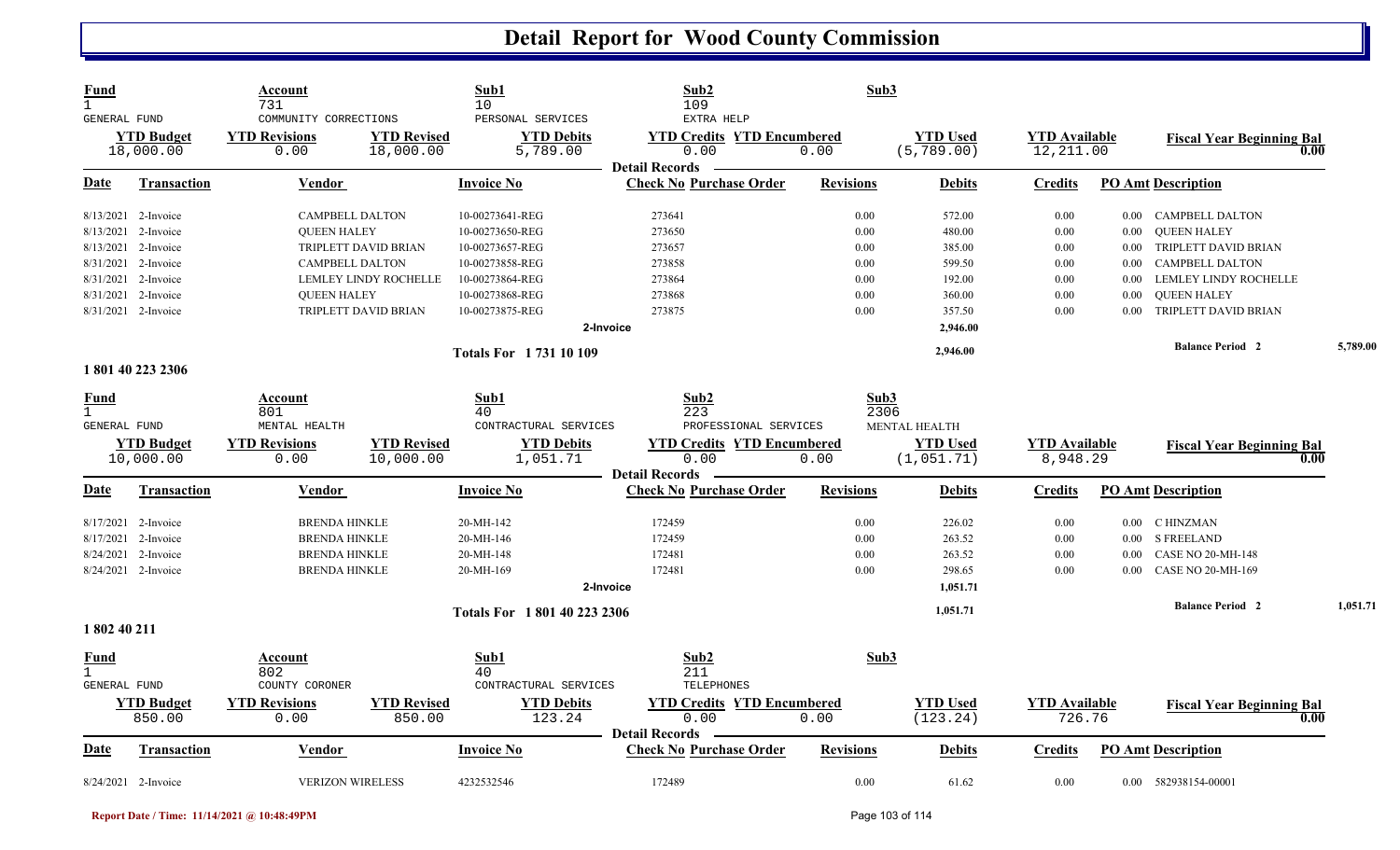|                                             |                                                                      |                                                                                                                                                      |                                                    | <b>Detail Report for Wood County Commission</b>                                         |                                  |                                              |                                   |                      |                                                        |           |
|---------------------------------------------|----------------------------------------------------------------------|------------------------------------------------------------------------------------------------------------------------------------------------------|----------------------------------------------------|-----------------------------------------------------------------------------------------|----------------------------------|----------------------------------------------|-----------------------------------|----------------------|--------------------------------------------------------|-----------|
|                                             |                                                                      |                                                                                                                                                      |                                                    | 2-Invoice                                                                               |                                  | 61.62                                        |                                   |                      |                                                        |           |
| 1 900 10 103                                |                                                                      |                                                                                                                                                      | <b>Totals For 1802 40 211</b>                      |                                                                                         |                                  | 61.62                                        |                                   |                      | <b>Balance Period 2</b>                                | 123.24    |
| <b>Fund</b><br><b>GENERAL FUND</b>          |                                                                      | Account<br>900<br>WOOD CO PARKS & RECREATION                                                                                                         | Sub1<br>10<br>PERSONAL SERVICES                    | Sub2<br>103<br>SALARIES-DEPUTIES                                                        | Sub3                             |                                              |                                   |                      |                                                        |           |
|                                             | <b>YTD Budget</b><br>65,500.00                                       | <b>YTD Revisions</b><br><b>YTD Revised</b><br>0.00<br>65,500.00                                                                                      | <b>YTD Debits</b><br>10,083.32                     | <b>YTD Credits YTD Encumbered</b><br>0.00<br><b>Detail Records</b>                      | 0.00                             | <b>YTD Used</b><br>(10, 083.32)              | <b>YTD</b> Available<br>55,416.68 |                      | <b>Fiscal Year Beginning Bal</b><br>0.00               |           |
| <u>Date</u>                                 | <b>Transaction</b>                                                   | <b>Vendor</b>                                                                                                                                        | <b>Invoice No</b>                                  | <b>Check No Purchase Order</b>                                                          | <b>Revisions</b>                 | <b>Debits</b>                                | <b>Credits</b>                    |                      | <b>PO Amt Description</b>                              |           |
|                                             | 8/13/2021 2-Invoice<br>8/31/2021 2-Invoice                           | CROSS JEREMY W.<br>CROSS JEREMY W.                                                                                                                   | 10-00273658-REG<br>10-00273876-REG                 | 273658<br>273876<br>2-Invoice                                                           | 0.00<br>0.00                     | 2,520.83<br>2,520.83<br>5,041.66             | 0.00<br>0.00                      | $0.00\,$<br>$0.00\,$ | CROSS JEREMY W.<br>CROSS JEREMY W.                     |           |
| 1 900 10 104                                |                                                                      |                                                                                                                                                      | <b>Totals For 1900 10 103</b>                      |                                                                                         |                                  | 5,041.66                                     |                                   |                      | <b>Balance Period 2</b>                                | 10,083.32 |
| <u>Fund</u><br>$\mathbf{1}$<br>GENERAL FUND |                                                                      | Account<br>900<br>WOOD CO PARKS & RECREATION                                                                                                         | Sub1<br>10<br>PERSONAL SERVICES                    | Sub2<br>104<br>SOCIAL SECURITY                                                          | Sub3                             |                                              |                                   |                      |                                                        |           |
|                                             | <b>YTD Budget</b><br>5,011.00                                        | <b>YTD Revisions</b><br><b>YTD Revised</b><br>0.00<br>5,011.00                                                                                       | <b>YTD Debits</b><br>718.51                        | <b>YTD Credits YTD Encumbered</b><br>0.00<br><b>Detail Records</b>                      | 0.00                             | <b>YTD Used</b><br>(718.51)                  | <b>YTD Available</b><br>4,292.49  |                      | <b>Fiscal Year Beginning Bal</b><br>0.00               |           |
| <b>Date</b>                                 | <b>Transaction</b>                                                   | <b>Vendor</b>                                                                                                                                        | <b>Invoice No</b>                                  | <b>Check No Purchase Order</b>                                                          | <b>Revisions</b>                 | <b>Debits</b>                                | <b>Credits</b>                    |                      | <b>PO Amt Description</b>                              |           |
| 8/13/2021<br>8/31/2021                      | 8/13/2021 2-Invoice<br>2-Invoice<br>2-Invoice<br>8/31/2021 2-Invoice | DEPARTMENT OF TREASURY 20210813-00<br>DEPARTMENT OF TREASURY 20210813-00<br>DEPARTMENT OF TREASURY 20210831-00<br>DEPARTMENT OF TREASURY 20210831-00 |                                                    | 3687<br>3687<br>3696<br>3696<br>2-Invoice                                               | 0.00<br>0.00<br>0.00<br>0.00     | 145.58<br>34.05<br>145.58<br>34.05<br>359.26 | 0.00<br>0.00<br>0.00<br>0.00      | $0.00\,$<br>$0.00\,$ | $0.00$ FICA<br>MED<br><b>FICA</b><br>$0.00$ MED        |           |
| 1 900 10 105                                |                                                                      |                                                                                                                                                      | <b>Totals For 1 900 10 104</b>                     |                                                                                         |                                  | 359.26                                       |                                   |                      | <b>Balance Period 2</b>                                | 718.51    |
| <b>Fund</b>                                 |                                                                      | Account<br>900                                                                                                                                       | Sub1<br>10                                         | Sub2<br>105                                                                             | Sub3                             |                                              |                                   |                      |                                                        |           |
| GENERAL FUND                                | <b>YTD Budget</b><br>24,855.00                                       | WOOD CO PARKS & RECREATION<br><b>YTD Revised</b><br><b>YTD Revisions</b><br>24,855.00<br>0.00                                                        | PERSONAL SERVICES<br><b>YTD Debits</b><br>3,852.52 | INSURANCE PREMIUM<br><b>YTD Credits YTD Encumbered</b><br>0.00<br><b>Detail Records</b> | 0.00                             | <b>YTD Used</b><br>(3, 852.52)               | <b>YTD Available</b><br>21,002.48 |                      | <b>Fiscal Year Beginning Bal</b><br>0.00               |           |
| <b>Date</b>                                 | <b>Transaction</b>                                                   | Vendor                                                                                                                                               | <b>Invoice No</b>                                  | <b>Check No Purchase Order</b>                                                          | <b>Revisions</b>                 | <b>Debits</b>                                | <b>Credits</b>                    |                      | <b>PO Amt Description</b>                              |           |
| 8/3/2021<br>8/3/2021                        | 2-Invoice<br>2-Invoice<br>8/3/2021 2-Invoice                         | HIGHMARK WEST VIRGINIA<br>MUTUAL OF OMAHA<br>MUTUAL OF OMAHA                                                                                         | 08012021<br>1225935839<br>1225935839               | 3678<br>172370<br>172370                                                                | $0.00\,$<br>$0.00\,$<br>$0.00\,$ | 1,890.64<br>1.84<br>12.60                    | 0.00<br>$0.00\,$<br>$0.00\,$      | $0.00\,$             | 0.00 HEALTH PREMIUM<br><b>BASIC LIFE</b><br>$0.00$ LTD |           |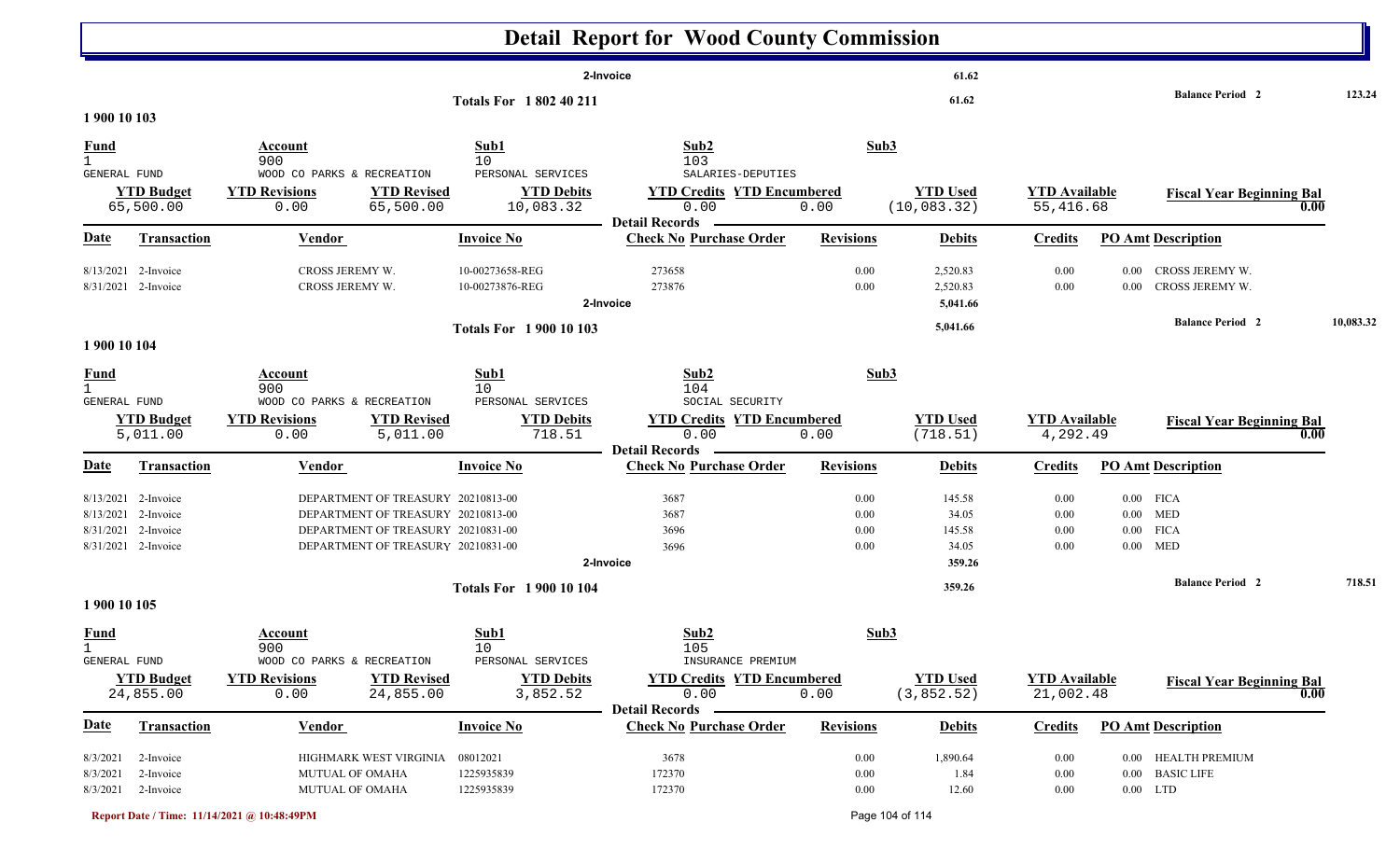|                             |                                                                    |                                                                                                   |                                                    | <b>Detail Report for Wood County Commission</b>                                        |                                  |                                                         |                                   |                      |                                                                                   |           |
|-----------------------------|--------------------------------------------------------------------|---------------------------------------------------------------------------------------------------|----------------------------------------------------|----------------------------------------------------------------------------------------|----------------------------------|---------------------------------------------------------|-----------------------------------|----------------------|-----------------------------------------------------------------------------------|-----------|
| 8/3/2021<br>8/3/2021        | 2-Invoice<br>2-Invoice                                             | VISION SERVICE PLAN (WV) 082021<br>VISION SERVICE PLAN (WV) 082021                                |                                                    | 172388<br>172388<br>2-Invoice                                                          | 0.00<br>0.00                     | 2.93<br>18.25<br>1,926.26                               | 0.00<br>0.00                      | $0.00\,$<br>$0.00\,$ | <b>SINGLE VISION</b><br><b>FAMILY VISION</b>                                      |           |
| 1 900 10 106                |                                                                    |                                                                                                   | <b>Totals For 1 900 10 105</b>                     |                                                                                        |                                  | 1,926.26                                                |                                   |                      | <b>Balance Period 2</b>                                                           | 3,852.52  |
| <u>Fund</u>                 |                                                                    | Account                                                                                           | Sub1                                               | Sub2                                                                                   | Sub3                             |                                                         |                                   |                      |                                                                                   |           |
| $\mathbf{1}$                |                                                                    | 900                                                                                               | 10                                                 | 106<br><b>RETIREMENT</b>                                                               |                                  |                                                         |                                   |                      |                                                                                   |           |
| GENERAL FUND                | <b>YTD Budget</b><br>6,550.00                                      | WOOD CO PARKS & RECREATION<br><b>YTD Revised</b><br><b>YTD Revisions</b><br>6,550.00<br>0.00      | PERSONAL SERVICES<br><b>YTD Debits</b><br>1,008.36 | <b>YTD Credits YTD Encumbered</b><br>0.00                                              | 0.00                             | <b>YTD Used</b><br>(1,008.36)                           | <b>YTD Available</b><br>5,541.64  |                      | <b>Fiscal Year Beginning Bal</b><br>0.00                                          |           |
| Date                        | Transaction                                                        | <b>Vendor</b>                                                                                     | <b>Invoice No</b>                                  | <b>Detail Records</b><br><b>Check No Purchase Order</b>                                | <b>Revisions</b>                 | <b>Debits</b>                                           | <b>Credits</b>                    |                      | <b>PO Amt Description</b>                                                         |           |
| 8/13/2021                   | 2-Invoice<br>8/31/2021 2-Invoice                                   | WV PUBLIC EMP RETIREMEN 20210813-00<br>WV PUBLIC EMP RETIREMEN 20210831-00                        |                                                    | 3707<br>3707                                                                           | 0.00<br>0.00                     | 252.09<br>252.09                                        | 0.00<br>0.00                      | $0.00\,$<br>$0.00\,$ | <b>RETIREMENT</b><br><b>RETIREMENT</b>                                            |           |
|                             |                                                                    |                                                                                                   |                                                    | 2-Invoice                                                                              |                                  | 504.18                                                  |                                   |                      | <b>Balance Period 2</b>                                                           | 1,008.36  |
| 1 900 70 567                |                                                                    |                                                                                                   | <b>Totals For 1 900 10 106</b>                     |                                                                                        |                                  | 504.18                                                  |                                   |                      |                                                                                   |           |
| <b>Fund</b><br>$\mathbf{1}$ |                                                                    | Account<br>900                                                                                    | Sub1<br>70                                         | Sub2<br>567                                                                            | Sub3                             |                                                         |                                   |                      |                                                                                   |           |
| <b>GENERAL FUND</b>         | <b>YTD Budget</b><br>63,226.00                                     | WOOD CO PARKS & RECREATION<br><b>YTD Revised</b><br><b>YTD Revisions</b><br>63,226.00<br>0.00     | CONTRIBUTIONS<br><b>YTD Debits</b><br>19,016.31    | OTHER GOVT UNITS<br><b>YTD Credits YTD Encumbered</b><br>0.00<br><b>Detail Records</b> | 0.00                             | <b>YTD Used</b><br>(19, 016.31)                         | <b>YTD</b> Available<br>44,209.69 |                      | <b>Fiscal Year Beginning Bal</b><br>0.00                                          |           |
| Date                        | Transaction                                                        | <b>Vendor</b>                                                                                     | <b>Invoice No</b>                                  | <b>Check No Purchase Order</b>                                                         | <b>Revisions</b>                 | <b>Debits</b>                                           | <b>Credits</b>                    |                      | <b>PO Amt Description</b>                                                         |           |
| 8/3/2021<br>8/10/2021       | 2-Invoice<br>2-Invoice                                             | WOOD COUNTY PARKS & RE 072021<br>WOOD COUNTY PARKS & RE 082021                                    |                                                    | 172390<br>172438<br>2-Invoice                                                          | 0.00<br>0.00                     | 7,657.89<br>11,358.42<br>19,016.31                      | 0.00<br>0.00                      | $0.00\,$             | HOTEL/MOTEL<br>0.00 HOTEL/MOTEL                                                   |           |
|                             | 1 900 70 567 6601                                                  |                                                                                                   | <b>Totals For 1900 70 567</b>                      |                                                                                        |                                  | 19,016.31                                               |                                   |                      | <b>Balance Period 2</b>                                                           | 19,016.31 |
| <b>Fund</b><br>$\mathbf{1}$ |                                                                    | Account<br>900                                                                                    | Sub1<br>70                                         | Sub2<br>567                                                                            | Sub3<br>6601                     |                                                         |                                   |                      |                                                                                   |           |
| GENERAL FUND                | <b>YTD Budget</b><br>46,331.00                                     | WOOD CO PARKS & RECREATION<br><b>YTD Revised</b><br><b>YTD Revisions</b><br>5,065.00<br>51,396.00 | CONTRIBUTIONS<br><b>YTD Debits</b><br>1,655.74     | OTHER GOVT UNITS<br><b>YTD Credits YTD Encumbered</b><br>0.00<br><b>Detail Records</b> | 783.98                           | <b>VETERAN'S PARK</b><br><b>YTD Used</b><br>(1, 655.74) | <b>YTD</b> Available<br>48,956.28 |                      | <b>Fiscal Year Beginning Bal</b><br>0.00                                          |           |
| <u>Date</u>                 | Transaction                                                        | <b>Vendor</b>                                                                                     | <b>Invoice No</b>                                  | <b>Check No Purchase Order</b>                                                         | <b>Revisions</b>                 | <b>Debits</b>                                           | <b>Credits</b>                    |                      | <b>PO Amt Description</b>                                                         |           |
| 8/5/2021<br>8/19/2021       | 1-Purchase Order<br>1-Purchase Order<br>8/19/2021 1-Purchase Order | FORE TIMBER COMPANY INC<br>LOWE'S COMPANIES, INC.<br>STATE ELECTRIC SUPPLY CO                     |                                                    | 84704<br>84783<br>84782                                                                | $0.00\,$<br>$0.00\,$<br>$0.00\,$ | $0.00\,$<br>$0.00\,$<br>$0.00\,$                        | $0.00\,$<br>0.00<br>$0.00\,$      | 16.00                | 43.34 trimmer line, heads, valve stems<br>flood light bulbs<br>404.29 light bulbs |           |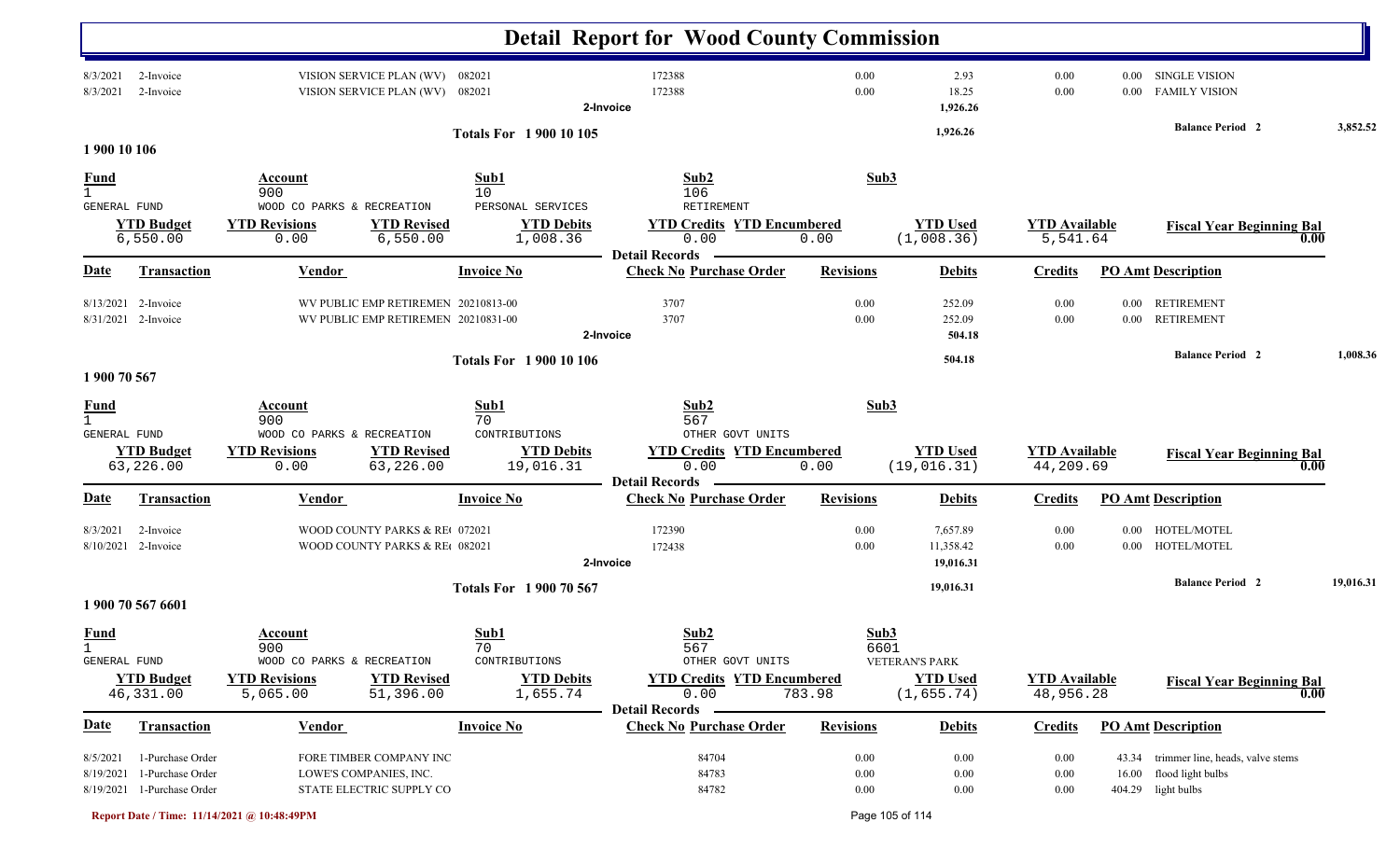|                     |                            |                                            |                   | <b>Detail Report for Wood County Commission</b> |                                   |                  |                  |                      |          |                                                 |          |
|---------------------|----------------------------|--------------------------------------------|-------------------|-------------------------------------------------|-----------------------------------|------------------|------------------|----------------------|----------|-------------------------------------------------|----------|
|                     | 8/30/2021 1-Purchase Order | STUART OIL COMPANY                         |                   |                                                 | 84822                             | 0.00             | 0.00             | 0.00                 |          | 20.79 trimmer fuel                              |          |
|                     |                            |                                            |                   | 1-Purchase Order                                |                                   |                  |                  |                      |          |                                                 |          |
| 8/2/2021            | 2-Invoice                  | <b>MON POWER</b>                           | 08102021          | 3677                                            |                                   | 0.00             | 46.27            | $0.00\,$             | $0.00\,$ | 110 085 868 153                                 |          |
| 8/2/2021            | 2-Invoice                  | <b>MON POWER</b>                           | 08102021          | 3677                                            |                                   | 0.00             | 29.73            | $0.00\,$             | $0.00\,$ | 110 085 868 476                                 |          |
| 8/2/2021            | 2-Invoice                  | <b>MON POWER</b>                           | 08102021          | 3677                                            |                                   | 0.00             | 5.34             | $0.00\,$             | $0.00\,$ | 110 085 910 401                                 |          |
| 8/3/2021            | 2-Invoice                  | <b>DOMINION HOPE</b>                       | 08102021          | 172359                                          |                                   | 0.00             | 18.35            | 0.00                 | $0.00\,$ | 0 1000 0009 1799                                |          |
| 8/3/2021            | 2-Invoice                  | LOWE'S COMPANIES, INC.                     | 07252021          | 172368                                          | 84527 PY2021                      | 0.00             | 44.10            | 0.00                 |          | $(44.10)$ pole hole digger                      |          |
| 8/3/2021            | 2-Invoice                  | <b>SHERWIN-WILLIAMS PAINT</b>              | 4970-2            | 172380                                          | 84560                             | 0.00             | 330.15           | 0.00                 |          | (330.15) urethane for carvings at Veterans Park |          |
| 8/3/2021            | 2-Invoice                  | UNION WILLIAMS PSD                         | 08202021          | 172384                                          |                                   | 0.00             | 68.40            | 0.00                 | $0.00\,$ | 13 7075 00                                      |          |
| 8/3/2021            | 2-Invoice                  | UNION WILLIAMS PSD                         | 08202021          | 172384                                          |                                   | 0.00             | 16.12            | $0.00\,$             | $0.00\,$ | 413 7065 00                                     |          |
| 8/10/2021           | 2-Invoice                  | MID-OHIO VALLEY REGIONA 21JUL58            |                   | 172412                                          |                                   | 0.00             | 850.00           | $0.00\,$             | $0.00\,$ | <b>VETERANS PARK</b>                            |          |
| 8/24/2021           | 2-Invoice                  | FORE TIMBER COMPANY INC 108946             |                   | 172476                                          | 84704                             | 0.00             | 3.55             | $0.00\,$             | (3.55)   | trimmer line, heads, valve stems                |          |
| 8/24/2021           | 2-Invoice                  | FORE TIMBER COMPANY INC 108777             |                   | 172476                                          | 84704                             | 0.00             | 29.83            | 0.00                 | (29.83)  | trimmer line, heads, valve stems                |          |
|                     | 8/26/2021 2-Invoice        | <b>MON POWER</b>                           | 09092021          | 3693                                            |                                   | 0.00             | 39.08            | $0.00\,$             | $0.00\,$ | 110 085 868 153                                 |          |
| 8/26/2021           | 2-Invoice                  | <b>MON POWER</b>                           | 09092021          | 3693                                            |                                   | 0.00             | 27.00            | $0.00\,$             | $0.00\,$ | 110 085 868 476                                 |          |
| 8/26/2021           | 2-Invoice                  | <b>MON POWER</b>                           | 09092021          | 3693                                            |                                   | 0.00             | 5.56             | $0.00\,$             | $0.00\,$ | 110 085 910 401                                 |          |
| 8/31/2021           | 2-Invoice                  | <b>DOMINION HOPE</b>                       | 09082021          | 172502                                          |                                   | 0.00             | 25.52            | 0.00                 | 0.00     | ACCT NO 0 1000 0009 1799                        |          |
| 8/31/2021           | 2-Invoice                  | LOWE'S COMPANIES, INC.                     | 919198            | 172511                                          | 84783                             | 0.00             | 8.21             | 0.00                 |          | (8.21) flood light bulbs                        |          |
| 8/31/2021           | 2-Invoice                  | UNION WILLIAMS PSD                         | 08272021          | 172518                                          |                                   | 0.00             | 16.12            | $0.00\,$             | $0.00\,$ | ACCT NO 13 7065 00                              |          |
| 8/31/2021           | 2-Invoice                  | UNION WILLIAMS PSD                         | 08272021          | 172518                                          |                                   | 0.00             | 58.91            | 0.00                 | $0.00\,$ | <b>ACCT NO 13 7075 00</b>                       |          |
|                     |                            |                                            |                   | 2-Invoice                                       |                                   |                  | 1,622.24         |                      |          |                                                 |          |
| 8/4/2021            | 6-Revision                 |                                            | 22#1A             |                                                 |                                   | 4,750.00         | 0.00             | $0.00\,$             |          | 0.00 Carry Over                                 |          |
| 8/4/2021            | 6-Revision                 |                                            | 22#1B             |                                                 |                                   | 315.00           | 0.00             | 0.00                 |          | 0.00 Open Purchase Order                        |          |
|                     |                            |                                            |                   | 6-Revision                                      |                                   |                  |                  |                      |          |                                                 |          |
|                     |                            |                                            |                   | Totals For 1 900 70 567 6601                    |                                   | 5,065.00         | 1,622.24         |                      | 68.58    | <b>Balance Period 2</b>                         | 1,655.74 |
| Fund                | 1 900 70 567 6619          | Account                                    | Sub1              |                                                 | Sub2                              | Sub3             |                  |                      |          |                                                 |          |
| $\mathbf{1}$        |                            | 900                                        | 70                |                                                 | 567                               | 6619             |                  |                      |          |                                                 |          |
| <b>GENERAL FUND</b> |                            | WOOD CO PARKS & RECREATION                 | CONTRIBUTIONS     |                                                 | OTHER GOVT UNITS                  |                  | OIL & GAS MUSEUM |                      |          |                                                 |          |
|                     | <b>YTD Budget</b>          | <b>YTD Revisions</b><br><b>YTD Revised</b> |                   | <b>YTD Debits</b>                               | <b>YTD Credits YTD Encumbered</b> |                  | <b>YTD Used</b>  | <b>YTD Available</b> |          | <b>Fiscal Year Beginning Bal</b>                |          |
|                     | 2,108.00                   | 2,108.00<br>0.00                           |                   | 633.87                                          | 0.00                              | 0.00             | (633.87)         | 1,474.13             |          | 0.00                                            |          |
| Date                | Transaction                | Vendor                                     | <b>Invoice No</b> | <b>Detail Records</b>                           | <b>Check No Purchase Order</b>    | <b>Revisions</b> | <b>Debits</b>    | <b>Credits</b>       |          | <b>PO Amt Description</b>                       |          |
| 8/3/2021            | 2-Invoice                  | OIL AND GAS MUSEUM                         | 072021            | 172373                                          |                                   | 0.00             | 255.26           | 0.00                 | $0.00\,$ | HOTEL/MOTEL                                     |          |
| 8/10/2021           | 2-Invoice                  | OIL AND GAS MUSEUM                         | 082021            | 172416                                          |                                   | 0.00             | 378.61           | 0.00                 | $0.00\,$ | HOTEL/MOTEL                                     |          |
|                     |                            |                                            |                   | 2-Invoice                                       |                                   |                  | 633.87           |                      |          |                                                 |          |
|                     |                            |                                            |                   | Totals For 1900 70 567 6619                     |                                   |                  | 633.87           |                      |          | <b>Balance Period 2</b>                         | 633.87   |

**1 900 70 568 2612**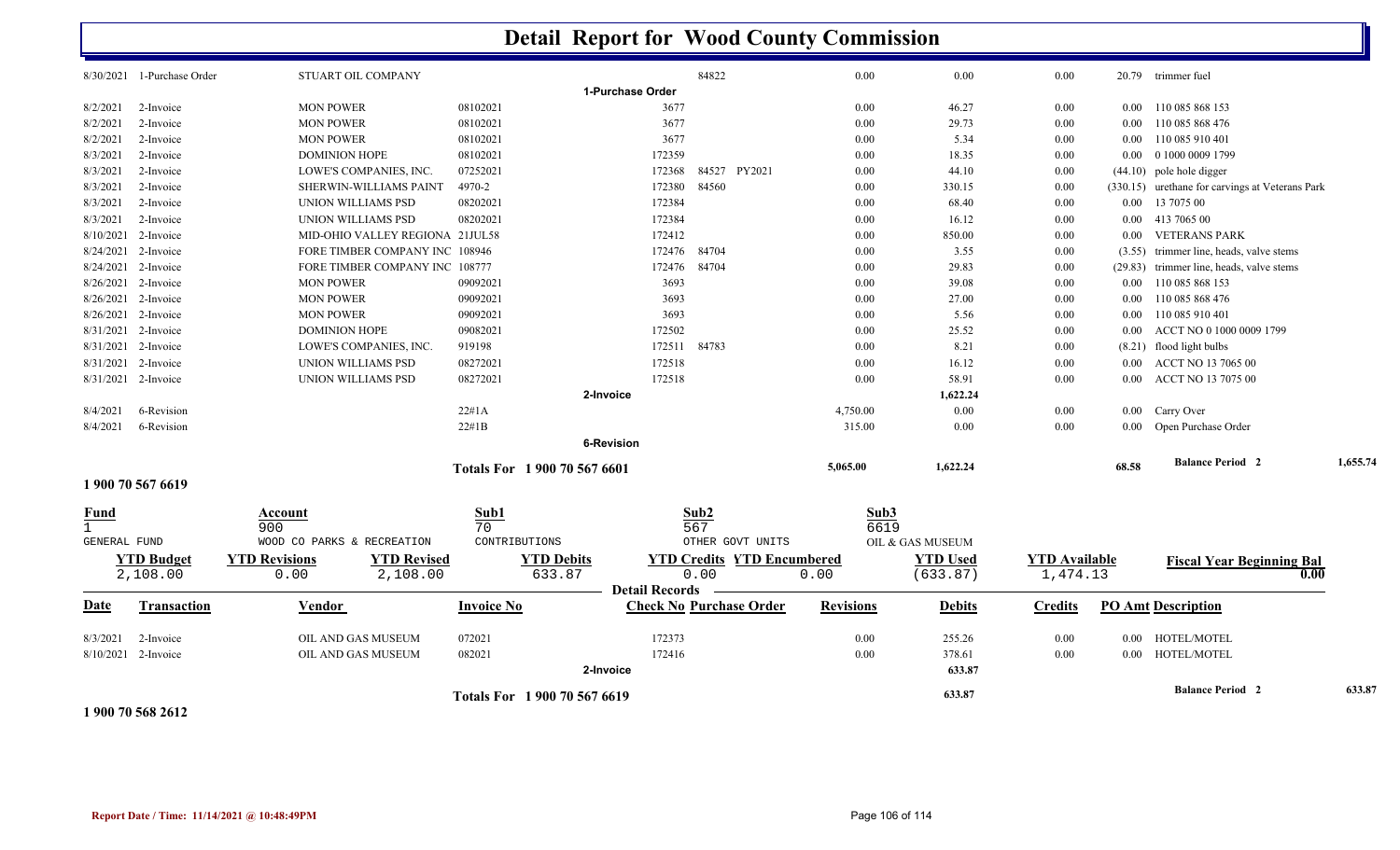| Fund<br>$\mathbf{1}$<br>GENERAL FUND |                                | Account<br>900<br>WOOD CO PARKS & RECREATION | Sub1<br>70                       | CONTRIBUTIONS                 | Sub2<br>568                                             | OTHER CONTRIBUTIONS                            | Sub3<br>2612     | FORT BOREMAN HIST. PARK        |                                    |          |                                                    |          |
|--------------------------------------|--------------------------------|----------------------------------------------|----------------------------------|-------------------------------|---------------------------------------------------------|------------------------------------------------|------------------|--------------------------------|------------------------------------|----------|----------------------------------------------------|----------|
|                                      | <b>YTD Budget</b><br>38,638.00 | <b>YTD Revisions</b><br>96,756.00            | <b>YTD Revised</b><br>135,394.00 | <b>YTD Debits</b><br>1,727.36 | 0.00                                                    | <b>YTD Credits YTD Encumbered</b><br>27,521.73 |                  | <b>YTD Used</b><br>(1, 727.36) | <b>YTD Available</b><br>106,144.91 |          | <b>Fiscal Year Beginning Bal</b>                   | 0.00     |
| Date                                 | <b>Transaction</b>             | Vendor                                       | <b>Invoice No</b>                |                               | <b>Detail Records</b><br><b>Check No Purchase Order</b> |                                                | <b>Revisions</b> | <b>Debits</b>                  | Credits                            |          | <b>PO Amt Description</b>                          |          |
| 8/5/2021                             | 1-Purchase Order               | FORE TIMBER COMPANY INC                      |                                  |                               | 84704                                                   |                                                | 0.00             | 0.00                           | 0.00                               | 43.34    | trimmer line, heads, valve stems                   |          |
| 8/9/2021                             | 1-Purchase Order               | GENERAL SALES CO.                            |                                  |                               | 84715                                                   |                                                | 0.00             | 0.00                           | 0.00                               | 382.15   | paper goods                                        |          |
| 8/16/2021                            | 1-Purchase Order               | SEECOAST MANUFACTURING                       |                                  |                               | 84750                                                   |                                                | 0.00             | 0.00                           | 0.00                               | 52.00    | locks for viewer                                   |          |
| 8/16/2021                            | 1-Purchase Order               | UNITED BANKCARD CENTER                       |                                  |                               | 84748                                                   |                                                | 0.00             | 0.00                           | 0.00                               | $0.00\,$ | clear brush, trim up oak grown up, dead tree, clea |          |
| 8/19/2021                            | 1-Purchase Order               | LOWE'S COMPANIES, INC.                       |                                  |                               | 84783                                                   |                                                | 0.00             | 0.00                           | 0.00                               | 16.00    | flood light bulbs                                  |          |
| 8/19/2021                            | 1-Purchase Order               | STATE ELECTRIC SUPPLY CO                     |                                  |                               | 84782                                                   |                                                | 0.00             | 0.00                           | 0.00                               | 404.29   | light bulbs                                        |          |
| 8/30/2021                            | 1-Purchase Order               | STUART OIL COMPANY                           |                                  |                               | 84822                                                   |                                                | 0.00             | 0.00                           | 0.00                               | 20.79    | trimmer fuel                                       |          |
|                                      |                                |                                              |                                  | 1-Purchase Order              |                                                         |                                                |                  |                                |                                    |          |                                                    |          |
| 8/2/2021                             | 2-Invoice                      | <b>MON POWER</b>                             | 08182021                         |                               | 3677                                                    |                                                | 0.00             | 59.16                          | 0.00                               | $0.00\,$ | 110 084 956 652                                    |          |
| 8/3/2021                             | 2-Invoice                      | <b>GENERAL SALES CO.</b>                     | 687890                           |                               | 84611<br>172362                                         |                                                | 0.00             | 398.21                         | 0.00                               |          | (397.33) PAPER GOODS                               |          |
| 8/3/2021                             | 2-Invoice                      | LOWE'S COMPANIES, INC.                       | 07252021                         |                               | 172368                                                  | 84527 PY2021                                   | 0.00             | 44.11                          | 0.00                               |          | $(44.11)$ pole hole digger                         |          |
| 8/3/2021                             | 2-Invoice                      | <b>MYERS SEPTIC</b>                          | 45055                            |                               | 84639<br>172371                                         |                                                | 0.00             | 270.00                         | 0.00                               |          | (270.00) park toilet pumped                        |          |
| 8/10/2021                            | 2-Invoice                      | <b>VERIZON WIRELESS</b>                      | 08172021                         |                               | 172435                                                  |                                                | 0.00             | 40.01                          | 0.00                               |          | 0.00 SPARTAN                                       |          |
|                                      | 8/10/2021 2-Invoice            | <b>VERIZON WIRELESS</b>                      | 08172021                         |                               | 172435                                                  |                                                | 0.00             | 40.01                          | 0.00                               |          | 0.00 SPARTAN                                       |          |
| 8/17/2021                            | 2-Invoice                      | <b>MYERS SEPTIC</b>                          | 45122                            |                               | 172466<br>84639                                         |                                                | 0.00             | 270.00                         | 0.00                               |          | (270.00) park toilet pumped                        |          |
| 8/24/2021                            | 2-Invoice                      | FORE TIMBER COMPANY INC 108946               |                                  |                               | 84704<br>172476                                         |                                                | 0.00             | 3.54                           | 0.00                               |          | (3.54) trimmer line, heads, valve stems            |          |
|                                      | 8/24/2021 2-Invoice            | FORE TIMBER COMPANY INC 108777               |                                  |                               | 172476 84704                                            |                                                | 0.00             | 29.83                          | 0.00                               |          | (29.83) trimmer line, heads, valve stems           |          |
|                                      | 8/24/2021 2-Invoice            | <b>GENERAL SALES CO.</b>                     | 688788                           |                               | 84715<br>172478                                         |                                                | 0.00             | 382.92                         | 0.00                               |          | $(382.15)$ paper goods                             |          |
| 8/31/2021                            | 2-Invoice                      | LOWE'S COMPANIES, INC.                       | 919198                           |                               | 84783<br>172511                                         |                                                | 0.00             | 8.21                           | 0.00                               |          | (8.21) flood light bulbs                           |          |
|                                      | 8/31/2021 2-Invoice            | SEECOAST MANUFACTURIN(6053-1                 |                                  |                               | 172515 84750                                            |                                                | 0.00             | 49.00                          | 0.00                               |          | (49.00) locks for viewer                           |          |
|                                      |                                |                                              |                                  | 2-Invoice                     |                                                         |                                                |                  | 1,595.00                       |                                    |          |                                                    |          |
| 8/4/2021                             | 6-Revision                     |                                              | 22#1A                            |                               |                                                         |                                                | 71,097.00        | 0.00                           | 0.00                               |          | 0.00 Carry Over                                    |          |
| 8/4/2021                             | 6-Revision                     |                                              | 22#1B                            |                               |                                                         |                                                | 25,659.00        | 0.00                           | 0.00                               |          | 0.00 Open Purchase Order                           |          |
|                                      |                                |                                              |                                  | <b>6-Revision</b>             |                                                         |                                                |                  |                                |                                    |          |                                                    |          |
|                                      |                                |                                              |                                  | Totals For 1 900 70 568 2612  |                                                         |                                                | 96,756.00        | 1.595.00                       |                                    | (535.60) | <b>Balance Period 2</b>                            | 1,727.36 |
|                                      | 1 900 70 568 6623              |                                              |                                  |                               |                                                         |                                                |                  |                                |                                    |          |                                                    |          |
| Fund                                 |                                | Account                                      | Sub1                             |                               | Sub2                                                    |                                                | Sub3             |                                |                                    |          |                                                    |          |
| $\mathbf{1}$                         |                                | 900                                          | 70                               |                               | 568                                                     |                                                | 6623             |                                |                                    |          |                                                    |          |
| <b>GENERAL FUND</b>                  |                                | WOOD CO PARKS & RECREATION                   |                                  | CONTRIBUTIONS                 |                                                         | OTHER CONTRIBUTIONS                            |                  | PARKERSBURG 1/2 MARATHON       |                                    |          |                                                    |          |
|                                      | <b>YTD Budget</b>              | <b>YTD Revisions</b>                         | <b>YTD Revised</b>               | <b>YTD Debits</b>             |                                                         | <b>YTD Credits YTD Encumbered</b>              |                  | <b>YTD Used</b>                | <b>YTD Available</b>               |          | <b>Fiscal Year Beginning Bal</b>                   |          |
|                                      | 703.00                         | 0.00                                         | 703.00                           | 211.29                        | 0.00<br><b>Detail Records</b>                           |                                                | 0.00             | (211.29)                       | 491.71                             |          |                                                    | 0.00     |
| <b>Date</b>                          | <b>Transaction</b>             | <b>Vendor</b>                                | <b>Invoice No</b>                |                               | <b>Check No Purchase Order</b>                          |                                                | <b>Revisions</b> | <b>Debits</b>                  | <u>Credits</u>                     |          | <b>PO Amt Description</b>                          |          |
| 8/3/2021                             | 2-Invoice                      | PARKERSBURG NEWS & SEN 072021                |                                  |                               | 172377                                                  |                                                | 0.00             | 85.09                          | 0.00                               |          | 0.00 ACCT#HM0825                                   |          |

**Report Date / Time: 11/14/2021 @ 10:48:49PM** Page 107 of 114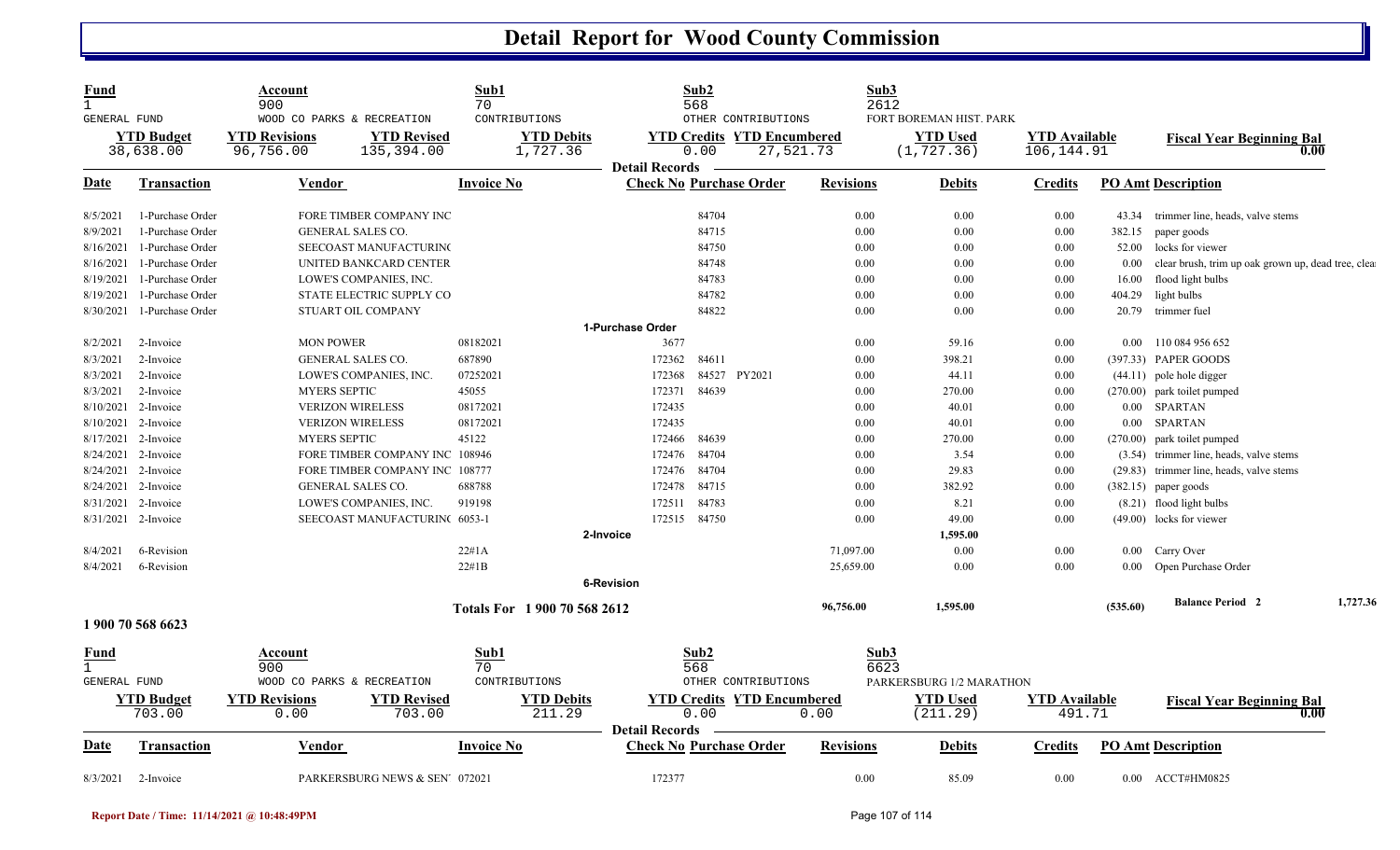|                                                                                                                             |                                                                                                                                                       |                                                                                      |                                                                                                                                                                                                                                    |                                                                                  | <b>Detail Report for Wood County Commission</b>                                                                |                                                                                      |                                                                                                          |                                                                                                  |                                                                                                                                                                                                                                                                                                                         |          |
|-----------------------------------------------------------------------------------------------------------------------------|-------------------------------------------------------------------------------------------------------------------------------------------------------|--------------------------------------------------------------------------------------|------------------------------------------------------------------------------------------------------------------------------------------------------------------------------------------------------------------------------------|----------------------------------------------------------------------------------|----------------------------------------------------------------------------------------------------------------|--------------------------------------------------------------------------------------|----------------------------------------------------------------------------------------------------------|--------------------------------------------------------------------------------------------------|-------------------------------------------------------------------------------------------------------------------------------------------------------------------------------------------------------------------------------------------------------------------------------------------------------------------------|----------|
| 8/10/2021 2-Invoice                                                                                                         |                                                                                                                                                       | 172423<br>PARKERSBURG NEWS & SEN 082021<br>2-Invoice<br>Totals For 1 900 70 568 6623 |                                                                                                                                                                                                                                    |                                                                                  |                                                                                                                | $0.00\,$                                                                             | 126.20<br>211.29                                                                                         | 0.00                                                                                             | 0.00 HOTEL/MOTEL                                                                                                                                                                                                                                                                                                        |          |
|                                                                                                                             |                                                                                                                                                       |                                                                                      |                                                                                                                                                                                                                                    |                                                                                  |                                                                                                                |                                                                                      | 211.29                                                                                                   |                                                                                                  | <b>Balance Period 2</b>                                                                                                                                                                                                                                                                                                 | 211.29   |
| 1902 70 568                                                                                                                 |                                                                                                                                                       |                                                                                      |                                                                                                                                                                                                                                    |                                                                                  |                                                                                                                |                                                                                      |                                                                                                          |                                                                                                  |                                                                                                                                                                                                                                                                                                                         |          |
| Fund<br>$\mathbf{1}$<br><b>GENERAL FUND</b>                                                                                 |                                                                                                                                                       | Account<br>902<br>4-H CAMP                                                           | Sub1<br>70<br>CONTRIBUTIONS<br><b>YTD Revised</b><br><b>YTD Debits</b><br>6,461.24<br>0.00<br>20,000.00                                                                                                                            |                                                                                  | Sub2<br>568                                                                                                    | Sub3<br>OTHER CONTRIBUTIONS                                                          |                                                                                                          |                                                                                                  |                                                                                                                                                                                                                                                                                                                         |          |
| <b>YTD Budget</b><br>20,000.00                                                                                              |                                                                                                                                                       | <b>YTD Revisions</b>                                                                 |                                                                                                                                                                                                                                    |                                                                                  | <b>YTD Credits YTD Encumbered</b><br>0.00<br><b>Detail Records</b>                                             | 0.00                                                                                 | <b>YTD Used</b><br>(6, 461.24)                                                                           |                                                                                                  | <b>YTD Available</b><br><b>Fiscal Year Beginning Bal</b><br>13,538.76                                                                                                                                                                                                                                                   | 0.00     |
| Date                                                                                                                        | <b>Transaction</b>                                                                                                                                    | <u>Vendor</u>                                                                        |                                                                                                                                                                                                                                    | Invoice No                                                                       | <b>Check No Purchase Order</b>                                                                                 | <b>Revisions</b>                                                                     | <b>Debits</b>                                                                                            | <b>Credits</b>                                                                                   | <b>PO Amt Description</b>                                                                                                                                                                                                                                                                                               |          |
| 8/3/2021<br>8/3/2021<br>8/3/2021<br>8/10/2021<br>8/17/2021<br>8/24/2021<br>8/24/2021<br>8/24/2021<br>8/31/2021<br>8/31/2021 | 2-Invoice<br>2-Invoice<br>2-Invoice<br>2-Invoice<br>2-Invoice<br>2-Invoice<br>2-Invoice<br>2-Invoice<br>2-Invoice<br>2-Invoice<br>8/31/2021 2-Invoice | <b>DOMINION HOPE</b><br><b>MON POWER</b><br><b>MON POWER</b><br><b>MON POWER</b>     | <b>HARDMAN'S OF SPENCER</b><br>MINERAL WELLS PUBLIC SEF 08152021<br>TAYLOR'S DISPOSAL INC<br>LOWE'S COMPANIES, INC.<br>MINERAL WELLS PUBLIC SEI 09152021<br>WV BOARD OF RISK & INS. M 3459222<br>WV BOARD OF RISK & INS. M 3459222 | 08092021<br>07252021<br>08252021<br>08202021<br>08302021<br>08302021<br>08302021 | 172359<br>172364<br>172369<br>172431<br>172464<br>3692<br>3692<br>3692<br>172512<br>172521<br>172521           | 0.00<br>0.00<br>0.00<br>0.00<br>0.00<br>0.00<br>0.00<br>0.00<br>0.00<br>0.00<br>0.00 | 77.39<br>54.99<br>221.73<br>197.67<br>385.42<br>5.00<br>1,963.78<br>162.58<br>390.48<br>604.00<br>604.00 | 0.00<br>0.00<br>$0.00\,$<br>0.00<br>0.00<br>$0.00\,$<br>0.00<br>0.00<br>$0.00\,$<br>0.00<br>0.00 | 1 5000 0007 7881<br>$0.00\,$<br>70500<br>0.00<br>4-09000-00<br>$0.00\,$<br>ACCT NO 1908<br>$0.00\,$<br>9800 531928 4<br>$0.00\,$<br>$0.00\,$<br>110 083 131 307<br>110 086 591 333<br>$0.00\,$<br>110 148 602 631<br>$0.00\,$<br>ACCT NO 4-06000-00<br>$0.00\,$<br><b>LIABILITY</b><br>$0.00\,$<br>PROPERTY<br>$0.00\,$ |          |
| 1903 70 568                                                                                                                 |                                                                                                                                                       | 2-Invoice<br><b>Totals For 1902 70 568</b>                                           |                                                                                                                                                                                                                                    |                                                                                  |                                                                                                                |                                                                                      | 4,667.04<br>4,667.04                                                                                     |                                                                                                  | <b>Balance Period 2</b>                                                                                                                                                                                                                                                                                                 | 6,461.24 |
| <u>Fund</u><br>$\mathbf{1}$<br><b>GENERAL FUND</b>                                                                          | <b>YTD Budget</b><br>2,810.00                                                                                                                         | Account<br>903<br>FINE ARTS COUNCIL<br><b>YTD Revisions</b><br>0.00                  | Sub1<br>70<br>CONTRIBUTIONS<br><b>YTD Revised</b><br>2,810.00                                                                                                                                                                      |                                                                                  | Sub2<br>568<br>OTHER CONTRIBUTIONS<br><b>YTD Credits YTD Encumbered</b><br><b>YTD Debits</b><br>0.00<br>845.17 | 0.00                                                                                 | Sub3<br><b>YTD Used</b><br>(845.17)                                                                      | <b>YTD Available</b><br>1,964.83                                                                 | <b>Fiscal Year Beginning Bal</b>                                                                                                                                                                                                                                                                                        | 0.00     |
| <u>Date</u>                                                                                                                 | Transaction                                                                                                                                           | <b>Vendor</b>                                                                        |                                                                                                                                                                                                                                    | <b>Invoice No</b>                                                                | <b>Detail Records</b><br><b>Check No Purchase Order</b>                                                        | <b>Revisions</b>                                                                     | <b>Debits</b>                                                                                            | <b>Credits</b>                                                                                   | <b>PO Amt Description</b>                                                                                                                                                                                                                                                                                               |          |
| 8/3/2021                                                                                                                    | 2-Invoice<br>8/10/2021 2-Invoice                                                                                                                      | <b>ARTSBRIDGE</b><br><b>ARTSBRIDGE</b>                                               |                                                                                                                                                                                                                                    | 072021<br>082021                                                                 | 172350<br>172396<br>2-Invoice                                                                                  | 0.00<br>$0.00\,$                                                                     | 340.35<br>504.82<br>845.17                                                                               | $0.00\,$<br>$0.00\,$                                                                             | <b>HIOTEL/MOTEL</b><br>$0.00\,$<br>HOTEL/MOTEL<br>$0.00\,$                                                                                                                                                                                                                                                              |          |
|                                                                                                                             | 1 903 70 568 2613                                                                                                                                     |                                                                                      |                                                                                                                                                                                                                                    | <b>Totals For 1903 70 568</b>                                                    |                                                                                                                |                                                                                      | 845.17                                                                                                   |                                                                                                  | <b>Balance Period 2</b>                                                                                                                                                                                                                                                                                                 | 845.17   |

**Report Date / Time: 11/14/2021 @ 10:48:49PM** Page 108 of 114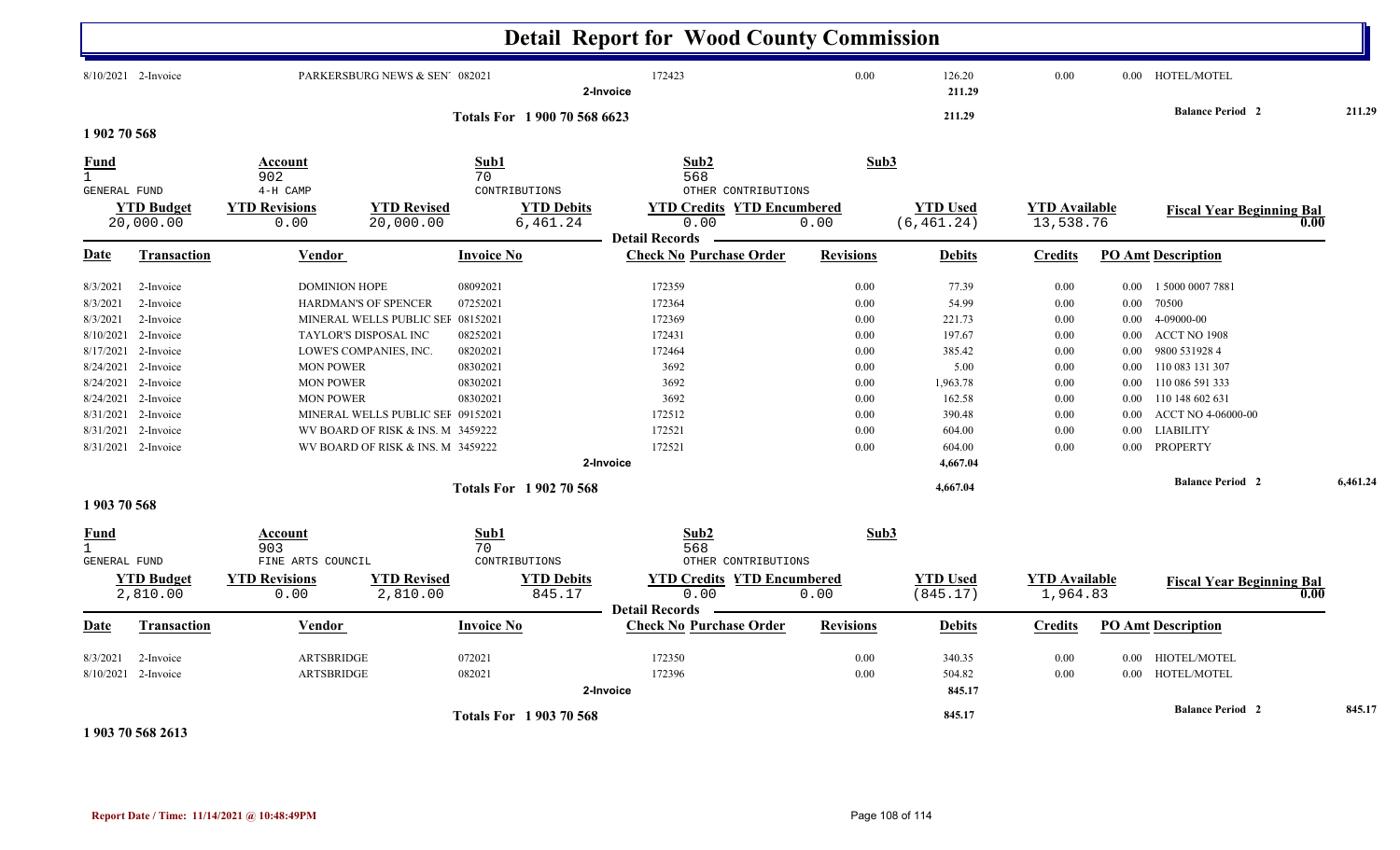| <b>Fund</b><br>$\mathbf{1}$<br>GENERAL FUND |                                  | Account<br>903<br>FINE ARTS COUNCIL                                 |                                                                    | Sub1<br>70<br>CONTRIBUTIONS                                  | Sub2<br>568<br>OTHER CONTRIBUTIONS                                                                       |                  | Sub3<br>2613<br>PARKERSBURG ART CENTER                                 |                                  |          |                                          |          |
|---------------------------------------------|----------------------------------|---------------------------------------------------------------------|--------------------------------------------------------------------|--------------------------------------------------------------|----------------------------------------------------------------------------------------------------------|------------------|------------------------------------------------------------------------|----------------------------------|----------|------------------------------------------|----------|
|                                             | <b>YTD Budget</b><br>2,108.00    | <b>YTD Revisions</b><br>0.00                                        | <b>YTD Revised</b><br>2,108.00                                     | <b>YTD Debits</b><br>633.87                                  | <b>YTD Credits YTD Encumbered</b><br>0.00<br><b>Detail Records</b>                                       | 0.00             | <b>YTD Used</b><br>(633.87)                                            | <b>YTD</b> Available<br>1,474.13 |          | <b>Fiscal Year Beginning Bal</b><br>0.00 |          |
| Date                                        | <b>Transaction</b>               | <b>Vendor</b>                                                       |                                                                    | <b>Invoice No</b>                                            | <b>Check No Purchase Order</b>                                                                           | <b>Revisions</b> | <b>Debits</b>                                                          | <b>Credits</b>                   |          | <b>PO Amt Description</b>                |          |
| 8/3/2021                                    | 2-Invoice<br>8/10/2021 2-Invoice |                                                                     | PARKERSBURG ART CENTER 072021<br>PARKERSBURG ART CENTER 082021     |                                                              | 172374<br>172418<br>2-Invoice                                                                            | 0.00<br>0.00     | 255.26<br>378.61<br>633.87                                             | 0.00<br>0.00                     |          | 0.00 HOTEL/MOTEL<br>0.00 HOTEL/MOTEL     |          |
|                                             | 1 903 70 568 2614                |                                                                     |                                                                    | Totals For 1 903 70 568 2613                                 |                                                                                                          |                  | 633.87                                                                 |                                  |          | <b>Balance Period 2</b>                  | 633.87   |
| <b>Fund</b><br>$\mathbf{1}$<br>GENERAL FUND | <b>YTD Budget</b><br>1,404.00    | Account<br>903<br>FINE ARTS COUNCIL<br><b>YTD Revisions</b><br>0.00 | <b>YTD Revised</b><br>1,404.00                                     | Sub1<br>70<br>CONTRIBUTIONS<br><b>YTD Debits</b><br>422.59   | Sub2<br>568<br>OTHER CONTRIBUTIONS<br><b>YTD Credits YTD Encumbered</b><br>0.00<br><b>Detail Records</b> | 0.00             | Sub3<br>2614<br><b>ACTORS GUILD</b><br><b>YTD Used</b><br>(422.59)     | <b>YTD Available</b><br>981.41   |          | <b>Fiscal Year Beginning Bal</b><br>0.00 |          |
| <b>Date</b>                                 | <b>Transaction</b>               | <b>Vendor</b>                                                       |                                                                    | <b>Invoice No</b>                                            | <b>Check No Purchase Order</b>                                                                           | <b>Revisions</b> | <b>Debits</b>                                                          | <b>Credits</b>                   |          | <b>PO Amt Description</b>                |          |
| 8/3/2021                                    | 2-Invoice<br>8/10/2021 2-Invoice |                                                                     | THE ACTORS GUILD OF PARK 072021<br>THE ACTORS GUILD OF PARK 082021 |                                                              | 172349<br>172395<br>2-Invoice                                                                            | 0.00<br>0.00     | 170.18<br>252.41<br>422.59                                             | 0.00<br>0.00                     | $0.00\,$ | HOTEL/MOTEL<br>0.00 HOTEL/MOTEL          |          |
|                                             | 1 903 70 568 6624                |                                                                     |                                                                    | Totals For 1 903 70 568 2614                                 |                                                                                                          |                  | 422.59                                                                 |                                  |          | <b>Balance Period 2</b>                  | 422.59   |
| <b>Fund</b><br>$\mathbf{1}$<br>GENERAL FUND | <b>YTD Budget</b><br>4,075.00    | Account<br>903<br>FINE ARTS COUNCIL<br><b>YTD Revisions</b><br>0.00 | <b>YTD Revised</b><br>4,075.00                                     | Sub1<br>70<br>CONTRIBUTIONS<br><b>YTD Debits</b><br>1,225.50 | Sub2<br>568<br>OTHER CONTRIBUTIONS<br><b>YTD Credits YTD Encumbered</b><br>0.00<br><b>Detail Records</b> | 0.00             | Sub3<br>6624<br><b>SMOOT THEATER</b><br><b>YTD Used</b><br>(1, 225.50) | <b>YTD</b> Available<br>2,849.50 |          | <b>Fiscal Year Beginning Bal</b><br>0.00 |          |
| Date                                        | <b>Transaction</b>               | Vendor                                                              |                                                                    | <b>Invoice No</b>                                            | <b>Check No Purchase Order</b>                                                                           | <b>Revisions</b> | <b>Debits</b>                                                          | <b>Credits</b>                   |          | <b>PO Amt Description</b>                |          |
| 8/3/2021                                    | 2-Invoice<br>8/10/2021 2-Invoice | <b>SMOOT THEATER</b><br><b>SMOOT THEATER</b>                        |                                                                    | 072021<br>082021                                             | 172382<br>172428<br>2-Invoice                                                                            | 0.00<br>0.00     | 493.51<br>731.99<br>1,225.50                                           | 0.00<br>0.00                     | $0.00\,$ | 0.00 HOTEL/MOTEL<br>HOTEL/MOTEL          |          |
|                                             | 1 904 70 568 2615                |                                                                     |                                                                    | Totals For 1 903 70 568 6624                                 |                                                                                                          |                  | 1,225.50                                                               |                                  |          | <b>Balance Period 2</b>                  | 1,225.50 |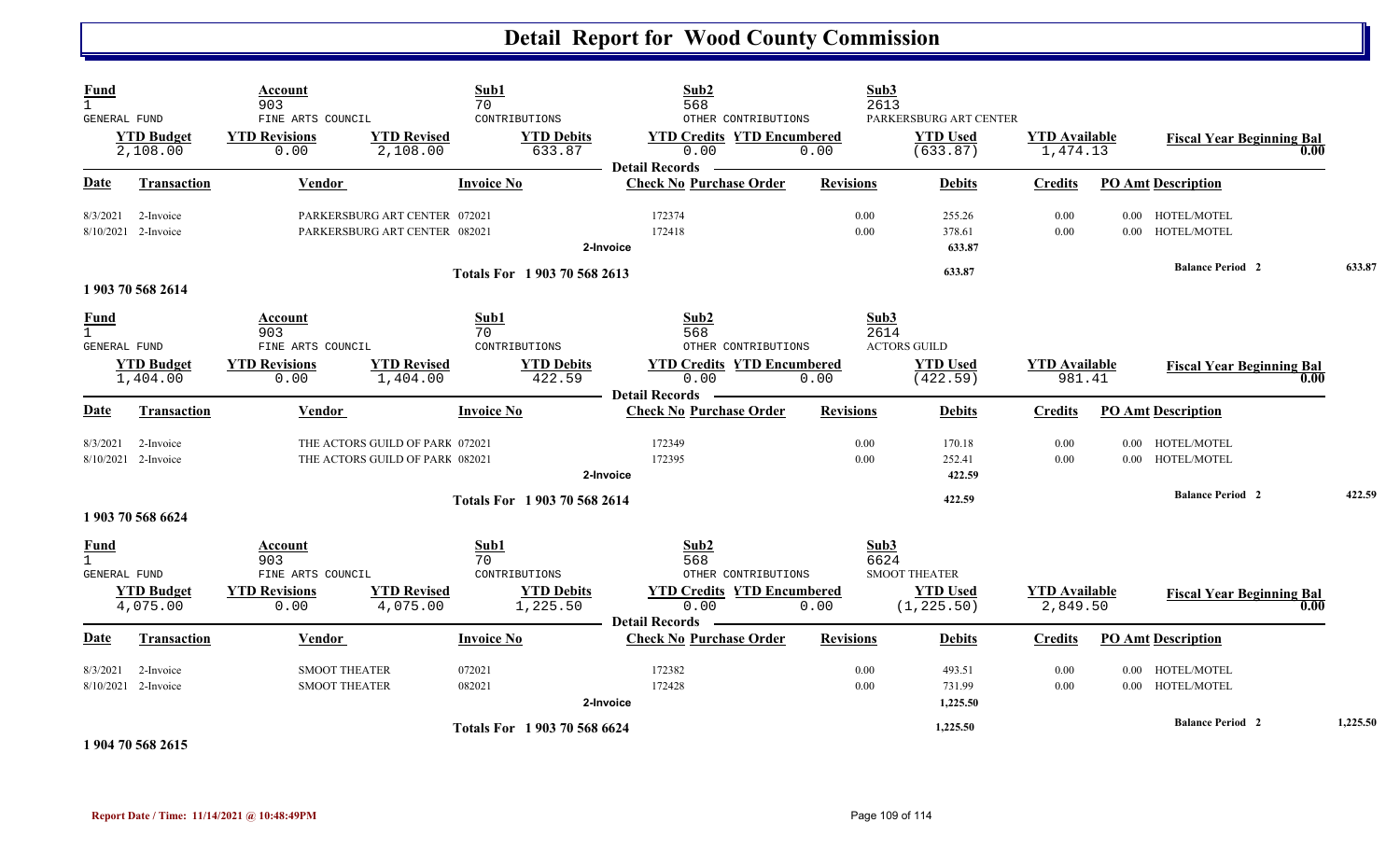| Fund<br>$\mathbf{1}$<br><b>GENERAL FUND</b> |                                    | Account<br>904<br>MUSEUM COMMISSION                                      |                                                                    | Sub1<br>70<br>CONTRIBUTIONS                                  | Sub2<br>568<br>OTHER CONTRIBUTIONS                                                                       | Sub3<br>2615        | <b>VETERAN'S MUSEUM</b>                                               |                                  |          |                                          |          |
|---------------------------------------------|------------------------------------|--------------------------------------------------------------------------|--------------------------------------------------------------------|--------------------------------------------------------------|----------------------------------------------------------------------------------------------------------|---------------------|-----------------------------------------------------------------------|----------------------------------|----------|------------------------------------------|----------|
|                                             | <b>YTD Budget</b><br>1,546.00      | <b>YTD Revisions</b><br>0.00                                             | <b>YTD Revised</b><br>1,546.00                                     | <b>YTD Debits</b><br>464.84                                  | <b>YTD Credits YTD Encumbered</b><br>0.00<br><b>Detail Records</b>                                       | 0.00                | <b>YTD Used</b><br>(464.84)                                           | <b>YTD Available</b><br>1,081.16 |          | <b>Fiscal Year Beginning Bal</b><br>0.00 |          |
| <b>Date</b>                                 | <b>Transaction</b>                 | <b>Vendor</b>                                                            |                                                                    | <b>Invoice No</b>                                            | <b>Check No Purchase Order</b>                                                                           | <b>Revisions</b>    | <b>Debits</b>                                                         | <b>Credits</b>                   |          | <b>PO Amt Description</b>                |          |
| 8/3/2021                                    | 2-Invoice<br>8/10/2021 2-Invoice   |                                                                          | VETERANS MUSEUM OF MID 72021<br>VETERANS MUSEUM OF MID 082021      |                                                              | 172386<br>172436<br>2-Invoice                                                                            | 0.00<br>0.00        | 187.19<br>277.65<br>464.84                                            | 0.00<br>0.00                     |          | 0.00 HOTEL/MOTEL<br>0.00 HOTEL/MOTEL     |          |
| 1905 70 567                                 |                                    |                                                                          |                                                                    | Totals For 1 904 70 568 2615                                 |                                                                                                          |                     | 464.84                                                                |                                  |          | <b>Balance Period 2</b>                  | 464.84   |
| <b>Fund</b><br>$\mathbf{1}$<br>GENERAL FUND |                                    | Account<br>905<br>PARKERSBURG HOMECOMING                                 |                                                                    | Sub1<br>70<br>CONTRIBUTIONS                                  | Sub2<br>567<br>OTHER GOVT UNITS                                                                          | Sub3                |                                                                       |                                  |          |                                          |          |
|                                             | <b>YTD Budget</b><br>3,513.00      | <b>YTD Revisions</b><br>0.00                                             | <b>YTD Revised</b><br>3,513.00                                     | <b>YTD Debits</b><br>1,056.46                                | <b>YTD Credits YTD Encumbered</b><br>0.00                                                                | 0.00                | <b>YTD Used</b><br>(1,056.46)                                         | <b>YTD Available</b><br>2,456.54 |          | <b>Fiscal Year Beginning Bal</b><br>0.00 |          |
| Date                                        | <b>Transaction</b>                 | Vendor                                                                   |                                                                    | <b>Invoice No</b>                                            | <b>Detail Records</b><br><b>Check No Purchase Order</b>                                                  | <b>Revisions</b>    | <b>Debits</b>                                                         | <b>Credits</b>                   |          | <b>PO Amt Description</b>                |          |
| 8/3/2021                                    | 2-Invoice<br>8/10/2021 2-Invoice   |                                                                          | PARKERSBURG HOMECOMIN 072021<br>PARKERSBURG HOMECOMIN 082021       |                                                              | 172375<br>172419<br>2-Invoice                                                                            | 0.00<br>0.00        | 425.44<br>631.02<br>1,056.46                                          | 0.00<br>0.00                     |          | 0.00 HOTEL/MOTEL<br>0.00 HOTEL/MOTEL     |          |
|                                             | 1 905 70 568 547                   |                                                                          |                                                                    | <b>Totals For 1905 70 567</b>                                |                                                                                                          |                     | 1,056.46                                                              |                                  |          | <b>Balance Period 2</b>                  | 1,056.46 |
| <b>Fund</b><br>$\mathbf{1}$<br>GENERAL FUND | <b>YTD Budget</b><br>5,282.00      | Account<br>905<br>PARKERSBURG HOMECOMING<br><b>YTD Revisions</b><br>0.00 | <b>YTD Revised</b><br>5,282.00                                     | Sub1<br>70<br>CONTRIBUTIONS<br><b>YTD Debits</b><br>1,584.70 | Sub2<br>568<br>OTHER CONTRIBUTIONS<br><b>YTD Credits YTD Encumbered</b><br>0.00<br><b>Detail Records</b> | Sub3<br>547<br>0.00 | <b>INTERSTATE FAIR &amp; EXPOSI</b><br><b>YTD Used</b><br>(1, 584.70) | <b>YTD Available</b><br>3,697.30 |          | <b>Fiscal Year Beginning Bal</b><br>0.00 |          |
| Date                                        | <b>Transaction</b>                 | Vendor                                                                   |                                                                    | <b>Invoice No</b>                                            | <b>Check No Purchase Order</b>                                                                           | <b>Revisions</b>    | <b>Debits</b>                                                         | <b>Credits</b>                   |          | <b>PO Amt Description</b>                |          |
| 8/3/2021                                    | 2-Invoice<br>$8/10/2021$ 2-Invoice |                                                                          | WV INTERSTATE FAIR & EXP 072021<br>WV INTERSTATE FAIR & EXP 082021 |                                                              | 172394<br>172440<br>2-Invoice                                                                            | 0.00<br>0.00        | 638.16<br>946.54<br>1,584.70                                          | 0.00<br>0.00                     | $0.00\,$ | HOTEL/MOTEL<br>0.00 HOTEL/MOTEL          |          |
|                                             | 1.00750707740                      |                                                                          |                                                                    | Totals For 1905 70 568 547                                   |                                                                                                          |                     | 1,584.70                                                              |                                  |          | <b>Balance Period 2</b>                  | 1,584.70 |

**1 905 70 568 6618**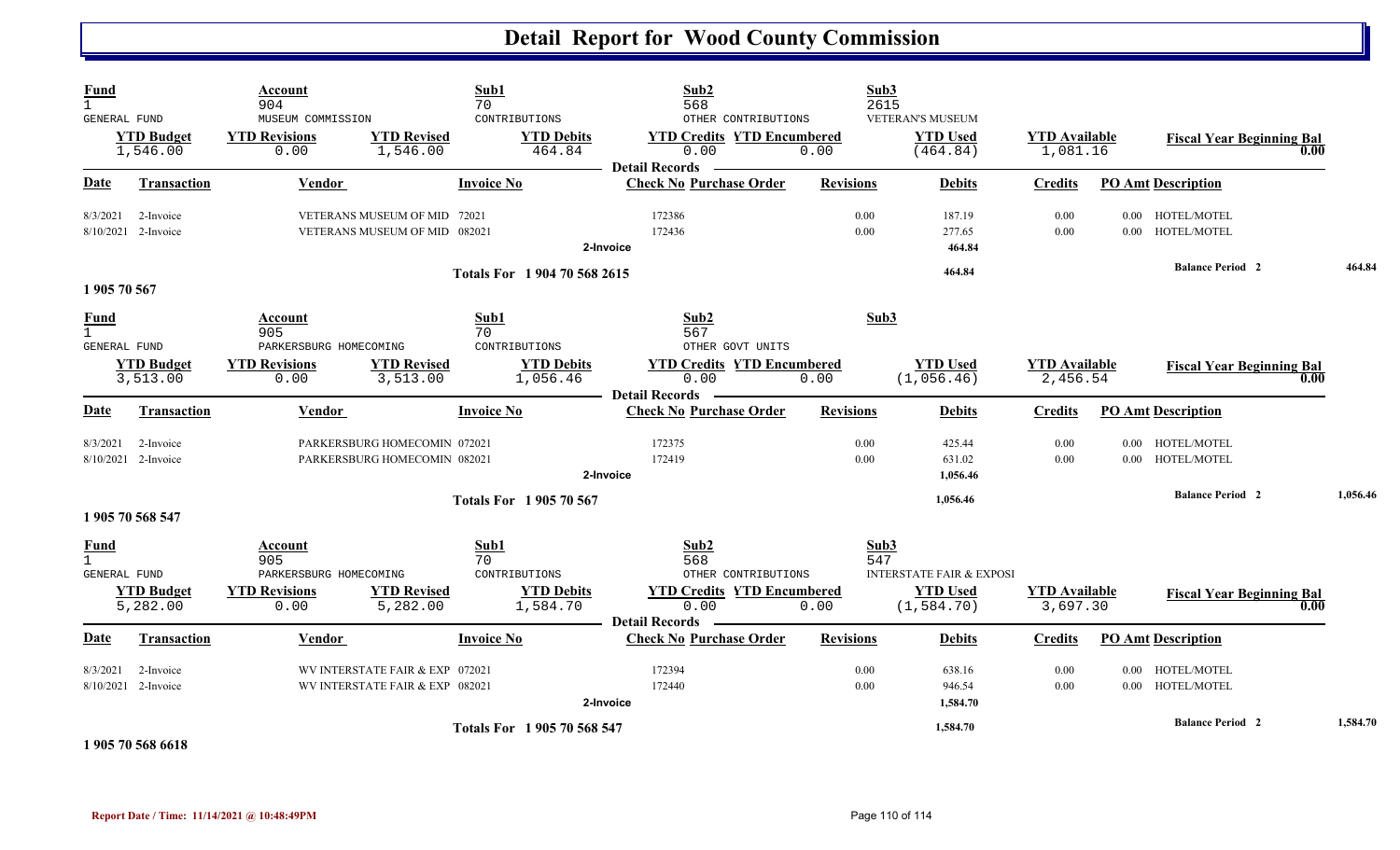| Fund<br>$\mathbf{1}$<br><b>GENERAL FUND</b>        |                                  | Account<br>905<br>PARKERSBURG HOMECOMING                                |                                                                    | Sub1<br>70<br>CONTRIBUTIONS                                | Sub2<br>568<br>OTHER CONTRIBUTIONS                                                                       | Sub3<br>6618         | <b>BELLEVILLE HOMECOMING</b>                                |                                |                      |                                          |        |
|----------------------------------------------------|----------------------------------|-------------------------------------------------------------------------|--------------------------------------------------------------------|------------------------------------------------------------|----------------------------------------------------------------------------------------------------------|----------------------|-------------------------------------------------------------|--------------------------------|----------------------|------------------------------------------|--------|
|                                                    | <b>YTD Budget</b><br>1,054.00    | <b>YTD Revisions</b><br>0.00                                            | <b>YTD Revised</b><br>1,054.00                                     | <b>YTD Debits</b><br>316.94                                | <b>YTD Credits YTD Encumbered</b><br>0.00<br><b>Detail Records</b>                                       | 0.00                 | <b>YTD Used</b><br>(316.94)                                 | <b>YTD Available</b><br>737.06 |                      | <b>Fiscal Year Beginning Bal</b><br>0.00 |        |
| Date                                               | <b>Transaction</b>               | Vendor                                                                  |                                                                    | <b>Invoice No</b>                                          | <b>Check No Purchase Order</b>                                                                           | <b>Revisions</b>     | <b>Debits</b>                                               | <b>Credits</b>                 |                      | <b>PO Amt Description</b>                |        |
| 8/3/2021                                           | 2-Invoice<br>8/10/2021 2-Invoice |                                                                         | BELLEVILLE HOMECOMING<br>BELLEVILLE HOMECOMING                     | 072021<br>082021                                           | 172351<br>172397<br>2-Invoice                                                                            | 0.00<br>0.00         | 127.63<br>189.31<br>316.94                                  | 0.00<br>0.00                   |                      | 0.00 HOTEL/MOTEL<br>0.00 HOTEL/MOTEL     |        |
|                                                    | 1 909 70 568 2610                |                                                                         |                                                                    | Totals For 1 905 70 568 6618                               |                                                                                                          |                      | 316.94                                                      |                                |                      | <b>Balance Period 2</b>                  | 316.94 |
| <b>Fund</b><br>$\mathbf{1}$<br><b>GENERAL FUND</b> | <b>YTD Budget</b><br>702.00      | Account<br>909<br>HISTORICAL COMMISSION<br><b>YTD Revisions</b><br>0.00 | <b>YTD Revised</b><br>702.00                                       | Sub1<br>70<br>CONTRIBUTIONS<br><b>YTD Debits</b><br>211.29 | Sub2<br>568<br>OTHER CONTRIBUTIONS<br><b>YTD Credits YTD Encumbered</b><br>0.00<br><b>Detail Records</b> | Sub3<br>2610<br>0.00 | BLENN. HISTORICAL FOUNDATIO<br><b>YTD</b> Used<br>(211.29)  | <b>YTD</b> Available<br>490.71 |                      | <b>Fiscal Year Beginning Bal</b><br>0.00 |        |
| Date                                               | <b>Transaction</b>               | <b>Vendor</b>                                                           |                                                                    | <b>Invoice No</b>                                          | <b>Check No Purchase Order</b>                                                                           | <b>Revisions</b>     | <b>Debits</b>                                               | <b>Credits</b>                 |                      | <b>PO Amt Description</b>                |        |
| 8/3/2021                                           | 2-Invoice<br>8/10/2021 2-Invoice |                                                                         | BLENNERHASSETT HISTORIC 072021<br>BLENNERHASSETT HISTORIC 082021   |                                                            | 172352<br>172398<br>2-Invoice                                                                            | 0.00<br>0.00         | 85.09<br>126.20<br>211.29                                   | 0.00<br>0.00                   | $0.00\,$             | HOTEL/MOTEL<br>0.00 HOTEL/MOTEL          |        |
|                                                    | 1 909 70 568 2611                |                                                                         |                                                                    | Totals For 1909 70 568 2610                                |                                                                                                          |                      | 211.29                                                      |                                |                      | <b>Balance Period 2</b>                  | 211.29 |
| <b>Fund</b><br>$\mathbf{1}$<br><b>GENERAL FUND</b> | <b>YTD Budget</b><br>1,405.00    | Account<br>909<br>HISTORICAL COMMISSION<br><b>YTD Revisions</b><br>0.00 | <b>YTD Revised</b><br>1,405.00                                     | Sub1<br>70<br>CONTRIBUTIONS<br><b>YTD Debits</b><br>422.59 | Sub2<br>568<br>OTHER CONTRIBUTIONS<br><b>YTD Credits YTD Encumbered</b><br>0.00<br><b>Detail Records</b> | Sub3<br>2611<br>0.00 | JULIA-ANN SQUARE HIST. ASSOC<br><b>YTD Used</b><br>(422.59) | <b>YTD Available</b><br>982.41 |                      | <b>Fiscal Year Beginning Bal</b><br>0.00 |        |
| <u>Date</u>                                        | <b>Transaction</b>               | Vendor                                                                  |                                                                    | <b>Invoice No</b>                                          | <b>Check No Purchase Order</b>                                                                           | <b>Revisions</b>     | <b>Debits</b>                                               | <b>Credits</b>                 |                      | <b>PO Amt Description</b>                |        |
| 8/3/2021                                           | 2-Invoice<br>8/10/2021 2-Invoice |                                                                         | JULIA-ANN SQUARE HISTORI 072021<br>JULIA-ANN SQUARE HISTORI 082021 |                                                            | 172366<br>172409<br>2-Invoice                                                                            | 0.00<br>0.00         | 170.18<br>252.41<br>422.59                                  | 0.00<br>0.00                   | $0.00\,$<br>$0.00\,$ | HOTEL/MOTEL<br>HOTEL/MOTEL               |        |
|                                                    | 1 909 70 568 2616                |                                                                         |                                                                    | Totals For 1 909 70 568 2611                               |                                                                                                          |                      | 422.59                                                      |                                |                      | <b>Balance Period 2</b>                  | 422.59 |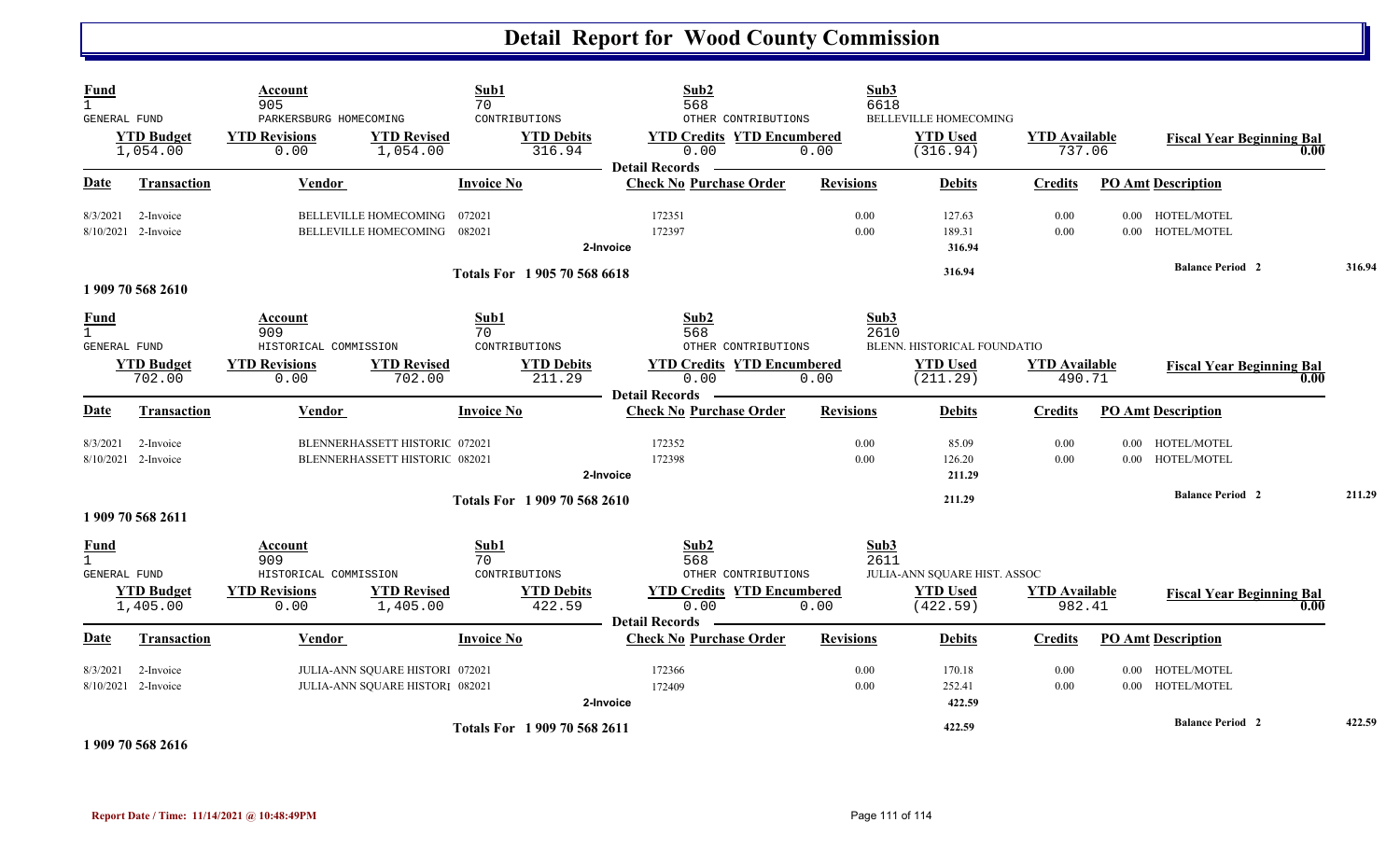| <b>Fund</b><br>$\mathbf{1}$<br><b>GENERAL FUND</b> |                                  | Account<br>909<br>HISTORICAL COMMISSION                   |                                                                | Sub1<br>70<br>CONTRIBUTIONS                                   | Sub2<br>568<br>OTHER CONTRIBUTIONS                                              | Sub3<br>2616         | W.C. HISTORICAL & PRESERVATI                             |                                    |              |                                  |      |           |
|----------------------------------------------------|----------------------------------|-----------------------------------------------------------|----------------------------------------------------------------|---------------------------------------------------------------|---------------------------------------------------------------------------------|----------------------|----------------------------------------------------------|------------------------------------|--------------|----------------------------------|------|-----------|
|                                                    | <b>YTD Budget</b><br>703.00      | <b>YTD Revisions</b><br>0.00                              | <b>YTD Revised</b><br>703.00                                   | <b>YTD Debits</b><br>211.29                                   | <b>YTD Credits YTD Encumbered</b><br>0.00<br><b>Detail Records</b>              | 0.00                 | <b>YTD Used</b><br>(211.29)                              | <b>YTD Available</b><br>491.71     |              | <b>Fiscal Year Beginning Bal</b> | 0.00 |           |
| <b>Date</b>                                        | <b>Transaction</b>               | <b>Vendor</b>                                             |                                                                | <b>Invoice No</b>                                             | <b>Check No Purchase Order</b>                                                  | <b>Revisions</b>     | <b>Debits</b>                                            | <b>Credits</b>                     |              | <b>PO Amt Description</b>        |      |           |
| 8/3/2021                                           | 2-Invoice<br>8/10/2021 2-Invoice |                                                           | WOOD COUNTY HISTORICAL 072021<br>WOOD COUNTY HISTORICAL 082021 |                                                               | 172389<br>172437<br>2-Invoice                                                   | 0.00<br>0.00         | 85.09<br>126.20<br>211.29                                | 0.00<br>0.00                       | 0.00         | 0.00 HOTEL/MOTEL<br>HOTEL/MOTEL  |      |           |
| 1912 70 568                                        |                                  |                                                           |                                                                | Totals For 1 909 70 568 2616                                  |                                                                                 |                      | 211.29                                                   |                                    |              | <b>Balance Period 2</b>          |      | 211.29    |
| <b>Fund</b><br>$\mathbf{1}$<br><b>GENERAL FUND</b> |                                  | Account<br>912<br>VISITOR'S AND CONVENTION                |                                                                | Sub1<br>70<br>CONTRIBUTIONS                                   | Sub2<br>568<br>OTHER CONTRIBUTIONS                                              | Sub3                 |                                                          |                                    |              |                                  |      |           |
|                                                    | <b>YTD Budget</b><br>175,628.00  | <b>YTD Revisions</b><br>0.00                              | <b>YTD Revised</b><br>175,628.00                               | <b>YTD Debits</b><br>52,823.10                                | <b>YTD Credits YTD Encumbered</b><br>0.00<br><b>Detail Records</b>              | 0.00                 | <b>YTD Used</b><br>(52, 823.10)                          | <b>YTD Available</b><br>122,804.90 |              | <b>Fiscal Year Beginning Bal</b> | 0.00 |           |
| Date                                               | <b>Transaction</b>               | <b>Vendor</b>                                             |                                                                | <b>Invoice No</b>                                             | <b>Check No Purchase Order</b>                                                  | <b>Revisions</b>     | <b>Debits</b>                                            | <b>Credits</b>                     |              | <b>PO Amt Description</b>        |      |           |
| 8/3/2021                                           | 2-Invoice<br>8/10/2021 2-Invoice |                                                           | PARKERSBURG/WOOD COUN 072021<br>PARKERSBURG/WOOD COUN 082021   |                                                               | 172376<br>172421<br>2-Invoice                                                   | 0.00<br>0.00         | 21,271.92<br>31,551.18<br>52,823.10                      | 0.00<br>0.00                       | 0.00<br>0.00 | HOTEL/MOTEL<br>HOTEL/MOTEL       |      |           |
|                                                    | 1 916 70 568 6603                |                                                           |                                                                | <b>Totals For 191270568</b>                                   |                                                                                 |                      | 52,823.10                                                |                                    |              | <b>Balance Period 2</b>          |      | 52,823.10 |
| <b>Fund</b><br><b>GENERAL FUND</b>                 | <b>YTD Budget</b><br>70,174.00   | Account<br>916<br>LIBRARY<br><b>YTD Revisions</b><br>0.00 | <b>YTD Revised</b><br>70,174.00                                | Sub1<br>70<br>CONTRIBUTIONS<br><b>YTD Debits</b><br>17,543.50 | Sub2<br>568<br>OTHER CONTRIBUTIONS<br><b>YTD Credits YTD Encumbered</b><br>0.00 | Sub3<br>6603<br>0.00 | <b>VIENNA LIBRARY</b><br><b>YTD Used</b><br>(17, 543.50) | <b>YTD Available</b><br>52,630.50  |              | <b>Fiscal Year Beginning Bal</b> | 0.00 |           |
| Date                                               | <b>Transaction</b>               | Vendor                                                    |                                                                | <b>Invoice No</b>                                             | <b>Detail Records</b><br><b>Check No Purchase Order</b>                         | <b>Revisions</b>     | <b>Debits</b>                                            | Credits                            |              | <b>PO Amt Description</b>        |      |           |
| 8/3/2021                                           | 2-Invoice                        |                                                           | VIENNA PUBLIC LIBRARY                                          | 07122021                                                      | 172387<br>2-Invoice                                                             | 0.00                 | 17,543.50<br>17,543.50                                   | 0.00                               |              | 0.00 1ST QTR                     |      |           |
|                                                    | $1.017$ FO FO COUP               |                                                           |                                                                | Totals For 1916 70 568 6603                                   |                                                                                 |                      | 17,543.50                                                |                                    |              | <b>Balance Period 2</b>          |      | 17,543.50 |

**1 916 70 568 6604E**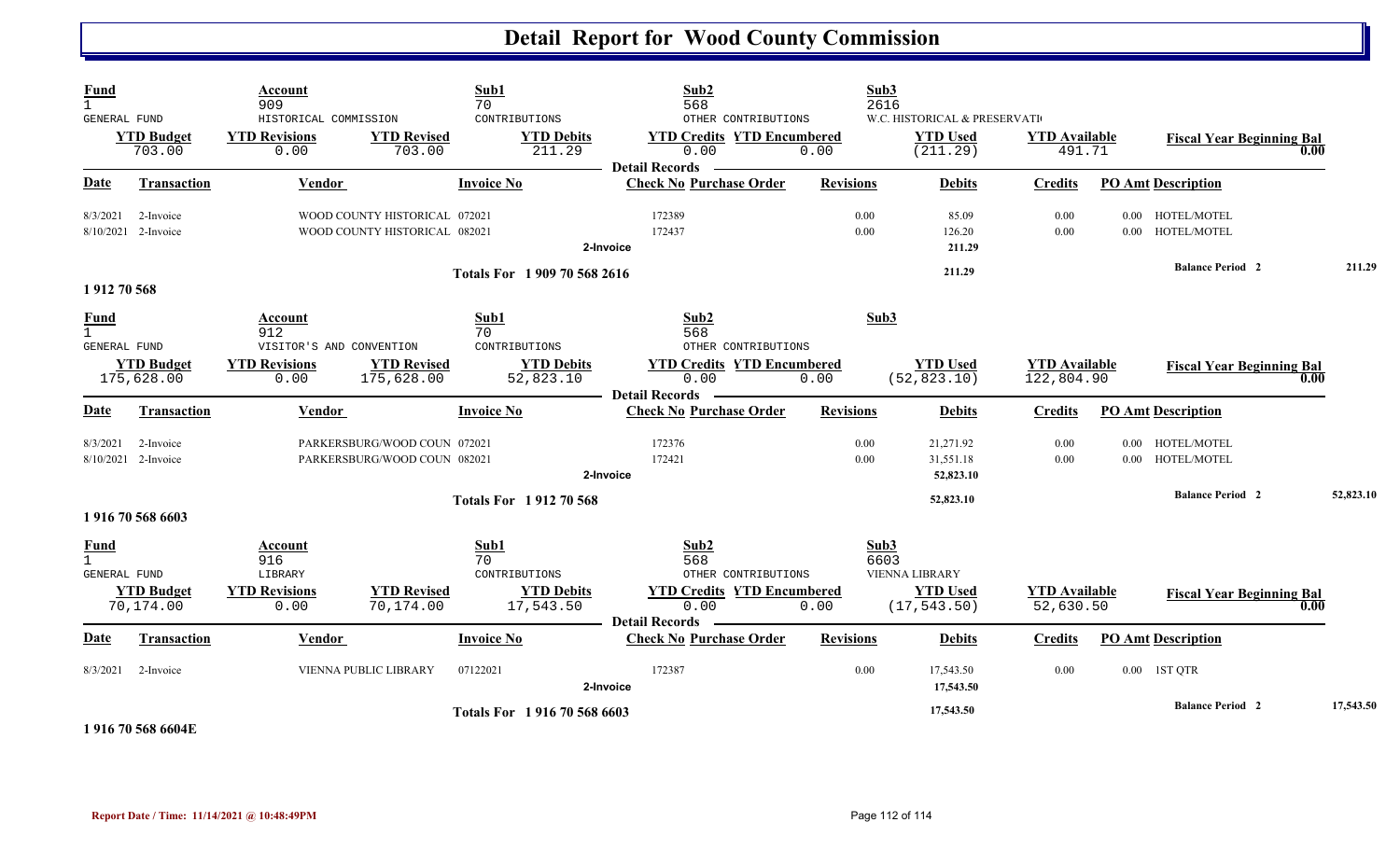| Fund<br>$\mathbf{1}$<br><b>GENERAL FUND</b>        | <b>YTD Budget</b><br>564, 363.00                                                                                      | Account<br>916<br>LIBRARY<br><b>YTD Revisions</b><br>0.00 | <b>YTD Revised</b><br>564,363.00                                                                                                                                    | Sub1<br>70<br>CONTRIBUTIONS<br><b>YTD Debits</b><br>49,943.61         | Sub2<br>568<br><b>YTD Credits YTD Encumbered</b><br>0.00                                                                                         | OTHER CONTRIBUTIONS<br>0.00                    | Sub3<br>6604E                                        | <b>EXCESS LEVY-LIBRARY</b><br><b>YTD Used</b><br>(49, 943, 61)           | <b>YTD</b> Available<br>514, 419.39                  |          | <b>Fiscal Year Beginning Bal</b><br>0.00                                                                                                                                                                                                                                                                                                           |           |
|----------------------------------------------------|-----------------------------------------------------------------------------------------------------------------------|-----------------------------------------------------------|---------------------------------------------------------------------------------------------------------------------------------------------------------------------|-----------------------------------------------------------------------|--------------------------------------------------------------------------------------------------------------------------------------------------|------------------------------------------------|------------------------------------------------------|--------------------------------------------------------------------------|------------------------------------------------------|----------|----------------------------------------------------------------------------------------------------------------------------------------------------------------------------------------------------------------------------------------------------------------------------------------------------------------------------------------------------|-----------|
| Date                                               | <b>Transaction</b>                                                                                                    | Vendor                                                    |                                                                                                                                                                     | <b>Invoice No</b>                                                     | <b>Detail Records</b><br><b>Check No Purchase Order</b>                                                                                          |                                                | <b>Revisions</b>                                     | <b>Debits</b>                                                            | <b>Credits</b>                                       |          | <b>PO Amt Description</b>                                                                                                                                                                                                                                                                                                                          |           |
|                                                    | 8/10/2021 2-Invoice                                                                                                   |                                                           | PARKERSBURG & WOOD COU JUL2021A                                                                                                                                     |                                                                       | 172420<br>2-Invoice                                                                                                                              |                                                | 0.00                                                 | 44,544.62<br>44,544.62                                                   | 0.00                                                 | $0.00\,$ | <b>EXCESS TAX DIST - JULY 2021</b>                                                                                                                                                                                                                                                                                                                 |           |
| 1986 65 458                                        |                                                                                                                       |                                                           |                                                                                                                                                                     | Totals For 1916 70 568 6604E                                          |                                                                                                                                                  |                                                |                                                      | 44,544.62                                                                |                                                      |          | <b>Balance Period 2</b>                                                                                                                                                                                                                                                                                                                            | 49,943.61 |
| <b>Fund</b><br>$\mathbf{1}$<br><b>GENERAL FUND</b> | <b>YTD Budget</b><br>300,000.00                                                                                       | Account<br>986<br><b>YTD Revisions</b><br>46,780.00       | COUNTY COMM-CAPITAL PROJECTS<br><b>YTD Revised</b><br>346,780.00                                                                                                    | Sub1<br>65<br>CAPITAL OUTLAY<br><b>YTD Debits</b><br>0.00             | Sub2<br>458<br><b>YTD Credits YTD Encumbered</b><br>0.00<br><b>Detail Records</b>                                                                | OTHER IMPROVEMENTS<br>46,780.00                | Sub3                                                 | <b>YTD</b> Used<br>0.00                                                  | <b>YTD</b> Available<br>300,000.00                   |          | <b>Fiscal Year Beginning Bal</b><br>0.00                                                                                                                                                                                                                                                                                                           |           |
| <b>Date</b>                                        | <b>Transaction</b>                                                                                                    | Vendor                                                    |                                                                                                                                                                     | <b>Invoice No</b>                                                     | <b>Check No Purchase Order</b>                                                                                                                   |                                                | <b>Revisions</b>                                     | <b>Debits</b>                                                            | <b>Credits</b>                                       |          | <b>PO Amt Description</b>                                                                                                                                                                                                                                                                                                                          |           |
| 8/4/2021                                           | 6-Revision                                                                                                            |                                                           |                                                                                                                                                                     | 22#1C                                                                 | <b>6-Revision</b>                                                                                                                                |                                                | 46,780.00                                            | 0.00                                                                     | 0.00                                                 | $0.00\,$ | Open Purchase Orders                                                                                                                                                                                                                                                                                                                               |           |
| 1986 65 459                                        |                                                                                                                       |                                                           |                                                                                                                                                                     | <b>Totals For 1986 65 458</b>                                         |                                                                                                                                                  |                                                | 46,780.00                                            |                                                                          |                                                      |          | <b>Balance Period 2</b>                                                                                                                                                                                                                                                                                                                            | 0.00      |
| Fund<br>$\mathbf{1}$<br><b>GENERAL FUND</b>        | <b>YTD Budget</b><br>402,391.00                                                                                       | Account<br>986<br><b>YTD Revisions</b><br>177,904.00      | COUNTY COMM-CAPITAL PROJECTS<br><b>YTD Revised</b><br>580,295.00                                                                                                    | Sub1<br>65<br>CAPITAL OUTLAY<br><b>YTD Debits</b><br>17,260.38        | Sub2<br>459<br><b>EQUIPMENT</b><br>0.00<br><b>Detail Records</b>                                                                                 | <b>YTD Credits YTD Encumbered</b><br>53,676.67 | Sub3                                                 | <b>YTD Used</b><br>(17, 260.38)                                          | <b>YTD</b> Available<br>509,357.95                   |          | <b>Fiscal Year Beginning Bal</b><br>0.00                                                                                                                                                                                                                                                                                                           |           |
| Date                                               | <b>Transaction</b>                                                                                                    | <b>Vendor</b>                                             |                                                                                                                                                                     | Invoice No                                                            | <b>Check No Purchase Order</b>                                                                                                                   |                                                | <b>Revisions</b>                                     | <b>Debits</b>                                                            | <b>Credits</b>                                       |          | <b>PO Amt Description</b>                                                                                                                                                                                                                                                                                                                          |           |
| 8/2/2021<br>8/5/2021                               | 1-Purchase Order<br>1-Purchase Order                                                                                  | <b>B&amp;D GLASS</b>                                      | UNITED BANKCARD CENTER                                                                                                                                              |                                                                       | 84676<br>84708                                                                                                                                   |                                                | 0.00<br>0.00                                         | 0.00<br>0.00                                                             | 0.00<br>0.00                                         | 724.95   | OFFICE CHAIRS FOR ADULT PROBATION<br>2,200.00 4 windows for Black Annex                                                                                                                                                                                                                                                                            |           |
| 8/10/2021<br>8/10/2021<br>8/10/2021<br>8/10/2021   | 2-Invoice<br>2-Invoice<br>8/10/2021 2-Invoice<br>2-Invoice<br>2-Invoice<br>8/17/2021 2-Invoice<br>8/17/2021 2-Invoice | <b>B&amp;D GLASS</b>                                      | <b>VERIZON WIRELESS</b><br><b>VERIZON WIRELESS</b><br><b>VERIZON WIRELESS</b><br><b>VERIZON WIRELESS</b><br><b>VERIZON WIRELESS</b><br>UNITED BANKCARD CENTER 78835 | 08172021A<br>08172021A<br>08172021A<br>08172021A<br>08172021A<br>5271 | 1-Purchase Order<br>172435<br>84541<br>84541<br>172435<br>84541<br>172435<br>84541<br>172435<br>172435<br>84541<br>172447<br>172470 84517 PY2021 | 84462 PY2021                                   | 0.00<br>0.00<br>0.00<br>0.00<br>0.00<br>0.00<br>0.00 | 3,640.02<br>3,199.98<br>597.94<br>697.94<br>159.96<br>7,440.00<br>229.99 | 0.00<br>0.00<br>0.00<br>0.00<br>0.00<br>0.00<br>0.00 |          | (3,640.02) 12.9" IPAD PRO 5G for DBC<br>(3,199.98) 11" IPAD PRO 5G for DBC<br>(597.94) Apple Magic Keyboards for 11" IPADS for DBC<br>(697.94) Apple Magic Keyboards for 12.9" IPADS for DB<br>(159.96) Recurring monthly unlimited data plans for IPAD<br>(7,440.00) LABOR & MATERIAL TO INSTALL GLASS (<br>(229.99) CAMERAS FOR SHERIFF'S OFFICE |           |